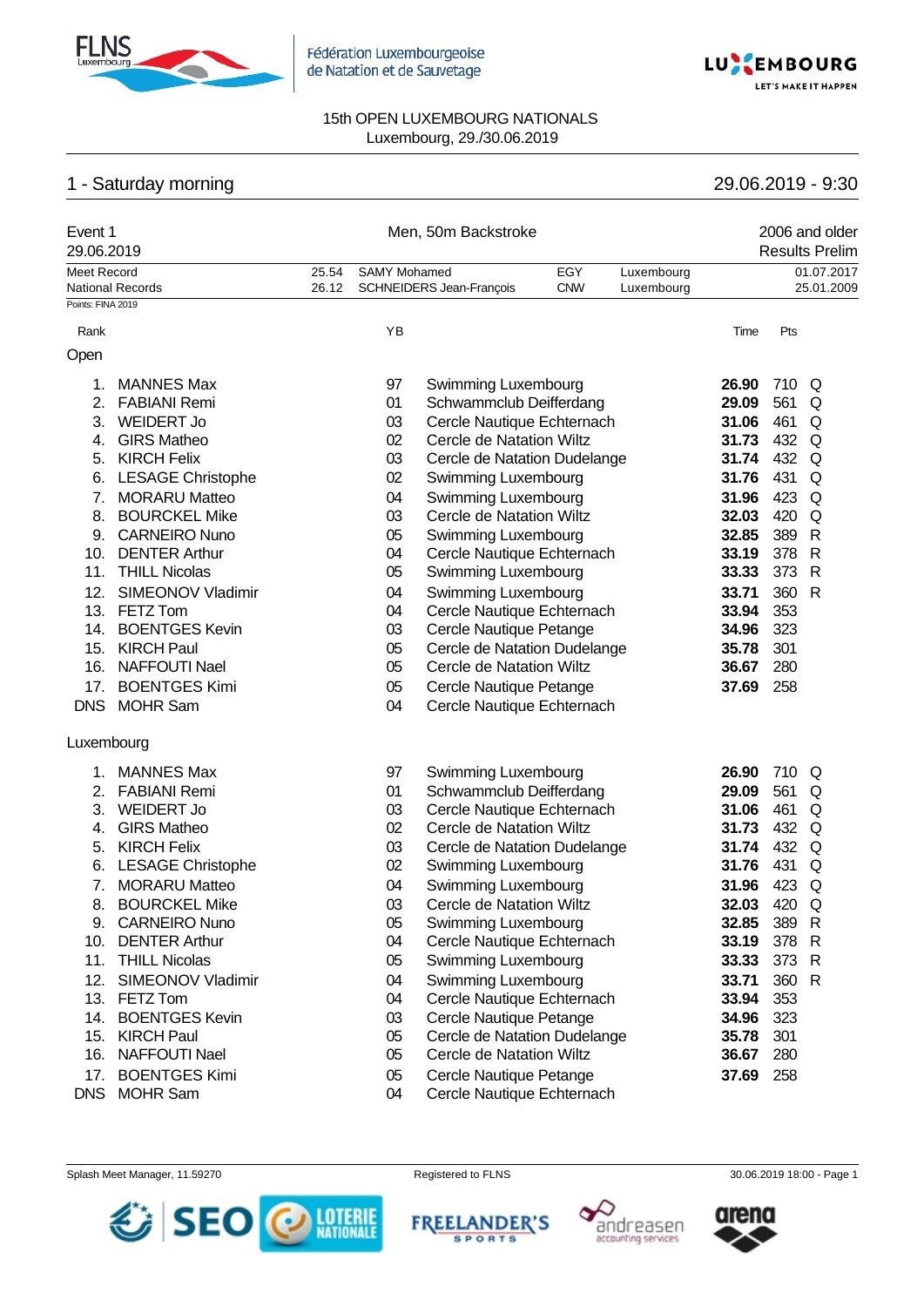



| Event 2<br>29.06.2019   |                                                                                                                                                                                                                                                                                                                                                                                                                                                                                                                                                                                                                                                                                                                                                                                               |        | 2007 and older<br><b>Results Prelim</b>                                                                                                                                                                    |                                          |                                                                                                                                                                                                                                                                                                                                                                                                       |                                                                                                                                                                                                                                                                                                                                                                                                                                                                                                                                                                                                                                                                                                                                                                                                                              |                                                                                                                                                                                                                                                                            |                                                                                                                                                                                                                                                                                                                          |
|-------------------------|-----------------------------------------------------------------------------------------------------------------------------------------------------------------------------------------------------------------------------------------------------------------------------------------------------------------------------------------------------------------------------------------------------------------------------------------------------------------------------------------------------------------------------------------------------------------------------------------------------------------------------------------------------------------------------------------------------------------------------------------------------------------------------------------------|--------|------------------------------------------------------------------------------------------------------------------------------------------------------------------------------------------------------------|------------------------------------------|-------------------------------------------------------------------------------------------------------------------------------------------------------------------------------------------------------------------------------------------------------------------------------------------------------------------------------------------------------------------------------------------------------|------------------------------------------------------------------------------------------------------------------------------------------------------------------------------------------------------------------------------------------------------------------------------------------------------------------------------------------------------------------------------------------------------------------------------------------------------------------------------------------------------------------------------------------------------------------------------------------------------------------------------------------------------------------------------------------------------------------------------------------------------------------------------------------------------------------------------|----------------------------------------------------------------------------------------------------------------------------------------------------------------------------------------------------------------------------------------------------------------------------|--------------------------------------------------------------------------------------------------------------------------------------------------------------------------------------------------------------------------------------------------------------------------------------------------------------------------|
| Meet Record             | 29.16                                                                                                                                                                                                                                                                                                                                                                                                                                                                                                                                                                                                                                                                                                                                                                                         |        |                                                                                                                                                                                                            | <b>ITA</b>                               | Luxembourg                                                                                                                                                                                                                                                                                                                                                                                            |                                                                                                                                                                                                                                                                                                                                                                                                                                                                                                                                                                                                                                                                                                                                                                                                                              |                                                                                                                                                                                                                                                                            | 01.07.2017<br>10.07.2009                                                                                                                                                                                                                                                                                                 |
| Points: FINA 2019       |                                                                                                                                                                                                                                                                                                                                                                                                                                                                                                                                                                                                                                                                                                                                                                                               |        |                                                                                                                                                                                                            |                                          |                                                                                                                                                                                                                                                                                                                                                                                                       |                                                                                                                                                                                                                                                                                                                                                                                                                                                                                                                                                                                                                                                                                                                                                                                                                              |                                                                                                                                                                                                                                                                            |                                                                                                                                                                                                                                                                                                                          |
|                         |                                                                                                                                                                                                                                                                                                                                                                                                                                                                                                                                                                                                                                                                                                                                                                                               | YB     |                                                                                                                                                                                                            |                                          |                                                                                                                                                                                                                                                                                                                                                                                                       | Time                                                                                                                                                                                                                                                                                                                                                                                                                                                                                                                                                                                                                                                                                                                                                                                                                         | Pts                                                                                                                                                                                                                                                                        |                                                                                                                                                                                                                                                                                                                          |
|                         |                                                                                                                                                                                                                                                                                                                                                                                                                                                                                                                                                                                                                                                                                                                                                                                               |        |                                                                                                                                                                                                            |                                          |                                                                                                                                                                                                                                                                                                                                                                                                       |                                                                                                                                                                                                                                                                                                                                                                                                                                                                                                                                                                                                                                                                                                                                                                                                                              |                                                                                                                                                                                                                                                                            |                                                                                                                                                                                                                                                                                                                          |
| <b>BANKY Jacqueline</b> |                                                                                                                                                                                                                                                                                                                                                                                                                                                                                                                                                                                                                                                                                                                                                                                               | 96     |                                                                                                                                                                                                            |                                          |                                                                                                                                                                                                                                                                                                                                                                                                       | 30.97                                                                                                                                                                                                                                                                                                                                                                                                                                                                                                                                                                                                                                                                                                                                                                                                                        |                                                                                                                                                                                                                                                                            |                                                                                                                                                                                                                                                                                                                          |
| RICCI Giorgia Michela   |                                                                                                                                                                                                                                                                                                                                                                                                                                                                                                                                                                                                                                                                                                                                                                                               | 02     |                                                                                                                                                                                                            |                                          |                                                                                                                                                                                                                                                                                                                                                                                                       | 31.68                                                                                                                                                                                                                                                                                                                                                                                                                                                                                                                                                                                                                                                                                                                                                                                                                        | 623                                                                                                                                                                                                                                                                        | Q                                                                                                                                                                                                                                                                                                                        |
|                         |                                                                                                                                                                                                                                                                                                                                                                                                                                                                                                                                                                                                                                                                                                                                                                                               | 01     |                                                                                                                                                                                                            |                                          |                                                                                                                                                                                                                                                                                                                                                                                                       | 32.13                                                                                                                                                                                                                                                                                                                                                                                                                                                                                                                                                                                                                                                                                                                                                                                                                        |                                                                                                                                                                                                                                                                            |                                                                                                                                                                                                                                                                                                                          |
|                         |                                                                                                                                                                                                                                                                                                                                                                                                                                                                                                                                                                                                                                                                                                                                                                                               |        |                                                                                                                                                                                                            |                                          |                                                                                                                                                                                                                                                                                                                                                                                                       |                                                                                                                                                                                                                                                                                                                                                                                                                                                                                                                                                                                                                                                                                                                                                                                                                              |                                                                                                                                                                                                                                                                            | Q                                                                                                                                                                                                                                                                                                                        |
|                         |                                                                                                                                                                                                                                                                                                                                                                                                                                                                                                                                                                                                                                                                                                                                                                                               |        |                                                                                                                                                                                                            |                                          |                                                                                                                                                                                                                                                                                                                                                                                                       | 32.77                                                                                                                                                                                                                                                                                                                                                                                                                                                                                                                                                                                                                                                                                                                                                                                                                        |                                                                                                                                                                                                                                                                            | Q                                                                                                                                                                                                                                                                                                                        |
|                         |                                                                                                                                                                                                                                                                                                                                                                                                                                                                                                                                                                                                                                                                                                                                                                                               |        |                                                                                                                                                                                                            |                                          |                                                                                                                                                                                                                                                                                                                                                                                                       |                                                                                                                                                                                                                                                                                                                                                                                                                                                                                                                                                                                                                                                                                                                                                                                                                              |                                                                                                                                                                                                                                                                            | Q                                                                                                                                                                                                                                                                                                                        |
|                         |                                                                                                                                                                                                                                                                                                                                                                                                                                                                                                                                                                                                                                                                                                                                                                                               |        |                                                                                                                                                                                                            |                                          |                                                                                                                                                                                                                                                                                                                                                                                                       |                                                                                                                                                                                                                                                                                                                                                                                                                                                                                                                                                                                                                                                                                                                                                                                                                              |                                                                                                                                                                                                                                                                            |                                                                                                                                                                                                                                                                                                                          |
| 8.                      |                                                                                                                                                                                                                                                                                                                                                                                                                                                                                                                                                                                                                                                                                                                                                                                               |        |                                                                                                                                                                                                            |                                          |                                                                                                                                                                                                                                                                                                                                                                                                       |                                                                                                                                                                                                                                                                                                                                                                                                                                                                                                                                                                                                                                                                                                                                                                                                                              |                                                                                                                                                                                                                                                                            | Q                                                                                                                                                                                                                                                                                                                        |
|                         |                                                                                                                                                                                                                                                                                                                                                                                                                                                                                                                                                                                                                                                                                                                                                                                               |        |                                                                                                                                                                                                            |                                          |                                                                                                                                                                                                                                                                                                                                                                                                       |                                                                                                                                                                                                                                                                                                                                                                                                                                                                                                                                                                                                                                                                                                                                                                                                                              |                                                                                                                                                                                                                                                                            |                                                                                                                                                                                                                                                                                                                          |
|                         |                                                                                                                                                                                                                                                                                                                                                                                                                                                                                                                                                                                                                                                                                                                                                                                               |        |                                                                                                                                                                                                            |                                          |                                                                                                                                                                                                                                                                                                                                                                                                       |                                                                                                                                                                                                                                                                                                                                                                                                                                                                                                                                                                                                                                                                                                                                                                                                                              |                                                                                                                                                                                                                                                                            | $\mathsf{R}$                                                                                                                                                                                                                                                                                                             |
|                         |                                                                                                                                                                                                                                                                                                                                                                                                                                                                                                                                                                                                                                                                                                                                                                                               |        |                                                                                                                                                                                                            |                                          |                                                                                                                                                                                                                                                                                                                                                                                                       |                                                                                                                                                                                                                                                                                                                                                                                                                                                                                                                                                                                                                                                                                                                                                                                                                              |                                                                                                                                                                                                                                                                            | $\mathsf{R}$                                                                                                                                                                                                                                                                                                             |
|                         |                                                                                                                                                                                                                                                                                                                                                                                                                                                                                                                                                                                                                                                                                                                                                                                               |        |                                                                                                                                                                                                            |                                          |                                                                                                                                                                                                                                                                                                                                                                                                       |                                                                                                                                                                                                                                                                                                                                                                                                                                                                                                                                                                                                                                                                                                                                                                                                                              |                                                                                                                                                                                                                                                                            | $\mathsf{R}$                                                                                                                                                                                                                                                                                                             |
|                         |                                                                                                                                                                                                                                                                                                                                                                                                                                                                                                                                                                                                                                                                                                                                                                                               |        |                                                                                                                                                                                                            |                                          |                                                                                                                                                                                                                                                                                                                                                                                                       |                                                                                                                                                                                                                                                                                                                                                                                                                                                                                                                                                                                                                                                                                                                                                                                                                              |                                                                                                                                                                                                                                                                            |                                                                                                                                                                                                                                                                                                                          |
|                         |                                                                                                                                                                                                                                                                                                                                                                                                                                                                                                                                                                                                                                                                                                                                                                                               |        |                                                                                                                                                                                                            |                                          |                                                                                                                                                                                                                                                                                                                                                                                                       |                                                                                                                                                                                                                                                                                                                                                                                                                                                                                                                                                                                                                                                                                                                                                                                                                              |                                                                                                                                                                                                                                                                            |                                                                                                                                                                                                                                                                                                                          |
|                         |                                                                                                                                                                                                                                                                                                                                                                                                                                                                                                                                                                                                                                                                                                                                                                                               |        |                                                                                                                                                                                                            |                                          |                                                                                                                                                                                                                                                                                                                                                                                                       |                                                                                                                                                                                                                                                                                                                                                                                                                                                                                                                                                                                                                                                                                                                                                                                                                              |                                                                                                                                                                                                                                                                            |                                                                                                                                                                                                                                                                                                                          |
|                         |                                                                                                                                                                                                                                                                                                                                                                                                                                                                                                                                                                                                                                                                                                                                                                                               |        |                                                                                                                                                                                                            |                                          |                                                                                                                                                                                                                                                                                                                                                                                                       |                                                                                                                                                                                                                                                                                                                                                                                                                                                                                                                                                                                                                                                                                                                                                                                                                              |                                                                                                                                                                                                                                                                            |                                                                                                                                                                                                                                                                                                                          |
|                         |                                                                                                                                                                                                                                                                                                                                                                                                                                                                                                                                                                                                                                                                                                                                                                                               |        |                                                                                                                                                                                                            |                                          |                                                                                                                                                                                                                                                                                                                                                                                                       |                                                                                                                                                                                                                                                                                                                                                                                                                                                                                                                                                                                                                                                                                                                                                                                                                              |                                                                                                                                                                                                                                                                            |                                                                                                                                                                                                                                                                                                                          |
|                         |                                                                                                                                                                                                                                                                                                                                                                                                                                                                                                                                                                                                                                                                                                                                                                                               |        |                                                                                                                                                                                                            |                                          |                                                                                                                                                                                                                                                                                                                                                                                                       |                                                                                                                                                                                                                                                                                                                                                                                                                                                                                                                                                                                                                                                                                                                                                                                                                              |                                                                                                                                                                                                                                                                            |                                                                                                                                                                                                                                                                                                                          |
|                         |                                                                                                                                                                                                                                                                                                                                                                                                                                                                                                                                                                                                                                                                                                                                                                                               |        |                                                                                                                                                                                                            |                                          |                                                                                                                                                                                                                                                                                                                                                                                                       |                                                                                                                                                                                                                                                                                                                                                                                                                                                                                                                                                                                                                                                                                                                                                                                                                              |                                                                                                                                                                                                                                                                            |                                                                                                                                                                                                                                                                                                                          |
| 21.                     |                                                                                                                                                                                                                                                                                                                                                                                                                                                                                                                                                                                                                                                                                                                                                                                               |        |                                                                                                                                                                                                            |                                          |                                                                                                                                                                                                                                                                                                                                                                                                       |                                                                                                                                                                                                                                                                                                                                                                                                                                                                                                                                                                                                                                                                                                                                                                                                                              |                                                                                                                                                                                                                                                                            |                                                                                                                                                                                                                                                                                                                          |
|                         |                                                                                                                                                                                                                                                                                                                                                                                                                                                                                                                                                                                                                                                                                                                                                                                               |        |                                                                                                                                                                                                            |                                          |                                                                                                                                                                                                                                                                                                                                                                                                       |                                                                                                                                                                                                                                                                                                                                                                                                                                                                                                                                                                                                                                                                                                                                                                                                                              |                                                                                                                                                                                                                                                                            |                                                                                                                                                                                                                                                                                                                          |
|                         |                                                                                                                                                                                                                                                                                                                                                                                                                                                                                                                                                                                                                                                                                                                                                                                               |        |                                                                                                                                                                                                            |                                          |                                                                                                                                                                                                                                                                                                                                                                                                       |                                                                                                                                                                                                                                                                                                                                                                                                                                                                                                                                                                                                                                                                                                                                                                                                                              |                                                                                                                                                                                                                                                                            |                                                                                                                                                                                                                                                                                                                          |
| DNS BLACK Sarah         |                                                                                                                                                                                                                                                                                                                                                                                                                                                                                                                                                                                                                                                                                                                                                                                               | 01     |                                                                                                                                                                                                            |                                          |                                                                                                                                                                                                                                                                                                                                                                                                       |                                                                                                                                                                                                                                                                                                                                                                                                                                                                                                                                                                                                                                                                                                                                                                                                                              |                                                                                                                                                                                                                                                                            |                                                                                                                                                                                                                                                                                                                          |
| Luxembourg              |                                                                                                                                                                                                                                                                                                                                                                                                                                                                                                                                                                                                                                                                                                                                                                                               |        |                                                                                                                                                                                                            |                                          |                                                                                                                                                                                                                                                                                                                                                                                                       |                                                                                                                                                                                                                                                                                                                                                                                                                                                                                                                                                                                                                                                                                                                                                                                                                              |                                                                                                                                                                                                                                                                            |                                                                                                                                                                                                                                                                                                                          |
| 1. BANKY Jacqueline     |                                                                                                                                                                                                                                                                                                                                                                                                                                                                                                                                                                                                                                                                                                                                                                                               | 96     |                                                                                                                                                                                                            |                                          |                                                                                                                                                                                                                                                                                                                                                                                                       | 30.97                                                                                                                                                                                                                                                                                                                                                                                                                                                                                                                                                                                                                                                                                                                                                                                                                        | 667                                                                                                                                                                                                                                                                        | Q                                                                                                                                                                                                                                                                                                                        |
| RICCI Giorgia Michela   |                                                                                                                                                                                                                                                                                                                                                                                                                                                                                                                                                                                                                                                                                                                                                                                               | 02     |                                                                                                                                                                                                            |                                          |                                                                                                                                                                                                                                                                                                                                                                                                       |                                                                                                                                                                                                                                                                                                                                                                                                                                                                                                                                                                                                                                                                                                                                                                                                                              |                                                                                                                                                                                                                                                                            | Q                                                                                                                                                                                                                                                                                                                        |
| 3. FABER Maiti          |                                                                                                                                                                                                                                                                                                                                                                                                                                                                                                                                                                                                                                                                                                                                                                                               | 01     |                                                                                                                                                                                                            |                                          |                                                                                                                                                                                                                                                                                                                                                                                                       |                                                                                                                                                                                                                                                                                                                                                                                                                                                                                                                                                                                                                                                                                                                                                                                                                              |                                                                                                                                                                                                                                                                            |                                                                                                                                                                                                                                                                                                                          |
|                         |                                                                                                                                                                                                                                                                                                                                                                                                                                                                                                                                                                                                                                                                                                                                                                                               |        |                                                                                                                                                                                                            |                                          |                                                                                                                                                                                                                                                                                                                                                                                                       |                                                                                                                                                                                                                                                                                                                                                                                                                                                                                                                                                                                                                                                                                                                                                                                                                              |                                                                                                                                                                                                                                                                            |                                                                                                                                                                                                                                                                                                                          |
| 5. WIRTH Mandy          |                                                                                                                                                                                                                                                                                                                                                                                                                                                                                                                                                                                                                                                                                                                                                                                               | $00\,$ |                                                                                                                                                                                                            |                                          |                                                                                                                                                                                                                                                                                                                                                                                                       | 33.80                                                                                                                                                                                                                                                                                                                                                                                                                                                                                                                                                                                                                                                                                                                                                                                                                        |                                                                                                                                                                                                                                                                            |                                                                                                                                                                                                                                                                                                                          |
|                         |                                                                                                                                                                                                                                                                                                                                                                                                                                                                                                                                                                                                                                                                                                                                                                                               |        |                                                                                                                                                                                                            |                                          |                                                                                                                                                                                                                                                                                                                                                                                                       |                                                                                                                                                                                                                                                                                                                                                                                                                                                                                                                                                                                                                                                                                                                                                                                                                              |                                                                                                                                                                                                                                                                            |                                                                                                                                                                                                                                                                                                                          |
| 7.                      |                                                                                                                                                                                                                                                                                                                                                                                                                                                                                                                                                                                                                                                                                                                                                                                               |        |                                                                                                                                                                                                            |                                          |                                                                                                                                                                                                                                                                                                                                                                                                       |                                                                                                                                                                                                                                                                                                                                                                                                                                                                                                                                                                                                                                                                                                                                                                                                                              |                                                                                                                                                                                                                                                                            |                                                                                                                                                                                                                                                                                                                          |
|                         |                                                                                                                                                                                                                                                                                                                                                                                                                                                                                                                                                                                                                                                                                                                                                                                               |        |                                                                                                                                                                                                            |                                          |                                                                                                                                                                                                                                                                                                                                                                                                       |                                                                                                                                                                                                                                                                                                                                                                                                                                                                                                                                                                                                                                                                                                                                                                                                                              |                                                                                                                                                                                                                                                                            |                                                                                                                                                                                                                                                                                                                          |
|                         |                                                                                                                                                                                                                                                                                                                                                                                                                                                                                                                                                                                                                                                                                                                                                                                               |        |                                                                                                                                                                                                            |                                          |                                                                                                                                                                                                                                                                                                                                                                                                       |                                                                                                                                                                                                                                                                                                                                                                                                                                                                                                                                                                                                                                                                                                                                                                                                                              |                                                                                                                                                                                                                                                                            |                                                                                                                                                                                                                                                                                                                          |
|                         |                                                                                                                                                                                                                                                                                                                                                                                                                                                                                                                                                                                                                                                                                                                                                                                               |        |                                                                                                                                                                                                            |                                          |                                                                                                                                                                                                                                                                                                                                                                                                       |                                                                                                                                                                                                                                                                                                                                                                                                                                                                                                                                                                                                                                                                                                                                                                                                                              |                                                                                                                                                                                                                                                                            |                                                                                                                                                                                                                                                                                                                          |
|                         |                                                                                                                                                                                                                                                                                                                                                                                                                                                                                                                                                                                                                                                                                                                                                                                               |        |                                                                                                                                                                                                            |                                          |                                                                                                                                                                                                                                                                                                                                                                                                       |                                                                                                                                                                                                                                                                                                                                                                                                                                                                                                                                                                                                                                                                                                                                                                                                                              |                                                                                                                                                                                                                                                                            |                                                                                                                                                                                                                                                                                                                          |
|                         |                                                                                                                                                                                                                                                                                                                                                                                                                                                                                                                                                                                                                                                                                                                                                                                               |        |                                                                                                                                                                                                            |                                          |                                                                                                                                                                                                                                                                                                                                                                                                       |                                                                                                                                                                                                                                                                                                                                                                                                                                                                                                                                                                                                                                                                                                                                                                                                                              |                                                                                                                                                                                                                                                                            |                                                                                                                                                                                                                                                                                                                          |
|                         |                                                                                                                                                                                                                                                                                                                                                                                                                                                                                                                                                                                                                                                                                                                                                                                               |        |                                                                                                                                                                                                            |                                          |                                                                                                                                                                                                                                                                                                                                                                                                       |                                                                                                                                                                                                                                                                                                                                                                                                                                                                                                                                                                                                                                                                                                                                                                                                                              |                                                                                                                                                                                                                                                                            |                                                                                                                                                                                                                                                                                                                          |
|                         |                                                                                                                                                                                                                                                                                                                                                                                                                                                                                                                                                                                                                                                                                                                                                                                               |        |                                                                                                                                                                                                            |                                          |                                                                                                                                                                                                                                                                                                                                                                                                       |                                                                                                                                                                                                                                                                                                                                                                                                                                                                                                                                                                                                                                                                                                                                                                                                                              |                                                                                                                                                                                                                                                                            |                                                                                                                                                                                                                                                                                                                          |
|                         |                                                                                                                                                                                                                                                                                                                                                                                                                                                                                                                                                                                                                                                                                                                                                                                               |        |                                                                                                                                                                                                            |                                          |                                                                                                                                                                                                                                                                                                                                                                                                       |                                                                                                                                                                                                                                                                                                                                                                                                                                                                                                                                                                                                                                                                                                                                                                                                                              |                                                                                                                                                                                                                                                                            |                                                                                                                                                                                                                                                                                                                          |
|                         |                                                                                                                                                                                                                                                                                                                                                                                                                                                                                                                                                                                                                                                                                                                                                                                               |        |                                                                                                                                                                                                            |                                          |                                                                                                                                                                                                                                                                                                                                                                                                       |                                                                                                                                                                                                                                                                                                                                                                                                                                                                                                                                                                                                                                                                                                                                                                                                                              |                                                                                                                                                                                                                                                                            |                                                                                                                                                                                                                                                                                                                          |
|                         |                                                                                                                                                                                                                                                                                                                                                                                                                                                                                                                                                                                                                                                                                                                                                                                               |        |                                                                                                                                                                                                            |                                          |                                                                                                                                                                                                                                                                                                                                                                                                       |                                                                                                                                                                                                                                                                                                                                                                                                                                                                                                                                                                                                                                                                                                                                                                                                                              |                                                                                                                                                                                                                                                                            |                                                                                                                                                                                                                                                                                                                          |
|                         | National Records<br><b>PIERRON Marie</b><br><b>BOBIN Yelena</b><br><b>FABER Maiti</b><br>6. VANDERSCHRICK Laura<br>7. WIRTH Mandy<br><b>FRIGGIERI Andria</b><br>9. FABIANI Chanel<br>10. DEVISCOUR Sarah<br>11. FETZ Melanie<br>12. BROICH Louisa Marie<br>13. HRIC Laura<br>14. CARNEIRO Sofia<br>15. SOFFIO Mara<br><b>BROICH Lea-Sophie</b><br>17. HARIZIA Celia<br>18. PETESCH Lea<br>19. TER HEEGDE Chantal<br>20. POPA Sonia<br><b>CORREIA Eva</b><br><b>BERTRANG Marina</b><br>23. BERTRANG Louana<br>4. VANDERSCHRICK Laura<br>6. FABIANI Chanel<br><b>DEVISCOUR Sarah</b><br>8. FETZ Melanie<br>9. HRIC Laura<br>10. CARNEIRO Sofia<br>11. SOFFIO Mara<br>12. HARIZIA Celia<br>13. PETESCH Lea<br>14. TER HEEGDE Chantal<br>15. POPA Sonia<br>16. CORREIA Eva<br>17. BERTRANG Marina | 29.46  | 02<br>01<br>02<br>$00\,$<br>02<br>03<br>05<br>01<br>03<br>05<br>06<br>06<br>$00\,$<br>05<br>07<br>99<br>06<br>05<br>05<br>06<br>02<br>03<br>05<br>01<br>05<br>06<br>06<br>05<br>07<br>99<br>06<br>05<br>05 | <b>CARTAPANI Stefania</b><br>ROLKO Sarah | Women, 50m Backstroke<br><b>SL</b><br><b>Swimming Luxembourg</b><br>Swimming Luxembourg<br><b>TCN Champigneulles</b><br><b>Club Nautique Havrais</b><br>Swimming Luxembourg<br>Postsportverein Trier<br><b>Swimming Luxembourg</b><br>Swimming Luxembourg<br>Postsportverein Trier<br>Swimming Luxembourg<br>Swimming Luxembourg<br>Swimming Luxembourg<br>Swimming Luxembourg<br>Swimming Luxembourg | Prague (CZE)<br>Swimming Club Le Dauphin Ettelbruck<br>Schwammclub Deifferdang<br>Aquatic Sports Association of Malta<br>Cercle de Natation Dudelange<br>Cercle Nautique Echternach<br>Cercle Nautique Echternach<br>Schwammclub Monnerech<br>Schwammclub Monnerech<br>Schwammclub Monnerech<br>Cercle Nautique Echternach<br>Schwammclub Monnerech<br>Cercle de Natation Diekirch<br>Schwammclub Monnerech<br>Schwammclub Monnerech<br>Cercle de Natation Dudelange<br>Swimming Club Le Dauphin Ettelbruck<br>Schwammclub Deifferdang<br>Cercle de Natation Dudelange<br>Cercle Nautique Echternach<br>Cercle Nautique Echternach<br>Schwammclub Monnerech<br>Schwammclub Monnerech<br>Schwammclub Monnerech<br>Cercle Nautique Echternach<br>Schwammclub Monnerech<br>Cercle de Natation Diekirch<br>Schwammclub Monnerech | 32.57<br>33.67<br>33.80<br>33.90<br>33.92<br>34.47<br>34.61<br>34.66<br>35.23<br>35.24<br>35.57<br>35.70<br>35.83<br>36.21<br>38.07<br>38.59<br>39.47<br>41.36<br>42.25<br>33.67<br>33.92<br>34.47<br>34.61<br>35.23<br>35.24<br>35.83<br>36.21<br>38.07<br>38.59<br>41.36 | 667 Q<br>597 Q<br>573<br>563<br>519<br>513 Q<br>508<br>507 R<br>483<br>477<br>475<br>453<br>452<br>440<br>435<br>430<br>417<br>359<br>344<br>322<br>280<br>262<br>31.68 623<br>32.77 563 Q<br>519 Q<br>513 Q<br>507 R<br>483 R<br>477 R<br>453<br>452<br>35.57<br>440<br>430<br>417<br>359<br>344<br>322<br>39.47<br>280 |







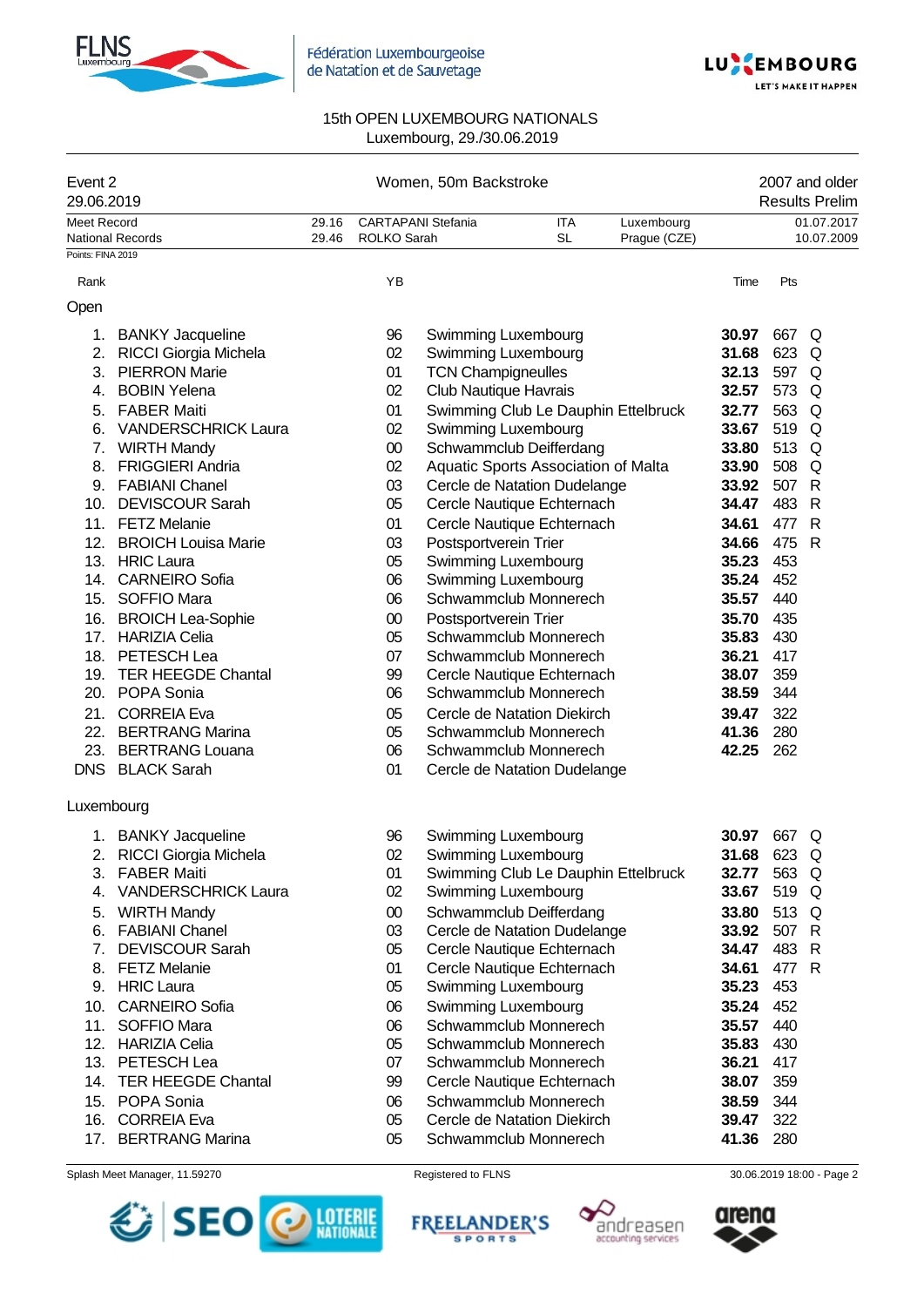



|                    | Event 2, Women, 50m Backstroke, Prelim, Luxembourg |       |                    |                           |                                                    |                     |           |       |                       |
|--------------------|----------------------------------------------------|-------|--------------------|---------------------------|----------------------------------------------------|---------------------|-----------|-------|-----------------------|
| Rank               |                                                    |       | YB                 |                           |                                                    |                     | Time      | Pts   |                       |
|                    | 18. BERTRANG Louana                                |       | 06                 |                           | Schwammclub Monnerech                              |                     | 42.25     | 262   |                       |
|                    | DNS BLACK Sarah                                    |       | 01                 |                           | Cercle de Natation Dudelange                       |                     |           |       |                       |
| Event 3            |                                                    |       |                    | Men, 50m Butterfly        |                                                    |                     |           |       | 2006 and older        |
| 29.06.2019         |                                                    |       |                    |                           |                                                    |                     |           |       | <b>Results Prelim</b> |
| <b>Meet Record</b> |                                                    | 23.99 |                    | <b>SCHLESINGER Marcus</b> | <b>ISR</b>                                         | Luxembourg          |           |       | 02.07.2016            |
|                    | <b>National Records</b>                            | 23.96 | <b>HENX Julien</b> |                           | <b>CNDu</b>                                        | Saint Raphael (FRA) |           |       | 26.05.2018            |
| Points: FINA 2019  |                                                    |       |                    |                           |                                                    |                     |           |       |                       |
| Rank               |                                                    |       | ΥB                 |                           |                                                    |                     | Time      | Pts   |                       |
| Open               |                                                    |       |                    |                           |                                                    |                     |           |       |                       |
| 1.                 | <b>DUTEL Yanis</b>                                 |       | $00\,$             |                           | Natation District Villefranche en Beaujolais 24.97 |                     |           | 709   | Q                     |
|                    | 2. DALEIDEN CIUFERRI Ralph                         |       | 03                 |                           | Swimming Luxembourg                                |                     | 25.84     | 640   | Q                     |
|                    | <b>FRIPPIAT Florian</b>                            |       | 98                 |                           | Schwammclub Deifferdang                            |                     | 25.84     | 640   | Q                     |
|                    | 4. LAMBERTS Bram                                   |       | 97                 |                           | Swimming Luxembourg                                |                     | 26.16     | 616   | Q                     |
| 5.                 | <b>SCHMITZ Jules</b>                               |       | 99                 |                           | Swimming Club Redange                              |                     | 26.41     | 599   | Q                     |
| 6.                 | <b>GLOESENER Louis</b>                             |       | 95                 |                           | Swimming Luxembourg                                |                     | 26.93     | 565   | Q                     |
|                    | 7. VANDERSCHRICK Stephan                           |       | $00\,$             |                           | Swimming Luxembourg                                |                     | 27.30     | 542   | Q                     |
|                    | 8. CONZEMIUS Jerome                                |       | 99                 |                           | Swimming Luxembourg                                |                     | 27.37     | 538   | Q                     |
|                    | 9. CONSTANTINO CAEIRO Diogo                        |       | 03                 |                           | Cercle de Natation Dudelange                       |                     | 27.73     | 517   | R                     |
|                    | 10. JAAS Jeff                                      |       | 04                 |                           | Swimming Club Le Dauphin Ettelbruck                |                     | 28.04     | 500   | R                     |
|                    | 11. LANNERS Nicolas                                |       | 04                 |                           | Schwammclub Deifferdang                            |                     | 28.05     | 500   | R                     |
|                    | 12. SIMAO NOGUEIRA Joao                            |       | 04                 |                           | Schwammclub Deifferdang                            |                     | 28.06     | 499   | R                     |
|                    | 13. BOKOV Rodion                                   |       | 03                 |                           | Swimming Luxembourg                                |                     | 28.14     | 495   |                       |
|                    | 14. FLOREAN Darius                                 |       | 05                 |                           | Swimming Luxembourg                                |                     | 28.38     | 483   |                       |
|                    | 15. WEIDERT Jo                                     |       | 03                 |                           | Cercle Nautique Echternach                         |                     | 29.03     | 451   |                       |
|                    | 16. BOUETE Paul                                    |       | 03                 |                           | Swimming Luxembourg                                |                     | 29.47     | 431   |                       |
|                    | 17. DOMIN Oleksii                                  |       | 92                 |                           | Cercle de Natation Dudelange                       |                     | 29.50     | 430   |                       |
|                    | 18. LUKA Mory                                      |       | 04                 |                           | Swimming Luxembourg                                |                     | 29.63     | 424   |                       |
|                    | 19. WIRTH David                                    |       | 02                 |                           | Schwammclub Deifferdang                            |                     | 29.89     | 413   |                       |
|                    | 20. SUKHANOV Maxim                                 |       | 04                 |                           | Cercle de Natation Dudelange                       |                     | 30.54     | 387   |                       |
|                    | 21. BOENTGES Kevin                                 |       | 03                 |                           | Cercle Nautique Petange                            |                     | 30.61     | 385   |                       |
|                    | 22. DUBOS Simon                                    |       | $00\,$             |                           | Cercle de Natation Diekirch                        |                     | 32.04     | 335   |                       |
|                    | 23. PUETZ Yann                                     |       | 02                 |                           | Swimming Luxembourg                                |                     | 32.21     | 330   |                       |
|                    | 24. WEYRICH Mike                                   |       | 05                 |                           | Swimming Club Le Dauphin Ettelbruck                |                     | 32.69     | 316   |                       |
|                    | 25. BOZONCA Gabriel                                |       | 06                 |                           | Schwammclub Deifferdang                            |                     | 36.92 219 |       |                       |
|                    | <b>DNS</b> MICHIELS Patrick                        |       | 02                 |                           | Cercle Nautique Echternach                         |                     |           |       |                       |
| Luxembourg         |                                                    |       |                    |                           |                                                    |                     |           |       |                       |
|                    | 1. DALEIDEN CIUFERRI Ralph                         |       | 03                 |                           | Swimming Luxembourg                                |                     | 25.84     | 640 Q |                       |
|                    | <b>FRIPPIAT Florian</b>                            |       | 98                 |                           | Schwammclub Deifferdang                            |                     | 25.84     | 640 Q |                       |
|                    | 3. LAMBERTS Bram                                   |       | 97                 |                           | Swimming Luxembourg                                |                     | 26.16     | 616 Q |                       |
|                    | 4. SCHMITZ Jules                                   |       | 99                 |                           | Swimming Club Redange                              |                     | 26.41     | 599   | Q                     |
|                    | 5. GLOESENER Louis                                 |       | 95                 |                           | Swimming Luxembourg                                |                     | 26.93     | 565   | Q                     |
|                    | 6. VANDERSCHRICK Stephan                           |       | 00                 |                           | Swimming Luxembourg                                |                     | 27.30     | 542 Q |                       |
|                    | 7. CONZEMIUS Jerome                                |       | 99                 |                           | Swimming Luxembourg                                |                     | 27.37     | 538   | Q                     |
|                    | 8. CONSTANTINO CAEIRO Diogo                        |       | 03                 |                           | Cercle de Natation Dudelange                       |                     | 27.73     | 517 R |                       |
|                    | 9. JAAS Jeff                                       |       | 04                 |                           | Swimming Club Le Dauphin Ettelbruck                |                     | 28.04     | 500 R |                       |









Splash Meet Manager, 11.59270 **Registered to FLNS** 80.06.2019 18:00 - Page 3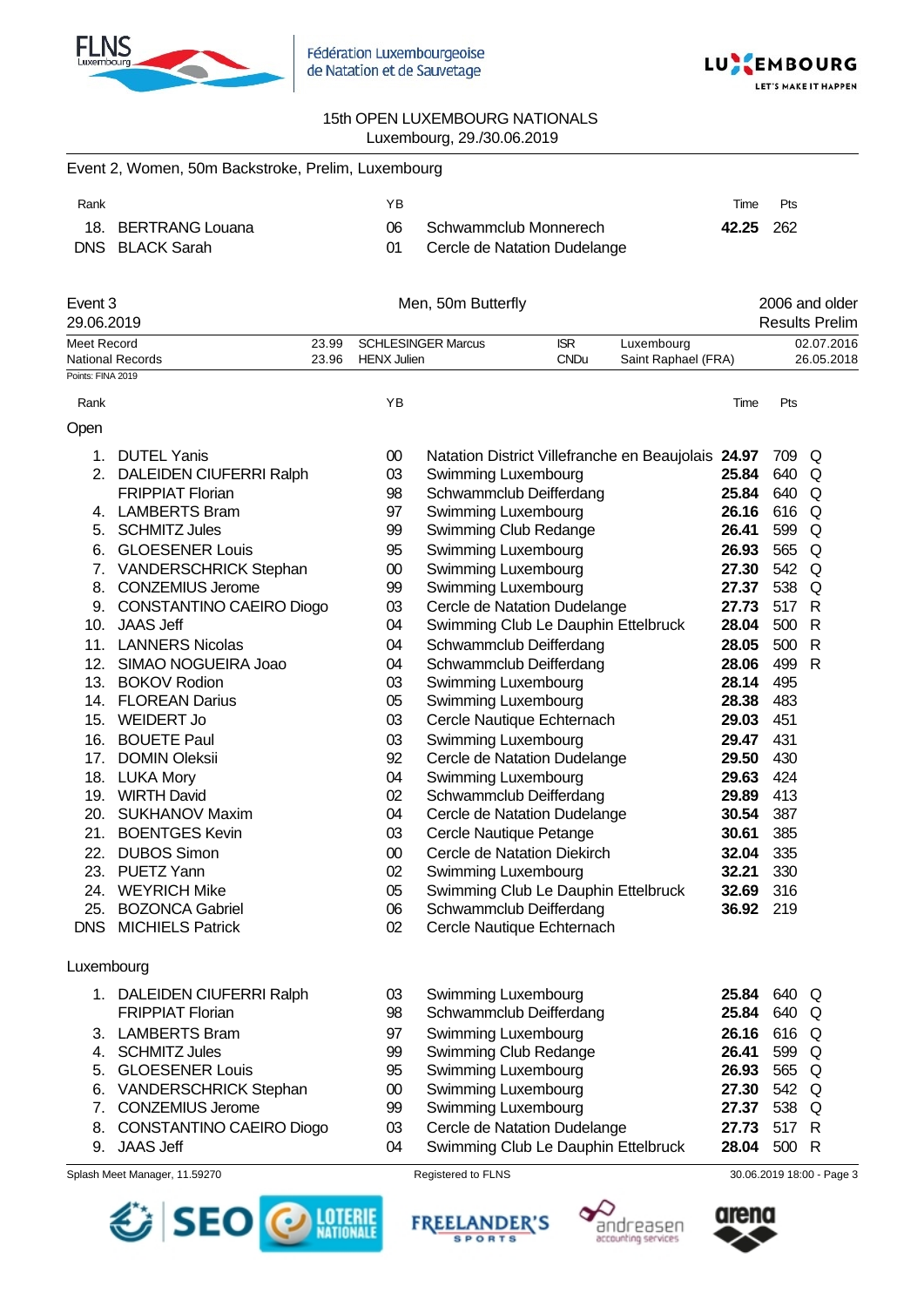



# Event 3, Men, 50m Butterfly, Prelim, Luxembourg

| Rank |                         | ΥB              |                                     | Time  | Pts   |   |
|------|-------------------------|-----------------|-------------------------------------|-------|-------|---|
| 10.  | <b>LANNERS Nicolas</b>  | 04              | Schwammclub Deifferdang             | 28.05 | 500 R |   |
| 11.  | SIMAO NOGUEIRA Joao     | 04              | Schwammclub Deifferdang             | 28.06 | 499   | R |
| 12.  | <b>BOKOV Rodion</b>     | 03              | Swimming Luxembourg                 | 28.14 | 495   |   |
| 13.  | <b>FLOREAN Darius</b>   | 05              | Swimming Luxembourg                 | 28.38 | 483   |   |
| 14.  | WEIDERT Jo              | 03              | Cercle Nautique Echternach          | 29.03 | 451   |   |
| 15.  | <b>BOUETE Paul</b>      | 03              | Swimming Luxembourg                 | 29.47 | 431   |   |
| 16.  | <b>DOMIN Oleksii</b>    | 92              | Cercle de Natation Dudelange        | 29.50 | 430   |   |
| 17.  | <b>LUKA Mory</b>        | 04              | Swimming Luxembourg                 | 29.63 | 424   |   |
| 18.  | <b>WIRTH David</b>      | 02              | Schwammclub Deifferdang             | 29.89 | 413   |   |
| 19.  | <b>SUKHANOV Maxim</b>   | 04              | Cercle de Natation Dudelange        | 30.54 | 387   |   |
| 20.  | <b>BOENTGES Kevin</b>   | 03              | Cercle Nautique Petange             | 30.61 | 385   |   |
| 21.  | <b>DUBOS Simon</b>      | 00 <sup>°</sup> | Cercle de Natation Diekirch         | 32.04 | 335   |   |
| 22.  | PUETZ Yann              | 02              | Swimming Luxembourg                 | 32.21 | 330   |   |
| 23.  | <b>WEYRICH Mike</b>     | 05              | Swimming Club Le Dauphin Ettelbruck | 32.69 | 316   |   |
| 24.  | <b>BOZONCA Gabriel</b>  | 06              | Schwammclub Deifferdang             | 36.92 | 219   |   |
| DNS. | <b>MICHIELS Patrick</b> | 02              | Cercle Nautique Echternach          |       |       |   |

| Event 4           |                             |                | Women, 50m Butterfly | 2007 and older                                                                              |  |            |       |     |                          |
|-------------------|-----------------------------|----------------|----------------------|---------------------------------------------------------------------------------------------|--|------------|-------|-----|--------------------------|
| 29.06.2019        |                             |                |                      |                                                                                             |  |            |       |     | <b>Results Prelim</b>    |
| Meet Record       | National Records            | 26.70<br>27.66 |                      | <b>WIJKHUIJS Josien</b><br><b>NED</b><br><b>SCDE</b><br><b>MEYNEN Julie</b><br>Auburn (USA) |  | Luxembourg |       |     | 01.07.2017<br>23.06.2019 |
| Points: FINA 2019 |                             |                |                      |                                                                                             |  |            |       |     |                          |
| Rank              |                             |                | YB                   |                                                                                             |  |            | Time  | Pts |                          |
| Open              |                             |                |                      |                                                                                             |  |            |       |     |                          |
| 1.                | <b>RICCI Nicole</b>         |                | 04                   | Swimming Luxembourg                                                                         |  |            | 28.82 | 609 | Q                        |
| 2.                | <b>OLIVIER Monique</b>      |                | 98                   | Swimming Luxembourg                                                                         |  |            | 29.00 | 597 | Q                        |
| 3.                | <b>PETERS</b> Emma          |                | 03                   | Cercle de Natation Dudelange                                                                |  |            | 29.04 | 595 | Q                        |
| 4.                | PETERS Lena                 |                | 05                   | Cercle de Natation Dudelange                                                                |  |            | 29.07 | 593 | Q                        |
| 5.                | <b>BURGY Manon</b>          |                | 05                   | France Comen                                                                                |  |            | 29.36 | 576 | Q                        |
| 6.                | <b>VALLETTA Martina</b>     |                | 03                   | Aquatic Sports Association of Malta                                                         |  |            | 30.25 | 526 | Q                        |
| 7.                | <b>HAMEN SAIEG Yael</b>     |                | 01                   | Swimming Luxembourg                                                                         |  |            | 30.29 | 524 | Q                        |
| 8.                | <b>RIKKERT Helene</b>       |                | $00\,$               | Swimming Luxembourg                                                                         |  |            | 31.08 | 485 | Q                        |
| 9.                | <b>JOMINET Lou</b>          |                | 05                   | Swimming Luxembourg                                                                         |  |            | 31.47 | 467 | R                        |
| 10.               | <b>COIMBRA Alice</b>        |                | 02                   | Swimming Luxembourg                                                                         |  |            | 32.12 | 439 | R                        |
| 11.               | <b>PIZZAGALLI Valentine</b> |                | 02                   | Club Nautique Havrais                                                                       |  |            | 32.35 | 430 | R                        |
| 12.               | <b>BLANC Marguerite</b>     |                | 99                   | Swimming Luxembourg                                                                         |  |            | 33.28 | 395 | R                        |
| 13.               | <b>CARIDROIT Marie</b>      |                | 03                   | <b>Club Nautique Havrais</b>                                                                |  |            | 33.46 | 389 |                          |
| 14.               | PHILIPPART Lina             |                | 07                   | Schwammclub Monnerech                                                                       |  |            | 33.60 | 384 |                          |
| 15.               | <b>HAAG Nora</b>            |                | 04                   | Swimming Club Redange                                                                       |  |            | 33.73 | 379 |                          |
| 16.               | <b>VERLAQUE Ciara</b>       |                | 04                   | Cercle de Natation Dudelange                                                                |  |            | 33.87 | 375 |                          |
| 17.               | <b>THILL Gina</b>           |                | 07                   | Schwammclub Monnerech                                                                       |  |            | 34.39 | 358 |                          |
| 18.               | <b>WIRTH Mandy</b>          |                | 00                   | Schwammclub Deifferdang                                                                     |  |            | 34.92 | 342 |                          |
| 19.               | <b>BOUZIDI</b> Imene        |                | 05                   | Schwammclub Monnerech                                                                       |  |            | 35.18 | 334 |                          |
| 20.               | <b>TER HEEGDE Lisa</b>      |                | 02                   | Cercle Nautique Echternach                                                                  |  |            | 37.28 | 281 |                          |
| 21.               | <b>REDING Sevda</b>         |                | 07                   | Cercle de Natation Dudelange                                                                |  |            | 37.67 | 272 |                          |
| 22.               | PETESCH Lea                 |                | 07                   | Schwammclub Monnerech                                                                       |  |            | 39.59 | 234 |                          |
| 23.               | PINTO TEIXEIRA Martha       |                | 04                   | Cercle de Natation Wiltz                                                                    |  |            | 40.23 | 223 |                          |

Splash Meet Manager, 11.59270 **Registered to FLNS** Registered to FLNS 30.06.2019 18:00 - Page 4

SEO **DESCRIPTIONALE** 







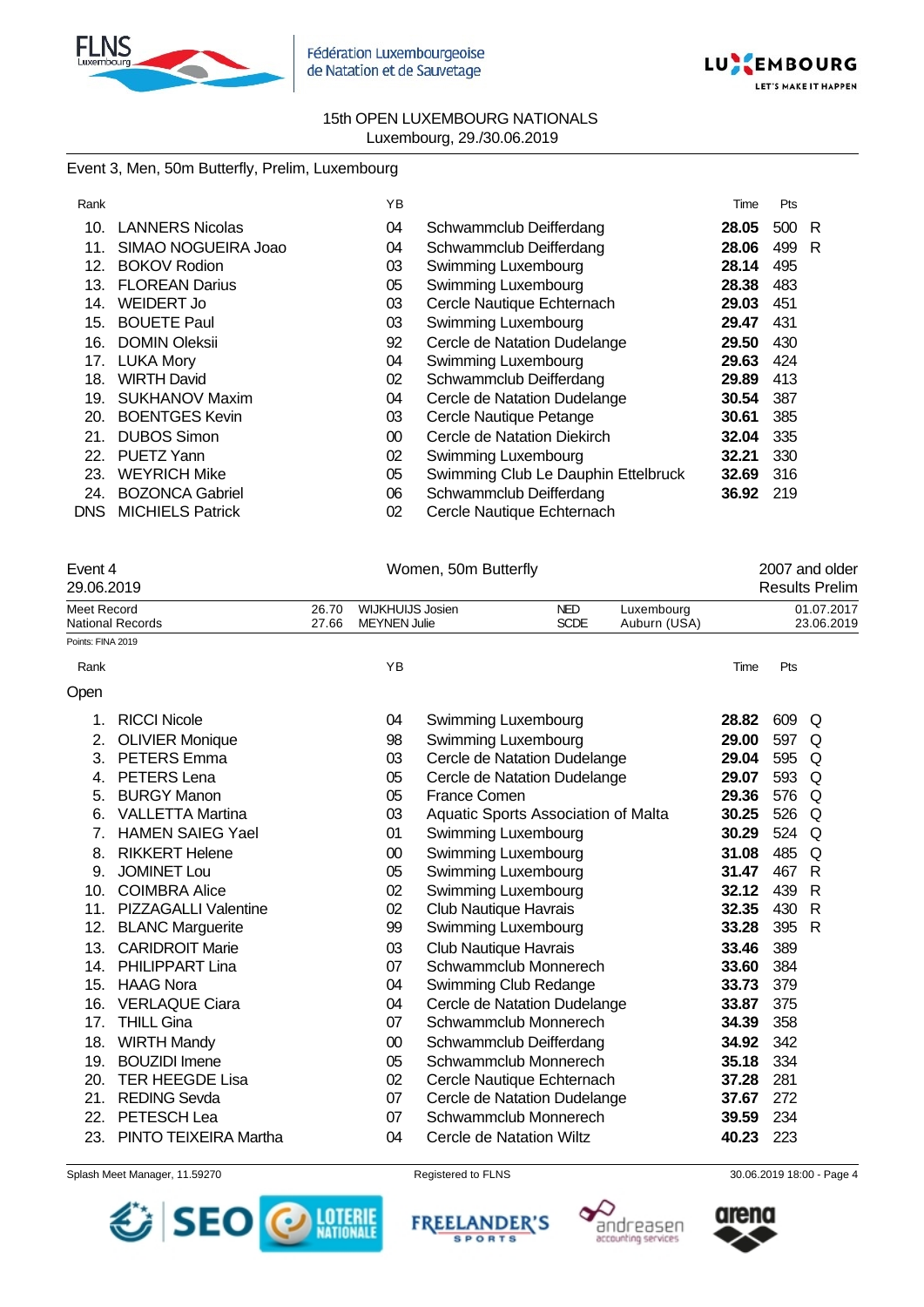



# Event 4, Women, 50m Butterfly, Prelim

## Luxembourg

|     | <b>RICCI Nicole</b>     | 04 | Swimming Luxembourg          | 28.82 | 609 | Q |
|-----|-------------------------|----|------------------------------|-------|-----|---|
| 2.  | <b>OLIVIER Monique</b>  | 98 | Swimming Luxembourg          | 29.00 | 597 | Q |
| 3.  | <b>PETERS Emma</b>      | 03 | Cercle de Natation Dudelange | 29.04 | 595 | Q |
| 4.  | PETERS Lena             | 05 | Cercle de Natation Dudelange | 29.07 | 593 | Q |
| 5.  | <b>HAMEN SAIEG Yael</b> | 01 | Swimming Luxembourg          | 30.29 | 524 | Q |
| 6.  | <b>RIKKERT Helene</b>   | 00 | Swimming Luxembourg          | 31.08 | 485 | Q |
| 7.  | <b>JOMINET Lou</b>      | 05 | Swimming Luxembourg          | 31.47 | 467 | R |
| 8.  | <b>COIMBRA Alice</b>    | 02 | Swimming Luxembourg          | 32.12 | 439 | R |
| 9.  | <b>BLANC Marguerite</b> | 99 | Swimming Luxembourg          | 33.28 | 395 | R |
| 10. | <b>PHILIPPART Lina</b>  | 07 | Schwammclub Monnerech        | 33.60 | 384 |   |
| 11. | <b>HAAG Nora</b>        | 04 | Swimming Club Redange        | 33.73 | 379 |   |
| 12. | <b>VERLAQUE Ciara</b>   | 04 | Cercle de Natation Dudelange | 33.87 | 375 |   |
| 13. | <b>THILL Gina</b>       | 07 | Schwammclub Monnerech        | 34.39 | 358 |   |
| 14. | <b>WIRTH Mandy</b>      | 00 | Schwammclub Deifferdang      | 34.92 | 342 |   |
| 15. | <b>BOUZIDI</b> Imene    | 05 | Schwammclub Monnerech        | 35.18 | 334 |   |
| 16. | <b>TER HEEGDE Lisa</b>  | 02 | Cercle Nautique Echternach   | 37.28 | 281 |   |
| 17. | <b>REDING Sevda</b>     | 07 | Cercle de Natation Dudelange | 37.67 | 272 |   |
| 18. | PETESCH Lea             | 07 | Schwammclub Monnerech        | 39.59 | 234 |   |
| 19. | PINTO TEIXEIRA Martha   | 04 | Cercle de Natation Wiltz     | 40.23 | 223 |   |

Event 5 Event 5 Men, 200m Backstroke 2006 and older 2006 and older 2006 and older 2006 and older

|      | 29.06.2019                                  |          |                                     |                                                   |         |            |                 |       |            | Results    |  |
|------|---------------------------------------------|----------|-------------------------------------|---------------------------------------------------|---------|------------|-----------------|-------|------------|------------|--|
|      | Meet Record                                 |          | 2:04.11                             | <b>CERNEK Adam</b>                                |         | <b>SVK</b> | Luxembourg      |       |            | 07.07.2018 |  |
|      | <b>National Records</b>                     |          | SCHNEIDERS Jean-François<br>2:01.71 |                                                   |         | <b>CNW</b> | Luxembourg      |       | 28.05.2013 |            |  |
| Rank |                                             | YB       |                                     |                                                   | Time    |            | 50 <sub>m</sub> | 100m  | 150m       | 200m       |  |
| Open |                                             |          |                                     |                                                   |         |            |                 |       |            |            |  |
|      | 1. FABIANI Remi<br>Open Luxembourg Champion | 01       |                                     | Schwammclub Deifferdang                           | 2:12.88 |            | 29.68           | 33.43 | 34.38      | 35.39      |  |
|      | 2. GIRS Matheo                              | 02       |                                     | Cercle de Natation Wiltz                          | 2:30.02 |            | 34.23           | 38.08 | 38.97      | 38.74      |  |
|      | 3. CARNEIRO Nuno                            | 05       |                                     | Swimming Luxembourg                               | 2:33.29 |            | 35.30           | 39.26 | 39.91      | 38.82      |  |
|      | 4. KIRCH Felix                              | 03       |                                     | Cercle de Natation Dudelang(2:34.81               |         |            | 35.80           | 39.11 | 40.10      | 39.80      |  |
|      | 5. THILL Nicolas                            | 05       |                                     | Swimming Luxembourg                               | 2:34.89 |            | 36.38           | 39.60 | 40.56      | 38.35      |  |
|      | 6. WESTER Ben                               | 06       |                                     | Cercle de Natation Dudelang (2:35.92              |         |            | 36.50           | 39.22 | 40.11      | 40.09      |  |
|      | 7. SIMEONOV Vladimir                        | 04       |                                     | Swimming Luxembourg                               | 2:37.05 |            | 35.24           | 38.80 | 41.17      | 41.84      |  |
|      | 8. NTAGANDA Alexis                          | 05       |                                     | Swimming Luxembourg                               | 2:41.42 |            | 38.38           | 40.82 | 43.04      | 39.18      |  |
|      | 9. PEUSCH Kevin                             | 06       |                                     | Swimming Luxembourg                               | 2:41.64 |            | 37.58           | 41.64 | 41.79      | 40.63      |  |
|      | 10. RIKKERT Thijmen                         | 06       |                                     | Swimming Luxembourg                               | 2:43.08 |            | 37.92           | 42.29 | 42.69      | 40.18      |  |
|      | 11. FETZ Tom                                | 04       |                                     | Cercle Nautique Echternach                        | 2:44.98 |            | 37.94           | 43.09 | 44.05      | 39.90      |  |
|      | 12. KIRCH Paul                              | 05       |                                     | Cercle de Natation Dudelang (2:46.55              |         |            | 38.37           | 42.13 | 42.97      | 43.08      |  |
|      | 13. HOLLERICH Tom                           | 06       |                                     | Swimming Club Le Dauphin E2:46.63:k               |         |            | 39.38           | 42.69 | 43.05      | 41.51      |  |
|      | 14. MOOG Mathis                             | 06       |                                     | Swimming Luxembourg                               | 2:51.38 |            | 40.08           | 43.52 | 44.50      | 43.28      |  |
|      | 15. OLINGER Liam                            | 05       |                                     | Schwammclub Monnerech                             | 2:54.13 |            | 39.26           | 44.84 | 45.19      | 44.84      |  |
|      | 16. BOENTGES Kimi                           | 05       |                                     | Cercle Nautique Petange                           | 2:59.60 |            | 40.51           | 45.33 | 47.31      | 46.45      |  |
|      | DNS MOHR Sam<br>DNS MILANOVSKI Nikola       | 04<br>04 |                                     | Cercle Nautique Echternach<br>Swimming Luxembourg |         |            |                 |       |            |            |  |

Splash Meet Manager, 11.59270 **Registered to FLNS Registered to FLNS** 30.06.2019 18:00 - Page 5

**FREELANDER'S** 

**SPORTS** 





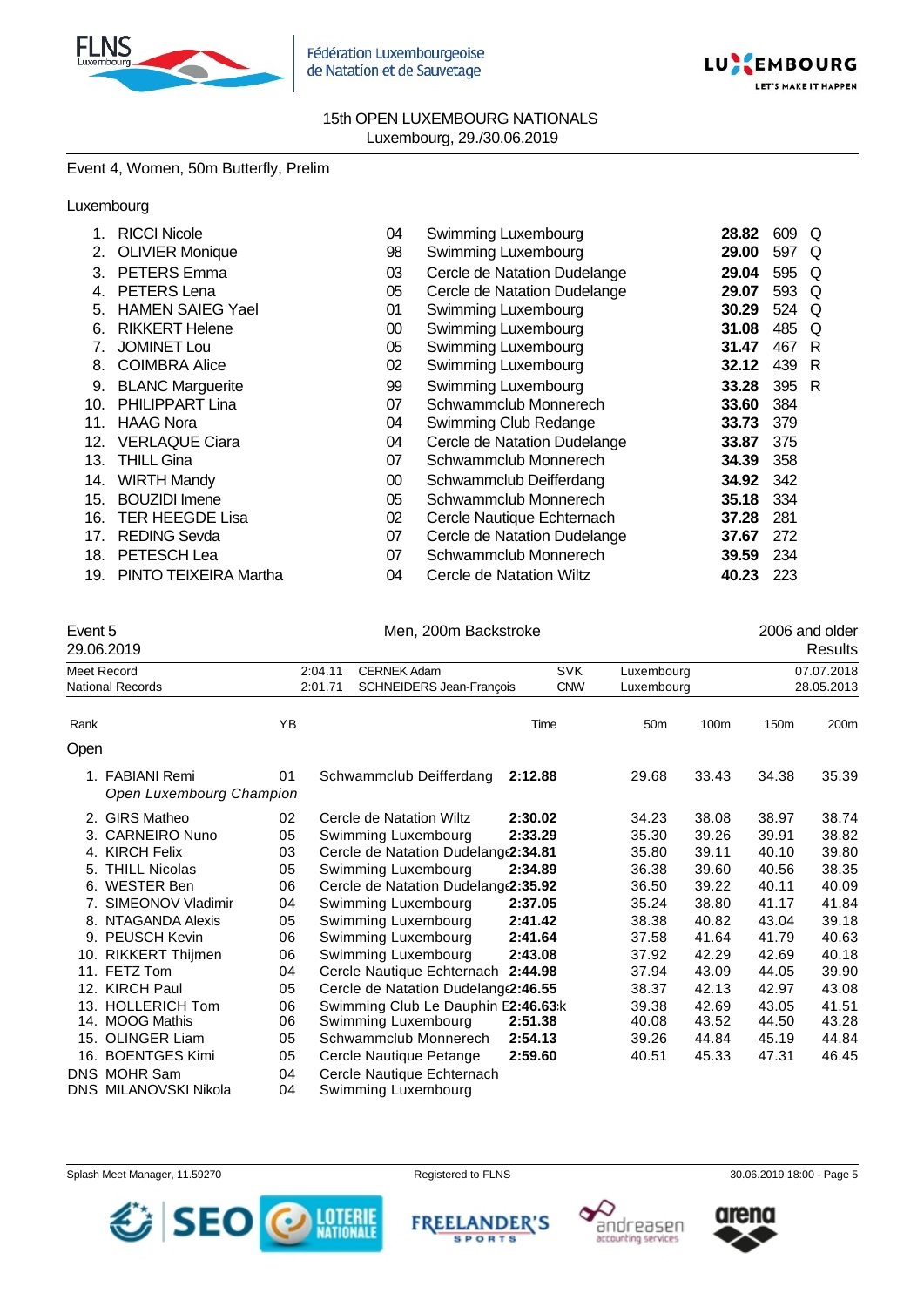



# Event 5, Men, 200m Backstroke

| 1. FABIANI Remi<br>Luxembourg Champion | 01 | Schwammclub Deifferdang              | 2:12.88 | 29.68 | 33.43 | 34.38 | 35.39 |
|----------------------------------------|----|--------------------------------------|---------|-------|-------|-------|-------|
| 2. GIRS Matheo                         | 02 | Cercle de Natation Wiltz             | 2:30.02 | 34.23 | 38.08 | 38.97 | 38.74 |
| 3. CARNEIRO Nuno                       | 05 | Swimming Luxembourg                  | 2:33.29 | 35.30 | 39.26 | 39.91 | 38.82 |
| 4. KIRCH Felix                         | 03 | Cercle de Natation Dudelang(2:34.81  |         | 35.80 | 39.11 | 40.10 | 39.80 |
| 5. THILL Nicolas                       | 05 | Swimming Luxembourg                  | 2:34.89 | 36.38 | 39.60 | 40.56 | 38.35 |
| 6. WESTER Ben                          | 06 | Cercle de Natation Dudelang(2:35.92  |         | 36.50 | 39.22 | 40.11 | 40.09 |
| 7. SIMEONOV Vladimir                   | 04 | Swimming Luxembourg                  | 2:37.05 | 35.24 | 38.80 | 41.17 | 41.84 |
| 8. NTAGANDA Alexis                     | 05 | Swimming Luxembourg                  | 2:41.42 | 38.38 | 40.82 | 43.04 | 39.18 |
| 9. PEUSCH Kevin                        | 06 | Swimming Luxembourg                  | 2:41.64 | 37.58 | 41.64 | 41.79 | 40.63 |
| 10. RIKKERT Thijmen                    | 06 | Swimming Luxembourg                  | 2:43.08 | 37.92 | 42.29 | 42.69 | 40.18 |
| 11. FETZ Tom                           | 04 | Cercle Nautique Echternach 2:44.98   |         | 37.94 | 43.09 | 44.05 | 39.90 |
| 12. KIRCH Paul                         | 05 | Cercle de Natation Dudelange2:46.55  |         | 38.37 | 42.13 | 42.97 | 43.08 |
| 13. HOLLERICH Tom                      | 06 | Swimming Club Le Dauphin E2:46.63:k  |         | 39.38 | 42.69 | 43.05 | 41.51 |
| 14. MOOG Mathis                        | 06 | Swimming Luxembourg                  | 2:51.38 | 40.08 | 43.52 | 44.50 | 43.28 |
| 15. OLINGER Liam                       | 05 | Schwammclub Monnerech                | 2:54.13 | 39.26 | 44.84 | 45.19 | 44.84 |
| 16. BOENTGES Kimi                      | 05 | Cercle Nautique Petange              | 2:59.60 | 40.51 | 45.33 | 47.31 | 46.45 |
| DNS MOHR Sam                           | 04 | Cercle Nautique Echternach           |         |       |       |       |       |
| DNS MILANOVSKI Nikola                  | 04 | Swimming Luxembourg                  |         |       |       |       |       |
| Luxembourg Juniors                     |    |                                      |         |       |       |       |       |
| 1. FABIANI Remi                        | 01 | Schwammclub Deifferdang              | 2:12.88 | 29.68 | 33.43 | 34.38 | 35.39 |
| 2. GIRS Matheo                         | 02 | Cercle de Natation Wiltz             | 2:30.02 | 34.23 | 38.08 | 38.97 | 38.74 |
| Luxembourg Jeunes                      |    |                                      |         |       |       |       |       |
| 1. KIRCH Felix                         | 03 | Cercle de Natation Dudelange2:34.81  |         | 35.80 | 39.11 | 40.10 | 39.80 |
| 2. SIMEONOV Vladimir                   | 04 | Swimming Luxembourg                  | 2:37.05 | 35.24 | 38.80 | 41.17 | 41.84 |
| 3. FETZ Tom                            | 04 | Cercle Nautique Echternach 2:44.98   |         | 37.94 | 43.09 | 44.05 | 39.90 |
| DNS MOHR Sam                           | 04 | Cercle Nautique Echternach           |         |       |       |       |       |
| DNS MILANOVSKI Nikola                  | 04 | Swimming Luxembourg                  |         |       |       |       |       |
| <b>Luxembourg Pupilles</b>             |    |                                      |         |       |       |       |       |
| 1. CARNEIRO Nuno                       | 05 | Swimming Luxembourg                  | 2:33.29 | 35.30 | 39.26 | 39.91 | 38.82 |
| 2. THILL Nicolas                       | 05 | Swimming Luxembourg                  | 2:34.89 | 36.38 | 39.60 | 40.56 | 38.35 |
| 3. WESTER Ben                          | 06 | Cercle de Natation Dudelang (2:35.92 |         | 36.50 | 39.22 | 40.11 | 40.09 |
| 4. NTAGANDA Alexis                     | 05 | Swimming Luxembourg                  | 2:41.42 | 38.38 | 40.82 | 43.04 | 39.18 |
| 5. PEUSCH Kevin                        | 06 | Swimming Luxembourg                  | 2:41.64 | 37.58 | 41.64 | 41.79 | 40.63 |
| 6. RIKKERT Thijmen                     | 06 | Swimming Luxembourg                  | 2:43.08 | 37.92 | 42.29 | 42.69 | 40.18 |
| 7. KIRCH Paul                          | 05 | Cercle de Natation Dudelang (2:46.55 |         | 38.37 | 42.13 | 42.97 | 43.08 |
| 8. HOLLERICH Tom                       | 06 | Swimming Club Le Dauphin E2:46.63:k  |         | 39.38 | 42.69 | 43.05 | 41.51 |
| 9. MOOG Mathis                         | 06 | Swimming Luxembourg                  | 2:51.38 | 40.08 | 43.52 | 44.50 | 43.28 |
| 10. OLINGER Liam                       | 05 | Schwammclub Monnerech                | 2:54.13 | 39.26 | 44.84 | 45.19 | 44.84 |
| 11. BOENTGES Kimi                      | 05 | Cercle Nautique Petange              | 2:59.60 | 40.51 | 45.33 | 47.31 | 46.45 |
|                                        |    |                                      |         |       |       |       |       |



**FREELANDER'S SPORTS** 





# arena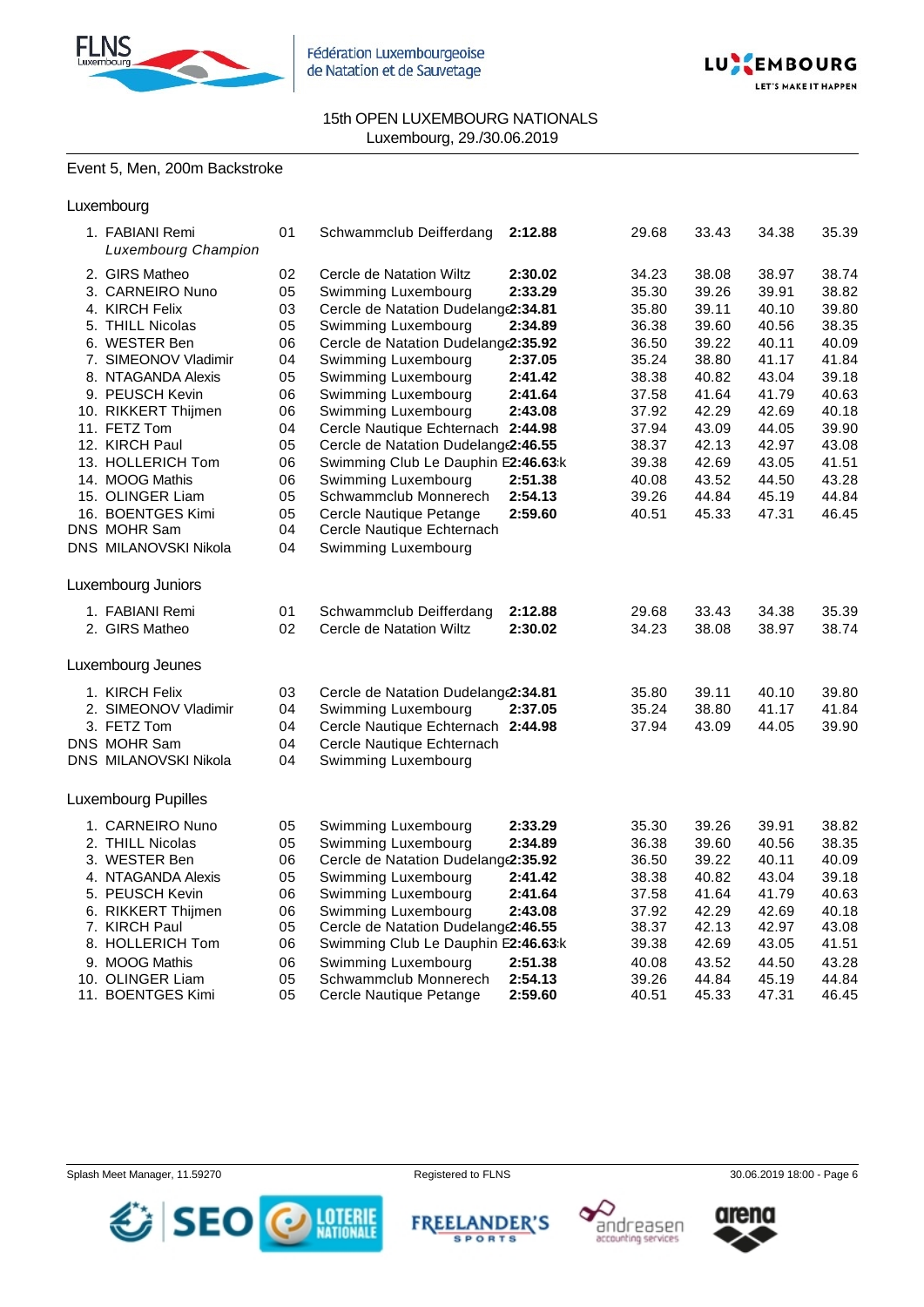



| Event 6 | 29.06.2019                                                                                                                                                                                                                                                                                                                                                                                   |                                                                                                          | 2007 and older<br>Results |                                                                                                                                                                                                                                                                                                                                                                                                                                                                                              |                                                                                                                                                                                         |                                                                                                                                                                |                                                                                                                                                                |                                                                                                                                                                |                                                                                                                                                                |
|---------|----------------------------------------------------------------------------------------------------------------------------------------------------------------------------------------------------------------------------------------------------------------------------------------------------------------------------------------------------------------------------------------------|----------------------------------------------------------------------------------------------------------|---------------------------|----------------------------------------------------------------------------------------------------------------------------------------------------------------------------------------------------------------------------------------------------------------------------------------------------------------------------------------------------------------------------------------------------------------------------------------------------------------------------------------------|-----------------------------------------------------------------------------------------------------------------------------------------------------------------------------------------|----------------------------------------------------------------------------------------------------------------------------------------------------------------|----------------------------------------------------------------------------------------------------------------------------------------------------------------|----------------------------------------------------------------------------------------------------------------------------------------------------------------|----------------------------------------------------------------------------------------------------------------------------------------------------------------|
|         | <b>Meet Record</b><br><b>National Records</b>                                                                                                                                                                                                                                                                                                                                                |                                                                                                          | 2:15.58<br>2:14.51        | <b>EVANS Charlotte</b><br>ROLKO Sarah                                                                                                                                                                                                                                                                                                                                                                                                                                                        | <b>GBR</b><br><b>SL</b>                                                                                                                                                                 | Luxembourg<br>Prague (CZE)                                                                                                                                     |                                                                                                                                                                |                                                                                                                                                                | 04.07.2015<br>08.07.2009                                                                                                                                       |
| Rank    |                                                                                                                                                                                                                                                                                                                                                                                              | YB                                                                                                       |                           |                                                                                                                                                                                                                                                                                                                                                                                                                                                                                              | Time                                                                                                                                                                                    | 50 <sub>m</sub>                                                                                                                                                | 100m                                                                                                                                                           | 150m                                                                                                                                                           | 200m                                                                                                                                                           |
| Open    |                                                                                                                                                                                                                                                                                                                                                                                              |                                                                                                          |                           |                                                                                                                                                                                                                                                                                                                                                                                                                                                                                              |                                                                                                                                                                                         |                                                                                                                                                                |                                                                                                                                                                |                                                                                                                                                                |                                                                                                                                                                |
|         | 1. BANKY Jacqueline<br>Open Luxembourg Champion                                                                                                                                                                                                                                                                                                                                              | 96                                                                                                       |                           | Swimming Luxembourg                                                                                                                                                                                                                                                                                                                                                                                                                                                                          | 2:22.81                                                                                                                                                                                 | 32.68                                                                                                                                                          | 35.97                                                                                                                                                          | 36.65                                                                                                                                                          | 37.51                                                                                                                                                          |
|         | 2. FABER Maiti<br>3. VANDERSCHRICK Laura<br>4. BOBIN Yelena<br>5. HAN Mengjia<br>6. CARNEIRO Sofia<br>7. SOFFIO Mara<br>8. HARIZIA Celia<br>9. BROICH Louisa Marie<br>10. DEVISCOUR Sarah<br>11. BROICH Lea-Sophie<br>12. REINESCH Leeloo<br>13. CORREIA Eva<br>14. TER HEEGDE Lisa<br>15. ELCHEROTH Niki<br>16. POPA Sonia<br>17. PETESCH Lea<br>18. OLINGER Tina<br>19. DE WAHA Lina-Marie | 01<br>02<br>02<br>07<br>06<br>06<br>05<br>03<br>05<br>00<br>07<br>05<br>02<br>07<br>06<br>07<br>06<br>07 |                           | Swimming Club Le Dauphin E2:32.38:k<br>Swimming Luxembourg<br>Club Nautique Havrais<br>Swimming Luxembourg<br>Swimming Luxembourg<br>Schwammclub Monnerech<br>Schwammclub Monnerech<br>Postsportverein Trier<br>Cercle Nautique Echternach<br>Postsportverein Trier<br>Schwammclub Monnerech<br>Cercle de Natation Diekirch<br>Cercle Nautique Echternach<br>Swimming Club Redange<br>Schwammclub Monnerech<br>Schwammclub Monnerech<br>Swimming Club Redange<br>Cercle de Natation Diekirch | 2:34.18<br>2:35.28<br>2:40.13<br>2:40.86<br>2:42.89<br>2:45.21<br>2:47.34<br>2:48.25<br>2:49.86<br>2:50.69<br>2:56.40<br>2:56.64<br>2:59.23<br>2:59.28<br>2:59.87<br>3:15.93<br>3:17.30 | 35.42<br>34.82<br>34.82<br>37.71<br>37.20<br>37.91<br>38.13<br>36.97<br>38.61<br>38.77<br>39.92<br>41.85<br>43.24<br>43.69<br>43.16<br>41.78<br>44.71<br>45.53 | 38.50<br>38.62<br>38.89<br>40.70<br>40.49<br>41.59<br>41.52<br>42.22<br>42.62<br>43.45<br>43.65<br>44.89<br>45.45<br>47.00<br>45.24<br>46.86<br>49.54<br>50.92 | 39.64<br>40.48<br>41.35<br>41.51<br>41.96<br>42.84<br>42.89<br>44.85<br>44.15<br>44.39<br>44.40<br>45.37<br>45.19<br>45.70<br>47.49<br>47.20<br>51.87<br>50.86 | 38.82<br>40.26<br>40.22<br>40.21<br>41.21<br>40.55<br>42.67<br>43.30<br>42.87<br>43.25<br>42.72<br>44.29<br>42.76<br>42.84<br>43.39<br>44.03<br>49.81<br>49.99 |
|         | Luxembourg                                                                                                                                                                                                                                                                                                                                                                                   |                                                                                                          |                           |                                                                                                                                                                                                                                                                                                                                                                                                                                                                                              |                                                                                                                                                                                         |                                                                                                                                                                |                                                                                                                                                                |                                                                                                                                                                |                                                                                                                                                                |
|         | 1. BANKY Jacqueline<br>Luxembourg Champion                                                                                                                                                                                                                                                                                                                                                   | 96                                                                                                       |                           | Swimming Luxembourg                                                                                                                                                                                                                                                                                                                                                                                                                                                                          | 2:22.81                                                                                                                                                                                 | 32.68                                                                                                                                                          | 35.97                                                                                                                                                          | 36.65                                                                                                                                                          | 37.51                                                                                                                                                          |
|         | 2. FABER Maiti<br>3. VANDERSCHRICK Laura<br>4. HAN Mengjia<br>5. CARNEIRO Sofia<br>6. SOFFIO Mara<br>7. HARIZIA Celia<br>8. DEVISCOUR Sarah<br>9. REINESCH Leeloo<br>10. CORREIA Eva<br>11. TER HEEGDE Lisa<br>12. ELCHEROTH Niki<br>13. POPA Sonia<br>14. PETESCH Lea<br>15. OLINGER Tina<br>16. DE WAHA Lina-Marie                                                                         | 01<br>02<br>07<br>06<br>06<br>05<br>05<br>07<br>05<br>02<br>07<br>06<br>07<br>06<br>07                   |                           | Swimming Club Le Dauphin E2:32.38:k<br>Swimming Luxembourg<br>Swimming Luxembourg<br>Swimming Luxembourg<br>Schwammclub Monnerech<br>Schwammclub Monnerech<br>Cercle Nautique Echternach 2:48.25<br>Schwammclub Monnerech<br>Cercle de Natation Diekirch<br>Cercle Nautique Echternach<br>Swimming Club Redange<br>Schwammclub Monnerech<br>Schwammclub Monnerech<br>Swimming Club Redange<br>Cercle de Natation Diekirch                                                                    | 2:34.18<br>2:40.13<br>2:40.86<br>2:42.89<br>2:45.21<br>2:50.69<br>2:56.40<br>2:56.64<br>2:59.23<br>2:59.28<br>2:59.87<br>3:15.93<br>3:17.30                                             | 35.42<br>34.82<br>37.71<br>37.20<br>37.91<br>38.13<br>38.61<br>39.92<br>41.85<br>43.24<br>43.69<br>43.16<br>41.78<br>44.71<br>45.53                            | 38.50<br>38.62<br>40.70<br>40.49<br>41.59<br>41.52<br>42.62<br>43.65<br>44.89<br>45.45<br>47.00<br>45.24<br>46.86<br>49.54<br>50.92                            | 39.64<br>40.48<br>41.51<br>41.96<br>42.84<br>42.89<br>44.15<br>44.40<br>45.37<br>45.19<br>45.70<br>47.49<br>47.20<br>51.87<br>50.86                            | 38.82<br>40.26<br>40.21<br>41.21<br>40.55<br>42.67<br>42.87<br>42.72<br>44.29<br>42.76<br>42.84<br>43.39<br>44.03<br>49.81<br>49.99                            |

Splash Meet Manager, 11.59270 **Registered to FLNS** 80.06.2019 18:00 - Page 7









arena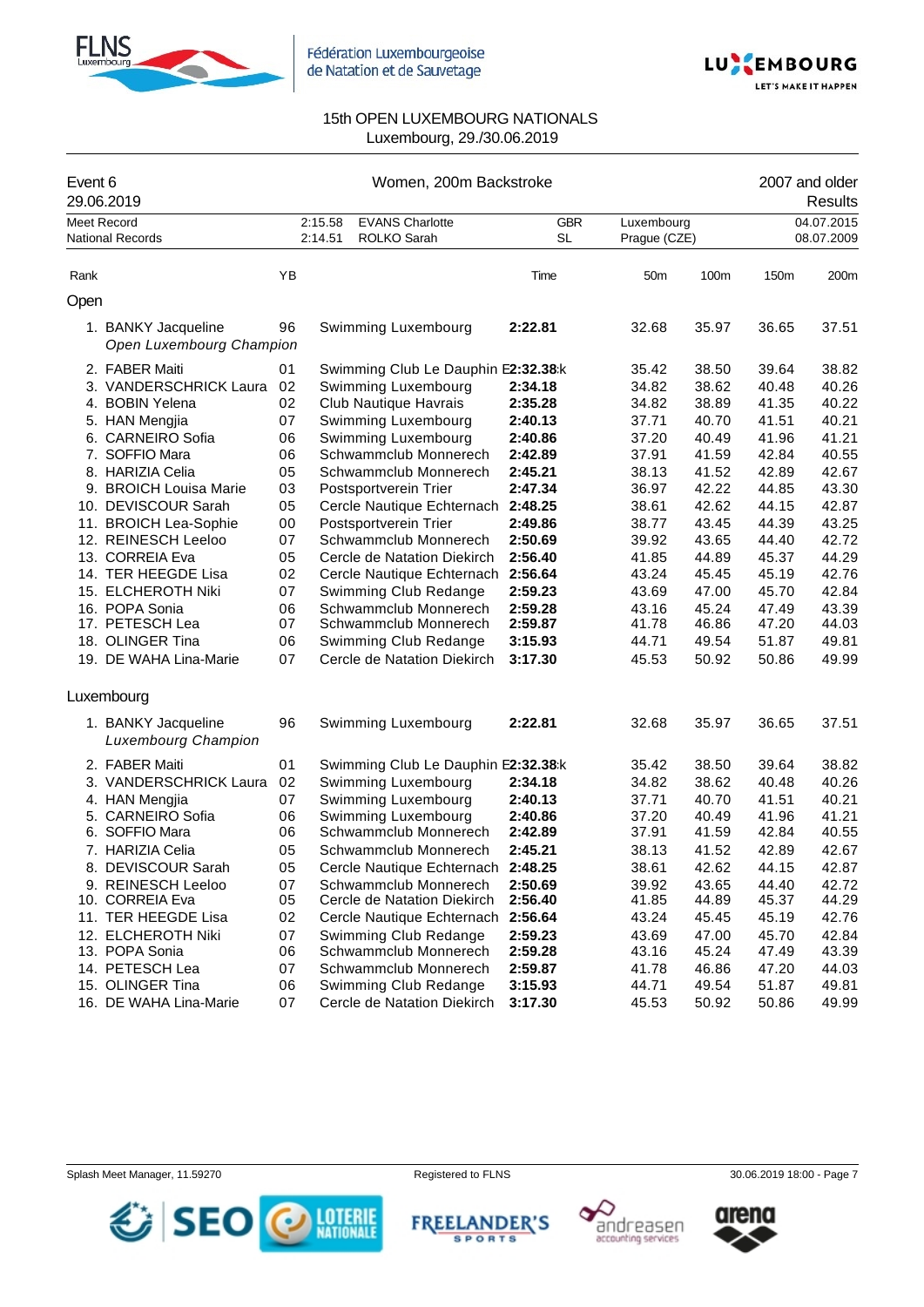



# Event 6, Women, 200m Backstroke

|  | <b>CARNEIRO</b> Sofia | 06 | Swimming Luxembourg         | 2:40.86 | 37.20 | 40.49 | 41.96 | 41.21 |
|--|-----------------------|----|-----------------------------|---------|-------|-------|-------|-------|
|  | 2. SOFFIO Mara        | 06 | Schwammclub Monnerech       | 2:42.89 | 37.91 | 41.59 | 42.84 | 40.55 |
|  | 3. HARIZIA Celia      | 05 | Schwammclub Monnerech       | 2:45.21 | 38.13 | 41.52 | 42.89 | 42.67 |
|  | 4. DEVISCOUR Sarah    | 05 | Cercle Nautique Echternach  | 2:48.25 | 38.61 | 42.62 | 44.15 | 42.87 |
|  | 5. CORREIA Eva        | 05 | Cercle de Natation Diekirch | 2:56.40 | 41.85 | 44.89 | 45.37 | 44.29 |
|  | 6. POPA Sonia         | 06 | Schwammclub Monnerech       | 2:59.28 | 43.16 | 45.24 | 47.49 | 43.39 |
|  | 7. OLINGER Tina       | 06 | Swimming Club Redange       | 3:15.93 | 44.71 | 49.54 | 51.87 | 49.81 |
|  | Luxembourg Pupilles   |    |                             |         |       |       |       |       |
|  | <b>HAN Mengjia</b>    | 07 | Swimming Luxembourg         | 2:40.13 | 37.71 | 40.70 | 41.51 | 40.21 |
|  | 2. REINESCH Leeloo    | 07 | Schwammclub Monnerech       | 2:50.69 | 39.92 | 43.65 | 44.40 | 42.72 |
|  | 3. ELCHEROTH Niki     | 07 | Swimming Club Redange       | 2:59.23 | 43.69 | 47.00 | 45.70 | 42.84 |
|  | 4. PETESCH Lea        | 07 | Schwammclub Monnerech       | 2:59.87 | 41.78 | 46.86 | 47.20 | 44.03 |
|  | 5. DE WAHA Lina-Marie | 07 | Cercle de Natation Diekirch | 3:17.30 | 45.53 | 50.92 | 50.86 | 49.99 |
|  |                       |    |                             |         |       |       |       |       |

|                   | Event 7<br>29.06.2019                                                  |                    | Men, 100m Breaststroke                             |                           |                               |                 | 2006 and older<br><b>Results Prelim</b> |
|-------------------|------------------------------------------------------------------------|--------------------|----------------------------------------------------|---------------------------|-------------------------------|-----------------|-----------------------------------------|
| Meet Record       | National Records                                                       | 1:00.53<br>1:00.76 | <b>SIDLAUSKAS Andrius</b><br><b>CARNOL Laurent</b> | <b>LTU</b><br><b>SCDE</b> | Luxembourg<br>Barcelona (ESP) |                 | 02.07.2016<br>28.07.2013                |
| Points: FINA 2019 |                                                                        |                    |                                                    |                           |                               |                 |                                         |
| Rank              |                                                                        | YB                 |                                                    | Time                      | Pts                           | 50 <sub>m</sub> | 100m                                    |
| Open              |                                                                        |                    |                                                    |                           |                               |                 |                                         |
| 1.                | <b>BRANDENBURGER Pit</b>                                               | 95                 | Schwammclub Deifferdang                            |                           | 1:05.34 667 $Q$               | 30.52           | 34.82                                   |
| 2.                | VAN DEN BOSSCHE Yann                                                   | 01                 | Swimming Luxembourg                                | 1:05.53 661               | $\Omega$                      | 30.54           | 34.99                                   |
| 3.                | <b>LAMBERTS Bram</b>                                                   | 97                 | Swimming Luxembourg                                |                           | 1:06.94 620 Q                 | 31.59           | 35.35                                   |
| 4.                | <b>NDIR Adam Thiaw</b>                                                 | 90                 | Club Nautique Havrais                              |                           | 1:07.47 606 Q                 | 31.37           | 36.10                                   |
| 5.                | <b>ROLKO Ricky</b>                                                     | 99                 | Swimming Luxembourg                                |                           | 1:08.59 576 $Q$               | 32.03           | 36.56                                   |
| 6.                | <b>BECKERS Felix</b>                                                   | 01                 | Swimming Club Le Dauphin Ettelbru(1:08.93 568 Q    |                           |                               | 32.35           | 36.58                                   |
| 7.                | <b>WALTZING Loic</b>                                                   | $00 \,$            | Schwammclub Deifferdang                            |                           | 1:09.08 564 Q                 | 32.28           | 36.80                                   |
| 8.                | <b>LUCARELLI Riccardo</b>                                              | 05                 | Swimming Luxembourg                                |                           | 1:11.54 508 Q                 | 33.83           | 37.71                                   |
| 9.                | <b>LANNERS Bob</b>                                                     | 02                 | Schwammclub Deifferdang                            | 1:12.85 481               | R                             | 32.74           | 40.11                                   |
| 10.               | <b>BANKY Jordan</b>                                                    | 01                 | Swimming Luxembourg                                |                           | 1:13.06 $477 R$               | 33.79           | 39.27                                   |
| 11.               | MAAS-KOOB Cedric                                                       | 02                 | Swimming Club Le Dauphin Ettelbru(1:13.92 460 R    |                           |                               | 34.79           | 39.13                                   |
| 12.               | <b>LUKA Mory</b>                                                       | 04                 | Swimming Luxembourg                                |                           | 1:14.17 456 R                 | 34.25           | 39.92                                   |
| 13.               | <b>LE ROY Martin</b>                                                   | 03                 | Club Nautique Havrais                              | 1:14.77 445               |                               | 34.49           | 40.28                                   |
| 14.               | <b>CHANTRAINE Owen</b>                                                 | 00                 | Perron                                             | 1:16.94 408               |                               | 34.59           | 42.35                                   |
| 15.               | <b>DURAKOVIC Tarik</b>                                                 | 05                 | Swimming Luxembourg                                | 1:17.02 407               |                               | 35.68           | 41.34                                   |
| 16.               | <b>BOURGUIGNON Benjamin</b>                                            | 05                 | Swimming Club Le Dauphin Ettelbru(1:18.57 383      |                           |                               | 36.68           | 41.89                                   |
| 17.               | <b>DENTER Arthur</b>                                                   | 04                 | Cercle Nautique Echternach                         | 1:23.04 325               |                               | 37.95           | 45.09                                   |
| 18.               | <b>CALMES Nicolas</b>                                                  | 06                 | Schwammclub Monnerech                              | 1:23.74 317               |                               | 38.47           | 45.27                                   |
| 19.               | <b>NAFFOUTI Nael</b>                                                   | 05                 | Cercle de Natation Wiltz                           | 1:27.13 281               |                               | 39.39           | 47.74                                   |
| 20.               | <b>OLINGER Liam</b>                                                    | 05                 | Schwammclub Monnerech                              | 1:30.97 247               |                               | 41.83           | 49.14                                   |
| 21.               | <b>BOZONCA Gabriel</b>                                                 | 06                 | Schwammclub Deifferdang                            | 1:39.42 189               |                               | 46.39           | 53.03                                   |
| DSQ.              | <b>KEMP Finn</b>                                                       | 05                 | Swimming Luxembourg                                |                           |                               |                 |                                         |
|                   | $\overline{C}$ obervating enother evimper $(\overline{C}M/40.7/40.44)$ |                    |                                                    |                           |                               |                 |                                         |

*G6 - obstructing another swimmer (SW 10.7/10.14)*

DNS MICHIELS Patrick 02 Cercle Nautique Echternach









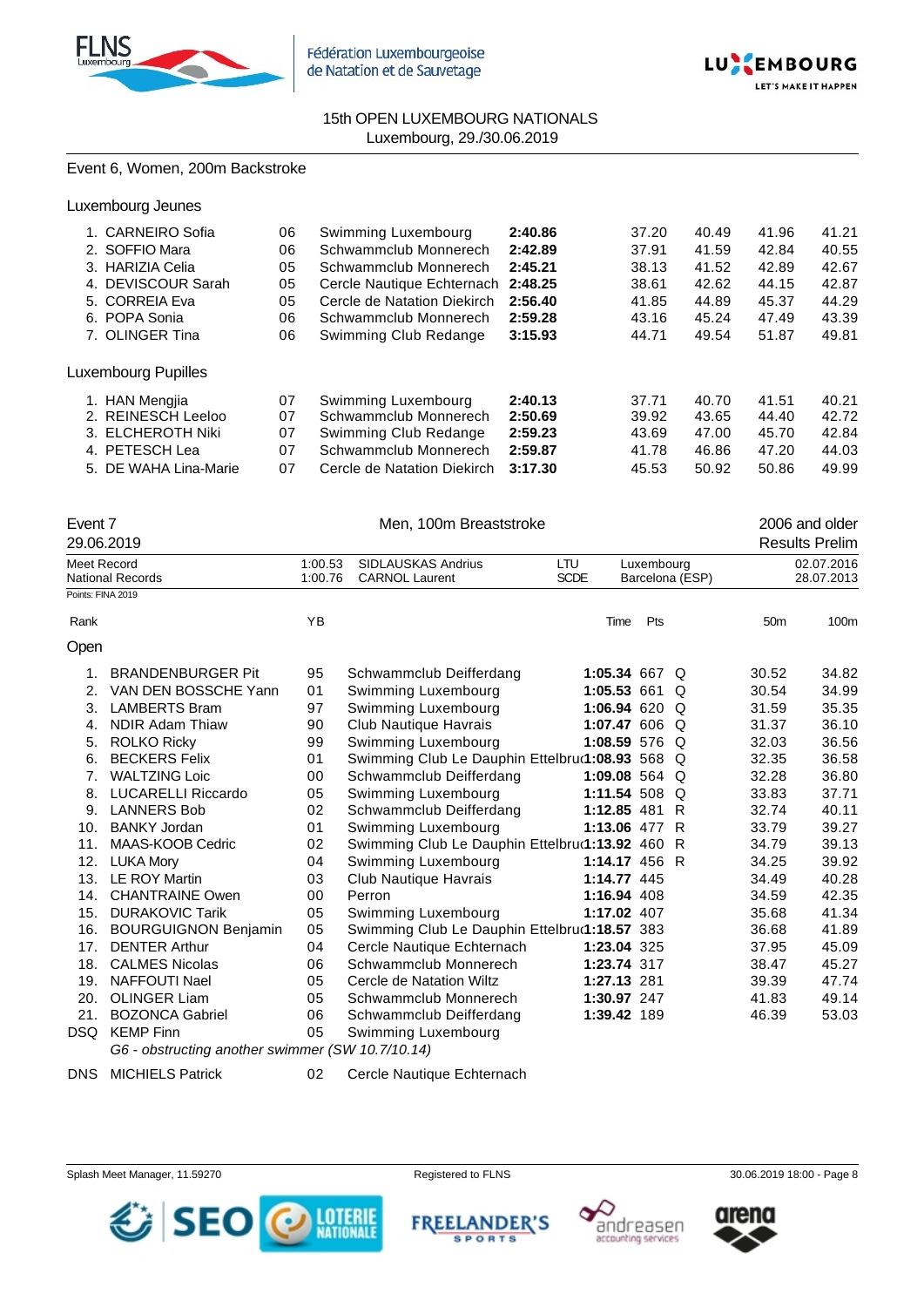



# Event 7, Men, 100m Breaststroke, Prelim

# Luxembourg

| 1.  | <b>BRANDENBURGER Pit</b>                         | 95 | Schwammclub Deifferdang                          | 1:05.34 667 Q   |   | 30.52 | 34.82 |
|-----|--------------------------------------------------|----|--------------------------------------------------|-----------------|---|-------|-------|
| 2.  | VAN DEN BOSSCHE Yann                             | 01 | Swimming Luxembourg                              | 1:05.53 661     | Q | 30.54 | 34.99 |
| 3.  | LAMBERTS Bram                                    | 97 | Swimming Luxembourg                              | 1:06.94 620 Q   |   | 31.59 | 35.35 |
|     | 4. ROLKO Ricky                                   | 99 | Swimming Luxembourg                              | 1:08.59 576 Q   |   | 32.03 | 36.56 |
| 5.  | <b>BECKERS Felix</b>                             | 01 | Swimming Club Le Dauphin Ettelbru(1:08.93 568 Q  |                 |   | 32.35 | 36.58 |
|     | 6. WALTZING Loic                                 | 00 | Schwammclub Deifferdang                          | 1:09.08 564 $Q$ |   | 32.28 | 36.80 |
| 7.  | <b>LUCARELLI Riccardo</b>                        | 05 | Swimming Luxembourg                              | 1:11.54 508 Q   |   | 33.83 | 37.71 |
| 8.  | <b>LANNERS Bob</b>                               | 02 | Schwammclub Deifferdang                          | 1:12.85 481 R   |   | 32.74 | 40.11 |
|     | 9. BANKY Jordan                                  | 01 | Swimming Luxembourg                              | 1:13.06 477 R   |   | 33.79 | 39.27 |
|     | 10. MAAS-KOOB Cedric                             | 02 | Swimming Club Le Dauphin Ettelbru(1:13.92 460 R  |                 |   | 34.79 | 39.13 |
|     | 11. LUKA Mory                                    | 04 | Swimming Luxembourg                              | 1:14.17 456 R   |   | 34.25 | 39.92 |
|     | 12. DURAKOVIC Tarik                              | 05 | Swimming Luxembourg                              | 1:17.02 407     |   | 35.68 | 41.34 |
|     | 13. BOURGUIGNON Benjamin                         | 05 | Swimming Club Le Dauphin Ettelbru(1:18.57 383    |                 |   | 36.68 | 41.89 |
| 14. | <b>DENTER Arthur</b>                             | 04 | Cercle Nautique Echternach                       | 1:23.04 325     |   | 37.95 | 45.09 |
|     | 15. CALMES Nicolas                               | 06 | Schwammclub Monnerech                            | 1:23.74 317     |   | 38.47 | 45.27 |
|     | 16. NAFFOUTI Nael                                | 05 | Cercle de Natation Wiltz                         | 1:27.13 281     |   | 39.39 | 47.74 |
|     | 17. OLINGER Liam                                 | 05 | Schwammclub Monnerech                            | 1:30.97 247     |   | 41.83 | 49.14 |
|     | 18. BOZONCA Gabriel                              | 06 | Schwammclub Deifferdang                          | 1:39.42 189     |   | 46.39 | 53.03 |
|     | DSQ KEMP Finn                                    | 05 | Swimming Luxembourg                              |                 |   |       |       |
|     | G6 - obstructing another swimmer (SW 10.7/10.14) |    |                                                  |                 |   |       |       |
|     |                                                  |    |                                                  |                 |   |       |       |
|     | DNS MICHIELS Patrick                             | 02 | Cercle Nautique Echternach                       |                 |   |       |       |
|     |                                                  |    |                                                  |                 |   |       |       |
|     | Luxembourg Juniors                               |    |                                                  |                 |   |       |       |
|     | 1. VAN DEN BOSSCHE Yann                          | 01 | Swimming Luxembourg                              | 1:05.53 661 Q   |   | 30.54 | 34.99 |
|     | 2. BECKERS Felix                                 | 01 | Swimming Club Le Dauphin Ettelbruৌ 1:08.93 568 Q |                 |   | 32.35 | 36.58 |
| 3.  | <b>LANNERS Bob</b>                               | 02 | Schwammclub Deifferdang                          | 1:12.85 481 R   |   | 32.74 | 40.11 |
| 4.  | <b>BANKY Jordan</b>                              | 01 | Swimming Luxembourg                              | 1:13.06 $477 R$ |   | 33.79 | 39.27 |
| 5.  | MAAS-KOOB Cedric                                 | 02 | Swimming Club Le Dauphin Ettelbru(1:13.92 460 R  |                 |   | 34.79 | 39.13 |
|     | <b>DNS</b> MICHIELS Patrick                      | 02 | Cercle Nautique Echternach                       |                 |   |       |       |
|     |                                                  |    |                                                  |                 |   |       |       |
|     |                                                  |    |                                                  |                 |   |       |       |
|     | Luxembourg Jeunes                                |    |                                                  |                 |   |       |       |
|     | 1. LUKA Mory                                     | 04 | Swimming Luxembourg                              | 1:14.17 456 R   |   | 34.25 | 39.92 |
|     | 2. DENTER Arthur                                 | 04 | Cercle Nautique Echternach                       | 1:23.04 325     |   | 37.95 | 45.09 |
|     |                                                  |    |                                                  |                 |   |       |       |
|     | <b>Luxembourg Pupilles</b>                       |    |                                                  |                 |   |       |       |
|     |                                                  |    |                                                  |                 |   |       |       |
|     | 1. LUCARELLI Riccardo                            | 05 | Swimming Luxembourg                              | 1:11.54 508 Q   |   | 33.83 | 37.71 |
|     | 2. DURAKOVIC Tarik                               | 05 | Swimming Luxembourg                              | 1:17.02 407     |   | 35.68 | 41.34 |
| 3.  | <b>BOURGUIGNON Benjamin</b>                      | 05 | Swimming Club Le Dauphin Ettelbru(1:18.57 383    |                 |   | 36.68 | 41.89 |
|     | 4. CALMES Nicolas                                | 06 | Schwammclub Monnerech                            | 1:23.74 317     |   | 38.47 | 45.27 |
| 5.  | NAFFOUTI Nael                                    | 05 | Cercle de Natation Wiltz                         | 1:27.13 281     |   | 39.39 | 47.74 |
| 6.  | <b>OLINGER Liam</b>                              | 05 | Schwammclub Monnerech                            | 1:30.97 247     |   | 41.83 | 49.14 |
| 7.  | <b>BOZONCA Gabriel</b>                           | 06 | Schwammclub Deifferdang                          | 1:39.42 189     |   | 46.39 | 53.03 |
|     | DSQ KEMP Finn                                    | 05 | Swimming Luxembourg                              |                 |   |       |       |
|     | G6 - obstructing another swimmer (SW 10.7/10.14) |    |                                                  |                 |   |       |       |
|     |                                                  |    |                                                  |                 |   |       |       |
| EXH | SZYBOWSKI Jakub                                  | 07 | Cercle Nautique Petange                          | 1:47.47 149     |   | 49.82 | 57.65 |
|     |                                                  |    |                                                  |                 |   |       |       |









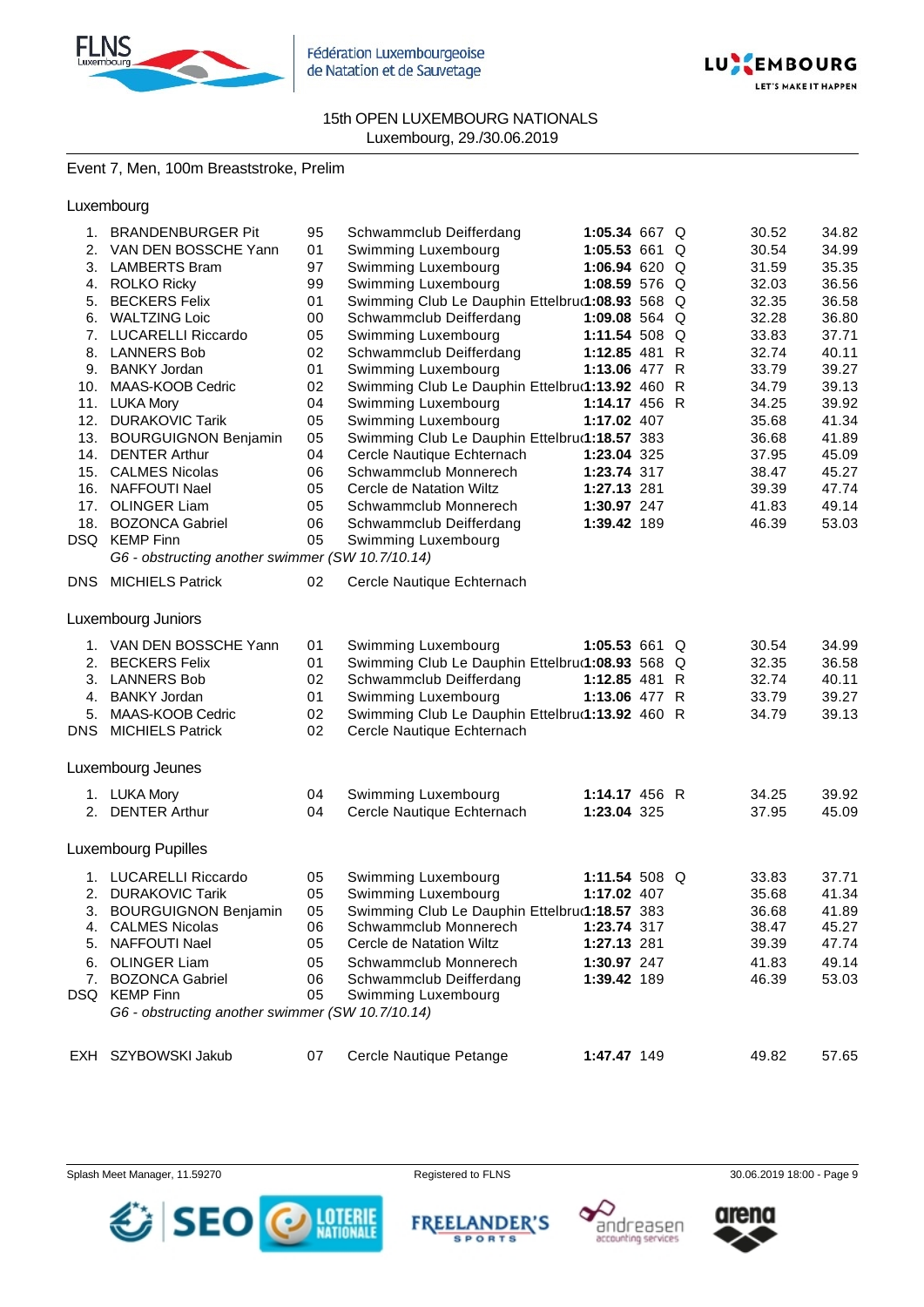



| Event 8<br>29.06.2019            |                                                                                    |                    | Women, 100m Breaststroke                                | 2007 and older<br><b>Results Prelim</b> |                          |                |                          |
|----------------------------------|------------------------------------------------------------------------------------|--------------------|---------------------------------------------------------|-----------------------------------------|--------------------------|----------------|--------------------------|
| Meet Record<br>Points: FINA 2019 | <b>National Records</b>                                                            | 1:08.18<br>1:13.58 | <b>GUNES Viktoria Zeynep</b><br><b>WALTZING Aurélie</b> | <b>TUR</b><br>SCD                       | Luxembourg<br>Luxembourg |                | 02.07.2016<br>24.04.2010 |
| Rank                             |                                                                                    | ΥB                 |                                                         | Time                                    | Pts                      | 50m            | 100m                     |
| Open                             |                                                                                    |                    |                                                         |                                         |                          |                |                          |
|                                  |                                                                                    |                    | Natation District Villefranche en Beau1:14.06 649 Q     |                                         |                          |                |                          |
|                                  | 1. COURBOT Fanny<br>2. ALBERS Neele                                                | 01                 |                                                         |                                         |                          | 34.43<br>37.57 | 39.63<br>41.67           |
|                                  | 3. LEONARD Lis                                                                     | 05<br>05           | Swimming Club Le Dauphin Ettelbru(1:19.24 530 Q         | 1:20.51 505 Q                           |                          | 36.97          | 43.54                    |
|                                  | 4. BORDONARO Madeleine                                                             | 06                 | Swimming Luxembourg<br><b>Barracuda Esch Natation</b>   | 1:20.91 497 Q                           |                          | 38.24          | 42.67                    |
|                                  | 5. PEDROSA ANTONIO Monica                                                          | 03                 | Cercle de Natation Diekirch                             | 1:23.20 457 Q                           |                          | 38.37          | 44.83                    |
|                                  | 6. KETTENMEYER Yin                                                                 | 06                 | Swimming Club Le Dauphin Ettelbru(1:24.33 439 Q         |                                         |                          | 39.73          | 44.60                    |
|                                  | 7. HAAG Nora                                                                       | 04                 | Swimming Club Redange                                   | 1:25.50 421 Q                           |                          | 40.43          | 45.07                    |
| 8.                               | <b>KROMBACH Linda</b>                                                              | 07                 | Swimming Luxembourg                                     | 1:27.52 393 Q                           |                          | 41.01          | 46.51                    |
|                                  | 9. THILL Gina                                                                      | 07                 | Schwammclub Monnerech                                   | 1:27.67 391 R                           |                          | 41.17          | 46.50                    |
| 10.                              | <b>BRAVACCINI Sabrina</b>                                                          | 95                 | Swimming Luxembourg                                     | 1:28.05 386 R                           |                          | 38.74          | 49.31                    |
|                                  | 11. CALMES Lara                                                                    | 04                 | Schwammclub Monnerech                                   | 1:28.45 381 R                           |                          | 39.78          | 48.67                    |
|                                  | 12. KIDD Francesca                                                                 | 06                 | Swimming Luxembourg                                     | 1:28.72 377 R                           |                          | 40.54          | 48.18                    |
|                                  | 13. BOUZIDI Imene                                                                  | 05                 | Schwammclub Monnerech                                   | 1:29.70 365                             |                          | 42.75          | 46.95                    |
|                                  | 14. FETZ Melanie                                                                   | 01                 | Cercle Nautique Echternach                              | 1:34.18 315                             |                          | 42.96          | 51.22                    |
|                                  | 15. AHMED Farida                                                                   | 07                 | Swimming Luxembourg                                     | 1:36.21 296                             |                          | 43.87          | 52.34                    |
|                                  | 16. GARBUGLIO Jaya Lavinia                                                         | 07                 | Schwammclub Monnerech                                   | 1:37.01 288                             |                          | 44.28          | 52.73                    |
|                                  | 17. KOENIG Aurelie                                                                 | 07                 | Swimming Club Redange                                   | 1:39.53 267                             |                          | 46.72          | 52.81                    |
|                                  | 18. WINKEL Nadine                                                                  | 04                 | Schwammclub Deifferdang                                 | 1:39.84 265                             |                          | 47.16          | 52.68                    |
|                                  | 19. CONTER Anja                                                                    | 07                 | Swimming Luxembourg                                     | 1:40.61 258                             |                          | 46.72          | 53.89                    |
|                                  | 20. OLINGER Tina                                                                   | 06                 | Swimming Club Redange                                   | 1:41.28 253                             |                          | 46.99          | 54.29                    |
| 21.                              | <b>MOUSEL Sarah</b>                                                                | 07                 | Swimming Luxembourg                                     | 1:46.26 219                             |                          | 49.61          | 56.65                    |
|                                  | DSQ GOUILLART Ivana                                                                | 05                 | Schwammclub Monnerech                                   |                                         |                          |                |                          |
|                                  | G7 - 2 swimsuits (FINA BL 8.2) or swimsuit not in accordance with BL 8.3 (SW 10.8) |                    |                                                         |                                         |                          |                |                          |
|                                  | DNS THINNES Lena                                                                   | 07                 | Schwammclub Monnerech                                   |                                         |                          |                |                          |
|                                  | Luxembourg                                                                         |                    |                                                         |                                         |                          |                |                          |
|                                  | 1. ALBERS Neele                                                                    | 05                 | Swimming Club Le Dauphin Ettelbru(1:19.24 530 Q         |                                         |                          | 37.57          | 41.67                    |
|                                  | 2. LEONARD Lis                                                                     | 05                 | Swimming Luxembourg                                     | 1:20.51 505 $Q$                         |                          | 36.97          | 43.54                    |
|                                  | 3. BORDONARO Madeleine                                                             | 06                 | <b>Barracuda Esch Natation</b>                          | 1:20.91 497 $Q$                         |                          | 38.24          | 42.67                    |
|                                  | 4. PEDROSA ANTONIO Monica                                                          | 03                 | Cercle de Natation Diekirch                             | 1:23.20 457 $Q$                         |                          | 38.37          | 44.83                    |
| 5.                               | <b>KETTENMEYER Yin</b>                                                             | 06                 | Swimming Club Le Dauphin Ettelbru(1:24.33 439 Q         |                                         |                          | 39.73          | 44.60                    |
| 6.                               | HAAG Nora                                                                          | 04                 | Swimming Club Redange                                   | 1:25.50 421 Q                           |                          | 40.43          | 45.07                    |
| 7.                               | <b>KROMBACH Linda</b>                                                              | 07                 | Swimming Luxembourg                                     | 1:27.52 393 Q                           |                          | 41.01          | 46.51                    |
| 8.                               | <b>THILL Gina</b>                                                                  | 07                 | Schwammclub Monnerech                                   | 1:27.67 391 R                           |                          | 41.17          | 46.50                    |
| 9.                               | <b>BRAVACCINI Sabrina</b>                                                          | 95                 | Swimming Luxembourg                                     | 1:28.05 386 R                           |                          | 38.74          | 49.31                    |
|                                  | 10. CALMES Lara                                                                    | 04                 | Schwammclub Monnerech                                   | 1:28.45 381 R                           |                          | 39.78          | 48.67                    |
| 11.                              | <b>KIDD Francesca</b>                                                              | 06                 | Swimming Luxembourg                                     | 1:28.72 377 R                           |                          | 40.54          | 48.18                    |
| 12.                              | <b>BOUZIDI</b> Imene                                                               | 05                 | Schwammclub Monnerech                                   | 1:29.70 365                             |                          | 42.75          | 46.95                    |
|                                  | 13. FETZ Melanie                                                                   | 01                 | Cercle Nautique Echternach                              | 1:34.18 315                             |                          | 42.96          | 51.22                    |
|                                  | 14. AHMED Farida                                                                   | 07<br>07           | Swimming Luxembourg<br>Schwammclub Monnerech            | 1:36.21 296                             |                          | 43.87<br>44.28 | 52.34<br>52.73           |
|                                  | 15. GARBUGLIO Jaya Lavinia<br>16. KOENIG Aurelie                                   | 07                 | Swimming Club Redange                                   | 1:37.01 288                             |                          | 46.72          | 52.81                    |
|                                  | 17. WINKEL Nadine                                                                  | 04                 | Schwammclub Deifferdang                                 | 1:39.53 267<br>1:39.84 265              |                          | 47.16          | 52.68                    |
|                                  | 18. CONTER Anja                                                                    | 07                 | Swimming Luxembourg                                     | 1:40.61 258                             |                          | 46.72          | 53.89                    |
|                                  | 19. OLINGER Tina                                                                   | 06                 | Swimming Club Redange                                   | 1:41.28 253                             |                          | 46.99          | 54.29                    |
|                                  | 20. MOUSEL Sarah                                                                   | 07                 | Swimming Luxembourg                                     | 1:46.26 219                             |                          | 49.61          | 56.65                    |
|                                  |                                                                                    |                    |                                                         |                                         |                          |                |                          |







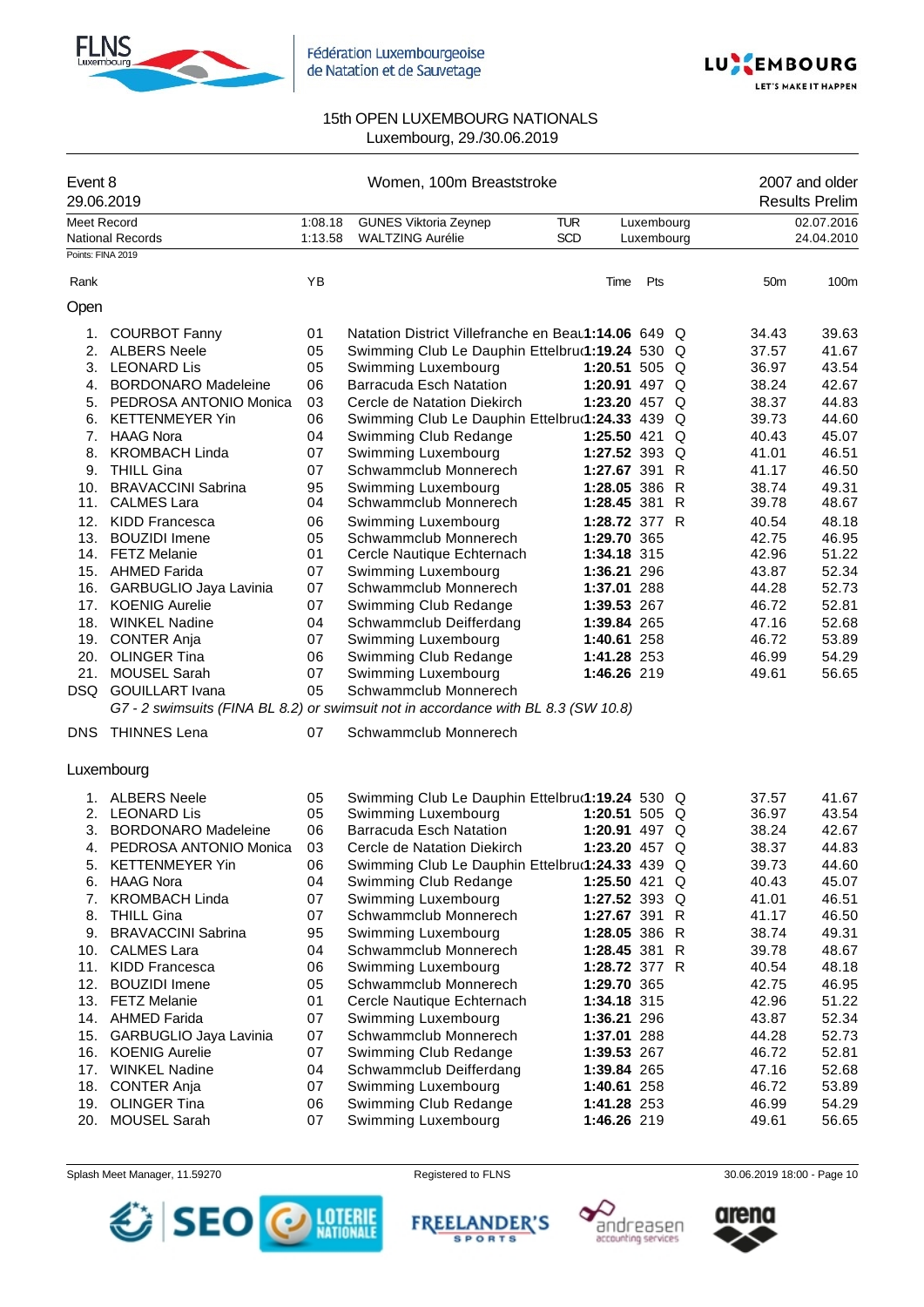



**LET'S MAKE IT HAPPEN** 

# 15th OPEN LUXEMBOURG NATIONALS Luxembourg, 29./30.06.2019

|                   | Event 8, Women, 100m Breaststroke, Prelim, Luxembourg |          |                                                                                                             |                            |             |                |                 |                       |
|-------------------|-------------------------------------------------------|----------|-------------------------------------------------------------------------------------------------------------|----------------------------|-------------|----------------|-----------------|-----------------------|
| Rank              |                                                       | ΥB       |                                                                                                             | Time                       | Pts         |                | 50 <sub>m</sub> | 100m                  |
| DSQ.              | <b>GOUILLART</b> Ivana                                | 05       | Schwammclub Monnerech<br>G7 - 2 swimsuits (FINA BL 8.2) or swimsuit not in accordance with BL 8.3 (SW 10.8) |                            |             |                |                 |                       |
|                   | DNS THINNES Lena                                      | 07       | Schwammclub Monnerech                                                                                       |                            |             |                |                 |                       |
|                   | Luxembourg Juniors                                    |          |                                                                                                             |                            |             |                |                 |                       |
| 1.                | PEDROSA ANTONIO Monica                                | 03       | Cercle de Natation Diekirch                                                                                 | 1:23.20 457 $Q$            |             |                | 38.37           | 44.83                 |
|                   | 2. HAAG Nora                                          | 04       | Swimming Club Redange                                                                                       | 1:25.50 421 Q              |             |                | 40.43           | 45.07                 |
|                   | 3. CALMES Lara                                        | 04       | Schwammclub Monnerech                                                                                       | 1:28.45 381 R              |             |                | 39.78           | 48.67                 |
|                   | 4. WINKEL Nadine                                      | 04       | Schwammclub Deifferdang                                                                                     | 1:39.84 265                |             |                | 47.16           | 52.68                 |
|                   | Luxembourg Jeunes                                     |          |                                                                                                             |                            |             |                |                 |                       |
|                   | 1. ALBERS Neele                                       | 05       | Swimming Club Le Dauphin Ettelbru(1:19.24 530 Q                                                             |                            |             |                | 37.57           | 41.67                 |
|                   | 2. LEONARD Lis                                        | 05       | Swimming Luxembourg                                                                                         | 1:20.51 505 Q              |             |                | 36.97           | 43.54                 |
|                   | 3. BORDONARO Madeleine                                | 06       | <b>Barracuda Esch Natation</b>                                                                              | 1:20.91 497 Q              |             |                | 38.24           | 42.67                 |
| 4.                | <b>KETTENMEYER Yin</b>                                | 06       | Swimming Club Le Dauphin Ettelbru(1:24.33 439 Q                                                             |                            |             |                | 39.73           | 44.60                 |
|                   | 5. KIDD Francesca                                     | 06       | Swimming Luxembourg                                                                                         | 1:28.72 377 R              |             |                | 40.54           | 48.18                 |
|                   | 6. BOUZIDI Imene<br>7. OLINGER Tina                   | 05<br>06 | Schwammclub Monnerech                                                                                       | 1:29.70 365<br>1:41.28 253 |             |                | 42.75<br>46.99  | 46.95<br>54.29        |
|                   | DSQ GOUILLART Ivana                                   | 05       | Swimming Club Redange<br>Schwammclub Monnerech                                                              |                            |             |                |                 |                       |
|                   |                                                       |          | G7 - 2 swimsuits (FINA BL 8.2) or swimsuit not in accordance with BL 8.3 (SW 10.8)                          |                            |             |                |                 |                       |
|                   |                                                       |          |                                                                                                             |                            |             |                |                 |                       |
|                   | <b>Luxembourg Pupilles</b>                            |          |                                                                                                             |                            |             |                |                 |                       |
|                   | 1. KROMBACH Linda                                     | 07       | Swimming Luxembourg                                                                                         | 1:27.52 393 Q              |             |                | 41.01           | 46.51                 |
|                   | 2. THILL Gina                                         | 07       | Schwammclub Monnerech                                                                                       | 1:27.67 391 R              |             |                | 41.17           | 46.50                 |
|                   | 3. AHMED Farida                                       | 07       | Swimming Luxembourg                                                                                         | 1:36.21 296                |             |                | 43.87           | 52.34                 |
|                   | 4. GARBUGLIO Jaya Lavinia                             | 07       | Schwammclub Monnerech                                                                                       | 1:37.01 288                |             |                | 44.28           | 52.73                 |
|                   | 5. KOENIG Aurelie                                     | 07       | Swimming Club Redange                                                                                       | 1:39.53 267                |             |                | 46.72           | 52.81                 |
|                   | 6. CONTER Anja                                        | 07       | Swimming Luxembourg                                                                                         | 1:40.61 258                |             |                | 46.72           | 53.89                 |
| 7.<br>DNS.        | MOUSEL Sarah<br><b>THINNES Lena</b>                   | 07<br>07 | Swimming Luxembourg<br>Schwammclub Monnerech                                                                | 1:46.26 219                |             |                | 49.61           | 56.65                 |
|                   |                                                       |          |                                                                                                             |                            |             |                |                 |                       |
| Event 9           |                                                       |          | Men, 100m Freestyle                                                                                         |                            |             |                |                 | 2006 and older        |
| 29.06.2019        |                                                       |          |                                                                                                             |                            |             |                |                 | <b>Results Prelim</b> |
| Meet Record       |                                                       | 49.81    | <b>RADU Marius</b>                                                                                          | ROU                        | Luxembourg  |                |                 | 02.07.2016            |
|                   | <b>National Records</b>                               | 50.06    | <b>HENX Julien</b>                                                                                          | <b>CNDu</b>                |             | Budapest (HUN) |                 | 26.07.2017            |
| Points: FINA 2019 |                                                       |          |                                                                                                             |                            |             |                |                 |                       |
| Rank              |                                                       | ΥB       |                                                                                                             | Time                       | Pts         |                | 50 <sub>m</sub> | 100m                  |
| Open              |                                                       |          |                                                                                                             |                            |             |                |                 |                       |
| 1.                | <b>DUTEL Yanis</b>                                    | 00       | Natation District Villefranche en Beaujc52.69 705 Q                                                         |                            |             |                | 25.13           | 27.56                 |
| 2.                | <b>GALEA Matthew</b>                                  | 96       | Aquatic Sports Association of Malta                                                                         |                            | 53.09 689 Q |                | 25.61           | 27.48                 |
| 3.                | <b>SAUBER Bob</b>                                     | 01       | Swimming Club Redange                                                                                       |                            | 53.44 676 Q |                | 25.90           | 27.54                 |
| 4.                | DALEIDEN CIUFERRI Ralph                               | 03       | Swimming Luxembourg                                                                                         |                            | 53.79 663 Q |                | 26.18           | 27.61                 |
| 5.                | <b>LETERME Jeremy</b>                                 | 03       | France Comen                                                                                                |                            | 53.99 655 Q |                | 26.19           | 27.80                 |
| 6.                | <b>FRIPPIAT Florian</b>                               | 98       | Schwammclub Deifferdang                                                                                     |                            | 54.23 647 Q |                | 25.62           | 28.61                 |
| 7.<br>8.          | VANDERSCHRICK Stephan<br><b>BECKERS Felix</b>         | 00<br>01 | Swimming Luxembourg<br>Swimming Club Le Dauphin Ettelbruck 54.59 634 Q                                      |                            | 54.27 645 Q |                | 25.93<br>26.46  | 28.34<br>28.13        |
| 9.                | <b>TONUS Frederic</b>                                 | 73       | Luxembourg Sharks Swimming Club 54.72 630 R                                                                 |                            |             |                | 26.41           | 28.31                 |
|                   |                                                       |          |                                                                                                             |                            |             |                |                 |                       |

Splash Meet Manager, 11.59270 **Registered to FLNS** Registered to FLNS 30.06.2019 18:00 - Page 11



FREELANDER'S



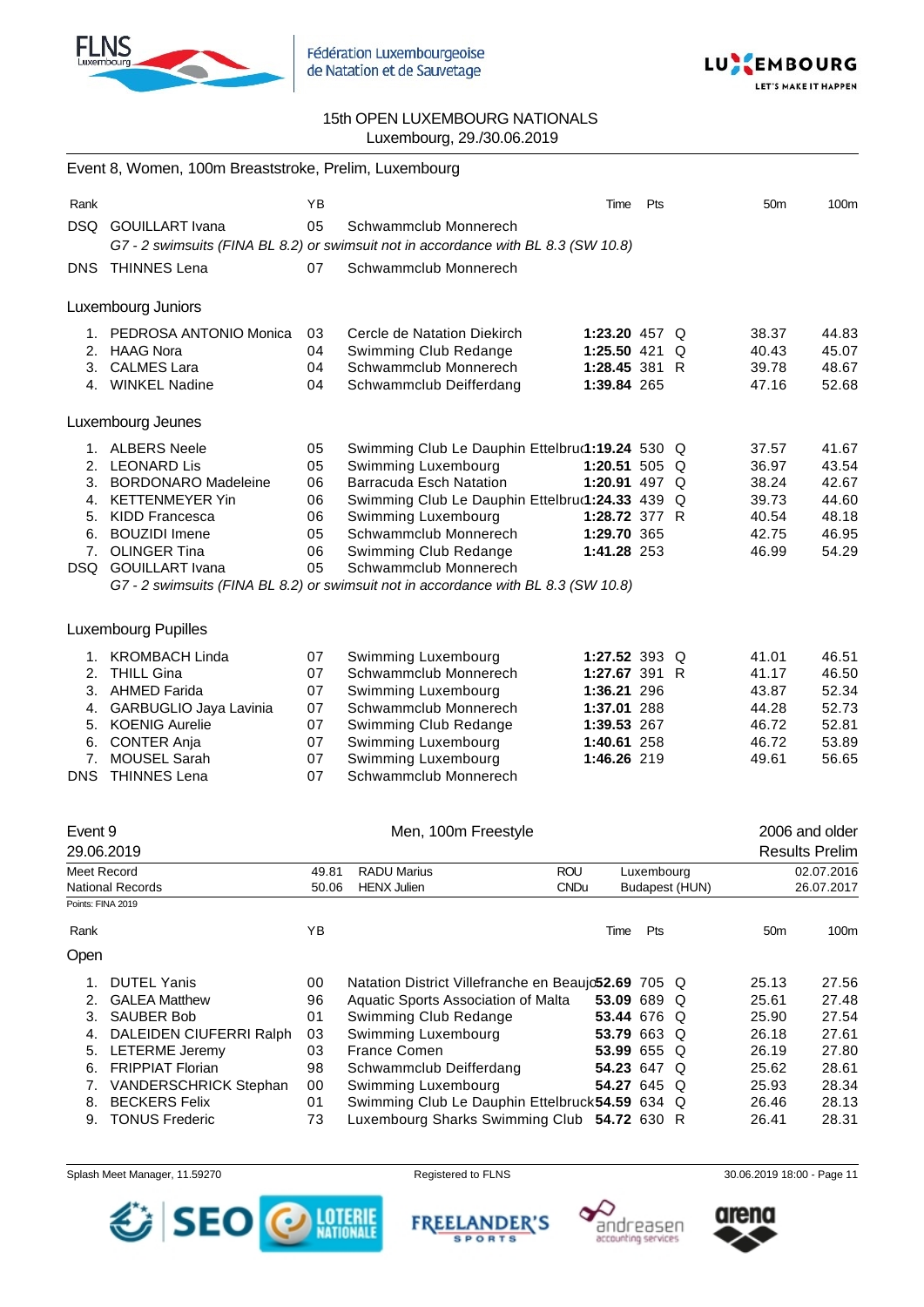



# 15th OPEN LUXEMBOURG NATIONALS Luxembourg, 29./30.06.2019

# Event 9, Men, 100m Freestyle, Prelim, Open

| Rank       |                                | ΥB |                                               | Time        | Pts | 50 <sub>m</sub> | 100m  |
|------------|--------------------------------|----|-----------------------------------------------|-------------|-----|-----------------|-------|
| 10.        | <b>BARADAT Mats</b>            | 03 | <b>France Comen</b>                           | 55.39 607 R |     | 26.92           | 28.47 |
| 11.        | <b>NDIR Adam Thiaw</b>         | 90 | Club Nautique Havrais                         | 56.07 585 R |     | 26.45           | 29.62 |
| 12.        | <b>CONZEMIUS Jerome</b>        | 99 | Swimming Luxembourg                           | 56.16 582 R |     | 27.00           | 29.16 |
|            | 13. CONSTANTINO CAEIRO Diogo03 |    | Cercle de Natation Dudelange                  | 56.18 582   |     | 27.13           | 29.05 |
|            | 14. SCHMITZ Jules              | 99 | Swimming Club Redange                         | 56.21 581   |     | 27.10           | 29.11 |
| 15.        | <b>BOKOV Rodion</b>            | 03 | Swimming Luxembourg                           | 56.23 580   |     | 26.88           | 29.35 |
| 16.        | <b>JAAS Jeff</b>               | 04 | Swimming Club Le Dauphin Ettelbruck 56.49 572 |             |     | 27.56           | 28.93 |
| 17.        | <b>ADAMI Mike</b>              | 99 | Swimming Club Le Dauphin Ettelbruck 56.82 562 |             |     | 27.58           | 29.24 |
| 18.        | <b>GRAF Alex</b>               | 99 | Schwammclub Deifferdang                       | 56.98 557   |     | 27.44           | 29.54 |
|            | 19. FLOREAN Darius             | 05 | Swimming Luxembourg                           | 56.99 557   |     | 27.40           | 29.59 |
|            | 20. CAPPELLO Federico          | 84 | Luxembourg Sharks Swimming Club               | 57.69 537   |     | 27.28           | 30.41 |
|            | 21. LANNERS Nicolas            | 04 | Schwammclub Deifferdang                       | 57.79 534   |     | 27.89           | 29.90 |
|            | 22. BOUETE Paul                | 03 | Swimming Luxembourg                           | 57.85 533   |     | 27.91           | 29.94 |
| 23.        | <b>BANKY Jordan</b>            | 01 | Swimming Luxembourg                           | 57.92 531   |     | 27.68           | 30.24 |
| 24.        | <b>WIRTH David</b>             | 02 | Schwammclub Deifferdang                       | 58.09 526   |     | 27.61           | 30.48 |
| 25.        | <b>MORARU Matteo</b>           | 04 | Swimming Luxembourg                           | 58.79 508   |     | 28.24           | 30.55 |
| 26.        | <b>BOURCKEL Mike</b>           | 03 | Cercle de Natation Wiltz                      | 59.06 501   |     | 28.09           | 30.97 |
|            | 27. SIMAO NOGUEIRA Joao        | 04 | Schwammclub Deifferdang                       | 59.17 498   |     | 28.27           | 30.90 |
|            | 28. LESAGE Christophe          | 02 | Swimming Luxembourg                           | 59.19 497   |     | 28.93           | 30.26 |
| 29.        | <b>KIRCH Felix</b>             | 03 | Cercle de Natation Dudelange                  | 59.61 487   |     | 28.40           | 31.21 |
| 30.        | <b>BOENTGES Kevin</b>          | 03 | Cercle Nautique Petange                       | 59.82 482   |     | 29.89           | 29.93 |
| 31.        | <b>WEIDERT Jo</b>              | 03 | Cercle Nautique Echternach                    | 59.91 480   |     | 28.55           | 31.36 |
| 32.        | <b>DURAKOVIC Tarik</b>         | 05 | Swimming Luxembourg                           | 1:00.63 463 |     | 29.19           | 31.44 |
| 33.        | NICOLAS Jeff                   | 03 | Cercle de Natation Wiltz                      | 1:01.71 439 |     | 30.48           | 31.23 |
|            | 34. CHANTRAINE Owen            | 00 | Perron                                        | 1:01.78 437 |     | 29.94           | 31.84 |
| 35.        | <b>DENTER Arthur</b>           | 04 | Cercle Nautique Echternach                    | 1:02.71 418 |     | 29.61           | 33.10 |
| 36.        | SUKHANOV Maxim                 | 04 | Cercle de Natation Dudelange                  | 1:03.16 409 |     | 30.98           | 32.18 |
| 37.        | <b>WEYRICH Mike</b>            | 05 | Swimming Club Le Dauphin Ettelbru(1:03.31 406 |             |     | 30.66           | 32.65 |
| 38.        | VIGUIER Elyan                  | 04 | Swimming Luxembourg                           | 1:03.49 403 |     | 30.82           | 32.67 |
| 39.        | NTAGANDA Alexis                | 05 | Swimming Luxembourg                           | 1:04.48 385 |     | 31.59           | 32.89 |
| 40.        | NAFFOUTI Nael                  | 05 | Cercle de Natation Wiltz                      | 1:04.82 379 |     | 30.89           | 33.93 |
| 41.        | <b>KIRCH Paul</b>              | 05 | Cercle de Natation Dudelange                  | 1:04.98 376 |     | 30.24           | 34.74 |
| 42.        | <b>BOENTGES Kimi</b>           | 05 | Cercle Nautique Petange                       | 1:05.28 371 |     | 31.40           | 33.88 |
| 43.        | <b>CALMES Nicolas</b>          | 06 | Schwammclub Monnerech                         | 1:05.42 368 |     | 31.19           | 34.23 |
| 44.        | <b>DUBOS Simon</b>             | 00 | Cercle de Natation Diekirch                   | 1:06.30 354 |     | 31.86           | 34.44 |
| 45.        | <b>DHONTE Henri</b>            | 04 | Swimming Luxembourg                           | 1:06.49 351 |     | 30.81           | 35.68 |
| 46.        | SIMEONOV Vladimir              | 04 | Swimming Luxembourg                           | 1:06.57 349 |     | 31.58           | 34.99 |
| 47.        | <b>FETZ Tom</b>                | 04 | Cercle Nautique Echternach                    | 1:06.58 349 |     | 31.04           | 35.54 |
|            | 48. KEMP Finn                  | 05 | Swimming Luxembourg                           | 1:07.20 340 |     | 32.32           | 34.88 |
|            | 49. MOOG Mathis                | 06 | Swimming Luxembourg                           | 1:07.21 340 |     | 32.16           | 35.05 |
|            | 50. PUETZ Yann                 | 02 | Swimming Luxembourg                           | 1:07.88 330 |     | 30.51           | 37.37 |
| 51.        | <b>RIKKERT Thijmen</b>         | 06 | Swimming Luxembourg                           | 1:07.94 329 |     | 32.00           | 35.94 |
| 52.        | <b>TRESSEL Yannis</b>          | 05 | Swimming Club Le Dauphin Ettelbru(1:08.23 324 |             |     | 32.48           | 35.75 |
| 53.        | WESTER Ben                     | 06 | Cercle de Natation Dudelange                  | 1:08.34 323 |     | 32.89           | 35.45 |
| 54.        | <b>JAAS Tom</b>                | 06 | Swimming Club Le Dauphin Ettelbru(1:10.50 294 |             |     | 32.81           | 37.69 |
| 55.        | <b>OLINGER Liam</b>            | 05 | Schwammclub Monnerech                         | 1:10.55 293 |     | 32.62           | 37.93 |
|            | 56. TUCHILA Ionut Alexandru    | 06 | Swimming Luxembourg                           | 1:11.99 276 |     | 34.33           | 37.66 |
| 57.        | JAAS Joe                       | 06 | Swimming Club Le Dauphin Ettelbru(1:12.51 270 |             |     | 34.68           | 37.83 |
| 58.        | <b>BOZONCA Gabriel</b>         | 06 | Schwammclub Deifferdang                       | 1:13.71 257 |     | 35.61           | 38.10 |
| 59.        | MILANOVSKI Stefan              | 06 | Swimming Luxembourg                           | 1:15.03 244 |     | 35.45           | 39.58 |
| <b>DNS</b> | <b>MICHIELS Patrick</b>        | 02 | Cercle Nautique Echternach                    |             |     |                 |       |
| DNS        | <b>MOHR Sam</b>                | 04 | Cercle Nautique Echternach                    |             |     |                 |       |
| DNS        | MILANOVSKI Nikola              | 04 | Swimming Luxembourg                           |             |     |                 |       |
| DNS        | PEUSCH Kevin                   | 06 | Swimming Luxembourg                           |             |     |                 |       |

Splash Meet Manager, 11.59270 **Registered to FLNS** Registered to FLNS 30.06.2019 18:00 - Page 12

**FREELANDER'S** 

**SPORTS** 







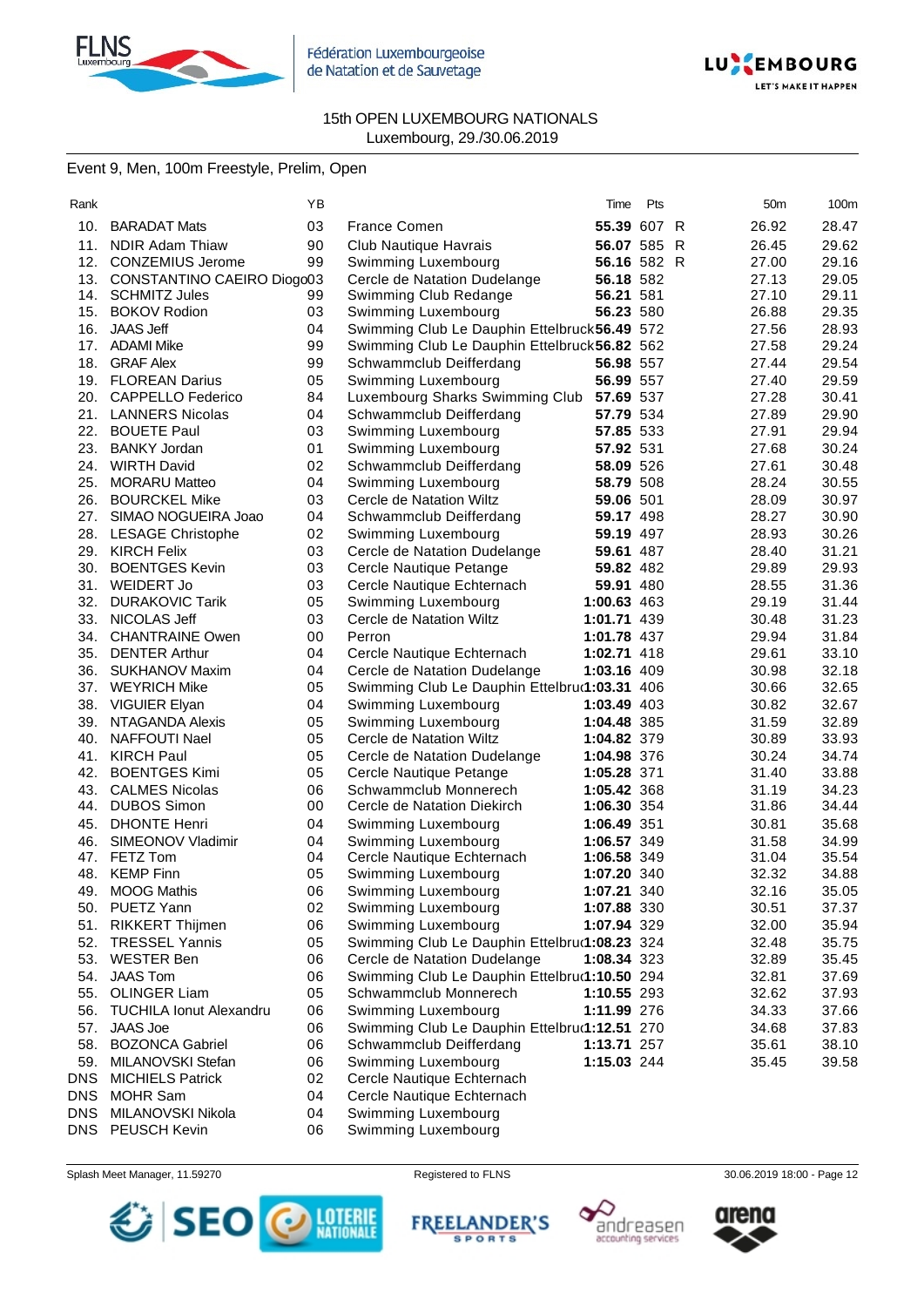



# 15th OPEN LUXEMBOURG NATIONALS Luxembourg, 29./30.06.2019

# Event 9, Men, 100m Freestyle, Prelim

Luxembourg

| 1.  | <b>SAUBER Bob</b>           | 01 | Swimming Club Redange                           | 53.44 676 Q |  | 25.90 | 27.54 |
|-----|-----------------------------|----|-------------------------------------------------|-------------|--|-------|-------|
|     | 2. DALEIDEN CIUFERRI Ralph  | 03 | Swimming Luxembourg                             | 53.79 663 Q |  | 26.18 | 27.61 |
| 3.  | <b>FRIPPIAT Florian</b>     | 98 | Schwammclub Deifferdang                         | 54.23 647 Q |  | 25.62 | 28.61 |
| 4.  | VANDERSCHRICK Stephan       | 00 | Swimming Luxembourg                             | 54.27 645 Q |  | 25.93 | 28.34 |
| 5.  | <b>BECKERS Felix</b>        | 01 | Swimming Club Le Dauphin Ettelbruck 54.59 634 Q |             |  | 26.46 | 28.13 |
| 6.  | <b>TONUS Frederic</b>       | 73 | Luxembourg Sharks Swimming Club 54.72 630 R     |             |  | 26.41 | 28.31 |
|     | 7. CONZEMIUS Jerome         | 99 | Swimming Luxembourg                             | 56.16 582 R |  | 27.00 | 29.16 |
| 8.  | CONSTANTINO CAEIRO Diogo03  |    | Cercle de Natation Dudelange                    | 56.18 582   |  | 27.13 | 29.05 |
| 9.  | <b>SCHMITZ Jules</b>        | 99 | Swimming Club Redange                           | 56.21 581   |  | 27.10 | 29.11 |
| 10. | <b>BOKOV Rodion</b>         | 03 | Swimming Luxembourg                             | 56.23 580   |  | 26.88 | 29.35 |
| 11. | <b>JAAS Jeff</b>            | 04 | Swimming Club Le Dauphin Ettelbruck 56.49 572   |             |  | 27.56 | 28.93 |
| 12. | ADAMI Mike                  | 99 | Swimming Club Le Dauphin Ettelbruck 56.82 562   |             |  | 27.58 | 29.24 |
| 13. | <b>GRAF Alex</b>            | 99 | Schwammclub Deifferdang                         | 56.98 557   |  | 27.44 | 29.54 |
|     | 14. FLOREAN Darius          | 05 | Swimming Luxembourg                             | 56.99 557   |  | 27.40 | 29.59 |
|     | 15. CAPPELLO Federico       | 84 | Luxembourg Sharks Swimming Club                 | 57.69 537   |  | 27.28 | 30.41 |
|     | 16. LANNERS Nicolas         | 04 | Schwammclub Deifferdang                         | 57.79 534   |  | 27.89 | 29.90 |
| 17. | <b>BOUETE Paul</b>          | 03 | Swimming Luxembourg                             | 57.85 533   |  | 27.91 | 29.94 |
| 18. | <b>BANKY Jordan</b>         | 01 | Swimming Luxembourg                             | 57.92 531   |  | 27.68 | 30.24 |
| 19. | <b>WIRTH David</b>          | 02 | Schwammclub Deifferdang                         | 58.09 526   |  | 27.61 | 30.48 |
| 20. | <b>MORARU Matteo</b>        | 04 | Swimming Luxembourg                             | 58.79 508   |  | 28.24 | 30.55 |
| 21. | <b>BOURCKEL Mike</b>        | 03 | Cercle de Natation Wiltz                        | 59.06 501   |  | 28.09 | 30.97 |
| 22. | SIMAO NOGUEIRA Joao         | 04 | Schwammclub Deifferdang                         | 59.17 498   |  | 28.27 | 30.90 |
|     | 23. LESAGE Christophe       | 02 | Swimming Luxembourg                             | 59.19 497   |  | 28.93 | 30.26 |
|     | 24. KIRCH Felix             | 03 | Cercle de Natation Dudelange                    | 59.61 487   |  | 28.40 | 31.21 |
| 25. | <b>BOENTGES Kevin</b>       | 03 | Cercle Nautique Petange                         | 59.82 482   |  | 29.89 | 29.93 |
| 26. | <b>WEIDERT Jo</b>           | 03 | Cercle Nautique Echternach                      | 59.91 480   |  | 28.55 | 31.36 |
|     | 27. DURAKOVIC Tarik         | 05 | Swimming Luxembourg                             | 1:00.63 463 |  | 29.19 | 31.44 |
|     | 28. NICOLAS Jeff            | 03 | Cercle de Natation Wiltz                        | 1:01.71 439 |  | 30.48 | 31.23 |
|     | 29. DENTER Arthur           | 04 | Cercle Nautique Echternach                      | 1:02.71 418 |  | 29.61 | 33.10 |
| 30. | <b>SUKHANOV Maxim</b>       | 04 | Cercle de Natation Dudelange                    | 1:03.16 409 |  | 30.98 | 32.18 |
|     | 31. WEYRICH Mike            | 05 | Swimming Club Le Dauphin Ettelbru(1:03.31 406   |             |  | 30.66 | 32.65 |
|     | 32. VIGUIER Elyan           | 04 | Swimming Luxembourg                             | 1:03.49 403 |  | 30.82 | 32.67 |
| 33. | NTAGANDA Alexis             | 05 | Swimming Luxembourg                             | 1:04.48 385 |  | 31.59 | 32.89 |
| 34. | NAFFOUTI Nael               | 05 | Cercle de Natation Wiltz                        | 1:04.82 379 |  | 30.89 | 33.93 |
|     | 35. KIRCH Paul              | 05 | Cercle de Natation Dudelange                    | 1:04.98 376 |  | 30.24 | 34.74 |
| 36. | <b>BOENTGES Kimi</b>        | 05 | Cercle Nautique Petange                         | 1:05.28 371 |  | 31.40 | 33.88 |
|     | 37. CALMES Nicolas          | 06 | Schwammclub Monnerech                           | 1:05.42 368 |  | 31.19 | 34.23 |
|     | 38. DUBOS Simon             | 00 | Cercle de Natation Diekirch                     | 1:06.30 354 |  | 31.86 | 34.44 |
|     | 39. DHONTE Henri            | 04 | Swimming Luxembourg                             | 1:06.49 351 |  | 30.81 | 35.68 |
| 40. | SIMEONOV Vladimir           | 04 | Swimming Luxembourg                             | 1:06.57 349 |  | 31.58 | 34.99 |
| 41. | FETZ Tom                    | 04 | Cercle Nautique Echternach                      | 1:06.58 349 |  | 31.04 | 35.54 |
|     | 42. KEMP Finn               | 05 | Swimming Luxembourg                             | 1:07.20 340 |  | 32.32 | 34.88 |
| 43. | <b>MOOG Mathis</b>          | 06 | Swimming Luxembourg                             | 1:07.21 340 |  | 32.16 | 35.05 |
|     | 44. PUETZ Yann              | 02 | Swimming Luxembourg                             | 1:07.88 330 |  | 30.51 | 37.37 |
|     | 45. RIKKERT Thijmen         | 06 | Swimming Luxembourg                             | 1:07.94 329 |  | 32.00 | 35.94 |
|     | 46. TRESSEL Yannis          | 05 | Swimming Club Le Dauphin Ettelbru(1:08.23 324   |             |  | 32.48 | 35.75 |
|     | 47. WESTER Ben              | 06 | Cercle de Natation Dudelange                    | 1:08.34 323 |  | 32.89 | 35.45 |
| 48. | <b>JAAS Tom</b>             | 06 | Swimming Club Le Dauphin Ettelbru(1:10.50 294   |             |  | 32.81 | 37.69 |
|     | 49. OLINGER Liam            | 05 | Schwammclub Monnerech                           | 1:10.55 293 |  | 32.62 | 37.93 |
|     | 50. TUCHILA Ionut Alexandru | 06 | Swimming Luxembourg                             | 1:11.99 276 |  | 34.33 | 37.66 |
| 51. | <b>JAAS Joe</b>             | 06 | Swimming Club Le Dauphin Ettelbru(1:12.51 270   |             |  | 34.68 | 37.83 |
| 52. | <b>BOZONCA Gabriel</b>      | 06 | Schwammclub Deifferdang                         | 1:13.71 257 |  | 35.61 | 38.10 |
| 53. | MILANOVSKI Stefan           | 06 | Swimming Luxembourg                             | 1:15.03 244 |  | 35.45 | 39.58 |
|     |                             |    |                                                 |             |  |       |       |

Splash Meet Manager, 11.59270 **Registered to FLNS Registered to FLNS** 30.06.2019 18:00 - Page 13



**FREELANDER'S SPORTS** 



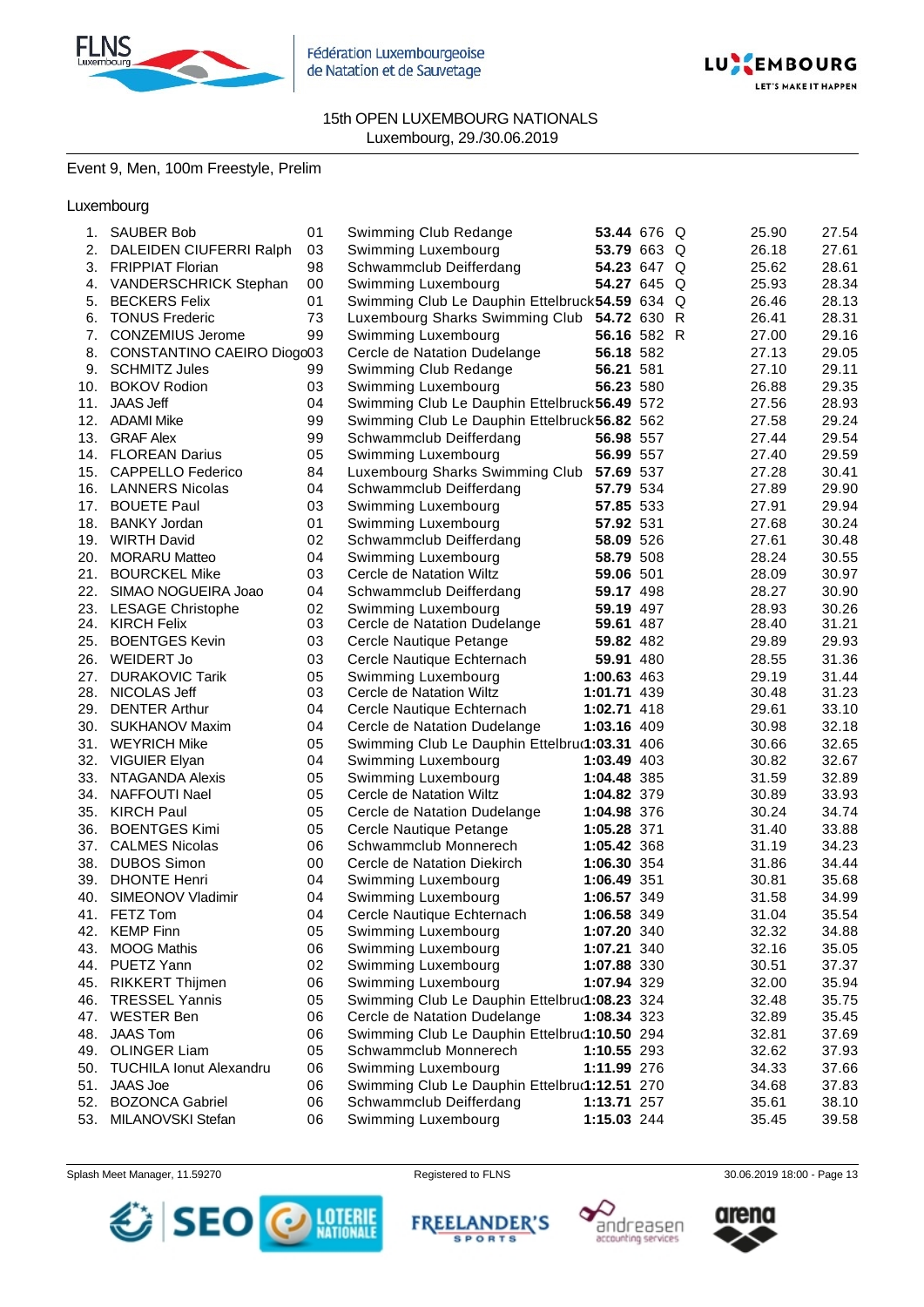



15th OPEN LUXEMBOURG NATIONALS Luxembourg, 29./30.06.2019

# Event 9, Men, 100m Freestyle, Prelim, Luxembourg

| Rank                     |                                                 | YB       |                                                                      | Time                   | Pts | 50 <sub>m</sub> | 100m           |
|--------------------------|-------------------------------------------------|----------|----------------------------------------------------------------------|------------------------|-----|-----------------|----------------|
| <b>DNS</b><br><b>DNS</b> | <b>MICHIELS Patrick</b><br><b>MOHR Sam</b>      | 02<br>04 | Cercle Nautique Echternach                                           |                        |     |                 |                |
| <b>DNS</b>               | MILANOVSKI Nikola                               | 04       | Cercle Nautique Echternach<br>Swimming Luxembourg                    |                        |     |                 |                |
|                          | DNS PEUSCH Kevin                                | 06       | Swimming Luxembourg                                                  |                        |     |                 |                |
|                          |                                                 |          |                                                                      |                        |     |                 |                |
|                          | <b>Luxembourg Juniors</b>                       |          |                                                                      |                        |     |                 |                |
| 1.                       | <b>SAUBER Bob</b>                               | 01       | Swimming Club Redange                                                | 53.44 676 Q            |     | 25.90           | 27.54          |
| 2.                       | <b>BECKERS Felix</b>                            | 01       | Swimming Club Le Dauphin Ettelbruck 54.59 634 Q                      |                        |     | 26.46           | 28.13          |
| 3.                       | <b>BANKY Jordan</b>                             | 01       | Swimming Luxembourg                                                  | 57.92 531              |     | 27.68           | 30.24          |
|                          | 4. WIRTH David                                  | 02       | Schwammclub Deifferdang                                              | 58.09 526              |     | 27.61           | 30.48          |
| 5.                       | <b>LESAGE Christophe</b>                        | 02       | Swimming Luxembourg                                                  | 59.19 497              |     | 28.93           | 30.26          |
|                          | 6. PUETZ Yann                                   | 02       | Swimming Luxembourg                                                  | 1:07.88 330            |     | 30.51           | 37.37          |
| DNS.                     | <b>MICHIELS Patrick</b>                         | 02       | Cercle Nautique Echternach                                           |                        |     |                 |                |
|                          | Luxembourg Jeunes                               |          |                                                                      |                        |     |                 |                |
| 1.                       | DALEIDEN CIUFERRI Ralph                         | 03       | Swimming Luxembourg                                                  | 53.79 663 Q            |     | 26.18           | 27.61          |
|                          | 2. CONSTANTINO CAEIRO Diogo03                   |          | Cercle de Natation Dudelange                                         | 56.18 582              |     | 27.13           | 29.05          |
|                          | 3. BOKOV Rodion                                 | 03       | Swimming Luxembourg                                                  | 56.23 580              |     | 26.88           | 29.35          |
|                          | 4. JAAS Jeff                                    | 04       | Swimming Club Le Dauphin Ettelbruck 56.49 572                        |                        |     | 27.56           | 28.93          |
|                          | 5. LANNERS Nicolas                              | 04       | Schwammclub Deifferdang                                              | 57.79 534              |     | 27.89           | 29.90          |
|                          | 6. BOUETE Paul                                  | 03       | Swimming Luxembourg                                                  | 57.85 533              |     | 27.91           | 29.94          |
| 7.                       | <b>MORARU Matteo</b>                            | 04       | Swimming Luxembourg                                                  | 58.79 508              |     | 28.24           | 30.55          |
| 8.                       | <b>BOURCKEL Mike</b>                            | 03       | Cercle de Natation Wiltz                                             | 59.06 501              |     | 28.09           | 30.97          |
| 9.                       | SIMAO NOGUEIRA Joao                             | 04       | Schwammclub Deifferdang                                              | 59.17 498              |     | 28.27           | 30.90          |
| 11.                      | 10. KIRCH Felix<br><b>BOENTGES Kevin</b>        | 03<br>03 | Cercle de Natation Dudelange                                         | 59.61 487<br>59.82 482 |     | 28.40<br>29.89  | 31.21<br>29.93 |
| 12.                      | WEIDERT Jo                                      | 03       | Cercle Nautique Petange<br>Cercle Nautique Echternach                | 59.91 480              |     | 28.55           | 31.36          |
| 13.                      | NICOLAS Jeff                                    | 03       | Cercle de Natation Wiltz                                             | 1:01.71 439            |     | 30.48           | 31.23          |
| 14.                      | <b>DENTER Arthur</b>                            | 04       | Cercle Nautique Echternach                                           | 1:02.71 418            |     | 29.61           | 33.10          |
|                          | 15. SUKHANOV Maxim                              | 04       | Cercle de Natation Dudelange                                         | 1:03.16 409            |     | 30.98           | 32.18          |
|                          | 16. VIGUIER Elyan                               | 04       | Swimming Luxembourg                                                  | 1:03.49 403            |     | 30.82           | 32.67          |
| 17.                      | <b>DHONTE Henri</b>                             | 04       | Swimming Luxembourg                                                  | 1:06.49 351            |     | 30.81           | 35.68          |
|                          | 18. SIMEONOV Vladimir                           | 04       | Swimming Luxembourg                                                  | 1:06.57 349            |     | 31.58           | 34.99          |
|                          | 19. FETZ Tom                                    | 04       | Cercle Nautique Echternach                                           | 1:06.58 349            |     | 31.04           | 35.54          |
| <b>DNS</b>               | <b>MOHR Sam</b>                                 | 04       | Cercle Nautique Echternach                                           |                        |     |                 |                |
| <b>DNS</b>               | MILANOVSKI Nikola                               | 04       | Swimming Luxembourg                                                  |                        |     |                 |                |
|                          | <b>Luxembourg Pupilles</b>                      |          |                                                                      |                        |     |                 |                |
|                          | 1. FLOREAN Darius                               | 05       | Swimming Luxembourg                                                  | 56.99 557              |     | 27.40           | 29.59          |
| 2.                       | <b>DURAKOVIC Tarik</b>                          | 05       | Swimming Luxembourg                                                  | 1:00.63 463            |     | 29.19           | 31.44          |
| 3.                       | <b>WEYRICH Mike</b>                             | 05       | Swimming Club Le Dauphin Ettelbru(1:03.31 406                        |                        |     | 30.66           | 32.65          |
| 4.                       | NTAGANDA Alexis                                 | 05       | Swimming Luxembourg                                                  | 1:04.48 385            |     | 31.59           | 32.89          |
| 5.                       | NAFFOUTI Nael                                   | 05       | Cercle de Natation Wiltz                                             | 1:04.82 379            |     | 30.89           | 33.93          |
| 6.                       | <b>KIRCH Paul</b>                               | 05       | Cercle de Natation Dudelange                                         | 1:04.98 376            |     | 30.24           | 34.74          |
| 7.                       | <b>BOENTGES Kimi</b>                            | 05       | Cercle Nautique Petange                                              | 1:05.28 371            |     | 31.40           | 33.88          |
| 8.                       | <b>CALMES Nicolas</b>                           | 06       | Schwammclub Monnerech                                                | 1:05.42 368            |     | 31.19           | 34.23          |
| 9.                       | <b>KEMP Finn</b>                                | 05       | Swimming Luxembourg                                                  | 1:07.20 340            |     | 32.32           | 34.88          |
| 10.                      | <b>MOOG Mathis</b>                              | 06       | Swimming Luxembourg                                                  | 1:07.21 340            |     | 32.16           | 35.05          |
| 11.<br>12.               | <b>RIKKERT Thijmen</b><br><b>TRESSEL Yannis</b> | 06<br>05 | Swimming Luxembourg<br>Swimming Club Le Dauphin Ettelbru(1:08.23 324 | 1:07.94 329            |     | 32.00           | 35.94          |
| 13.                      | <b>WESTER Ben</b>                               | 06       | Cercle de Natation Dudelange                                         | 1:08.34 323            |     | 32.48<br>32.89  | 35.75<br>35.45 |
|                          |                                                 |          |                                                                      |                        |     |                 |                |

Splash Meet Manager, 11.59270 **Registered to FLNS Registered to FLNS** 30.06.2019 18:00 - Page 14



**FREELANDER'S SPORTS** 



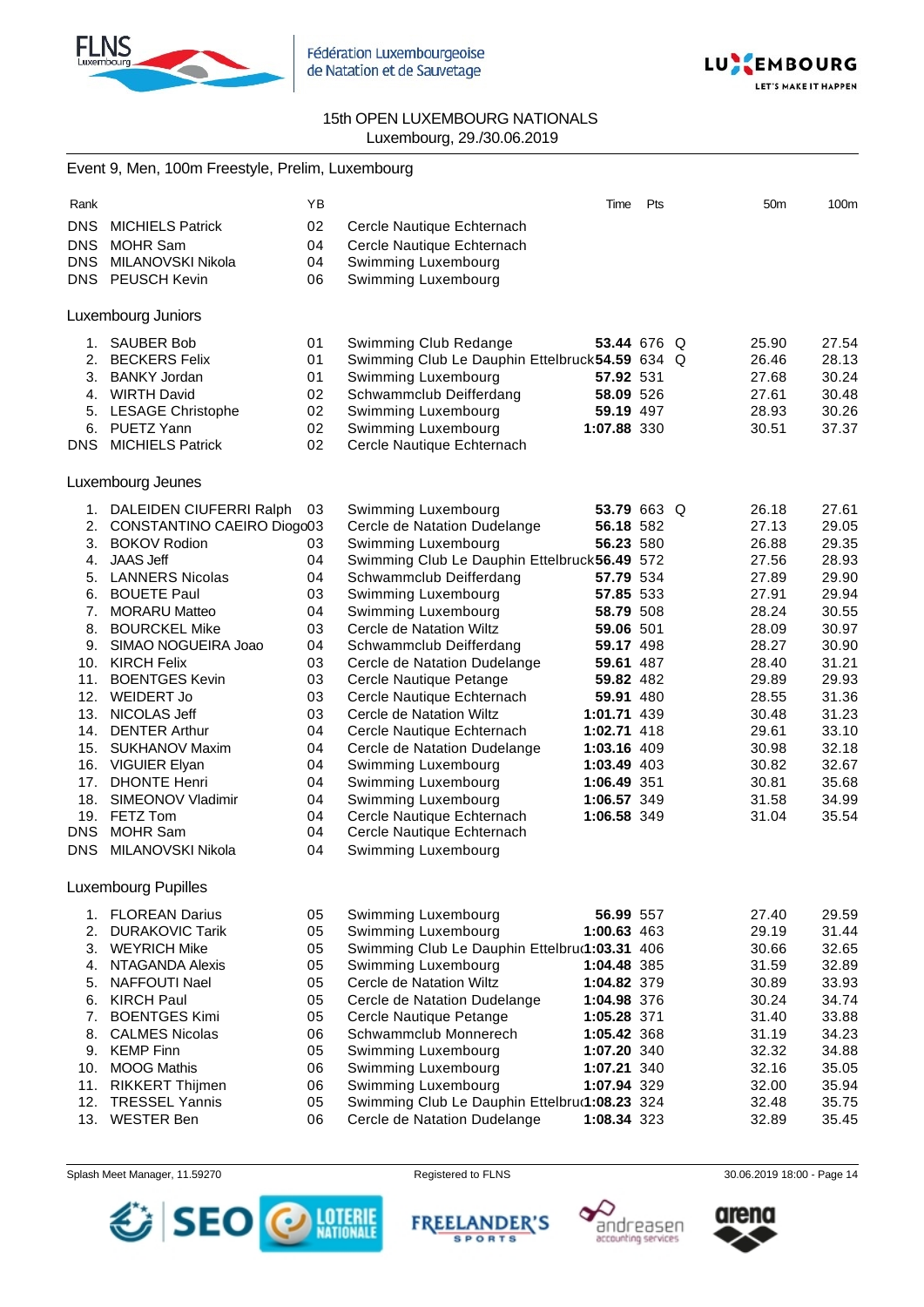



# Event 9, Boys, 100m Freestyle, Prelim, Luxembourg Pupilles

| Rank |                             | ΥB |                                               |             | Time Pts | 50 <sub>m</sub> | 100m  |
|------|-----------------------------|----|-----------------------------------------------|-------------|----------|-----------------|-------|
|      | 14. JAAS Tom                | 06 | Swimming Club Le Dauphin Ettelbrur1:10.50 294 |             |          | 32.81           | 37.69 |
|      | 15. OLINGER Liam            | 05 | Schwammclub Monnerech                         | 1:10.55 293 |          | 32.62           | 37.93 |
|      | 16. TUCHILA Ionut Alexandru | 06 | Swimming Luxembourg                           | 1:11.99 276 |          | 34.33           | 37.66 |
|      | 17. JAAS Joe                | 06 | Swimming Club Le Dauphin Ettelbru(1:12.51 270 |             |          | 34.68           | 37.83 |
|      | 18. BOZONCA Gabriel         | 06 | Schwammclub Deifferdang                       | 1:13.71 257 |          | 35.61           | 38.10 |
|      | 19. MILANOVSKI Stefan       | 06 | Swimming Luxembourg                           | 1:15.03 244 |          | 35.45           | 39.58 |
|      | DNS PEUSCH Kevin            | 06 | Swimming Luxembourg                           |             |          |                 |       |

|      | Event 10<br>29.06.2019     |       | Women, 100m Freestyle                         |               |              |  |       | 2007 and older<br><b>Results Prelim</b> |  |
|------|----------------------------|-------|-----------------------------------------------|---------------|--------------|--|-------|-----------------------------------------|--|
|      | Meet Record                | 55.47 | <b>MEYNEN Julie</b>                           | LUX           | Luxembourg   |  |       | 04.07.2015                              |  |
|      | National Records           | 54.49 | <b>MEYNEN Julie</b>                           | <b>SCDE</b>   | Auburn (USA) |  |       | 22.06.2019                              |  |
|      | Points: FINA 2019          |       |                                               |               |              |  |       |                                         |  |
| Rank |                            | YB    |                                               | Time          | Pts          |  | 50m   | 100m                                    |  |
| Open |                            |       |                                               |               |              |  |       |                                         |  |
|      | 1. RICCI Nicole            | 04    | Swimming Luxembourg                           |               | 58.63 686 Q  |  | 28.05 | 30.58                                   |  |
| 2.   | <b>BURGY Manon</b>         | 05    | <b>France Comen</b>                           |               | 58.68 684 Q  |  | 28.56 | 30.12                                   |  |
| 3.   | <b>OLIVIER Monique</b>     | 98    | Swimming Luxembourg                           |               | 58.83 679 Q  |  | 28.53 | 30.30                                   |  |
| 4.   | <b>PETERS Emma</b>         | 03    | Cercle de Natation Dudelange                  |               | 59.50 656 Q  |  | 29.09 | 30.41                                   |  |
| 5.   | RICCI Giorgia Michela      | 02    | Swimming Luxembourg                           | 1:00.14 635 Q |              |  | 29.05 | 31.09                                   |  |
| 6.   | <b>LECLERQ Valentine</b>   | 05    | <b>France Comen</b>                           | 1:00.25 632 Q |              |  | 29.22 | 31.03                                   |  |
| 7.   | <b>VALENTIN Salome</b>     | 05    | <b>France Comen</b>                           | 1:00.39 627 Q |              |  | 29.04 | 31.35                                   |  |
| 8.   | <b>HAMEN SAIEG Yael</b>    | 01    | Swimming Luxembourg                           | 1:00.46 625 Q |              |  | 29.09 | 31.37                                   |  |
| 9.   | <b>JOMINET Lou</b>         | 05    | Swimming Luxembourg                           | 1:00.57 622 R |              |  | 29.53 | 31.04                                   |  |
| 10.  | <b>BANKY Jacqueline</b>    | 96    | Swimming Luxembourg                           | 1:00.60 621 R |              |  | 29.35 | 31.25                                   |  |
| 11.  | <b>FINO Kristina</b>       | 01    | Aquatic Sports Association of Malta           | 1:01.55 592 R |              |  | 29.85 | 31.70                                   |  |
|      | 12. PIZZAGALLI Valentine   | 02    | Club Nautique Havrais                         | 1:01.62 590 R |              |  | 29.76 | 31.86                                   |  |
|      | 13. PETERS Lena            | 05    | Cercle de Natation Dudelange                  | 1:01.80 585   |              |  | 30.15 | 31.65                                   |  |
|      | 14. FABIANI Chanel         | 03    | Cercle de Natation Dudelange                  | 1:01.93 582   |              |  | 30.02 | 31.91                                   |  |
|      | 15. BOBIN Yelena           | 02    | Club Nautique Havrais                         | 1:01.98 580   |              |  | 29.97 | 32.01                                   |  |
|      | 16. VALLETTA Martina       | 03    | Aquatic Sports Association of Malta           | 1:02.14 576   |              |  | 29.73 | 32.41                                   |  |
|      | 17. HRIC Laura             | 05    | Swimming Luxembourg                           | 1:02.42 568   |              |  | 29.69 | 32.73                                   |  |
|      | 18. CARIDROIT Marie        | 03    | Club Nautique Havrais                         | 1:04.04 526   |              |  | 30.79 | 33.25                                   |  |
| 19.  | <b>BORDONARO Madeleine</b> | 06    | Barracuda Esch Natation                       | 1:04.92 505   |              |  | 31.26 | 33.66                                   |  |
| 20.  | <b>VANDERSCHRICK Laura</b> | 02    | Swimming Luxembourg                           | 1:05.37 494   |              |  | 30.80 | 34.57                                   |  |
| 21.  | <b>DEVISCOUR Sarah</b>     | 05    | Cercle Nautique Echternach                    | 1:05.54 491   |              |  | 30.87 | 34.67                                   |  |
|      | 22. HAN Mengjia            | 07    | Swimming Luxembourg                           | 1:06.09 478   |              |  | 32.02 | 34.07                                   |  |
|      | 23. HOLLERICH Anne         | 01    | Swimming Club Le Dauphin Ettelbru(1:07.02 459 |               |              |  | 32.23 | 34.79                                   |  |
| 24.  | SOFFIO Mara                | 06    | Schwammclub Monnerech                         | 1:07.13 457   |              |  | 32.42 | 34.71                                   |  |
|      | 25. HARIZIA Celia          | 05    | Schwammclub Monnerech                         | 1:07.25 454   |              |  | 31.77 | 35.48                                   |  |
| 26.  | <b>BROICH Louisa Marie</b> | 03    | Postsportverein Trier                         | 1:07.32 453   |              |  | 31.40 | 35.92                                   |  |
| 27.  | <b>REINESCH Leeloo</b>     | 07    | Schwammclub Monnerech                         | 1:07.72 445   |              |  | 32.73 | 34.99                                   |  |
|      | 28. PHILIPPART Lina        | 07    | Schwammclub Monnerech                         | 1:07.75 444   |              |  | 32.50 | 35.25                                   |  |
| 29.  | LINDMARK MELO Maia         | 07    | Cercle de Natation Dudelange                  | 1:08.16 436   |              |  | 33.42 | 34.74                                   |  |
|      | 30. COIMBRA Alice          | 02    | Swimming Luxembourg                           | 1:08.83 424   |              |  | 32.93 | 35.90                                   |  |
|      | 31. PETESCH Lea            | 07    | Schwammclub Monnerech                         | 1:09.16 417   |              |  | 33.44 | 35.72                                   |  |
|      | 32. CALMES Lara            | 04    | Schwammclub Monnerech                         | 1:09.21 417   |              |  | 33.09 | 36.12                                   |  |
|      | 33. VERLAQUE Ciara         | 04    | Cercle de Natation Dudelange                  | 1:09.27 415   |              |  | 32.69 | 36.58                                   |  |
|      | 34. ELCHEROTH Milly        | 03    | Swimming Club Redange                         | 1:09.30 415   |              |  | 33.26 | 36.04                                   |  |
| 35.  | <b>FETZ Melanie</b>        | 01    | Cercle Nautique Echternach                    | 1:09.44 412   |              |  | 33.80 | 35.64                                   |  |
| 36.  | <b>KETTENMEYER Yin</b>     | 06    | Swimming Club Le Dauphin Ettelbru(1:09.54 411 |               |              |  | 33.33 | 36.21                                   |  |







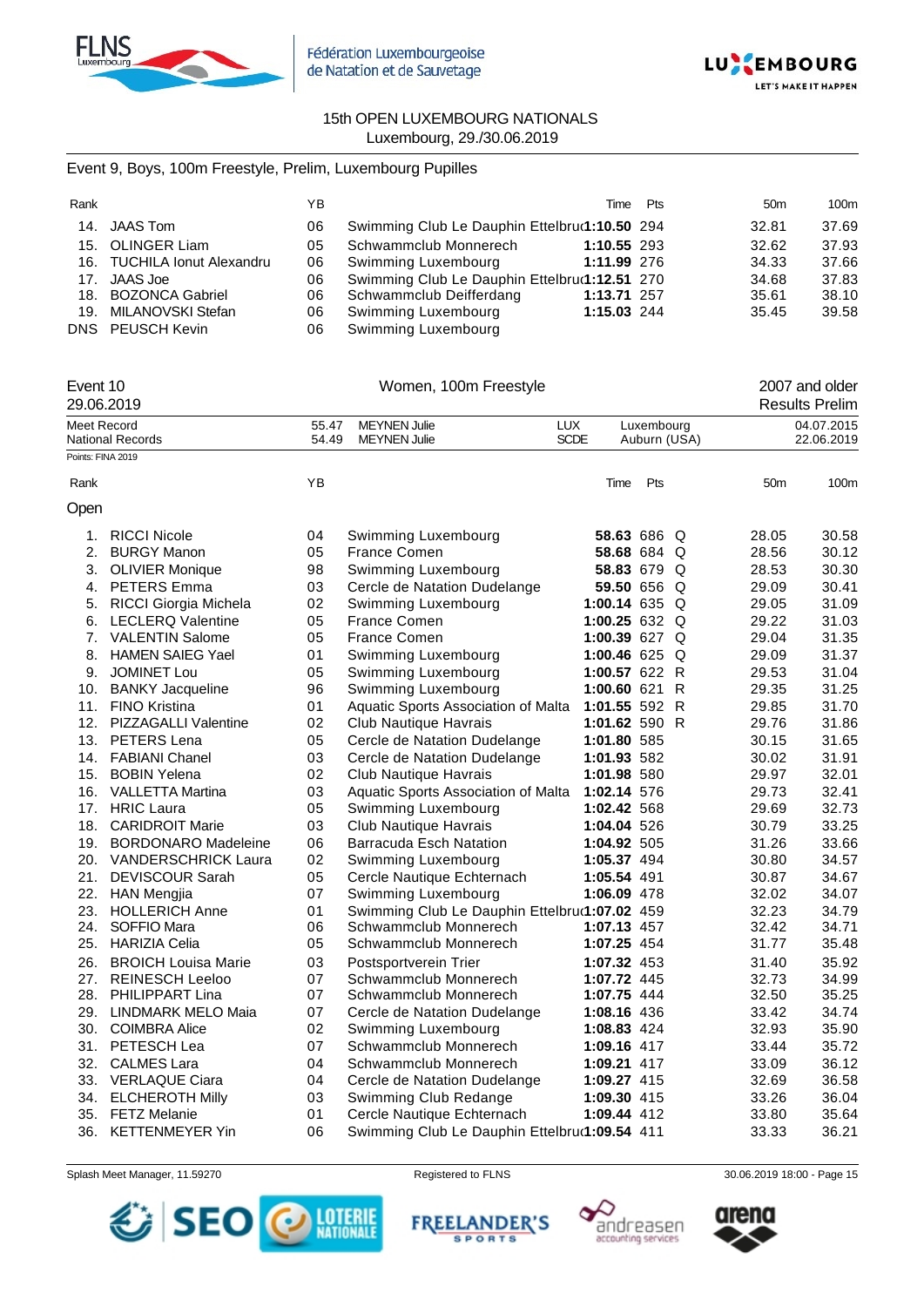



# Event 10, Women, 100m Freestyle, Prelim, Open

|                                   | ΥB                                                                                                                                                                                                                                                                                                                                                                                                                                                                                                                                                |                                                                                                                | Time                                                                                                                                                                                                                                                                                                                                                                                                                                                                                                                                     | Pts |                                                                                                                                                                                                                                                                                                                                                       | 50m                                                                                                                                                                             | 100m                                                                                                                                                                                                                                                     |
|-----------------------------------|---------------------------------------------------------------------------------------------------------------------------------------------------------------------------------------------------------------------------------------------------------------------------------------------------------------------------------------------------------------------------------------------------------------------------------------------------------------------------------------------------------------------------------------------------|----------------------------------------------------------------------------------------------------------------|------------------------------------------------------------------------------------------------------------------------------------------------------------------------------------------------------------------------------------------------------------------------------------------------------------------------------------------------------------------------------------------------------------------------------------------------------------------------------------------------------------------------------------------|-----|-------------------------------------------------------------------------------------------------------------------------------------------------------------------------------------------------------------------------------------------------------------------------------------------------------------------------------------------------------|---------------------------------------------------------------------------------------------------------------------------------------------------------------------------------|----------------------------------------------------------------------------------------------------------------------------------------------------------------------------------------------------------------------------------------------------------|
|                                   |                                                                                                                                                                                                                                                                                                                                                                                                                                                                                                                                                   |                                                                                                                |                                                                                                                                                                                                                                                                                                                                                                                                                                                                                                                                          |     |                                                                                                                                                                                                                                                                                                                                                       |                                                                                                                                                                                 | 36.96                                                                                                                                                                                                                                                    |
|                                   |                                                                                                                                                                                                                                                                                                                                                                                                                                                                                                                                                   |                                                                                                                |                                                                                                                                                                                                                                                                                                                                                                                                                                                                                                                                          |     |                                                                                                                                                                                                                                                                                                                                                       |                                                                                                                                                                                 | 36.30                                                                                                                                                                                                                                                    |
|                                   |                                                                                                                                                                                                                                                                                                                                                                                                                                                                                                                                                   |                                                                                                                |                                                                                                                                                                                                                                                                                                                                                                                                                                                                                                                                          |     |                                                                                                                                                                                                                                                                                                                                                       |                                                                                                                                                                                 | 36.24                                                                                                                                                                                                                                                    |
|                                   |                                                                                                                                                                                                                                                                                                                                                                                                                                                                                                                                                   |                                                                                                                |                                                                                                                                                                                                                                                                                                                                                                                                                                                                                                                                          |     |                                                                                                                                                                                                                                                                                                                                                       |                                                                                                                                                                                 | 37.31                                                                                                                                                                                                                                                    |
|                                   |                                                                                                                                                                                                                                                                                                                                                                                                                                                                                                                                                   |                                                                                                                |                                                                                                                                                                                                                                                                                                                                                                                                                                                                                                                                          |     |                                                                                                                                                                                                                                                                                                                                                       |                                                                                                                                                                                 | 36.61                                                                                                                                                                                                                                                    |
|                                   |                                                                                                                                                                                                                                                                                                                                                                                                                                                                                                                                                   |                                                                                                                |                                                                                                                                                                                                                                                                                                                                                                                                                                                                                                                                          |     |                                                                                                                                                                                                                                                                                                                                                       |                                                                                                                                                                                 | 36.70                                                                                                                                                                                                                                                    |
|                                   |                                                                                                                                                                                                                                                                                                                                                                                                                                                                                                                                                   |                                                                                                                |                                                                                                                                                                                                                                                                                                                                                                                                                                                                                                                                          |     |                                                                                                                                                                                                                                                                                                                                                       |                                                                                                                                                                                 | 37.27                                                                                                                                                                                                                                                    |
|                                   |                                                                                                                                                                                                                                                                                                                                                                                                                                                                                                                                                   |                                                                                                                |                                                                                                                                                                                                                                                                                                                                                                                                                                                                                                                                          |     |                                                                                                                                                                                                                                                                                                                                                       |                                                                                                                                                                                 | 37.84                                                                                                                                                                                                                                                    |
|                                   |                                                                                                                                                                                                                                                                                                                                                                                                                                                                                                                                                   |                                                                                                                |                                                                                                                                                                                                                                                                                                                                                                                                                                                                                                                                          |     |                                                                                                                                                                                                                                                                                                                                                       |                                                                                                                                                                                 | 37.38                                                                                                                                                                                                                                                    |
|                                   |                                                                                                                                                                                                                                                                                                                                                                                                                                                                                                                                                   |                                                                                                                |                                                                                                                                                                                                                                                                                                                                                                                                                                                                                                                                          |     |                                                                                                                                                                                                                                                                                                                                                       |                                                                                                                                                                                 | 38.08                                                                                                                                                                                                                                                    |
| PEDROSA ANTONIO Monica            | 03                                                                                                                                                                                                                                                                                                                                                                                                                                                                                                                                                |                                                                                                                |                                                                                                                                                                                                                                                                                                                                                                                                                                                                                                                                          |     |                                                                                                                                                                                                                                                                                                                                                       |                                                                                                                                                                                 | 38.36                                                                                                                                                                                                                                                    |
|                                   |                                                                                                                                                                                                                                                                                                                                                                                                                                                                                                                                                   |                                                                                                                |                                                                                                                                                                                                                                                                                                                                                                                                                                                                                                                                          |     |                                                                                                                                                                                                                                                                                                                                                       |                                                                                                                                                                                 | 38.20                                                                                                                                                                                                                                                    |
|                                   |                                                                                                                                                                                                                                                                                                                                                                                                                                                                                                                                                   |                                                                                                                |                                                                                                                                                                                                                                                                                                                                                                                                                                                                                                                                          |     |                                                                                                                                                                                                                                                                                                                                                       |                                                                                                                                                                                 | 38.20                                                                                                                                                                                                                                                    |
|                                   | 07                                                                                                                                                                                                                                                                                                                                                                                                                                                                                                                                                | Schwammclub Monnerech                                                                                          |                                                                                                                                                                                                                                                                                                                                                                                                                                                                                                                                          |     |                                                                                                                                                                                                                                                                                                                                                       |                                                                                                                                                                                 | 39.22                                                                                                                                                                                                                                                    |
|                                   |                                                                                                                                                                                                                                                                                                                                                                                                                                                                                                                                                   | Schwammclub Monnerech                                                                                          |                                                                                                                                                                                                                                                                                                                                                                                                                                                                                                                                          |     |                                                                                                                                                                                                                                                                                                                                                       |                                                                                                                                                                                 | 40.00                                                                                                                                                                                                                                                    |
|                                   | 07                                                                                                                                                                                                                                                                                                                                                                                                                                                                                                                                                |                                                                                                                |                                                                                                                                                                                                                                                                                                                                                                                                                                                                                                                                          |     |                                                                                                                                                                                                                                                                                                                                                       |                                                                                                                                                                                 | 38.44                                                                                                                                                                                                                                                    |
| <b>ELCHEROTH Niki</b>             | 07                                                                                                                                                                                                                                                                                                                                                                                                                                                                                                                                                | Swimming Club Redange                                                                                          |                                                                                                                                                                                                                                                                                                                                                                                                                                                                                                                                          |     |                                                                                                                                                                                                                                                                                                                                                       |                                                                                                                                                                                 | 38.56                                                                                                                                                                                                                                                    |
| <b>KROMBACH Linda</b>             | 07                                                                                                                                                                                                                                                                                                                                                                                                                                                                                                                                                |                                                                                                                |                                                                                                                                                                                                                                                                                                                                                                                                                                                                                                                                          |     |                                                                                                                                                                                                                                                                                                                                                       |                                                                                                                                                                                 | 39.24                                                                                                                                                                                                                                                    |
| <b>WINKEL Nadine</b>              | 04                                                                                                                                                                                                                                                                                                                                                                                                                                                                                                                                                | Schwammclub Deifferdang                                                                                        |                                                                                                                                                                                                                                                                                                                                                                                                                                                                                                                                          |     |                                                                                                                                                                                                                                                                                                                                                       |                                                                                                                                                                                 | 39.95                                                                                                                                                                                                                                                    |
| <b>TER HEEGDE Chantal</b>         | 99                                                                                                                                                                                                                                                                                                                                                                                                                                                                                                                                                | Cercle Nautique Echternach                                                                                     |                                                                                                                                                                                                                                                                                                                                                                                                                                                                                                                                          |     |                                                                                                                                                                                                                                                                                                                                                       |                                                                                                                                                                                 | 39.68                                                                                                                                                                                                                                                    |
| <b>MOUSEL Sarah</b>               | 07                                                                                                                                                                                                                                                                                                                                                                                                                                                                                                                                                | Swimming Luxembourg                                                                                            |                                                                                                                                                                                                                                                                                                                                                                                                                                                                                                                                          |     |                                                                                                                                                                                                                                                                                                                                                       |                                                                                                                                                                                 | 43.10                                                                                                                                                                                                                                                    |
| <b>BERTRANG Louana</b>            | 06                                                                                                                                                                                                                                                                                                                                                                                                                                                                                                                                                | Schwammclub Monnerech                                                                                          |                                                                                                                                                                                                                                                                                                                                                                                                                                                                                                                                          |     |                                                                                                                                                                                                                                                                                                                                                       |                                                                                                                                                                                 | 43.58                                                                                                                                                                                                                                                    |
| DE WAHA Lina-Marie                | 07                                                                                                                                                                                                                                                                                                                                                                                                                                                                                                                                                | Cercle de Natation Diekirch                                                                                    |                                                                                                                                                                                                                                                                                                                                                                                                                                                                                                                                          |     |                                                                                                                                                                                                                                                                                                                                                       |                                                                                                                                                                                 | 44.91                                                                                                                                                                                                                                                    |
| <b>GOUILLART</b> Ivana            | 05                                                                                                                                                                                                                                                                                                                                                                                                                                                                                                                                                | Schwammclub Monnerech                                                                                          |                                                                                                                                                                                                                                                                                                                                                                                                                                                                                                                                          |     | G7                                                                                                                                                                                                                                                                                                                                                    |                                                                                                                                                                                 |                                                                                                                                                                                                                                                          |
|                                   |                                                                                                                                                                                                                                                                                                                                                                                                                                                                                                                                                   |                                                                                                                |                                                                                                                                                                                                                                                                                                                                                                                                                                                                                                                                          |     |                                                                                                                                                                                                                                                                                                                                                       |                                                                                                                                                                                 |                                                                                                                                                                                                                                                          |
| <b>THINNES Lena</b>               | 07                                                                                                                                                                                                                                                                                                                                                                                                                                                                                                                                                | Schwammclub Monnerech                                                                                          |                                                                                                                                                                                                                                                                                                                                                                                                                                                                                                                                          |     |                                                                                                                                                                                                                                                                                                                                                       |                                                                                                                                                                                 |                                                                                                                                                                                                                                                          |
|                                   | 07                                                                                                                                                                                                                                                                                                                                                                                                                                                                                                                                                | Schwammclub Deifferdang                                                                                        |                                                                                                                                                                                                                                                                                                                                                                                                                                                                                                                                          |     |                                                                                                                                                                                                                                                                                                                                                       |                                                                                                                                                                                 |                                                                                                                                                                                                                                                          |
|                                   |                                                                                                                                                                                                                                                                                                                                                                                                                                                                                                                                                   |                                                                                                                |                                                                                                                                                                                                                                                                                                                                                                                                                                                                                                                                          |     |                                                                                                                                                                                                                                                                                                                                                       |                                                                                                                                                                                 |                                                                                                                                                                                                                                                          |
|                                   |                                                                                                                                                                                                                                                                                                                                                                                                                                                                                                                                                   |                                                                                                                |                                                                                                                                                                                                                                                                                                                                                                                                                                                                                                                                          |     |                                                                                                                                                                                                                                                                                                                                                       |                                                                                                                                                                                 |                                                                                                                                                                                                                                                          |
|                                   |                                                                                                                                                                                                                                                                                                                                                                                                                                                                                                                                                   |                                                                                                                |                                                                                                                                                                                                                                                                                                                                                                                                                                                                                                                                          |     |                                                                                                                                                                                                                                                                                                                                                       |                                                                                                                                                                                 | 30.58                                                                                                                                                                                                                                                    |
|                                   |                                                                                                                                                                                                                                                                                                                                                                                                                                                                                                                                                   |                                                                                                                |                                                                                                                                                                                                                                                                                                                                                                                                                                                                                                                                          |     |                                                                                                                                                                                                                                                                                                                                                       |                                                                                                                                                                                 | 30.30                                                                                                                                                                                                                                                    |
|                                   |                                                                                                                                                                                                                                                                                                                                                                                                                                                                                                                                                   |                                                                                                                |                                                                                                                                                                                                                                                                                                                                                                                                                                                                                                                                          |     |                                                                                                                                                                                                                                                                                                                                                       |                                                                                                                                                                                 | 30.41                                                                                                                                                                                                                                                    |
|                                   |                                                                                                                                                                                                                                                                                                                                                                                                                                                                                                                                                   |                                                                                                                |                                                                                                                                                                                                                                                                                                                                                                                                                                                                                                                                          |     |                                                                                                                                                                                                                                                                                                                                                       |                                                                                                                                                                                 | 31.09                                                                                                                                                                                                                                                    |
|                                   |                                                                                                                                                                                                                                                                                                                                                                                                                                                                                                                                                   | Swimming Luxembourg                                                                                            |                                                                                                                                                                                                                                                                                                                                                                                                                                                                                                                                          |     |                                                                                                                                                                                                                                                                                                                                                       |                                                                                                                                                                                 | 31.37                                                                                                                                                                                                                                                    |
|                                   |                                                                                                                                                                                                                                                                                                                                                                                                                                                                                                                                                   |                                                                                                                |                                                                                                                                                                                                                                                                                                                                                                                                                                                                                                                                          |     |                                                                                                                                                                                                                                                                                                                                                       |                                                                                                                                                                                 |                                                                                                                                                                                                                                                          |
|                                   |                                                                                                                                                                                                                                                                                                                                                                                                                                                                                                                                                   |                                                                                                                | 1:00.57 622 R                                                                                                                                                                                                                                                                                                                                                                                                                                                                                                                            |     |                                                                                                                                                                                                                                                                                                                                                       | 29.53                                                                                                                                                                           | 31.04                                                                                                                                                                                                                                                    |
| <b>BANKY Jacqueline</b>           | 96                                                                                                                                                                                                                                                                                                                                                                                                                                                                                                                                                | Swimming Luxembourg                                                                                            | 1:00.60 621 R                                                                                                                                                                                                                                                                                                                                                                                                                                                                                                                            |     |                                                                                                                                                                                                                                                                                                                                                       | 29.35                                                                                                                                                                           | 31.25                                                                                                                                                                                                                                                    |
| PETERS Lena                       | 05                                                                                                                                                                                                                                                                                                                                                                                                                                                                                                                                                | Cercle de Natation Dudelange                                                                                   | 1:01.80 585                                                                                                                                                                                                                                                                                                                                                                                                                                                                                                                              |     |                                                                                                                                                                                                                                                                                                                                                       | 30.15                                                                                                                                                                           | 31.65                                                                                                                                                                                                                                                    |
| <b>FABIANI Chanel</b>             | 03                                                                                                                                                                                                                                                                                                                                                                                                                                                                                                                                                | Cercle de Natation Dudelange                                                                                   | 1:01.93 582                                                                                                                                                                                                                                                                                                                                                                                                                                                                                                                              |     |                                                                                                                                                                                                                                                                                                                                                       | 30.02                                                                                                                                                                           | 31.91                                                                                                                                                                                                                                                    |
| 10. HRIC Laura                    | 05                                                                                                                                                                                                                                                                                                                                                                                                                                                                                                                                                | Swimming Luxembourg                                                                                            | 1:02.42 568                                                                                                                                                                                                                                                                                                                                                                                                                                                                                                                              |     |                                                                                                                                                                                                                                                                                                                                                       | 29.69                                                                                                                                                                           | 32.73                                                                                                                                                                                                                                                    |
| <b>BORDONARO Madeleine</b>        | 06                                                                                                                                                                                                                                                                                                                                                                                                                                                                                                                                                | Barracuda Esch Natation                                                                                        | 1:04.92 505                                                                                                                                                                                                                                                                                                                                                                                                                                                                                                                              |     |                                                                                                                                                                                                                                                                                                                                                       | 31.26                                                                                                                                                                           | 33.66                                                                                                                                                                                                                                                    |
| <b>VANDERSCHRICK Laura</b>        | 02                                                                                                                                                                                                                                                                                                                                                                                                                                                                                                                                                | Swimming Luxembourg                                                                                            | 1:05.37 494                                                                                                                                                                                                                                                                                                                                                                                                                                                                                                                              |     |                                                                                                                                                                                                                                                                                                                                                       | 30.80                                                                                                                                                                           | 34.57                                                                                                                                                                                                                                                    |
| <b>DEVISCOUR Sarah</b>            | 05                                                                                                                                                                                                                                                                                                                                                                                                                                                                                                                                                | Cercle Nautique Echternach                                                                                     | 1:05.54 491                                                                                                                                                                                                                                                                                                                                                                                                                                                                                                                              |     |                                                                                                                                                                                                                                                                                                                                                       | 30.87                                                                                                                                                                           | 34.67                                                                                                                                                                                                                                                    |
| <b>HAN Mengjia</b>                | 07                                                                                                                                                                                                                                                                                                                                                                                                                                                                                                                                                | Swimming Luxembourg                                                                                            | 1:06.09 478                                                                                                                                                                                                                                                                                                                                                                                                                                                                                                                              |     |                                                                                                                                                                                                                                                                                                                                                       | 32.02                                                                                                                                                                           | 34.07                                                                                                                                                                                                                                                    |
| <b>HOLLERICH Anne</b>             | 01                                                                                                                                                                                                                                                                                                                                                                                                                                                                                                                                                | Swimming Club Le Dauphin Ettelbru(1:07.02 459                                                                  |                                                                                                                                                                                                                                                                                                                                                                                                                                                                                                                                          |     |                                                                                                                                                                                                                                                                                                                                                       | 32.23                                                                                                                                                                           | 34.79                                                                                                                                                                                                                                                    |
| SOFFIO Mara                       | 06                                                                                                                                                                                                                                                                                                                                                                                                                                                                                                                                                | Schwammclub Monnerech                                                                                          | 1:07.13 457                                                                                                                                                                                                                                                                                                                                                                                                                                                                                                                              |     |                                                                                                                                                                                                                                                                                                                                                       | 32.42                                                                                                                                                                           | 34.71                                                                                                                                                                                                                                                    |
| <b>HARIZIA Celia</b>              | 05                                                                                                                                                                                                                                                                                                                                                                                                                                                                                                                                                | Schwammclub Monnerech                                                                                          | 1:07.25 454                                                                                                                                                                                                                                                                                                                                                                                                                                                                                                                              |     |                                                                                                                                                                                                                                                                                                                                                       | 31.77                                                                                                                                                                           | 35.48                                                                                                                                                                                                                                                    |
| <b>REINESCH Leeloo</b>            | 07                                                                                                                                                                                                                                                                                                                                                                                                                                                                                                                                                | Schwammclub Monnerech                                                                                          | 1:07.72 445                                                                                                                                                                                                                                                                                                                                                                                                                                                                                                                              |     |                                                                                                                                                                                                                                                                                                                                                       | 32.73                                                                                                                                                                           | 34.99                                                                                                                                                                                                                                                    |
| PHILIPPART Lina                   | 07                                                                                                                                                                                                                                                                                                                                                                                                                                                                                                                                                | Schwammclub Monnerech                                                                                          | 1:07.75 444                                                                                                                                                                                                                                                                                                                                                                                                                                                                                                                              |     |                                                                                                                                                                                                                                                                                                                                                       | 32.50                                                                                                                                                                           | 35.25                                                                                                                                                                                                                                                    |
| <b>LINDMARK MELO Maia</b>         | 07                                                                                                                                                                                                                                                                                                                                                                                                                                                                                                                                                | Cercle de Natation Dudelange                                                                                   | 1:08.16 436                                                                                                                                                                                                                                                                                                                                                                                                                                                                                                                              |     |                                                                                                                                                                                                                                                                                                                                                       | 33.42                                                                                                                                                                           | 34.74                                                                                                                                                                                                                                                    |
| <b>COIMBRA Alice</b>              | 02                                                                                                                                                                                                                                                                                                                                                                                                                                                                                                                                                | Swimming Luxembourg                                                                                            | 1:08.83 424                                                                                                                                                                                                                                                                                                                                                                                                                                                                                                                              |     |                                                                                                                                                                                                                                                                                                                                                       | 32.93                                                                                                                                                                           | 35.90                                                                                                                                                                                                                                                    |
| PETESCH Lea<br><b>CALMES Lara</b> | 07<br>04                                                                                                                                                                                                                                                                                                                                                                                                                                                                                                                                          | Schwammclub Monnerech<br>Schwammclub Monnerech                                                                 | 1:09.16 417<br>1:09.21 417                                                                                                                                                                                                                                                                                                                                                                                                                                                                                                               |     |                                                                                                                                                                                                                                                                                                                                                       | 33.44<br>33.09                                                                                                                                                                  | 35.72<br>36.12                                                                                                                                                                                                                                           |
| 40.<br>51.<br>54.<br>57.          | <b>BROICH Lea-Sophie</b><br><b>HAAG Nora</b><br><b>BOUZIDI</b> Imene<br><b>WIRTH Mandy</b><br><b>SIEBENS Hanne</b><br><b>KIDD Francesca</b><br><b>BOKOVA Marta</b><br>POPA Sonia<br><b>CORREIA Eva</b><br><b>REDING Sevda</b><br><b>TER HEEGDE Lisa</b><br>NTAGANDA Sophie<br>GARBUGLIO Jaya Lavinia<br><b>BERTRANG Marina</b><br>52. KOENIG Aurelie<br>DNS SELMANOVIC Amina<br>Luxembourg<br><b>RICCI Nicole</b><br>1.<br><b>OLIVIER Monique</b><br><b>PETERS Emma</b><br>RICCI Giorgia Michela<br><b>HAMEN SAIEG Yael</b><br><b>JOMINET Lou</b> | 00<br>04<br>05<br>00<br>06<br>06<br>06<br>06<br>05<br>07<br>02<br>07<br>05<br>04<br>98<br>03<br>02<br>01<br>05 | Postsportverein Trier<br>Swimming Club Redange<br>Schwammclub Monnerech<br>Schwammclub Deifferdang<br>Cercle de Natation Dudelange<br>Swimming Luxembourg<br>Swimming Luxembourg<br>Schwammclub Monnerech<br>Cercle de Natation Diekirch<br>Cercle de Natation Dudelange<br>Cercle de Natation Diekirch<br>Cercle Nautique Echternach<br>Swimming Luxembourg<br>Swimming Club Redange<br>Swimming Luxembourg<br>Swimming Luxembourg<br>Swimming Luxembourg<br>Cercle de Natation Dudelange<br>Swimming Luxembourg<br>Swimming Luxembourg |     | 1:09.91 404<br>1:10.00 403<br>1:10.41 396<br>1:10.42 395<br>1:11.01 386<br>1:11.33 380<br>1:11.55 377<br>1:11.64 376<br>1:11.80 373<br>1:12.95 356<br>1:12.96 356<br>1:13.41 349<br>1:13.62 346<br>1:13.82 343<br>1:14.39 335<br>1:14.63 332<br>1:14.79 330<br>1:15.02 327<br>1:15.24 324<br>1:15.84 316<br>1:20.57 264<br>1:22.03 250<br>1:22.84 243 | G7 - 2 swimsuits (FINA BL 8.2) or swimsuit not in accordance with BL 8.3 (SW 10.8) (Time: 10:53)<br>58.63 686 Q<br>58.83 679 Q<br>59.50 656 Q<br>1:00.14 635 Q<br>1:00.46 625 Q | 32.95<br>33.70<br>34.17<br>33.11<br>34.40<br>34.63<br>34.28<br>33.80<br>34.42<br>34.87<br>34.60<br>35.21<br>35.42<br>34.60<br>34.39<br>36.19<br>36.23<br>35.78<br>35.29<br>36.16<br>37.47<br>38.45<br>37.93<br>28.05<br>28.53<br>29.09<br>29.05<br>29.09 |







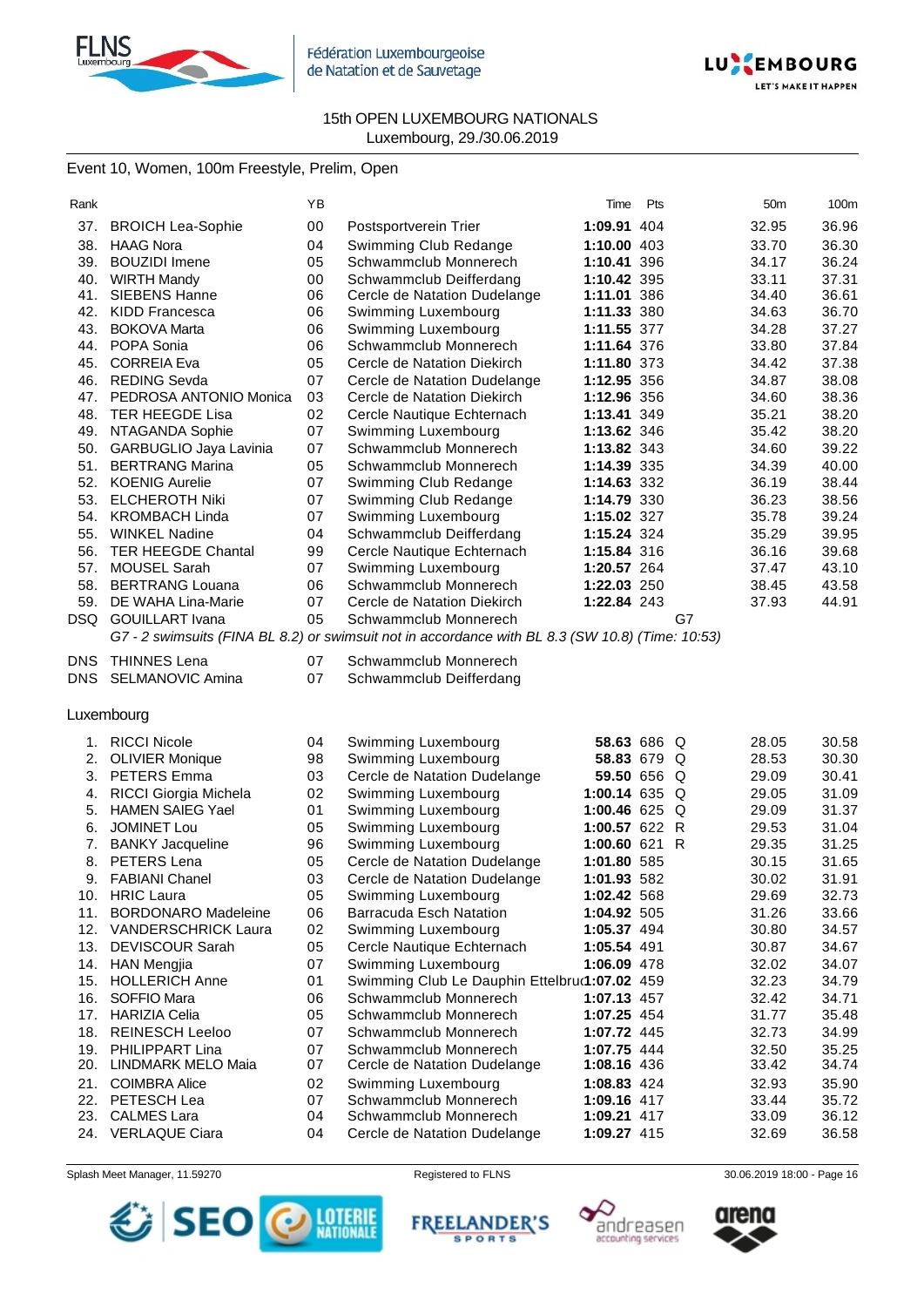



# Event 10, Women, 100m Freestyle, Prelim, Luxembourg

| Rank       |                            | ΥB |                                                                                                                           | Time          | Pts         | 50 <sub>m</sub> | 100m  |
|------------|----------------------------|----|---------------------------------------------------------------------------------------------------------------------------|---------------|-------------|-----------------|-------|
| 25.        | <b>ELCHEROTH Milly</b>     | 03 | Swimming Club Redange                                                                                                     | 1:09.30 415   |             | 33.26           | 36.04 |
| 26.        | FETZ Melanie               | 01 | Cercle Nautique Echternach                                                                                                | 1:09.44 412   |             | 33.80           | 35.64 |
| 27.        | <b>KETTENMEYER Yin</b>     | 06 | Swimming Club Le Dauphin Ettelbru(1:09.54 411                                                                             |               |             | 33.33           | 36.21 |
| 28.        | <b>HAAG Nora</b>           | 04 | Swimming Club Redange                                                                                                     | 1:10.00 403   |             | 33.70           | 36.30 |
| 29.        | <b>BOUZIDI</b> Imene       | 05 | Schwammclub Monnerech                                                                                                     | 1:10.41 396   |             | 34.17           | 36.24 |
| 30.        | <b>WIRTH Mandy</b>         | 00 | Schwammclub Deifferdang                                                                                                   | 1:10.42 395   |             | 33.11           | 37.31 |
| 31.        | <b>SIEBENS Hanne</b>       | 06 | Cercle de Natation Dudelange                                                                                              | 1:11.01 386   |             | 34.40           | 36.61 |
| 32.        | <b>KIDD Francesca</b>      | 06 | Swimming Luxembourg                                                                                                       | 1:11.33 380   |             | 34.63           | 36.70 |
| 33.        | <b>BOKOVA Marta</b>        | 06 | Swimming Luxembourg                                                                                                       | 1:11.55 377   |             | 34.28           | 37.27 |
| 34.        | POPA Sonia                 | 06 | Schwammclub Monnerech                                                                                                     | 1:11.64 376   |             | 33.80           | 37.84 |
| 35.        | <b>CORREIA Eva</b>         | 05 | Cercle de Natation Diekirch                                                                                               | 1:11.80 373   |             | 34.42           | 37.38 |
| 36.        | <b>REDING Sevda</b>        | 07 | Cercle de Natation Dudelange                                                                                              | 1:12.95 356   |             | 34.87           | 38.08 |
| 37.        | PEDROSA ANTONIO Monica     | 03 | Cercle de Natation Diekirch                                                                                               | 1:12.96 356   |             | 34.60           | 38.36 |
| 38.        | <b>TER HEEGDE Lisa</b>     | 02 | Cercle Nautique Echternach                                                                                                | 1:13.41 349   |             | 35.21           | 38.20 |
| 39.        | NTAGANDA Sophie            | 07 | Swimming Luxembourg                                                                                                       | 1:13.62 346   |             | 35.42           | 38.20 |
| 40.        | GARBUGLIO Jaya Lavinia     | 07 | Schwammclub Monnerech                                                                                                     | 1:13.82 343   |             | 34.60           | 39.22 |
| 41.        | <b>BERTRANG Marina</b>     | 05 | Schwammclub Monnerech                                                                                                     | 1:14.39 335   |             | 34.39           | 40.00 |
| 42.        | <b>KOENIG Aurelie</b>      | 07 | Swimming Club Redange                                                                                                     | 1:14.63 332   |             | 36.19           | 38.44 |
| 43.        | <b>ELCHEROTH Niki</b>      | 07 | Swimming Club Redange                                                                                                     | 1:14.79 330   |             | 36.23           | 38.56 |
| 44.        | <b>KROMBACH Linda</b>      | 07 | Swimming Luxembourg                                                                                                       | 1:15.02 327   |             | 35.78           | 39.24 |
| 45.        | <b>WINKEL Nadine</b>       | 04 | Schwammclub Deifferdang                                                                                                   | 1:15.24 324   |             | 35.29           | 39.95 |
| 46.        | <b>TER HEEGDE Chantal</b>  | 99 | Cercle Nautique Echternach                                                                                                | 1:15.84 316   |             | 36.16           | 39.68 |
| 47.        | <b>MOUSEL Sarah</b>        | 07 | Swimming Luxembourg                                                                                                       | 1:20.57 264   |             | 37.47           | 43.10 |
| 48.        | <b>BERTRANG Louana</b>     | 06 | Schwammclub Monnerech                                                                                                     | 1:22.03 250   |             | 38.45           | 43.58 |
| 49.        | DE WAHA Lina-Marie         | 07 | Cercle de Natation Diekirch                                                                                               | 1:22.84 243   |             | 37.93           | 44.91 |
| DSQ        | <b>GOUILLART</b> Ivana     | 05 | Schwammclub Monnerech<br>G7 - 2 swimsuits (FINA BL 8.2) or swimsuit not in accordance with BL 8.3 (SW 10.8) (Time: 10:53) |               | G7          |                 |       |
| <b>DNS</b> | <b>THINNES Lena</b>        | 07 | Schwammclub Monnerech                                                                                                     |               |             |                 |       |
|            | DNS SELMANOVIC Amina       | 07 | Schwammclub Deifferdang                                                                                                   |               |             |                 |       |
|            |                            |    |                                                                                                                           |               |             |                 |       |
|            | Luxembourg Juniors         |    |                                                                                                                           |               |             |                 |       |
|            | 1. RICCI Nicole            | 04 | Swimming Luxembourg                                                                                                       |               | 58.63 686 Q | 28.05           | 30.58 |
| 2.         | <b>PETERS Emma</b>         | 03 | Cercle de Natation Dudelange                                                                                              |               | 59.50 656 Q | 29.09           | 30.41 |
| 3.         | <b>FABIANI Chanel</b>      | 03 | Cercle de Natation Dudelange                                                                                              | 1:01.93 582   |             | 30.02           | 31.91 |
| 4.         | <b>CALMES Lara</b>         | 04 | Schwammclub Monnerech                                                                                                     | 1:09.21 417   |             | 33.09           | 36.12 |
| 5.         | <b>VERLAQUE Ciara</b>      | 04 | Cercle de Natation Dudelange                                                                                              | 1:09.27 415   |             | 32.69           | 36.58 |
| 6.         | <b>ELCHEROTH Milly</b>     | 03 | Swimming Club Redange                                                                                                     | 1:09.30 415   |             | 33.26           | 36.04 |
| 7.         | <b>HAAG Nora</b>           | 04 | Swimming Club Redange                                                                                                     | 1:10.00 403   |             | 33.70           | 36.30 |
| 8.         | PEDROSA ANTONIO Monica     | 03 | Cercle de Natation Diekirch                                                                                               | 1:12.96 356   |             | 34.60           | 38.36 |
| 9.         | <b>WINKEL Nadine</b>       | 04 | Schwammclub Deifferdang                                                                                                   | 1:15.24 324   |             | 35.29           | 39.95 |
|            | Luxembourg Jeunes          |    |                                                                                                                           |               |             |                 |       |
| 1.         | <b>JOMINET Lou</b>         | 05 | Swimming Luxembourg                                                                                                       | 1:00.57 622 R |             | 29.53           | 31.04 |
| 2.         | PETERS Lena                | 05 | Cercle de Natation Dudelange                                                                                              | 1:01.80 585   |             | 30.15           | 31.65 |
| 3.         | <b>HRIC Laura</b>          | 05 | Swimming Luxembourg                                                                                                       | 1:02.42 568   |             | 29.69           | 32.73 |
| 4.         | <b>BORDONARO Madeleine</b> | 06 | <b>Barracuda Esch Natation</b>                                                                                            | 1:04.92 505   |             | 31.26           | 33.66 |
| 5.         | <b>DEVISCOUR Sarah</b>     | 05 | Cercle Nautique Echternach                                                                                                | 1:05.54 491   |             | 30.87           | 34.67 |
| 6.         | SOFFIO Mara                | 06 | Schwammclub Monnerech                                                                                                     | 1:07.13 457   |             | 32.42           | 34.71 |
| 7.         | <b>HARIZIA Celia</b>       | 05 | Schwammclub Monnerech                                                                                                     | 1:07.25 454   |             | 31.77           | 35.48 |
| 8.         | <b>KETTENMEYER Yin</b>     | 06 | Swimming Club Le Dauphin Ettelbru(1:09.54 411                                                                             |               |             | 33.33           | 36.21 |
| 9.         | <b>BOUZIDI</b> Imene       | 05 | Schwammclub Monnerech                                                                                                     | 1:10.41 396   |             | 34.17           | 36.24 |
|            | 10. SIEBENS Hanne          | 06 | Cercle de Natation Dudelange                                                                                              | 1:11.01 386   |             | 34.40           | 36.61 |







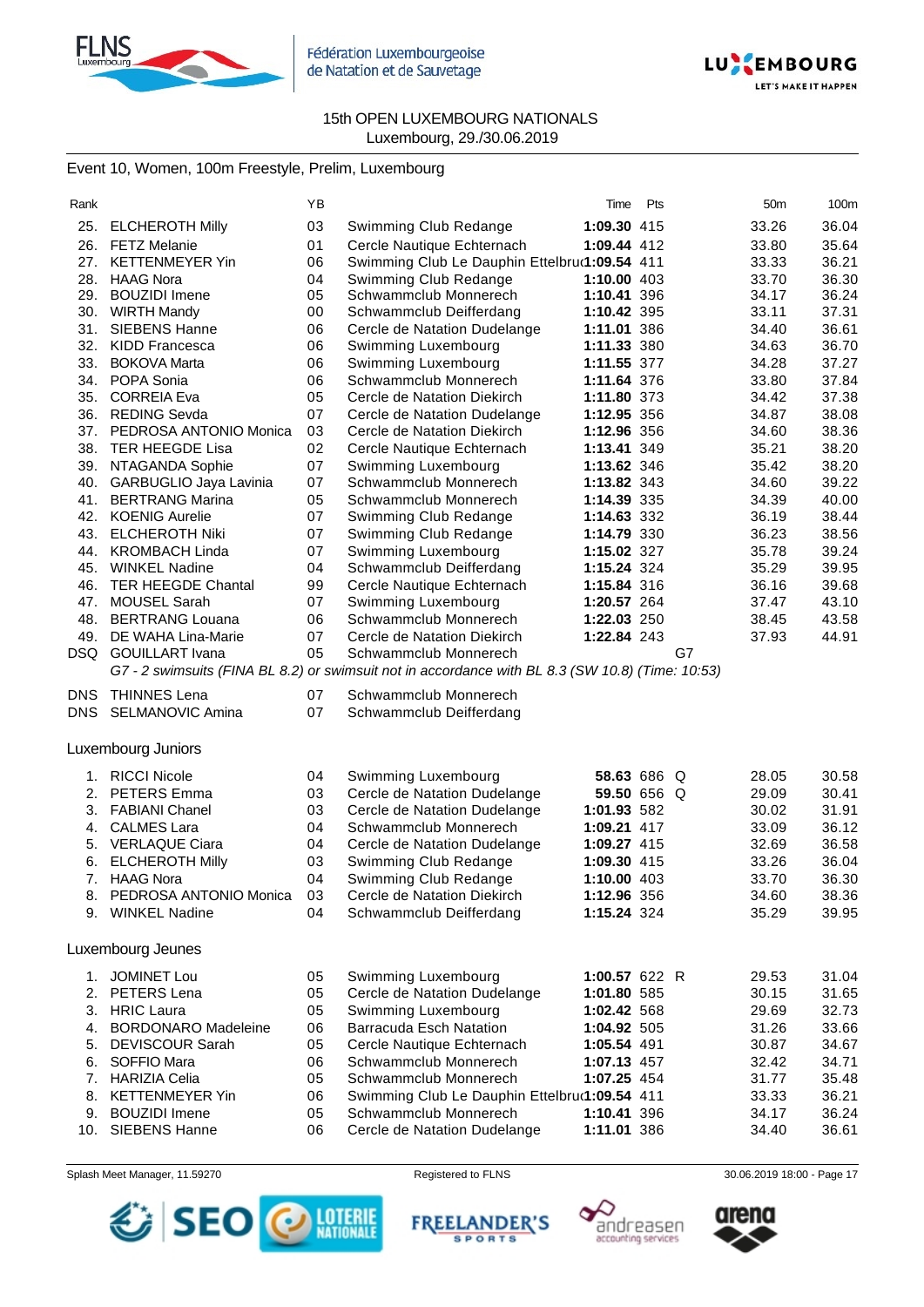



# Event 10, Girls, 100m Freestyle, Prelim, Luxembourg Jeunes

| Rank |                     | ΥB |                             | Time        | Pts |    | 50 <sub>m</sub> | 100m  |
|------|---------------------|----|-----------------------------|-------------|-----|----|-----------------|-------|
|      | 11. KIDD Francesca  | 06 | Swimming Luxembourg         | 1:11.33 380 |     |    | 34.63           | 36.70 |
|      | 12. BOKOVA Marta    | 06 | Swimming Luxembourg         | 1:11.55 377 |     |    | 34.28           | 37.27 |
|      | 13. POPA Sonia      | 06 | Schwammclub Monnerech       | 1:11.64 376 |     |    | 33.80           | 37.84 |
|      | 14. CORREIA Eva     | 05 | Cercle de Natation Diekirch | 1:11.80 373 |     |    | 34.42           | 37.38 |
|      | 15. BERTRANG Marina | 05 | Schwammclub Monnerech       | 1:14.39 335 |     |    | 34.39           | 40.00 |
|      | 16. BERTRANG Louana | 06 | Schwammclub Monnerech       | 1:22.03 250 |     |    | 38.45           | 43.58 |
|      | DSQ GOUILLART Ivana | 05 | Schwammclub Monnerech       |             |     | G7 |                 |       |

*G7 - 2 swimsuits (FINA BL 8.2) or swimsuit not in accordance with BL 8.3 (SW 10.8) (Time: 10:53)*

# Luxembourg Pupilles

|      | <b>HAN Mengjia</b>     | 07 | Swimming Luxembourg          | 1:06.09 478 | 32.02 | 34.07 |
|------|------------------------|----|------------------------------|-------------|-------|-------|
| 2.   | <b>REINESCH Leeloo</b> | 07 | Schwammclub Monnerech        | 1:07.72 445 | 32.73 | 34.99 |
| 3.   | PHILIPPART Lina        | 07 | Schwammclub Monnerech        | 1:07.75 444 | 32.50 | 35.25 |
| 4.   | LINDMARK MELO Maia     | 07 | Cercle de Natation Dudelange | 1:08.16 436 | 33.42 | 34.74 |
| 5.   | PETESCH Lea            | 07 | Schwammclub Monnerech        | 1:09.16 417 | 33.44 | 35.72 |
| 6.   | <b>REDING Sevda</b>    | 07 | Cercle de Natation Dudelange | 1:12.95 356 | 34.87 | 38.08 |
| 7.   | NTAGANDA Sophie        | 07 | Swimming Luxembourg          | 1:13.62 346 | 35.42 | 38.20 |
| 8.   | GARBUGLIO Jaya Lavinia | 07 | Schwammclub Monnerech        | 1:13.82 343 | 34.60 | 39.22 |
| 9.   | <b>KOENIG Aurelie</b>  | 07 | Swimming Club Redange        | 1:14.63 332 | 36.19 | 38.44 |
| 10.  | <b>ELCHEROTH Niki</b>  | 07 | Swimming Club Redange        | 1:14.79 330 | 36.23 | 38.56 |
| 11.  | <b>KROMBACH Linda</b>  | 07 | Swimming Luxembourg          | 1:15.02 327 | 35.78 | 39.24 |
| 12.  | <b>MOUSEL Sarah</b>    | 07 | Swimming Luxembourg          | 1:20.57 264 | 37.47 | 43.10 |
| 13.  | DE WAHA Lina-Marie     | 07 | Cercle de Natation Diekirch  | 1:22.84 243 | 37.93 | 44.91 |
| DNS. | <b>THINNES Lena</b>    | 07 | Schwammclub Monnerech        |             |       |       |
| DNS  | SELMANOVIC Amina       | 07 | Schwammclub Deifferdang      |             |       |       |

|    |                                                                                                     |                                          |                         |                                                                                                            |                                     | Open<br>Results |
|----|-----------------------------------------------------------------------------------------------------|------------------------------------------|-------------------------|------------------------------------------------------------------------------------------------------------|-------------------------------------|-----------------|
|    |                                                                                                     |                                          |                         |                                                                                                            |                                     |                 |
|    |                                                                                                     |                                          |                         |                                                                                                            | Time                                | Pts             |
|    |                                                                                                     |                                          |                         |                                                                                                            |                                     |                 |
|    |                                                                                                     |                                          |                         |                                                                                                            | 1:58.62                             |                 |
| 02 | $+0.63$                                                                                             | 31.99                                    | <b>GLOESENER Louis</b>  | 95                                                                                                         | $+0.34$                             | 25.87           |
| 97 | $+0.38$                                                                                             | 30.11                                    | <b>COIMBRA Alice</b>    | 02                                                                                                         | $+0.35$                             | 30.65           |
|    |                                                                                                     |                                          |                         |                                                                                                            | 1:59.06                             |                 |
| 97 | $+0.62$                                                                                             | 26.93                                    | <b>OLIVIER Monique</b>  | 98                                                                                                         | $+0.62$                             | 28.90           |
| 01 | $+0.58$                                                                                             | 32.85                                    | <b>BLANC Marguerite</b> | 99                                                                                                         | $+0.30$                             | 30.38           |
|    |                                                                                                     |                                          |                         |                                                                                                            | 2:00.18                             |                 |
| 05 | $+0.66$                                                                                             | 34.37                                    | <b>BURGY Manon</b>      | 05                                                                                                         | $+0.65$                             | 29.54           |
| 03 | $+0.44$                                                                                             | 31.78                                    | <b>LETERME Jeremy</b>   | 03                                                                                                         | $+0.28$                             | 24.49           |
|    |                                                                                                     |                                          |                         |                                                                                                            | 2:02.11                             |                 |
| 01 | $+0.70$                                                                                             | 32.95                                    | <b>JAAS Jeff</b>        | 04                                                                                                         | $+0.27$                             | 27.37           |
| 05 | $+0.44$                                                                                             | 36.98                                    | <b>BECKERS Felix</b>    | 01                                                                                                         | $+0.27$                             | 24.81           |
|    |                                                                                                     |                                          |                         |                                                                                                            |                                     |                 |
| 04 | $+0.76$                                                                                             | 35.08                                    | <b>RIKKERT Helene</b>   | 00                                                                                                         | $+0.31$                             | 31.10           |
| 95 | $+0.32$                                                                                             | 38.66                                    | PUETZ Yann              | 02                                                                                                         | $+0.11$                             | 28.84           |
|    | Swimming Luxembourg 2<br>Open Luxembourg Champion<br>Swimming Luxembourg 1<br>Swimming Luxembourg 3 | 4. Swimming Club Le Dauphin Ettelbruck 1 |                         | Mixed, 4 x 50m Medley<br>Swimming Luxembourg<br>Swimming Luxembourg<br>France Comen<br>Swimming Luxembourg | Swimming Club Le Dauphin Ettelbruck | 2:13.68         |

Splash Meet Manager, 11.59270 **Registered to FLNS** Registered to FLNS 30.06.2019 18:00 - Page 18

SEO LOTERIE<br>NATIONALE





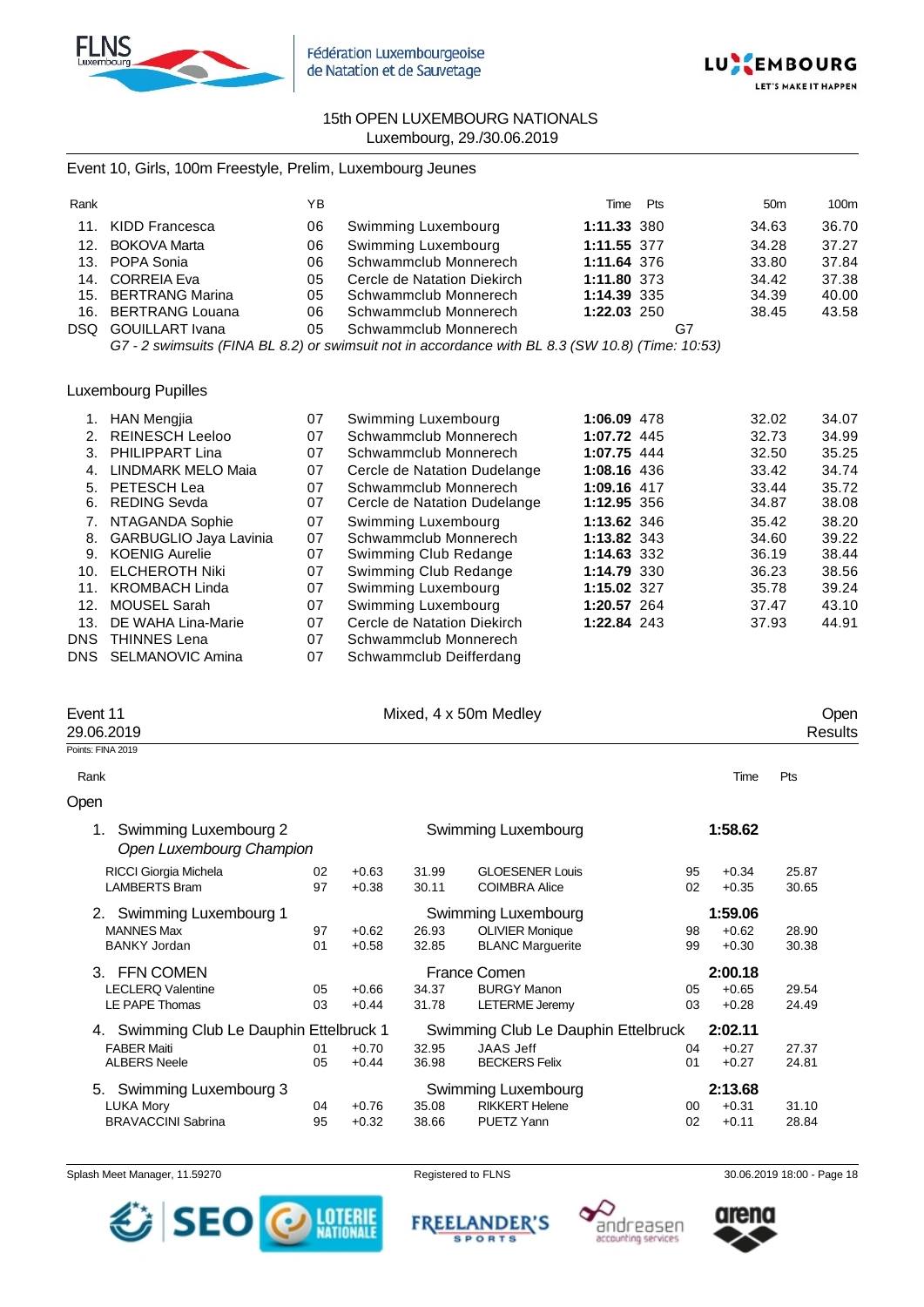



| Event 12<br>29.06.2019<br>Meet Record |                                                                                                        |                                             |                          |                    |                          | Men, 400m Medley                               |                                             |                                               |                |                             |                               | 2006 and older<br>Results |
|---------------------------------------|--------------------------------------------------------------------------------------------------------|---------------------------------------------|--------------------------|--------------------|--------------------------|------------------------------------------------|---------------------------------------------|-----------------------------------------------|----------------|-----------------------------|-------------------------------|---------------------------|
|                                       | National Records                                                                                       |                                             |                          | 4:24.29<br>4:17.20 |                          | <b>TAROCCHI Lorenzo</b><br>STACCHIOTTI Raphaël |                                             | <b>ITA</b><br><b>SCDE</b>                     |                | Luxembourg<br>Londres (GBR) |                               | 02.07.2016<br>27.07.2012  |
| Points: FINA 2019<br>Rank             |                                                                                                        |                                             |                          |                    | YB                       |                                                |                                             |                                               |                |                             | Time                          | Pts                       |
| Open                                  |                                                                                                        |                                             |                          |                    |                          |                                                |                                             |                                               |                |                             |                               |                           |
| 1.                                    |                                                                                                        | STACCHIOTTI Raphael                         | Open Luxembourg Champion |                    | 92                       |                                                |                                             | Swimming Club Le Dauphin Ettelbruck           |                |                             | 4:25.80                       | 772                       |
|                                       | 50m:<br>100m:                                                                                          | 27.67<br>1:00.14                            | 27.67<br>32.47           | 150m:<br>200m:     | 1:35.76<br>2:10.44       | 35.62<br>34.68                                 | 250m:<br>300m:                              | 2:47.29<br>3:24.85                            | 36.85<br>37.56 | 350m:<br>400m:              | 3:56.34<br>4:25.80            | 31.49<br>29.46            |
| 2.                                    | 50m:                                                                                                   | CARNEIRO Joao<br>28.95                      | 28.95                    | 150m:              | 03<br>1:41.34            | 39.06                                          | 250m:                                       | Swimming Luxembourg<br>2:57.35                | 39.74          | 350m:                       | 4:42.80<br>4:10.32            | 641<br>33.75              |
|                                       | 100m:                                                                                                  | 1:02.28                                     | 33.33                    | 200m:              | 2:17.61                  | 36.27                                          | 300m:                                       | 3:36.57                                       | 39.22          | 400m:                       | 4:42.80                       | 32.48                     |
| 3.                                    | 50m:<br>100m:                                                                                          | LE PAPE Thomas<br>30.62<br>1:07.29          | 30.62<br>36.67           | 150m:<br>200m:     | 03<br>1:45.70<br>2:22.87 | 38.41<br>37.17                                 | France Comen<br>250m:<br>300m:              | 3:02.42<br>3:42.47                            | 39.55<br>40.05 | 350m:<br>400m:              | 4:46.98<br>4:15.61<br>4:46.98 | 613<br>33.14<br>31.37     |
| 4.                                    | <b>WALTZING Loic</b><br>50m:<br>30.83<br>30.83<br>100m:<br>1:07.51<br>36.68<br><b>PIERRON Gauthier</b> |                                             |                          | 150m:<br>200m:     | 00<br>1:45.48<br>2:22.52 | 37.97<br>37.04                                 | 250m:<br>300m:                              | Schwammclub Deifferdang<br>3:03.88<br>3:46.65 | 41.36<br>42.77 | 350m:<br>400m:              | 4:57.81<br>4:22.83<br>4:57.81 | 548<br>36.18<br>34.98     |
| 5.                                    | 50m:<br>100m:                                                                                          | 31.10<br>1:08.34                            | 31.10<br>37.24           | 150m:<br>200m:     | 04<br>1:49.12<br>2:28.09 | 40.78<br>38.97                                 | <b>TCN Champigneulles</b><br>250m:<br>300m: | 3:09.21<br>3:51.51                            | 41.12<br>42.30 | 350m:<br>400m:              | 5:00.99<br>4:26.87<br>5:00.99 | 531<br>35.36<br>34.12     |
| 6.                                    | 50m:<br>100m:                                                                                          | <b>LANNERS Nicolas</b><br>30.28<br>1:06.99  | 30.28<br>36.71           | 150m:<br>200m:     | 04<br>1:48.53<br>2:28.68 | 41.54<br>40.15                                 | 250m:<br>300m:                              | Schwammclub Deifferdang<br>3:12.35<br>3:57.12 | 43.67<br>44.77 | 350m:<br>400m:              | 5:03.92<br>4:31.25<br>5:03.92 | 516<br>34.13<br>32.67     |
| 7.                                    |                                                                                                        | <b>LUCARELLI Riccardo</b>                   |                          |                    | 05                       |                                                |                                             | Swimming Luxembourg                           |                |                             | 5:05.01                       | 510                       |
|                                       | 50m:<br>100m:                                                                                          | 31.35<br>1:08.49                            | 31.35<br>37.14           | 150m:<br>200m:     | 1:51.49<br>2:31.73       | 43.00<br>40.24                                 | 250m:<br>300m:                              | 3:13.99<br>3:56.59                            | 42.26<br>42.60 | 350m:<br>400m:              | 4:31.99<br>5:05.01            | 35.40<br>33.02            |
| 8.                                    | <b>GRAF Alex</b><br>50m:<br>100m:                                                                      | 32.72<br>1:12.08                            | 32.72<br>39.36           | 150m:<br>200m:     | 99<br>1:52.21<br>2:30.90 | 40.13<br>38.69                                 | 250m:<br>300m:                              | Schwammclub Deifferdang<br>3:15.43<br>3:59.88 | 44.53<br>44.45 | 350m:<br>400m:              | 5:08.15<br>4:33.87<br>5:08.15 | 495<br>33.99<br>34.28     |
| 9.                                    | 50m:<br>100m:                                                                                          | <b>FLOREAN Darius</b><br>31.20<br>1:08.92   | 31.20<br>37.72           | 150m:<br>200m:     | 05<br>1:49.78<br>2:29.35 | 40.86<br>39.57                                 | 250m:<br>300m:                              | Swimming Luxembourg<br>3:13.81<br>3:59.09     | 44.46<br>45.28 | 350m:<br>400m:              | 5:08.37<br>4:35.37<br>5:08.37 | 494<br>36.28<br>33.00     |
|                                       | 50m:<br>100m:                                                                                          | 10. SIMAO NOGUEIRA Joao<br>31.17<br>1:07.69 | 31.17<br>36.52           | 150m:<br>200m:     | 04<br>1:48.09<br>2:28.66 | 40.40<br>40.57                                 | 250m:<br>300m:                              | Schwammclub Deifferdang<br>3:13.59<br>3:58.75 | 44.93<br>45.16 | 350m:<br>400m:              | 5:08.38<br>4:34.43<br>5:08.38 | 494<br>35.68<br>33.95     |
|                                       | 50m:<br>100m:                                                                                          | 11. MASSIGNAN Ilias<br>32.51<br>1:12.29     | 32.51<br>39.78           | 150m:<br>200m:     | 02<br>1:52.97<br>2:33.38 | Perron<br>40.68<br>40.41                       | 250m:<br>300m:                              | 3:18.58<br>4:06.11                            | 45.20<br>47.53 | 350m:<br>400m:              | 5:21.54<br>4:44.08<br>5:21.54 | 436<br>37.97<br>37.46     |
| 12.                                   | 50m:<br>100m:                                                                                          | <b>DURAKOVIC Tarik</b><br>32.78<br>1:12.59  | 32.78<br>39.81           | 150m:<br>200m:     | 05<br>1:57.37<br>2:41.93 | 44.78<br>44.56                                 | 250m:<br>300m:                              | Swimming Luxembourg<br>3:27.37<br>4:14.34     | 45.44<br>46.97 | 350m:<br>400m:              | 5:28.77<br>4:51.47<br>5:28.77 | 407<br>37.13<br>37.30     |
| 13.                                   | 50m:<br>100m:                                                                                          | <b>CARNEIRO Nuno</b><br>34.51<br>1:17.51    | 34.51<br>43.00           | 150m:<br>200m:     | 05<br>2:02.17<br>2:44.92 | 44.66<br>42.75                                 | 250m:<br>300m:                              | Swimming Luxembourg<br>3:34.63<br>4:25.23     | 49.71<br>50.60 | 350m:<br>400m:              | 5:48.52<br>5:06.70<br>5:48.52 | 342<br>41.47<br>41.82     |

Splash Meet Manager, 11.59270 **Registered to FLNS Registered to FLNS** 30.06.2019 18:00 - Page 19



FREELANDER'S





arena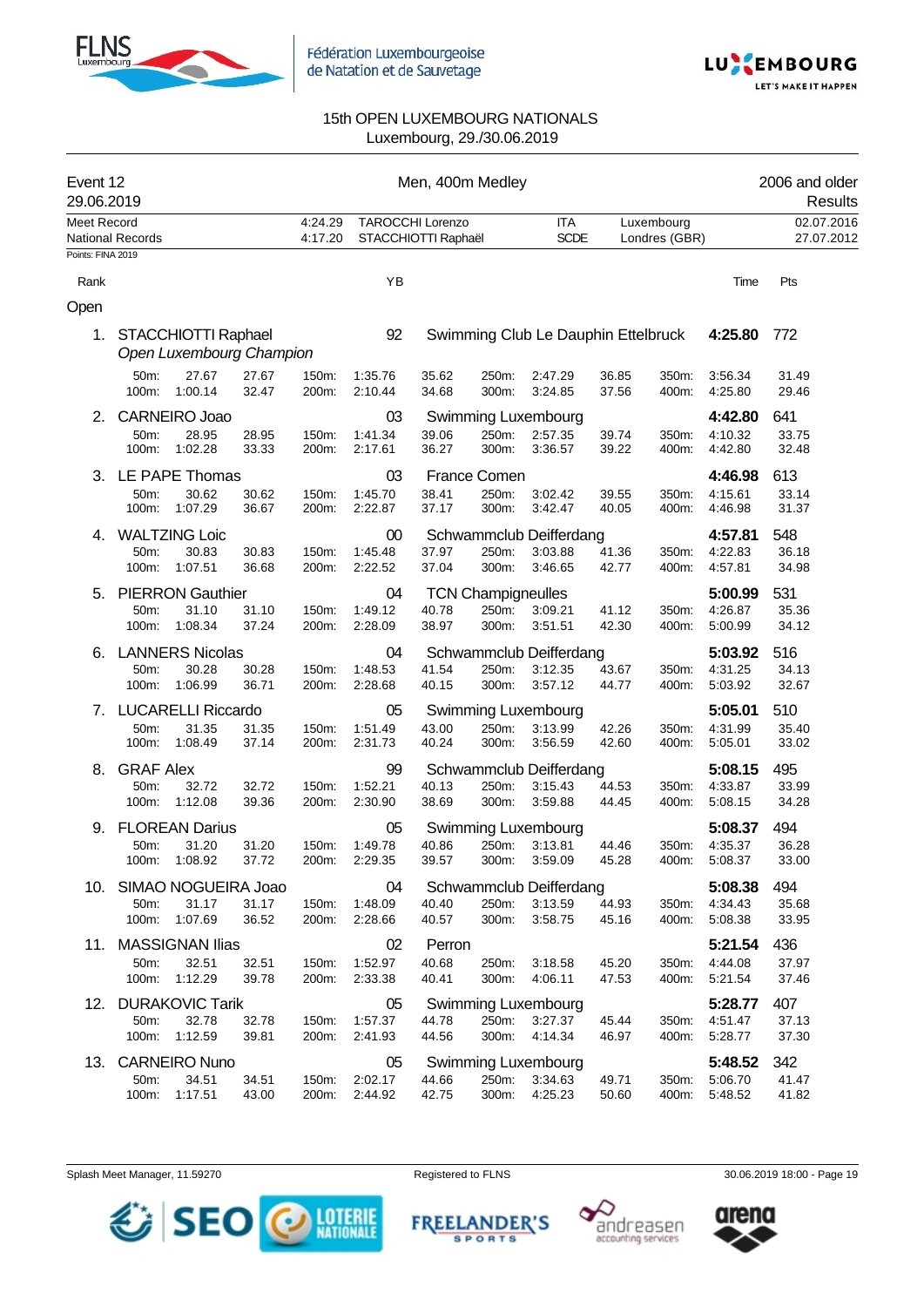



# 15th OPEN LUXEMBOURG NATIONALS Luxembourg, 29./30.06.2019

|            | Event 12, Men, 400m Medley, Open                                                                                                                   |                |                          |                |                |                                                        |                |                |                                     |                       |
|------------|----------------------------------------------------------------------------------------------------------------------------------------------------|----------------|--------------------------|----------------|----------------|--------------------------------------------------------|----------------|----------------|-------------------------------------|-----------------------|
| Rank       |                                                                                                                                                    |                | ΥB                       |                |                |                                                        |                |                | Time                                | Pts                   |
| <b>DSQ</b> | <b>BOZONCA Gabriel</b><br>M2 - section was not finished in accordance with the rule which applies to the stroke concerned (SW 9.3) (Time:<br>11:36 |                | 06                       |                |                | Schwammclub Deifferdang                                |                |                |                                     |                       |
| <b>DNS</b> | <b>HEGAZY Mohamed</b>                                                                                                                              |                | 99                       | Al-Ahly Club   |                |                                                        |                |                |                                     |                       |
| Luxembourg |                                                                                                                                                    |                |                          |                |                |                                                        |                |                |                                     |                       |
|            | 1. STACCHIOTTI Raphael<br>Luxembourg Champion                                                                                                      |                | 92                       |                |                | Swimming Club Le Dauphin Ettelbruck                    |                |                | 4:25.80                             | 772                   |
|            | 27.67<br>27.67<br>50m:<br>1:00.14<br>100m:<br>32.47                                                                                                | 150m:<br>200m: | 1:35.76<br>2:10.44       | 35.62<br>34.68 | 250m:<br>300m: | 2:47.29<br>3:24.85                                     | 36.85<br>37.56 | 350m:<br>400m: | 3:56.34<br>4:25.80                  | 31.49<br>29.46        |
| 2.         | CARNEIRO Joao<br>50m:<br>28.95<br>28.95<br>1:02.28<br>33.33<br>100m:                                                                               | 150m:<br>200m: | 03<br>1:41.34<br>2:17.61 | 39.06<br>36.27 | 250m:<br>300m: | Swimming Luxembourg<br>2:57.35<br>3:36.57              | 39.74<br>39.22 | 350m:<br>400m: | 4:42.80<br>4:10.32<br>4:42.80       | 641<br>33.75<br>32.48 |
| 3.         | <b>WALTZING Loic</b><br>50m:<br>30.83<br>30.83<br>100m:<br>1:07.51<br>36.68                                                                        | 150m:<br>200m: | 00<br>1:45.48<br>2:22.52 | 37.97<br>37.04 | 250m:<br>300m: | Schwammclub Deifferdang<br>3:03.88<br>3:46.65          | 41.36<br>42.77 | 350m:<br>400m: | 4:57.81<br>4:22.83<br>4:57.81       | 548<br>36.18<br>34.98 |
| 4.         | <b>LANNERS Nicolas</b><br>30.28<br>50m:<br>30.28<br>1:06.99<br>100m:<br>36.71                                                                      | 150m:<br>200m: | 04<br>1:48.53<br>2:28.68 | 41.54<br>40.15 | 250m:<br>300m: | Schwammclub Deifferdang<br>3:12.35<br>3:57.12          | 43.67<br>44.77 | 350m:<br>400m: | 5:03.92<br>4:31.25<br>5:03.92       | 516<br>34.13<br>32.67 |
| 5.         | <b>LUCARELLI Riccardo</b><br>50m:<br>31.35<br>31.35<br>100m:<br>1:08.49<br>37.14                                                                   | 150m:<br>200m: | 05<br>1:51.49<br>2:31.73 | 43.00<br>40.24 | 250m:<br>300m: | Swimming Luxembourg<br>3:13.99<br>3:56.59              | 42.26<br>42.60 | 350m:<br>400m: | 5:05.01<br>4:31.99<br>5:05.01       | 510<br>35.40<br>33.02 |
| 6.         | <b>GRAF Alex</b><br>50m:<br>32.72<br>32.72<br>1:12.08<br>100m:<br>39.36                                                                            | 150m:<br>200m: | 99<br>1:52.21<br>2:30.90 | 40.13<br>38.69 | 250m:<br>300m: | Schwammclub Deifferdang<br>3:15.43<br>3:59.88          | 44.53<br>44.45 | 350m:<br>400m: | 5:08.15<br>4:33.87<br>5:08.15       | 495<br>33.99<br>34.28 |
| 7.         | <b>FLOREAN Darius</b><br>50m:<br>31.20<br>31.20<br>1:08.92<br>37.72<br>100m:                                                                       | 150m:<br>200m: | 05<br>1:49.78<br>2:29.35 | 40.86<br>39.57 | 250m:<br>300m: | Swimming Luxembourg<br>3:13.81<br>3:59.09              | 44.46<br>45.28 | 350m:<br>400m: | 5:08.37<br>4:35.37<br>5:08.37       | 494<br>36.28<br>33.00 |
| 8.         | SIMAO NOGUEIRA Joao<br>31.17<br>50m:<br>31.17<br>100m:<br>1:07.69<br>36.52                                                                         | 150m:<br>200m: | 04<br>1:48.09<br>2:28.66 | 40.40<br>40.57 | 250m:<br>300m: | Schwammclub Deifferdang<br>3:13.59<br>3:58.75          | 44.93<br>45.16 | 350m:<br>400m: | 5:08.38<br>4:34.43<br>5:08.38       | 494<br>35.68<br>33.95 |
| 9.         | <b>DURAKOVIC Tarik</b><br>32.78<br>50m:<br>32.78<br>1:12.59<br>100m:<br>39.81                                                                      | 150m:<br>200m: | 05<br>1:57.37<br>2:41.93 | 44.78<br>44.56 | 300m:          | <b>Swimming Luxembourg</b><br>250m: 3:27.37<br>4:14.34 | 45.44<br>46.97 | 400m:          | 5:28.77<br>350m: 4:51.47<br>5:28.77 | 407<br>37.13<br>37.30 |
|            | 10. CARNEIRO Nuno<br>34.51<br>34.51<br>50m:<br>100m:<br>1:17.51<br>43.00                                                                           | 150m:<br>200m: | 05<br>2:02.17<br>2:44.92 | 44.66<br>42.75 | 300m:          | Swimming Luxembourg<br>250m: 3:34.63<br>4:25.23        | 49.71<br>50.60 | 350m:<br>400m: | 5:48.52<br>5:06.70<br>5:48.52       | 342<br>41.47<br>41.82 |
|            | DSQ BOZONCA Gabriel                                                                                                                                |                | 06                       |                |                | Schwammclub Deifferdang                                |                |                |                                     |                       |

*M2 - section was not finished in accordance with the rule which applies to the stroke concerned (SW 9.3) (Time: 11:36)*

## Luxembourg Jeunes

|         | 1. CARNEIRO Joao |         |               |       | 03 Swimming Luxembourg                  |       | 4:42.80 641         |       |
|---------|------------------|---------|---------------|-------|-----------------------------------------|-------|---------------------|-------|
| $50m$ : | 28.95            | 28.95   |               |       | 150m: 1:41.34 39.06 250m: 2:57.35 39.74 |       | 350m: 4:10.32 33.75 |       |
|         | 100m: 1:02.28    | - 33.33 | 200m: 2:17.61 | 36.27 | 300m: 3:36.57                           | 39.22 | 400m: 4:42.80       | 32.48 |







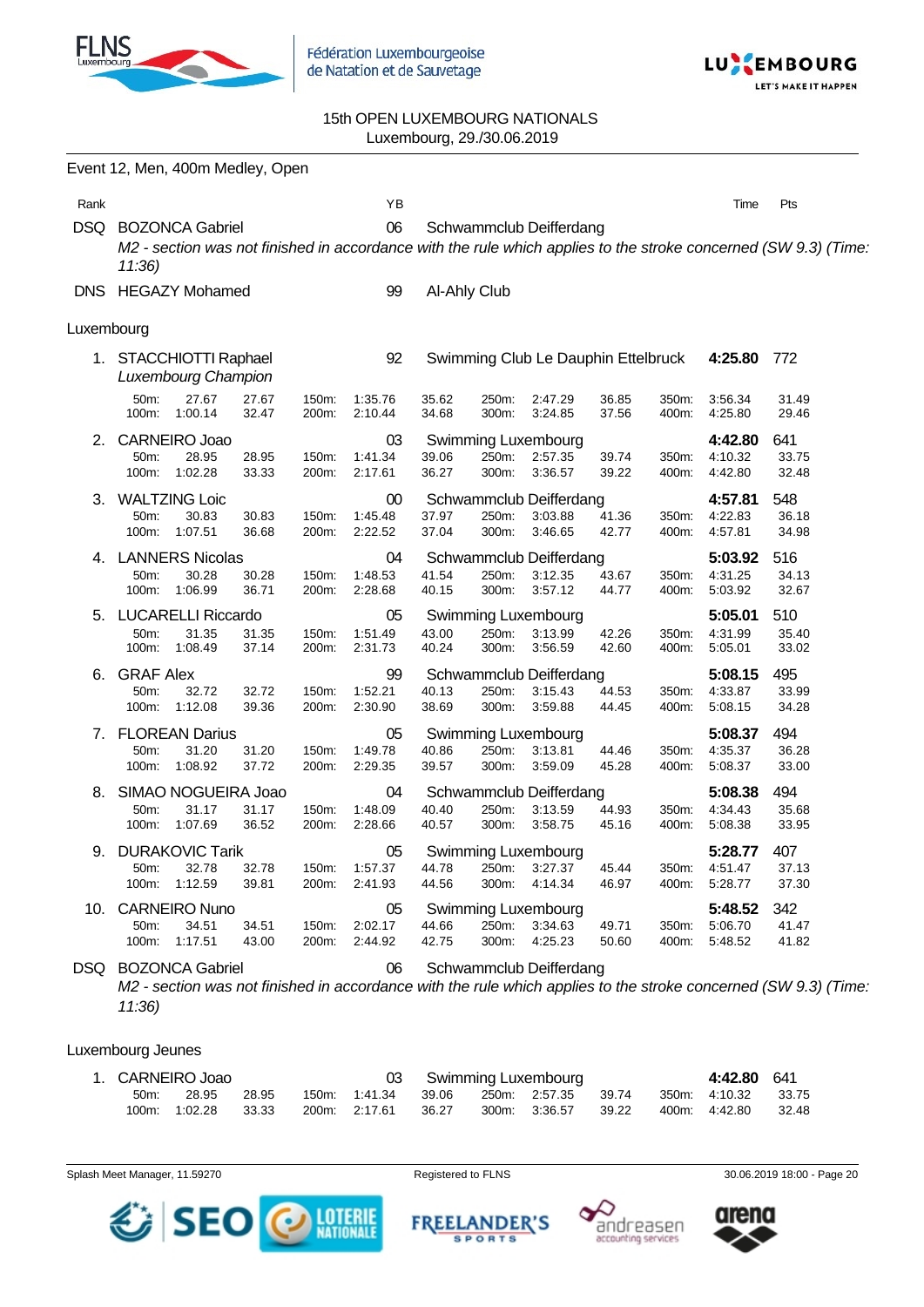

Event 12, Boys, 400m Medley, Luxembourg Jeunes



# 15th OPEN LUXEMBOURG NATIONALS Luxembourg, 29./30.06.2019

| Rank |                     |                           |       |       | YB      |       |       |                         |       |       | Time    | Pts   |
|------|---------------------|---------------------------|-------|-------|---------|-------|-------|-------------------------|-------|-------|---------|-------|
| 2.   |                     | <b>LANNERS Nicolas</b>    |       |       | 04      |       |       | Schwammclub Deifferdang |       |       | 5:03.92 | 516   |
|      | 50m:                | 30.28                     | 30.28 | 150m: | 1:48.53 | 41.54 | 250m: | 3:12.35                 | 43.67 | 350m: | 4:31.25 | 34.13 |
|      | 100m:               | 1:06.99                   | 36.71 | 200m: | 2:28.68 | 40.15 | 300m: | 3:57.12                 | 44.77 | 400m: | 5:03.92 | 32.67 |
| 3.   |                     | SIMAO NOGUEIRA Joao       |       |       | 04      |       |       | Schwammclub Deifferdang |       |       | 5:08.38 | 494   |
|      | $50m$ :             | 31.17                     | 31.17 | 150m: | 1:48.09 | 40.40 | 250m: | 3:13.59                 | 44.93 | 350m: | 4:34.43 | 35.68 |
|      | 100m:               | 1:07.69                   | 36.52 | 200m: | 2:28.66 | 40.57 | 300m: | 3:58.75                 | 45.16 | 400m: | 5:08.38 | 33.95 |
|      |                     |                           |       |       |         |       |       |                         |       |       |         |       |
|      | Luxembourg Pupilles |                           |       |       |         |       |       |                         |       |       |         |       |
|      |                     | <b>LUCARELLI Riccardo</b> |       |       | 05      |       |       | Swimming Luxembourg     |       |       | 5:05.01 | 510   |
|      | 50m:                | 31.35                     | 31.35 | 150m: | 1:51.49 | 43.00 | 250m: | 3:13.99                 | 42.26 | 350m: | 4:31.99 | 35.40 |
|      | 100m:               | 1:08.49                   | 37.14 | 200m: | 2:31.73 | 40.24 | 300m: | 3:56.59                 | 42.60 | 400m: | 5:05.01 | 33.02 |
|      |                     | <b>FLOREAN Darius</b>     |       |       | 05      |       |       | Swimming Luxembourg     |       |       | 5:08.37 | 494   |
|      | 50m:                | 31.20                     | 31.20 | 150m: | 1:49.78 | 40.86 | 250m: | 3:13.81                 | 44.46 | 350m: | 4:35.37 | 36.28 |
|      | 100m:               | 1:08.92                   | 37.72 | 200m: | 2:29.35 | 39.57 | 300m: | 3:59.09                 | 45.28 | 400m: | 5:08.37 | 33.00 |
| 3.   |                     | <b>DURAKOVIC Tarik</b>    |       |       | 05      |       |       | Swimming Luxembourg     |       |       | 5:28.77 | 407   |
|      | 50m:                | 32.78                     | 32.78 | 150m: | 1:57.37 | 44.78 | 250m: | 3:27.37                 | 45.44 | 350m: | 4:51.47 | 37.13 |
|      | 100m:               | 1:12.59                   | 39.81 | 200m: | 2:41.93 | 44.56 | 300m: | 4:14.34                 | 46.97 | 400m: | 5.28.77 | 37.30 |
|      |                     | <b>CARNEIRO Nuno</b>      |       |       | 05      |       |       | Swimming Luxembourg     |       |       | 5:48.52 | 342   |
|      | $50m$ :             | 34.51                     | 34.51 | 150m: | 2:02.17 | 44.66 | 250m: | 3:34.63                 | 49.71 | 350m: | 5:06.70 | 41.47 |
|      | 100m:               | 1:17.51                   | 43.00 | 200m: | 2:44.92 | 42.75 | 300m: | 4:25.23                 | 50.60 | 400m: | 5:48.52 | 41.82 |
|      |                     |                           |       |       |         |       |       |                         |       |       |         |       |

DSQ BOZONCA Gabriel 06 Schwammclub Deifferdang *M2 - section was not finished in accordance with the rule which applies to the stroke concerned (SW 9.3) (Time: 11:36)*

| Event 13          |                                                   |                                            |                |                    |                                                        |                | Women, 400m Medley |                                             |                |                            |                               | 2007 and older           |
|-------------------|---------------------------------------------------|--------------------------------------------|----------------|--------------------|--------------------------------------------------------|----------------|--------------------|---------------------------------------------|----------------|----------------------------|-------------------------------|--------------------------|
|                   | 29.06.2019                                        |                                            |                |                    |                                                        |                |                    |                                             |                | Results                    |                               |                          |
| Meet Record       | <b>National Records</b>                           |                                            |                | 4:46.73<br>4:56.99 | <b>GUNES Viktoria Zeynep</b><br><b>OLIVIER Monique</b> |                |                    | <b>TUR</b><br><b>SL</b>                     |                | Luxembourg<br>Monaco (MON) |                               | 02.07.2016<br>13.06.2015 |
| Points: FINA 2019 |                                                   |                                            |                |                    |                                                        |                |                    |                                             |                |                            |                               |                          |
| Rank              |                                                   |                                            |                |                    | ΥB                                                     |                |                    |                                             |                |                            | Time                          | Pts                      |
| Open              |                                                   |                                            |                |                    |                                                        |                |                    |                                             |                |                            |                               |                          |
| 1.                | <b>CARNEIRO Sofia</b><br>Open Luxembourg Champion |                                            |                |                    | 06                                                     |                |                    | Swimming Luxembourg                         |                |                            | 5:43.96                       | 464                      |
|                   | 50m:<br>100m:                                     | 36.02<br>1:18.95                           | 36.02<br>42.93 | 150m:<br>200m:     | 2:03.52<br>2:47.14                                     | 44.57<br>43.62 | 250m:<br>300m:     | 3:37.24<br>4:27.34                          | 50.10<br>50.10 | 350m:<br>400m:             | 5:06.58<br>5:43.96            | 39.24<br>37.38           |
| 2.                | 50m:<br>100m:                                     | <b>BOUZIDI</b> Imene<br>36.22<br>1:19.73   | 36.22<br>43.51 | 150m:<br>200m:     | 05<br>2:06.67<br>2:51.58                               | 46.94<br>44.91 | 250m:<br>300m:     | Schwammclub Monnerech<br>3:40.32<br>4:29.51 | 48.74<br>49.19 | 350m:<br>400m:             | 5:45.24<br>5:08.57<br>5:45.24 | 459<br>39.06<br>36.67    |
| 3.                | $50m$ :<br>100m:                                  | <b>REINESCH Leeloo</b><br>37.23<br>1:21.86 | 37.23<br>44.63 | 150m:<br>200m:     | 07<br>2:07.15<br>2:51.91                               | 45.29<br>44.76 | 250m:<br>300m:     | Schwammclub Monnerech<br>3:44.27<br>4:36.57 | 52.36<br>52.30 | 350m:<br>400m:             | 5:51.81<br>5:14.83<br>5:51.81 | 433<br>38.26<br>36.98    |
| 4.                | <b>THILL Gina</b><br>$50m$ :<br>100m:             | 37.57<br>1:24.03                           | 37.57<br>46.46 | 150m:<br>200m:     | 07<br>2:11.94<br>2:58.96                               | 47.91<br>47.02 | 250m:<br>300m:     | Schwammclub Monnerech<br>3:46.52<br>4:36.64 | 47.56<br>50.12 | 350m:<br>400m:             | 5:53.32<br>5:15.24<br>5:53.32 | 428<br>38.60<br>38.08    |







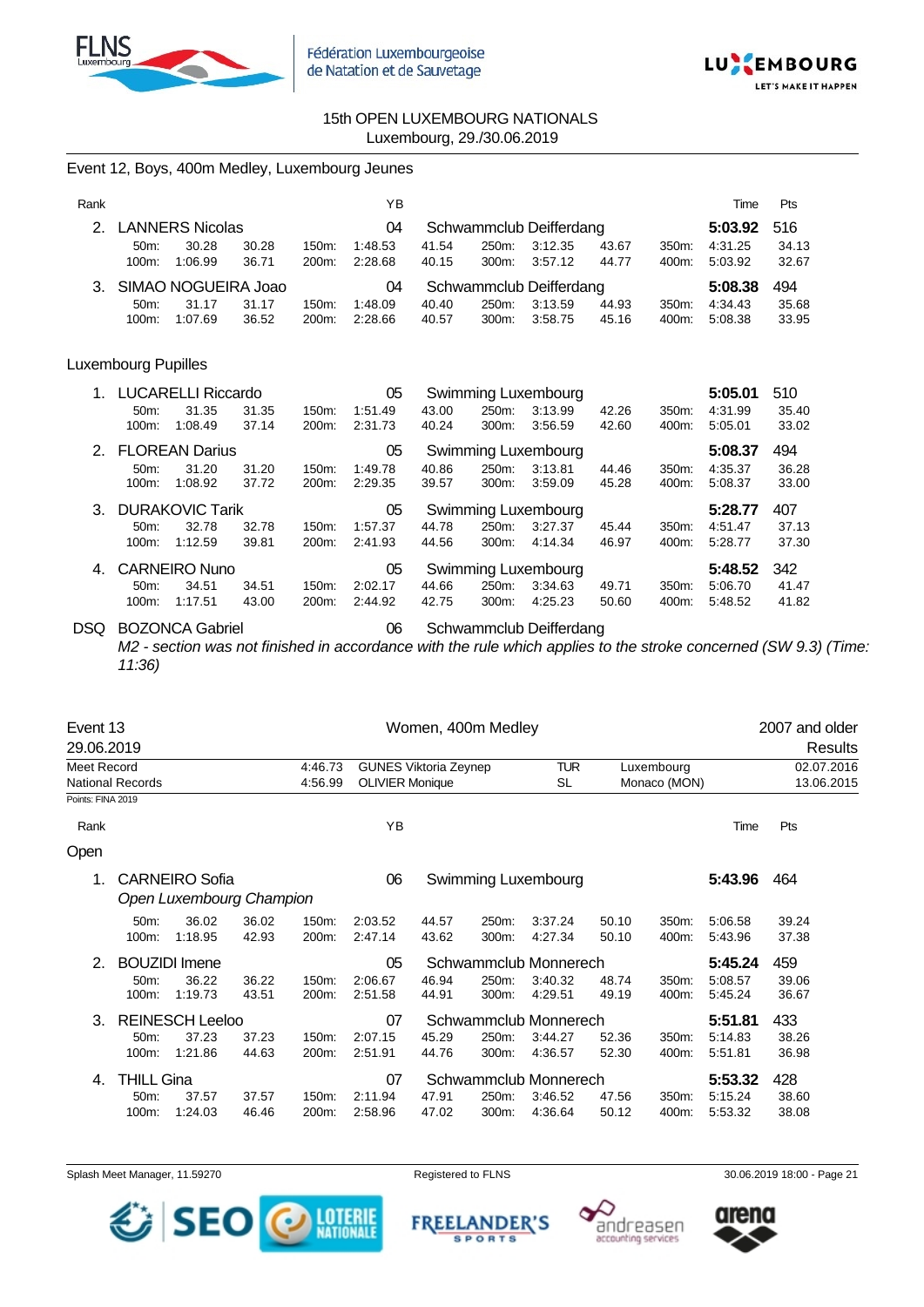



# Event 13, Women, 400m Medley, Open

| Rank       |                   |                           |       |          | YB      |       |       |                              |       |       | Time    | Pts   |
|------------|-------------------|---------------------------|-------|----------|---------|-------|-------|------------------------------|-------|-------|---------|-------|
| 5.         |                   | <b>LINDMARK MELO Maia</b> |       |          | 07      |       |       | Cercle de Natation Dudelange |       |       | 6:22.30 | 338   |
|            | 50 <sub>m</sub>   | 41.22                     | 41.22 | 150m:    | 2:21.44 | 49.91 | 250m: | 4:03.84                      | 55.49 | 350m: | 5:39.82 | 42.17 |
|            | 100m:             | 1:31.53                   | 50.31 | 200m:    | 3:08.35 | 46.91 | 300m: | 4:57.65                      | 53.81 | 400m: | 6:22.30 | 42.48 |
| Luxembourg |                   |                           |       |          |         |       |       |                              |       |       |         |       |
| 1.         |                   | <b>CARNEIRO Sofia</b>     |       |          | 06      |       |       |                              |       |       | 5:43.96 |       |
|            |                   | Luxembourg Champion       |       |          |         |       |       | Swimming Luxembourg          |       |       |         | 464   |
|            | 50m               | 36.02                     | 36.02 | 150m:    | 2:03.52 | 44.57 | 250m: | 3:37.24                      | 50.10 | 350m: | 5:06.58 | 39.24 |
|            | 100m:             | 1:18.95                   | 42.93 | 200m:    | 2:47.14 | 43.62 | 300m: | 4.27.34                      | 50.10 | 400m: | 5.43.96 | 37.38 |
| $2_{-}$    |                   | <b>BOUZIDI</b> Imene      |       |          | 05      |       |       | Schwammclub Monnerech        |       |       | 5:45.24 | 459   |
|            | $50m$ :           | 36.22                     | 36.22 | $150m$ : | 2:06.67 | 46.94 | 250m: | 3:40.32                      | 48.74 | 350m: | 5:08.57 | 39.06 |
|            | 100m:             | 1:19.73                   | 43.51 | 200m:    | 2:51.58 | 44.91 | 300m: | 4:29.51                      | 49.19 | 400m: | 5:45.24 | 36.67 |
| 3.         |                   | <b>REINESCH Leeloo</b>    |       |          | 07      |       |       | Schwammclub Monnerech        |       |       | 5:51.81 | 433   |
|            | 50 <sub>m</sub> : | 37.23                     | 37.23 | 150m:    | 2:07.15 | 45.29 | 250m: | 3:44.27                      | 52.36 | 350m: | 5:14.83 | 38.26 |
|            | 100m:             | 1:21.86                   | 44.63 | 200m:    | 2:51.91 | 44.76 | 300m: | 4:36.57                      | 52.30 | 400m: | 5:51.81 | 36.98 |

| 4. THILL Gina |                       |       |                    | 07      |       |       | Schwammclub Monnerech        |       |       | 5:53.32       | 428   |
|---------------|-----------------------|-------|--------------------|---------|-------|-------|------------------------------|-------|-------|---------------|-------|
| 50m:          | 37.57                 | 37.57 | 150m:              | 2:11.94 | 47.91 | 250m: | 3:46.52                      | 47.56 | 350m: | 5:15.24       | 38.60 |
| 100m:         | 1:24.03               | 46.46 | 200m:              | 2:58.96 | 47.02 | 300m: | 4:36.64                      | 50.12 |       | 400m: 5:53.32 | 38.08 |
|               | 5. LINDMARK MELO Maia |       |                    | 07      |       |       | Cercle de Natation Dudelange |       |       | 6:22.30       | - 338 |
| 50m           | 41.22                 | 41.22 | 150m:              | 2:21.44 | 49.91 | 250m: | 4:03.84                      | 55.49 | 350m: | 5:39.82       | 42.17 |
| 100m:         | 1:31.53               | 50.31 | 200 <sub>m</sub> : | 3:08.35 | 46.91 | 300m: | 4:57.65                      | 53.81 | 400m: | 6:22.30       | 42.48 |

# Luxembourg Jeunes

|         | 1. CARNEIRO Sofia | Swimming Luxembourg<br>06 |          |         |       |       |                       |       | 5:43.96 | 464     |       |
|---------|-------------------|---------------------------|----------|---------|-------|-------|-----------------------|-------|---------|---------|-------|
| 50m:    | 36.02             | 36.02                     | 150m:    | 2:03.52 | 44.57 | 250m: | 3:37.24               | 50.10 | 350m:   | 5:06.58 | 39.24 |
| 100m:   | 1:18.95           | 42.93                     | $200m$ : | 2:47.14 | 43.62 | 300m. | 4:27.34               | 50.10 | 400m:   | 5:43.96 | 37.38 |
|         |                   |                           |          |         |       |       |                       |       |         |         |       |
|         | 2. BOUZIDI Imene  |                           |          | 05      |       |       | Schwammclub Monnerech |       |         | 5:45.24 | 459   |
| $50m$ : | 36.22             | 36.22                     | 150m:    | 2:06.67 | 46.94 | 250m: | 3:40.32               | 48.74 | 350m:   | 5:08.57 | 39.06 |

## Luxembourg Pupilles

| $1_{-}$        | <b>REINESCH Leeloo</b><br>Schwammclub Monnerech<br>07           |         |       |       |         |       | 5:51.81  | 433                   |       |                    |         |       |
|----------------|-----------------------------------------------------------------|---------|-------|-------|---------|-------|----------|-----------------------|-------|--------------------|---------|-------|
|                | $50m$ :                                                         | 37.23   | 37.23 | 150m: | 2:07.15 | 45.29 | 250m:    | 3:44.27               | 52.36 | 350m:              | 5:14.83 | 38.26 |
|                | 100m:                                                           | 1:21.86 | 44.63 | 200m: | 2:51.91 | 44.76 | $300m$ : | 4:36.57               | 52.30 | 400m:              | 5:51.81 | 36.98 |
| 2 <sup>1</sup> | <b>THILL Gina</b>                                               |         |       |       | 07      |       |          | Schwammclub Monnerech |       |                    | 5:53.32 | 428   |
|                | $50m$ :                                                         | 37.57   | 37.57 | 150m: | 2:11.94 | 47.91 | 250m:    | 3:46.52               | 47.56 | 350m:              | 5:15.24 | 38.60 |
|                | $100m$ :                                                        | 1:24.03 | 46.46 | 200m: | 2:58.96 | 47.02 | $300m$ : | 4:36.64               | 50.12 | 400m:              | 5:53.32 | 38.08 |
| $3_{-}$        | <b>LINDMARK MELO Maia</b><br>Cercle de Natation Dudelange<br>07 |         |       |       |         |       |          | 6:22.30               | 338   |                    |         |       |
|                | 41.22<br>2:21.44<br>41.22<br>150m:<br>$50m$ :                   |         |       |       |         | 49.91 | 250m:    | 4:03.84               | 55.49 | 350 <sub>m</sub> : | 5:39.82 | 42.17 |
|                | $100m$ :                                                        | 1:31.53 | 50.31 | 200m: | 3:08.35 | 46.91 | $300m$ : | 4:57.65               | 53.81 | 400m:              | 6:22.30 | 42.48 |

Splash Meet Manager, 11.59270 **Registered to FLNS** Registered to FLNS 30.06.2019 18:00 - Page 22

**SPORTS** 







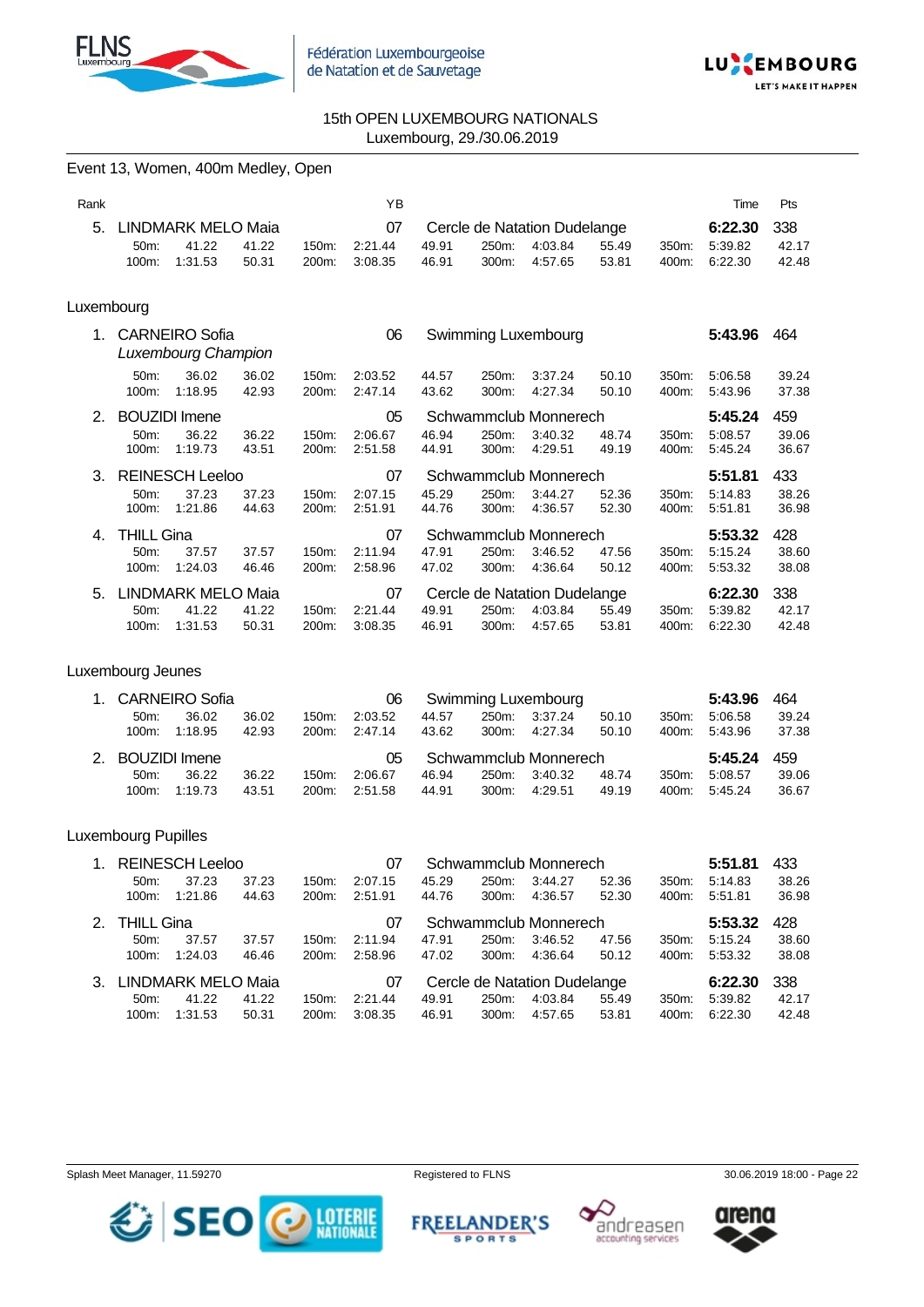



# 15th OPEN LUXEMBOURG NATIONALS Luxembourg, 29./30.06.2019

# 2 - Saturday afternoon 29.06.2019 - 16:00

| Event 50<br>29.06.2019<br>Points: FINA 2019 |                                                 |                                  |                               | Boys, 50m Freestyle                 |                   |                          |           | Kids Final Boys 2008<br><b>Results</b> |
|---------------------------------------------|-------------------------------------------------|----------------------------------|-------------------------------|-------------------------------------|-------------------|--------------------------|-----------|----------------------------------------|
|                                             |                                                 |                                  |                               |                                     |                   |                          |           |                                        |
| Rank                                        |                                                 |                                  | YB                            |                                     |                   |                          | Time      | Pts                                    |
| 1.                                          | <b>VIGUIER Evan</b>                             |                                  | 08                            | Swimming Luxembourg                 |                   |                          | 32.23     | 273                                    |
| 2.                                          | <b>ORTIZ BOGDANOV Pablo</b>                     |                                  | 08                            | Swimming Luxembourg                 |                   |                          | 32.77     | 259                                    |
| 3.                                          | <b>VISSER Mats</b>                              |                                  | 08                            | Swimming Club Le Dauphin Ettelbruck |                   |                          | 33.27     | 248                                    |
| 4.                                          | <b>METZLER Charles</b>                          |                                  | 08                            | Swimming Luxembourg                 |                   |                          | 35.59     | 202                                    |
| 5.                                          | <b>SAMMARCO Andrea</b>                          |                                  | 08                            | Swimming Luxembourg                 |                   |                          | 35.98     | 196                                    |
|                                             | 6. MELOUANE A. Adam                             |                                  | 08                            | Cercle de Natation Wiltz            |                   |                          | 36.59     | 186                                    |
| 7.                                          | <b>KRIES Leo</b>                                |                                  | 08                            | Swimming Luxembourg                 |                   |                          | 36.64     | 185                                    |
| 8.                                          | <b>MOOG Jules</b>                               |                                  | 08                            | Swimming Luxembourg                 |                   |                          | 37.46     | 173                                    |
|                                             |                                                 |                                  |                               |                                     |                   |                          |           |                                        |
|                                             | Event 51<br>29.06.2019                          |                                  |                               | Girls, 50m Freestyle                |                   |                          |           | Kids Final Girls 2009<br>Results       |
| Points: FINA 2019                           |                                                 |                                  |                               |                                     |                   |                          |           |                                        |
| Rank                                        |                                                 |                                  | ΥB                            |                                     |                   |                          | Time      | Pts                                    |
| 1.                                          | <b>GRUIJIC-MARTINE Teodora</b>                  |                                  | 09                            | Swimming Luxembourg                 |                   |                          | 34.01     | 337                                    |
| 2.                                          | MILANOVSKA Maja                                 |                                  | 09                            | Swimming Luxembourg                 |                   |                          | 34.68     | 317                                    |
|                                             | 3. CONSTANTINI Sophia                           |                                  | 09                            | Swimming Luxembourg                 |                   |                          | 36.21     | 279                                    |
|                                             | 4. KROMBACH Eva                                 |                                  | 09                            | Swimming Luxembourg                 |                   |                          | 39.04     | 222                                    |
|                                             | 5. POELS Klara-Luisa                            |                                  | 09                            | Swimming Luxembourg                 |                   |                          | 40.03     | 206                                    |
| 6.                                          | <b>PRENTIC Anela</b>                            |                                  | 09                            | Schwammclub Deifferdang             |                   |                          | 40.20     | 204                                    |
| 7.                                          | <b>OLINGER Lilli</b>                            |                                  | 09                            | Swimming Club Redange               |                   |                          | 43.72     | 158                                    |
| 8.                                          | <b>FRADET Maelle</b>                            |                                  | 09                            | Schwammclub Deifferdang             |                   |                          | 45.49     | 140                                    |
|                                             |                                                 |                                  |                               |                                     |                   |                          |           |                                        |
| Event 101<br>29.06.2019                     |                                                 |                                  |                               | Men, 50m Backstroke                 |                   |                          |           | Open<br><b>Results Final</b>           |
| Meet Record                                 | National Records                                | 25.54<br>26.12                   | <b>SAMY Mohamed</b>           | SCHNEIDERS Jean-François            | EGY<br><b>CNW</b> | Luxembourg<br>Luxembourg |           | 01.07.2017<br>25.01.2009               |
| Points: FINA 2019                           |                                                 |                                  |                               |                                     |                   |                          |           |                                        |
| Rank                                        |                                                 |                                  | ΥB                            |                                     |                   |                          | Time      | Pts                                    |
|                                             | <b>MANNES Max</b><br>Open Luxembourg Champion   |                                  | 97                            | Swimming Luxembourg                 |                   |                          | 27.80     | - 643                                  |
|                                             | <b>FABIANI Remi</b><br>Open Luxembourg Champion |                                  | 01<br>Schwammclub Deifferdang |                                     |                   |                          | 27.80     | 643                                    |
| WEIDERT Jo<br>3.                            |                                                 | Cercle Nautique Echternach<br>03 |                               |                                     |                   | 30.31                    | 496       |                                        |
| 4. GIRS Matheo                              |                                                 | 02                               | Cercle de Natation Wiltz      |                                     |                   | 30.96                    | 465       |                                        |
|                                             | 5. BOURCKEL Mike                                |                                  |                               | Cercle de Natation Wiltz<br>03      |                   |                          | 31.19     | 455                                    |
|                                             | 6. LESAGE Christophe                            |                                  | 02                            | Swimming Luxembourg                 |                   |                          | 31.57 439 |                                        |

- 7. MORARU Matteo 04 Swimming Luxembourg **32.05** 419
- 8. KIRCH Felix 03 Cercle de Natation Dudelange **32.26** 411

Splash Meet Manager, 11.59270 **Registered to FLNS Registered to FLNS** 30.06.2019 18:00 - Page 23









arena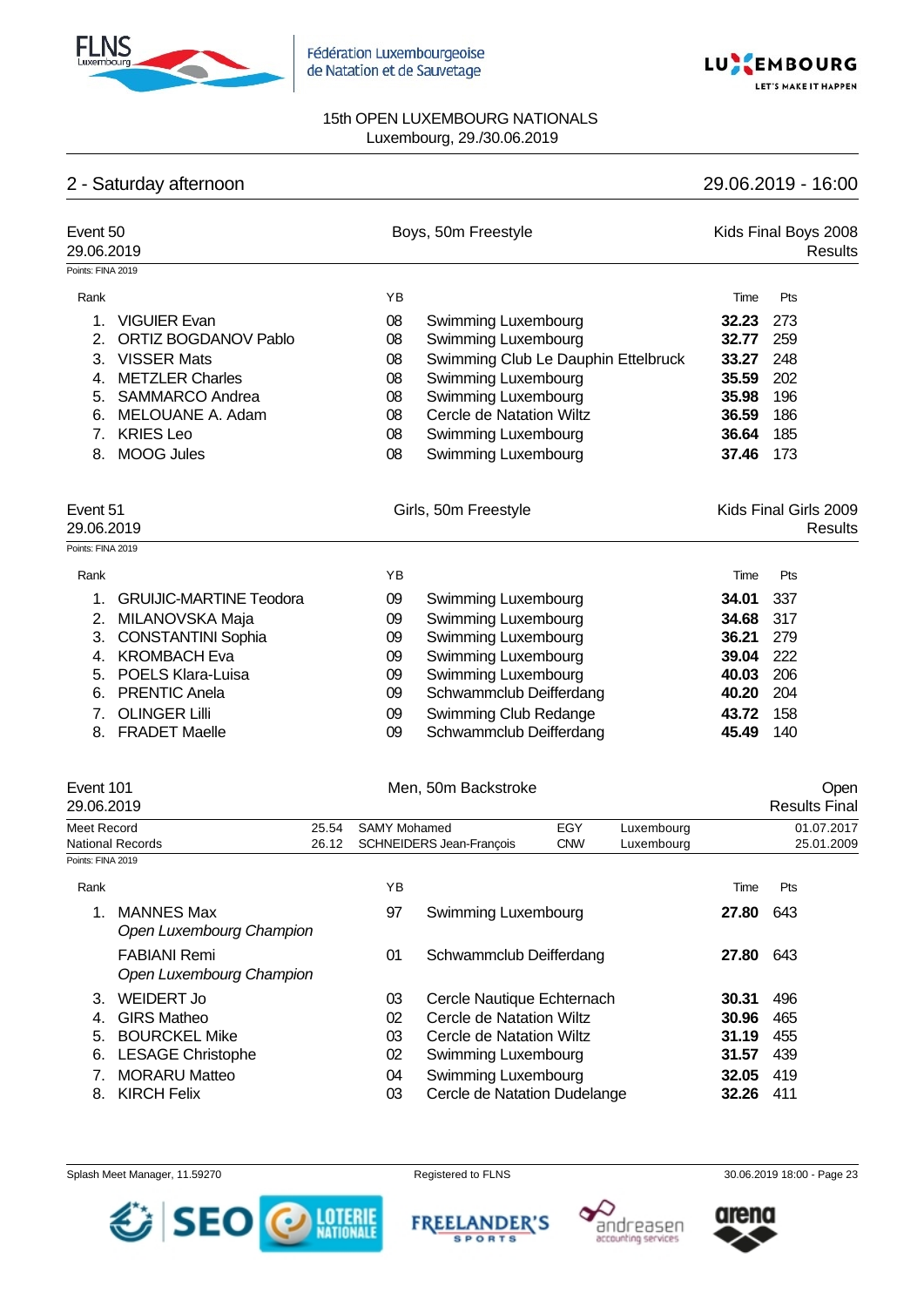



| Event 102<br>29.06.2019 |                                                     |       | Women, 50m Backstroke |                                     |            | Open<br><b>Results Final</b> |       |            |
|-------------------------|-----------------------------------------------------|-------|-----------------------|-------------------------------------|------------|------------------------------|-------|------------|
| Meet Record             |                                                     | 29.16 |                       | <b>CARTAPANI Stefania</b>           | <b>ITA</b> | Luxembourg                   |       | 01.07.2017 |
|                         | <b>National Records</b>                             | 29.46 | ROLKO Sarah           |                                     | SL         | Prague (CZE)                 |       | 10.07.2009 |
| Points: FINA 2019       |                                                     |       |                       |                                     |            |                              |       |            |
| Rank                    |                                                     |       | YB.                   |                                     |            |                              | Time  | Pts        |
|                         | <b>BANKY Jacqueline</b><br>Open Luxembourg Champion |       | 96                    | Swimming Luxembourg                 |            |                              | 31.02 | 663        |
|                         | <b>PIERRON Marie</b>                                |       | 01                    | <b>TCN Champigneulles</b>           |            |                              | 31.40 | 640        |
| 3.                      | <b>VANDERSCHRICK Laura</b>                          |       | 02                    | Swimming Luxembourg                 |            |                              | 31.76 | 618        |
| 4.                      | <b>RICCI Giorgia Michela</b>                        |       | 02                    | Swimming Luxembourg                 |            |                              | 32.11 | 598        |
| 5.                      | <b>BOBIN Yelena</b>                                 |       | 02                    | <b>Club Nautique Havrais</b>        |            |                              | 32.18 | 594        |
| 6.                      | <b>FABER Maiti</b>                                  |       | 01                    | Swimming Club Le Dauphin Ettelbruck |            |                              | 32.65 | 569        |
|                         | <b>FRIGGIERI Andria</b>                             |       | 02                    | Aquatic Sports Association of Malta |            |                              | 33.18 | 542        |
| 8.                      | <b>WIRTH Mandy</b>                                  |       | 00                    | Schwammclub Deifferdang             |            |                              | 33.88 | 509        |

| Event 103         |                                                       |       |                    | Men, 50m Butterfly                                 |             |                     |       | <b>Open</b>          |
|-------------------|-------------------------------------------------------|-------|--------------------|----------------------------------------------------|-------------|---------------------|-------|----------------------|
| 29.06.2019        |                                                       |       |                    |                                                    |             |                     |       | <b>Results Final</b> |
| Meet Record       |                                                       | 23.99 |                    | <b>SCHLESINGER Marcus</b>                          | <b>ISR</b>  | Luxembourg          |       | 02.07.2016           |
|                   | National Records                                      | 23.96 | <b>HENX Julien</b> |                                                    | <b>CNDu</b> | Saint Raphael (FRA) |       | 26.05.2018           |
| Points: FINA 2019 |                                                       |       |                    |                                                    |             |                     |       |                      |
| Rank              |                                                       |       | YB                 |                                                    |             |                     | Time  | Pts                  |
|                   | <b>DUTEL Yanis</b><br>Open Luxembourg Champion        |       | 00                 | Natation District Villefranche en Beaujolais 24.63 |             |                     |       | 739                  |
| 2.                | <b>DALEIDEN CIUFERRI Ralph</b><br>Luxembourg Champion |       | 03                 | Swimming Luxembourg                                |             |                     | 25.76 | 646                  |
| 3                 | <b>FRIPPIAT Florian</b>                               |       | 98                 | Schwammclub Deifferdang                            |             |                     | 25.80 | 643                  |
| 4                 | <b>LAMBERTS Bram</b>                                  |       | 97                 | Swimming Luxembourg                                |             |                     | 26.07 | 623                  |
| 5.                | <b>SCHMITZ Jules</b>                                  |       | 99                 | Swimming Club Redange                              |             |                     | 26.18 | 615                  |
| 6.                | <b>GLOESENER Louis</b>                                |       | 95                 | Swimming Luxembourg                                |             |                     | 26.80 | 573                  |
|                   | <b>VANDERSCHRICK Stephan</b>                          |       | 00                 | Swimming Luxembourg                                |             |                     | 27.21 | 548                  |
| 8.                | <b>CONZEMIUS Jerome</b>                               |       | 99                 | Swimming Luxembourg                                |             |                     | 27.24 | 546                  |

| Event 104               |       | Open                 |             |              |      |            |
|-------------------------|-------|----------------------|-------------|--------------|------|------------|
| 29.06.2019              |       | <b>Results Final</b> |             |              |      |            |
| Meet Record             | 26.70 | WIJKHUIJS Josien     | NED.        | Luxembourg   |      | 01.07.2017 |
| <b>National Records</b> | 27.66 | <b>MEYNEN Julie</b>  | <b>SCDE</b> | Auburn (USA) |      | 23.06.2019 |
| Points: FINA 2019       |       |                      |             |              |      |            |
| Rank                    |       | ΥB                   |             |              | Time | Pts        |

Splash Meet Manager, 11.59270 **Registered to FLNS** Registered to FLNS 30.06.2019 18:00 - Page 24







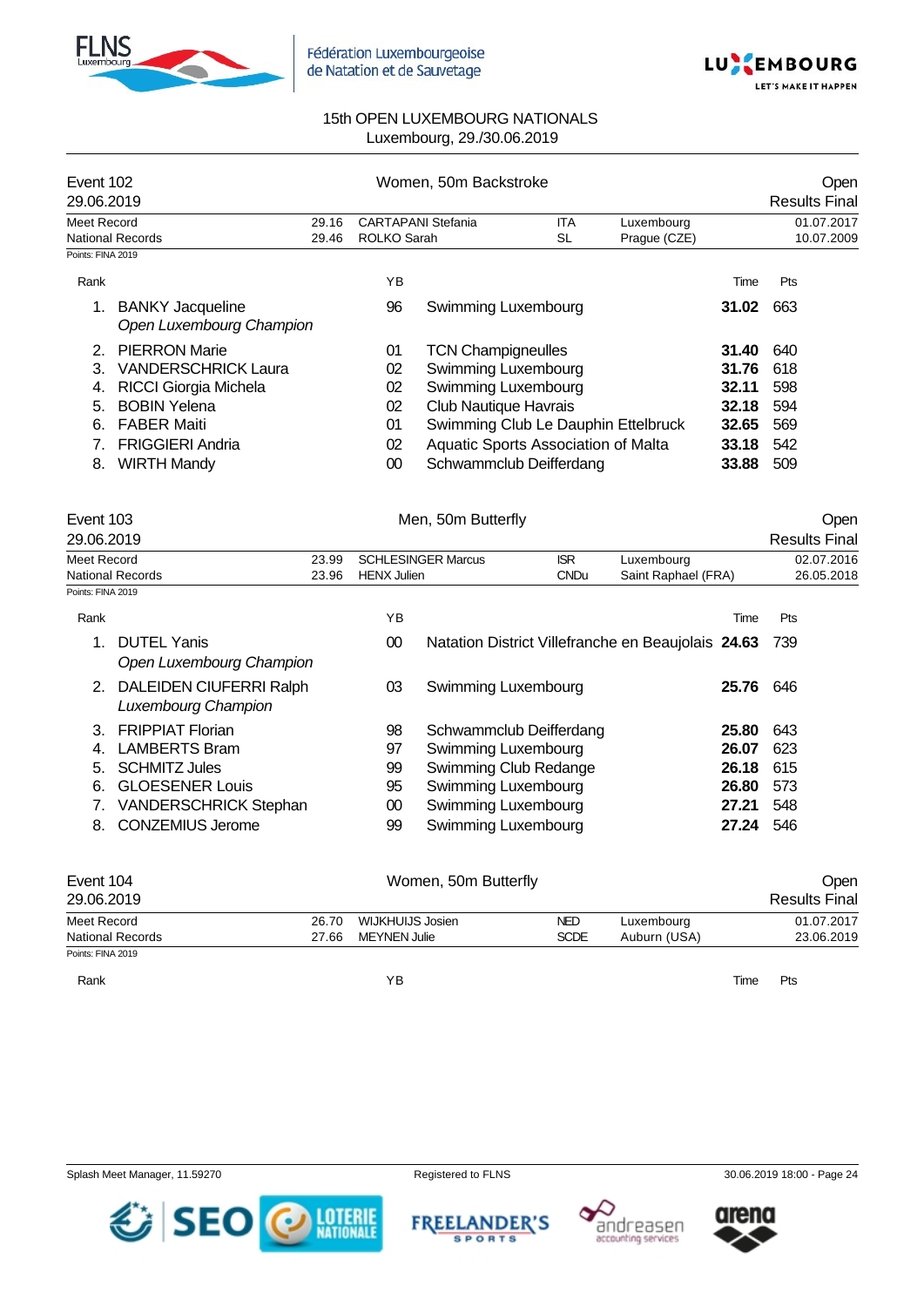



# Event 104, Women, 50m Butterfly, Final

| <b>RICCI Nicole</b><br>Open Luxembourg Champion | 04 | <b>Swimming Luxembourg</b>          | 28.31     | 642 |
|-------------------------------------------------|----|-------------------------------------|-----------|-----|
| 2. OLIVIER Monique                              | 98 | Swimming Luxembourg                 | 28.72 615 |     |
| PETERS Lena                                     | 05 | Cercle de Natation Dudelange        | 28.72 615 |     |
| 4. BURGY Manon                                  | 05 | <b>France Comen</b>                 | 29.18     | 586 |
| 5. PETERS Emma                                  | 03 | Cercle de Natation Dudelange        | 29.34     | 577 |
| 6. HAMEN SAIEG Yael                             | 01 | <b>Swimming Luxembourg</b>          | 30.19     | 529 |
| 7. VALLETTA Martina                             | 03 | Aquatic Sports Association of Malta | 30.21     | 528 |
| 8. RIKKERT Helene                               | 00 | <b>Swimming Luxembourg</b>          | 30.29     | 524 |

| Event 14<br>29.06.2019 |                                   |                                                      |                |                    |                                              |                | Men, 400m Freestyle                         |                                                       |                |                               |                               | 2006 and older<br>Results |
|------------------------|-----------------------------------|------------------------------------------------------|----------------|--------------------|----------------------------------------------|----------------|---------------------------------------------|-------------------------------------------------------|----------------|-------------------------------|-------------------------------|---------------------------|
| <b>Meet Record</b>     | <b>National Records</b>           |                                                      |                | 3:51.69<br>3:56.17 | MATHLOUTHI Ahmed<br><b>BRANDENBURGER Pit</b> |                |                                             | <b>TUN</b><br><b>SCD</b>                              |                | Luxembourg<br>Podgorica (MNE) |                               | 02.07.2016<br>29.05.2019  |
| Points: FINA 2019      |                                   |                                                      |                |                    |                                              |                |                                             |                                                       |                |                               |                               |                           |
| Rank                   |                                   |                                                      |                |                    | YB                                           |                |                                             |                                                       |                |                               | Time                          | Pts                       |
| Open                   |                                   |                                                      |                |                    |                                              |                |                                             |                                                       |                |                               |                               |                           |
| 1.                     |                                   | <b>BRANDENBURGER Pit</b><br>Open Luxembourg Champion |                |                    | 95                                           |                |                                             | Schwammclub Deifferdang                               |                |                               | 3:58.59                       | 784                       |
|                        | 50m:<br>100m:                     | 27.30<br>56.57                                       | 27.30<br>29.27 | 150m:<br>200m:     | 1:26.52<br>1:57.02                           | 29.95<br>30.50 | 250m:<br>300m:                              | 2:27.88<br>2:59.13                                    | 30.86<br>31.25 | 350m:<br>400m:                | 3:29.81<br>3:58.59            | 30.68<br>28.78            |
| 2.                     | 50m:<br>100m:                     | <b>BARADAT Mats</b><br>27.99<br>58.60                | 27.99<br>30.61 | 150m:<br>200m:     | 03<br>1:29.98<br>2:01.70                     | 31.38<br>31.72 | France Comen<br>250m:<br>300m:              | 2:33.45<br>3:05.41                                    | 31.75<br>31.96 | 350m:<br>400m:                | 4:06.57<br>3:36.60<br>4:06.57 | 710<br>31.19<br>29.97     |
| З.                     | 50m:<br>100m:                     | VANDERSCHRICK Stephan<br>28.37<br>1:00.13            | 28.37<br>31.76 | 150m:<br>200m:     | 00<br>1:32.23<br>2:05.55                     | 32.10<br>33.32 | 250m:<br>300m:                              | Swimming Luxembourg<br>2:37.83<br>3:10.95             | 32.28<br>33.12 | 350m:<br>400m:                | 4:17.78<br>3:44.63<br>4:17.78 | 622<br>33.68<br>33.15     |
| 4.                     | 50m:<br>100m:                     | <b>SCHMITZ Jacques</b><br>28.06<br>58.62             | 28.06<br>30.56 | 150m:<br>200m:     | 02<br>1:29.65<br>2:00.91                     | 31.03<br>31.26 | 250m:<br>300m:                              | Swimming Club Redange<br>2:36.54<br>3:12.53           | 35.63<br>35.99 | 350m:<br>400m:                | 4:23.43<br>3:48.50<br>4:23.43 | 583<br>35.97<br>34.93     |
| 5.                     | 50m:<br>100m:                     | <b>PIERRON Gauthier</b><br>29.89<br>1:03.25          | 29.89<br>33.36 | 150m:<br>200m:     | 04<br>1:37.19<br>2:11.24                     | 33.94<br>34.05 | <b>TCN Champigneulles</b><br>250m:<br>300m: | 2:44.89<br>3:19.16                                    | 33.65<br>34.27 | 350m:<br>400m:                | 4:25.37<br>3:52.98<br>4:25.37 | 570<br>33.82<br>32.39     |
| 6.                     | 50m:<br>100m:                     | <b>FLOREAN Darius</b><br>29.74<br>1:02.82            | 29.74<br>33.08 | 150m:<br>200m:     | 05<br>1:37.42<br>2:11.67                     | 34.60<br>34.25 | 250m:<br>300m:                              | Swimming Luxembourg<br>2:45.63<br>3:20.36             | 33.96<br>34.73 | 350m:<br>400m:                | 4:26.36<br>3:54.35<br>4:26.36 | 563<br>33.99<br>32.01     |
| 7.                     | 50m:<br>100m:                     | <b>MORARU Matteo</b><br>29.46<br>1:03.17             | 29.46<br>33.71 | 150m:<br>200m:     | 04<br>1:37.31<br>2:12.40                     | 34.14<br>35.09 | 250m:<br>300m:                              | Swimming Luxembourg<br>2:46.61<br>3:21.94             | 34.21<br>35.33 | 350m:<br>400m:                | 4:31.81<br>3:57.54<br>4:31.81 | 530<br>35.60<br>34.27     |
| 8.                     | <b>GRAF Alex</b><br>50m:<br>100m: | 30.09<br>1:03.68                                     | 30.09<br>33.59 | 150m:<br>200m:     | 99<br>1:38.44<br>2:13.89                     | 34.76<br>35.45 | 250m:<br>300m:                              | Schwammclub Deifferdang<br>2:48.21<br>3:23.20         | 34.32<br>34.99 | 350m:<br>400m:                | 4:34.71<br>3:59.19<br>4:34.71 | 514<br>35.99<br>35.52     |
| 9.                     | 50m:<br>100m:                     | <b>CAPPELLO Federico</b><br>30.24<br>1:03.52         | 30.24<br>33.28 | 150m:<br>200m:     | 84<br>1:38.39<br>2:13.97                     | 34.87<br>35.58 | 250m:<br>300m:                              | Luxembourg Sharks Swimming Club<br>2:49.21<br>3:24.91 | 35.24<br>35.70 | 350m:<br>400m:                | 4:35.16<br>4:01.29<br>4:35.16 | 511<br>36.38<br>33.87     |

Splash Meet Manager, 11.59270 **Registered to FLNS** Registered to FLNS 30.06.2019 18:00 - Page 25



**FREELANDER'S** 

**SPORTS** 



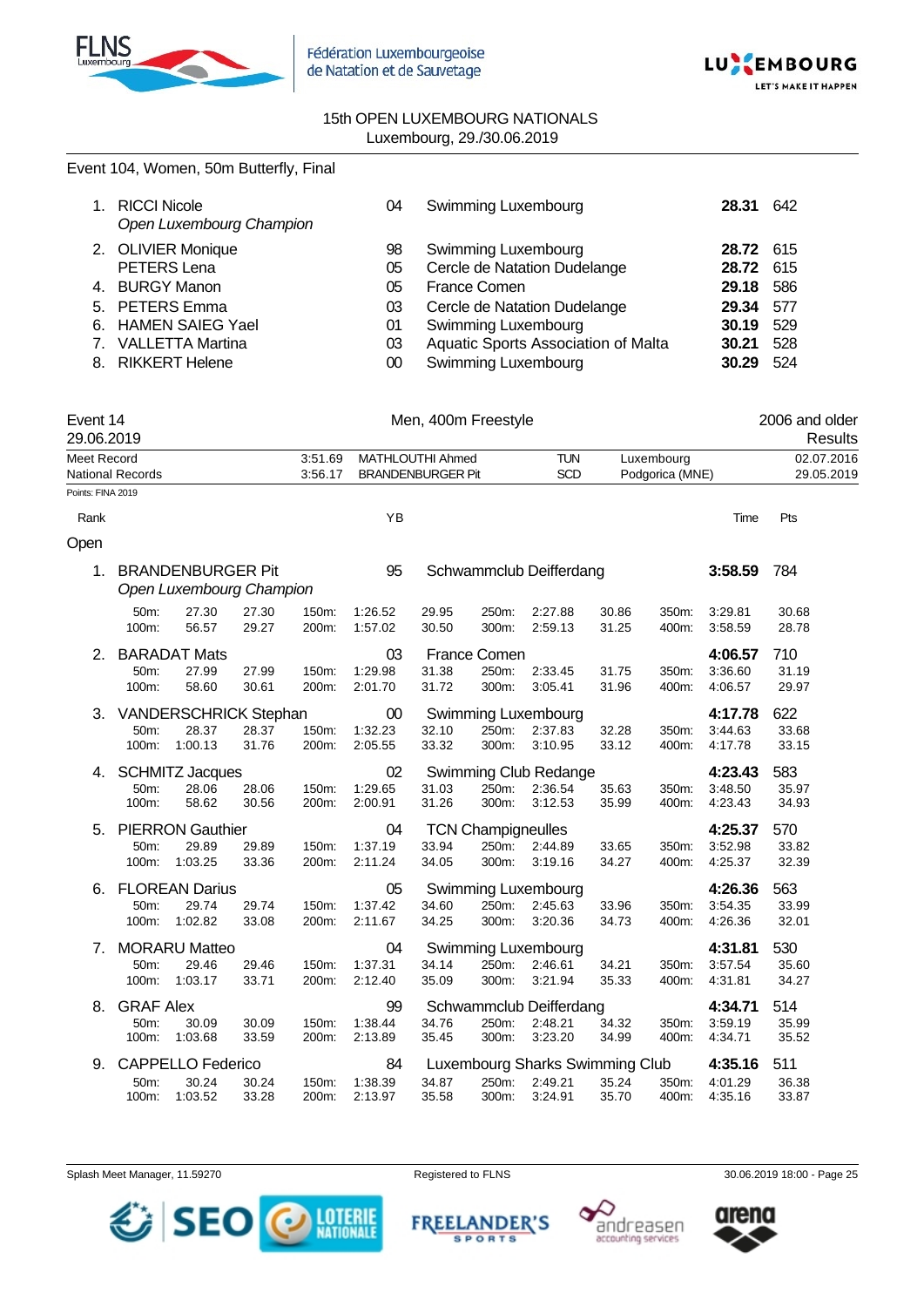



# Event 14, Men, 400m Freestyle, Open

| Rank |                                                             |                |                | YB                                   |                |                |                                                                        |                |                | Time                                | Pts                   |
|------|-------------------------------------------------------------|----------------|----------------|--------------------------------------|----------------|----------------|------------------------------------------------------------------------|----------------|----------------|-------------------------------------|-----------------------|
| 10.  | <b>WEYRICH Mike</b><br>31.79<br>50m:<br>1:07.24<br>100m:    | 31.79<br>35.45 | 150m:<br>200m: | 05<br>1:43.44<br>2:20.67             | 36.20<br>37.23 | 250m:<br>300m: | Swimming Club Le Dauphin Ettelbruck<br>2:57.17<br>3:34.38              | 36.50<br>37.21 | 350m:<br>400m: | 4:45.03<br>4:10.25<br>4:45.03       | 460<br>35.87<br>34.78 |
|      | 11. BOENTGES Kevin<br>31.86<br>50m:<br>100m: 1:06.66        | 31.86<br>34.80 | 150m:<br>200m: | 03<br>1:42.34<br>2:19.10             | 35.68<br>36.76 | 250m:<br>300m: | Cercle Nautique Petange<br>2:55.90<br>3:33.65                          | 36.80<br>37.75 | 350m:<br>400m: | 4:45.65<br>4:10.69<br>4:45.65       | 457<br>37.04<br>34.96 |
| 12.  | <b>THILL Nicolas</b><br>50m:<br>31.59<br>1:07.21<br>100m:   | 31.59<br>35.62 | 150m:<br>200m: | 05<br>1:43.77<br>2:20.56             | 36.56<br>36.79 | 250m:<br>300m: | Swimming Luxembourg<br>2:57.42<br>3:34.35                              | 36.86<br>36.93 | 350m:<br>400m: | 4:45.76<br>4:10.71<br>4:45.76       | 456<br>36.36<br>35.05 |
| 13.  | NTAGANDA Alexis<br>50m:<br>32.24<br>100m:<br>1:08.96        | 32.24<br>36.72 | 150m:<br>200m: | 05<br>1:45.61<br>2:23.25             | 36.65<br>37.64 | 250m:<br>300m: | Swimming Luxembourg<br>3:00.01<br>3:38.73                              | 36.76<br>38.72 | 350m:<br>400m: | 4:50.88<br>4:16.27<br>4:50.88       | 433<br>37.54<br>34.61 |
|      | 14. PEUSCH Kevin<br>32.20<br>50m:<br>100m:<br>1:09.89       | 32.20<br>37.69 | 150m:<br>200m: | 06<br>1:48.35<br>2:26.61             | 38.46<br>38.26 | 250m:<br>300m: | Swimming Luxembourg<br>3:04.24<br>3.42.43                              | 37.63<br>38.19 | 350m:<br>400m: | 4:56.17<br>4:20.00<br>4:56.17       | 410<br>37.57<br>36.17 |
| 15.  | VIGUIER Elyan<br>50m:<br>32.81<br>100m:<br>1:10.57          | 32.81<br>37.76 | 150m:<br>200m: | 04<br>1:49.35<br>2:28.15             | 38.78<br>38.80 | 250m:<br>300m: | Swimming Luxembourg<br>3:05.91<br>3:43.64                              | 37.76<br>37.73 | 350m:<br>400m: | 4:56.19<br>4:20.57<br>4:56.19       | 410<br>36.93<br>35.62 |
| 16.  | <b>CALMES Nicolas</b><br>50m:<br>31.29<br>100m:<br>1:08.25  | 31.29<br>36.96 | 150m:<br>200m: | 06<br>1:46.78<br>2:25.78             | 38.53<br>39.00 | 250m:<br>300m: | Schwammclub Monnerech<br>3:04.56<br>3:43.42                            | 38.78<br>38.86 | 350m:<br>400m: | 4:58.87<br>4:21.56<br>4:58.87       | 399<br>38.14<br>37.31 |
| 17.  | <b>HOLLERICH Tom</b><br>33.75<br>50m:<br>100m:<br>1:11.43   | 33.75<br>37.68 | 150m:<br>200m: | 06<br>1:49.10<br>2:27.71             | 37.67<br>38.61 | 250m:<br>300m: | Swimming Club Le Dauphin Ettelbruck<br>3:05.58<br>3:44.09              | 37.87<br>38.51 | 350m:<br>400m: | 4:59.39<br>4:22.60<br>4:59.39       | 397<br>38.51<br>36.79 |
| 18.  | <b>SUKHANOV Maxim</b><br>32.68<br>50m:<br>100m:<br>1:09.02  | 32.68<br>36.34 | 150m:<br>200m: | 04<br>1:45.99<br>2:24.53             | 36.97<br>38.54 | 250m:<br>300m: | Cercle de Natation Dudelange<br>3:02.94<br>3:42.15                     | 38.41<br>39.21 | 350m:<br>400m: | 5:00.05<br>4:21.60<br>5:00.05       | 394<br>39.45<br>38.45 |
| 19.  | <b>MOOG Mathis</b><br>33.58<br>50m:<br>100m:<br>1:11.55     | 33.58<br>37.97 | 150m:<br>200m: | 06<br>1:49.93<br>2:28.18             | 38.38<br>38.25 | 250m:<br>300m: | Swimming Luxembourg<br>3:06.58<br>3:45.24                              | 38.40<br>38.66 | 350m:<br>400m: | 5:00.34<br>4:23.79<br>5:00.34       | 393<br>38.55<br>36.55 |
| 20.  | <b>RIKKERT Thijmen</b><br>50m:<br>34.42<br>100m:<br>1:12.59 | 34.42<br>38.17 | 150m:<br>200m: | 06<br>1:52.07<br>2:31.45             | 39.48<br>39.38 | 250m:<br>300m: | Swimming Luxembourg<br>3:10.58<br>3:49.26                              | 39.13<br>38.68 | 350m:<br>400m: | 5:06.87<br>4:28.18<br>5:06.87       | 368<br>38.92<br>38.69 |
|      | 21. KIRCH Paul<br>50m: 32.56<br>100m: 1:09.33               | 32.56<br>36.77 | 200m:          | 05<br>150m: 1:48.19 38.86<br>2:27.90 | 39.71          | 300m:          | Cercle de Natation Dudelange<br>250m: 3:08.22 40.32<br>5:08.30 2:00.08 |                | 400m:          | 5:08.30<br>350m: 4:29.37<br>5:08.30 | 363<br>38.93          |
| 22.  | <b>WESTER Ben</b><br>50m:<br>34.20<br>100m: 1:12.06         | 34.20<br>37.86 | 150m:<br>200m: | 06<br>1:51.71<br>2:31.93             | 39.65<br>40.22 | 250m:<br>300m: | Cercle de Natation Dudelange<br>3:11.93<br>3:51.79                     | 40.00<br>39.86 | 350m:<br>400m: | 5:10.55<br>4:31.63<br>5:10.55       | 355<br>39.84<br>38.92 |
| 23.  | <b>TRESSEL Yannis</b><br>34.71<br>50m:<br>100m:<br>1:13.57  | 34.71<br>38.86 | 150m:<br>200m: | 05<br>1:53.42<br>2:33.56             | 39.85<br>40.14 | 250m:<br>300m: | Swimming Club Le Dauphin Ettelbruck<br>3:14.25<br>3:54.97              | 40.69<br>40.72 | 350m:<br>400m: | 5:13.57<br>4:35.75<br>5:13.57       | 345<br>40.78<br>37.82 |
|      | 24. OLINGER Liam<br>33.85<br>50m:<br>100m:<br>1:13.64       | 33.85<br>39.79 | 150m:<br>200m: | 05<br>1:53.11<br>2:34.23             | 39.47<br>41.12 | 250m:<br>300m: | Schwammclub Monnerech<br>3:15.45<br>3:56.01                            | 41.22<br>40.56 | 350m:<br>400m: | 5:14.45<br>4:36.31<br>5:14.45       | 342<br>40.30<br>38.14 |
| 25.  | <b>JAAS Tom</b><br>50m:<br>34.70<br>1:13.61<br>100m:        | 34.70<br>38.91 | 150m:<br>200m: | 06<br>1:53.56<br>2:34.31             | 39.95<br>40.75 | 250m:<br>300m: | Swimming Club Le Dauphin Ettelbruck<br>3:14.91<br>3:56.32              | 40.60<br>41.41 | 350m:<br>400m: | 5:15.30<br>4:36.57<br>5:15.30       | 340<br>40.25<br>38.73 |

Splash Meet Manager, 11.59270 **Registered to FLNS** Registered to FLNS 30.06.2019 18:00 - Page 26

**SPORTS** 





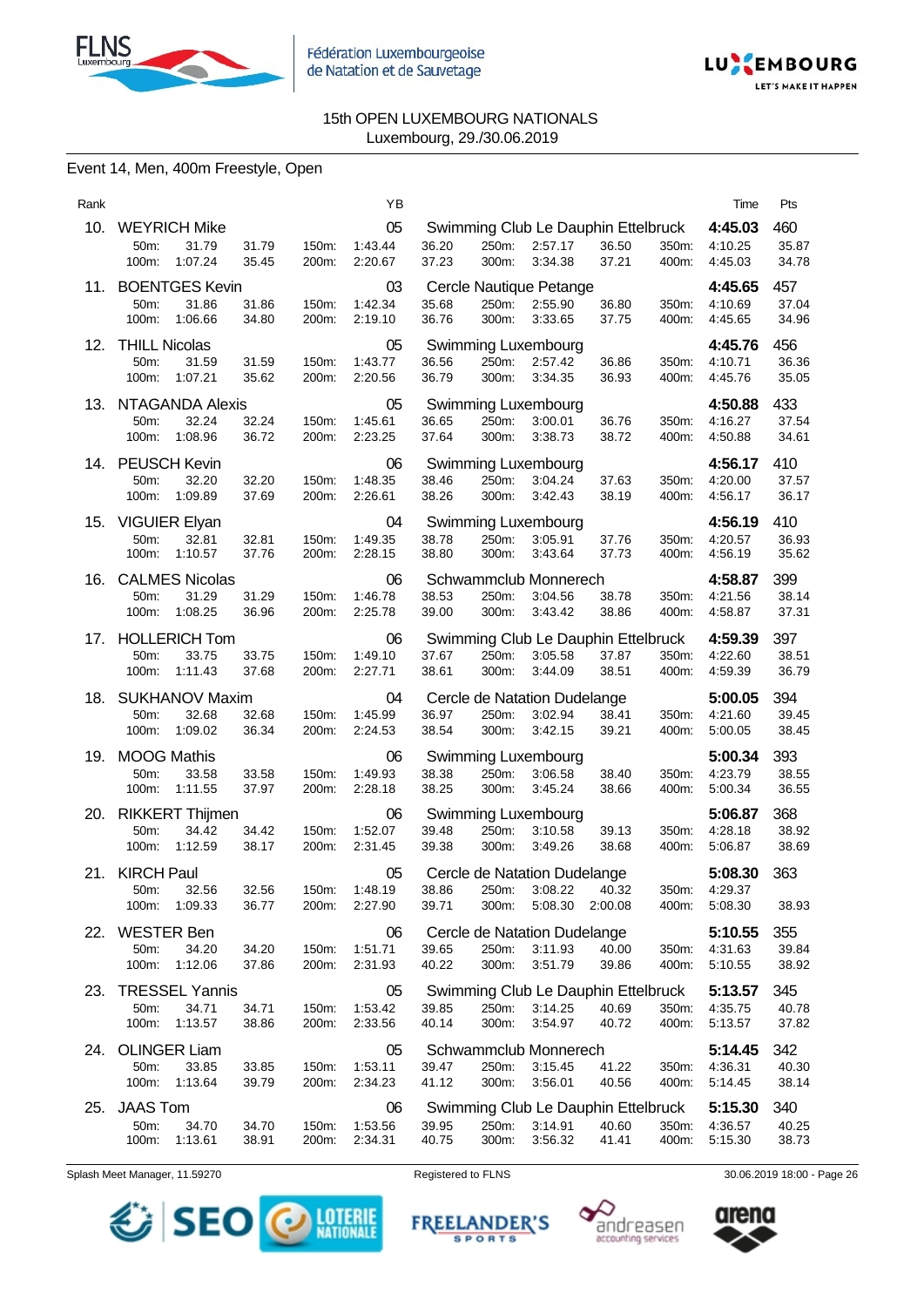

Event 14, Men, 400m Freestyle, Open



# 15th OPEN LUXEMBOURG NATIONALS Luxembourg, 29./30.06.2019

| Rank       |                                       |                |                | YB                 |                |                |                                     |                |                | Time               | Pts            |
|------------|---------------------------------------|----------------|----------------|--------------------|----------------|----------------|-------------------------------------|----------------|----------------|--------------------|----------------|
| 26.        | <b>TUCHILA Ionut Alexandru</b>        |                |                | 06                 |                |                | Swimming Luxembourg                 |                |                | 5:25.68            | 308            |
|            | 50m:<br>35.91                         | 35.91          | 150m:          | 1:57.86            | 41.81          | 250m:          | 3:22.06                             | 42.40          | 350m:          | 4:46.84            | 41.70          |
|            | 100m:<br>1:16.05<br>MILANOVSKI Stefan | 40.14          | 200m:          | 2:39.66            | 41.80          | 300m:          | 4:05.14                             | 43.08          | 400m:          | 5:25.68            | 38.84          |
| 27.        | 50m:<br>37.26                         | 37.26          | 150m:          | 06<br>2:05.64      | 44.61          | 250m:          | Swimming Luxembourg<br>3:31.33      | 42.87          | 350m:          | 5:38.41<br>4:56.61 | 275<br>42.48   |
|            | 100m:<br>1:21.03                      | 43.77          | 200m:          | 2:48.46            | 42.82          | 300m:          | 4:14.13                             | 42.80          | 400m:          | 5:38.41            | 41.80          |
|            | DNS HEGAZY Mohamed                    |                |                | 99                 |                | Al-Ahly Club   |                                     |                |                |                    |                |
| Luxembourg |                                       |                |                |                    |                |                |                                     |                |                |                    |                |
|            | 1. BRANDENBURGER Pit                  |                |                | 95                 |                |                |                                     |                |                |                    | 784            |
|            | Luxembourg Champion                   |                |                |                    |                |                | Schwammclub Deifferdang             |                |                | 3:58.59            |                |
|            | 27.30<br>50m:                         | 27.30          | 150m:          | 1:26.52            | 29.95          | 250m:          | 2:27.88                             | 30.86          | 350m:          | 3:29.81            | 30.68          |
|            | 100m:<br>56.57                        | 29.27          | 200m:          | 1:57.02            | 30.50          | 300m:          | 2:59.13                             | 31.25          | 400m:          | 3:58.59            | 28.78          |
| 2.         | <b>VANDERSCHRICK Stephan</b>          |                |                | $00\,$             |                |                | Swimming Luxembourg                 |                |                | 4:17.78            | 622            |
|            | 50m:<br>28.37                         | 28.37          | 150m:          | 1:32.23            | 32.10          | 250m:          | 2:37.83                             | 32.28          | 350m:          | 3:44.63            | 33.68          |
|            | 100m:<br>1:00.13                      | 31.76          | 200m:          | 2:05.55            | 33.32          | 300m:          | 3:10.95                             | 33.12          | 400m:          | 4:17.78            | 33.15          |
|            | 3. SCHMITZ Jacques                    |                |                | 02                 |                |                | Swimming Club Redange               |                |                | 4:23.43            | 583            |
|            | 50m:<br>28.06                         | 28.06          | 150m:          | 1:29.65            | 31.03          | 250m:          | 2:36.54                             | 35.63          | 350m:          | 3:48.50            | 35.97          |
|            | 100m:<br>58.62                        | 30.56          | 200m:          | 2:00.91            | 31.26          | 300m:          | 3:12.53                             | 35.99          | 400m:          | 4:23.43            | 34.93          |
|            | 4. FLOREAN Darius                     |                |                | 05                 |                |                | Swimming Luxembourg                 |                |                | 4:26.36            | 563            |
|            | 29.74<br>50m:<br>1:02.82<br>100m:     | 29.74<br>33.08 | 150m:<br>200m: | 1:37.42<br>2:11.67 | 34.60<br>34.25 | 250m:<br>300m: | 2:45.63<br>3:20.36                  | 33.96<br>34.73 | 350m:          | 3:54.35<br>4:26.36 | 33.99<br>32.01 |
|            |                                       |                |                |                    |                |                |                                     |                | 400m:          |                    |                |
| 5.         | <b>MORARU Matteo</b>                  |                |                | 04                 |                |                | Swimming Luxembourg                 |                |                | 4:31.81            | 530            |
|            | 50m:<br>29.46<br>100m:<br>1:03.17     | 29.46<br>33.71 | 150m:<br>200m: | 1:37.31<br>2:12.40 | 34.14<br>35.09 | 250m:<br>300m: | 2:46.61<br>3:21.94                  | 34.21<br>35.33 | 350m:<br>400m: | 3:57.54<br>4:31.81 | 35.60<br>34.27 |
|            |                                       |                |                |                    |                |                |                                     |                |                |                    |                |
| 6.         | <b>GRAF Alex</b>                      |                |                | 99<br>1:38.44      | 34.76          |                | Schwammclub Deifferdang             |                |                | 4:34.71            | 514<br>35.99   |
|            | 50m:<br>30.09<br>100m:<br>1:03.68     | 30.09<br>33.59 | 150m:<br>200m: | 2:13.89            | 35.45          | 250m:<br>300m: | 2:48.21<br>3:23.20                  | 34.32<br>34.99 | 350m:<br>400m: | 3:59.19<br>4:34.71 | 35.52          |
| 7.         | <b>CAPPELLO Federico</b>              |                |                | 84                 |                |                | Luxembourg Sharks Swimming Club     |                |                | 4:35.16            | 511            |
|            | 30.24<br>50m:                         | 30.24          | 150m:          | 1:38.39            | 34.87          | 250m:          | 2:49.21                             | 35.24          | 350m:          | 4:01.29            | 36.38          |
|            | 100m:<br>1:03.52                      | 33.28          | 200m:          | 2:13.97            | 35.58          | 300m:          | 3:24.91                             | 35.70          | 400m:          | 4:35.16            | 33.87          |
| 8.         | <b>WEYRICH Mike</b>                   |                |                | 05                 |                |                | Swimming Club Le Dauphin Ettelbruck |                |                | 4:45.03            | 460            |
|            | 50m:<br>31.79                         | 31.79          | 150m:          | 1:43.44            | 36.20          | 250m:          | 2:57.17                             | 36.50          | 350m:          | 4:10.25            | 35.87          |
|            | 1:07.24<br>100m:                      | 35.45          | 200m:          | 2:20.67            | 37.23          | 300m:          | 3:34.38                             | 37.21          | 400m:          | 4:45.03            | 34.78          |
| 9.         | <b>BOENTGES Kevin</b>                 |                |                | 03                 |                |                | Cercle Nautique Petange             |                |                | 4:45.65            | 457            |
|            | 50m:<br>31.86                         | 31.86          | 150m:          | 1:42.34            | 35.68          | 250m:          | 2:55.90                             | 36.80          | 350m:          | 4:10.69            | 37.04          |
|            | 100m:<br>1:06.66                      | 34.80          | 200m:          | 2:19.10            | 36.76          | 300m:          | 3:33.65                             | 37.75          | 400m:          | 4:45.65            | 34.96          |
| 10.        | <b>THILL Nicolas</b>                  |                |                | 05                 |                |                | Swimming Luxembourg                 |                |                | 4:45.76            | 456            |
|            | 50m:<br>31.59<br>1:07.21<br>100m:     | 31.59<br>35.62 | 150m:<br>200m: | 1:43.77<br>2:20.56 | 36.56<br>36.79 | 250m:<br>300m: | 2:57.42<br>3:34.35                  | 36.86<br>36.93 | 350m:<br>400m: | 4:10.71<br>4:45.76 | 36.36<br>35.05 |
|            |                                       |                |                |                    |                |                |                                     |                |                |                    |                |
|            | 11. NTAGANDA Alexis                   |                |                | 05                 |                |                | Swimming Luxembourg                 |                |                | 4:50.88            | 433            |
|            | 50m:<br>32.24<br>1:08.96<br>100m:     | 32.24<br>36.72 | 150m:<br>200m: | 1:45.61<br>2:23.25 | 36.65<br>37.64 | 250m:<br>300m: | 3:00.01<br>3:38.73                  | 36.76<br>38.72 | 350m:<br>400m: | 4:16.27<br>4:50.88 | 37.54<br>34.61 |
| 12.        | <b>PEUSCH Kevin</b>                   |                |                | 06                 |                |                | Swimming Luxembourg                 |                |                | 4:56.17            | 410            |
|            | 32.20<br>50m:                         | 32.20          | 150m:          | 1:48.35            | 38.46          | 250m:          | 3:04.24                             | 37.63          | 350m:          | 4:20.00            | 37.57          |
|            | 1:09.89<br>100m:                      | 37.69          | 200m:          | 2:26.61            | 38.26          | 300m:          | 3:42.43                             | 38.19          | 400m:          | 4:56.17            | 36.17          |

Splash Meet Manager, 11.59270 **Registered to FLNS** Registered to FLNS 30.06.2019 18:00 - Page 27

**SPORTS** 



**FREELANDER'S** andreasen accounting services

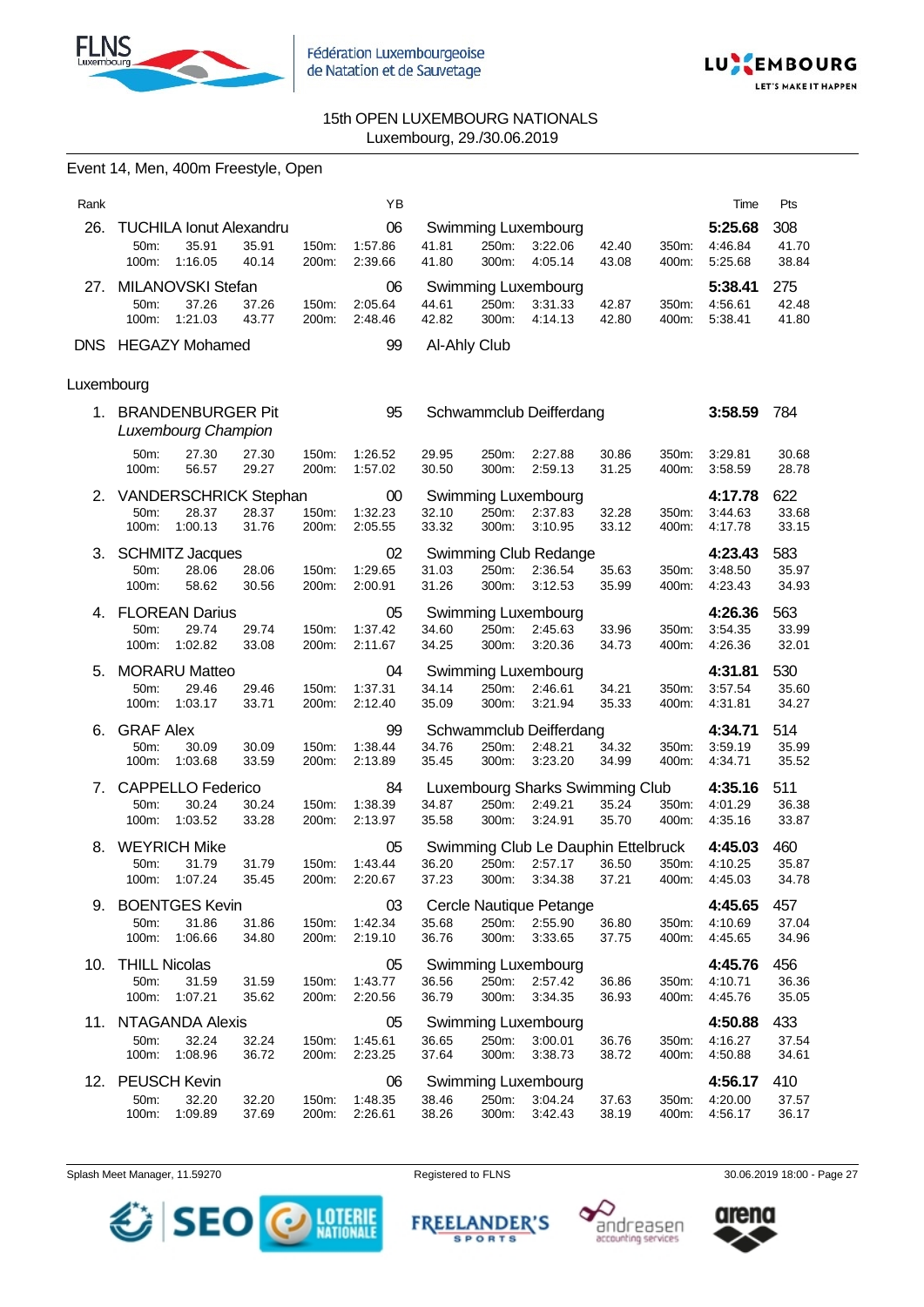



# Event 14, Men, 400m Freestyle, Luxembourg

| Rank |                                     |                                  | ΥB                 |                |                |                                         |                                              |                | Time               | Pts            |
|------|-------------------------------------|----------------------------------|--------------------|----------------|----------------|-----------------------------------------|----------------------------------------------|----------------|--------------------|----------------|
| 13.  | <b>VIGUIER Elyan</b>                |                                  | 04                 |                |                | Swimming Luxembourg                     |                                              |                | 4:56.19            | 410            |
|      | 32.81<br>50m:<br>1:10.57<br>100m:   | 32.81<br>150m:<br>37.76<br>200m: | 1:49.35<br>2:28.15 | 38.78<br>38.80 | 250m:<br>300m: | 3:05.91<br>3:43.64                      | 37.76<br>37.73                               | 350m:<br>400m: | 4:20.57<br>4:56.19 | 36.93<br>35.62 |
| 14.  | <b>CALMES Nicolas</b>               |                                  | 06                 |                |                | Schwammclub Monnerech                   |                                              |                | 4:58.87            | 399            |
|      | 31.29<br>50m:<br>1:08.25<br>100m:   | 31.29<br>150m:<br>36.96<br>200m: | 1:46.78<br>2:25.78 | 38.53<br>39.00 | 250m:<br>300m: | 3:04.56<br>3:43.42                      | 38.78<br>38.86                               | 350m:<br>400m: | 4:21.56<br>4:58.87 | 38.14<br>37.31 |
| 15.  | <b>HOLLERICH Tom</b>                |                                  | 06                 |                |                |                                         | Swimming Club Le Dauphin Ettelbruck          |                | 4:59.39            | 397            |
|      | 50m:<br>33.75<br>1:11.43<br>100m:   | 33.75<br>150m:<br>37.68<br>200m: | 1:49.10<br>2:27.71 | 37.67<br>38.61 | 250m:<br>300m: | 3:05.58<br>3:44.09                      | 37.87<br>38.51                               | 350m:<br>400m: | 4:22.60<br>4:59.39 | 38.51<br>36.79 |
| 16.  | SUKHANOV Maxim                      |                                  | 04                 |                |                | Cercle de Natation Dudelange            |                                              |                | 5:00.05            | 394            |
|      | 50m:<br>32.68<br>100m:<br>1:09.02   | 32.68<br>150m:<br>36.34<br>200m: | 1:45.99<br>2:24.53 | 36.97<br>38.54 | 250m:<br>300m: | 3:02.94<br>3:42.15                      | 38.41<br>39.21                               | 350m:<br>400m: | 4:21.60<br>5:00.05 | 39.45<br>38.45 |
|      |                                     |                                  |                    |                |                |                                         |                                              |                |                    |                |
| 17.  | <b>MOOG Mathis</b><br>50m:<br>33.58 | 33.58<br>150m:                   | 06<br>1:49.93      | 38.38          | 250m:          | Swimming Luxembourg<br>3:06.58          | 38.40                                        | 350m:          | 5:00.34<br>4:23.79 | 393<br>38.55   |
|      | 100m:<br>1:11.55                    | 37.97<br>200m:                   | 2:28.18            | 38.25          | 300m:          | 3:45.24                                 | 38.66                                        | 400m:          | 5:00.34            | 36.55          |
| 18.  | <b>RIKKERT Thijmen</b>              |                                  | 06                 |                |                | Swimming Luxembourg                     |                                              |                | 5:06.87            | 368            |
|      | 34.42<br>50m:                       | 34.42<br>150m:                   | 1:52.07            | 39.48          | 250m:          | 3:10.58                                 | 39.13                                        | 350m:          | 4:28.18            | 38.92          |
|      | 100m:<br>1:12.59                    | 38.17<br>200m:                   | 2:31.45            | 39.38          | 300m:          | 3:49.26                                 | 38.68                                        | 400m:          | 5:06.87            | 38.69          |
| 19.  | <b>KIRCH Paul</b>                   |                                  | 05                 |                |                | Cercle de Natation Dudelange            |                                              |                | 5:08.30            | 363            |
|      | 50m:<br>32.56<br>1:09.33<br>100m:   | 32.56<br>150m:<br>36.77<br>200m: | 1:48.19<br>2:27.90 | 38.86<br>39.71 | 250m:<br>300m: | 3:08.22<br>5:08.30                      | 40.32<br>2:00.08                             | 350m:<br>400m: | 4:29.37<br>5:08.30 | 38.93          |
|      |                                     |                                  |                    |                |                |                                         |                                              |                |                    |                |
| 20.  | <b>WESTER Ben</b><br>50m:<br>34.20  | 34.20<br>150m:                   | 06<br>1:51.71      | 39.65          | 250m:          | Cercle de Natation Dudelange<br>3:11.93 | 40.00                                        | 350m:          | 5:10.55<br>4:31.63 | 355<br>39.84   |
|      | 100m:<br>1:12.06                    | 37.86<br>200m:                   | 2:31.93            | 40.22          | 300m:          | 3:51.79                                 | 39.86                                        | 400m:          | 5:10.55            | 38.92          |
| 21.  | <b>TRESSEL Yannis</b>               |                                  | 05                 |                |                |                                         | Swimming Club Le Dauphin Ettelbruck          |                | 5:13.57            | 345            |
|      | 50m:<br>34.71                       | 34.71<br>150m:                   | 1:53.42            | 39.85          | 250m:          | 3:14.25                                 | 40.69                                        | 350m:          | 4:35.75            | 40.78          |
|      | 100m:<br>1:13.57                    | 38.86<br>200m:                   | 2:33.56            | 40.14          | 300m:          | 3:54.97                                 | 40.72                                        | 400m:          | 5:13.57            | 37.82          |
| 22.  | <b>OLINGER Liam</b>                 |                                  | 05                 |                |                | Schwammclub Monnerech                   |                                              |                | 5:14.45            | 342            |
|      | 50m:<br>33.85                       | 33.85<br>150m:                   | 1:53.11            | 39.47          | 250m:          | 3:15.45                                 | 41.22                                        | 350m:          | 4:36.31            | 40.30          |
|      | 100m:<br>1:13.64                    | 39.79<br>200m:                   | 2:34.23            | 41.12          | 300m:          | 3:56.01                                 | 40.56                                        | 400m:          | 5:14.45            | 38.14          |
| 23.  | <b>JAAS Tom</b><br>50m:<br>34.70    | 34.70<br>150m:                   | 06<br>1:53.56      | 39.95          | 250m:          | 3:14.91                                 | Swimming Club Le Dauphin Ettelbruck<br>40.60 | 350m:          | 5:15.30<br>4:36.57 | 340<br>40.25   |
|      | 100m:<br>1:13.61                    | 38.91<br>200m:                   | 2:34.31            | 40.75          | 300m:          | 3:56.32                                 | 41.41                                        | 400m:          | 5:15.30            | 38.73          |
| 24.  | <b>TUCHILA Ionut Alexandru</b>      |                                  | 06                 |                |                | Swimming Luxembourg                     |                                              |                | 5:25.68            | 308            |
|      | 35.91<br>50m:                       | 35.91<br>150m:                   | 1:57.86            | 41.81          | 250m:          | 3:22.06                                 | 42.40                                        | 350m:          | 4:46.84            | 41.70          |
|      | 100m:<br>1:16.05                    | 40.14<br>200m:                   | 2:39.66            | 41.80          | 300m:          | 4:05.14                                 | 43.08                                        | 400m:          | 5:25.68            | 38.84          |
| 25.  | MILANOVSKI Stefan                   |                                  | 06                 |                |                | Swimming Luxembourg                     |                                              |                | 5:38.41            | 275            |
|      | 37.26<br>50m:                       | 37.26<br>150m:                   | 2:05.64            | 44.61          | 250m:          | 3:31.33                                 | 42.87                                        | 350m:          | 4:56.61            | 42.48          |
|      | 1:21.03<br>100m:                    | 43.77<br>200m:                   | 2:48.46            | 42.82          | 300m:          | 4:14.13                                 | 42.80                                        | 400m:          | 5:38.41            | 41.80          |

# Luxembourg Juniors

| 1. SCHMITZ Jacques |       |       |  |                                         |  | 02 Swimming Club Redange |  | 4:23.43 583   |       |
|--------------------|-------|-------|--|-----------------------------------------|--|--------------------------|--|---------------|-------|
| 50m:               | 28.06 | 28.06 |  | 150m: 1:29.65 31.03 250m: 2:36.54 35.63 |  |                          |  | 350m: 3:48.50 | 35.97 |
| 100m:              | 58.62 | 30.56 |  | 200m. 2:00.91 31.26 300m. 3:12.53 35.99 |  |                          |  | 400m: 4:23.43 | 34.93 |

Splash Meet Manager, 11.59270 **Registered to FLNS** Registered to FLNS 30.06.2019 18:00 - Page 28



**FREELANDER'S SPORTS** 



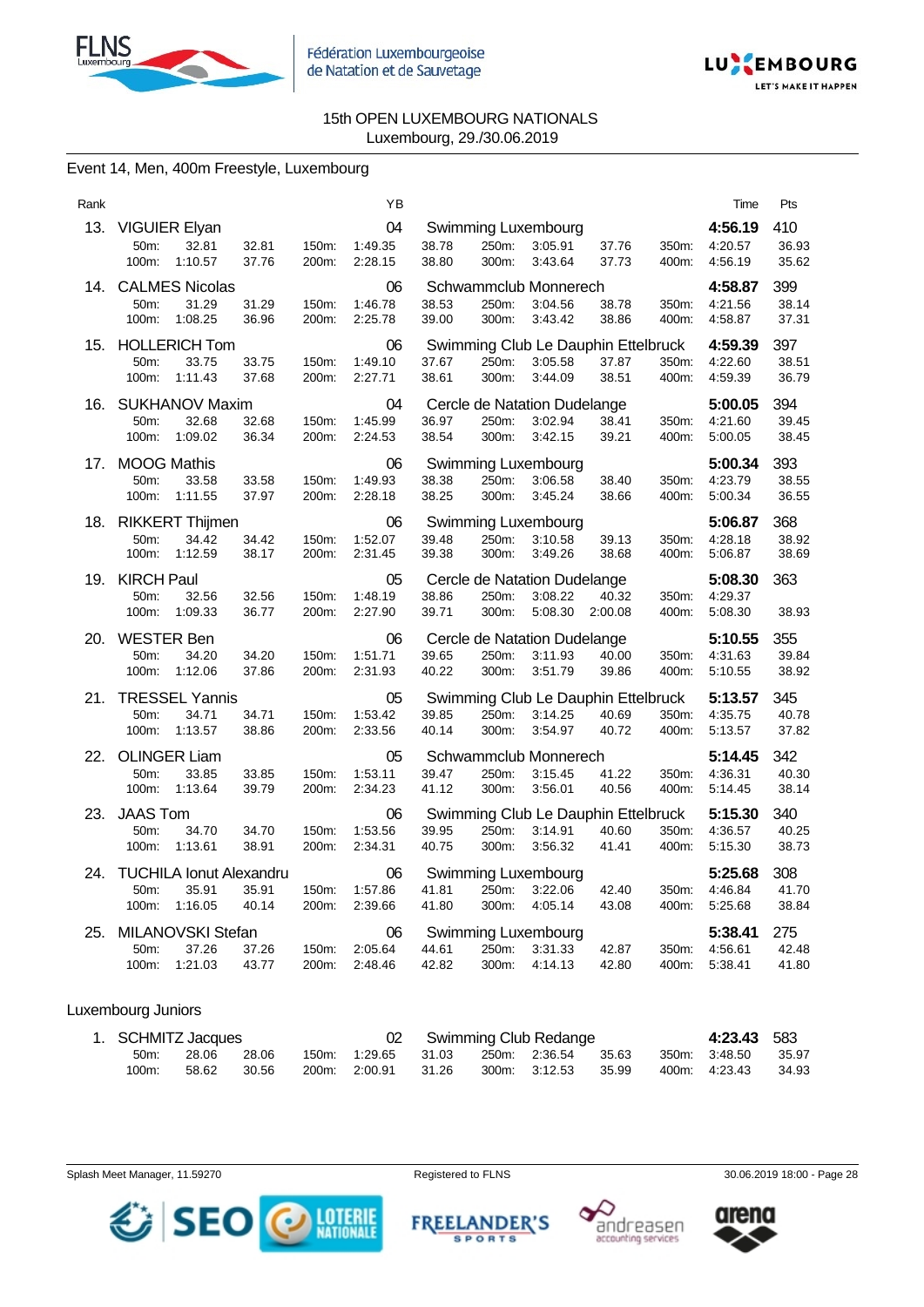



# Event 14, Men, 400m Freestyle

# Luxembourg Jeunes

| 1. | 50m:<br>100m:                         | <b>MORARU Matteo</b><br>29.46<br>1:03.17   | 29.46<br>33.71 | 150m:<br>200m: | 04<br>1:37.31<br>2:12.40 | 34.14<br>35.09 | 250m:<br>300m: | Swimming Luxembourg<br>2:46.61<br>3:21.94                 | 34.21<br>35.33   | 350m:<br>400m: | 4:31.81<br>3:57.54<br>4:31.81 | 530<br>35.60<br>34.27 |
|----|---------------------------------------|--------------------------------------------|----------------|----------------|--------------------------|----------------|----------------|-----------------------------------------------------------|------------------|----------------|-------------------------------|-----------------------|
| 2. | 50m:<br>100m:                         | <b>BOENTGES Kevin</b><br>31.86<br>1:06.66  | 31.86<br>34.80 | 150m:<br>200m: | 03<br>1:42.34<br>2:19.10 | 35.68<br>36.76 | 250m:<br>300m: | Cercle Nautique Petange<br>2:55.90<br>3:33.65             | 36.80<br>37.75   | 350m:<br>400m: | 4:45.65<br>4:10.69<br>4:45.65 | 457<br>37.04<br>34.96 |
|    | 3. VIGUIER Elyan<br>50m:<br>100m:     | 32.81<br>1:10.57                           | 32.81<br>37.76 | 150m:<br>200m: | 04<br>1:49.35<br>2:28.15 | 38.78<br>38.80 | 250m:<br>300m: | Swimming Luxembourg<br>3:05.91<br>3:43.64                 | 37.76<br>37.73   | 350m:<br>400m: | 4:56.19<br>4:20.57<br>4:56.19 | 410<br>36.93<br>35.62 |
| 4. | 50m:<br>100m:                         | <b>SUKHANOV Maxim</b><br>32.68<br>1:09.02  | 32.68<br>36.34 | 150m:<br>200m: | 04<br>1:45.99<br>2:24.53 | 36.97<br>38.54 | 250m:<br>300m: | Cercle de Natation Dudelange<br>3:02.94<br>3:42.15        | 38.41<br>39.21   | 350m:<br>400m: | 5:00.05<br>4:21.60<br>5:00.05 | 394<br>39.45<br>38.45 |
|    | <b>Luxembourg Pupilles</b>            |                                            |                |                |                          |                |                |                                                           |                  |                |                               |                       |
|    | 50m:<br>100m:                         | 1. FLOREAN Darius<br>29.74<br>1:02.82      | 29.74<br>33.08 | 150m:<br>200m: | 05<br>1:37.42<br>2:11.67 | 34.60<br>34.25 | 250m:<br>300m: | Swimming Luxembourg<br>2:45.63<br>3:20.36                 | 33.96<br>34.73   | 350m:<br>400m: | 4:26.36<br>3:54.35<br>4:26.36 | 563<br>33.99<br>32.01 |
|    | 50m:<br>100m:                         | 2. WEYRICH Mike<br>31.79<br>1:07.24        | 31.79<br>35.45 | 150m:<br>200m: | 05<br>1:43.44<br>2:20.67 | 36.20<br>37.23 | 250m:<br>300m: | Swimming Club Le Dauphin Ettelbruck<br>2:57.17<br>3:34.38 | 36.50<br>37.21   | 350m:<br>400m: | 4:45.03<br>4:10.25<br>4:45.03 | 460<br>35.87<br>34.78 |
| 3. | <b>THILL Nicolas</b><br>50m:<br>100m: | 31.59<br>1:07.21                           | 31.59<br>35.62 | 150m:<br>200m: | 05<br>1:43.77<br>2:20.56 | 36.56<br>36.79 | 250m:<br>300m: | Swimming Luxembourg<br>2:57.42<br>3:34.35                 | 36.86<br>36.93   | 350m:<br>400m: | 4:45.76<br>4:10.71<br>4:45.76 | 456<br>36.36<br>35.05 |
| 4. | 50m:<br>100m:                         | <b>NTAGANDA Alexis</b><br>32.24<br>1:08.96 | 32.24<br>36.72 | 150m:<br>200m: | 05<br>1:45.61<br>2:23.25 | 36.65<br>37.64 | 250m:<br>300m: | Swimming Luxembourg<br>3:00.01<br>3:38.73                 | 36.76<br>38.72   | 350m:<br>400m: | 4:50.88<br>4:16.27<br>4:50.88 | 433<br>37.54<br>34.61 |
| 5. | <b>PEUSCH Kevin</b>                   |                                            |                |                | 06                       |                |                | Swimming Luxembourg                                       |                  |                | 4:56.17                       | 410                   |
|    | 50m:<br>100m:                         | 32.20<br>1:09.89                           | 32.20<br>37.69 | 150m:<br>200m: | 1:48.35<br>2:26.61       | 38.46<br>38.26 | 250m:<br>300m: | 3:04.24<br>3:42.43                                        | 37.63<br>38.19   | 350m:<br>400m: | 4:20.00<br>4:56.17            | 37.57<br>36.17        |
| 6. | 50m:<br>100m:                         | <b>CALMES Nicolas</b><br>31.29<br>1:08.25  | 31.29<br>36.96 | 150m:<br>200m: | 06<br>1:46.78<br>2:25.78 | 38.53<br>39.00 | 250m:<br>300m: | Schwammclub Monnerech<br>3:04.56<br>3:43.42               | 38.78<br>38.86   | 350m:<br>400m: | 4:58.87<br>4:21.56<br>4:58.87 | 399<br>38.14<br>37.31 |
| 7. | 50m:<br>100m:                         | <b>HOLLERICH Tom</b><br>33.75<br>1:11.43   | 33.75<br>37.68 | 150m:<br>200m: | 06<br>1:49.10<br>2:27.71 | 37.67<br>38.61 | 250m:<br>300m: | Swimming Club Le Dauphin Ettelbruck<br>3:05.58<br>3:44.09 | 37.87<br>38.51   | 350m:<br>400m: | 4:59.39<br>4:22.60<br>4:59.39 | 397<br>38.51<br>36.79 |
|    | 8. MOOG Mathis<br>50m:<br>100m:       | 33.58<br>1:11.55                           | 33.58<br>37.97 | 150m:<br>200m: | 06<br>1.49.93<br>2:28.18 | 38.38<br>38.25 | 250m:<br>300m: | Swimming Luxembourg<br>3:06.58<br>3:45.24                 | 38.40<br>38.66   | 350m:<br>400m: | 5:00.34<br>4:23.79<br>5:00.34 | 393<br>38.55<br>36.55 |
| 9. | 50m:<br>100m:                         | <b>RIKKERT Thijmen</b><br>34.42<br>1:12.59 | 34.42<br>38.17 | 150m:<br>200m: | 06<br>1:52.07<br>2:31.45 | 39.48<br>39.38 | 250m:<br>300m: | Swimming Luxembourg<br>3:10.58<br>3:49.26                 | 39.13<br>38.68   | 350m:<br>400m: | 5:06.87<br>4:28.18<br>5:06.87 | 368<br>38.92<br>38.69 |
|    | 10. KIRCH Paul<br>50m:<br>100m:       | 32.56<br>1:09.33                           | 32.56<br>36.77 | 150m:<br>200m: | 05<br>1:48.19<br>2:27.90 | 38.86<br>39.71 | 250m:<br>300m: | Cercle de Natation Dudelange<br>3:08.22<br>5:08.30        | 40.32<br>2:00.08 | 350m:<br>400m: | 5:08.30<br>4:29.37<br>5:08.30 | 363<br>38.93          |

Splash Meet Manager, 11.59270 **Registered to FLNS** Registered to FLNS 30.06.2019 18:00 - Page 29



**FREELANDER'S SPORTS** 



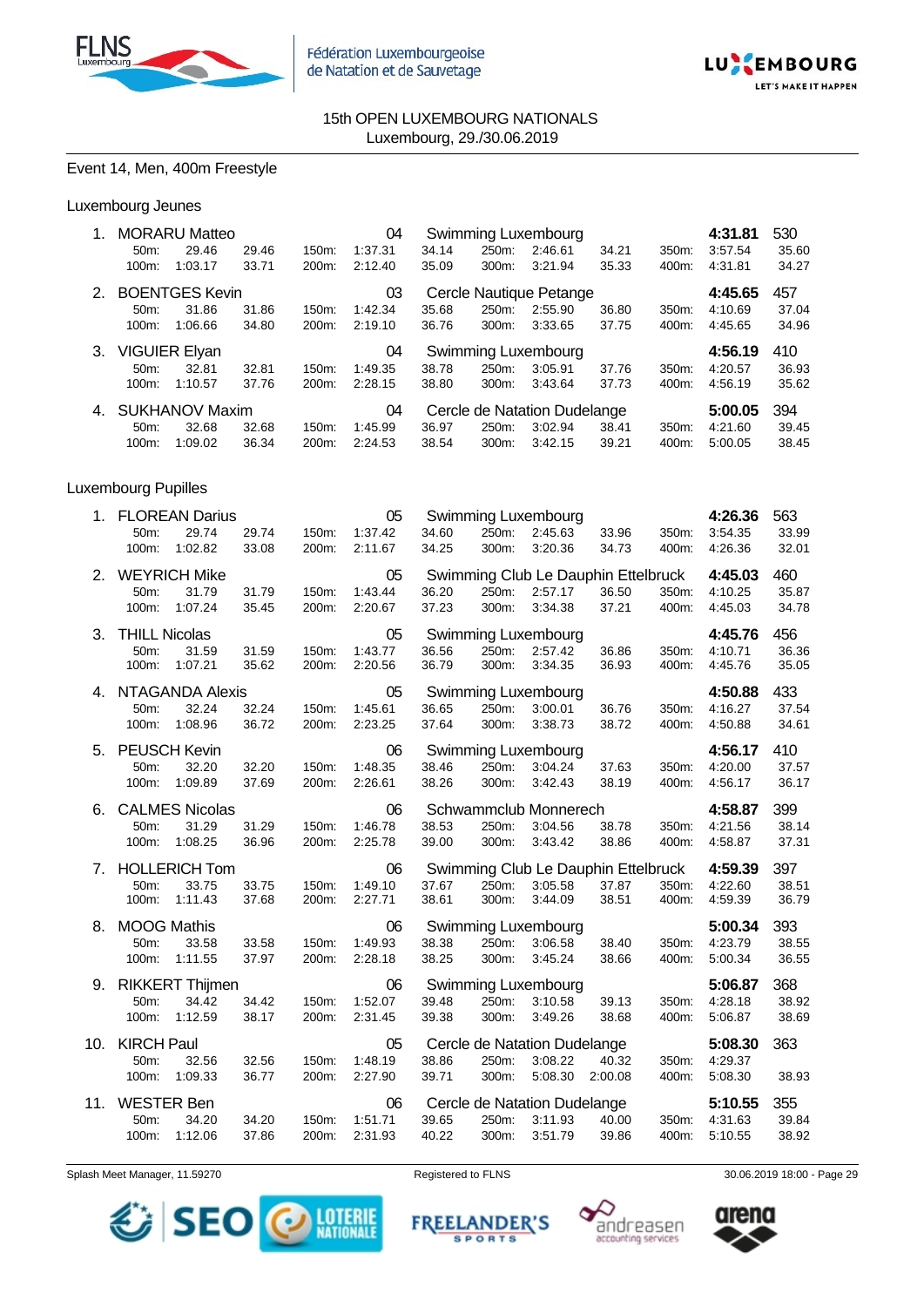



# Event 14, Boys, 400m Freestyle, Luxembourg Pupilles

| Rank |                   |                                |       |       | ΥB      |       |       |                                     |       |       | Time    | Pts   |
|------|-------------------|--------------------------------|-------|-------|---------|-------|-------|-------------------------------------|-------|-------|---------|-------|
| 12.  |                   | <b>TRESSEL Yannis</b>          |       |       | 05      |       |       | Swimming Club Le Dauphin Ettelbruck |       |       | 5:13.57 | 345   |
|      | 50 <sub>m</sub> : | 34.71                          | 34.71 | 150m: | 1:53.42 | 39.85 | 250m: | 3:14.25                             | 40.69 | 350m: | 4:35.75 | 40.78 |
|      | 100m:             | 1:13.57                        | 38.86 | 200m: | 2:33.56 | 40.14 | 300m: | 3:54.97                             | 40.72 | 400m: | 5:13.57 | 37.82 |
| 13.  |                   | <b>OLINGER Liam</b>            |       |       | 05      |       |       | Schwammclub Monnerech               |       |       | 5:14.45 | 342   |
|      | 50 <sub>m</sub>   | 33.85                          | 33.85 | 150m: | 1:53.11 | 39.47 | 250m: | 3:15.45                             | 41.22 | 350m: | 4:36.31 | 40.30 |
|      | 100m:             | 1:13.64                        | 39.79 | 200m: | 2:34.23 | 41.12 | 300m: | 3:56.01                             | 40.56 | 400m: | 5:14.45 | 38.14 |
| 14.  | <b>JAAS Tom</b>   |                                |       |       | 06      |       |       | Swimming Club Le Dauphin Ettelbruck |       |       | 5:15.30 | 340   |
|      | 50 <sub>m</sub> : | 34.70                          | 34.70 | 150m: | 1:53.56 | 39.95 | 250m: | 3:14.91                             | 40.60 | 350m: | 4:36.57 | 40.25 |
|      | 100m:             | 1:13.61                        | 38.91 | 200m: | 2:34.31 | 40.75 | 300m: | 3:56.32                             | 41.41 | 400m: | 5:15.30 | 38.73 |
| 15.  |                   | <b>TUCHILA Ionut Alexandru</b> |       |       | 06      |       |       | Swimming Luxembourg                 |       |       | 5:25.68 | 308   |
|      | 50m:              | 35.91                          | 35.91 | 150m: | 1:57.86 | 41.81 | 250m: | 3:22.06                             | 42.40 | 350m: | 4:46.84 | 41.70 |
|      | 100m:             | 1:16.05                        | 40.14 | 200m: | 2:39.66 | 41.80 | 300m: | 4:05.14                             | 43.08 | 400m: | 5:25.68 | 38.84 |
| 16.  |                   | MILANOVSKI Stefan              |       |       | 06      |       |       | Swimming Luxembourg                 |       |       | 5:38.41 | 275   |
|      | 50 <sub>m</sub> : | 37.26                          | 37.26 | 150m: | 2:05.64 | 44.61 | 250m: | 3:31.33                             | 42.87 | 350m: | 4:56.61 | 42.48 |
|      | 100m:             | 1:21.03                        | 43.77 | 200m: | 2.48.46 | 42.82 | 300m: | 4:14.13                             | 42.80 | 400m: | 5:38.41 | 41.80 |

| Event 15<br>29.06.2019 |                                                  |                                                      |                |                    |                                                 |                | Women, 400m Freestyle                        |                                                           |                |                           |                               | 2007 and older<br>Results |  |
|------------------------|--------------------------------------------------|------------------------------------------------------|----------------|--------------------|-------------------------------------------------|----------------|----------------------------------------------|-----------------------------------------------------------|----------------|---------------------------|-------------------------------|---------------------------|--|
| Meet Record            | National Records                                 |                                                      |                | 4:13.40<br>4:15.24 | <b>TERINK Rieneke</b><br><b>OLIVIER Monique</b> |                |                                              | <b>NED</b><br><b>SL</b>                                   |                | Luxembourg<br>Kazan (RUS) |                               | 29.06.2013<br>02.08.2015  |  |
| Points: FINA 2019      |                                                  |                                                      |                |                    |                                                 |                |                                              |                                                           |                |                           |                               |                           |  |
| Rank                   |                                                  |                                                      |                |                    | YB                                              |                |                                              |                                                           |                |                           | Time                          | Pts                       |  |
| Open                   |                                                  |                                                      |                |                    |                                                 |                |                                              |                                                           |                |                           |                               |                           |  |
| 1.                     |                                                  | <b>LECLERQ Valentine</b><br>Open Luxembourg Champion |                |                    | 05                                              |                | <b>France Comen</b>                          |                                                           |                |                           | 4:25.31                       | 707                       |  |
|                        | 50m:<br>100m:                                    | 30.22<br>1:03.29                                     | 30.22<br>33.07 | 150m:<br>200m:     | 1:36.64<br>2:10.74                              | 33.35<br>34.10 | 250m:<br>300m:                               | 2:44.71<br>3:18.86                                        | 33.97<br>34.15 | 350m:<br>400m:            | 3:52.56<br>4:25.31            | 33.70<br>32.75            |  |
| 2.                     | <b>JOMINET Lou</b><br>50 <sub>m</sub> :<br>100m: | 30.76<br>1:04.81                                     | 30.76<br>34.05 | 150m:<br>200m:     | 05<br>1:39.19<br>2:13.73                        | 34.38<br>34.54 | Swimming Luxembourg<br>250m:<br>300m:        | 2:48.41<br>3:23.22                                        | 34.68<br>34.81 | 350m:<br>400m:            | 4:29.68<br>3:57.43<br>4:29.68 | 674<br>34.21<br>32.25     |  |
| 3.                     | 50m:<br>100m:                                    | <b>PIERRON Marie</b><br>31.76<br>1:06.45             | 31.76<br>34.69 | 150m.<br>200m:     | 01<br>1:41.42<br>2:16.45                        | 34.97<br>35.03 | <b>TCN Champigneulles</b><br>250m:<br>300m:  | 2:50.81<br>3:25.20                                        | 34.36<br>34.39 | 350m:<br>400m:            | 4:33.65<br>3:59.89<br>4:33.65 | 645<br>34.69<br>33.76     |  |
| 4.                     | 50m:<br>100m:                                    | <b>VALENTIN Salome</b><br>31.73<br>1:05.99           | 31.73<br>34.26 | 150m:<br>200m:     | 05<br>1:41.02<br>2:17.29                        | 35.03<br>36.27 | France Comen<br>250m:<br>300m:               | 2:54.08<br>3:30.79                                        | 36.79<br>36.71 | 350m:<br>400m:            | 4:42.14<br>4:07.17<br>4:42.14 | 588<br>36.38<br>34.97     |  |
| 5.                     | <b>HRIC Laura</b><br>50 <sub>m</sub> :<br>100m:  | 32.33<br>1:08.07                                     | 32.33<br>35.74 | 150m:<br>200m:     | 05<br>1:44.47<br>2:20.97                        | 36.40<br>36.50 | <b>Swimming Luxembourg</b><br>250m:<br>300m: | 2:57.63<br>3.34.48                                        | 36.66<br>36.85 | 350m:<br>400m:            | 4:46.29<br>4:10.99<br>4:46.29 | 563<br>36.51<br>35.30     |  |
| 6.                     | <b>HAN Mengjia</b><br>50m:<br>100m:              | 32.95<br>1:09.36                                     | 32.95<br>36.41 | 150m:<br>200m:     | 07<br>1:46.72<br>2:24.22                        | 37.36<br>37.50 | <b>Swimming Luxembourg</b><br>250m:<br>300m: | 3:02.01<br>3:39.49                                        | 37.79<br>37.48 | 350m:<br>400m:            | 4:53.19<br>4:16.66<br>4:53.19 | 524<br>37.17<br>36.53     |  |
| 7.                     | 50m:<br>100m:                                    | KETTENMEYER-REULAND Carole<br>33.60<br>1:10.20       | 33.60<br>36.60 | 150m:<br>200m:     | 78<br>1:47.85<br>2:25.34                        | 37.65<br>37.49 | 250m:<br>300m:                               | Swimming Club Le Dauphin Ettelbruck<br>3:03.44<br>3:41.52 | 38.10<br>38.08 | 350m:<br>400m:            | 4:57.43<br>4:20.06<br>4:57.43 | 502<br>38.54<br>37.37     |  |

Splash Meet Manager, 11.59270 **Registered to FLNS Registered to FLNS** 30.06.2019 18:00 - Page 30



**FREELANDER'S SPORTS** 





arena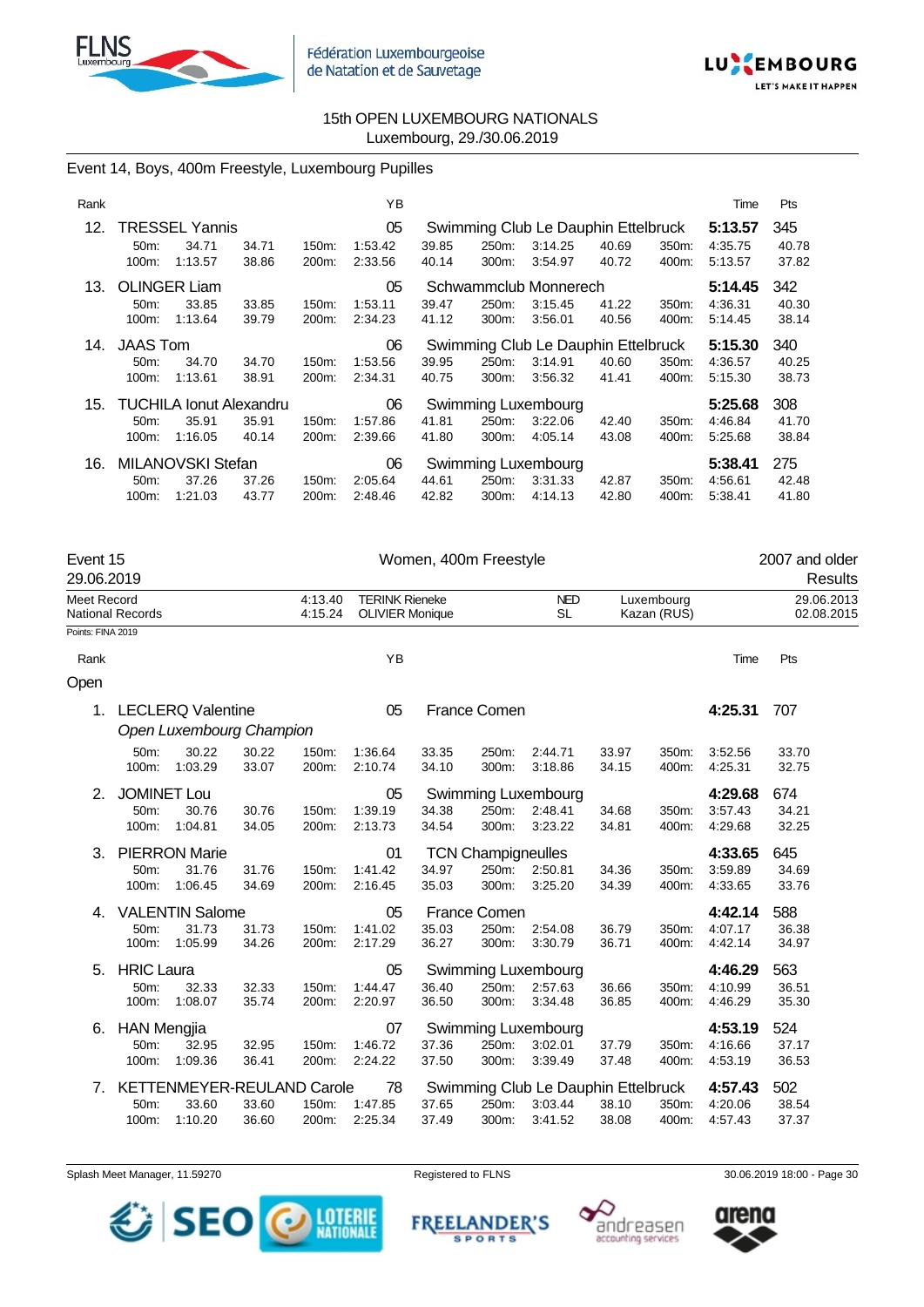



# Event 15, Women, 400m Freestyle, Open

| Rank |                                       |                                                    |                |                | YB                                                             |                |                |                                                           |                |                | Time                                | Pts                   |
|------|---------------------------------------|----------------------------------------------------|----------------|----------------|----------------------------------------------------------------|----------------|----------------|-----------------------------------------------------------|----------------|----------------|-------------------------------------|-----------------------|
|      | 50m:<br>100m:                         | 8. CARIDROIT Marie<br>32.49<br>1:09.47             | 32.49<br>36.98 | 150m:<br>200m: | 03<br>1:47.20<br>2:25.48                                       | 37.73<br>38.28 | 250m:<br>300m: | Club Nautique Havrais<br>3:03.97<br>3:42.62               | 38.49<br>38.65 | 350m:<br>400m: | 4:58.45<br>4:21.00<br>4:58.45       | 497<br>38.38<br>37.45 |
|      | 50m:                                  | 9. HOLLERICH Anne<br>34.22<br>100m: 1:12.17        | 34.22<br>37.95 | 150m:<br>200m: | 01<br>1:50.80<br>2:29.37                                       | 38.63<br>38.57 | 250m:<br>300m: | Swimming Club Le Dauphin Ettelbruck<br>3:07.61<br>3:46.69 | 38.24<br>39.08 | 350m:<br>400m: | 5:01.62<br>4:25.27<br>5:01.62       | 481<br>38.58<br>36.35 |
| 10.  | 50m:<br>100m:                         | <b>REINESCH Leeloo</b><br>34.49<br>1:12.60         | 34.49<br>38.11 | 150m:<br>200m: | 07<br>1:51.12<br>2:30.47                                       | 38.52<br>39.35 | 250m:<br>300m: | Schwammclub Monnerech<br>3:09.57<br>3:48.52               | 39.10<br>38.95 | 350m:<br>400m: | 5:04.28<br>4:27.14<br>5:04.28       | 469<br>38.62<br>37.14 |
| 11.  | <b>BOUZIDI</b> Imene<br>50m:<br>100m: | 34.61<br>1:12.59                                   | 34.61<br>37.98 | 150m:<br>200m: | 05<br>1:51.33<br>2:30.64                                       | 38.74<br>39.31 | 250m:<br>300m: | Schwammclub Monnerech<br>3:10.11<br>3:49.79               | 39.47<br>39.68 | 350m:<br>400m: | 5:05.09<br>4:28.53<br>5:05.09       | 465<br>38.74<br>36.56 |
|      | 12. SOFFIO Mara<br>50m:<br>100m:      | 35.09<br>1:13.42                                   | 35.09<br>38.33 | 150m:<br>200m: | 06<br>1:53.08<br>2:32.65                                       | 39.66<br>39.57 | 250m:<br>300m: | Schwammclub Monnerech<br>3:12.38<br>3:52.32               | 39.73<br>39.94 | 350m:<br>400m: | 5:10.25<br>4:32.65<br>5:10.25       | 442<br>40.33<br>37.60 |
|      | 13. HARIZIA Celia<br>50m:<br>100m:    | 33.77<br>1:11.76                                   | 33.77<br>37.99 | 150m:<br>200m: | 05<br>1:50.93<br>2:30.87                                       | 39.17<br>39.94 | 250m:<br>300m: | Schwammclub Monnerech<br>3:11.39<br>3:52.69               | 40.52<br>41.30 | 350m:<br>400m: | 5:16.68<br>4:34.86<br>5:16.68       | 416<br>42.17<br>41.82 |
|      | 50m:<br>100m:                         | 14. LINDMARK MELO Maia<br>37.47<br>1:17.52         | 37.47<br>40.05 | 150m:<br>200m: | 07<br>1:58.57<br>2:40.36                                       | 41.05<br>41.79 | 250m:<br>300m: | Cercle de Natation Dudelange<br>3:21.51<br>4:03.15        | 41.15<br>41.64 | 350m:<br>400m: | 5:22.50<br>4:44.13<br>5:22.50       | 394<br>40.98<br>38.37 |
| 15.  | <b>CALMES Lara</b><br>50m:<br>100m:   | 35.42<br>1:15.49                                   | 35.42<br>40.07 | 150m:<br>200m: | 04<br>1:56.77<br>2:38.59                                       | 41.28<br>41.82 | 250m:<br>300m: | Schwammclub Monnerech<br>3:20.56<br>4:02.50               | 41.97<br>41.94 | 350m:<br>400m: | 5:24.39<br>4.43.99<br>5:24.39       | 387<br>41.49<br>40.40 |
| 16.  | 50m:<br>100m:                         | <b>BOKOVA Marta</b><br>36.14<br>1:17.65            | 36.14<br>41.51 | 150m:<br>200m: | 06<br>1:59.37<br>2:41.90                                       | 41.72<br>42.53 | 250m:<br>300m: | Swimming Luxembourg<br>3:23.09<br>4:04.96                 | 41.19<br>41.87 | 350m:<br>400m: | 5:26.62<br>4:46.58<br>5:26.62       | 379<br>41.62<br>40.04 |
| 17.  | 50m:<br>100m:                         | <b>ELCHEROTH Niki</b><br>37.99<br>1:20.76          | 37.99<br>42.77 | 150m:<br>200m: | 07<br>2:03.51<br>2:47.05                                       | 42.75<br>43.54 | 250m:<br>300m: | Swimming Club Redange<br>3:30.08<br>4:12.86               | 43.03<br>42.78 | 350m:<br>400m: | 5:33.93<br>4:54.71<br>5:33.93       | 355<br>41.85<br>39.22 |
| 18.  | 50m:<br>100m:                         | <b>KROMBACH Linda</b><br>36.81<br>1:19.22          | 36.81<br>42.41 | 150m:<br>200m: | 07<br>2:02.13<br>2:45.91                                       | 42.91<br>43.78 | 250m:<br>300m: | Swimming Luxembourg<br>3:29.29<br>4:12.59                 | 43.38<br>43.30 | 350m:<br>400m: | 5:35.19<br>4:55.37<br>5:35.19       | 351<br>42.78<br>39.82 |
|      |                                       | 19. NTAGANDA Sophie<br>50m: 38.12<br>100m: 1:20.62 | 42.50          | 200m:          | 07<br>38.12 150m: 2:04.36 43.74 250m: 3:30.43 41.94<br>2:48.49 | 44.13          | 300m:          | Swimming Luxembourg<br>4:13.60                            | 43.17          | 400m:          | 5:35.69<br>350m: 4:56.16<br>5:35.69 | 349<br>42.56<br>39.53 |
| 20.  | 50m:<br>100m:                         | <b>KOENIG Aurelie</b><br>38.10<br>1:21.87          | 38.10<br>43.77 | 150m:<br>200m: | 07<br>2:05.38<br>2:50.00                                       | 43.51<br>44.62 | 250m:<br>300m: | Swimming Club Redange<br>3:34.85<br>4:18.24               | 44.85<br>43.39 | 350m:<br>400m: | 5:41.52<br>5:01.38<br>5:41.52       | 331<br>43.14<br>40.14 |
| 21.  | 50m:<br>100m:                         | <b>SIEBENS Hanne</b><br>37.93<br>1:21.09           | 37.93<br>43.16 | 150m:<br>200m: | 06<br>2:05.94<br>2:50.67                                       | 44.85<br>44.73 | 250m:<br>300m: | Cercle de Natation Dudelange<br>3:35.99<br>4:20.58        | 45.32<br>44.59 | 350m:<br>400m: | 5:44.63<br>5:03.91<br>5:44.63       | 323<br>43.33<br>40.72 |
| 22.  | 50m:<br>100m:                         | <b>PHILIPPART Lina</b><br>36.87<br>1:18.06         | 36.87<br>41.19 | 150m:<br>200m: | 07<br>2:00.72<br>2:43.98                                       | 42.66<br>43.26 | 250m:<br>300m: | Schwammclub Monnerech<br>3:29.64<br>4:15.03               | 45.66<br>45.39 | 350m:<br>400m: | 5:47.12<br>5:01.04<br>5:47.12       | 316<br>46.01<br>46.08 |
| 23.  | <b>REDING Sevda</b><br>50m:<br>100m:  | 37.81<br>1:20.73                                   | 37.81<br>42.92 | 150m:<br>200m: | 07<br>2:04.95<br>2:50.44                                       | 44.22<br>45.49 | 250m:<br>300m: | Cercle de Natation Dudelange<br>3:37.70<br>4:25.97        | 47.26<br>48.27 | 350m:<br>400m: | 6:00.73<br>5:14.69<br>6:00.73       | 281<br>48.72<br>46.04 |









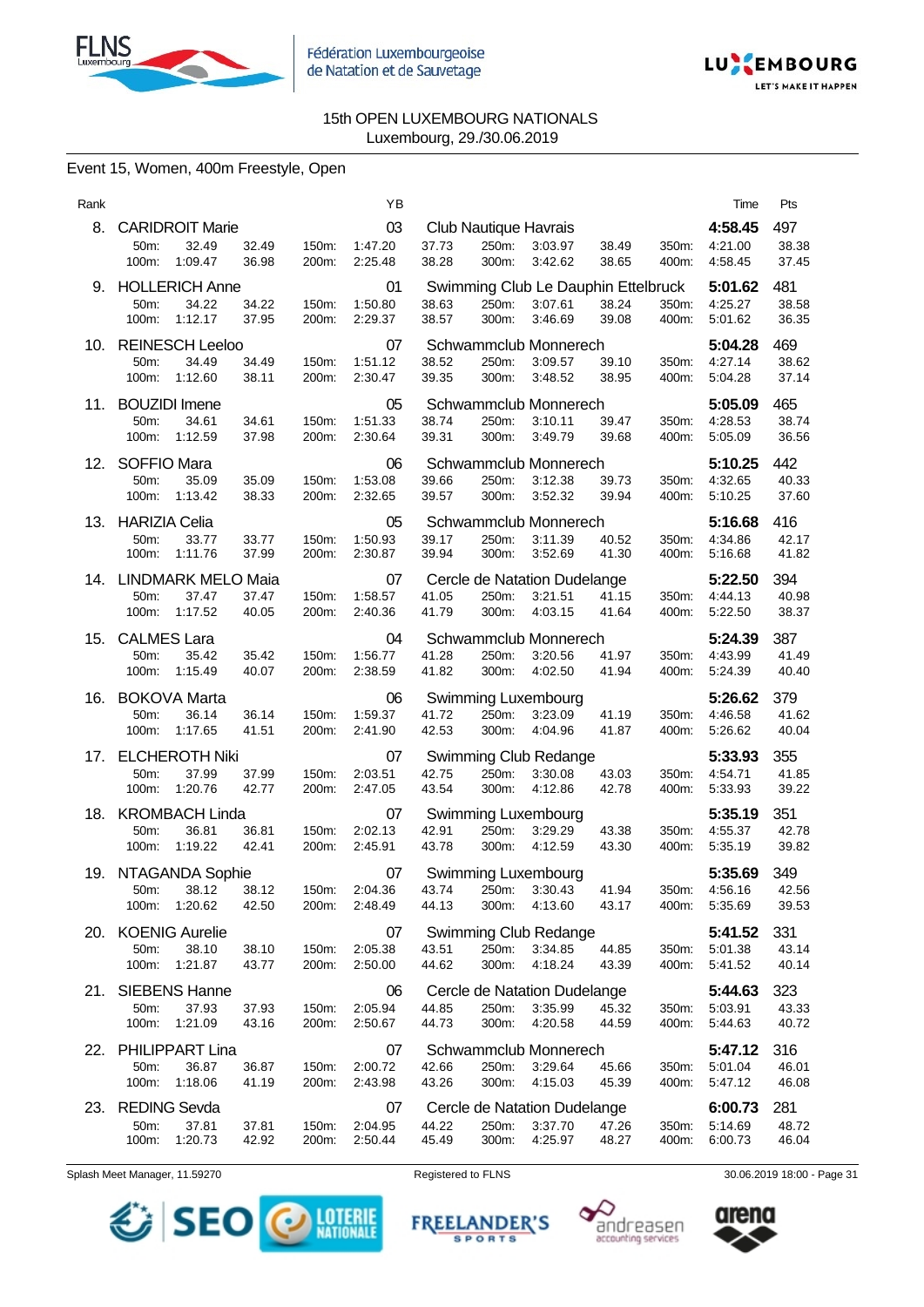

Event 15, Women, 400m Freestyle, Open



# 15th OPEN LUXEMBOURG NATIONALS Luxembourg, 29./30.06.2019

| Rank               |                                                                    |                |                | ΥB                             |                |                        |                                                           |                |                | Time                                | Pts                   |
|--------------------|--------------------------------------------------------------------|----------------|----------------|--------------------------------|----------------|------------------------|-----------------------------------------------------------|----------------|----------------|-------------------------------------|-----------------------|
| 24.                | <b>MOUSEL Sarah</b><br>38.05<br>50m:<br>100m:<br>1:22.37           | 38.05<br>44.32 | 150m:<br>200m: | 07<br>2:08.57<br>2:56.25       | 46.20<br>47.68 | 250m:<br>300m:         | Swimming Luxembourg<br>3:45.25<br>4:33.56                 | 49.00<br>48.31 | 350m:<br>400m: | 6:05.29<br>5:19.92<br>6:05.29       | 271<br>46.36<br>45.37 |
| DNS.<br><b>DNS</b> | <b>BROICH Louisa Marie</b><br>POPA Sonia                           |                |                | 03<br>06                       |                | Postsportverein Trier  | Schwammclub Monnerech                                     |                |                |                                     |                       |
| Luxembourg         |                                                                    |                |                |                                |                |                        |                                                           |                |                |                                     |                       |
|                    | 1. JOMINET Lou<br><b>Luxembourg Champion</b>                       |                |                | 05                             |                |                        | Swimming Luxembourg                                       |                |                | 4:29.68                             | 674                   |
|                    | 50m:<br>30.76<br>100m:<br>1:04.81                                  | 30.76<br>34.05 | 150m:<br>200m: | 1:39.19<br>2:13.73             | 34.38<br>34.54 | 250m:<br>300m:         | 2:48.41<br>3:23.22                                        | 34.68<br>34.81 | 350m:<br>400m: | 3:57.43<br>4.29.68                  | 34.21<br>32.25        |
|                    | 2. HRIC Laura<br>32.33<br>50m:<br>100m:<br>1:08.07                 | 32.33<br>35.74 | 150m:<br>200m: | 05<br>1:44.47<br>2:20.97       | 36.40<br>36.50 | 250m:<br>300m:         | Swimming Luxembourg<br>2:57.63<br>3:34.48                 | 36.66<br>36.85 | 350m:<br>400m: | 4:46.29<br>4:10.99<br>4:46.29       | 563<br>36.51<br>35.30 |
|                    | 3. HAN Mengjia<br>50m:<br>32.95<br>1:09.36<br>100m:                | 32.95<br>36.41 | 150m:<br>200m: | 07<br>1:46.72<br>2:24.22       | 37.36<br>37.50 | 250m:<br>300m:         | Swimming Luxembourg<br>3:02.01<br>3:39.49                 | 37.79<br>37.48 | 350m:<br>400m: | 4:53.19<br>4:16.66<br>4:53.19       | 524<br>37.17<br>36.53 |
|                    | 4. KETTENMEYER-REULAND Carole<br>50m:<br>33.60<br>1:10.20<br>100m: | 33.60<br>36.60 | 150m:<br>200m: | 78<br>1:47.85<br>2:25.34       | 37.65<br>37.49 | 250m:<br>300m:         | Swimming Club Le Dauphin Ettelbruck<br>3:03.44<br>3:41.52 | 38.10<br>38.08 | 350m:<br>400m: | 4:57.43<br>4:20.06<br>4:57.43       | 502<br>38.54<br>37.37 |
| 5.                 | <b>HOLLERICH Anne</b><br>50m:<br>34.22<br>100m:<br>1:12.17         | 34.22<br>37.95 | 150m:<br>200m: | 01<br>1:50.80<br>2:29.37       | 38.63<br>38.57 | 250m:<br>300m:         | Swimming Club Le Dauphin Ettelbruck<br>3:07.61<br>3:46.69 | 38.24<br>39.08 | 350m:<br>400m: | 5:01.62<br>4:25.27<br>5:01.62       | 481<br>38.58<br>36.35 |
| 6.                 | <b>REINESCH Leeloo</b><br>34.49<br>50m:<br>100m:<br>1:12.60        | 34.49<br>38.11 | 150m:<br>200m: | 07<br>1:51.12<br>2:30.47       | 38.52<br>39.35 | 250m:<br>300m:         | Schwammclub Monnerech<br>3:09.57<br>3:48.52               | 39.10<br>38.95 | 350m:<br>400m: | 5:04.28<br>4:27.14<br>5:04.28       | 469<br>38.62<br>37.14 |
| 7.                 | <b>BOUZIDI</b> Imene<br>50m:<br>34.61<br>1:12.59<br>100m:          | 34.61<br>37.98 | 150m:<br>200m: | 05<br>1:51.33<br>2:30.64       | 38.74<br>39.31 | 250m:<br>300m:         | Schwammclub Monnerech<br>3:10.11<br>3:49.79               | 39.47<br>39.68 | 350m:<br>400m: | 5:05.09<br>4:28.53<br>5:05.09       | 465<br>38.74<br>36.56 |
| 8.                 | <b>SOFFIO Mara</b><br>50m:<br>35.09<br>100m:<br>1:13.42            | 35.09<br>38.33 | 150m:<br>200m: | 06<br>1:53.08<br>2:32.65       | 39.66<br>39.57 | 250m:<br>300m:         | Schwammclub Monnerech<br>3:12.38<br>3:52.32               | 39.73<br>39.94 | 350m:<br>400m: | 5:10.25<br>4:32.65<br>5:10.25       | 442<br>40.33<br>37.60 |
|                    | 9. HARIZIA Celia<br>50m: 33.77<br>100m:<br>1:11.76                 | 33.77<br>37.99 | 200m:          | 05<br>150m: 1:50.93<br>2:30.87 | 39.17<br>39.94 | 250m: 3:11.39<br>300m: | Schwammclub Monnerech<br>3:52.69                          | 40.52<br>41.30 | 400m:          | 5:16.68<br>350m: 4:34.86<br>5:16.68 | 416<br>42.17<br>41.82 |
|                    | 10. LINDMARK MELO Maia<br>37.47<br>50m:<br>1:17.52<br>100m:        | 37.47<br>40.05 | 150m:<br>200m: | 07<br>1:58.57<br>2:40.36       | 41.05<br>41.79 | 250m.<br>300m:         | Cercle de Natation Dudelange<br>3:21.51<br>4:03.15        | 41.15<br>41.64 | 350m:<br>400m: | 5:22.50<br>4:44.13<br>5:22.50       | 394<br>40.98<br>38.37 |
|                    | 11. CALMES Lara<br>50m:<br>35.42<br>100m:<br>1:15.49               | 35.42<br>40.07 | 150m:<br>200m: | 04<br>1:56.77<br>2:38.59       | 41.28<br>41.82 | 250m:<br>300m:         | Schwammclub Monnerech<br>3:20.56<br>4:02.50               | 41.97<br>41.94 | 350m:<br>400m: | 5:24.39<br>4:43.99<br>5:24.39       | 387<br>41.49<br>40.40 |
|                    | 12. BOKOVA Marta<br>50m:<br>36.14<br>100m:<br>1:17.65              | 36.14<br>41.51 | 150m:<br>200m: | 06<br>1:59.37<br>2:41.90       | 41.72<br>42.53 | 250m:<br>300m:         | Swimming Luxembourg<br>3:23.09<br>4:04.96                 | 41.19<br>41.87 | 350m:<br>400m: | 5:26.62<br>4:46.58<br>5:26.62       | 379<br>41.62<br>40.04 |
|                    | 13. ELCHEROTH Niki<br>50m:<br>37.99<br>100m:<br>1:20.76            | 37.99<br>42.77 | 150m:<br>200m: | 07<br>2:03.51<br>2:47.05       | 42.75<br>43.54 | 250m:<br>300m:         | Swimming Club Redange<br>3:30.08<br>4:12.86               | 43.03<br>42.78 | 350m:<br>400m: | 5:33.93<br>4:54.71<br>5:33.93       | 355<br>41.85<br>39.22 |







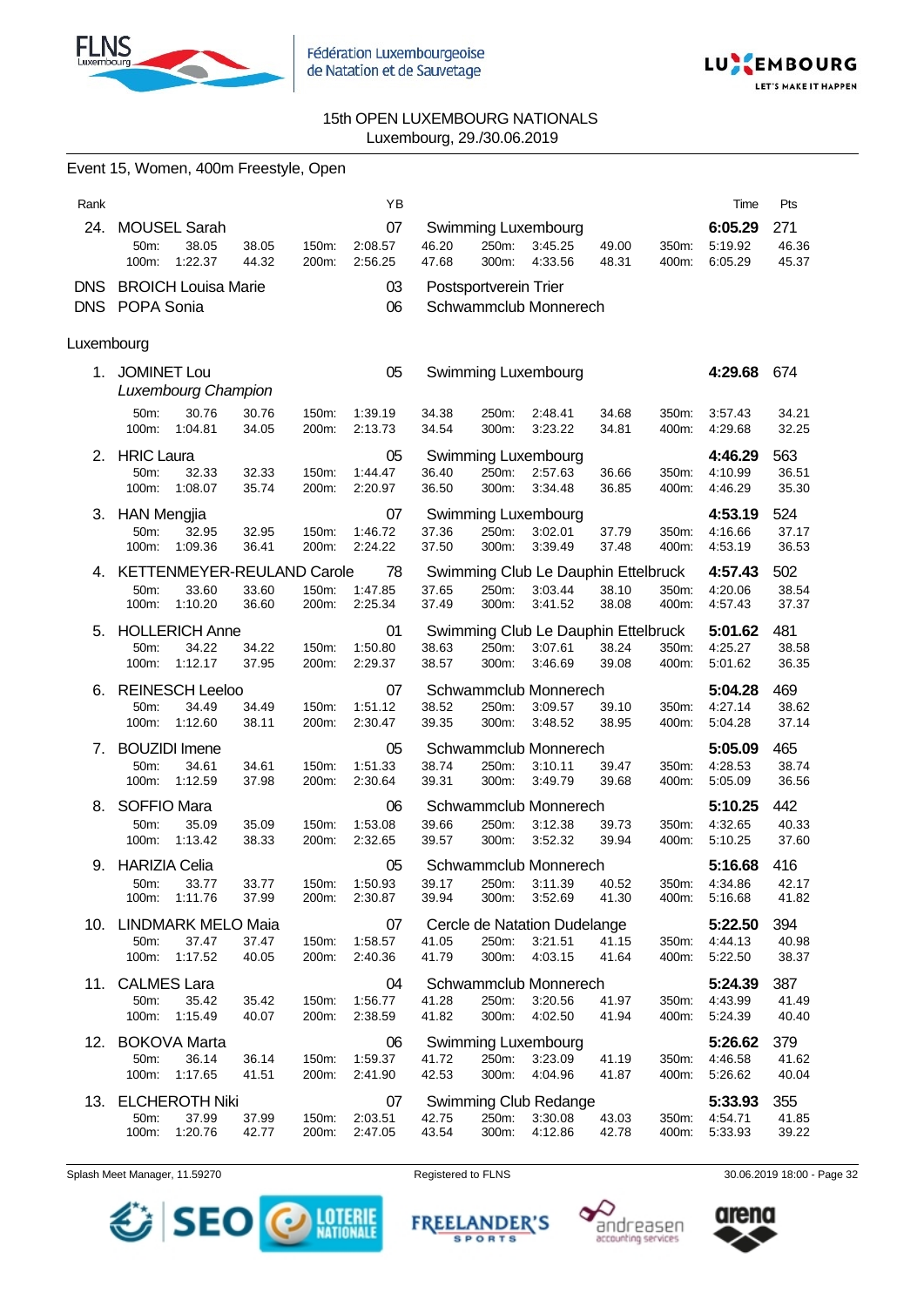



# Event 15, Women, 400m Freestyle, Luxembourg

| Rank |                      |                        |                |                | ΥB                 |                |                |                              |                |                | Time               | Pts            |
|------|----------------------|------------------------|----------------|----------------|--------------------|----------------|----------------|------------------------------|----------------|----------------|--------------------|----------------|
|      |                      | 14. KROMBACH Linda     |                |                | 07                 |                |                | Swimming Luxembourg          |                |                | 5:35.19            | 351            |
|      | 50m:<br>100m:        | 36.81<br>1:19.22       | 36.81<br>42.41 | 150m:<br>200m: | 2:02.13<br>2:45.91 | 42.91<br>43.78 | 250m:<br>300m: | 3:29.29<br>4:12.59           | 43.38<br>43.30 | 350m:<br>400m: | 4:55.37<br>5:35.19 | 42.78<br>39.82 |
| 15.  |                      | NTAGANDA Sophie        |                |                | 07                 |                |                | Swimming Luxembourg          |                |                | 5:35.69            | 349            |
|      | 50m:<br>100m:        | 38.12<br>1:20.62       | 38.12<br>42.50 | 150m:<br>200m: | 2:04.36<br>2:48.49 | 43.74<br>44.13 | 250m:<br>300m: | 3:30.43<br>4:13.60           | 41.94<br>43.17 | 350m:<br>400m: | 4:56.16<br>5:35.69 | 42.56<br>39.53 |
| 16.  |                      | <b>KOENIG Aurelie</b>  |                |                | 07                 |                |                | Swimming Club Redange        |                |                | 5:41.52            | 331            |
|      | 50m:<br>100m:        | 38.10<br>1:21.87       | 38.10<br>43.77 | 150m:<br>200m: | 2:05.38<br>2:50.00 | 43.51<br>44.62 | 250m:<br>300m: | 3:34.85<br>4:18.24           | 44.85<br>43.39 | 350m:<br>400m: | 5:01.38<br>5:41.52 | 43.14<br>40.14 |
| 17.  |                      | <b>SIEBENS Hanne</b>   |                |                | 06                 |                |                | Cercle de Natation Dudelange |                |                | 5:44.63            | 323            |
|      | 50m:<br>100m:        | 37.93<br>1:21.09       | 37.93<br>43.16 | 150m:<br>200m: | 2:05.94<br>2:50.67 | 44.85<br>44.73 | 250m:<br>300m: | 3:35.99<br>4:20.58           | 45.32<br>44.59 | 350m:<br>400m: | 5:03.91<br>5:44.63 | 43.33<br>40.72 |
| 18.  |                      | PHILIPPART Lina        |                |                | 07                 |                |                | Schwammclub Monnerech        |                |                | 5:47.12            | 316            |
|      | 50m:<br>100m:        | 36.87<br>1:18.06       | 36.87<br>41.19 | 150m:<br>200m: | 2:00.72<br>2:43.98 | 42.66<br>43.26 | 250m:<br>300m: | 3:29.64<br>4:15.03           | 45.66<br>45.39 | 350m:<br>400m: | 5:01.04<br>5:47.12 | 46.01<br>46.08 |
|      | 19. REDING Sevda     |                        |                |                | 07                 |                |                | Cercle de Natation Dudelange |                |                | 6:00.73            | 281            |
|      | 50m:<br>100m:        | 37.81<br>1:20.73       | 37.81<br>42.92 | 150m:<br>200m: | 2:04.95<br>2:50.44 | 44.22<br>45.49 | 250m:<br>300m: | 3:37.70<br>4:25.97           | 47.26<br>48.27 | 350m:<br>400m: | 5:14.69<br>6:00.73 | 48.72<br>46.04 |
| 20.  |                      | <b>MOUSEL Sarah</b>    |                |                | 07                 |                |                | Swimming Luxembourg          |                |                | 6:05.29            | 271            |
|      | 50m:<br>100m:        | 38.05<br>1:22.37       | 38.05<br>44.32 | 150m:<br>200m: | 2:08.57<br>2:56.25 | 46.20<br>47.68 | 250m:<br>300m: | 3:45.25<br>4:33.56           | 49.00<br>48.31 | 350m:<br>400m: | 5:19.92<br>6:05.29 | 46.36<br>45.37 |
|      | DNS POPA Sonia       |                        |                |                | 06                 |                |                | Schwammclub Monnerech        |                |                |                    |                |
|      | Luxembourg Juniors   |                        |                |                |                    |                |                |                              |                |                |                    |                |
| 1.   | <b>CALMES Lara</b>   |                        |                |                | 04                 |                |                | Schwammclub Monnerech        |                |                | 5:24.39            | 387            |
|      | 50m:<br>100m:        | 35.42<br>1:15.49       | 35.42<br>40.07 | 150m:<br>200m: | 1:56.77<br>2:38.59 | 41.28<br>41.82 | 250m:<br>300m: | 3:20.56<br>4:02.50           | 41.97<br>41.94 | 350m:<br>400m: | 4:43.99<br>5:24.39 | 41.49<br>40.40 |
|      | Luxembourg Jeunes    |                        |                |                |                    |                |                |                              |                |                |                    |                |
| 1.   | <b>JOMINET Lou</b>   |                        |                |                | 05                 |                |                | Swimming Luxembourg          |                |                | 4:29.68            | 674            |
|      | 50m:<br>100m:        | 30.76<br>1:04.81       | 30.76<br>34.05 | 150m:<br>200m: | 1:39.19<br>2:13.73 | 34.38<br>34.54 | 250m:<br>300m: | 2:48.41<br>3:23.22           | 34.68<br>34.81 | 350m:<br>400m: | 3:57.43<br>4:29.68 | 34.21<br>32.25 |
| 2.   | <b>HRIC Laura</b>    |                        |                |                | 05                 |                |                | Swimming Luxembourg          |                |                | 4:46.29            | 563            |
|      | 50m:                 | 32.33<br>100m: 1:08.07 | 32.33<br>35.74 | 150m:<br>200m: | 1:44.47<br>2:20.97 | 36.40<br>36.50 | 250m:<br>300m: | 2:57.63<br>3:34.48           | 36.66<br>36.85 | 350m:<br>400m: | 4:10.99<br>4:46.29 | 36.51<br>35.30 |
| З.   | <b>BOUZIDI</b> Imene |                        |                |                | 05                 |                |                | Schwammclub Monnerech        |                |                | 5:05.09            | 465            |
|      | 50m:<br>100m:        | 34.61<br>1:12.59       | 34.61<br>37.98 | 150m:<br>200m: | 1:51.33<br>2:30.64 | 38.74<br>39.31 | 250m:<br>300m: | 3:10.11<br>3:49.79           | 39.47<br>39.68 | 350m:<br>400m: | 4:28.53<br>5:05.09 | 38.74<br>36.56 |
| 4.   | <b>SOFFIO Mara</b>   |                        |                |                | 06                 |                |                | Schwammclub Monnerech        |                |                | 5:10.25            | 442            |
|      | 50m:<br>100m:        | 35.09<br>1:13.42       | 35.09<br>38.33 | 150m:<br>200m: | 1:53.08<br>2:32.65 | 39.66<br>39.57 | 250m:<br>300m: | 3:12.38<br>3:52.32           | 39.73<br>39.94 | 350m:<br>400m: | 4:32.65<br>5:10.25 | 40.33<br>37.60 |
|      | 5. HARIZIA Celia     |                        |                |                | 05                 |                |                | Schwammclub Monnerech        |                |                | 5:16.68            | 416            |
|      | 50m:<br>100m:        | 33.77<br>1:11.76       | 33.77<br>37.99 | 150m:<br>200m: | 1:50.93<br>2:30.87 | 39.17<br>39.94 | 250m:<br>300m: | 3:11.39<br>3:52.69           | 40.52<br>41.30 | 350m:<br>400m: | 4:34.86<br>5:16.68 | 42.17<br>41.82 |
| 6.   |                      | <b>BOKOVA Marta</b>    |                |                | 06                 |                |                | Swimming Luxembourg          |                |                | 5:26.62            | 379            |
|      | 50m:<br>100m:        | 36.14<br>1:17.65       | 36.14<br>41.51 | 150m:<br>200m: | 1:59.37<br>2:41.90 | 41.72<br>42.53 | 250m:<br>300m: | 3:23.09<br>4:04.96           | 41.19<br>41.87 | 350m:<br>400m: | 4:46.58<br>5:26.62 | 41.62<br>40.04 |

Splash Meet Manager, 11.59270 **Registered to FLNS** Registered to FLNS 30.06.2019 18:00 - Page 33

SEO **DESCRIPTIONALE** 





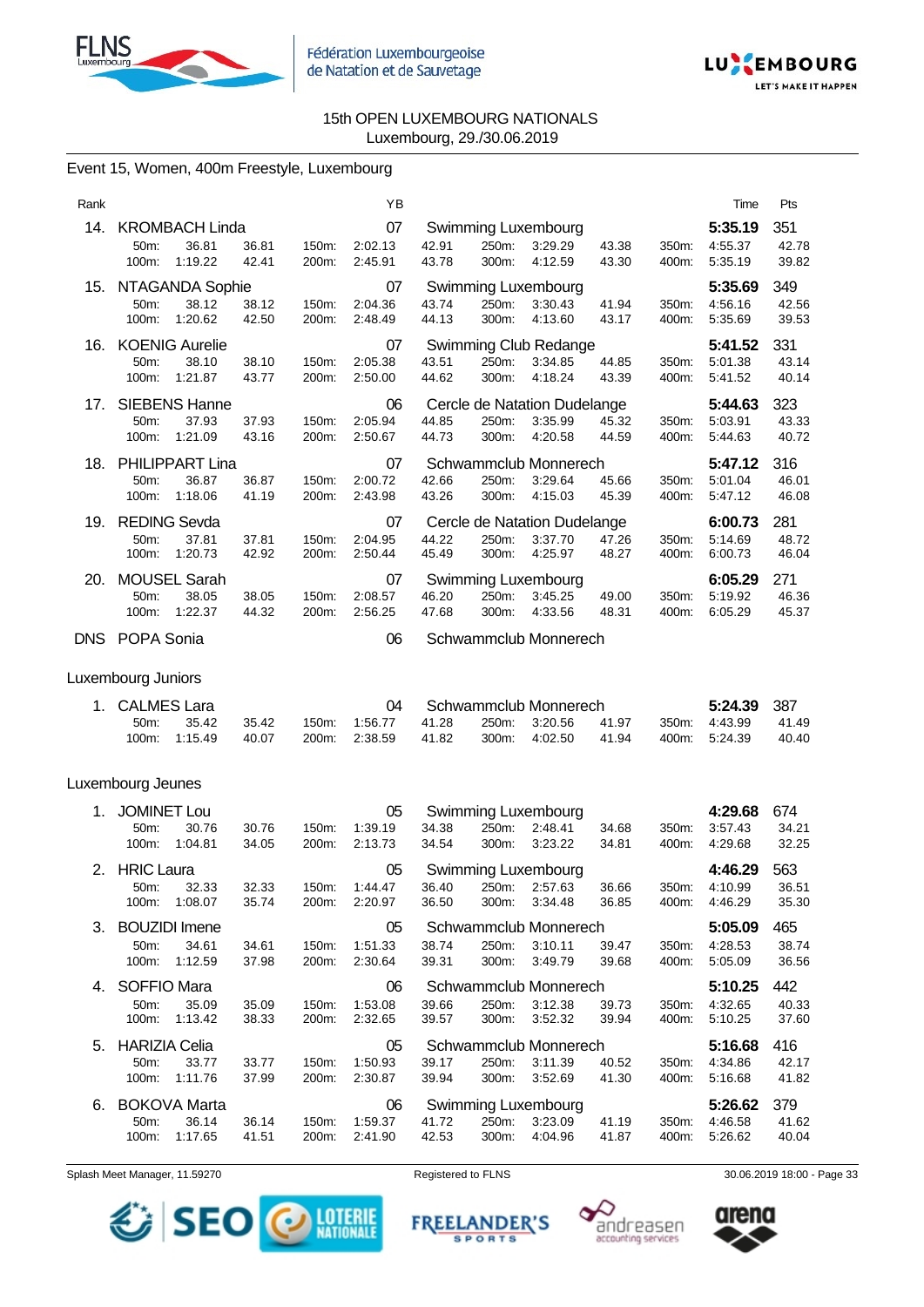



| Rank |                     |                              |                |                | ΥB                        |                              |                |                                         |                |                | Time               | Pts            |
|------|---------------------|------------------------------|----------------|----------------|---------------------------|------------------------------|----------------|-----------------------------------------|----------------|----------------|--------------------|----------------|
| 7.   |                     | <b>SIEBENS Hanne</b>         |                |                | 06                        |                              |                | Cercle de Natation Dudelange            |                |                | 5:44.63            | 323            |
|      | 50m:<br>100m:       | 37.93<br>1:21.09             | 37.93<br>43.16 | 150m:<br>200m: | 2:05.94<br>2:50.67        | 44.85<br>44.73               | 250m:<br>300m: | 3:35.99<br>4:20.58                      | 45.32<br>44.59 | 350m:<br>400m: | 5:03.91<br>5:44.63 | 43.33<br>40.72 |
|      | DNS POPA Sonia      |                              |                |                |                           |                              |                |                                         |                |                |                    |                |
|      |                     |                              |                |                | 06                        |                              |                | Schwammclub Monnerech                   |                |                |                    |                |
|      | Luxembourg Pupilles |                              |                |                |                           |                              |                |                                         |                |                |                    |                |
|      | 1. HAN Mengjia      |                              |                |                | 07                        |                              |                | Swimming Luxembourg                     |                |                | 4:53.19            | 524            |
|      | 50m:                | 32.95                        | 32.95          | 150m:          | 1:46.72                   | 37.36                        | 250m:          | 3:02.01                                 | 37.79          | 350m:          | 4:16.66            | 37.17          |
|      | 100m:               | 1:09.36                      | 36.41          | 200m:          | 2:24.22                   | 37.50                        | 300m:          | 3:39.49                                 | 37.48          | 400m:          | 4:53.19            | 36.53          |
|      | 50m:                | 2. REINESCH Leeloo<br>34.49  | 34.49          | 150m:          | 07<br>1:51.12             | 38.52                        | 250m:          | Schwammclub Monnerech<br>3:09.57        | 39.10          | 350m:          | 5:04.28<br>4:27.14 | 469<br>38.62   |
|      | 100m:               | 1:12.60                      | 38.11          | 200m:          | 2:30.47                   | 39.35                        | 300m:          | 3:48.52                                 | 38.95          | 400m:          | 5:04.28            | 37.14          |
|      |                     | 3. LINDMARK MELO Maia        |                |                | 07                        | Cercle de Natation Dudelange |                |                                         |                |                |                    | 394            |
|      | 50m:                | 37.47                        | 37.47          | 150m:          | 1:58.57                   | 41.05                        | 250m:          | 3:21.51                                 | 41.15          | 350m:          | 4:44.13            | 40.98          |
|      | 100m:               | 1:17.52                      | 40.05          | 200m:          | 2:40.36                   | 41.79                        | 300m:          | 4:03.15                                 | 41.64          | 400m:          | 5:22.50            | 38.37          |
|      |                     | 4. ELCHEROTH Niki            |                |                | 07                        |                              |                | Swimming Club Redange                   |                |                | 5:33.93            | 355            |
|      | 50m:<br>100m:       | 37.99<br>1:20.76             | 37.99<br>42.77 | 150m:<br>200m: | 2:03.51<br>2:47.05        | 42.75<br>43.54               | 250m:<br>300m: | 3:30.08<br>4:12.86                      | 43.03<br>42.78 | 350m:<br>400m: | 4:54.71<br>5:33.93 | 41.85<br>39.22 |
|      | 5. KROMBACH Linda   |                              |                |                | 07<br>Swimming Luxembourg |                              |                |                                         |                |                | 5:35.19            | 351            |
|      | 50m:                | 36.81                        | 36.81          | 150m:          | 2:02.13                   | 42.91                        | 250m:          | 3:29.29                                 | 43.38          | 350m:          | 4:55.37            | 42.78          |
|      | 100m:               | 1:19.22                      | 42.41          | 200m:          | 2:45.91                   | 43.78                        | 300m:          | 4:12.59                                 | 43.30          | 400m:          | 5:35.19            | 39.82          |
|      |                     | 6. NTAGANDA Sophie           |                |                | 07                        |                              |                | <b>Swimming Luxembourg</b>              |                |                | 5:35.69            | 349            |
|      | 50m:<br>100m:       | 38.12<br>1:20.62             | 38.12<br>42.50 | 150m:<br>200m: | 2:04.36<br>2:48.49        | 43.74<br>44.13               | 250m:<br>300m: | 3:30.43<br>4:13.60                      | 41.94<br>43.17 | 350m:<br>400m: | 4:56.16<br>5:35.69 | 42.56<br>39.53 |
|      |                     | 7. KOENIG Aurelie            |                |                | 07                        |                              |                | Swimming Club Redange                   |                |                | 5:41.52            | 331            |
|      | 50m:                | 38.10                        | 38.10          | 150m:          | 2:05.38                   | 43.51                        | 250m:          | 3:34.85                                 | 44.85          | 350m:          | 5:01.38            | 43.14          |
|      | 100m:               | 1:21.87                      | 43.77          | 200m:          | 2:50.00                   | 44.62                        | 300m:          | 4:18.24                                 | 43.39          | 400m:          | 5:41.52            | 40.14          |
|      |                     | 8. PHILIPPART Lina           |                |                | 07                        | Schwammclub Monnerech        |                |                                         |                |                | 5:47.12            | 316            |
|      | 50m:<br>100m:       | 36.87<br>1:18.06             | 36.87<br>41.19 | 150m:<br>200m: | 2:00.72<br>2:43.98        | 42.66<br>43.26               | 250m:<br>300m: | 3:29.64<br>4:15.03                      | 45.66<br>45.39 | 350m:<br>400m: | 5:01.04<br>5:47.12 | 46.01<br>46.08 |
|      |                     |                              |                |                |                           |                              |                |                                         |                |                |                    |                |
| 9.   | 50m:                | <b>REDING Sevda</b><br>37.81 | 37.81          | 150m:          | 07<br>2:04.95             | 44.22                        | 250m:          | Cercle de Natation Dudelange<br>3:37.70 | 47.26          | 350m:          | 6:00.73<br>5:14.69 | 281<br>48.72   |
|      | 100m:               | 1:20.73                      | 42.92          | 200m:          | 2:50.44                   | 45.49                        | 300m:          | 4:25.97                                 | 48.27          | 400m:          | 6:00.73            | 46.04          |
| 10.  |                     | <b>MOUSEL Sarah</b>          |                |                | 07                        | Swimming Luxembourg          |                |                                         |                |                | 6:05.29            | 271            |
|      | 50m:                | 38.05                        | 38.05          | 150m:          | 2:08.57                   | 46.20                        | 250m:          | 3:45.25                                 | 49.00          | 350m:          | 5:19.92            | 46.36          |
|      | 100m:               | 1:22.37                      | 44.32          | 200m:          | 2:56.25                   | 47.68                        | 300m:          | 4:33.56                                 | 48.31          | 400m:          | 6:05.29            | 45.37          |

# Event 15, Girls, 400m Freestyle, Luxembourg Jeunes









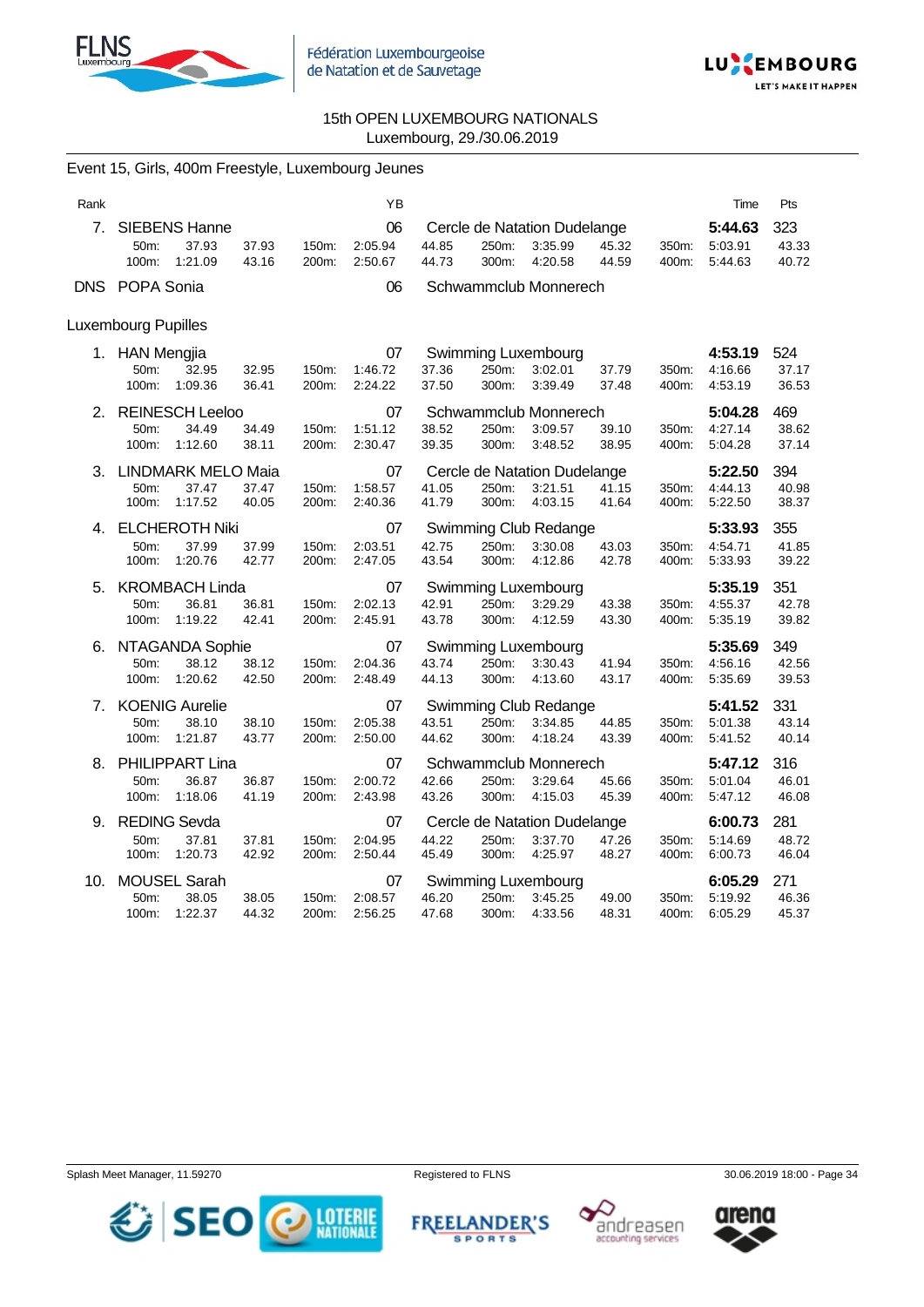



| Event 107<br>29.06.2019 |                                                      |         | Men, 100m Breaststroke                            |             |      |                 |                 | Open<br><b>Results Final</b> |
|-------------------------|------------------------------------------------------|---------|---------------------------------------------------|-------------|------|-----------------|-----------------|------------------------------|
| Meet Record             |                                                      | 1:00.53 | SIDLAUSKAS Andrius                                | LTU         |      | Luxembourg      |                 | 02.07.2016                   |
|                         | <b>National Records</b>                              | 1:00.76 | <b>CARNOL Laurent</b>                             | <b>SCDE</b> |      | Barcelona (ESP) |                 | 28.07.2013                   |
| Points: FINA 2019       |                                                      |         |                                                   |             |      |                 |                 |                              |
| Rank                    |                                                      | YB      |                                                   |             | Time | Pts             | 50 <sub>m</sub> | 100m                         |
| 1.                      | <b>BRANDENBURGER Pit</b><br>Open Luxembourg Champion | 95      | Schwammclub Deifferdang                           |             |      | 1:05.68 657     | 31.73           | 33.95                        |
|                         | 2. VAN DEN BOSSCHE Yann                              | 01      | Swimming Luxembourg                               |             |      | 1:06.01 647     | 30.30           | 35.71                        |
| 3.                      | <b>NDIR Adam Thiaw</b>                               | 90      | Club Nautique Havrais                             |             |      | 1:06.67 628     | 31.07           | 35.60                        |
|                         | 4. LAMBERTS Bram                                     | 97      | Swimming Luxembourg                               |             |      | 1:06.95 620     | 31.24           | 35.71                        |
|                         | 5. WALTZING Loic                                     | 00      | Schwammclub Deifferdang                           |             |      | 1:10.45 532     | 32.62           | 37.83                        |
| 6.                      | <b>LUCARELLI Riccardo</b>                            | 05      | Swimming Luxembourg                               |             |      | 1:11.84 502     | 33.29           | 38.55                        |
|                         | 7. LANNERS Bob                                       | 02      | Schwammclub Deifferdang                           |             |      | 1:12.91 480     | 34.08           | 38.83                        |
|                         | 8. BANKY Jordan                                      | 01      | Swimming Luxembourg                               |             |      | 1:13.23 474     | 33.05           | 40.18                        |
| Event 108               |                                                      |         | Women, 100m Breaststroke                          |             |      |                 |                 | Open                         |
| 29.06.2019              |                                                      |         |                                                   |             |      |                 |                 | <b>Results Final</b>         |
| Meet Record             |                                                      | 1:08.18 | <b>GUNES Viktoria Zeynep</b>                      | <b>TUR</b>  |      | Luxembourg      |                 | 02.07.2016                   |
|                         | <b>National Records</b>                              | 1:13.58 | <b>WALTZING Aurélie</b>                           | <b>SCD</b>  |      | Luxembourg      |                 | 24.04.2010                   |
| Points: FINA 2019       |                                                      |         |                                                   |             |      |                 |                 |                              |
| Rank                    |                                                      | ΥB      |                                                   |             | Time | Pts             | 50 <sub>m</sub> | 100m                         |
|                         | 1. COURBOT Fanny<br>Open Luxembourg Champion         | 01      | Natation District Villefranche en Beau1:13.96 651 |             |      |                 | 34.22           | 39.74                        |
|                         | 2. ALBERS Neele                                      | 05      | Swimming Club Le Dauphin Ettelbru(1:18.06 554     |             |      |                 | 36.82           | 41.24                        |
|                         | <b>Luxembourg Champion</b>                           |         |                                                   |             |      |                 |                 |                              |
|                         | 3. LEONARD Lis                                       | 05      | Swimming Luxembourg                               |             |      | 1:18.98 535     | 36.60           | 42.38                        |
| 4.                      | <b>BORDONARO Madeleine</b>                           | 06      | <b>Barracuda Esch Natation</b>                    |             |      | 1:21.88 480     | 38.41           | 43.47                        |
| 5.                      | <b>KETTENMEYER Yin</b>                               | 06      | Swimming Club Le Dauphin Ettelbru(1:23.53 452     |             |      |                 | 39.42           | 44.11                        |
| 6.                      | <b>HAAG Nora</b>                                     | 04      | Swimming Club Redange                             |             |      | 1:23.77 448     | 39.71           | 44.06                        |
| 7.                      | PEDROSA ANTONIO Monica                               | 03      | Cercle de Natation Diekirch                       |             |      | 1:23.88 446     | 38.71           | 45.17                        |
| 8.                      | <b>KROMBACH Linda</b>                                | 07      | Swimming Luxembourg                               |             |      | 1:30.18 359     | 42.96           | 47.22                        |
| Event 109               |                                                      |         | Men, 100m Freestyle                               |             |      |                 |                 | Open                         |
| 29.06.2019              |                                                      |         |                                                   |             |      |                 |                 | <b>Results Final</b>         |
| <b>Meet Record</b>      |                                                      | 49.81   | <b>RADU Marius</b>                                | <b>ROU</b>  |      | Luxembourg      |                 | 02.07.2016                   |
|                         | <b>National Records</b>                              | 50.06   | <b>HENX Julien</b>                                | <b>CNDu</b> |      | Budapest (HUN)  |                 | 26.07.2017                   |
| Points: FINA 2019       |                                                      |         |                                                   |             |      |                 |                 |                              |
| Rank                    |                                                      | YB      |                                                   |             | Time | Pts             | 50 <sub>m</sub> | 100m                         |
| 1.                      | <b>SAUBER Bob</b><br>Open Luxembourg Champion        | 01      | Swimming Club Redange                             |             |      | 52.86 698       | 25.52           | 27.34                        |
|                         | 2. GALEA Matthew                                     | 96      | Aquatic Sports Association of Malta               |             |      | 52.94 695       | 25.76           | 27.18                        |
| 3.                      | <b>DUTEL Yanis</b>                                   | 00      | Natation District Villefranche en Beaujc52.96 694 |             |      |                 | 25.40           | 27.56                        |
| 4.                      | <b>VANDERSCHRICK Stephan</b>                         | 00      | Swimming Luxembourg                               |             |      | 53.92 658       | 26.44           | 27.48                        |
| 5.                      | <b>FRIPPIAT Florian</b>                              | 98      | Schwammclub Deifferdang                           |             |      | 54.10 651       | 26.36           | 27.74                        |
| 6.                      | <b>LETERME Jeremy</b>                                | 03      | France Comen                                      |             |      | 54.50 637       | 26.04           | 28.46                        |

7. BECKERS Felix 01 Swimming Club Le Dauphin Ettelbruck**54.84** 625 26.57 28.27

8. DALEIDEN CIUFERRI Ralph 03 Swimming Luxembourg **54.94** 622 26.30 28.64

Splash Meet Manager, 11.59270 **Registered to FLNS Registered to FLNS** 30.06.2019 18:00 - Page 35



**FREELANDER'S SPORTS** 



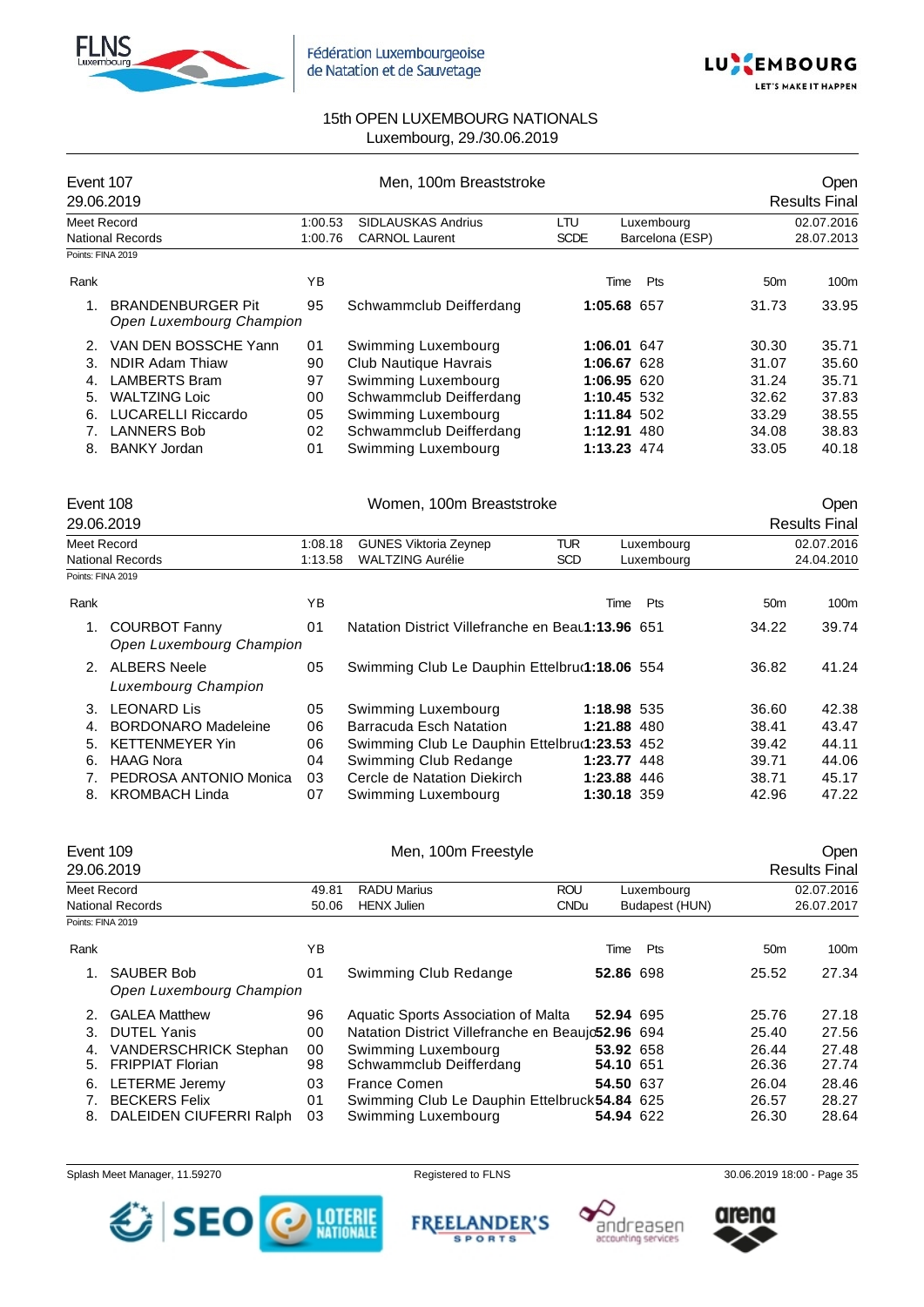



| Event 110<br>29.06.2019 |                                                    |    | Women, 100m Freestyle |                                                     |         |                           |                 |                  |                 |                          |
|-------------------------|----------------------------------------------------|----|-----------------------|-----------------------------------------------------|---------|---------------------------|-----------------|------------------|-----------------|--------------------------|
|                         | <b>Meet Record</b>                                 |    | 55.47                 | <b>MEYNEN Julie</b>                                 |         | <b>LUX</b>                | Luxembourg      |                  |                 | 04.07.2015               |
|                         | National Records                                   |    | 54.49                 | <b>MEYNEN Julie</b>                                 |         | <b>SCDE</b>               | Auburn (USA)    |                  |                 | 22.06.2019               |
|                         | Points: FINA 2019                                  |    |                       |                                                     |         |                           |                 |                  |                 |                          |
| Rank                    |                                                    | YB |                       |                                                     |         | Time                      | Pts             |                  | 50 <sub>m</sub> | 100m                     |
| 1.                      | <b>OLIVIER Monique</b><br>Open Luxembourg Champion | 98 |                       | Swimming Luxembourg                                 |         | 57.79 716                 |                 |                  | 28.24           | 29.55                    |
| 2.                      | <b>RICCI Nicole</b>                                | 04 |                       | Swimming Luxembourg                                 |         | 58.11 704                 |                 |                  | 28.06           | 30.05                    |
| 3.                      | <b>BURGY Manon</b>                                 | 05 |                       | France Comen                                        |         | 59.10 669                 |                 |                  | 28.47           | 30.63                    |
| 4.                      | <b>PETERS Emma</b>                                 | 03 |                       | Cercle de Natation Dudelange                        |         | 59.69 650                 |                 |                  | 29.03           | 30.66                    |
| 5.                      | RICCI Giorgia Michela                              | 02 |                       | Swimming Luxembourg                                 |         | 1:00.06 638               |                 |                  | 28.83           | 31.23                    |
| 6.                      | <b>HAMEN SAIEG Yael</b>                            | 01 |                       | Swimming Luxembourg                                 |         | 1:00.24 632               |                 |                  | 29.32           | 30.92                    |
| 7.                      | <b>VALENTIN Salome</b>                             | 05 |                       | France Comen                                        |         | 1:00.33 629               |                 |                  | 28.98           | 31.35                    |
|                         | 8. LECLERQ Valentine                               | 05 |                       | <b>France Comen</b>                                 |         | 1:01.27 601               |                 |                  | 29.67           | 31.60                    |
| Event 16                |                                                    |    |                       | Men, 200m Butterfly                                 |         |                           |                 |                  |                 | 2006 and older           |
|                         | 29.06.2019                                         |    |                       |                                                     |         |                           |                 |                  |                 | <b>Results</b>           |
|                         | Meet Record<br><b>National Records</b>             |    | 2:00.34<br>2:02.60    | <b>MARKOZIS Konstantinos</b><br>STACCHIOTTI Raphaël |         | <b>GRE</b><br><b>SCDE</b> | Luxembourg      | SAN MARINO (SMR) |                 | 02.07.2016<br>30.05.2017 |
|                         |                                                    |    |                       |                                                     |         |                           |                 |                  |                 |                          |
| Rank<br>Open            |                                                    | YB |                       |                                                     | Time    |                           | 50 <sub>m</sub> | 100m             | 150m            | 200m                     |
|                         |                                                    |    |                       |                                                     |         |                           |                 |                  |                 |                          |
|                         | 1. STACCHIOTTI Raphael<br>Open Luxembourg Champion | 92 |                       | Swimming Club Le Dauphin E2:05.77:k                 |         |                           | 27.57           | 32.34            | 32.86           | 33.00                    |
|                         | 2. BEI Steve                                       | 88 |                       | Natation District Villefranche (2:09.21 jolais      |         |                           | 28.02           | 32.06            | 33.60           | 35.53                    |
|                         | 3. BARADAT Mats                                    | 03 |                       | France Comen                                        | 2:11.57 |                           | 29.35           | 33.96            | 34.23           | 34.03                    |
|                         | 4. DALEIDEN CIUFERRI Ralp03                        |    |                       | Swimming Luxembourg                                 | 2:15.39 |                           | 29.31           | 34.77            | 35.41           | 35.90                    |
|                         | 5. LANNERS Nicolas                                 | 04 |                       | Schwammclub Deifferdang                             | 2:18.77 |                           | 29.77           | 35.73            | 35.97           | 37.30                    |
|                         | 6. CONSTANTINO CAEIRO Di03o                        |    |                       | Cercle de Natation Dudelang (2:20.18                |         |                           | 29.97           | 35.55            | 36.78           | 37.88                    |
|                         | 7. LUCARELLI Riccardo                              | 05 |                       | Swimming Luxembourg                                 | 2:21.95 |                           | 32.01           | 37.10            | 36.91           | 35.93                    |
|                         | 8. SIMAO NOGUEIRA Joao                             | 04 |                       | Schwammclub Deifferdang                             | 2:22.21 |                           | 30.66           | 36.68            | 37.73           | 37.14                    |
|                         | 9. LUKA Mory                                       | 04 |                       | Swimming Luxembourg                                 | 2:25.61 |                           | 32.06           | 36.69            | 37.74           | 39.12                    |
|                         | 10. DURAKOVIC Tarik                                | 05 |                       | Swimming Luxembourg                                 | 2:36.93 |                           | 32.39           | 39.00            | 42.88           | 42.66                    |
|                         | 11. MASSIGNAN Ilias                                | 02 | Perron                |                                                     | 2:44.87 |                           | 32.31           | 40.56            | 44.74           | 47.26                    |
|                         | DNS HEGAZY Mohamed                                 | 99 |                       | Al-Ahly Club                                        |         |                           |                 |                  |                 |                          |
|                         | Luxembourg                                         |    |                       |                                                     |         |                           |                 |                  |                 |                          |
|                         | 1. STACCHIOTTI Raphael<br>Luxembourg Champion      | 92 |                       | Swimming Club Le Dauphin E2:05.77:k                 |         |                           | 27.57           | 32.34            | 32.86           | 33.00                    |
|                         | 2. DALEIDEN CIUFERRI Ralp03                        |    |                       | Swimming Luxembourg                                 | 2:15.39 |                           | 29.31           | 34.77            | 35.41           | 35.90                    |
|                         | 3. LANNERS Nicolas                                 | 04 |                       | Schwammclub Deifferdang                             | 2:18.77 |                           | 29.77           | 35.73            | 35.97           | 37.30                    |
|                         | 4. CONSTANTINO CAEIRO Di03o                        |    |                       | Cercle de Natation Dudelang (2:20.18                |         |                           | 29.97           | 35.55            | 36.78           | 37.88                    |
|                         | 5. LUCARELLI Riccardo                              | 05 |                       | Swimming Luxembourg                                 | 2:21.95 |                           | 32.01           | 37.10            | 36.91           | 35.93                    |
|                         | 6. SIMAO NOGUEIRA Joao                             | 04 |                       | Schwammclub Deifferdang                             | 2:22.21 |                           | 30.66           | 36.68            | 37.73           | 37.14                    |
|                         | 7. LUKA Mory                                       | 04 |                       | Swimming Luxembourg                                 | 2:25.61 |                           | 32.06           | 36.69            | 37.74           | 39.12                    |
|                         | 8. DURAKOVIC Tarik                                 | 05 |                       | Swimming Luxembourg                                 | 2:36.93 |                           | 32.39           | 39.00            | 42.88           | 42.66                    |





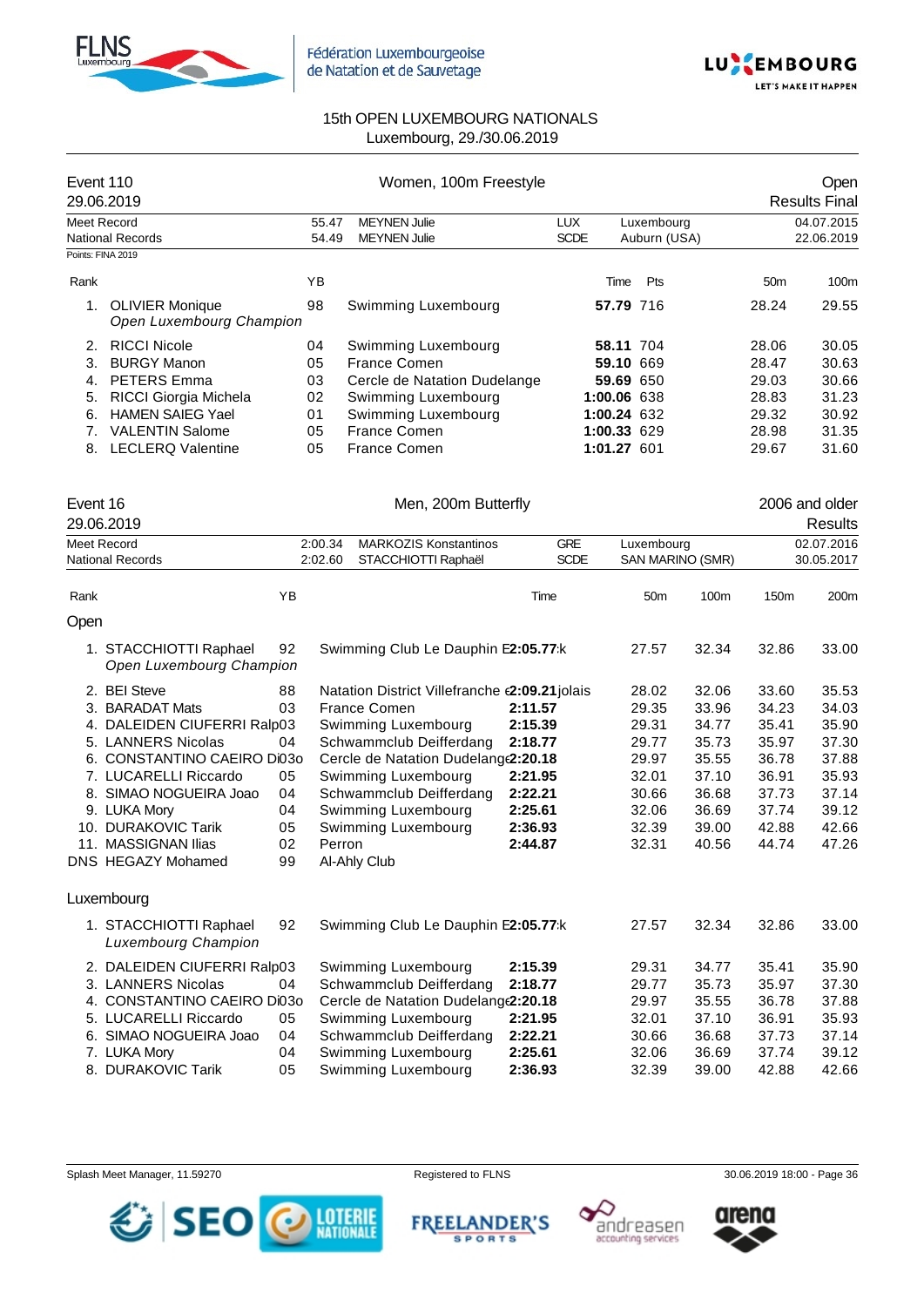



## Event 16, Men, 200m Butterfly

| 1. DALEIDEN CIUFERRI Ralp03<br>2. LANNERS Nicolas<br>3. CONSTANTINO CAEIRO DI030<br>4. SIMAO NOGUEIRA Joao<br>5. LUKA Mory | 04<br>04<br>04 | Swimming Luxembourg<br>Schwammclub Deifferdang<br>Cercle de Natation Dudelang(2:20.18<br>Schwammclub Deifferdang<br>Swimming Luxembourg | 2:15.39<br>2:18.77<br>2:22.21<br>2:25.61 | 29.31<br>29.77<br>29.97<br>30.66<br>32.06 | 34.77<br>35.73<br>35.55<br>36.68<br>36.69 | 35.41<br>35.97<br>36.78<br>37.73<br>37.74 | 35.90<br>37.30<br>37.88<br>37.14<br>39.12 |
|----------------------------------------------------------------------------------------------------------------------------|----------------|-----------------------------------------------------------------------------------------------------------------------------------------|------------------------------------------|-------------------------------------------|-------------------------------------------|-------------------------------------------|-------------------------------------------|
| Luxembourg Pupilles<br><b>LUCARELLI Riccardo</b>                                                                           | 05             | Swimming Luxembourg                                                                                                                     | 2:21.95                                  | 32.01                                     | 37.10                                     | 36.91                                     | 35.93                                     |
| 2. DURAKOVIC Tarik                                                                                                         | 05             | Swimming Luxembourg                                                                                                                     | 2:36.93                                  | 32.39                                     | 39.00                                     | 42.88                                     | 42.66                                     |

| Event 17 | 29.06.2019                                                                                  |                            |                    | Women, 200m Butterfly                                                                                             |                                                     |                                           |                                           |                                           | 2007 and older<br><b>Results</b>          |
|----------|---------------------------------------------------------------------------------------------|----------------------------|--------------------|-------------------------------------------------------------------------------------------------------------------|-----------------------------------------------------|-------------------------------------------|-------------------------------------------|-------------------------------------------|-------------------------------------------|
|          | <b>Meet Record</b><br><b>National Records</b>                                               |                            | 2:15.69<br>2:18.07 | <b>NEGRI Susanna</b><br><b>OLIVIER Monique</b>                                                                    | <b>ITA</b><br><b>SL</b>                             | Luxembourg<br>Edinburgh (GBR)             |                                           |                                           | 02.07.2016<br>15.03.2019                  |
| Rank     |                                                                                             | <b>YB</b>                  |                    |                                                                                                                   | Time                                                | 50 <sub>m</sub>                           | 100m                                      | 150m                                      | 200m                                      |
| Open     |                                                                                             |                            |                    |                                                                                                                   |                                                     |                                           |                                           |                                           |                                           |
|          | 1. PETERS Lena<br>Open Luxembourg Champion                                                  | 05                         |                    | Cercle de Natation Dudelang (2:24.14                                                                              |                                                     | 31.42                                     | 37.43                                     | 38.13                                     | 37.16                                     |
|          | 2. JOMINET Lou<br>3. HAN Mengjia<br>4. COIMBRA Alice<br>5. CARNEIRO Sofia<br>6. SOFFIO Mara | 05<br>07<br>02<br>06<br>06 |                    | Swimming Luxembourg<br>Swimming Luxembourg<br>Swimming Luxembourg<br>Swimming Luxembourg<br>Schwammclub Monnerech | 2:33.84<br>2:41.83<br>2:45.97<br>2:51.86<br>2:52.22 | 33.68<br>35.13<br>34.64<br>36.25<br>35.70 | 39.48<br>42.27<br>41.79<br>44.15<br>44.98 | 41.29<br>42.63<br>43.49<br>45.45<br>46.95 | 39.39<br>41.80<br>46.05<br>46.01<br>44.59 |
|          | Luxembourg                                                                                  |                            |                    |                                                                                                                   |                                                     |                                           |                                           |                                           |                                           |
|          | 1. PETERS Lena<br>Luxembourg Champion                                                       | 05                         |                    | Cercle de Natation Dudelang (2:24.14                                                                              |                                                     | 31.42                                     | 37.43                                     | 38.13                                     | 37.16                                     |
|          | 2. JOMINET Lou<br>3. HAN Mengjia<br>4. COIMBRA Alice<br>5. CARNEIRO Sofia<br>6. SOFFIO Mara | 05<br>07<br>02<br>06<br>06 |                    | Swimming Luxembourg<br>Swimming Luxembourg<br>Swimming Luxembourg<br>Swimming Luxembourg<br>Schwammclub Monnerech | 2:33.84<br>2:41.83<br>2:45.97<br>2:51.86<br>2:52.22 | 33.68<br>35.13<br>34.64<br>36.25<br>35.70 | 39.48<br>42.27<br>41.79<br>44.15<br>44.98 | 41.29<br>42.63<br>43.49<br>45.45<br>46.95 | 39.39<br>41.80<br>46.05<br>46.01<br>44.59 |
|          | Luxembourg Jeunes                                                                           |                            |                    |                                                                                                                   |                                                     |                                           |                                           |                                           |                                           |
|          | 1. PETERS Lena<br>2. JOMINET Lou<br>3. CARNEIRO Sofia<br>4. SOFFIO Mara                     | 05<br>05<br>06<br>06       |                    | Cercle de Natation Dudelang(2:24.14<br>Swimming Luxembourg<br>Swimming Luxembourg<br>Schwammclub Monnerech        | 2:33.84<br>2:51.86<br>2:52.22                       | 31.42<br>33.68<br>36.25<br>35.70          | 37.43<br>39.48<br>44.15<br>44.98          | 38.13<br>41.29<br>45.45<br>46.95          | 37.16<br>39.39<br>46.01<br>44.59          |
|          | <b>Luxembourg Pupilles</b>                                                                  |                            |                    |                                                                                                                   |                                                     |                                           |                                           |                                           |                                           |
|          | 1. HAN Mengjia                                                                              | 07                         |                    | Swimming Luxembourg                                                                                               | 2:41.83                                             | 35.13                                     | 42.27                                     | 42.63                                     | 41.80                                     |

Splash Meet Manager, 11.59270 **Registered to FLNS** Registered to FLNS 30.06.2019 18:00 - Page 37



**FREELANDER'S SPORTS** 



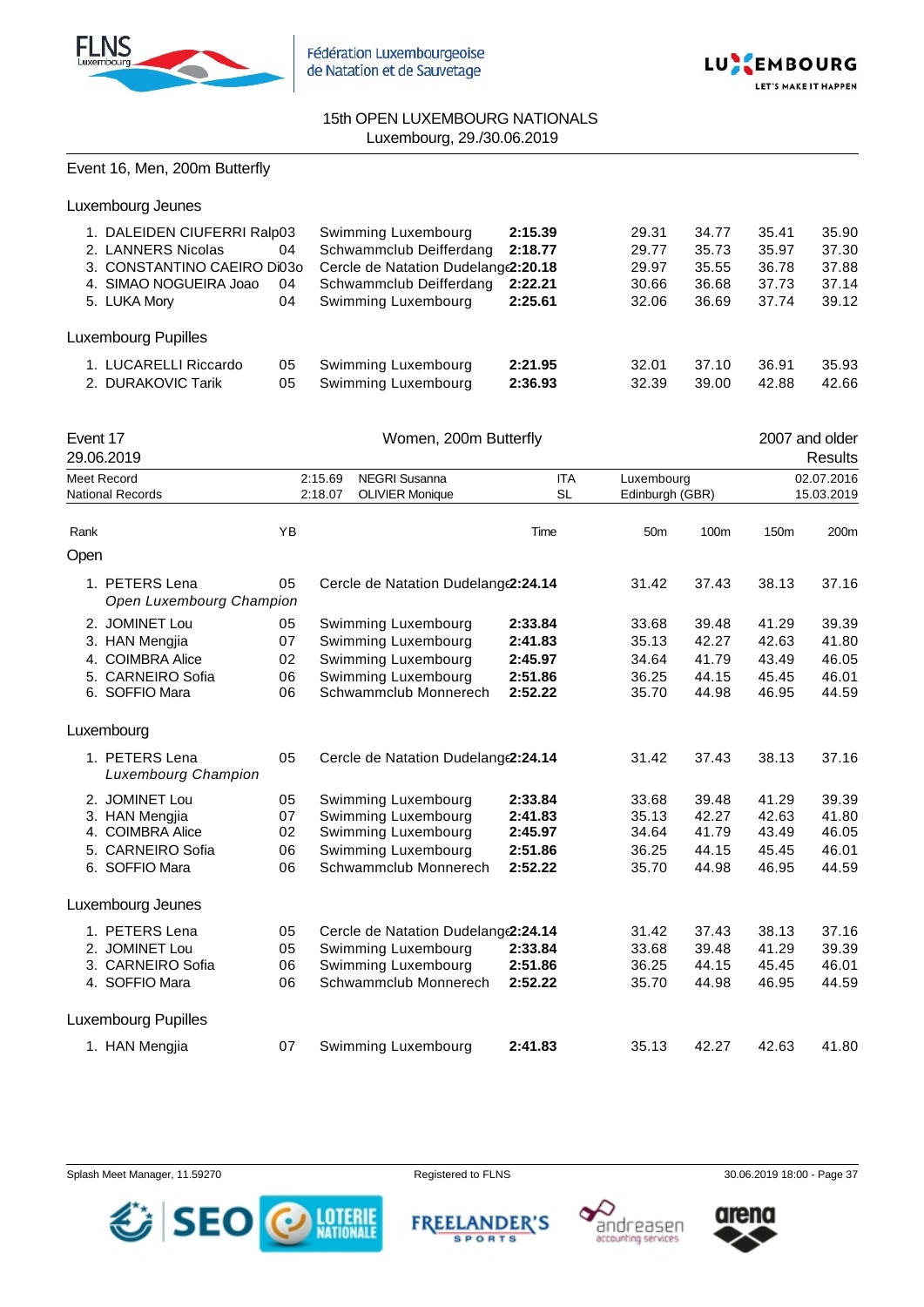



| Event 18<br>29.06.2019                                  |                    |                |                                             | Men, 4 x 100m Medley                        |                                                  |                              |                | Open<br><b>Results</b>   |
|---------------------------------------------------------|--------------------|----------------|---------------------------------------------|---------------------------------------------|--------------------------------------------------|------------------------------|----------------|--------------------------|
| <b>Meet Record</b>                                      | 3:52.47            |                | Rapp.Lombardia                              |                                             | <b>ITA</b>                                       | Luxembourg                   |                | 02.07.2016               |
| <b>National Records</b>                                 | 3:43.75            |                | Luxembourg National Team                    |                                             | <b>FLNS</b>                                      | Reykjavik (ISL)              |                | 04.06.2015               |
| Points: FINA 2019                                       |                    |                |                                             |                                             |                                                  |                              |                |                          |
| Rank                                                    |                    |                |                                             |                                             |                                                  |                              | Time           | Pts                      |
| Open                                                    |                    |                |                                             |                                             |                                                  |                              |                |                          |
| Swimming Luxembourg 1<br>1.<br>Open Luxembourg Champion |                    |                |                                             | Swimming Luxembourg                         |                                                  |                              | 3:57.71        | 663                      |
| <b>MANNES Max</b><br>VAN DEN BOSSCHE Yann               | $+0.76$<br>$+0.43$ | 28.77<br>30.45 | 59.39<br>1:05.98                            |                                             | DALEIDEN CIUFERRI Ralph<br>VANDERSCHRICK Stephan | $+0.59$<br>$+0.18$           | 28.00<br>25.48 | 59.24<br>53.10           |
| 2. Schwammclub Déifferdang 1                            |                    |                |                                             |                                             | Schwammclub Deifferdang                          |                              | 4:02.40        | 625                      |
| <b>FABIANI Remi</b><br><b>WALTZING Loic</b>             | $+0.56$<br>$+0.48$ | 29.13<br>32.78 | 1:01.17<br>1:10.51                          | <b>FRIPPIAT Florian</b>                     | <b>BRANDENBURGER Pit</b>                         | $+0.40$<br>$+0.24$           | 26.08<br>24.84 | 57.58<br>53.14           |
| 3. Swimming Club Le Dauphin Ettelbruck 1                |                    |                |                                             |                                             | Swimming Club Le Dauphin Ettelbruck              |                              | 4:07.81        | 585                      |
| STACCHIOTTI Raphael<br><b>BECKERS Felix</b>             | $+0.52$<br>$+0.20$ | 28.11<br>32.26 | 57.18<br>1:09.98                            | <b>JAAS Jeff</b><br><b>ADAMI Mike</b>       |                                                  | $+0.38$<br>$+0.32$           | 27.96<br>26.51 | 1:04.36<br>56.29         |
| 4. Swimming Luxembourg 2                                |                    |                |                                             | Swimming Luxembourg                         |                                                  |                              | 4:16.31        | 528                      |
| <b>THILL Nicolas</b><br><b>ROLKO Ricky</b>              | $+0.64$<br>$+0.47$ | 34.73<br>31.64 | 1:12.82<br>1:09.07                          | <b>CARNEIRO Joao</b><br><b>BOKOV Rodion</b> |                                                  | $+0.52$<br>$+0.40$           | 27.71<br>26.73 | 58.35<br>56.07           |
| EXH Cercle Nautique Pétange 1                           |                    |                |                                             | Cercle Nautique Petange                     |                                                  |                              | 5:34.69        | 237                      |
| <b>ANISKO Leonard</b>                                   | $+0.72$            | 44.03          | 1:32.97                                     | <b>BOENTGES Kevin</b>                       |                                                  | $+0.61$                      | 31.71          | 1:10.31                  |
| SZYBOWSKI Jakub                                         | $+0.46$            | 50.17          | 1:46.41                                     | <b>BOENTGES Kimi</b>                        |                                                  | $+0.32$                      | 29.94          | 1:05.00                  |
| Event 19                                                |                    |                |                                             | Women, 4 x 100m Medley                      |                                                  |                              |                | Open                     |
| 29.06.2019                                              |                    |                |                                             |                                             |                                                  |                              |                | Results                  |
| Meet Record<br><b>National Records</b>                  | 4:18.96<br>4:23.29 |                | Rapp. Lombardia<br>Luxembourg National Team |                                             | <b>ITA</b><br><b>FLNS</b>                        | Luxembourg<br>Limassol (CYP) |                | 01.07.2017<br>02.06.2009 |
| Points: FINA 2019                                       |                    |                |                                             |                                             |                                                  |                              |                |                          |
| Rank                                                    |                    |                |                                             |                                             |                                                  |                              | Time           | Pts                      |
| Open                                                    |                    |                |                                             |                                             |                                                  |                              |                |                          |
| Swimming Luxembourg 1<br>1.<br>Open Luxembourg Champion |                    |                |                                             | Swimming Luxembourg                         |                                                  |                              | 4:36.98        | 584                      |
| VANDERSCHRICK Laura<br><b>BANKY Jacqueline</b>          | $+0.68$<br>$+0.57$ | 32.92<br>35.92 | 1:08.53<br>1:18.56                          | <b>OLIVIER Monique</b>                      | <b>HAMEN SAIEG Yael</b>                          | $+0.57$<br>$+0.61$           | 31.33<br>29.58 | 1:08.22<br>1:01.67       |

Splash Meet Manager, 11.59270 **Registered to FLNS** Registered to FLNS 30.06.2019 18:00 - Page 38







arena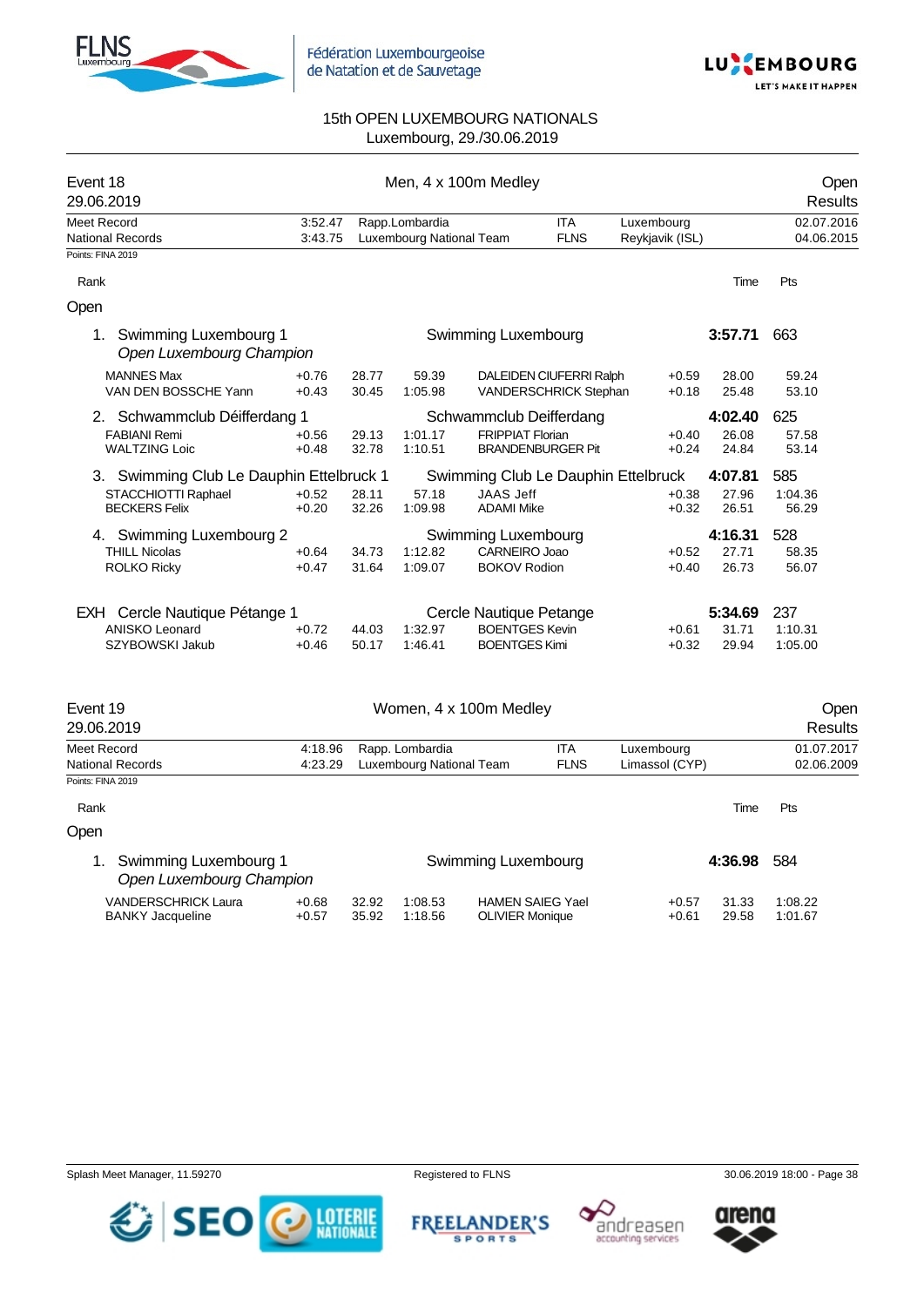



# 3 - Sunday morning 30.06.2019 - 9:30

| Event 20<br>30.06.2019 |                          |                |                                                | Men, 50m Freestyle           |                                                    |                                |       |       | 2006 and older<br><b>Results Prelim</b> |
|------------------------|--------------------------|----------------|------------------------------------------------|------------------------------|----------------------------------------------------|--------------------------------|-------|-------|-----------------------------------------|
| <b>Meet Record</b>     | <b>National Records</b>  | 22.40<br>22.81 | <b>TRANDAFIR Norbert</b><br><b>HENX JUlien</b> |                              | <b>ROU</b><br><b>CNDu</b>                          | Luxembourg<br>SAN MARINO (SMR) |       |       | 16.06.2012<br>01.06.2017                |
| Points: FINA 2019      |                          |                |                                                |                              |                                                    |                                |       |       |                                         |
| Rank                   |                          |                | YB                                             |                              |                                                    |                                | Time  | Pts   |                                         |
| Open                   |                          |                |                                                |                              |                                                    |                                |       |       |                                         |
| 1.                     | <b>DUTEL Yanis</b>       |                | $00\,$                                         |                              | Natation District Villefranche en Beaujolais 24.06 |                                |       | 656 Q |                                         |
| 2.                     | <b>NDIR Adam Thiaw</b>   |                | 90                                             | <b>Club Nautique Havrais</b> |                                                    |                                | 24.85 | 595   | Q                                       |
| 3.                     | VANDERSCHRICK Stephan    |                | 00                                             | Swimming Luxembourg          |                                                    |                                | 24.89 | 592   | Q                                       |
| 4.                     | <b>GALEA Matthew</b>     |                | 96                                             |                              | Aquatic Sports Association of Malta                |                                | 25.03 | 583   | Q                                       |
| 5.                     | DALEIDEN CIUFERRI Ralph  |                | 03                                             | Swimming Luxembourg          |                                                    |                                | 25.10 | 578   | Q                                       |
| 6.                     | <b>LETERME Jeremy</b>    |                | 03                                             | <b>France Comen</b>          |                                                    |                                | 25.42 | 556   | Q                                       |
| 7.                     | <b>CONZEMIUS Jerome</b>  |                | 99                                             | Swimming Luxembourg          |                                                    |                                | 25.46 | 553   | Q                                       |
| 8.                     | <b>BOKOV Rodion</b>      |                | 03                                             | Swimming Luxembourg          |                                                    |                                | 25.49 | 552   | Q                                       |
| 9.                     | <b>SCHMITZ Jules</b>     |                | 99                                             |                              | Swimming Club Redange                              |                                | 25.52 | 550   | $\mathsf{R}$                            |
|                        | 10. BECKERS Felix        |                | 01                                             |                              | Swimming Club Le Dauphin Ettelbruck                |                                | 25.53 | 549   | R                                       |
| 11.                    | CONSTANTINO CAEIRO Diogo |                | 03                                             |                              | Cercle de Natation Dudelange                       |                                | 25.63 | 543   | R                                       |
| 12.                    | <b>JAAS Jeff</b>         |                | 04                                             |                              | Swimming Club Le Dauphin Ettelbruck                |                                | 26.01 | 519   | R                                       |
| 13.                    | <b>MICHIELS Patrick</b>  |                | 02                                             |                              | Cercle Nautique Echternach                         |                                | 26.32 | 501   |                                         |
|                        | 14. WEIDERT Jo           |                | 03                                             |                              | Cercle Nautique Echternach                         |                                | 26.40 | 496   |                                         |
|                        | 15. BANKY Jordan         |                | 01                                             | Swimming Luxembourg          |                                                    |                                | 26.47 | 492   |                                         |
| 16.                    | <b>FLOREAN Darius</b>    |                | 05                                             | Swimming Luxembourg          |                                                    |                                | 26.53 | 489   |                                         |
|                        | 17. ADAMI Mike           |                | 99                                             |                              | Swimming Club Le Dauphin Ettelbruck                |                                | 26.56 | 487   |                                         |
| 18.                    | <b>GRAF Alex</b>         |                | 99                                             |                              | Schwammclub Deifferdang                            |                                | 26.57 | 487   |                                         |
|                        | 19. LANNERS Nicolas      |                | 04                                             |                              | Schwammclub Deifferdang                            |                                | 26.66 | 482   |                                         |
|                        | 20. BOUETE Paul          |                | 03                                             | Swimming Luxembourg          |                                                    |                                | 26.72 | 479   |                                         |
| 21.                    | <b>MORARU Matteo</b>     |                | 04                                             | Swimming Luxembourg          |                                                    |                                | 26.86 | 471   |                                         |
| 22.                    | <b>DOMIN Oleksii</b>     |                | 92                                             |                              | Cercle de Natation Dudelange                       |                                | 26.95 | 467   |                                         |
| 23.                    | <b>WIRTH David</b>       |                | 02                                             |                              | Schwammclub Deifferdang                            |                                | 27.00 | 464   |                                         |
|                        | 24. KETTENMEYER Yul      |                | 03                                             |                              | Swimming Club Le Dauphin Ettelbruck                |                                | 27.19 | 454   |                                         |
| 25.                    | <b>BOENTGES Kevin</b>    |                | 03                                             |                              | Cercle Nautique Petange                            |                                | 27.22 | 453   |                                         |
| 26.                    | <b>DENTER Arthur</b>     |                | 04                                             |                              | Cercle Nautique Echternach                         |                                | 27.26 | 451   |                                         |
| 27.                    | <b>BOURCKEL Mike</b>     |                | 03                                             |                              | Cercle de Natation Wiltz                           |                                | 27.47 | 441   |                                         |
| 28.                    | <b>DURAKOVIC Tarik</b>   |                | 05                                             | Swimming Luxembourg          |                                                    |                                | 27.51 | 439   |                                         |
| 29.                    | <b>KIRCH Felix</b>       |                | 03                                             |                              | Cercle de Natation Dudelange                       |                                | 27.54 | 437   |                                         |
| 30.                    | <b>SUKHANOV Maxim</b>    |                | 04                                             |                              | Cercle de Natation Dudelange                       |                                | 28.06 | 413   |                                         |
| 31.                    | <b>THILL Nicolas</b>     |                | 05                                             | Swimming Luxembourg          |                                                    |                                | 28.75 | 384   |                                         |
| 32.                    | <b>JACOBY Dale</b>       |                | 02                                             |                              | Cercle de Natation Wiltz                           |                                | 28.84 | 381   |                                         |
| 33.                    | <b>DUBOS Simon</b>       |                | $00\,$                                         |                              | Cercle de Natation Diekirch                        |                                | 29.15 | 369   |                                         |
| 34.                    | PUETZ Yann               |                | 02                                             | Swimming Luxembourg          |                                                    |                                | 29.25 | 365   |                                         |
| 35.                    | FETZ Tom                 |                | 04                                             |                              | Cercle Nautique Echternach                         |                                | 29.38 | 360   |                                         |
| 36.                    | <b>KIRCH Paul</b>        |                | 05                                             |                              | Cercle de Natation Dudelange                       |                                | 29.44 | 358   |                                         |
| 37.                    | <b>BOENTGES Kimi</b>     |                | 05                                             |                              | Cercle Nautique Petange                            |                                | 29.51 | 355   |                                         |
| 38.                    | <b>BOZONCA Gabriel</b>   |                | 06                                             |                              | Schwammclub Deifferdang                            |                                | 33.24 | 248   |                                         |
| 39.                    | PEREIRA Dylan            |                | 01                                             | Swimming Club ERA            |                                                    |                                | 36.67 | 185   |                                         |
| <b>DNS</b>             | <b>MOHR Sam</b>          |                | 04                                             |                              | Cercle Nautique Echternach                         |                                |       |       |                                         |





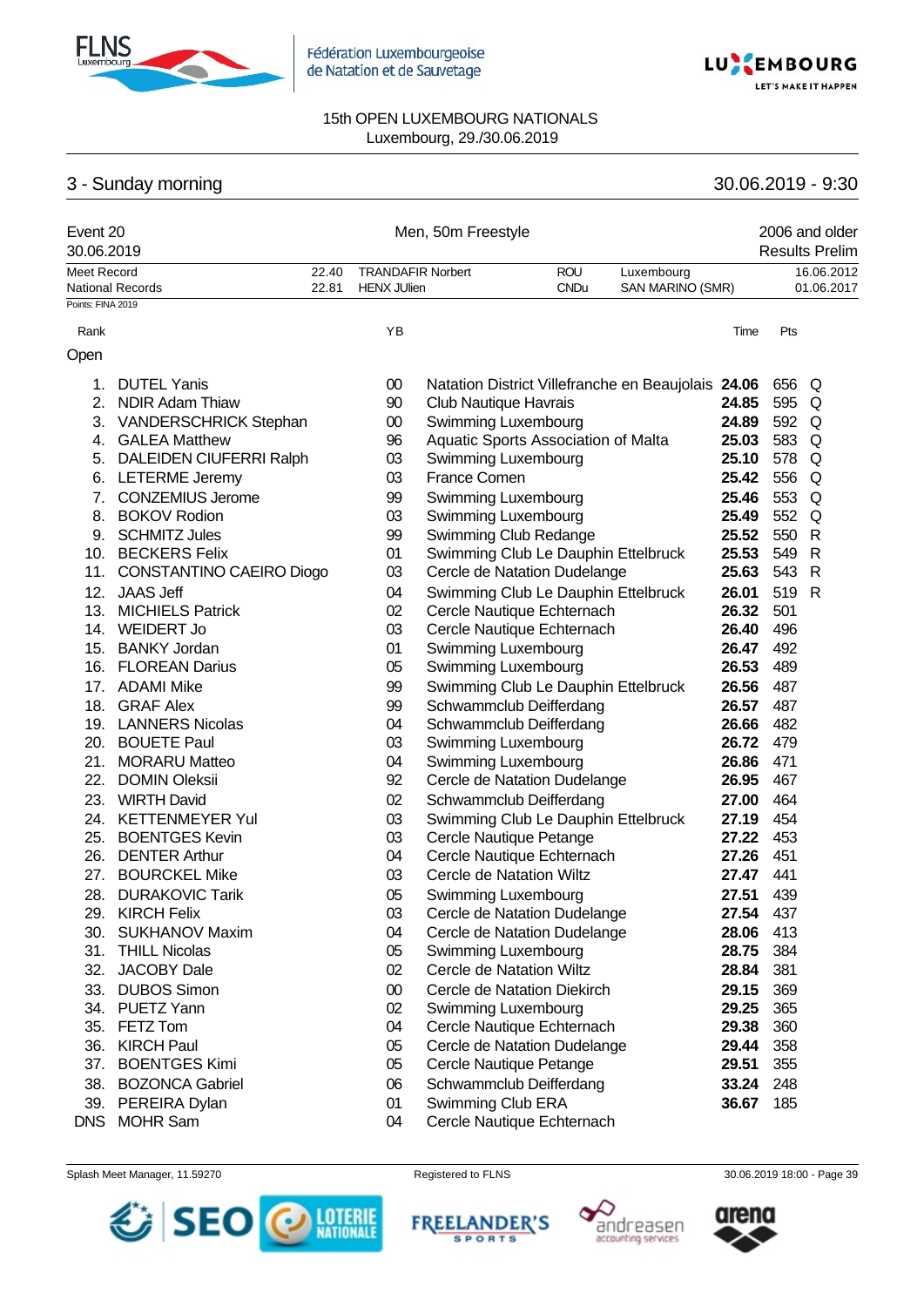

Fédération Luxembourgeoise de Natation et de Sauvetage



15th OPEN LUXEMBOURG NATIONALS Luxembourg, 29./30.06.2019

# Event 20, Men, 50m Freestyle, Prelim

## Luxembourg

| 1.         | <b>VANDERSCHRICK Stephan</b> | $00\,$ | Swimming Luxembourg                 | 24.89 | 592 Q |              |
|------------|------------------------------|--------|-------------------------------------|-------|-------|--------------|
| 2.         | DALEIDEN CIUFERRI Ralph      | 03     | Swimming Luxembourg                 | 25.10 | 578   | Q            |
| 3.         | <b>CONZEMIUS Jerome</b>      | 99     | Swimming Luxembourg                 | 25.46 | 553   | Q            |
| 4.         | <b>BOKOV Rodion</b>          | 03     | Swimming Luxembourg                 | 25.49 | 552   | Q            |
| 5.         | <b>SCHMITZ Jules</b>         | 99     | Swimming Club Redange               | 25.52 | 550   | $\mathsf{R}$ |
| 6.         | <b>BECKERS Felix</b>         | 01     | Swimming Club Le Dauphin Ettelbruck | 25.53 | 549   | $\mathsf{R}$ |
| 7.         | CONSTANTINO CAEIRO Diogo     | 03     | Cercle de Natation Dudelange        | 25.63 | 543   | $\mathsf{R}$ |
| 8.         | <b>JAAS Jeff</b>             | 04     | Swimming Club Le Dauphin Ettelbruck | 26.01 | 519   | $\mathsf{R}$ |
| 9.         | <b>MICHIELS Patrick</b>      | 02     | Cercle Nautique Echternach          | 26.32 | 501   |              |
| 10.        | <b>WEIDERT Jo</b>            | 03     | Cercle Nautique Echternach          | 26.40 | 496   |              |
|            | 11. BANKY Jordan             | 01     | Swimming Luxembourg                 | 26.47 | 492   |              |
|            | 12. FLOREAN Darius           | 05     | Swimming Luxembourg                 | 26.53 | 489   |              |
|            | 13. ADAMI Mike               | 99     | Swimming Club Le Dauphin Ettelbruck | 26.56 | 487   |              |
| 14.        | <b>GRAF Alex</b>             | 99     | Schwammclub Deifferdang             | 26.57 | 487   |              |
|            | 15. LANNERS Nicolas          | 04     | Schwammclub Deifferdang             | 26.66 | 482   |              |
|            | 16. BOUETE Paul              | 03     | Swimming Luxembourg                 | 26.72 | 479   |              |
| 17.        | <b>MORARU Matteo</b>         | 04     | Swimming Luxembourg                 | 26.86 | 471   |              |
| 18.        | <b>DOMIN Oleksii</b>         | 92     | Cercle de Natation Dudelange        | 26.95 | 467   |              |
| 19.        | <b>WIRTH David</b>           | 02     | Schwammclub Deifferdang             | 27.00 | 464   |              |
| 20.        | <b>KETTENMEYER Yul</b>       | 03     | Swimming Club Le Dauphin Ettelbruck | 27.19 | 454   |              |
| 21.        | <b>BOENTGES Kevin</b>        | 03     | Cercle Nautique Petange             | 27.22 | 453   |              |
|            | 22. DENTER Arthur            | 04     | Cercle Nautique Echternach          | 27.26 | 451   |              |
|            | 23. BOURCKEL Mike            | 03     | Cercle de Natation Wiltz            | 27.47 | 441   |              |
|            | 24. DURAKOVIC Tarik          | 05     | Swimming Luxembourg                 | 27.51 | 439   |              |
|            | 25. KIRCH Felix              | 03     | Cercle de Natation Dudelange        | 27.54 | 437   |              |
| 26.        | <b>SUKHANOV Maxim</b>        | 04     | Cercle de Natation Dudelange        | 28.06 | 413   |              |
|            | 27. THILL Nicolas            | 05     | Swimming Luxembourg                 | 28.75 | 384   |              |
| 28.        | <b>JACOBY Dale</b>           | 02     | Cercle de Natation Wiltz            | 28.84 | 381   |              |
| 29.        | <b>DUBOS Simon</b>           | $00\,$ | Cercle de Natation Diekirch         | 29.15 | 369   |              |
|            | 30. PUETZ Yann               | 02     | Swimming Luxembourg                 | 29.25 | 365   |              |
| 31.        | FETZ Tom                     | 04     | Cercle Nautique Echternach          | 29.38 | 360   |              |
| 32.        | <b>KIRCH Paul</b>            | 05     | Cercle de Natation Dudelange        | 29.44 | 358   |              |
|            | 33. BOENTGES Kimi            | 05     | Cercle Nautique Petange             | 29.51 | 355   |              |
|            | 34. BOZONCA Gabriel          | 06     | Schwammclub Deifferdang             | 33.24 | 248   |              |
| 35.        | PEREIRA Dylan                | 01     | Swimming Club ERA                   | 36.67 | 185   |              |
| <b>DNS</b> | <b>MOHR Sam</b>              | 04     | Cercle Nautique Echternach          |       |       |              |

Splash Meet Manager, 11.59270 **Registered to FLNS** Registered to FLNS 30.06.2019 18:00 - Page 40



**FREELANDER'S SPORTS** 



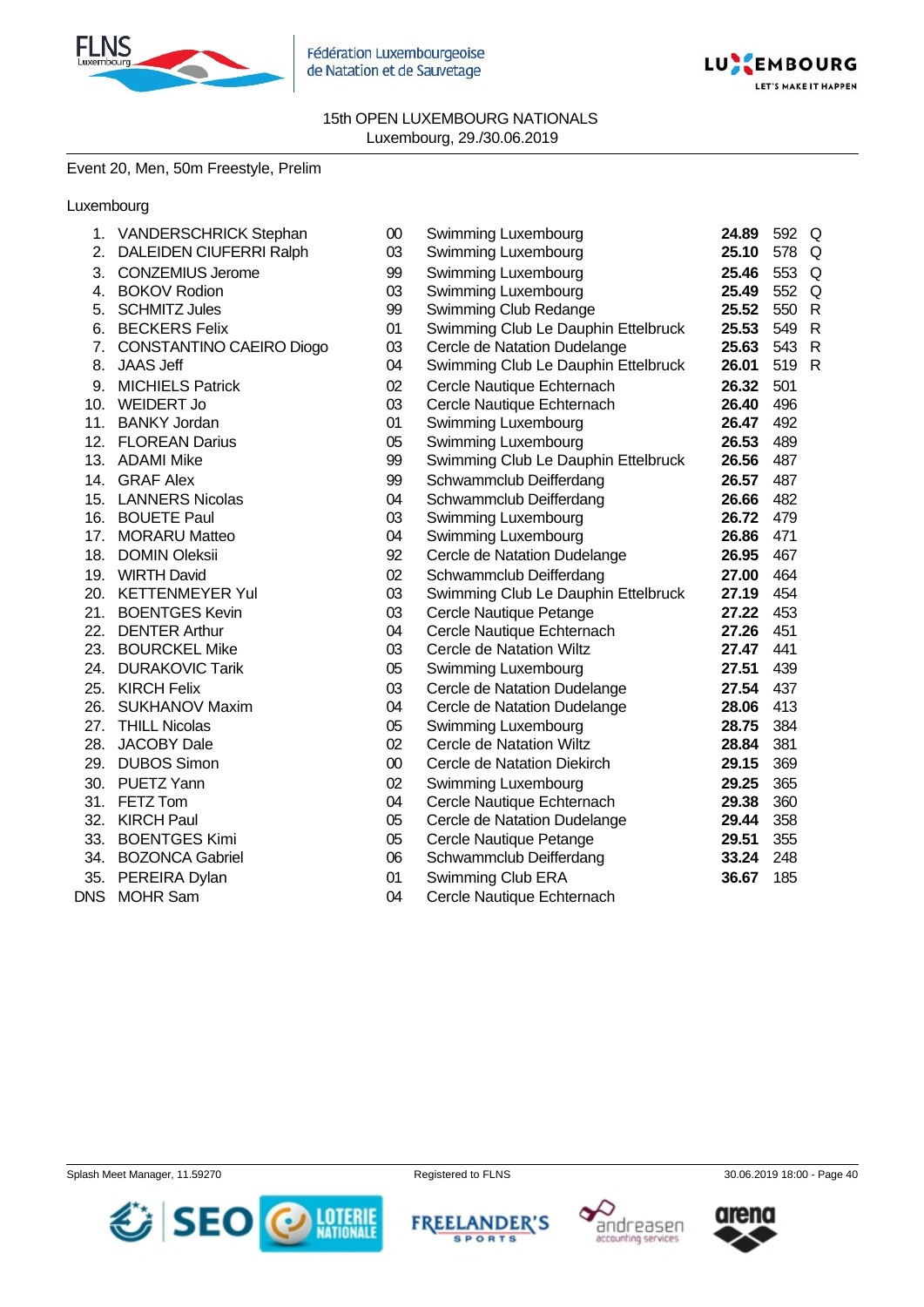



| Event 21<br>30.06.2019 |                                             |                |                     | Women, 50m Freestyle                                        |                           |                            | 2007 and older<br><b>Results Prelim</b> |            |                          |
|------------------------|---------------------------------------------|----------------|---------------------|-------------------------------------------------------------|---------------------------|----------------------------|-----------------------------------------|------------|--------------------------|
| <b>Meet Record</b>     | <b>National Records</b>                     | 25.43<br>25.00 | <b>MEYNEN Julie</b> | <b>VAN RHEENEN Clarissa</b>                                 | <b>NED</b><br><b>SCDE</b> | Luxembourg<br>Auburn (USA) |                                         |            | 30.06.2013<br>22.06.2019 |
| Points: FINA 2019      |                                             |                |                     |                                                             |                           |                            |                                         |            |                          |
| Rank                   |                                             |                | ΥB                  |                                                             |                           |                            | Time                                    | Pts        |                          |
| Open                   |                                             |                |                     |                                                             |                           |                            |                                         |            |                          |
| 1.                     | <b>RICCI Nicole</b>                         |                | 04                  | Swimming Luxembourg                                         |                           |                            | 26.94                                   | 678        | Q                        |
| 2.                     | <b>PETERS</b> Emma                          |                | 03                  | Cercle de Natation Dudelange                                |                           |                            | 27.35                                   | 648        | Q                        |
| 3.                     | <b>RICCI Giorgia Michela</b>                |                | 02                  | Swimming Luxembourg                                         |                           |                            | 27.89                                   | 611        | Q                        |
| 4.                     | <b>BANKY Jacqueline</b>                     |                | 96                  | Swimming Luxembourg                                         |                           |                            | 28.02                                   | 602        | Q                        |
| 5.                     | <b>VALENTIN Salome</b>                      |                | 05                  | <b>France Comen</b>                                         |                           |                            | 28.07                                   | 599        | Q                        |
| 6.                     | <b>HAMEN SAIEG Yael</b>                     |                | 01                  | Swimming Luxembourg                                         |                           |                            | 28.17                                   | 593        | Q                        |
| 7 <sub>1</sub>         | <b>BURGY Manon</b>                          |                | 05                  | France Comen                                                |                           |                            | 28.43                                   | 577        | Q                        |
| 8.                     | <b>PIERRON Marie</b>                        |                | 01                  | <b>TCN Champigneulles</b>                                   |                           |                            | 28.46                                   | 575        | Q                        |
| 9.                     | <b>JOMINET Lou</b>                          |                | 05                  | Swimming Luxembourg                                         |                           |                            | 28.60                                   | 566        | $\mathsf{R}$             |
| 10.                    | <b>BUERLING Lena</b>                        |                | $00\,$              | Cercle Nautique Echternach                                  |                           |                            | 28.63                                   | 565        | $\mathsf{R}$             |
| 11.                    | <b>PIZZAGALLI Valentine</b>                 |                | 02                  | <b>Club Nautique Havrais</b>                                |                           |                            | 28.76                                   | 557        | $\mathsf{R}$             |
| 12.                    | <b>VANDERSCHRICK Laura</b>                  |                | 02                  | Swimming Luxembourg                                         |                           |                            | 28.78                                   | 556        | $\mathsf{R}$             |
| 13.                    | <b>HRIC Laura</b>                           |                | 05                  | Swimming Luxembourg                                         |                           |                            | 28.90                                   | 549        |                          |
| 14.                    | PETERS Lena                                 |                | 05                  | Cercle de Natation Dudelange                                |                           |                            | 28.91                                   | 548        |                          |
| 15.                    | <b>FINO Kristina</b>                        |                | 01                  | Aquatic Sports Association of Malta                         |                           |                            | 29.02                                   | 542        |                          |
| 16.                    | <b>FABIANI Chanel</b>                       |                | 03                  | Cercle de Natation Dudelange                                |                           |                            | 29.03                                   | 542        |                          |
| 17.                    | <b>CARIDROIT Marie</b>                      |                | 03                  | <b>Club Nautique Havrais</b>                                |                           |                            | 29.60                                   | 511        |                          |
| 18.                    | <b>DEVISCOUR Sarah</b>                      |                | 05                  | Cercle Nautique Echternach                                  |                           |                            | 29.65                                   | 508        |                          |
| 19.                    | <b>BORDONARO Madeleine</b>                  |                | 06                  | <b>Barracuda Esch Natation</b>                              |                           |                            | 29.83                                   | 499        |                          |
| 20.                    | SOFFIO Mara                                 |                | 06                  | Schwammclub Monnerech                                       |                           |                            | 30.25                                   | 479        |                          |
| 21.                    | <b>HARIZIA Celia</b>                        |                | 05                  | Schwammclub Monnerech                                       |                           |                            | 30.26                                   | 478        |                          |
| 22.                    | <b>HAAG Nora</b>                            |                | 04                  | Swimming Club Redange                                       |                           |                            | 30.27                                   | 478        |                          |
| 23.                    | <b>VERLAQUE Ciara</b>                       |                | 04                  | Cercle de Natation Dudelange                                |                           |                            | 30.33                                   | 475        |                          |
| 24.                    | PETESCH Lea                                 |                | 07                  | Schwammclub Monnerech                                       |                           |                            | 30.70                                   | 458        |                          |
| 25.                    | <b>LINDMARK MELO Maia</b>                   |                | 07                  | Cercle de Natation Dudelange                                |                           |                            | 30.75                                   | 456<br>444 |                          |
| 26.                    | <b>COIMBRA Alice</b>                        |                | 02                  | Swimming Luxembourg                                         |                           |                            | 31.02                                   |            |                          |
| 27.                    | <b>ELCHEROTH Milly</b>                      |                | 03                  | Swimming Club Redange                                       |                           |                            | 31.39                                   | 428        |                          |
| 28.                    | <b>WIRTH Mandy</b>                          |                | $00\,$              | Schwammclub Deifferdang                                     |                           |                            | 31.71                                   | 415        |                          |
|                        | 29. LEONARD Lis<br><b>BARBERON Sophie</b>   |                | 05<br>05            | Swimming Luxembourg                                         |                           |                            | 31.76<br>31.82                          | 413<br>411 |                          |
| 30.<br>31.             | PEDROSA ANTONIO Monica                      |                | 03                  | Cercle de Natation Dudelange<br>Cercle de Natation Diekirch |                           |                            | 31.84                                   | 410        |                          |
|                        |                                             |                |                     |                                                             |                           |                            |                                         |            |                          |
| 32.                    | <b>FETZ Melanie</b><br><b>BOUZIDI</b> Imene |                | 01                  | Cercle Nautique Echternach<br>Schwammclub Monnerech         |                           |                            | 31.98<br>32.03                          | 405        |                          |
| 33.<br>34.             | <b>REDING Sevda</b>                         |                | 05<br>07            |                                                             |                           |                            |                                         | 403<br>402 |                          |
| 35.                    |                                             |                | 07                  | Cercle de Natation Dudelange<br>Schwammclub Monnerech       |                           |                            | 32.06<br>32.56                          | 384        |                          |
| 36.                    | GARBUGLIO Jaya Lavinia<br>POPA Sonia        |                |                     | Schwammclub Monnerech                                       |                           |                            | 32.70                                   | 379        |                          |
|                        |                                             |                | 06                  |                                                             |                           |                            |                                         |            |                          |
| 37.                    | <b>TER HEEGDE Lisa</b>                      |                | 02                  | Cercle Nautique Echternach                                  |                           |                            | 33.24                                   | 361        |                          |
|                        | 38. TER HEEGDE Chantal<br>39. WINKEL Nadine |                | 99<br>04            | Cercle Nautique Echternach<br>Schwammclub Deifferdang       |                           |                            | 33.32                                   | 358        |                          |
| 40.                    | <b>CORREIA Eva</b>                          |                | 05                  | Cercle de Natation Diekirch                                 |                           |                            | 33.38<br>33.57                          | 356<br>350 |                          |
| 41.                    | <b>BERTRANG Marina</b>                      |                | 05                  | Schwammclub Monnerech                                       |                           |                            | 33.65                                   | 348        |                          |
| 42.                    | <b>GOUILLART</b> Ivana                      |                | 05                  | Schwammclub Monnerech                                       |                           |                            | 34.75                                   | 316        |                          |
| 43.                    | <b>HANSEN Cindy</b>                         |                | 94                  | Swimming Club ERA                                           |                           |                            | 38.38                                   | 234        |                          |
| 44.                    | <b>SHEHU Alishia</b>                        |                | 07                  | Swimming Club ERA                                           |                           |                            | 40.87                                   | 194        |                          |
|                        |                                             |                |                     |                                                             |                           |                            |                                         |            |                          |







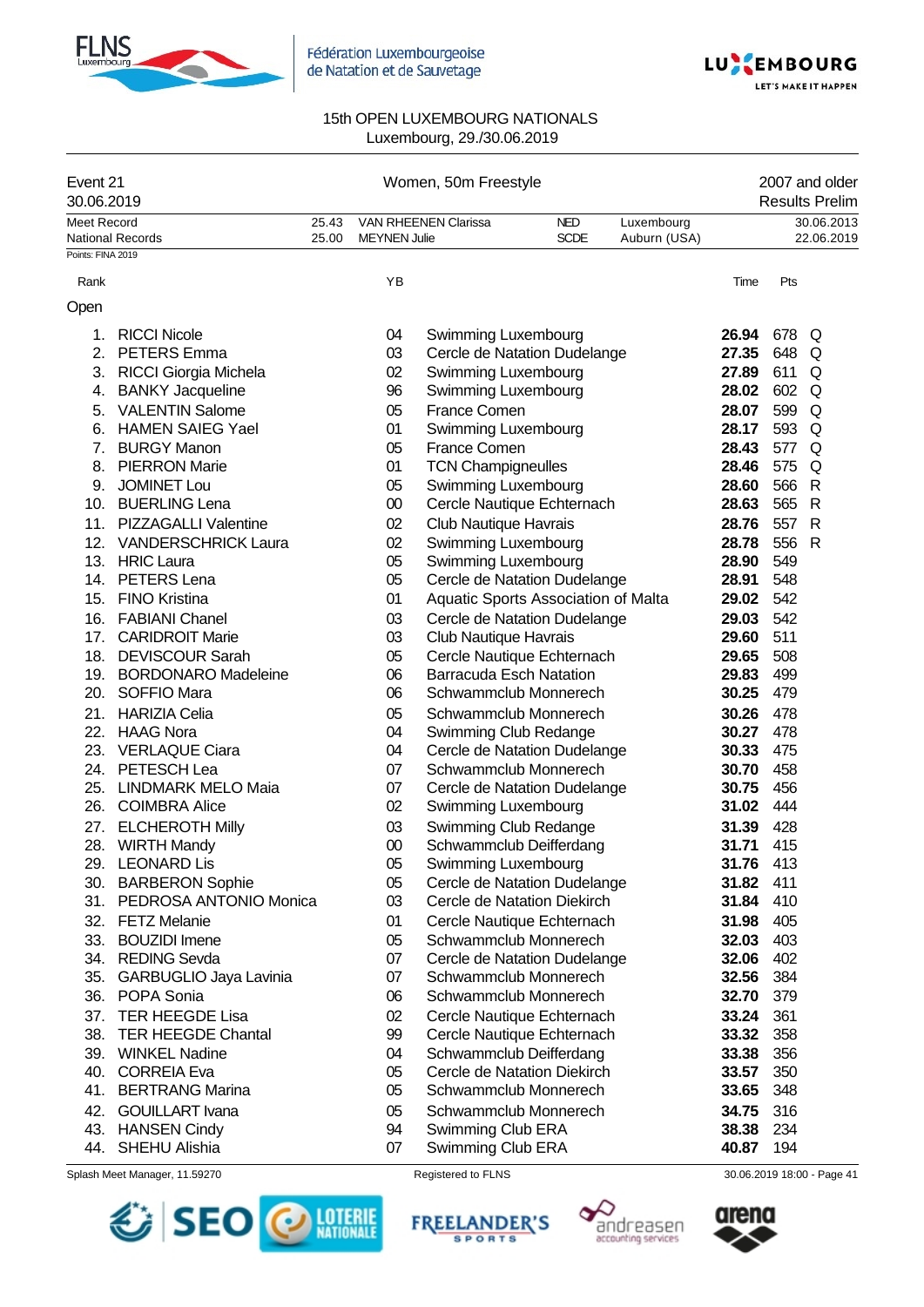

Fédération Luxembourgeoise de Natation et de Sauvetage



### 15th OPEN LUXEMBOURG NATIONALS Luxembourg, 29./30.06.2019

|            | Event 21, Women, 50m Freestyle, Prelim, Open |        |                                |           |          |
|------------|----------------------------------------------|--------|--------------------------------|-----------|----------|
| Rank       |                                              | YB     |                                | Time      | Pts      |
| <b>DNS</b> | DA SILVA PAIVA Ana                           | 04     | Swimming Club ERA              |           |          |
|            | DNS BROICH Lea-Sophie                        | 00     | Postsportverein Trier          |           |          |
|            | DNS BROICH Louisa Marie                      | 03     | Postsportverein Trier          |           |          |
|            |                                              |        |                                |           |          |
| Luxembourg |                                              |        |                                |           |          |
|            | 1. RICCI Nicole                              | 04     | Swimming Luxembourg            | 26.94     | 678 Q    |
| 2.         | PETERS Emma                                  | 03     | Cercle de Natation Dudelange   | 27.35     | 648<br>Q |
|            | 3. RICCI Giorgia Michela                     | 02     | Swimming Luxembourg            | 27.89     | 611<br>Q |
| 4.         | <b>BANKY Jacqueline</b>                      | 96     | Swimming Luxembourg            | 28.02     | 602<br>Q |
| 5.         | <b>HAMEN SAIEG Yael</b>                      | 01     | Swimming Luxembourg            | 28.17     | 593<br>Q |
| 6.         | <b>JOMINET Lou</b>                           | 05     | Swimming Luxembourg            | 28.60     | 566<br>R |
| 7.         | <b>BUERLING Lena</b>                         | $00\,$ | Cercle Nautique Echternach     | 28.63     | 565<br>R |
| 8.         | <b>VANDERSCHRICK Laura</b>                   | 02     | Swimming Luxembourg            | 28.78     | 556<br>R |
| 9.         | <b>HRIC Laura</b>                            | 05     | Swimming Luxembourg            | 28.90     | 549      |
| 10.        | PETERS Lena                                  | 05     | Cercle de Natation Dudelange   | 28.91     | 548      |
|            | 11. FABIANI Chanel                           | 03     | Cercle de Natation Dudelange   | 29.03     | 542      |
|            | 12. DEVISCOUR Sarah                          | 05     | Cercle Nautique Echternach     | 29.65     | 508      |
|            | 13. BORDONARO Madeleine                      | 06     | <b>Barracuda Esch Natation</b> | 29.83     | 499      |
|            | 14. SOFFIO Mara                              | 06     | Schwammclub Monnerech          | 30.25     | 479      |
|            | 15. HARIZIA Celia                            | 05     | Schwammclub Monnerech          | 30.26     | 478      |
|            | 16. HAAG Nora                                | 04     | Swimming Club Redange          | 30.27     | 478      |
|            | 17. VERLAQUE Ciara                           | 04     | Cercle de Natation Dudelange   | 30.33     | 475      |
|            | 18. PETESCH Lea                              | 07     | Schwammclub Monnerech          | 30.70     | 458      |
|            | 19. LINDMARK MELO Maia                       | 07     | Cercle de Natation Dudelange   | 30.75     | 456      |
|            | 20. COIMBRA Alice                            | 02     | Swimming Luxembourg            | 31.02     | 444      |
|            | 21. ELCHEROTH Milly                          | 03     | Swimming Club Redange          | 31.39     | 428      |
|            | 22. WIRTH Mandy                              | $00\,$ | Schwammclub Deifferdang        | 31.71     | 415      |
|            | 23. LEONARD Lis                              | 05     | Swimming Luxembourg            | 31.76     | 413      |
|            | 24. BARBERON Sophie                          | 05     | Cercle de Natation Dudelange   | 31.82     | 411      |
|            | 25. PEDROSA ANTONIO Monica                   | 03     | Cercle de Natation Diekirch    | 31.84     | 410      |
|            | 26. FETZ Melanie                             | 01     | Cercle Nautique Echternach     | 31.98     | 405      |
| 27.        | <b>BOUZIDI</b> Imene                         | 05     | Schwammclub Monnerech          | 32.03     | 403      |
| 28.        | <b>REDING Sevda</b>                          | 07     | Cercle de Natation Dudelange   | 32.06     | 402      |
|            | 29. GARBUGLIO Jaya Lavinia                   | 07     | Schwammclub Monnerech          | 32.56 384 |          |
| 30.        | POPA Sonia                                   | 06     | Schwammclub Monnerech          | 32.70     | 379      |
| 31.        | <b>TER HEEGDE Lisa</b>                       | 02     | Cercle Nautique Echternach     | 33.24     | 361      |
| 32.        | <b>TER HEEGDE Chantal</b>                    | 99     | Cercle Nautique Echternach     | 33.32     | 358      |
| 33.        | <b>WINKEL Nadine</b>                         | 04     | Schwammclub Deifferdang        | 33.38     | 356      |
| 34.        | <b>CORREIA Eva</b>                           | 05     | Cercle de Natation Diekirch    | 33.57     | 350      |
| 35.        | <b>BERTRANG Marina</b>                       | 05     | Schwammclub Monnerech          | 33.65     | 348      |
| 36.        | <b>GOUILLART</b> Ivana                       | 05     | Schwammclub Monnerech          | 34.75     | 316      |
| 37.        | <b>HANSEN Cindy</b>                          | 94     | Swimming Club ERA              | 38.38     | 234      |
| 38.        | SHEHU Alishia                                | 07     | Swimming Club ERA              | 40.87     | 194      |
| <b>DNS</b> | DA SILVA PAIVA Ana                           | 04     | Swimming Club ERA              |           |          |

Splash Meet Manager, 11.59270 **Registered to FLNS** Registered to FLNS 30.06.2019 18:00 - Page 42



FREELANDER'S





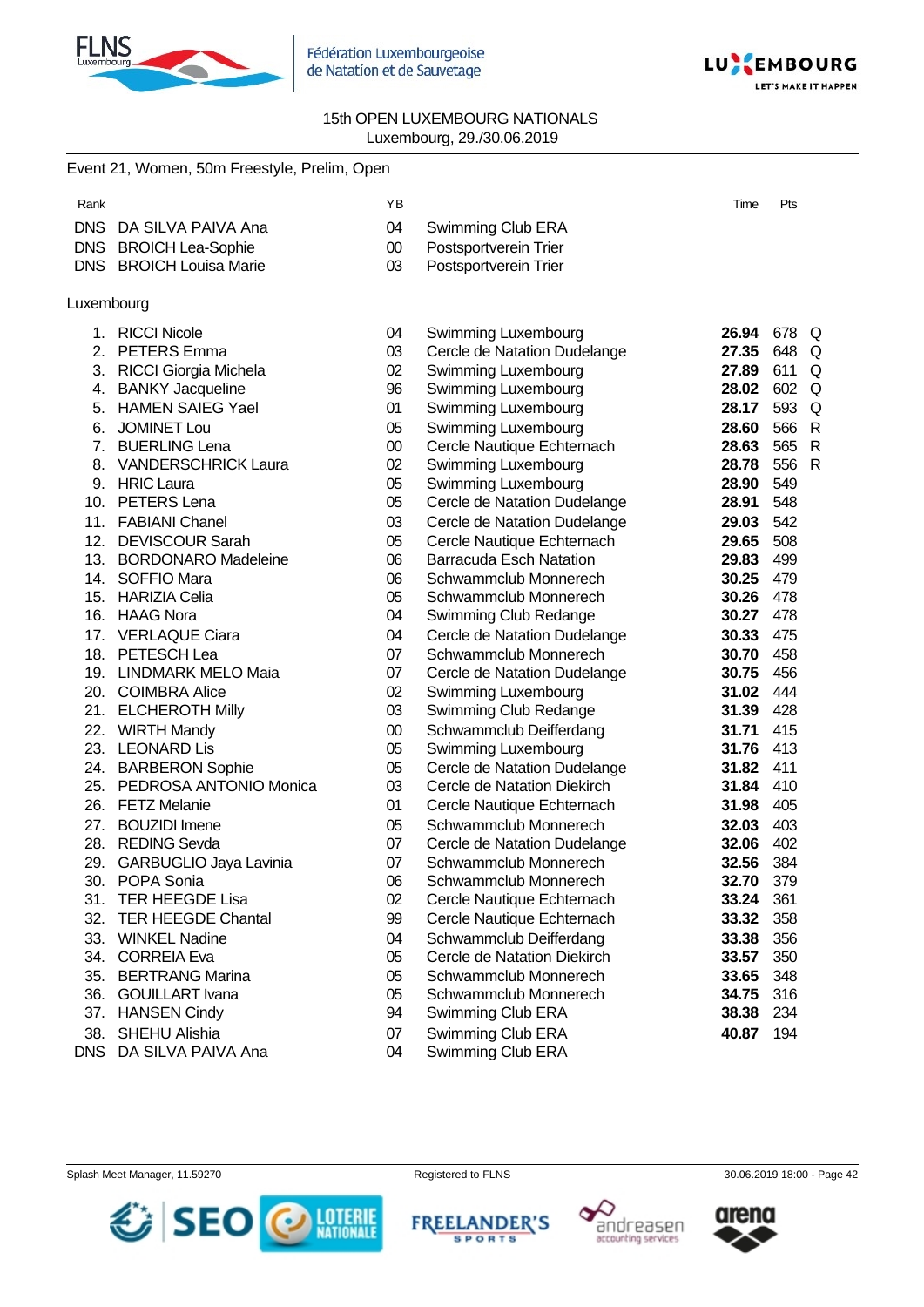



| Event 22<br>30.06.2019 |                             |       |                       | Men, 50m Breaststroke               |             |                                                    |       |       | 2006 and older<br><b>Results Prelim</b> |
|------------------------|-----------------------------|-------|-----------------------|-------------------------------------|-------------|----------------------------------------------------|-------|-------|-----------------------------------------|
| Meet Record            |                             | 27.83 |                       | <b>ELKAMASH Youssef</b>             | EGY         | Luxembourg                                         |       |       | 03.07.2016                              |
| Points: FINA 2019      | <b>National Records</b>     | 27.94 | <b>CARNOL Laurent</b> |                                     | <b>SCDE</b> | Kazan (RUS)                                        |       |       | 04.08.2015                              |
|                        |                             |       |                       |                                     |             |                                                    |       |       |                                         |
| Rank                   |                             |       | YB                    |                                     |             |                                                    | Time  | Pts   |                                         |
| Open                   |                             |       |                       |                                     |             |                                                    |       |       |                                         |
| 1.                     | <b>DUTEL Yanis</b>          |       | $00\,$                |                                     |             | Natation District Villefranche en Beaujolais 30.18 |       | 635 Q |                                         |
| 2.                     | <b>LAMBERTS Bram</b>        |       | 97                    | Swimming Luxembourg                 |             |                                                    | 30.20 | 634 Q |                                         |
| 3.                     | <b>NDIR Adam Thiaw</b>      |       | 90                    | <b>Club Nautique Havrais</b>        |             |                                                    | 31.50 | 559 Q |                                         |
| 4.                     | <b>ROLKO Ricky</b>          |       | 99                    | Swimming Luxembourg                 |             |                                                    | 31.61 | 553 Q |                                         |
| 5.                     | <b>LANNERS Bob</b>          |       | 02                    | Schwammclub Deifferdang             |             |                                                    | 32.37 | 515 Q |                                         |
| 6.                     | <b>BANKY Jordan</b>         |       | 01                    | Swimming Luxembourg                 |             |                                                    | 32.70 | 499 Q |                                         |
| 7.                     | MAAS-KOOB Cedric            |       | 02                    | Swimming Club Le Dauphin Ettelbruck |             |                                                    | 33.26 | 474 Q |                                         |
| 8.                     | <b>LANNERS Nicolas</b>      |       | 04                    | Schwammclub Deifferdang             |             |                                                    | 34.10 | 440   | Q                                       |
| 9.                     | <b>CHANTRAINE Owen</b>      |       | $00\,$                | Perron                              |             |                                                    | 34.40 | 429   | $\mathsf{R}$                            |
|                        | 10. LUKA Mory               |       | 04                    | Swimming Luxembourg                 |             |                                                    | 34.42 | 428   | R                                       |
|                        | 11. LE ROY Martin           |       | 03                    | Club Nautique Havrais               |             |                                                    | 34.84 | 413 R |                                         |
|                        | 12. PIERRON Gauthier        |       | 04                    | <b>TCN Champigneulles</b>           |             |                                                    | 35.09 | 404 R |                                         |
|                        | 13. BOURGUIGNON Benjamin    |       | 05                    | Swimming Club Le Dauphin Ettelbruck |             |                                                    | 35.96 | 375   |                                         |
|                        | 14. MICHIELS Patrick        |       | 02                    | Cercle Nautique Echternach          |             |                                                    | 36.31 | 365   |                                         |
|                        | 15. KEMP Finn               |       | 05                    | Swimming Luxembourg                 |             |                                                    | 36.51 | 359   |                                         |
|                        | 16. JACOBY Dale             |       | 02                    | <b>Cercle de Natation Wiltz</b>     |             |                                                    | 37.96 | 319   |                                         |
|                        | 17. DUBOS Simon             |       | $00\,$                | Cercle de Natation Diekirch         |             |                                                    | 38.54 | 305   |                                         |
|                        | 18. RIKKERT Thijmen         |       | 06                    | Swimming Luxembourg                 |             |                                                    | 38.66 | 302   |                                         |
|                        | 19. BOENTGES Kimi           |       | 05                    | Cercle Nautique Petange             |             |                                                    | 38.68 | 301   |                                         |
|                        | 20. PEREIRA Dylan           |       | 01                    | Swimming Club ERA                   |             |                                                    | 46.39 | 175   |                                         |
| Luxembourg             |                             |       |                       |                                     |             |                                                    |       |       |                                         |
|                        | 1. LAMBERTS Bram            |       | 97                    | Swimming Luxembourg                 |             |                                                    | 30.20 | 634 Q |                                         |
|                        | 2. ROLKO Ricky              |       | 99                    | Swimming Luxembourg                 |             |                                                    | 31.61 | 553   | Q                                       |
| 3.                     | <b>LANNERS Bob</b>          |       | 02                    | Schwammclub Deifferdang             |             |                                                    | 32.37 | 515   | Q                                       |
| 4.                     | <b>BANKY Jordan</b>         |       | 01                    | Swimming Luxembourg                 |             |                                                    | 32.70 | 499   | Q                                       |
| 5.                     | MAAS-KOOB Cedric            |       | 02                    | Swimming Club Le Dauphin Ettelbruck |             |                                                    | 33.26 | 474 Q |                                         |
| 6.                     | <b>LANNERS Nicolas</b>      |       | 04                    | Schwammclub Deifferdang             |             |                                                    | 34.10 | 440   | Q                                       |
|                        | 7. LUKA Mory                |       | 04                    | Swimming Luxembourg                 |             |                                                    | 34.42 | 428 R |                                         |
| 8.                     | <b>BOURGUIGNON Benjamin</b> |       | 05                    | Swimming Club Le Dauphin Ettelbruck |             |                                                    | 35.96 | 375   |                                         |
| 9.                     | <b>MICHIELS Patrick</b>     |       | 02                    | Cercle Nautique Echternach          |             |                                                    | 36.31 | 365   |                                         |
| 10.                    | <b>KEMP Finn</b>            |       | 05                    | Swimming Luxembourg                 |             |                                                    | 36.51 | 359   |                                         |
| 11.                    | <b>JACOBY Dale</b>          |       | 02                    | Cercle de Natation Wiltz            |             |                                                    | 37.96 | 319   |                                         |
| 12.                    | <b>DUBOS Simon</b>          |       | $00\,$                | Cercle de Natation Diekirch         |             |                                                    | 38.54 | 305   |                                         |
| 13.                    | <b>RIKKERT Thijmen</b>      |       | 06                    | Swimming Luxembourg                 |             |                                                    | 38.66 | 302   |                                         |
| 14.                    | <b>BOENTGES Kimi</b>        |       | 05                    | Cercle Nautique Petange             |             |                                                    | 38.68 | 301   |                                         |
|                        | 15. PEREIRA Dylan           |       | 01                    | Swimming Club ERA                   |             |                                                    | 46.39 | 175   |                                         |









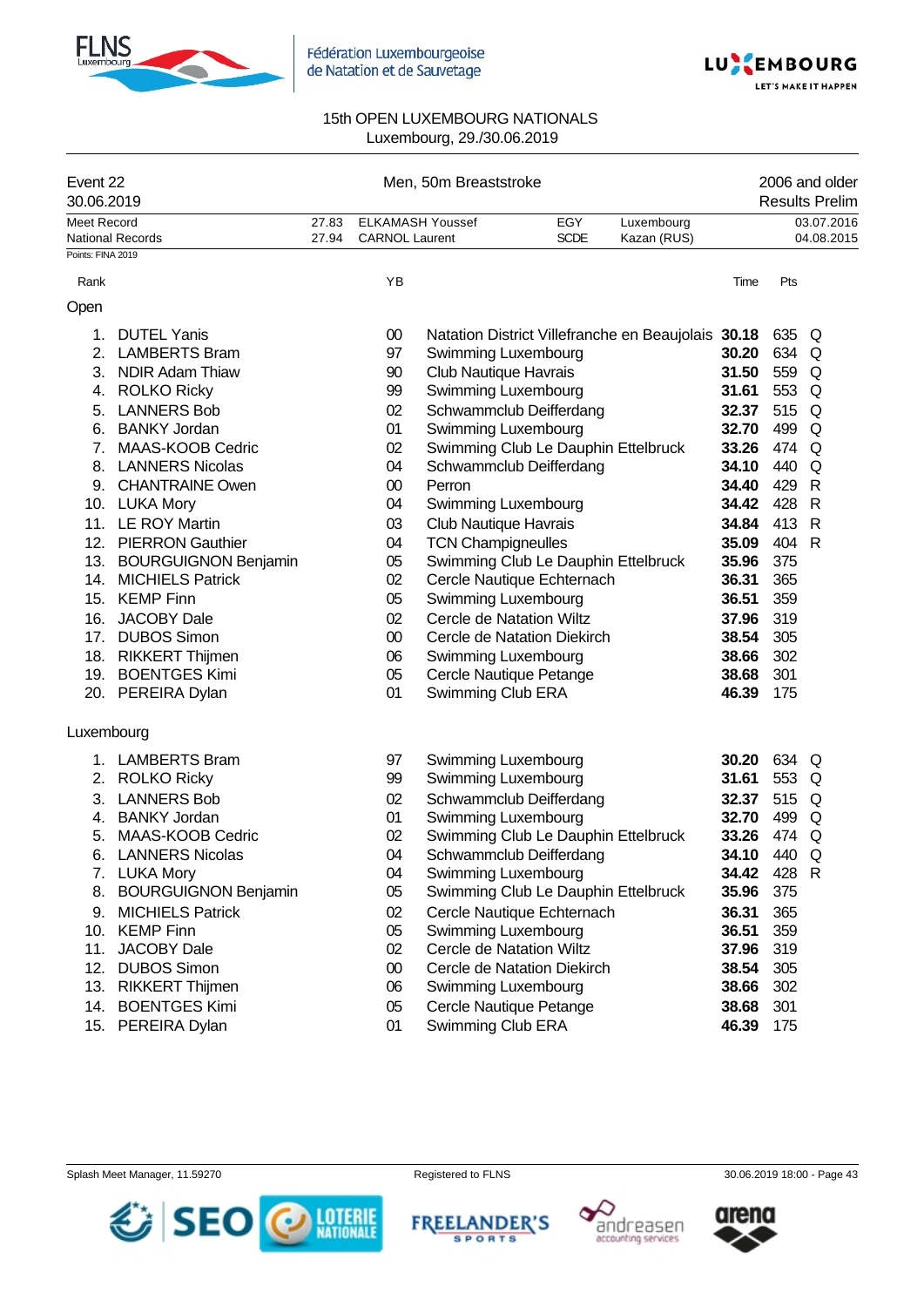



| Event 23<br>30.06.2019 |                            |       |             | Women, 50m Breaststroke                            |            |              |       |       | 2007 and older<br><b>Results Prelim</b> |
|------------------------|----------------------------|-------|-------------|----------------------------------------------------|------------|--------------|-------|-------|-----------------------------------------|
| Meet Record            |                            | 31.28 |             | LÚTHERSDÓTTIR Hrafnhildur                          | <b>ISL</b> | Luxembourg   |       |       | 02.07.2017                              |
|                        | National Records           | 33.86 | EINHORN Jil |                                                    | <b>SL</b>  | Anvers (BEL) |       |       | 26.01.2014                              |
| Points: FINA 2019      |                            |       |             |                                                    |            |              |       |       |                                         |
| Rank                   |                            |       | YB          |                                                    |            |              | Time  | Pts   |                                         |
| Open                   |                            |       |             |                                                    |            |              |       |       |                                         |
| 1.                     | <b>COURBOT Fanny</b>       |       | 01          | Natation District Villefranche en Beaujolais 33.45 |            |              |       | 678 Q |                                         |
| 2.                     | <b>BANKY Jacqueline</b>    |       | 96          | Swimming Luxembourg                                |            |              | 35.64 | 561   | Q                                       |
| 3.                     | <b>LEONARD Lis</b>         |       | 05          | Swimming Luxembourg                                |            |              | 36.37 | 528   | Q                                       |
| 4.                     | <b>ALBERS Neele</b>        |       | 05          | Swimming Club Le Dauphin Ettelbruck                |            |              | 36.81 | 509   | Q                                       |
| 5.                     | PEDROSA ANTONIO Monica     |       | 03          | Cercle de Natation Diekirch                        |            |              | 37.64 | 476   | Q                                       |
| 6.                     | <b>BORDONARO Madeleine</b> |       | 06          | <b>Barracuda Esch Natation</b>                     |            |              | 38.07 | 460   | Q                                       |
| 7 <sub>1</sub>         | <b>BUERLING Lena</b>       |       | $00\,$      | Cercle Nautique Echternach                         |            |              | 38.75 | 436 Q |                                         |
|                        | 8. HAAG Nora               |       | 04          | Swimming Club Redange                              |            |              | 38.86 | 433 Q |                                         |
|                        | 9. BRAVACCINI Sabrina      |       | 95          | Swimming Luxembourg                                |            |              | 39.13 | 424 R |                                         |
|                        | 10. CALMES Lara            |       | 04          | Schwammclub Monnerech                              |            |              | 39.35 | 417 R |                                         |
|                        | 11. KROMBACH Linda         |       | 07          | Swimming Luxembourg                                |            |              | 39.57 | 410 R |                                         |
|                        | 12. THILL Gina             |       | 07          | Schwammclub Monnerech                              |            |              | 39.80 | 403 R |                                         |
|                        | 13. KIDD Francesca         |       | 06          | Swimming Luxembourg                                |            |              | 40.18 | 391   |                                         |
|                        | 14. GARBUGLIO Jaya Lavinia |       | 07          | Schwammclub Monnerech                              |            |              | 43.34 | 312   |                                         |
|                        | 15. FOETZ Valerie          |       | 04          | Swimming Club ERA                                  |            |              | 46.76 | 248   |                                         |
|                        | 16. HANSEN Cindy           |       | 94          | Swimming Club ERA                                  |            |              | 49.53 | 209   |                                         |
|                        | 17. SHEHU Alishia          |       | 07          | Swimming Club ERA                                  |            |              | 59.70 | 119   |                                         |
| Luxembourg             |                            |       |             |                                                    |            |              |       |       |                                         |
|                        | 1. BANKY Jacqueline        |       | 96          | Swimming Luxembourg                                |            |              | 35.64 | 561   | Q                                       |
|                        | 2. LEONARD Lis             |       | 05          | Swimming Luxembourg                                |            |              | 36.37 | 528   | Q                                       |
| 3.                     | <b>ALBERS Neele</b>        |       | 05          | Swimming Club Le Dauphin Ettelbruck                |            |              | 36.81 | 509   | Q                                       |
| 4.                     | PEDROSA ANTONIO Monica     |       | 03          | Cercle de Natation Diekirch                        |            |              | 37.64 | 476   | Q                                       |
| 5.                     | <b>BORDONARO Madeleine</b> |       | 06          | <b>Barracuda Esch Natation</b>                     |            |              | 38.07 | 460   | Q                                       |
| 6.                     | <b>BUERLING Lena</b>       |       | 00          | Cercle Nautique Echternach                         |            |              | 38.75 | 436   | Q                                       |
| 7.                     | <b>HAAG Nora</b>           |       | 04          | Swimming Club Redange                              |            |              | 38.86 | 433 Q |                                         |
| 8.                     | <b>BRAVACCINI Sabrina</b>  |       | 95          | Swimming Luxembourg                                |            |              | 39.13 | 424 R |                                         |
| 9.                     | <b>CALMES Lara</b>         |       | 04          | Schwammclub Monnerech                              |            |              | 39.35 | 417   | R                                       |
|                        | 10. KROMBACH Linda         |       | 07          | Swimming Luxembourg                                |            |              | 39.57 | 410 R |                                         |
| 11.                    | <b>THILL Gina</b>          |       | 07          | Schwammclub Monnerech                              |            |              | 39.80 | 403 R |                                         |
| 12.                    | <b>KIDD Francesca</b>      |       | 06          | Swimming Luxembourg                                |            |              | 40.18 | 391   |                                         |
| 13.                    | GARBUGLIO Jaya Lavinia     |       | 07          | Schwammclub Monnerech                              |            |              | 43.34 | 312   |                                         |
|                        | 14. FOETZ Valerie          |       | 04          | Swimming Club ERA                                  |            |              | 46.76 | 248   |                                         |
| 15.                    | <b>HANSEN Cindy</b>        |       | 94          | Swimming Club ERA                                  |            |              | 49.53 | 209   |                                         |
|                        | 16. SHEHU Alishia          |       | 07          | Swimming Club ERA                                  |            |              | 59.70 | 119   |                                         |







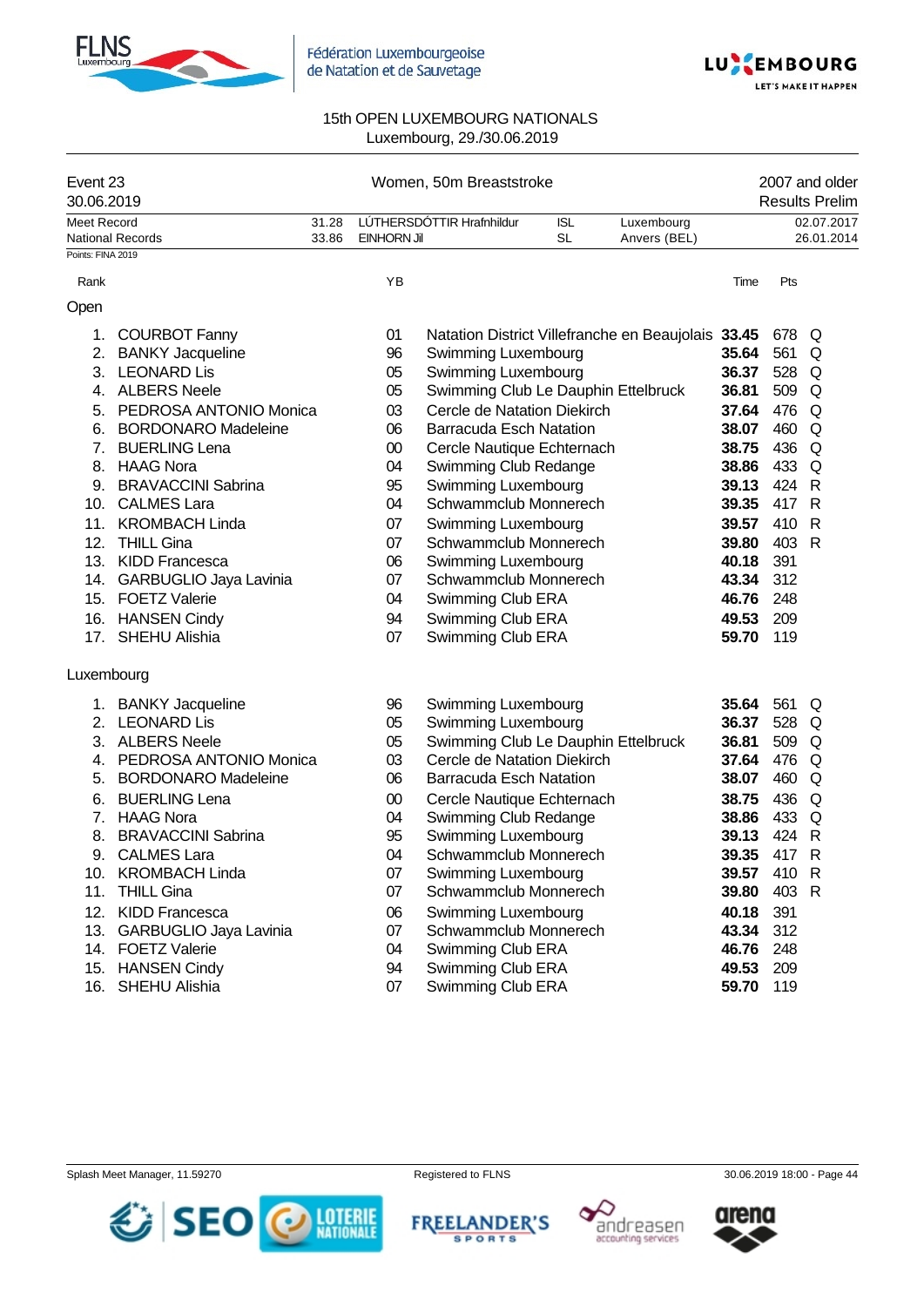



| Meet Record<br><b>OLVIK Andres</b><br><b>EST</b><br>17.06.2012<br>56.59<br>Luxembourg<br><b>National Records</b><br>56.33<br>SCHNEIDERS Jean-François<br><b>CNW</b><br>Luxembourg<br>29.05.2013<br>Points: FINA 2019<br>YB<br>Pts<br>Rank<br>Time<br>50 <sub>m</sub><br>Open<br><b>MANNES Max</b><br>97<br>Swimming Luxembourg<br>57.95 716 Q<br>28.13<br>1.<br>29.12<br>2. FABIANI Remi<br>01<br>Schwammclub Deifferdang<br>1:01.51 598 $Q$<br>3. FRIPPIAT Florian<br>Schwammclub Deifferdang<br>30.03<br>98<br>1:02.44 572 $Q$<br>32.35<br>4. WALTZING Loic<br>00<br>Schwammclub Deifferdang<br>1:06.23 479 $Q$<br>03<br>33.25<br>5.<br><b>WEIDERT Jo</b><br>Cercle Nautique Echternach<br>1:08.85 427 Q<br><b>KIRCH Felix</b><br>32.86<br>03<br>Cercle de Natation Dudelange<br>1:09.04 423 Q<br>6.<br>02<br>34.24<br>7.<br><b>LESAGE Christophe</b><br>Swimming Luxembourg<br>1:10.17 403 Q<br>02<br>Cercle de Natation Wiltz<br>8.<br><b>GIRS Matheo</b><br>1:10.60 396 $Q$<br>33.20<br>THILL Nicolas<br>05<br>Swimming Luxembourg<br>1:13.01 358 R<br>35.39<br>9.<br>SIMEONOV Vladimir<br>04<br>1:13.38 352 R<br>35.45<br>10.<br>Swimming Luxembourg<br>Schwammclub Monnerech<br>11. CALMES Nicolas<br>06<br>1:13.43 352 R<br>34.25<br>12. WESTER Ben<br>06<br>1:14.13 342 R<br>35.76<br>Cercle de Natation Dudelange<br>13. DENTER Arthur<br>36.13<br>04<br>Cercle Nautique Echternach<br>1:16.12 316<br>14. PEUSCH Kevin<br>06<br>Swimming Luxembourg<br>1:17.03 304<br>36.30<br>15. FETZ Tom<br>04<br>Cercle Nautique Echternach<br>1:17.50 299<br>36.57<br>05<br>16. KIRCH Paul<br>Cercle de Natation Dudelange<br>1:17.77 296<br>36.44<br>17. HOLLERICH Tom<br>Swimming Club Le Dauphin Ettelbru(1:19.29 279<br>06<br>38.05<br>Schwammclub Monnerech<br>18.<br><b>OLINGER Liam</b><br>05<br>1:19.64 275<br>37.64<br>19. NAFFOUTI Nael<br>05<br>Cercle de Natation Wiltz<br>1:22.25 250<br>39.78<br>DSQ WENZEL Gregory<br>04<br>Cercle de Natation Diekirch<br>D6 - turn not executed in accordance with the rules (SW 6.5)<br>01<br>DSQ PEREIRA Dylan<br>Swimming Club ERA<br>D3 - swimmer did not stay upon his back throughout the race except when executing the turn (SW 6.3)<br>DNS MOHR Sam<br>04<br>Cercle Nautique Echternach<br>Luxembourg<br>1. MANNES Max<br>97<br>Swimming Luxembourg<br>57.95 716 Q<br>28.13<br>Schwammclub Deifferdang<br>1:01.51 598 Q<br>29.12<br>2. FABIANI Remi<br>01<br>3.<br><b>FRIPPIAT Florian</b><br>98<br>Schwammclub Deifferdang<br>1:02.44 572 $Q$<br>30.03<br>00<br>1:06.23 479 Q<br>4. WALTZING Loic<br>Schwammclub Deifferdang<br>32.35<br><b>WEIDERT Jo</b><br>1:08.85 427 Q<br>33.25<br>5.<br>03<br>Cercle Nautique Echternach<br><b>KIRCH Felix</b><br>03<br>1:09.04 423 Q<br>Cercle de Natation Dudelange<br>32.86<br>6.<br>7.<br><b>LESAGE Christophe</b><br>02<br>Swimming Luxembourg<br>1:10.17 403 $Q$<br>34.24<br><b>GIRS Matheo</b><br>02<br>8.<br>Cercle de Natation Wiltz<br>1:10.60 396 $Q$<br>33.20<br>9.<br><b>THILL Nicolas</b><br>05<br>Swimming Luxembourg<br>1:13.01 358 R<br>35.39<br>SIMEONOV Vladimir<br>04<br>1:13.38 352 R<br>10.<br>Swimming Luxembourg<br>35.45<br>11.<br><b>CALMES Nicolas</b><br>06<br>Schwammclub Monnerech<br>1:13.43 352 R<br>34.25<br>12.<br>WESTER Ben<br>06<br>Cercle de Natation Dudelange<br>1:14.13 342 R<br>35.76<br>13.<br><b>DENTER Arthur</b><br>04<br>Cercle Nautique Echternach<br>1:16.12 316<br>36.13<br>14. PEUSCH Kevin<br>06<br>Swimming Luxembourg<br>1:17.03 304<br>36.30<br><b>FETZ Tom</b><br>04<br>Cercle Nautique Echternach<br>1:17.50 299<br>15.<br>36.57<br><b>KIRCH Paul</b><br>16.<br>05<br>Cercle de Natation Dudelange<br>1:17.77 296<br>36.44<br><b>HOLLERICH Tom</b><br>06<br>Swimming Club Le Dauphin Ettelbru(1:19.29 279<br>17.<br>38.05<br>18.<br><b>OLINGER Liam</b><br>05<br>Schwammclub Monnerech<br>1:19.64 275<br>37.64<br>19. NAFFOUTI Nael<br>05<br>Cercle de Natation Wiltz<br>1:22.25 250<br>39.78 | Event 24<br>30.06.2019 |  | Men, 100m Backstroke |  |  |  | 2006 and older<br><b>Results Prelim</b> |
|--------------------------------------------------------------------------------------------------------------------------------------------------------------------------------------------------------------------------------------------------------------------------------------------------------------------------------------------------------------------------------------------------------------------------------------------------------------------------------------------------------------------------------------------------------------------------------------------------------------------------------------------------------------------------------------------------------------------------------------------------------------------------------------------------------------------------------------------------------------------------------------------------------------------------------------------------------------------------------------------------------------------------------------------------------------------------------------------------------------------------------------------------------------------------------------------------------------------------------------------------------------------------------------------------------------------------------------------------------------------------------------------------------------------------------------------------------------------------------------------------------------------------------------------------------------------------------------------------------------------------------------------------------------------------------------------------------------------------------------------------------------------------------------------------------------------------------------------------------------------------------------------------------------------------------------------------------------------------------------------------------------------------------------------------------------------------------------------------------------------------------------------------------------------------------------------------------------------------------------------------------------------------------------------------------------------------------------------------------------------------------------------------------------------------------------------------------------------------------------------------------------------------------------------------------------------------------------------------------------------------------------------------------------------------------------------------------------------------------------------------------------------------------------------------------------------------------------------------------------------------------------------------------------------------------------------------------------------------------------------------------------------------------------------------------------------------------------------------------------------------------------------------------------------------------------------------------------------------------------------------------------------------------------------------------------------------------------------------------------------------------------------------------------------------------------------------------------------------------------------------------------------------------------------------------------------------------------------------------------------------------------------------------------------------------------------------------------------------------------------------------------------------------------------------------------------------------------------------------------------------------------------------------------------------------------------------------|------------------------|--|----------------------|--|--|--|-----------------------------------------|
|                                                                                                                                                                                                                                                                                                                                                                                                                                                                                                                                                                                                                                                                                                                                                                                                                                                                                                                                                                                                                                                                                                                                                                                                                                                                                                                                                                                                                                                                                                                                                                                                                                                                                                                                                                                                                                                                                                                                                                                                                                                                                                                                                                                                                                                                                                                                                                                                                                                                                                                                                                                                                                                                                                                                                                                                                                                                                                                                                                                                                                                                                                                                                                                                                                                                                                                                                                                                                                                                                                                                                                                                                                                                                                                                                                                                                                                                                                                                                        |                        |  |                      |  |  |  |                                         |
|                                                                                                                                                                                                                                                                                                                                                                                                                                                                                                                                                                                                                                                                                                                                                                                                                                                                                                                                                                                                                                                                                                                                                                                                                                                                                                                                                                                                                                                                                                                                                                                                                                                                                                                                                                                                                                                                                                                                                                                                                                                                                                                                                                                                                                                                                                                                                                                                                                                                                                                                                                                                                                                                                                                                                                                                                                                                                                                                                                                                                                                                                                                                                                                                                                                                                                                                                                                                                                                                                                                                                                                                                                                                                                                                                                                                                                                                                                                                                        |                        |  |                      |  |  |  |                                         |
|                                                                                                                                                                                                                                                                                                                                                                                                                                                                                                                                                                                                                                                                                                                                                                                                                                                                                                                                                                                                                                                                                                                                                                                                                                                                                                                                                                                                                                                                                                                                                                                                                                                                                                                                                                                                                                                                                                                                                                                                                                                                                                                                                                                                                                                                                                                                                                                                                                                                                                                                                                                                                                                                                                                                                                                                                                                                                                                                                                                                                                                                                                                                                                                                                                                                                                                                                                                                                                                                                                                                                                                                                                                                                                                                                                                                                                                                                                                                                        |                        |  |                      |  |  |  | 100m                                    |
|                                                                                                                                                                                                                                                                                                                                                                                                                                                                                                                                                                                                                                                                                                                                                                                                                                                                                                                                                                                                                                                                                                                                                                                                                                                                                                                                                                                                                                                                                                                                                                                                                                                                                                                                                                                                                                                                                                                                                                                                                                                                                                                                                                                                                                                                                                                                                                                                                                                                                                                                                                                                                                                                                                                                                                                                                                                                                                                                                                                                                                                                                                                                                                                                                                                                                                                                                                                                                                                                                                                                                                                                                                                                                                                                                                                                                                                                                                                                                        |                        |  |                      |  |  |  |                                         |
|                                                                                                                                                                                                                                                                                                                                                                                                                                                                                                                                                                                                                                                                                                                                                                                                                                                                                                                                                                                                                                                                                                                                                                                                                                                                                                                                                                                                                                                                                                                                                                                                                                                                                                                                                                                                                                                                                                                                                                                                                                                                                                                                                                                                                                                                                                                                                                                                                                                                                                                                                                                                                                                                                                                                                                                                                                                                                                                                                                                                                                                                                                                                                                                                                                                                                                                                                                                                                                                                                                                                                                                                                                                                                                                                                                                                                                                                                                                                                        |                        |  |                      |  |  |  | 29.82                                   |
|                                                                                                                                                                                                                                                                                                                                                                                                                                                                                                                                                                                                                                                                                                                                                                                                                                                                                                                                                                                                                                                                                                                                                                                                                                                                                                                                                                                                                                                                                                                                                                                                                                                                                                                                                                                                                                                                                                                                                                                                                                                                                                                                                                                                                                                                                                                                                                                                                                                                                                                                                                                                                                                                                                                                                                                                                                                                                                                                                                                                                                                                                                                                                                                                                                                                                                                                                                                                                                                                                                                                                                                                                                                                                                                                                                                                                                                                                                                                                        |                        |  |                      |  |  |  | 32.39                                   |
|                                                                                                                                                                                                                                                                                                                                                                                                                                                                                                                                                                                                                                                                                                                                                                                                                                                                                                                                                                                                                                                                                                                                                                                                                                                                                                                                                                                                                                                                                                                                                                                                                                                                                                                                                                                                                                                                                                                                                                                                                                                                                                                                                                                                                                                                                                                                                                                                                                                                                                                                                                                                                                                                                                                                                                                                                                                                                                                                                                                                                                                                                                                                                                                                                                                                                                                                                                                                                                                                                                                                                                                                                                                                                                                                                                                                                                                                                                                                                        |                        |  |                      |  |  |  | 32.41                                   |
|                                                                                                                                                                                                                                                                                                                                                                                                                                                                                                                                                                                                                                                                                                                                                                                                                                                                                                                                                                                                                                                                                                                                                                                                                                                                                                                                                                                                                                                                                                                                                                                                                                                                                                                                                                                                                                                                                                                                                                                                                                                                                                                                                                                                                                                                                                                                                                                                                                                                                                                                                                                                                                                                                                                                                                                                                                                                                                                                                                                                                                                                                                                                                                                                                                                                                                                                                                                                                                                                                                                                                                                                                                                                                                                                                                                                                                                                                                                                                        |                        |  |                      |  |  |  | 33.88                                   |
|                                                                                                                                                                                                                                                                                                                                                                                                                                                                                                                                                                                                                                                                                                                                                                                                                                                                                                                                                                                                                                                                                                                                                                                                                                                                                                                                                                                                                                                                                                                                                                                                                                                                                                                                                                                                                                                                                                                                                                                                                                                                                                                                                                                                                                                                                                                                                                                                                                                                                                                                                                                                                                                                                                                                                                                                                                                                                                                                                                                                                                                                                                                                                                                                                                                                                                                                                                                                                                                                                                                                                                                                                                                                                                                                                                                                                                                                                                                                                        |                        |  |                      |  |  |  | 35.60                                   |
|                                                                                                                                                                                                                                                                                                                                                                                                                                                                                                                                                                                                                                                                                                                                                                                                                                                                                                                                                                                                                                                                                                                                                                                                                                                                                                                                                                                                                                                                                                                                                                                                                                                                                                                                                                                                                                                                                                                                                                                                                                                                                                                                                                                                                                                                                                                                                                                                                                                                                                                                                                                                                                                                                                                                                                                                                                                                                                                                                                                                                                                                                                                                                                                                                                                                                                                                                                                                                                                                                                                                                                                                                                                                                                                                                                                                                                                                                                                                                        |                        |  |                      |  |  |  | 36.18                                   |
|                                                                                                                                                                                                                                                                                                                                                                                                                                                                                                                                                                                                                                                                                                                                                                                                                                                                                                                                                                                                                                                                                                                                                                                                                                                                                                                                                                                                                                                                                                                                                                                                                                                                                                                                                                                                                                                                                                                                                                                                                                                                                                                                                                                                                                                                                                                                                                                                                                                                                                                                                                                                                                                                                                                                                                                                                                                                                                                                                                                                                                                                                                                                                                                                                                                                                                                                                                                                                                                                                                                                                                                                                                                                                                                                                                                                                                                                                                                                                        |                        |  |                      |  |  |  | 35.93                                   |
|                                                                                                                                                                                                                                                                                                                                                                                                                                                                                                                                                                                                                                                                                                                                                                                                                                                                                                                                                                                                                                                                                                                                                                                                                                                                                                                                                                                                                                                                                                                                                                                                                                                                                                                                                                                                                                                                                                                                                                                                                                                                                                                                                                                                                                                                                                                                                                                                                                                                                                                                                                                                                                                                                                                                                                                                                                                                                                                                                                                                                                                                                                                                                                                                                                                                                                                                                                                                                                                                                                                                                                                                                                                                                                                                                                                                                                                                                                                                                        |                        |  |                      |  |  |  | 37.40                                   |
|                                                                                                                                                                                                                                                                                                                                                                                                                                                                                                                                                                                                                                                                                                                                                                                                                                                                                                                                                                                                                                                                                                                                                                                                                                                                                                                                                                                                                                                                                                                                                                                                                                                                                                                                                                                                                                                                                                                                                                                                                                                                                                                                                                                                                                                                                                                                                                                                                                                                                                                                                                                                                                                                                                                                                                                                                                                                                                                                                                                                                                                                                                                                                                                                                                                                                                                                                                                                                                                                                                                                                                                                                                                                                                                                                                                                                                                                                                                                                        |                        |  |                      |  |  |  | 37.62                                   |
|                                                                                                                                                                                                                                                                                                                                                                                                                                                                                                                                                                                                                                                                                                                                                                                                                                                                                                                                                                                                                                                                                                                                                                                                                                                                                                                                                                                                                                                                                                                                                                                                                                                                                                                                                                                                                                                                                                                                                                                                                                                                                                                                                                                                                                                                                                                                                                                                                                                                                                                                                                                                                                                                                                                                                                                                                                                                                                                                                                                                                                                                                                                                                                                                                                                                                                                                                                                                                                                                                                                                                                                                                                                                                                                                                                                                                                                                                                                                                        |                        |  |                      |  |  |  | 37.93                                   |
|                                                                                                                                                                                                                                                                                                                                                                                                                                                                                                                                                                                                                                                                                                                                                                                                                                                                                                                                                                                                                                                                                                                                                                                                                                                                                                                                                                                                                                                                                                                                                                                                                                                                                                                                                                                                                                                                                                                                                                                                                                                                                                                                                                                                                                                                                                                                                                                                                                                                                                                                                                                                                                                                                                                                                                                                                                                                                                                                                                                                                                                                                                                                                                                                                                                                                                                                                                                                                                                                                                                                                                                                                                                                                                                                                                                                                                                                                                                                                        |                        |  |                      |  |  |  | 39.18                                   |
|                                                                                                                                                                                                                                                                                                                                                                                                                                                                                                                                                                                                                                                                                                                                                                                                                                                                                                                                                                                                                                                                                                                                                                                                                                                                                                                                                                                                                                                                                                                                                                                                                                                                                                                                                                                                                                                                                                                                                                                                                                                                                                                                                                                                                                                                                                                                                                                                                                                                                                                                                                                                                                                                                                                                                                                                                                                                                                                                                                                                                                                                                                                                                                                                                                                                                                                                                                                                                                                                                                                                                                                                                                                                                                                                                                                                                                                                                                                                                        |                        |  |                      |  |  |  | 38.37                                   |
|                                                                                                                                                                                                                                                                                                                                                                                                                                                                                                                                                                                                                                                                                                                                                                                                                                                                                                                                                                                                                                                                                                                                                                                                                                                                                                                                                                                                                                                                                                                                                                                                                                                                                                                                                                                                                                                                                                                                                                                                                                                                                                                                                                                                                                                                                                                                                                                                                                                                                                                                                                                                                                                                                                                                                                                                                                                                                                                                                                                                                                                                                                                                                                                                                                                                                                                                                                                                                                                                                                                                                                                                                                                                                                                                                                                                                                                                                                                                                        |                        |  |                      |  |  |  | 39.99                                   |
|                                                                                                                                                                                                                                                                                                                                                                                                                                                                                                                                                                                                                                                                                                                                                                                                                                                                                                                                                                                                                                                                                                                                                                                                                                                                                                                                                                                                                                                                                                                                                                                                                                                                                                                                                                                                                                                                                                                                                                                                                                                                                                                                                                                                                                                                                                                                                                                                                                                                                                                                                                                                                                                                                                                                                                                                                                                                                                                                                                                                                                                                                                                                                                                                                                                                                                                                                                                                                                                                                                                                                                                                                                                                                                                                                                                                                                                                                                                                                        |                        |  |                      |  |  |  | 40.73                                   |
|                                                                                                                                                                                                                                                                                                                                                                                                                                                                                                                                                                                                                                                                                                                                                                                                                                                                                                                                                                                                                                                                                                                                                                                                                                                                                                                                                                                                                                                                                                                                                                                                                                                                                                                                                                                                                                                                                                                                                                                                                                                                                                                                                                                                                                                                                                                                                                                                                                                                                                                                                                                                                                                                                                                                                                                                                                                                                                                                                                                                                                                                                                                                                                                                                                                                                                                                                                                                                                                                                                                                                                                                                                                                                                                                                                                                                                                                                                                                                        |                        |  |                      |  |  |  | 40.93                                   |
|                                                                                                                                                                                                                                                                                                                                                                                                                                                                                                                                                                                                                                                                                                                                                                                                                                                                                                                                                                                                                                                                                                                                                                                                                                                                                                                                                                                                                                                                                                                                                                                                                                                                                                                                                                                                                                                                                                                                                                                                                                                                                                                                                                                                                                                                                                                                                                                                                                                                                                                                                                                                                                                                                                                                                                                                                                                                                                                                                                                                                                                                                                                                                                                                                                                                                                                                                                                                                                                                                                                                                                                                                                                                                                                                                                                                                                                                                                                                                        |                        |  |                      |  |  |  | 41.33                                   |
|                                                                                                                                                                                                                                                                                                                                                                                                                                                                                                                                                                                                                                                                                                                                                                                                                                                                                                                                                                                                                                                                                                                                                                                                                                                                                                                                                                                                                                                                                                                                                                                                                                                                                                                                                                                                                                                                                                                                                                                                                                                                                                                                                                                                                                                                                                                                                                                                                                                                                                                                                                                                                                                                                                                                                                                                                                                                                                                                                                                                                                                                                                                                                                                                                                                                                                                                                                                                                                                                                                                                                                                                                                                                                                                                                                                                                                                                                                                                                        |                        |  |                      |  |  |  | 41.24                                   |
|                                                                                                                                                                                                                                                                                                                                                                                                                                                                                                                                                                                                                                                                                                                                                                                                                                                                                                                                                                                                                                                                                                                                                                                                                                                                                                                                                                                                                                                                                                                                                                                                                                                                                                                                                                                                                                                                                                                                                                                                                                                                                                                                                                                                                                                                                                                                                                                                                                                                                                                                                                                                                                                                                                                                                                                                                                                                                                                                                                                                                                                                                                                                                                                                                                                                                                                                                                                                                                                                                                                                                                                                                                                                                                                                                                                                                                                                                                                                                        |                        |  |                      |  |  |  | 42.00                                   |
|                                                                                                                                                                                                                                                                                                                                                                                                                                                                                                                                                                                                                                                                                                                                                                                                                                                                                                                                                                                                                                                                                                                                                                                                                                                                                                                                                                                                                                                                                                                                                                                                                                                                                                                                                                                                                                                                                                                                                                                                                                                                                                                                                                                                                                                                                                                                                                                                                                                                                                                                                                                                                                                                                                                                                                                                                                                                                                                                                                                                                                                                                                                                                                                                                                                                                                                                                                                                                                                                                                                                                                                                                                                                                                                                                                                                                                                                                                                                                        |                        |  |                      |  |  |  | 42.47                                   |
|                                                                                                                                                                                                                                                                                                                                                                                                                                                                                                                                                                                                                                                                                                                                                                                                                                                                                                                                                                                                                                                                                                                                                                                                                                                                                                                                                                                                                                                                                                                                                                                                                                                                                                                                                                                                                                                                                                                                                                                                                                                                                                                                                                                                                                                                                                                                                                                                                                                                                                                                                                                                                                                                                                                                                                                                                                                                                                                                                                                                                                                                                                                                                                                                                                                                                                                                                                                                                                                                                                                                                                                                                                                                                                                                                                                                                                                                                                                                                        |                        |  |                      |  |  |  |                                         |
|                                                                                                                                                                                                                                                                                                                                                                                                                                                                                                                                                                                                                                                                                                                                                                                                                                                                                                                                                                                                                                                                                                                                                                                                                                                                                                                                                                                                                                                                                                                                                                                                                                                                                                                                                                                                                                                                                                                                                                                                                                                                                                                                                                                                                                                                                                                                                                                                                                                                                                                                                                                                                                                                                                                                                                                                                                                                                                                                                                                                                                                                                                                                                                                                                                                                                                                                                                                                                                                                                                                                                                                                                                                                                                                                                                                                                                                                                                                                                        |                        |  |                      |  |  |  |                                         |
|                                                                                                                                                                                                                                                                                                                                                                                                                                                                                                                                                                                                                                                                                                                                                                                                                                                                                                                                                                                                                                                                                                                                                                                                                                                                                                                                                                                                                                                                                                                                                                                                                                                                                                                                                                                                                                                                                                                                                                                                                                                                                                                                                                                                                                                                                                                                                                                                                                                                                                                                                                                                                                                                                                                                                                                                                                                                                                                                                                                                                                                                                                                                                                                                                                                                                                                                                                                                                                                                                                                                                                                                                                                                                                                                                                                                                                                                                                                                                        |                        |  |                      |  |  |  |                                         |
|                                                                                                                                                                                                                                                                                                                                                                                                                                                                                                                                                                                                                                                                                                                                                                                                                                                                                                                                                                                                                                                                                                                                                                                                                                                                                                                                                                                                                                                                                                                                                                                                                                                                                                                                                                                                                                                                                                                                                                                                                                                                                                                                                                                                                                                                                                                                                                                                                                                                                                                                                                                                                                                                                                                                                                                                                                                                                                                                                                                                                                                                                                                                                                                                                                                                                                                                                                                                                                                                                                                                                                                                                                                                                                                                                                                                                                                                                                                                                        |                        |  |                      |  |  |  |                                         |
|                                                                                                                                                                                                                                                                                                                                                                                                                                                                                                                                                                                                                                                                                                                                                                                                                                                                                                                                                                                                                                                                                                                                                                                                                                                                                                                                                                                                                                                                                                                                                                                                                                                                                                                                                                                                                                                                                                                                                                                                                                                                                                                                                                                                                                                                                                                                                                                                                                                                                                                                                                                                                                                                                                                                                                                                                                                                                                                                                                                                                                                                                                                                                                                                                                                                                                                                                                                                                                                                                                                                                                                                                                                                                                                                                                                                                                                                                                                                                        |                        |  |                      |  |  |  |                                         |
|                                                                                                                                                                                                                                                                                                                                                                                                                                                                                                                                                                                                                                                                                                                                                                                                                                                                                                                                                                                                                                                                                                                                                                                                                                                                                                                                                                                                                                                                                                                                                                                                                                                                                                                                                                                                                                                                                                                                                                                                                                                                                                                                                                                                                                                                                                                                                                                                                                                                                                                                                                                                                                                                                                                                                                                                                                                                                                                                                                                                                                                                                                                                                                                                                                                                                                                                                                                                                                                                                                                                                                                                                                                                                                                                                                                                                                                                                                                                                        |                        |  |                      |  |  |  | 29.82                                   |
|                                                                                                                                                                                                                                                                                                                                                                                                                                                                                                                                                                                                                                                                                                                                                                                                                                                                                                                                                                                                                                                                                                                                                                                                                                                                                                                                                                                                                                                                                                                                                                                                                                                                                                                                                                                                                                                                                                                                                                                                                                                                                                                                                                                                                                                                                                                                                                                                                                                                                                                                                                                                                                                                                                                                                                                                                                                                                                                                                                                                                                                                                                                                                                                                                                                                                                                                                                                                                                                                                                                                                                                                                                                                                                                                                                                                                                                                                                                                                        |                        |  |                      |  |  |  | 32.39                                   |
|                                                                                                                                                                                                                                                                                                                                                                                                                                                                                                                                                                                                                                                                                                                                                                                                                                                                                                                                                                                                                                                                                                                                                                                                                                                                                                                                                                                                                                                                                                                                                                                                                                                                                                                                                                                                                                                                                                                                                                                                                                                                                                                                                                                                                                                                                                                                                                                                                                                                                                                                                                                                                                                                                                                                                                                                                                                                                                                                                                                                                                                                                                                                                                                                                                                                                                                                                                                                                                                                                                                                                                                                                                                                                                                                                                                                                                                                                                                                                        |                        |  |                      |  |  |  | 32.41                                   |
|                                                                                                                                                                                                                                                                                                                                                                                                                                                                                                                                                                                                                                                                                                                                                                                                                                                                                                                                                                                                                                                                                                                                                                                                                                                                                                                                                                                                                                                                                                                                                                                                                                                                                                                                                                                                                                                                                                                                                                                                                                                                                                                                                                                                                                                                                                                                                                                                                                                                                                                                                                                                                                                                                                                                                                                                                                                                                                                                                                                                                                                                                                                                                                                                                                                                                                                                                                                                                                                                                                                                                                                                                                                                                                                                                                                                                                                                                                                                                        |                        |  |                      |  |  |  | 33.88                                   |
|                                                                                                                                                                                                                                                                                                                                                                                                                                                                                                                                                                                                                                                                                                                                                                                                                                                                                                                                                                                                                                                                                                                                                                                                                                                                                                                                                                                                                                                                                                                                                                                                                                                                                                                                                                                                                                                                                                                                                                                                                                                                                                                                                                                                                                                                                                                                                                                                                                                                                                                                                                                                                                                                                                                                                                                                                                                                                                                                                                                                                                                                                                                                                                                                                                                                                                                                                                                                                                                                                                                                                                                                                                                                                                                                                                                                                                                                                                                                                        |                        |  |                      |  |  |  | 35.60                                   |
|                                                                                                                                                                                                                                                                                                                                                                                                                                                                                                                                                                                                                                                                                                                                                                                                                                                                                                                                                                                                                                                                                                                                                                                                                                                                                                                                                                                                                                                                                                                                                                                                                                                                                                                                                                                                                                                                                                                                                                                                                                                                                                                                                                                                                                                                                                                                                                                                                                                                                                                                                                                                                                                                                                                                                                                                                                                                                                                                                                                                                                                                                                                                                                                                                                                                                                                                                                                                                                                                                                                                                                                                                                                                                                                                                                                                                                                                                                                                                        |                        |  |                      |  |  |  | 36.18                                   |
|                                                                                                                                                                                                                                                                                                                                                                                                                                                                                                                                                                                                                                                                                                                                                                                                                                                                                                                                                                                                                                                                                                                                                                                                                                                                                                                                                                                                                                                                                                                                                                                                                                                                                                                                                                                                                                                                                                                                                                                                                                                                                                                                                                                                                                                                                                                                                                                                                                                                                                                                                                                                                                                                                                                                                                                                                                                                                                                                                                                                                                                                                                                                                                                                                                                                                                                                                                                                                                                                                                                                                                                                                                                                                                                                                                                                                                                                                                                                                        |                        |  |                      |  |  |  | 35.93                                   |
|                                                                                                                                                                                                                                                                                                                                                                                                                                                                                                                                                                                                                                                                                                                                                                                                                                                                                                                                                                                                                                                                                                                                                                                                                                                                                                                                                                                                                                                                                                                                                                                                                                                                                                                                                                                                                                                                                                                                                                                                                                                                                                                                                                                                                                                                                                                                                                                                                                                                                                                                                                                                                                                                                                                                                                                                                                                                                                                                                                                                                                                                                                                                                                                                                                                                                                                                                                                                                                                                                                                                                                                                                                                                                                                                                                                                                                                                                                                                                        |                        |  |                      |  |  |  | 37.40                                   |
|                                                                                                                                                                                                                                                                                                                                                                                                                                                                                                                                                                                                                                                                                                                                                                                                                                                                                                                                                                                                                                                                                                                                                                                                                                                                                                                                                                                                                                                                                                                                                                                                                                                                                                                                                                                                                                                                                                                                                                                                                                                                                                                                                                                                                                                                                                                                                                                                                                                                                                                                                                                                                                                                                                                                                                                                                                                                                                                                                                                                                                                                                                                                                                                                                                                                                                                                                                                                                                                                                                                                                                                                                                                                                                                                                                                                                                                                                                                                                        |                        |  |                      |  |  |  | 37.62                                   |
|                                                                                                                                                                                                                                                                                                                                                                                                                                                                                                                                                                                                                                                                                                                                                                                                                                                                                                                                                                                                                                                                                                                                                                                                                                                                                                                                                                                                                                                                                                                                                                                                                                                                                                                                                                                                                                                                                                                                                                                                                                                                                                                                                                                                                                                                                                                                                                                                                                                                                                                                                                                                                                                                                                                                                                                                                                                                                                                                                                                                                                                                                                                                                                                                                                                                                                                                                                                                                                                                                                                                                                                                                                                                                                                                                                                                                                                                                                                                                        |                        |  |                      |  |  |  | 37.93                                   |
|                                                                                                                                                                                                                                                                                                                                                                                                                                                                                                                                                                                                                                                                                                                                                                                                                                                                                                                                                                                                                                                                                                                                                                                                                                                                                                                                                                                                                                                                                                                                                                                                                                                                                                                                                                                                                                                                                                                                                                                                                                                                                                                                                                                                                                                                                                                                                                                                                                                                                                                                                                                                                                                                                                                                                                                                                                                                                                                                                                                                                                                                                                                                                                                                                                                                                                                                                                                                                                                                                                                                                                                                                                                                                                                                                                                                                                                                                                                                                        |                        |  |                      |  |  |  | 39.18                                   |
|                                                                                                                                                                                                                                                                                                                                                                                                                                                                                                                                                                                                                                                                                                                                                                                                                                                                                                                                                                                                                                                                                                                                                                                                                                                                                                                                                                                                                                                                                                                                                                                                                                                                                                                                                                                                                                                                                                                                                                                                                                                                                                                                                                                                                                                                                                                                                                                                                                                                                                                                                                                                                                                                                                                                                                                                                                                                                                                                                                                                                                                                                                                                                                                                                                                                                                                                                                                                                                                                                                                                                                                                                                                                                                                                                                                                                                                                                                                                                        |                        |  |                      |  |  |  | 38.37                                   |
|                                                                                                                                                                                                                                                                                                                                                                                                                                                                                                                                                                                                                                                                                                                                                                                                                                                                                                                                                                                                                                                                                                                                                                                                                                                                                                                                                                                                                                                                                                                                                                                                                                                                                                                                                                                                                                                                                                                                                                                                                                                                                                                                                                                                                                                                                                                                                                                                                                                                                                                                                                                                                                                                                                                                                                                                                                                                                                                                                                                                                                                                                                                                                                                                                                                                                                                                                                                                                                                                                                                                                                                                                                                                                                                                                                                                                                                                                                                                                        |                        |  |                      |  |  |  | 39.99                                   |
|                                                                                                                                                                                                                                                                                                                                                                                                                                                                                                                                                                                                                                                                                                                                                                                                                                                                                                                                                                                                                                                                                                                                                                                                                                                                                                                                                                                                                                                                                                                                                                                                                                                                                                                                                                                                                                                                                                                                                                                                                                                                                                                                                                                                                                                                                                                                                                                                                                                                                                                                                                                                                                                                                                                                                                                                                                                                                                                                                                                                                                                                                                                                                                                                                                                                                                                                                                                                                                                                                                                                                                                                                                                                                                                                                                                                                                                                                                                                                        |                        |  |                      |  |  |  | 40.73                                   |
|                                                                                                                                                                                                                                                                                                                                                                                                                                                                                                                                                                                                                                                                                                                                                                                                                                                                                                                                                                                                                                                                                                                                                                                                                                                                                                                                                                                                                                                                                                                                                                                                                                                                                                                                                                                                                                                                                                                                                                                                                                                                                                                                                                                                                                                                                                                                                                                                                                                                                                                                                                                                                                                                                                                                                                                                                                                                                                                                                                                                                                                                                                                                                                                                                                                                                                                                                                                                                                                                                                                                                                                                                                                                                                                                                                                                                                                                                                                                                        |                        |  |                      |  |  |  | 40.93                                   |
|                                                                                                                                                                                                                                                                                                                                                                                                                                                                                                                                                                                                                                                                                                                                                                                                                                                                                                                                                                                                                                                                                                                                                                                                                                                                                                                                                                                                                                                                                                                                                                                                                                                                                                                                                                                                                                                                                                                                                                                                                                                                                                                                                                                                                                                                                                                                                                                                                                                                                                                                                                                                                                                                                                                                                                                                                                                                                                                                                                                                                                                                                                                                                                                                                                                                                                                                                                                                                                                                                                                                                                                                                                                                                                                                                                                                                                                                                                                                                        |                        |  |                      |  |  |  | 41.33                                   |
|                                                                                                                                                                                                                                                                                                                                                                                                                                                                                                                                                                                                                                                                                                                                                                                                                                                                                                                                                                                                                                                                                                                                                                                                                                                                                                                                                                                                                                                                                                                                                                                                                                                                                                                                                                                                                                                                                                                                                                                                                                                                                                                                                                                                                                                                                                                                                                                                                                                                                                                                                                                                                                                                                                                                                                                                                                                                                                                                                                                                                                                                                                                                                                                                                                                                                                                                                                                                                                                                                                                                                                                                                                                                                                                                                                                                                                                                                                                                                        |                        |  |                      |  |  |  | 41.24                                   |
|                                                                                                                                                                                                                                                                                                                                                                                                                                                                                                                                                                                                                                                                                                                                                                                                                                                                                                                                                                                                                                                                                                                                                                                                                                                                                                                                                                                                                                                                                                                                                                                                                                                                                                                                                                                                                                                                                                                                                                                                                                                                                                                                                                                                                                                                                                                                                                                                                                                                                                                                                                                                                                                                                                                                                                                                                                                                                                                                                                                                                                                                                                                                                                                                                                                                                                                                                                                                                                                                                                                                                                                                                                                                                                                                                                                                                                                                                                                                                        |                        |  |                      |  |  |  | 42.00                                   |
|                                                                                                                                                                                                                                                                                                                                                                                                                                                                                                                                                                                                                                                                                                                                                                                                                                                                                                                                                                                                                                                                                                                                                                                                                                                                                                                                                                                                                                                                                                                                                                                                                                                                                                                                                                                                                                                                                                                                                                                                                                                                                                                                                                                                                                                                                                                                                                                                                                                                                                                                                                                                                                                                                                                                                                                                                                                                                                                                                                                                                                                                                                                                                                                                                                                                                                                                                                                                                                                                                                                                                                                                                                                                                                                                                                                                                                                                                                                                                        |                        |  |                      |  |  |  | 42.47                                   |







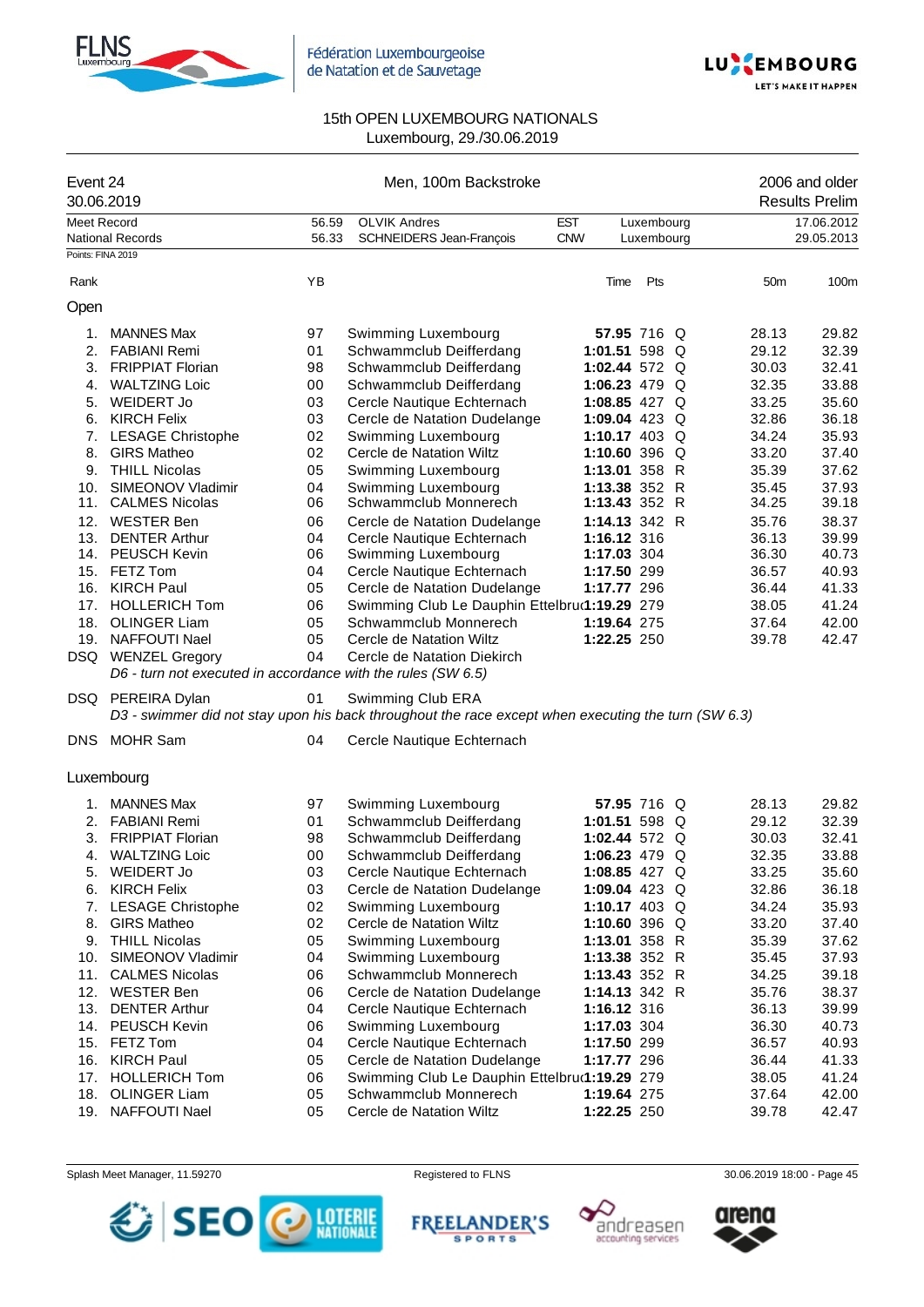

Fédération Luxembourgeoise de Natation et de Sauvetage



### 15th OPEN LUXEMBOURG NATIONALS Luxembourg, 29./30.06.2019

|                                  | Event 24, Men, 100m Backstroke, Prelim, Luxembourg                                                                                                                               |                                              |                                                                                                                                                                                                                                           |                                                                                                             |                          |                                                                      |                                                                      |
|----------------------------------|----------------------------------------------------------------------------------------------------------------------------------------------------------------------------------|----------------------------------------------|-------------------------------------------------------------------------------------------------------------------------------------------------------------------------------------------------------------------------------------------|-------------------------------------------------------------------------------------------------------------|--------------------------|----------------------------------------------------------------------|----------------------------------------------------------------------|
| Rank                             |                                                                                                                                                                                  | ΥB                                           |                                                                                                                                                                                                                                           | Time                                                                                                        | Pts                      | 50 <sub>m</sub>                                                      | 100m                                                                 |
|                                  | DSQ WENZEL Gregory<br>D6 - turn not executed in accordance with the rules (SW 6.5)                                                                                               | 04                                           | Cercle de Natation Diekirch                                                                                                                                                                                                               |                                                                                                             |                          |                                                                      |                                                                      |
|                                  | DSQ PEREIRA Dylan                                                                                                                                                                | 01                                           | Swimming Club ERA<br>D3 - swimmer did not stay upon his back throughout the race except when executing the turn (SW 6.3)                                                                                                                  |                                                                                                             |                          |                                                                      |                                                                      |
|                                  | DNS MOHR Sam                                                                                                                                                                     | 04                                           | Cercle Nautique Echternach                                                                                                                                                                                                                |                                                                                                             |                          |                                                                      |                                                                      |
|                                  | Luxembourg Juniors                                                                                                                                                               |                                              |                                                                                                                                                                                                                                           |                                                                                                             |                          |                                                                      |                                                                      |
|                                  | 1. FABIANI Remi<br>2. LESAGE Christophe<br>3. GIRS Matheo<br>DSQ PEREIRA Dylan                                                                                                   | 01<br>02<br>02<br>01                         | Schwammclub Deifferdang<br>Swimming Luxembourg<br>Cercle de Natation Wiltz<br>Swimming Club ERA<br>D3 - swimmer did not stay upon his back throughout the race except when executing the turn (SW 6.3)                                    | 1:01.51 598 Q<br>1:10.17 403 Q<br>1:10.60 396 Q                                                             |                          | 29.12<br>34.24<br>33.20                                              | 32.39<br>35.93<br>37.40                                              |
|                                  | Luxembourg Jeunes                                                                                                                                                                |                                              |                                                                                                                                                                                                                                           |                                                                                                             |                          |                                                                      |                                                                      |
|                                  | 1. WEIDERT Jo<br>2. KIRCH Felix<br>3. SIMEONOV Vladimir<br>4. DENTER Arthur<br>5. FETZ Tom<br>DSQ WENZEL Gregory<br>D6 - turn not executed in accordance with the rules (SW 6.5) | 03<br>03<br>04<br>04<br>04<br>04             | Cercle Nautique Echternach<br>Cercle de Natation Dudelange<br>Swimming Luxembourg<br>Cercle Nautique Echternach<br>Cercle Nautique Echternach<br>Cercle de Natation Diekirch                                                              | 1:08.85 427 $Q$<br>1:09.04 423 Q<br>1:13.38 352 R<br>1:16.12 316<br>1:17.50 299                             |                          | 33.25<br>32.86<br>35.45<br>36.13<br>36.57                            | 35.60<br>36.18<br>37.93<br>39.99<br>40.93                            |
|                                  | DNS MOHR Sam                                                                                                                                                                     | 04                                           | Cercle Nautique Echternach                                                                                                                                                                                                                |                                                                                                             |                          |                                                                      |                                                                      |
|                                  | <b>Luxembourg Pupilles</b>                                                                                                                                                       |                                              |                                                                                                                                                                                                                                           |                                                                                                             |                          |                                                                      |                                                                      |
| 8.                               | 1. THILL Nicolas<br>2. CALMES Nicolas<br>3. WESTER Ben<br>4. PEUSCH Kevin<br>5. KIRCH Paul<br>6. HOLLERICH Tom<br>7. OLINGER Liam<br><b>NAFFOUTI Nael</b>                        | 05<br>06<br>06<br>06<br>05<br>06<br>05<br>05 | Swimming Luxembourg<br>Schwammclub Monnerech<br>Cercle de Natation Dudelange<br>Swimming Luxembourg<br>Cercle de Natation Dudelange<br>Swimming Club Le Dauphin Ettelbru(1:19.29 279<br>Schwammclub Monnerech<br>Cercle de Natation Wiltz | 1:13.01 358 R<br>1:13.43 352 R<br>1:14.13 342 R<br>1:17.03 304<br>1:17.77 296<br>1:19.64 275<br>1:22.25 250 |                          | 35.39<br>34.25<br>35.76<br>36.30<br>36.44<br>38.05<br>37.64<br>39.78 | 37.62<br>39.18<br>38.37<br>40.73<br>41.33<br>41.24<br>42.00<br>42.47 |
| Event 25<br>30.06.2019           |                                                                                                                                                                                  |                                              | Women, 100m Backstroke                                                                                                                                                                                                                    |                                                                                                             |                          |                                                                      | 2007 and older<br><b>Results Prelim</b>                              |
| Meet Record                      | <b>National Records</b>                                                                                                                                                          | 1:02.71<br>1:02.97                           | <b>NERI Veronica</b><br><b>ITA</b><br>ROLKO Sarah<br><b>SL</b>                                                                                                                                                                            |                                                                                                             | Luxembourg<br>Rome (ITA) |                                                                      | 03.07.2016<br>27.07.2009                                             |
| Points: FINA 2019                |                                                                                                                                                                                  | YB                                           |                                                                                                                                                                                                                                           |                                                                                                             | Pts                      |                                                                      | 100m                                                                 |
| Rank<br>Open                     |                                                                                                                                                                                  |                                              |                                                                                                                                                                                                                                           | Time                                                                                                        |                          | 50 <sub>m</sub>                                                      |                                                                      |
| 1.<br>2.<br>3.<br>4.<br>5.<br>6. | <b>VANDERSCHRICK Laura</b><br>RICCI Giorgia Michela<br><b>FABER Maiti</b><br><b>BOBIN Yelena</b><br><b>FRIGGIERI Andria</b><br>PETERS Lena                                       | 02<br>02<br>01<br>02<br>02<br>05             | Swimming Luxembourg<br>Swimming Luxembourg<br>Swimming Club Le Dauphin Ettelbru(1:09.65 577 Q<br>Club Nautique Havrais<br>Aquatic Sports Association of Malta<br>Cercle de Natation Dudelange                                             | 1:07.69 629 Q<br>1:09.46 582 Q<br>1:09.81 573 Q<br>1:09.90 571 Q<br>1:11.98 523 Q                           |                          | 32.78<br>33.39<br>33.68<br>34.00<br>34.23<br>35.34                   | 34.91<br>36.07<br>35.97<br>35.81<br>35.67<br>36.64                   |
|                                  | 7. FABIANI Chanel                                                                                                                                                                | 03                                           | Cercle de Natation Dudelange                                                                                                                                                                                                              | 1:13.70 487 Q                                                                                               |                          | 35.56                                                                | 38.14                                                                |







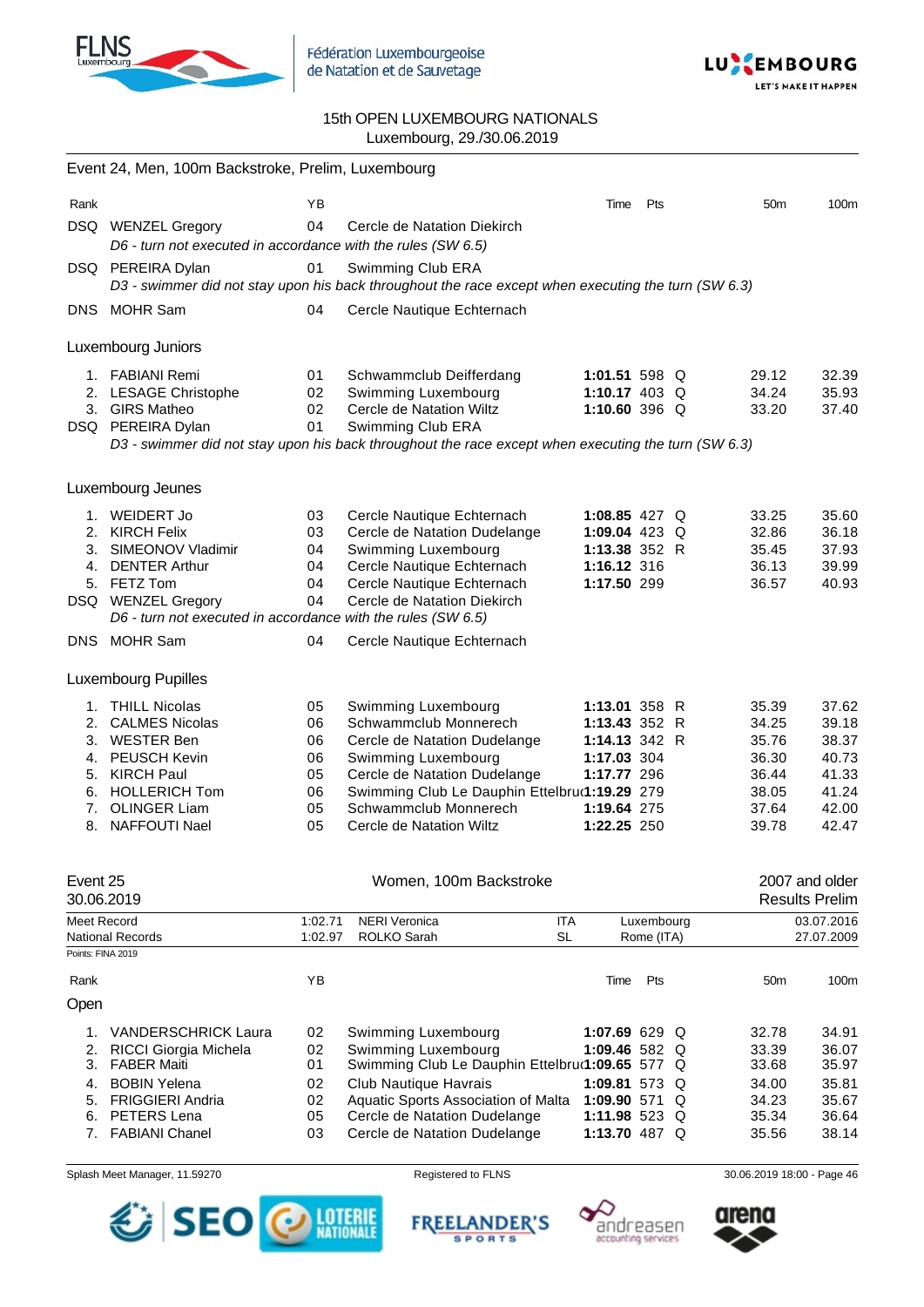



### Event 25, Women, 100m Backstroke, Prelim, Open

| Rank     |                                                              | ΥB |                                                 | Time               | Pts  |   | 50m     | 100m    |
|----------|--------------------------------------------------------------|----|-------------------------------------------------|--------------------|------|---|---------|---------|
| 8.       | <b>WIRTH Mandy</b>                                           | 00 | Schwammclub Deifferdang                         | 1:14.53 471 Q      |      |   | 35.88   | 38.65   |
| 9.       | <b>HAN Mengjia</b>                                           | 07 | Swimming Luxembourg                             | 1:16.60 434 R      |      |   | 37.03   | 39.57   |
| 10.      | <b>CARNEIRO Sofia</b>                                        | 06 | Swimming Luxembourg                             | 1:16.78 431 R      |      |   | 37.26   | 39.52   |
| 11.      | <b>DEVISCOUR Sarah</b>                                       | 05 | Cercle Nautique Echternach                      | 1:17.56 418        |      | ? | 36.89   | 40.67   |
|          | <b>FETZ Melanie</b>                                          | 01 | Cercle Nautique Echternach                      | 1:17.56 418 ?      |      |   | 37.52   | 40.04   |
| 13.      | <b>KETTENMEYER Ly</b>                                        | 04 | Swimming Club Le Dauphin Ettelbru(1:18.13 409   |                    |      |   | 38.01   | 40.12   |
| 14.      | <b>HARIZIA Celia</b>                                         | 05 | Schwammclub Monnerech                           | <b>1:18.30</b> 406 |      |   | 37.68   | 40.62   |
| 15.      | PETESCH Lea                                                  | 07 | Schwammclub Monnerech                           | 1:19.55 387        |      |   | 38.47   | 41.08   |
| 16.      | <b>REINESCH Leeloo</b>                                       | 07 | Schwammclub Monnerech                           | 1:21.15 365        |      |   | 39.11   | 42.04   |
| 17.      | <b>ELCHEROTH Niki</b>                                        | 07 | Swimming Club Redange                           | 1:22.83 343        |      |   | 41.25   | 41.58   |
| 18.      | POPA Sonia                                                   | 06 | Schwammclub Monnerech                           | 1:23.00 341        |      |   | 40.47   | 42.53   |
| 19.      | <b>TER HEEGDE Lisa</b>                                       | 02 | Cercle Nautique Echternach                      | 1:23.67 333        |      |   | 41.21   | 42.46   |
| 20.      | <b>THILL Gina</b>                                            | 07 | Schwammclub Monnerech                           | 1:23.93 330        |      |   | 41.43   | 42.50   |
| 21.      | <b>CORREIA Eva</b>                                           | 05 | Cercle de Natation Diekirch                     | 1:25.21 315        |      |   | 41.67   | 43.54   |
| 22.      | <b>TER HEEGDE Chantal</b>                                    | 99 | Cercle Nautique Echternach                      | 1:25.51 312        |      |   | 41.03   | 44.48   |
| 23.      | <b>BERTRANG Marina</b>                                       | 05 | Schwammclub Monnerech                           | 1:31.56 254        |      |   | 44.07   | 47.49   |
| 24.      | <b>OLINGER Tina</b>                                          | 06 | Swimming Club Redange                           | 1:31.94 251        |      |   | 43.74   | 48.20   |
| 25.      | DE WAHA Lina-Marie                                           | 07 | Cercle de Natation Diekirch                     | 1:34.19 233        |      |   | 45.53   | 48.66   |
| 26.      | <b>BERTRANG Louana</b>                                       | 06 | Schwammclub Monnerech                           | 1:34.74 229        |      |   | 45.17   | 49.57   |
| 27.      | <b>FOETZ Valerie</b>                                         | 04 | Swimming Club ERA                               | 1:53.83 132        |      |   | 56.37   | 57.46   |
| 28.      | SHEHU Alishia                                                | 07 | Swimming Club ERA                               | 2:07.82            | - 93 |   | 1:01.18 | 1:06.64 |
| DSQ.     | <b>HANSEN Cindy</b>                                          | 94 | Swimming Club ERA                               |                    |      |   |         |         |
|          | D6 - turn not executed in accordance with the rules (SW 6.5) |    |                                                 |                    |      |   |         |         |
| DNS      | DA SILVA PAIVA Ana                                           | 04 | Swimming Club ERA                               |                    |      |   |         |         |
| DNS      | <b>BROICH Lea-Sophie</b>                                     | 00 | Postsportverein Trier                           |                    |      |   |         |         |
| DNS      | <b>BROICH Louisa Marie</b>                                   | 03 | Postsportverein Trier                           |                    |      |   |         |         |
| DNS.     | <b>SELMANOVIC Amina</b>                                      | 07 | Schwammclub Deifferdang                         |                    |      |   |         |         |
|          | Luxembourg                                                   |    |                                                 |                    |      |   |         |         |
|          | <b>VANDERSCHRICK Laura</b>                                   | 02 |                                                 | 1:07.69 629 Q      |      |   | 32.78   | 34.91   |
| 1.<br>2. | RICCI Giorgia Michela                                        | 02 | Swimming Luxembourg<br>Swimming Luxembourg      | 1:09.46 582 $Q$    |      |   | 33.39   | 36.07   |
| 3.       | <b>FABER Maiti</b>                                           | 01 | Swimming Club Le Dauphin Ettelbru(1:09.65 577 Q |                    |      |   | 33.68   | 35.97   |
| 4.       | PETERS Lena                                                  | 05 | Cercle de Natation Dudelange                    | 1:11.98 523 Q      |      |   | 35.34   | 36.64   |
| 5.       | <b>FABIANI Chanel</b>                                        | 03 | Cercle de Natation Dudelange                    | 1:13.70 487 Q      |      |   | 35.56   | 38.14   |
| 6.       | <b>WIRTH Mandy</b>                                           | 00 | Schwammclub Deifferdang                         | 1:14.53 471        |      | Q | 35.88   | 38.65   |
| 7.       | <b>HAN Mengjia</b>                                           | 07 | Swimming Luxembourg                             | 1:16.60 $434$ R    |      |   | 37.03   | 39.57   |
| 8.       | <b>CARNEIRO Sofia</b>                                        | 06 | Swimming Luxembourg                             | 1:16.78 431 R      |      |   | 37.26   | 39.52   |
| 9.       | <b>DEVISCOUR Sarah</b>                                       | 05 | Cercle Nautique Echternach                      | 1:17.56 418 ?      |      |   | 36.89   | 40.67   |
|          | <b>FETZ Melanie</b>                                          | 01 | Cercle Nautique Echternach                      | 1:17.56 418 ?      |      |   | 37.52   | 40.04   |
| 11.      | <b>KETTENMEYER Ly</b>                                        | 04 | Swimming Club Le Dauphin Ettelbru(1:18.13 409   |                    |      |   | 38.01   | 40.12   |
| 12.      | <b>HARIZIA Celia</b>                                         | 05 | Schwammclub Monnerech                           | 1:18.30 406        |      |   | 37.68   | 40.62   |
| 13.      | PETESCH Lea                                                  | 07 | Schwammclub Monnerech                           | 1:19.55 387        |      |   | 38.47   | 41.08   |
| 14.      | <b>REINESCH Leeloo</b>                                       | 07 | Schwammclub Monnerech                           | 1:21.15 365        |      |   | 39.11   | 42.04   |
| 15.      | <b>ELCHEROTH Niki</b>                                        | 07 | Swimming Club Redange                           | 1:22.83 343        |      |   | 41.25   | 41.58   |
| 16.      | POPA Sonia                                                   | 06 | Schwammclub Monnerech                           | 1:23.00 341        |      |   | 40.47   | 42.53   |
| 17.      | TER HEEGDE Lisa                                              | 02 | Cercle Nautique Echternach                      | 1:23.67 333        |      |   | 41.21   | 42.46   |
| 18.      | <b>THILL Gina</b>                                            | 07 | Schwammclub Monnerech                           | 1:23.93 330        |      |   | 41.43   | 42.50   |
| 19.      | <b>CORREIA Eva</b>                                           | 05 | Cercle de Natation Diekirch                     | 1:25.21 315        |      |   | 41.67   | 43.54   |
| 20.      | <b>TER HEEGDE Chantal</b>                                    | 99 | Cercle Nautique Echternach                      | 1:25.51 312        |      |   | 41.03   | 44.48   |
| 21.      | <b>BERTRANG Marina</b>                                       | 05 | Schwammclub Monnerech                           | 1:31.56 254        |      |   | 44.07   | 47.49   |
| 22.      | <b>OLINGER Tina</b>                                          | 06 | Swimming Club Redange                           | 1:31.94 251        |      |   | 43.74   | 48.20   |
| 23.      | DE WAHA Lina-Marie                                           | 07 | Cercle de Natation Diekirch                     | 1:34.19 233        |      |   | 45.53   | 48.66   |
| 24.      | <b>BERTRANG Louana</b>                                       | 06 | Schwammclub Monnerech                           | 1:34.74 229        |      |   | 45.17   | 49.57   |

Splash Meet Manager, 11.59270 **Registered to FLNS** Registered to FLNS 30.06.2019 18:00 - Page 47

**SPORTS** 







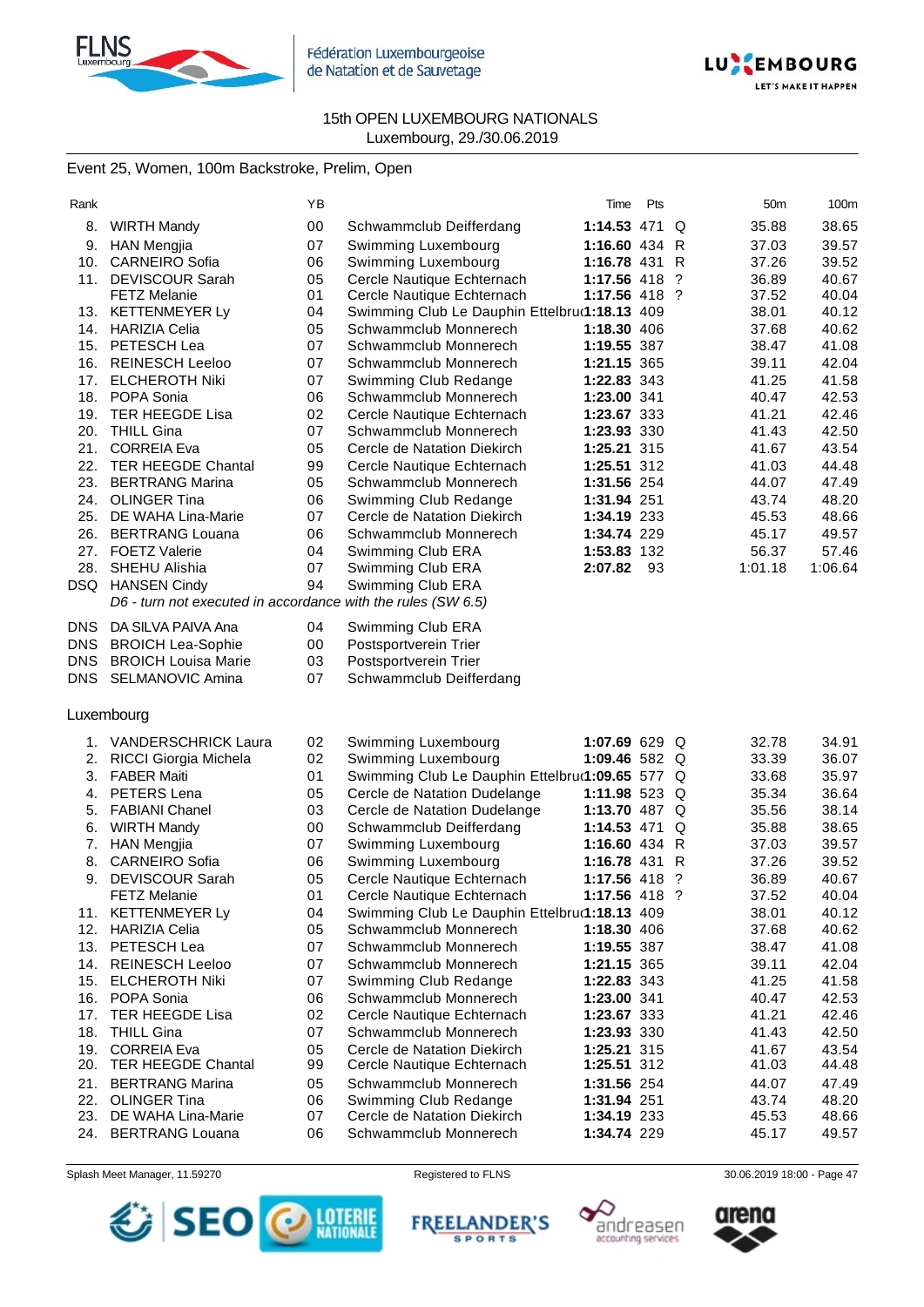



|            | Event 25, Women, 100m Backstroke, Prelim, Luxembourg         |    |                                               |                 |     |                 |         |
|------------|--------------------------------------------------------------|----|-----------------------------------------------|-----------------|-----|-----------------|---------|
| Rank       |                                                              | YB |                                               | Time            | Pts | 50 <sub>m</sub> | 100m    |
| 25.        | <b>FOETZ Valerie</b>                                         | 04 | Swimming Club ERA                             | 1:53.83 132     |     | 56.37           | 57.46   |
| 26.        | SHEHU Alishia                                                | 07 | Swimming Club ERA                             | 2:07.82         | 93  | 1:01.18         | 1:06.64 |
| DSQ.       | <b>HANSEN Cindy</b>                                          | 94 | Swimming Club ERA                             |                 |     |                 |         |
|            | D6 - turn not executed in accordance with the rules (SW 6.5) |    |                                               |                 |     |                 |         |
| <b>DNS</b> | DA SILVA PAIVA Ana                                           | 04 | Swimming Club ERA                             |                 |     |                 |         |
| <b>DNS</b> | SELMANOVIC Amina                                             | 07 | Schwammclub Deifferdang                       |                 |     |                 |         |
|            | Luxembourg Juniors                                           |    |                                               |                 |     |                 |         |
| 1.         | <b>FABIANI Chanel</b>                                        | 03 | Cercle de Natation Dudelange                  | 1:13.70 487 $Q$ |     | 35.56           | 38.14   |
| 2.         | <b>KETTENMEYER Ly</b>                                        | 04 | Swimming Club Le Dauphin Ettelbru(1:18.13 409 |                 |     | 38.01           | 40.12   |
| 3.         | <b>FOETZ Valerie</b>                                         | 04 | Swimming Club ERA                             | 1:53.83 132     |     | 56.37           | 57.46   |
| <b>DNS</b> | DA SILVA PAIVA Ana                                           | 04 | Swimming Club ERA                             |                 |     |                 |         |
|            | Luxembourg Jeunes                                            |    |                                               |                 |     |                 |         |
|            |                                                              |    |                                               |                 |     |                 |         |
|            | 1. PETERS Lena                                               | 05 | Cercle de Natation Dudelange                  | 1:11.98 523 Q   |     | 35.34           | 36.64   |
|            | 2. CARNEIRO Sofia                                            | 06 | Swimming Luxembourg                           | 1:16.78 431 R   |     | 37.26           | 39.52   |
| 3.         | <b>DEVISCOUR Sarah</b>                                       | 05 | Cercle Nautique Echternach                    | 1:17.56 418 ?   |     | 36.89           | 40.67   |
|            | 4. HARIZIA Celia                                             | 05 | Schwammclub Monnerech                         | 1:18.30 406     |     | 37.68           | 40.62   |
|            | 5. POPA Sonia                                                | 06 | Schwammclub Monnerech                         | 1:23.00 341     |     | 40.47           | 42.53   |
|            | 6. CORREIA Eva                                               | 05 | Cercle de Natation Diekirch                   | 1:25.21 315     |     | 41.67           | 43.54   |
| 7.         | <b>BERTRANG Marina</b>                                       | 05 | Schwammclub Monnerech                         | 1:31.56 254     |     | 44.07           | 47.49   |
| 8.         | <b>OLINGER Tina</b>                                          | 06 | Swimming Club Redange                         | 1:31.94 251     |     | 43.74           | 48.20   |
| 9.         | <b>BERTRANG Louana</b>                                       | 06 | Schwammclub Monnerech                         | 1:34.74 229     |     | 45.17           | 49.57   |
|            | <b>Luxembourg Pupilles</b>                                   |    |                                               |                 |     |                 |         |
| 1.         | <b>HAN Mengjia</b>                                           | 07 | Swimming Luxembourg                           | 1:16.60 434 R   |     | 37.03           | 39.57   |
| 2.         | PETESCH Lea                                                  | 07 | Schwammclub Monnerech                         | 1:19.55 387     |     | 38.47           | 41.08   |
| 3.         | <b>REINESCH Leeloo</b>                                       | 07 | Schwammclub Monnerech                         | 1:21.15 365     |     | 39.11           | 42.04   |
| 4.         | <b>ELCHEROTH Niki</b>                                        | 07 | Swimming Club Redange                         | 1:22.83 343     |     | 41.25           | 41.58   |
| 5.         | <b>THILL Gina</b>                                            | 07 | Schwammclub Monnerech                         | 1:23.93 330     |     | 41.43           | 42.50   |
| 6.         | DE WAHA Lina-Marie                                           | 07 | Cercle de Natation Diekirch                   | 1:34.19 233     |     | 45.53           | 48.66   |
| 7.         | SHEHU Alishia                                                | 07 | Swimming Club ERA                             | 2:07.82         | -93 | 1:01.18         | 1:06.64 |
| <b>DNS</b> | SELMANOVIC Amina                                             | 07 | Schwammclub Deifferdang                       |                 |     |                 |         |

| Event 26                |                                                    |    |         |                                       | Men, 200m Freestyle |             |                 |                  | 2006 and older   |         |
|-------------------------|----------------------------------------------------|----|---------|---------------------------------------|---------------------|-------------|-----------------|------------------|------------------|---------|
| 30.06.2019              |                                                    |    |         |                                       |                     |             |                 |                  |                  | Results |
| Meet Record             |                                                    |    | 1:48.71 | MATHLOUTHI Ahmed                      |                     | <b>TUN</b>  | Luxembourg      |                  | 16.06.2012       |         |
| <b>National Records</b> |                                                    |    | 1:49.61 | STACCHIOTTI Raphaël                   |                     | <b>SCDE</b> | Rome (ITA)      |                  | 27.07.2009       |         |
| Rank                    |                                                    | ΥB |         |                                       |                     | Time        | 50 <sub>m</sub> | 100 <sub>m</sub> | 150 <sub>m</sub> | 200m    |
| Open                    |                                                    |    |         |                                       |                     |             |                 |                  |                  |         |
|                         | 1. STACCHIOTTI Raphael<br>Open Luxembourg Champion | 92 |         | Swimming Club Le Dauphin E1:54.16 k   |                     |             | 26.00           | 28.27            | 28.97            | 30.92   |
| 2. LETERME Jeremy       |                                                    | 03 |         | France Comen                          | 1:56.40             |             | 27.45           | 29.33            | 29.74            | 29.88   |
| 3. GALEA Matthew        |                                                    | 96 |         | Aquatic Sports Association of 1:57.68 |                     |             | 26.55           | 29.21            | 30.34            | 31.58   |
| 4. BARADAT Mats         |                                                    | 03 |         | France Comen                          | 1:58.18             |             | 27.58           | 30.02            | 30.53            | 30.05   |
| 5. BECKERS Felix        |                                                    | 01 |         | Swimming Club Le Dauphin E2:01.06:k   |                     |             | 27.97           | 30.49            | 31.16            | 31.44   |
| 6. LE PAPE Thomas       |                                                    | 03 |         | France Comen                          | 2:01.42             |             | 28.18           | 31.26            | 31.72            | 30.26   |







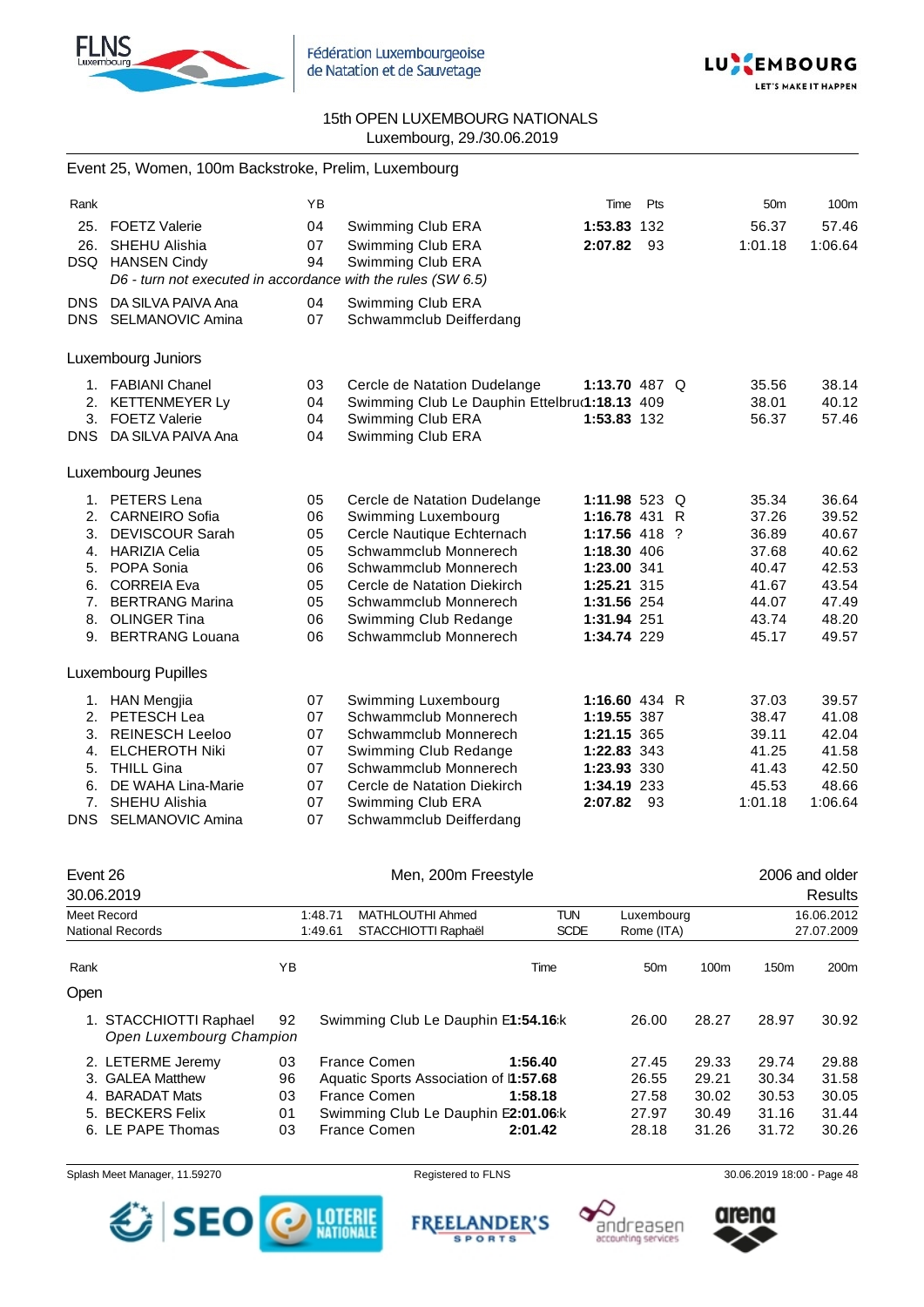

Fédération Luxembourgeoise de Natation et de Sauvetage



### 15th OPEN LUXEMBOURG NATIONALS Luxembourg, 29./30.06.2019

### Event 26, Men, 200m Freestyle, Open

| Rank |                                               | ΥB |                                      | Time    | 50 <sub>m</sub> | 100m  | 150m  | 200m  |
|------|-----------------------------------------------|----|--------------------------------------|---------|-----------------|-------|-------|-------|
|      | 7. VANDERSCHRICK Stephar00                    |    | Swimming Luxembourg                  | 2:02.39 | 28.10           | 30.77 | 32.02 | 31.50 |
|      | 8. GRAF Alex                                  | 99 | Schwammclub Deifferdang              | 2:08.07 | 29.11           | 32.78 | 33.43 | 32.75 |
|      | 9. MORARU Matteo                              | 04 | Swimming Luxembourg                  | 2:08.26 | 28.55           | 32.01 | 34.16 | 33.54 |
|      | 10. BOUETE Paul                               | 03 | Swimming Luxembourg                  | 2:08.29 | 28.99           | 32.30 | 33.42 | 33.58 |
|      | 11. PIERRON Gauthier                          | 04 | <b>TCN Champigneulles</b>            | 2:08.34 | 29.78           | 32.81 | 33.72 | 32.03 |
|      | 12. BOURCKEL Mike                             | 03 | Cercle de Natation Wiltz             | 2:08.35 | 29.95           | 32.99 | 34.12 | 31.29 |
|      | 13. CAPPELLO Federico                         | 84 | Luxembourg Sharks Swimmir2:08.46     |         | 28.62           | 31.83 | 33.70 | 34.31 |
|      | 14. WIRTH David                               | 02 | Schwammclub Deifferdang              | 2:08.73 | 29.46           | 32.95 | 33.50 | 32.82 |
|      | 15. BOENTGES Kevin                            | 03 | Cercle Nautique Petange              | 2:12.94 | 31.05           | 33.62 | 34.42 | 33.85 |
|      | 16. MASSIGNAN Ilias                           | 02 | Perron                               | 2:14.12 | 31.63           | 34.34 | 34.37 | 33.78 |
|      | 17. DURAKOVIC Tarik                           | 05 | Swimming Luxembourg                  | 2:15.33 | 29.95           | 32.80 | 36.28 | 36.30 |
|      | 18. MICHIELS Patrick                          | 02 | Cercle Nautique Echternach           | 2:15.55 | 30.34           | 33.48 | 35.72 | 36.01 |
|      | 19. NTAGANDA Alexis                           | 05 | Swimming Luxembourg                  | 2:15.88 | 30.80           | 34.79 | 35.89 | 34.40 |
|      | 20. SUKHANOV Maxim                            | 04 | Cercle de Natation Dudelang (2:18.22 |         | 31.66           | 34.71 | 36.35 | 35.50 |
|      | 21. VIGUIER Elyan                             | 04 | Swimming Luxembourg                  | 2:20.26 | 31.55           | 35.85 | 36.75 | 36.11 |
|      | 22. BOENTGES Kimi                             | 05 | Cercle Nautique Petange              | 2:22.19 | 32.14           | 36.40 | 38.24 | 35.41 |
|      | 23. GIRS Matheo                               | 02 | Cercle de Natation Wiltz             | 2:23.14 | 31.01           | 36.25 | 38.78 | 37.10 |
|      | 24. KIRCH Paul                                | 05 | Cercle de Natation Dudelang(2:23.56  |         | 32.50           | 35.95 | 37.49 | 37.62 |
|      | 25. MOOG Mathis                               | 06 | Swimming Luxembourg                  | 2:24.63 | 33.13           | 38.24 | 37.72 | 35.54 |
|      | 26. WESTER Ben                                | 06 | Cercle de Natation Dudelang (2:24.94 |         | 34.13           | 37.37 | 37.42 | 36.02 |
|      | 27. DHONTE Henri                              | 04 | Swimming Luxembourg                  | 2:26.88 | 31.87           | 37.17 | 39.41 | 38.43 |
|      | 28. TRESSEL Yannis                            | 05 | Swimming Club Le Dauphin E2:27.40:k  |         | 34.27           | 38.08 | 37.60 | 37.45 |
|      | 29. FETZ Tom                                  | 04 | Cercle Nautique Echternach 2:32.48   |         | 34.04           | 39.98 | 42.01 | 36.45 |
|      | 30. OLINGER Liam                              | 05 | Schwammclub Monnerech                | 2:32.81 | 33.83           | 40.04 | 40.33 | 38.61 |
|      | 31. TUCHILA Ionut Alexandru                   | 06 | Swimming Luxembourg                  | 2:34.59 | 34.60           | 39.00 | 40.56 | 40.43 |
|      | 32. JAAS Tom                                  | 06 | Swimming Club Le Dauphin E2:36.57:k  |         | 34.91           | 40.94 | 40.90 | 39.82 |
|      | 33. JAAS Joe                                  | 06 | Swimming Club Le Dauphin E2:37.34:k  |         | 35.97           | 41.50 | 41.78 | 38.09 |
|      | 34. MILANOVSKI Stefan                         | 06 | Swimming Luxembourg                  | 2:44.32 | 36.59           | 42.49 | 43.99 | 41.25 |
|      | 35. WENZEL Gregory                            | 04 | Cercle de Natation Diekirch          | 2:47.95 | 35.42           | 43.00 | 46.07 | 43.46 |
|      | DNS HEGAZY Mohamed                            | 99 | Al-Ahly Club                         |         |                 |       |       |       |
|      | DNS MOHR Sam                                  | 04 | Cercle Nautique Echternach           |         |                 |       |       |       |
|      | Luxembourg                                    |    |                                      |         |                 |       |       |       |
|      | 1. STACCHIOTTI Raphael<br>Luxembourg Champion | 92 | Swimming Club Le Dauphin E1:54.16:k  |         | 26.00           | 28.27 | 28.97 | 30.92 |
|      | 2. BECKERS Felix                              | 01 | Swimming Club Le Dauphin E2:01.06:k  |         | 27.97           | 30.49 | 31.16 | 31.44 |
|      | 3. VANDERSCHRICK Stephar00                    |    | Swimming Luxembourg                  | 2:02.39 | 28.10           | 30.77 | 32.02 | 31.50 |
|      | 4. GRAF Alex                                  | 99 | Schwammclub Deifferdang              | 2:08.07 | 29.11           | 32.78 | 33.43 | 32.75 |
|      | 5. MORARU Matteo                              | 04 | Swimming Luxembourg                  | 2:08.26 | 28.55           | 32.01 | 34.16 | 33.54 |
|      | 6. BOUETE Paul                                | 03 | Swimming Luxembourg                  | 2:08.29 | 28.99           | 32.30 | 33.42 | 33.58 |
|      | 7. BOURCKEL Mike                              | 03 | Cercle de Natation Wiltz             | 2:08.35 | 29.95           | 32.99 | 34.12 | 31.29 |
|      | 8. CAPPELLO Federico                          | 84 | Luxembourg Sharks Swimmir2:08.46     |         | 28.62           | 31.83 | 33.70 | 34.31 |
|      | 9. WIRTH David                                | 02 | Schwammclub Deifferdang              | 2:08.73 | 29.46           | 32.95 | 33.50 | 32.82 |
|      | 10. BOENTGES Kevin                            | 03 | Cercle Nautique Petange              | 2:12.94 | 31.05           | 33.62 | 34.42 | 33.85 |
|      | 11. DURAKOVIC Tarik                           | 05 | Swimming Luxembourg                  | 2:15.33 | 29.95           | 32.80 | 36.28 | 36.30 |
|      | 12. MICHIELS Patrick                          | 02 | Cercle Nautique Echternach           | 2:15.55 | 30.34           | 33.48 | 35.72 | 36.01 |
|      | 13. NTAGANDA Alexis                           | 05 | Swimming Luxembourg                  | 2:15.88 | 30.80           | 34.79 | 35.89 | 34.40 |
|      | 14. SUKHANOV Maxim                            | 04 | Cercle de Natation Dudelang (2:18.22 |         | 31.66           | 34.71 | 36.35 | 35.50 |
|      | 15. VIGUIER Elyan                             | 04 | Swimming Luxembourg                  | 2:20.26 | 31.55           | 35.85 | 36.75 | 36.11 |
|      | 16. BOENTGES Kimi                             | 05 | Cercle Nautique Petange              | 2:22.19 | 32.14           | 36.40 | 38.24 | 35.41 |
|      | 17. GIRS Matheo                               | 02 | Cercle de Natation Wiltz             | 2:23.14 | 31.01           | 36.25 | 38.78 | 37.10 |
|      | 18. KIRCH Paul                                | 05 | Cercle de Natation Dudelang (2:23.56 |         | 32.50           | 35.95 | 37.49 | 37.62 |
|      | 19. MOOG Mathis                               | 06 | Swimming Luxembourg                  | 2:24.63 | 33.13           | 38.24 | 37.72 | 35.54 |







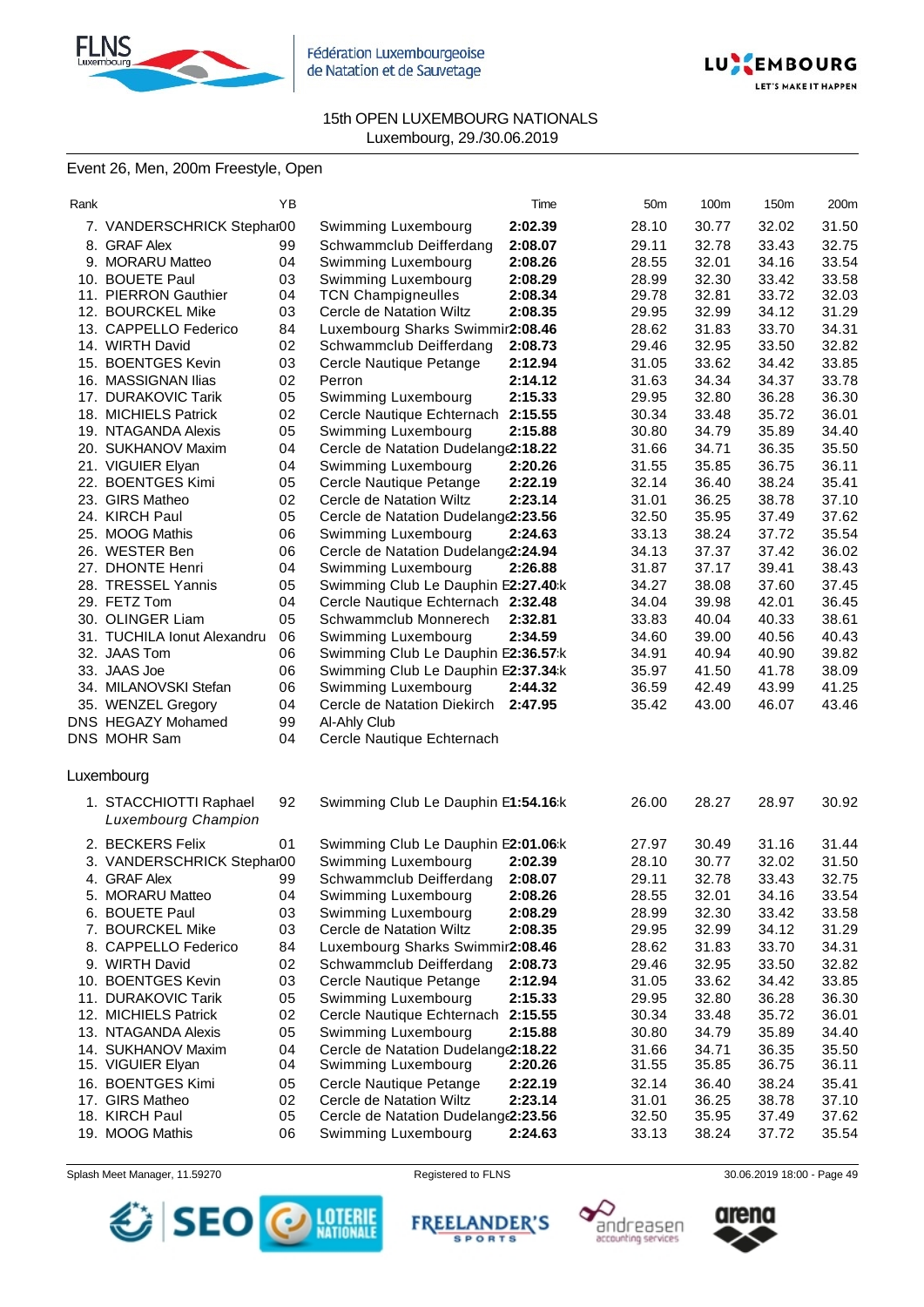



## Event 26, Men, 200m Freestyle, Luxembourg

| Rank |                             | ΥB | Time                                   | 50m   | 100m  | 150m  | 200m  |
|------|-----------------------------|----|----------------------------------------|-------|-------|-------|-------|
|      | 20. WESTER Ben              | 06 | Cercle de Natation Dudelang (2:24.94   | 34.13 | 37.37 | 37.42 | 36.02 |
|      | 21. DHONTE Henri            | 04 | Swimming Luxembourg<br>2:26.88         | 31.87 | 37.17 | 39.41 | 38.43 |
|      | 22. TRESSEL Yannis          | 05 | Swimming Club Le Dauphin E2:27.40:k    | 34.27 | 38.08 | 37.60 | 37.45 |
|      | 23. FETZ Tom                | 04 | Cercle Nautique Echternach 2:32.48     | 34.04 | 39.98 | 42.01 | 36.45 |
|      | 24. OLINGER Liam            | 05 | Schwammclub Monnerech<br>2:32.81       | 33.83 | 40.04 | 40.33 | 38.61 |
|      | 25. TUCHILA Ionut Alexandru | 06 | 2:34.59<br>Swimming Luxembourg         | 34.60 | 39.00 | 40.56 | 40.43 |
|      | 26. JAAS Tom                | 06 | Swimming Club Le Dauphin E2:36.57:k    | 34.91 | 40.94 | 40.90 | 39.82 |
|      | 27. JAAS Joe                | 06 | Swimming Club Le Dauphin E2:37.34:k    | 35.97 | 41.50 | 41.78 | 38.09 |
|      | 28. MILANOVSKI Stefan       | 06 | Swimming Luxembourg<br>2:44.32         | 36.59 | 42.49 | 43.99 | 41.25 |
|      | 29. WENZEL Gregory          | 04 | Cercle de Natation Diekirch<br>2:47.95 | 35.42 | 43.00 | 46.07 | 43.46 |
|      | DNS MOHR Sam                | 04 | Cercle Nautique Echternach             |       |       |       |       |
|      | Luxembourg Juniors          |    |                                        |       |       |       |       |
|      | 1. BECKERS Felix            | 01 | Swimming Club Le Dauphin E2:01.06:k    | 27.97 | 30.49 | 31.16 | 31.44 |
|      | 2. WIRTH David              | 02 | Schwammclub Deifferdang<br>2:08.73     | 29.46 | 32.95 | 33.50 | 32.82 |
|      | 3. MICHIELS Patrick         | 02 | Cercle Nautique Echternach 2:15.55     | 30.34 | 33.48 | 35.72 | 36.01 |
|      | 4. GIRS Matheo              | 02 | Cercle de Natation Wiltz<br>2:23.14    | 31.01 | 36.25 | 38.78 | 37.10 |
|      | Luxembourg Jeunes           |    |                                        |       |       |       |       |
|      | 1. MORARU Matteo            | 04 | Swimming Luxembourg<br>2:08.26         | 28.55 | 32.01 | 34.16 | 33.54 |
|      | 2. BOUETE Paul              | 03 | Swimming Luxembourg<br>2:08.29         | 28.99 | 32.30 | 33.42 | 33.58 |
|      | 3. BOURCKEL Mike            | 03 | Cercle de Natation Wiltz<br>2:08.35    | 29.95 | 32.99 | 34.12 | 31.29 |
|      | 4. BOENTGES Kevin           | 03 | 2:12.94<br>Cercle Nautique Petange     | 31.05 | 33.62 | 34.42 | 33.85 |
|      | 5. SUKHANOV Maxim           | 04 | Cercle de Natation Dudelang (2:18.22   | 31.66 | 34.71 | 36.35 | 35.50 |
|      | 6. VIGUIER Elyan            | 04 | Swimming Luxembourg<br>2:20.26         | 31.55 | 35.85 | 36.75 | 36.11 |
|      | 7. DHONTE Henri             | 04 | 2:26.88<br>Swimming Luxembourg         | 31.87 | 37.17 | 39.41 | 38.43 |
|      | 8. FETZ Tom                 | 04 | Cercle Nautique Echternach<br>2:32.48  | 34.04 | 39.98 | 42.01 | 36.45 |
|      | 9. WENZEL Gregory           | 04 | Cercle de Natation Diekirch<br>2:47.95 | 35.42 | 43.00 | 46.07 | 43.46 |
|      | DNS MOHR Sam                | 04 | Cercle Nautique Echternach             |       |       |       |       |
|      | <b>Luxembourg Pupilles</b>  |    |                                        |       |       |       |       |
|      | 1. DURAKOVIC Tarik          | 05 | Swimming Luxembourg<br>2:15.33         | 29.95 | 32.80 | 36.28 | 36.30 |
|      | 2. NTAGANDA Alexis          | 05 | 2:15.88<br>Swimming Luxembourg         | 30.80 | 34.79 | 35.89 | 34.40 |
|      | 3. BOENTGES Kimi            | 05 | Cercle Nautique Petange<br>2:22.19     | 32.14 | 36.40 | 38.24 | 35.41 |
|      | 4. KIRCH Paul               | 05 | Cercle de Natation Dudelang (2:23.56   | 32.50 | 35.95 | 37.49 | 37.62 |
|      | 5. MOOG Mathis              | 06 | Swimming Luxembourg<br>2:24.63         | 33.13 | 38.24 | 37.72 | 35.54 |
|      | 6. WESTER Ben               | 06 | Cercle de Natation Dudelang (2:24.94   | 34.13 | 37.37 | 37.42 | 36.02 |
|      | 7. TRESSEL Yannis           | 05 | Swimming Club Le Dauphin E2:27.40:k    | 34.27 | 38.08 | 37.60 | 37.45 |
|      | 8. OLINGER Liam             | 05 | 2:32.81<br>Schwammclub Monnerech       | 33.83 | 40.04 | 40.33 | 38.61 |
|      | 9. TUCHILA Ionut Alexandru  | 06 | Swimming Luxembourg<br>2:34.59         | 34.60 | 39.00 | 40.56 | 40.43 |
|      | 10. JAAS Tom                | 06 | Swimming Club Le Dauphin E2:36.57:k    | 34.91 | 40.94 | 40.90 | 39.82 |
|      | 11. JAAS Joe                | 06 | Swimming Club Le Dauphin E2:37.34:k    | 35.97 | 41.50 | 41.78 | 38.09 |
|      | 12. MILANOVSKI Stefan       | 06 | Swimming Luxembourg<br>2:44.32         | 36.59 | 42.49 | 43.99 | 41.25 |



**FREELANDER'S SPORTS** 





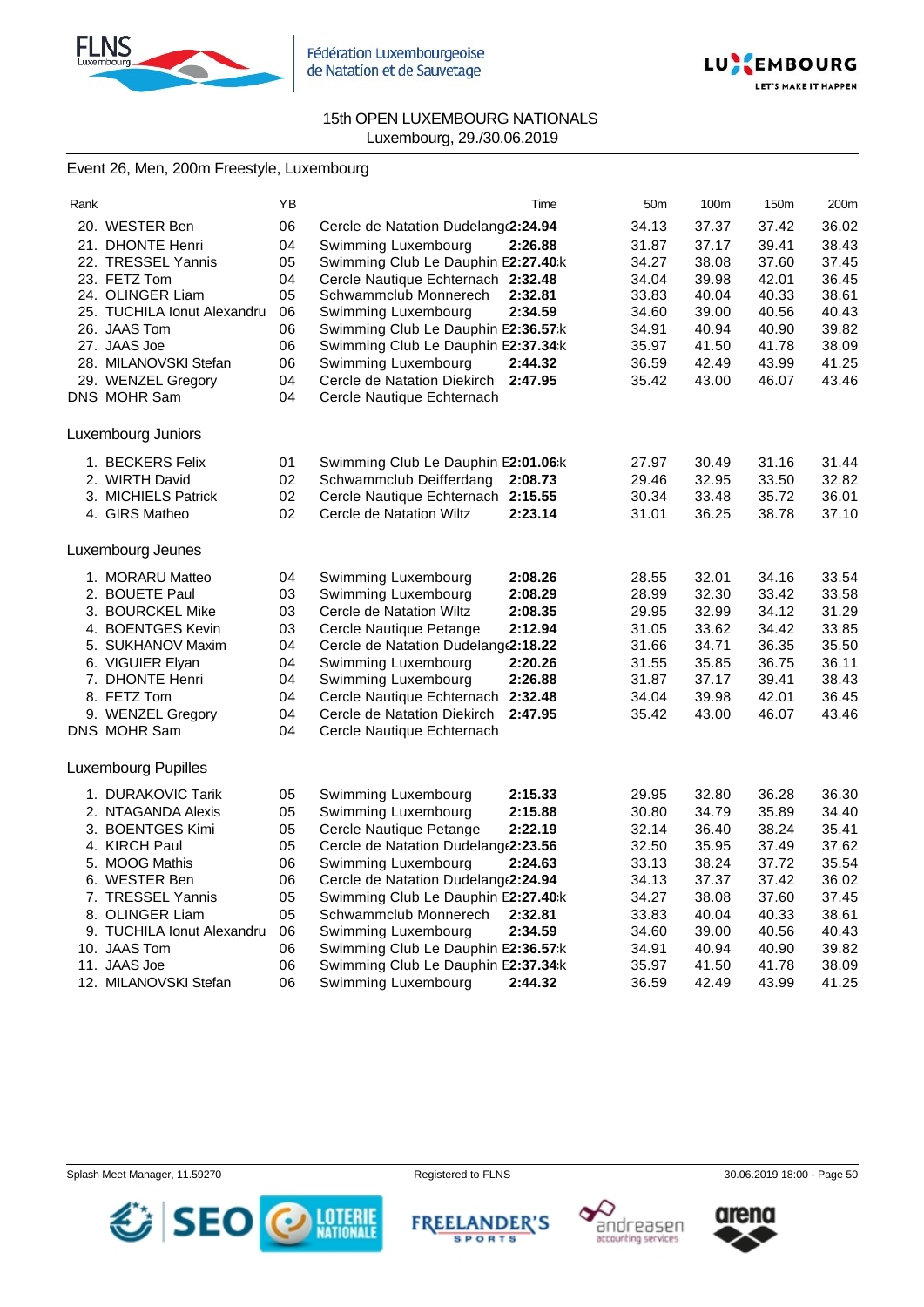



| Event 27 | 30.06.2019                                  | Women, 200m Freestyle |                    |                                                 |                         |                            |       | 2007 and older<br>Results |                          |  |
|----------|---------------------------------------------|-----------------------|--------------------|-------------------------------------------------|-------------------------|----------------------------|-------|---------------------------|--------------------------|--|
|          | <b>Meet Record</b><br>National Records      |                       | 2:00.50<br>2:01.87 | <b>TERINK Rieneke</b><br><b>OLIVIER Monique</b> | <b>NED</b><br><b>SL</b> | Luxembourg<br>Dublin (GBR) |       |                           | 30.06.2013<br>07.04.2018 |  |
| Rank     |                                             | YB                    |                    |                                                 | Time                    | 50m                        | 100m  | 150m                      | 200m                     |  |
| Open     |                                             |                       |                    |                                                 |                         |                            |       |                           |                          |  |
|          | 1. RICCI Nicole<br>Open Luxembourg Champion | 04                    |                    | Swimming Luxembourg                             | 2:07.15                 | 29.31                      | 31.59 | 33.06                     | 33.19                    |  |
|          | 2. PIERRON Marie                            | 01                    |                    | <b>TCN Champigneulles</b>                       | 2:08.75                 | 29.92                      | 32.69 | 33.34                     | 32.80                    |  |
|          | 3. LECLERQ Valentine                        | 05                    |                    | <b>France Comen</b>                             | 2:09.44                 | 30.42                      | 32.86 | 33.63                     | 32.53                    |  |
|          | 4. JOMINET Lou                              | 05                    |                    | Swimming Luxembourg                             | 2:10.15                 | 30.82                      | 33.06 | 34.15                     | 32.12                    |  |
|          | 5. BURGY Manon                              | 05                    |                    | <b>France Comen</b>                             | 2:11.62                 | 30.28                      | 33.01 | 34.58                     | 33.75                    |  |
|          | 6. VALENTIN Salome                          | 05                    |                    | France Comen                                    | 2:12.81                 | 30.24                      | 33.06 | 34.70                     | 34.81                    |  |
|          | 7. FINO Kristina                            | 01                    |                    | Aquatic Sports Association of 2:13.19           |                         | 31.27                      | 34.09 | 34.22                     | 33.61                    |  |
|          | 8. BANKY Jacqueline                         | 96                    |                    | Swimming Luxembourg                             | 2:13.43                 | 29.94                      | 32.91 | 34.66                     | 35.92                    |  |
|          | 9. HAMEN SAIEG Yael                         | 01                    |                    | Swimming Luxembourg                             | 2:14.08                 | 30.85                      | 34.05 | 34.89                     | 34.29                    |  |
|          | 10. PETERS Emma                             | 03                    |                    | Cercle de Natation Dudelang (2:14.10            |                         | 30.64                      | 33.10 | 35.16                     | 35.20                    |  |
|          | 11. HRIC Laura                              | 05                    |                    | Swimming Luxembourg                             | 2:16.27                 | 31.65                      | 34.79 | 35.58                     | 34.25                    |  |
|          | 12. PIZZAGALLI Valentine                    | 02                    |                    | Club Nautique Havrais                           | 2:16.96                 | 31.41                      | 34.97 | 35.47                     | 35.11                    |  |
|          | 13. FRIGGIERI Andria                        | 02                    |                    | Aquatic Sports Association of 2:21.13           |                         | 32.30                      | 35.98 | 36.60                     | 36.25                    |  |
|          | 14. CARIDROIT Marie                         | 03                    |                    | Club Nautique Havrais                           | 2:21.97                 | 32.43                      | 35.76 | 37.09                     | 36.69                    |  |
|          | 15. KETTENMEYER-REULAND78.                  |                       |                    | Swimming Club Le Dauphin E2:23.32:k             |                         | 32.93                      | 35.95 | 37.79                     | 36.65                    |  |
|          | 16. REINESCH Leeloo                         | 07                    |                    | Schwammclub Monnerech                           | 2:25.64                 | 33.99                      | 37.42 | 37.91                     | 36.32                    |  |
|          | 17. BOUZIDI Imene                           | 05                    |                    | Schwammclub Monnerech                           | 2:26.07                 | 33.66                      | 37.60 | 38.21                     | 36.60                    |  |
|          | 18. HOLLERICH Anne                          | 01                    |                    | Swimming Club Le Dauphin E2:26.57:k             |                         | 33.69                      | 38.18 | 37.90                     | 36.80                    |  |
|          | 19. DEVISCOUR Sarah                         | 05                    |                    | Cercle Nautique Echternach 2:27.37              |                         | 33.14                      | 37.73 | 39.94                     | 36.56                    |  |
|          | 20. SOFFIO Mara                             | 06                    |                    | Schwammclub Monnerech                           | 2:27.71                 | 33.98                      | 37.68 | 38.95                     | 37.10                    |  |
|          | 21. LINDMARK MELO Maia                      | 07                    |                    | Cercle de Natation Dudelang (2:28.17            |                         | 34.00                      | 38.03 | 38.36                     | 37.78                    |  |
|          | 22. LEONARD Lis                             | 05                    |                    | Swimming Luxembourg                             | 2:29.63                 | 33.15                      | 37.92 | 39.81                     | 38.75                    |  |
|          | 23. CALMES Lara                             | 04                    |                    | Schwammclub Monnerech                           | 2:30.16                 | 33.22                      | 37.90 | 39.89                     | 39.15                    |  |
|          | 24. BARBERON Sophie                         | 05                    |                    | Cercle de Natation Dudelang (2:30.86            |                         | 34.33                      | 38.16 | 39.78                     | 38.59                    |  |
|          | 25. HARIZIA Celia                           | 05                    |                    | Schwammclub Monnerech                           | 2:31.25                 | 33.86                      | 37.78 | 39.61                     | 40.00                    |  |
|          | 26. BOKOVA Marta                            | 06                    |                    | Swimming Luxembourg                             | 2:32.88                 | 34.58                      | 39.15 | 40.25                     | 38.90                    |  |
|          | 27. KIDD Francesca                          | 06                    |                    | Swimming Luxembourg                             | 2:33.99                 | 34.07                      | 38.78 | 41.22                     | 39.92                    |  |
|          | 28. THILL Gina                              | 07                    |                    | Schwammclub Monnerech                           | 2:36.19                 | 36.47                      | 41.42 | 40.67                     | 37.63                    |  |
|          | 29. VERLAQUE Ciara                          | 04                    |                    | Cercle de Natation Dudelang (2:36.72            |                         | 33.72                      | 39.28 | 42.80                     | 40.92                    |  |
|          | 30. POPA Sonia                              | 06                    |                    | Schwammclub Monnerech                           | 2:37.34                 | 36.04                      | 40.80 | 41.13                     | 39.37                    |  |
|          | 31. KOENIG Aurelie                          | 07                    |                    | Swimming Club Redange                           | 2:38.67                 | 36.65                      | 41.95 | 41.31                     | 38.76                    |  |
|          | 32. SIEBENS Hanne                           | 06                    |                    | Cercle de Natation Dudelang(2:39.62             |                         | 36.26                      | 41.07 | 42.28                     | 40.01                    |  |
|          | 33. NTAGANDA Sophie                         | 07                    |                    | Swimming Luxembourg                             | 2:39.63                 | 36.46                      | 41.49 | 41.67                     | 40.01                    |  |
|          | 34. KROMBACH Linda                          | 07                    |                    | Swimming Luxembourg                             | 2:39.94                 | 35.53                      | 42.15 | 42.15                     | 40.11                    |  |
|          | 35. ELCHEROTH Niki                          | 07                    |                    | Swimming Club Redange                           | 2:40.32                 | 37.26                      | 41.71 | 41.49                     | 39.86                    |  |
|          | 36. TER HEEGDE Lisa                         | 02                    |                    | Cercle Nautique Echternach                      | 2:44.26                 | 38.03                      | 41.81 | 43.40                     | 41.02                    |  |
|          | 37. CORREIA Eva                             | 05                    |                    | Cercle de Natation Diekirch                     | 2:44.61                 | 38.55                      | 42.06 | 43.17                     | 40.83                    |  |
|          | 38. REDING Sevda                            | 07                    |                    | Cercle de Natation Dudelang (2:46.33            |                         | 36.34                      | 42.34 | 43.87                     | 43.78                    |  |
|          | 39. GOUILLART Ivana                         | 05                    |                    | Schwammclub Monnerech                           | 2:47.29                 | 36.20                      | 42.88 | 44.62                     | 43.59                    |  |
|          | 40. GARBUGLIO Jaya Lavinia                  | 07                    |                    | Schwammclub Monnerech                           | 2:47.97                 | 37.32                      | 43.83 | 44.46                     | 42.36                    |  |
|          | 41. THINNES Lena                            | 07                    |                    | Schwammclub Monnerech                           | 2:52.63                 | 38.94                      | 44.89 | 44.52                     | 44.28                    |  |
|          | 42. CONTER Anja                             | 07                    |                    | Swimming Luxembourg                             | 2:57.84                 | 40.13                      | 45.86 | 45.84                     | 46.01                    |  |
|          | 43. DE WAHA Lina-Marie                      | 07                    |                    | Cercle de Natation Diekirch                     | 2:59.74                 | 38.99                      | 47.23 | 48.21                     | 45.31                    |  |
|          | 44. FOETZ Valerie                           | 04                    |                    | Swimming Club ERA                               | 3:30.70                 | 46.42                      | 51.71 | 56.19                     | 56.38                    |  |
|          | DNS DA SILVA PAIVA Ana                      | 04                    |                    | Swimming Club ERA                               |                         |                            |       |                           |                          |  |







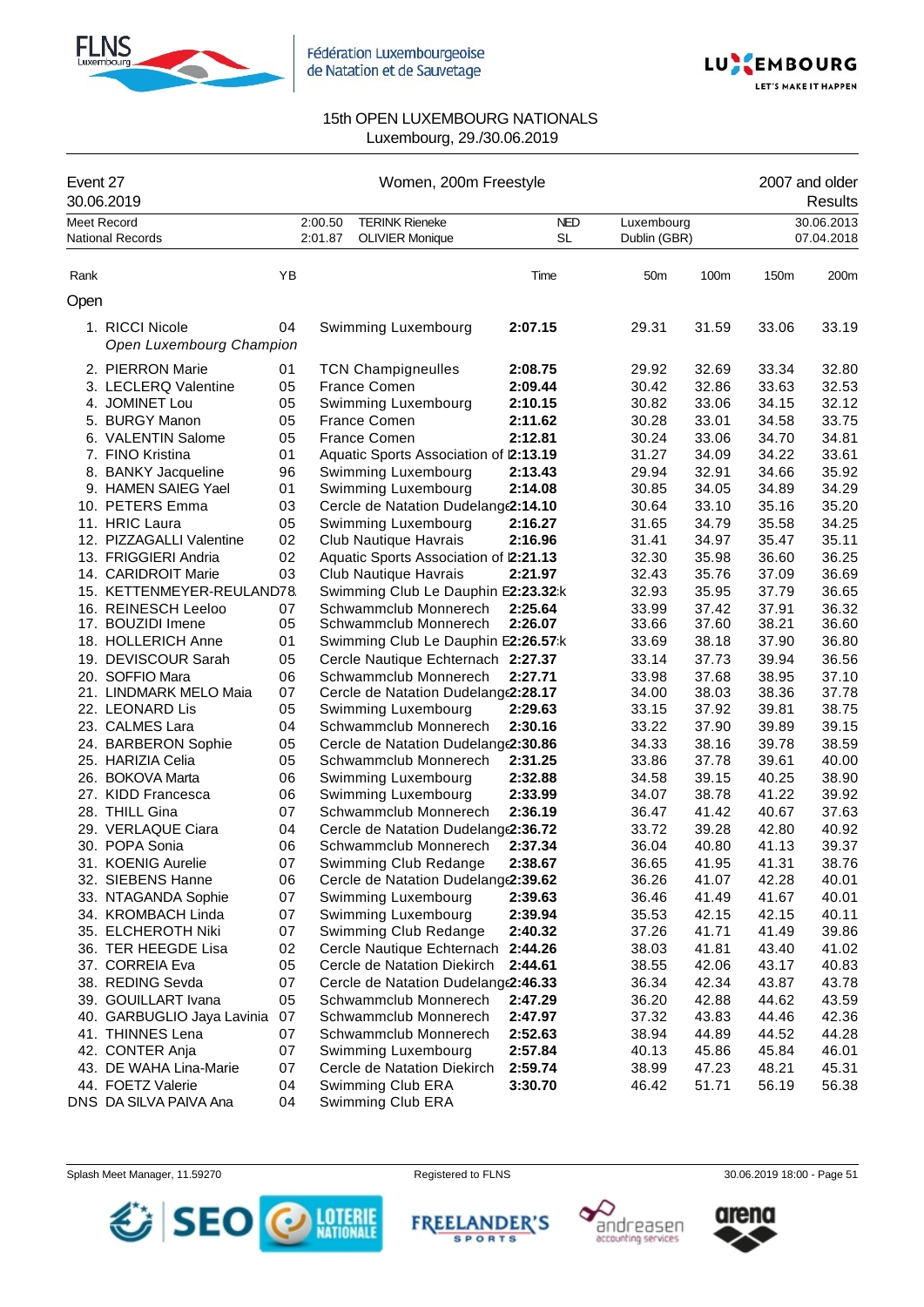



# Event 27, Women, 200m Freestyle

| Luxembourg |  |
|------------|--|
|            |  |

| 1. RICCI Nicole<br><b>Luxembourg Champion</b> | 04 | Swimming Luxembourg                  | 2:07.15 | 29.31 | 31.59 | 33.06 | 33.19 |
|-----------------------------------------------|----|--------------------------------------|---------|-------|-------|-------|-------|
| 2. JOMINET Lou                                | 05 | Swimming Luxembourg                  | 2:10.15 | 30.82 | 33.06 | 34.15 | 32.12 |
| 3. BANKY Jacqueline                           | 96 | Swimming Luxembourg                  | 2:13.43 | 29.94 | 32.91 | 34.66 | 35.92 |
| 4. HAMEN SAIEG Yael                           | 01 | Swimming Luxembourg                  | 2:14.08 | 30.85 | 34.05 | 34.89 | 34.29 |
| 5. PETERS Emma                                | 03 | Cercle de Natation Dudelang (2:14.10 |         | 30.64 | 33.10 | 35.16 | 35.20 |
| 6. HRIC Laura                                 | 05 | Swimming Luxembourg                  | 2:16.27 | 31.65 | 34.79 | 35.58 | 34.25 |
| 7. KETTENMEYER-REULAND78.                     |    | Swimming Club Le Dauphin E2:23.32:k  |         | 32.93 | 35.95 | 37.79 | 36.65 |
| 8. REINESCH Leeloo                            | 07 | Schwammclub Monnerech                | 2:25.64 | 33.99 | 37.42 | 37.91 | 36.32 |
| 9. BOUZIDI Imene                              | 05 | Schwammclub Monnerech                | 2:26.07 | 33.66 | 37.60 | 38.21 | 36.60 |
| 10. HOLLERICH Anne                            | 01 | Swimming Club Le Dauphin E2:26.57:k  |         | 33.69 | 38.18 | 37.90 | 36.80 |
| 11. DEVISCOUR Sarah                           | 05 | Cercle Nautique Echternach 2:27.37   |         | 33.14 | 37.73 | 39.94 | 36.56 |
| 12. SOFFIO Mara                               | 06 | Schwammclub Monnerech                | 2:27.71 | 33.98 | 37.68 | 38.95 | 37.10 |
| 13. LINDMARK MELO Maia                        | 07 | Cercle de Natation Dudelang (2:28.17 |         | 34.00 | 38.03 | 38.36 | 37.78 |
| 14. LEONARD Lis                               | 05 | Swimming Luxembourg                  | 2:29.63 | 33.15 | 37.92 | 39.81 | 38.75 |
| 15. CALMES Lara                               | 04 | Schwammclub Monnerech                | 2:30.16 | 33.22 | 37.90 | 39.89 | 39.15 |
| 16. BARBERON Sophie                           | 05 | Cercle de Natation Dudelang (2:30.86 |         | 34.33 | 38.16 | 39.78 | 38.59 |
| 17. HARIZIA Celia                             | 05 | Schwammclub Monnerech                | 2:31.25 | 33.86 | 37.78 | 39.61 | 40.00 |
| 18. BOKOVA Marta                              | 06 | Swimming Luxembourg                  | 2:32.88 | 34.58 | 39.15 | 40.25 | 38.90 |
| 19. KIDD Francesca                            | 06 | Swimming Luxembourg                  | 2:33.99 | 34.07 | 38.78 | 41.22 | 39.92 |
| 20. THILL Gina                                | 07 | Schwammclub Monnerech                | 2:36.19 | 36.47 | 41.42 | 40.67 | 37.63 |
| 21. VERLAQUE Ciara                            | 04 | Cercle de Natation Dudelang (2:36.72 |         | 33.72 | 39.28 | 42.80 | 40.92 |
| 22. POPA Sonia                                | 06 | Schwammclub Monnerech                | 2:37.34 | 36.04 | 40.80 | 41.13 | 39.37 |
| 23. KOENIG Aurelie                            | 07 | Swimming Club Redange                | 2:38.67 | 36.65 | 41.95 | 41.31 | 38.76 |
| 24. SIEBENS Hanne                             | 06 | Cercle de Natation Dudelang (2:39.62 |         | 36.26 | 41.07 | 42.28 | 40.01 |
| 25. NTAGANDA Sophie                           | 07 | Swimming Luxembourg                  | 2:39.63 | 36.46 | 41.49 | 41.67 | 40.01 |
| 26. KROMBACH Linda                            | 07 | Swimming Luxembourg                  | 2:39.94 | 35.53 | 42.15 | 42.15 | 40.11 |
| 27. ELCHEROTH Niki                            | 07 | Swimming Club Redange                | 2:40.32 | 37.26 | 41.71 | 41.49 | 39.86 |
| 28. TER HEEGDE Lisa                           | 02 | Cercle Nautique Echternach           | 2:44.26 | 38.03 | 41.81 | 43.40 | 41.02 |
| 29. CORREIA Eva                               | 05 | Cercle de Natation Diekirch          | 2:44.61 | 38.55 | 42.06 | 43.17 | 40.83 |
| 30. REDING Sevda                              | 07 | Cercle de Natation Dudelang (2:46.33 |         | 36.34 | 42.34 | 43.87 | 43.78 |
| 31. GOUILLART Ivana                           | 05 | Schwammclub Monnerech                | 2:47.29 | 36.20 | 42.88 | 44.62 | 43.59 |
| 32. GARBUGLIO Jaya Lavinia                    | 07 | Schwammclub Monnerech                | 2:47.97 | 37.32 | 43.83 | 44.46 | 42.36 |
| 33. THINNES Lena                              | 07 | Schwammclub Monnerech                | 2:52.63 | 38.94 | 44.89 | 44.52 | 44.28 |
| 34. CONTER Anja                               | 07 | Swimming Luxembourg                  | 2:57.84 | 40.13 | 45.86 | 45.84 | 46.01 |
| 35. DE WAHA Lina-Marie                        | 07 | Cercle de Natation Diekirch          | 2:59.74 | 38.99 | 47.23 | 48.21 | 45.31 |
| 36. FOETZ Valerie                             | 04 | Swimming Club ERA                    | 3:30.70 | 46.42 | 51.71 | 56.19 | 56.38 |
| DNS DA SILVA PAIVA Ana                        | 04 | Swimming Club ERA                    |         |       |       |       |       |
| Luxembourg Juniors                            |    |                                      |         |       |       |       |       |
| 1. RICCI Nicole                               | 04 | Swimming Luxembourg                  | 2:07.15 | 29.31 | 31.59 | 33.06 | 33.19 |
| 2. PETERS Emma                                | 03 | Cercle de Natation Dudelang (2:14.10 |         | 30.64 | 33.10 | 35.16 | 35.20 |
| 3. CALMES Lara                                | 04 | Schwammclub Monnerech                | 2:30.16 | 33.22 | 37.90 | 39.89 | 39.15 |
| 4. VERLAQUE Ciara                             | 04 | Cercle de Natation Dudelang (2:36.72 |         | 33.72 | 39.28 | 42.80 | 40.92 |
| 5. FOETZ Valerie                              | 04 | Swimming Club ERA                    | 3:30.70 | 46.42 | 51.71 | 56.19 | 56.38 |
| DNS DA SILVA PAIVA Ana                        | 04 | Swimming Club ERA                    |         |       |       |       |       |









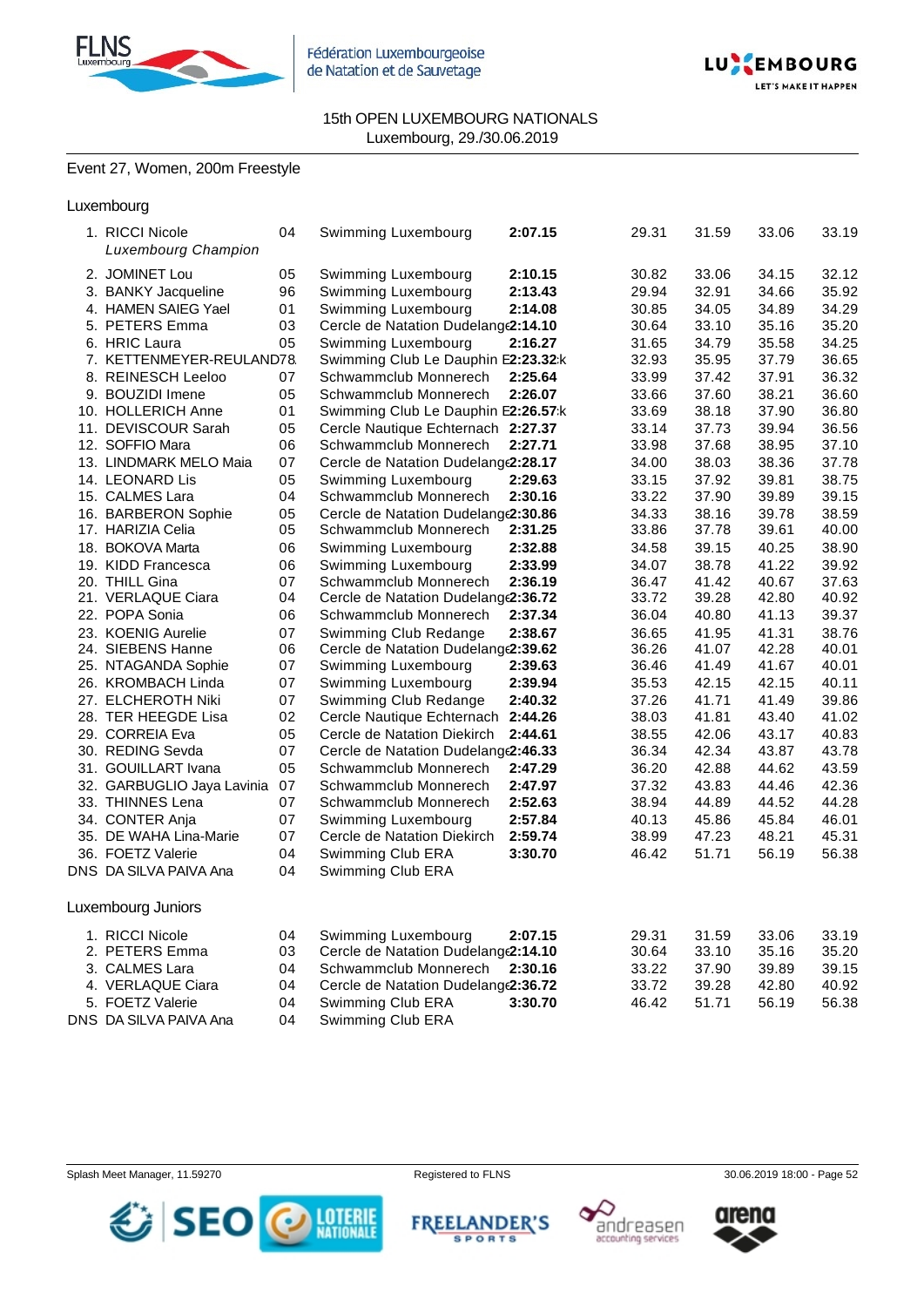



#### Event 27, Women, 200m Freestyle

#### Luxembourg Jeunes

|     | 1. JOMINET Lou         | 05 | Swimming Luxembourg                  | 2:10.15 | 30.82 | 33.06 | 34.15 | 32.12 |
|-----|------------------------|----|--------------------------------------|---------|-------|-------|-------|-------|
| 2.  | <b>HRIC Laura</b>      | 05 | Swimming Luxembourg                  | 2:16.27 | 31.65 | 34.79 | 35.58 | 34.25 |
| 3.  | <b>BOUZIDI</b> Imene   | 05 | Schwammclub Monnerech                | 2:26.07 | 33.66 | 37.60 | 38.21 | 36.60 |
| 4.  | <b>DEVISCOUR Sarah</b> | 05 | Cercle Nautique Echternach           | 2:27.37 | 33.14 | 37.73 | 39.94 | 36.56 |
|     | 5. SOFFIO Mara         | 06 | Schwammclub Monnerech                | 2:27.71 | 33.98 | 37.68 | 38.95 | 37.10 |
| 6.  | <b>LEONARD Lis</b>     | 05 | Swimming Luxembourg                  | 2:29.63 | 33.15 | 37.92 | 39.81 | 38.75 |
|     | 7. BARBERON Sophie     | 05 | Cercle de Natation Dudelang(2:30.86  |         | 34.33 | 38.16 | 39.78 | 38.59 |
|     | 8. HARIZIA Celia       | 05 | Schwammclub Monnerech                | 2:31.25 | 33.86 | 37.78 | 39.61 | 40.00 |
| 9.  | <b>BOKOVA Marta</b>    | 06 | Swimming Luxembourg                  | 2:32.88 | 34.58 | 39.15 | 40.25 | 38.90 |
| 10. | <b>KIDD Francesca</b>  | 06 | Swimming Luxembourg                  | 2:33.99 | 34.07 | 38.78 | 41.22 | 39.92 |
|     | 11. POPA Sonia         | 06 | Schwammclub Monnerech                | 2:37.34 | 36.04 | 40.80 | 41.13 | 39.37 |
|     | 12. SIEBENS Hanne      | 06 | Cercle de Natation Dudelang (2:39.62 |         | 36.26 | 41.07 | 42.28 | 40.01 |
|     | 13. CORREIA Eva        | 05 | Cercle de Natation Diekirch          | 2:44.61 | 38.55 | 42.06 | 43.17 | 40.83 |
|     | 14. GOUILLART Ivana    | 05 | Schwammclub Monnerech                | 2:47.29 | 36.20 | 42.88 | 44.62 | 43.59 |
|     |                        |    |                                      |         |       |       |       |       |
|     | Luxembourg Pupilles    |    |                                      |         |       |       |       |       |
|     | 1. REINESCH Leeloo     | 07 | Schwammclub Monnerech                | 2:25.64 | 33.99 | 37.42 | 37.91 | 36.32 |
|     | 2. LINDMARK MELO Maia  | 07 | Cercle de Natation Dudelang (2:28.17 |         | 34.00 | 38.03 | 38.36 | 37.78 |
|     | 3. THILL Gina          | 07 | Schwammclub Monnerech                | 2:36.19 | 36.47 | 41.42 | 40.67 | 37.63 |
|     | 4. KOENIG Aurelie      | 07 | Swimming Club Redange                | 2:38.67 | 36.65 | 41.95 | 41.31 | 38.76 |
| 5.  | NTAGANDA Sophie        | 07 | Swimming Luxembourg                  | 2:39.63 | 36.46 | 41.49 | 41.67 | 40.01 |
|     | 6. KROMBACH Linda      | 07 | Swimming Luxembourg                  | 2:39.94 | 35.53 | 42.15 | 42.15 | 40.11 |
|     | 7. ELCHEROTH Niki      | 07 | Swimming Club Redange                | 2:40.32 | 37.26 | 41.71 | 41.49 | 39.86 |
| 8.  | <b>REDING Sevda</b>    | 07 | Cercle de Natation Dudelang (2:46.33 |         | 36.34 | 42.34 | 43.87 | 43.78 |
| 9.  | GARBUGLIO Jaya Lavinia | 07 | Schwammclub Monnerech                | 2:47.97 | 37.32 | 43.83 | 44.46 | 42.36 |
|     | 10. THINNES Lena       | 07 | Schwammclub Monnerech                | 2:52.63 | 38.94 | 44.89 | 44.52 | 44.28 |
| 11. | <b>CONTER Anja</b>     | 07 | Swimming Luxembourg                  | 2:57.84 | 40.13 | 45.86 | 45.84 | 46.01 |
| 12. | DE WAHA Lina-Marie     | 07 | Cercle de Natation Diekirch          | 2:59.74 | 38.99 | 47.23 | 48.21 | 45.31 |

### Event 28 **Exercise 2006** and older the Men, 100m Butterfly **2006** and older

#### 30.06.2019 Results Prelim Meet Record 53.03 OMAR Eissa EGY Luxembourg 03.07.2016 Meet Record 53.03 SCHLESINGER Marcus ISR Luxembourg 03.07.2016 National Records Points: FINA 2019 Rank **Time Pts** 50m 100m Open 1. DALEIDEN CIUFERRI Ralph 03 Swimming Luxembourg **58.40** 620 Q 27.79 30.61 2. FRIPPIAT Florian 98 Schwammclub Deifferdang **58.48** 618 Q 27.56 30.92 3. TONUS Frederic 73 Luxembourg Sharks Swimming Club **58.90** 605 Q 27.28 31.62 4. SCHMITZ Jules 99 Swimming Club Redange **1:00.01** 572 Q 27.71 32.30 5. CONSTANTINO CAEIRO Diogo03 Cercle de Natation Dudelange **1:01.51** 531 Q 28.25 33.26 6. LANNERS Nicolas 04 Schwammclub Deifferdang **1:01.77** 524 Q 28.91 32.86 7. BOKOV Rodion 03 Swimming Luxembourg **1:01.84** 522 Q 28.49 33.35 8. LUCARELLI Riccardo 05 Swimming Luxembourg **1:02.19** 514 Q 28.80 33.39 9. SIMAO NOGUEIRA Joao 04 Schwammclub Deifferdang **1:02.33** 510 R 28.40 33.93 10. LESAGE Christophe 02 Swimming Luxembourg **1:03.93** 473 R 30.01 33.92 11. LANNERS Bob 02 Schwammclub Deifferdang **1:04.22** 466 R 29.49 34.73 12. FLOREAN Darius 05 Swimming Luxembourg **1:04.26** 466 R 29.44 34.82

13. JAAS Jeff 04 Swimming Club Le Dauphin Ettelbruck**1:04.53** 460 29.95 34.58



**FREELANDER**' **SPORTS** 



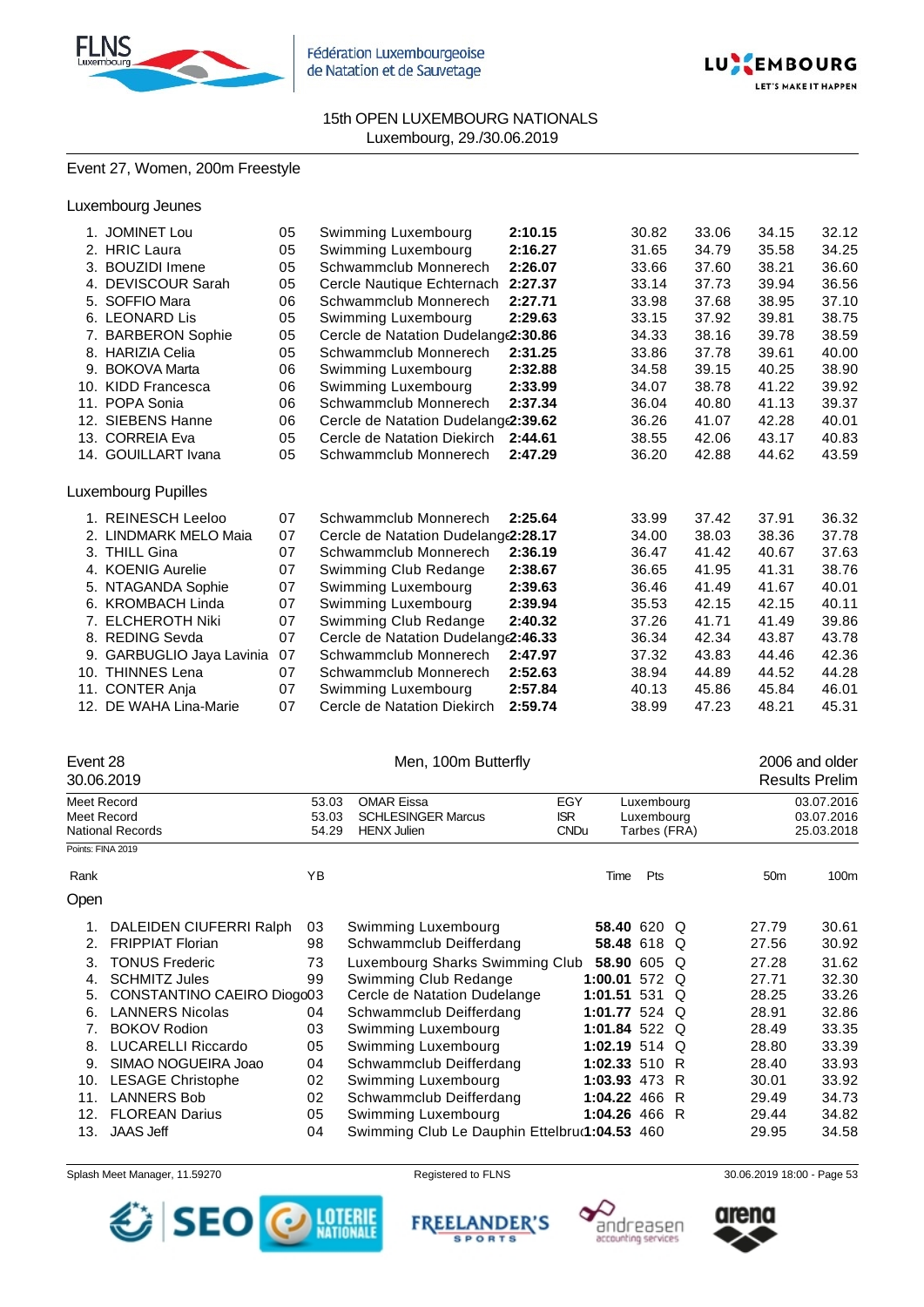



#### Event 28, Men, 100m Butterfly, Prelim, Open

| ΥB                                                                                                                                                                                             |                              | Pts | 50 <sub>m</sub>                                                                                                                             | 100m  |
|------------------------------------------------------------------------------------------------------------------------------------------------------------------------------------------------|------------------------------|-----|---------------------------------------------------------------------------------------------------------------------------------------------|-------|
| 04                                                                                                                                                                                             | Swimming Luxembourg          |     | 30.13                                                                                                                                       | 35.77 |
| 03                                                                                                                                                                                             | Cercle Nautique Echternach   |     | 31.45                                                                                                                                       | 37.75 |
| 04                                                                                                                                                                                             | Cercle de Natation Dudelange |     | 33.24                                                                                                                                       | 37.71 |
| 06                                                                                                                                                                                             | Schwammclub Monnerech        |     | 32.24                                                                                                                                       | 39.99 |
| 02                                                                                                                                                                                             | Swimming Luxembourg          |     | 33.99                                                                                                                                       | 41.69 |
| 05                                                                                                                                                                                             | Swimming Luxembourg          |     | 34.42                                                                                                                                       | 41.61 |
| 04                                                                                                                                                                                             | Cercle Nautique Echternach   |     | 32.58                                                                                                                                       | 43.94 |
| 06                                                                                                                                                                                             | Swimming Luxembourg          |     | 36.35                                                                                                                                       | 44.19 |
| 06                                                                                                                                                                                             | Schwammclub Deifferdang      |     | 40.10                                                                                                                                       | 47.80 |
| 06                                                                                                                                                                                             | Swimming Luxembourg          |     |                                                                                                                                             |       |
| 14. LUKA Mory<br>WEIDERT Jo<br>16. SUKHANOV Maxim<br><b>CALMES Nicolas</b><br>PUETZ Yann<br>KEMP Finn<br><b>DENTER Arthur</b><br>RIKKERT Thijmen<br><b>BOZONCA Gabriel</b><br>DSQ PEUSCH Kevin |                              |     | Time<br>1:05.90 432<br>1:09.20 373<br>1:10.95 346<br>1:12.23 328<br>1:15.68 285<br>1:16.03 281<br>1:16.52 275<br>1:20.54 236<br>1:27.90 182 |       |

*G2 - Starting before the starting signal (SW 4.4)*

#### Luxembourg

| 1.  | DALEIDEN CIUFERRI Ralph                           | 03 | Swimming Luxembourg                           | 58.40 620 Q     |          | 27.79 | 30.61 |
|-----|---------------------------------------------------|----|-----------------------------------------------|-----------------|----------|-------|-------|
| 2.  | <b>FRIPPIAT Florian</b>                           | 98 | Schwammclub Deifferdang                       | 58.48 618 Q     |          | 27.56 | 30.92 |
| 3.  | <b>TONUS Frederic</b>                             | 73 | Luxembourg Sharks Swimming Club               | 58.90 605 Q     |          | 27.28 | 31.62 |
| 4.  | <b>SCHMITZ Jules</b>                              | 99 | Swimming Club Redange                         | 1:00.01 572 Q   |          | 27.71 | 32.30 |
| 5.  | CONSTANTINO CAEIRO Diogo03                        |    | Cercle de Natation Dudelange                  | 1:01.51 531     | Q        | 28.25 | 33.26 |
| 6.  | <b>LANNERS Nicolas</b>                            | 04 | Schwammclub Deifferdang                       | 1:01.77 524 Q   |          | 28.91 | 32.86 |
| 7.  | <b>BOKOV Rodion</b>                               | 03 | Swimming Luxembourg                           | 1:01.84 522 Q   |          | 28.49 | 33.35 |
| 8.  | <b>LUCARELLI Riccardo</b>                         | 05 | Swimming Luxembourg                           | 1:02.19 $514$ Q |          | 28.80 | 33.39 |
| 9.  | SIMAO NOGUEIRA Joao                               | 04 | Schwammclub Deifferdang                       | 1:02.33 510 R   |          | 28.40 | 33.93 |
| 10. | <b>LESAGE Christophe</b>                          | 02 | Swimming Luxembourg                           | 1:03.93 473 R   |          | 30.01 | 33.92 |
| 11. | <b>LANNERS Bob</b>                                | 02 | Schwammclub Deifferdang                       | 1:04.22 466 R   |          | 29.49 | 34.73 |
| 12. | <b>FLOREAN Darius</b>                             | 05 | Swimming Luxembourg                           | 1:04.26 466 R   |          | 29.44 | 34.82 |
| 13. | <b>JAAS Jeff</b>                                  | 04 | Swimming Club Le Dauphin Ettelbru(1:04.53 460 |                 |          | 29.95 | 34.58 |
| 14. | <b>LUKA Mory</b>                                  | 04 | Swimming Luxembourg                           | 1:05.90 432     |          | 30.13 | 35.77 |
| 15. | WEIDERT Jo                                        | 03 | Cercle Nautique Echternach                    | 1:09.20 373     |          | 31.45 | 37.75 |
| 16. | <b>SUKHANOV Maxim</b>                             | 04 | Cercle de Natation Dudelange                  | 1:10.95 346     |          | 33.24 | 37.71 |
| 17. | <b>CALMES Nicolas</b>                             | 06 | Schwammclub Monnerech                         | 1:12.23 328     |          | 32.24 | 39.99 |
| 18. | PUETZ Yann                                        | 02 | Swimming Luxembourg                           | 1:15.68 285     |          | 33.99 | 41.69 |
| 19. | <b>KEMP Finn</b>                                  | 05 | Swimming Luxembourg                           | 1:16.03 281     |          | 34.42 | 41.61 |
| 20. | <b>DENTER Arthur</b>                              | 04 | Cercle Nautique Echternach                    | 1:16.52 275     |          | 32.58 | 43.94 |
| 21. | RIKKERT Thijmen                                   | 06 | Swimming Luxembourg                           | 1:20.54 236     |          | 36.35 | 44.19 |
| 22. | <b>BOZONCA Gabriel</b>                            | 06 | Schwammclub Deifferdang                       | 1:27.90 182     |          | 40.10 | 47.80 |
| DSQ | <b>PEUSCH Kevin</b>                               | 06 | Swimming Luxembourg                           |                 |          |       |       |
|     | G2 - Starting before the starting signal (SW 4.4) |    |                                               |                 |          |       |       |
|     |                                                   |    |                                               |                 |          |       |       |
|     |                                                   |    |                                               |                 |          |       |       |
|     | Luxembourg Juniors                                |    |                                               |                 |          |       |       |
| 1.  | <b>LESAGE Christophe</b>                          | 02 | Swimming Luxembourg                           | 1:03.93 473 R   |          | 30.01 | 33.92 |
| 2.  | <b>LANNERS Bob</b>                                | 02 | Schwammclub Deifferdang                       | 1:04.22 466 R   |          | 29.49 | 34.73 |
|     | 3. PUETZ Yann                                     | 02 | Swimming Luxembourg                           | 1:15.68 285     |          | 33.99 | 41.69 |
|     |                                                   |    |                                               |                 |          |       |       |
|     | Luxembourg Jeunes                                 |    |                                               |                 |          |       |       |
| 1.  | DALEIDEN CIUFERRI Ralph                           | 03 | Swimming Luxembourg                           | 58.40 620 Q     |          | 27.79 | 30.61 |
| 2.  | CONSTANTINO CAEIRO Diogo03                        |    | Cercle de Natation Dudelange                  | 1:01.51 531     | $\Omega$ | 28.25 | 33.26 |
| 3.  | <b>LANNERS Nicolas</b>                            | 04 | Schwammclub Deifferdang                       | 1:01.77 524 $Q$ |          | 28.91 | 32.86 |
| 4.  | <b>BOKOV Rodion</b>                               | 03 | Swimming Luxembourg                           | 1:01.84 522     | $\Omega$ | 28.49 | 33.35 |
|     |                                                   |    |                                               |                 |          |       |       |

- 5. SIMAO NOGUEIRA Joao 04 Schwammclub Deifferdang **1:02.33** 510 R 28.40 33.93 Swimming Club Le Dauphin Ettelbruc1:04.53 460
	- 7. LUKA Mory 04 Swimming Luxembourg **1:05.90** 432 30.13 35.77







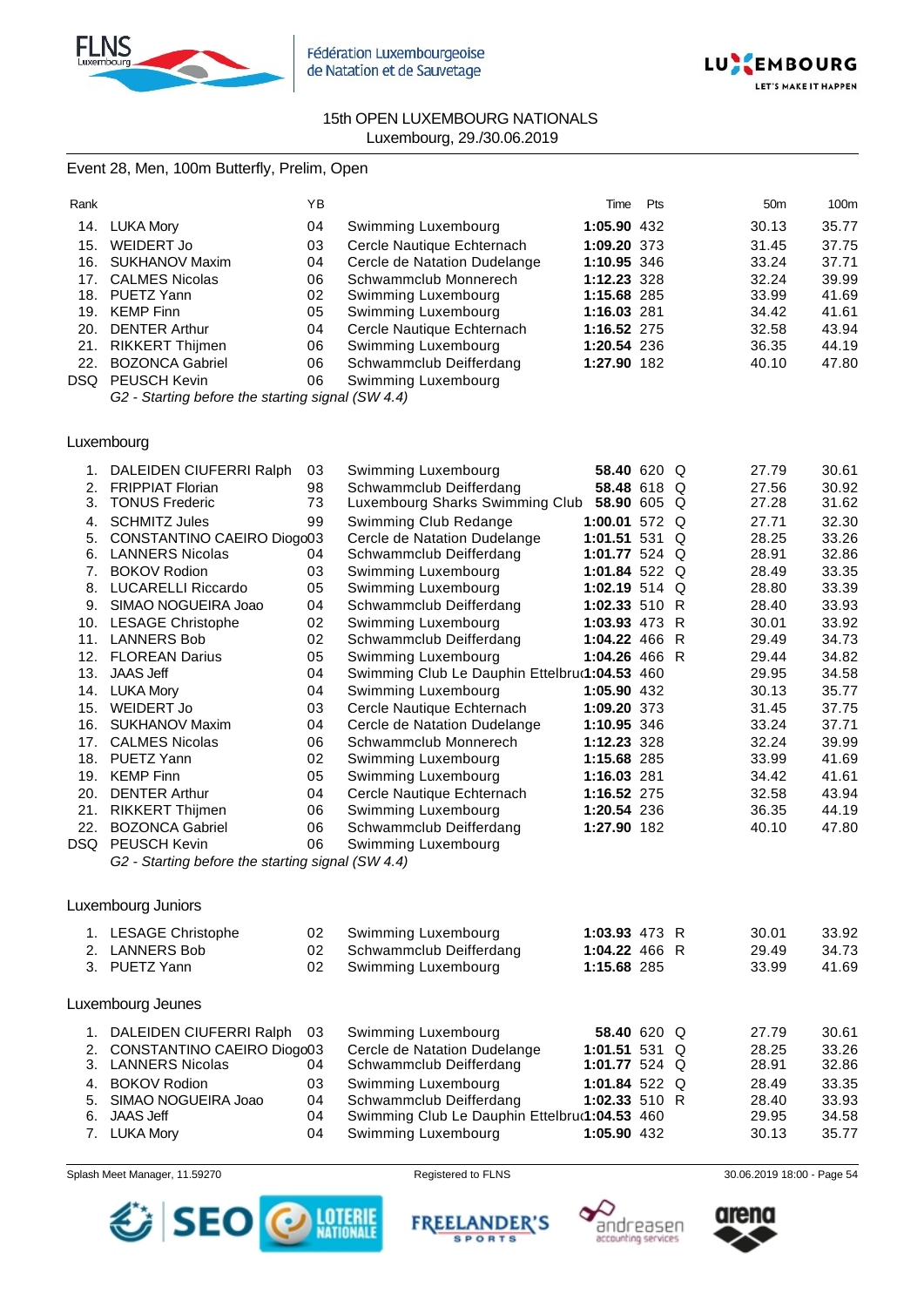



### Event 28, Boys, 100m Butterfly, Prelim, Luxembourg Jeunes

| Rank |                                                                                                                                                                                                                                                                                                                                                                   | YB |                              | Time            | Pts | 50 <sub>m</sub> | 100m  |
|------|-------------------------------------------------------------------------------------------------------------------------------------------------------------------------------------------------------------------------------------------------------------------------------------------------------------------------------------------------------------------|----|------------------------------|-----------------|-----|-----------------|-------|
| 8.   | WEIDERT Jo                                                                                                                                                                                                                                                                                                                                                        | 03 | Cercle Nautique Echternach   | 1:09.20 373     |     | 31.45           | 37.75 |
| 9.   | <b>SUKHANOV Maxim</b>                                                                                                                                                                                                                                                                                                                                             | 04 | Cercle de Natation Dudelange | 1:10.95 346     |     | 33.24           | 37.71 |
| 10.  | <b>DENTER Arthur</b>                                                                                                                                                                                                                                                                                                                                              | 04 | Cercle Nautique Echternach   | 1:16.52 275     |     | 32.58           | 43.94 |
|      | Luxembourg Pupilles                                                                                                                                                                                                                                                                                                                                               |    |                              |                 |     |                 |       |
|      | <b>LUCARELLI Riccardo</b>                                                                                                                                                                                                                                                                                                                                         | 05 | Swimming Luxembourg          | 1:02.19 514 $Q$ |     | 28.80           | 33.39 |
| 2.   | <b>FLOREAN Darius</b>                                                                                                                                                                                                                                                                                                                                             | 05 | Swimming Luxembourg          | 1:04.26 466 R   |     | 29.44           | 34.82 |
| 3.   | <b>CALMES Nicolas</b>                                                                                                                                                                                                                                                                                                                                             | 06 | Schwammclub Monnerech        | 1:12.23 328     |     | 32.24           | 39.99 |
| 4.   | KEMP Finn                                                                                                                                                                                                                                                                                                                                                         | 05 | Swimming Luxembourg          | 1:16.03 281     |     | 34.42           | 41.61 |
| 5.   | <b>RIKKERT Thijmen</b>                                                                                                                                                                                                                                                                                                                                            | 06 | Swimming Luxembourg          | 1:20.54 236     |     | 36.35           | 44.19 |
| 6.   | <b>BOZONCA Gabriel</b>                                                                                                                                                                                                                                                                                                                                            | 06 | Schwammclub Deifferdang      | 1:27.90 182     |     | 40.10           | 47.80 |
| DSQ. | <b>PEUSCH Kevin</b>                                                                                                                                                                                                                                                                                                                                               | 06 | Swimming Luxembourg          |                 |     |                 |       |
|      | $\bigcap_{i=1}^n \bigcap_{i=1}^n \bigcup_{i=1}^n \bigcup_{i=1}^n \bigcap_{i=1}^n \bigcup_{i=1}^n \bigcap_{i=1}^n \bigcap_{i=1}^n \bigcap_{i=1}^n \bigcap_{i=1}^n \bigcap_{i=1}^n \bigcap_{i=1}^n \bigcap_{i=1}^n \bigcap_{i=1}^n \bigcap_{i=1}^n \bigcap_{i=1}^n \bigcap_{i=1}^n \bigcap_{i=1}^n \bigcap_{i=1}^n \bigcap_{i=1}^n \bigcap_{i=1}^n \bigcap_{i=1}^n$ |    |                              |                 |     |                 |       |

*G2 - Starting before the starting signal (SW 4.4)*

| Event 29          | 30.06.2019               |         | Women, 100m Butterfly                         |             |                 |                 | 2007 and older<br><b>Results Prelim</b> |
|-------------------|--------------------------|---------|-----------------------------------------------|-------------|-----------------|-----------------|-----------------------------------------|
| Meet Record       |                          | 59.02   | ZANDRINGA Kinge                               | <b>NED</b>  | Luxembourg      |                 | 02.07.2017                              |
| Points: FINA 2019 | <b>National Records</b>  | 1:02.22 | <b>MAILLIET Christine</b>                     | <b>SCDE</b> | Rome (ITA)      |                 | 26.07.2009                              |
|                   |                          |         |                                               |             |                 |                 |                                         |
| Rank              |                          | YB      |                                               | Time        | Pts             | 50 <sub>m</sub> | 100m                                    |
| Open              |                          |         |                                               |             |                 |                 |                                         |
| 1.                | <b>PETERS</b> Lena       | 05      | Cercle de Natation Dudelange                  |             | 1:03.16 677 $Q$ | 30.12           | 33.04                                   |
| 2.                | <b>VALLETTA Martina</b>  | 03      | Aquatic Sports Association of Malta           | 1:07.50 555 | Q               | 31.52           | 35.98                                   |
| 3.                | <b>RICCI Nicole</b>      | 04      | Swimming Luxembourg                           | 1:08.04 542 | Q               | 31.05           | 36.99                                   |
| 4.                | <b>HAMEN SAIEG Yael</b>  | 01      | Swimming Luxembourg                           | 1:10.79 481 | Q               | 32.47           | 38.32                                   |
| 5.                | <b>BURGY Manon</b>       | 05      | France Comen                                  | 1:12.73 443 | Q               | 30.70           | 42.03                                   |
| 6.                | <b>COIMBRA Alice</b>     | 02      | Swimming Luxembourg                           | 1:12.75 443 | Q               | 34.32           | 38.43                                   |
| 7.                | <b>HAN Mengjia</b>       | 07      | Swimming Luxembourg                           |             | 1:13.49 430 Q   | 34.24           | 39.25                                   |
| 8.                | <b>KETTENMEYER Ly</b>    | 04      | Swimming Club Le Dauphin Ettelbru(1:14.08 420 |             | Q               | 33.83           | 40.25                                   |
| 9.                | SOFFIO Mara              | 06      | Schwammclub Monnerech                         | 1:16.47 381 | R               | 34.78           | 41.69                                   |
| 10.               | <b>BUERLING Lena</b>     | 00      | Cercle Nautique Echternach                    | 1:17.20 371 | R               | 33.83           | 43.37                                   |
| 11.               | <b>CARNEIRO</b> Sofia    | 06      | Swimming Luxembourg                           | 1:18.81 348 | R               | 36.32           | 42.49                                   |
| 12.               | <b>BARBERON Sophie</b>   | 05      | Cercle de Natation Dudelange                  |             | 1:19.19 343 R   | 35.73           | 43.46                                   |
| 13.               | <b>HAAG Nora</b>         | 04      | Swimming Club Redange                         | 1:20.06 332 |                 | 36.32           | 43.74                                   |
| 14.               | <b>WIRTH Mandy</b>       | 00      | Schwammclub Deifferdang                       | 1:20.29 329 |                 | 34.78           | 45.51                                   |
| DNS               | <b>BROICH Lea-Sophie</b> | 00      | Postsportverein Trier                         |             |                 |                 |                                         |
|                   | Luxembourg               |         |                                               |             |                 |                 |                                         |
|                   | 1. PETERS Lena           | 05      | Cercle de Natation Dudelange                  |             | 1:03.16 677 $Q$ | 30.12           | 33.04                                   |
| 2.                | <b>RICCI Nicole</b>      | 04      | Swimming Luxembourg                           |             | 1:08.04 542 Q   | 31.05           | 36.99                                   |
| 3.                | <b>HAMEN SAIEG Yael</b>  | 01      | Swimming Luxembourg                           | 1:10.79 481 | Q               | 32.47           | 38.32                                   |
| 4.                | <b>COIMBRA Alice</b>     | 02      | Swimming Luxembourg                           | 1:12.75 443 | Q               | 34.32           | 38.43                                   |
| 5.                | <b>HAN Mengjia</b>       | 07      | Swimming Luxembourg                           | 1:13.49 430 | Q               | 34.24           | 39.25                                   |
| 6.                | <b>KETTENMEYER Ly</b>    | 04      | Swimming Club Le Dauphin Ettelbru(1:14.08 420 |             | Q               | 33.83           | 40.25                                   |
| 7.                | SOFFIO Mara              | 06      | Schwammclub Monnerech                         | 1:16.47 381 | R               | 34.78           | 41.69                                   |
| 8.                | <b>BUERLING Lena</b>     | 00      | Cercle Nautique Echternach                    | 1:17.20 371 | R               | 33.83           | 43.37                                   |
| 9.                | <b>CARNEIRO Sofia</b>    | 06      | Swimming Luxembourg                           | 1:18.81 348 | -R              | 36.32           | 42.49                                   |
| 10.               | <b>BARBERON Sophie</b>   | 05      | Cercle de Natation Dudelange                  |             | 1:19.19 343 R   | 35.73           | 43.46                                   |

11. HAAG Nora 04 Swimming Club Redange **1:20.06** 332 36.32 43.74



**FREELANDER'S SPORTS** 

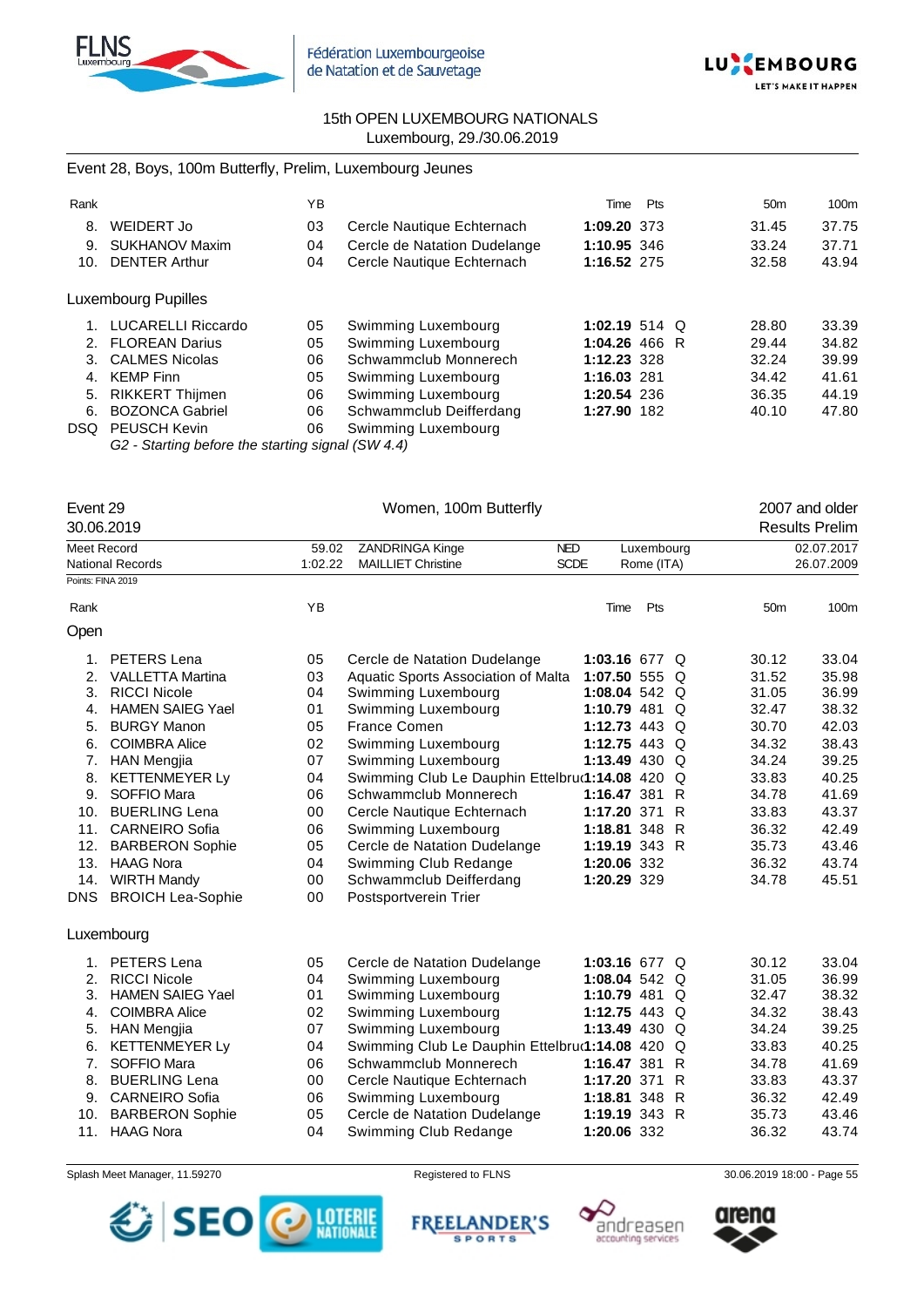



|          | Event 29, Women, 100m Butterfly, Prelim, Luxembourg  |    |         |                         |                                                 |                 |     |    |         |                 |                        |
|----------|------------------------------------------------------|----|---------|-------------------------|-------------------------------------------------|-----------------|-----|----|---------|-----------------|------------------------|
| Rank     |                                                      | YB |         |                         |                                                 | Time            | Pts |    |         | 50 <sub>m</sub> | 100m                   |
|          | 12. WIRTH Mandy                                      | 00 |         | Schwammclub Deifferdang |                                                 | 1:20.29 329     |     |    |         | 34.78           | 45.51                  |
|          | Luxembourg Juniors                                   |    |         |                         |                                                 |                 |     |    |         |                 |                        |
|          | 1. RICCI Nicole                                      | 04 |         | Swimming Luxembourg     |                                                 | 1:08.04 542 $Q$ |     |    |         | 31.05           | 36.99                  |
|          | 2. KETTENMEYER Ly                                    | 04 |         |                         | Swimming Club Le Dauphin Ettelbruৌ 114.08 420 Q |                 |     |    |         | 33.83           | 40.25                  |
|          | 3. HAAG Nora                                         | 04 |         | Swimming Club Redange   |                                                 | 1:20.06 332     |     |    |         | 36.32           | 43.74                  |
|          | Luxembourg Jeunes                                    |    |         |                         |                                                 |                 |     |    |         |                 |                        |
|          | 1. PETERS Lena                                       | 05 |         |                         | Cercle de Natation Dudelange                    | 1:03.16 677 $Q$ |     |    |         | 30.12           | 33.04                  |
|          | 2. SOFFIO Mara                                       | 06 |         | Schwammclub Monnerech   |                                                 | 1:16.47 381     |     | R  |         | 34.78           | 41.69                  |
|          | 3. CARNEIRO Sofia                                    | 06 |         | Swimming Luxembourg     |                                                 | 1:18.81 348 R   |     |    |         | 36.32           | 42.49                  |
|          | 4. BARBERON Sophie                                   | 05 |         |                         | Cercle de Natation Dudelange                    | 1:19.19 343 R   |     |    |         | 35.73           | 43.46                  |
|          | <b>Luxembourg Pupilles</b>                           |    |         |                         |                                                 |                 |     |    |         |                 |                        |
|          | 1. HAN Mengjia                                       | 07 |         | Swimming Luxembourg     |                                                 | 1:13.49 430 Q   |     |    |         | 34.24           | 39.25                  |
| Event 30 | 30.06.2019                                           |    |         |                         | Mixed, 4 x 50m Freestyle                        |                 |     |    |         |                 | Open<br><b>Results</b> |
|          | Points: FINA 2019                                    |    |         |                         |                                                 |                 |     |    |         |                 |                        |
| Rank     |                                                      |    |         |                         |                                                 |                 |     |    | Time    | Pts             |                        |
| Open     |                                                      |    |         |                         |                                                 |                 |     |    |         |                 |                        |
|          | 1. Swimming Luxembourg 1<br>Open Luxembourg Champion |    |         |                         | Swimming Luxembourg                             |                 |     |    | 1:44.40 |                 |                        |
|          | <b>MANNES Max</b>                                    | 97 | $+0.85$ | 24.23                   | <b>BANKY Jacqueline</b>                         |                 |     | 96 | $+0.45$ | 27.88           |                        |
|          | DALEIDEN CIUFERRI Ralph                              | 03 | $+0.27$ | 24.36                   | <b>VANDERSCHRICK Laura</b>                      |                 |     | 02 | $+0.21$ | 27.93           |                        |
|          | 2. FFN COMEN                                         |    |         |                         | France Comen                                    |                 |     |    | 1:46.29 |                 |                        |
|          | <b>BURGY Manon</b>                                   | 05 | $+0.78$ | 28.27                   | LE PAPE Thomas                                  |                 |     | 03 | $+0.51$ | 25.79           |                        |
|          | <b>VALENTIN Salome</b>                               | 05 | $+0.48$ | 27.56                   | <b>LETERME Jeremy</b>                           |                 |     | 03 | $+0.37$ | 24.67           |                        |
|          | 3. Swimming Luxembourg 2                             |    |         |                         | Swimming Luxembourg                             |                 |     |    | 1:46.98 |                 |                        |
|          | <b>LAMBERTS Bram</b>                                 | 97 | $+0.61$ | 24.79                   | RICCI Giorgia Michela                           |                 |     | 02 | $+0.32$ | 27.65           |                        |
|          | <b>CONZEMIUS Jerome</b>                              | 99 | $+0.35$ | 24.69                   | <b>BRAVACCINI Sabrina</b>                       |                 |     | 95 | $+0.55$ | 29.85           |                        |
|          | 4. Swimming Club Le Dauphin Ettelbruck 1             |    |         |                         | Swimming Club Le Dauphin Ettelbruck             |                 |     |    | 1:47.38 |                 |                        |
|          | STACCHIOTTI Raphael                                  | 92 | $+0.63$ | 23.57                   | <b>FABER Maiti</b>                              |                 |     | 01 | $+0.15$ | 28.19           |                        |
|          | <b>BECKERS Felix</b>                                 | 01 | $+0.16$ | 24.61                   | <b>HOLLERICH Anne</b>                           |                 |     | 01 | $+0.39$ | 31.01           |                        |

Splash Meet Manager, 11.59270 **Registered to FLNS** Registered to FLNS 30.06.2019 18:00 - Page 56



**FREELANDER'S SPORTS** 





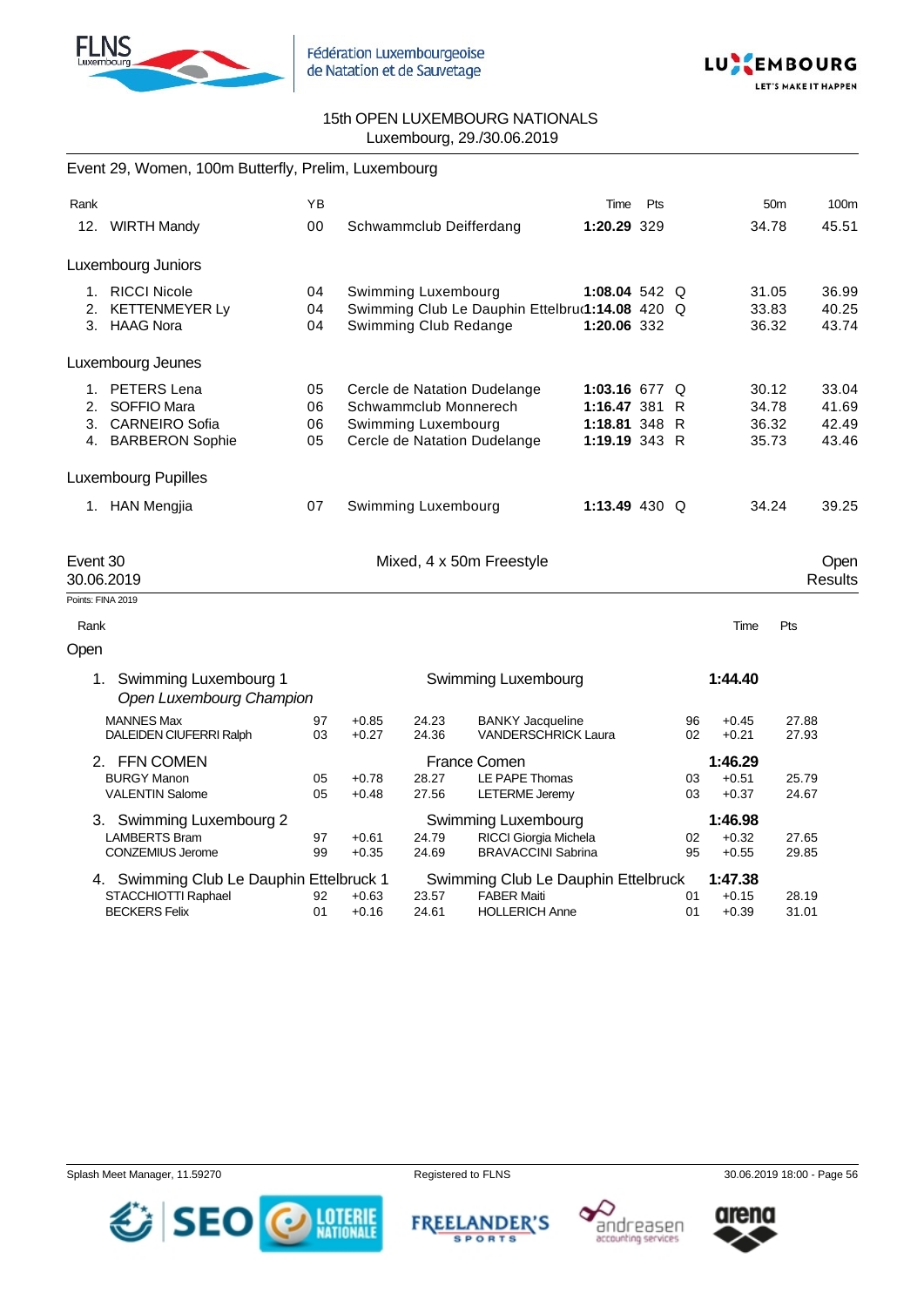



| Event 31<br>30.06.2019 |                      |                                                      |                |                      |                                                |                | Men, 1500m Freestyle |                                     |                |                               |                 | 2006 and older<br>Results |
|------------------------|----------------------|------------------------------------------------------|----------------|----------------------|------------------------------------------------|----------------|----------------------|-------------------------------------|----------------|-------------------------------|-----------------|---------------------------|
| <b>Meet Record</b>     | National Records     |                                                      |                | 15:35.62<br>15:47.49 | <b>AKRAM Ahmed</b><br><b>BRANDENBURGER Pit</b> |                |                      | EGY<br><b>SCD</b>                   |                | Luxembourg<br>Podgorica (MNE) |                 | 03.07.2016<br>28.05.2019  |
| Points: FINA 2019      |                      |                                                      |                |                      |                                                |                |                      |                                     |                |                               |                 |                           |
| Rank                   |                      |                                                      |                |                      | YB                                             |                |                      |                                     |                |                               | Time            | Pts                       |
| Open                   |                      |                                                      |                |                      |                                                |                |                      |                                     |                |                               |                 |                           |
| 1.                     |                      | <b>BRANDENBURGER Pit</b><br>Open Luxembourg Champion |                |                      | 95                                             |                |                      | Schwammclub Deifferdang             |                |                               | 16:17.34        | 707                       |
|                        | 50m:                 | 27.88                                                | 27.88          | 450m:                | 4:40.09                                        | 32.85          | 850m:                | 9:11.93                             | 33.40          |                               | 1250m: 13:39.64 | 31.90                     |
|                        | 100m:                | 58.31                                                | 30.43          | 500m:                | 5:13.57                                        | 33.48          | 900m:                | 9:45.90                             | 33.97          |                               | 1300m: 14:12.95 | 33.31                     |
|                        | 150m:                | 1:28.78                                              | 30.47          | 550m:                | 5:47.09                                        | 33.52          |                      | 950m: 10:19.89                      | 33.99          |                               | 1350m: 14:45.75 | 32.80                     |
|                        | 200m:                | 1:59.80                                              | 31.02          | 600m:                | 6:20.87                                        | 33.78          |                      | 1000m: 10:53.80                     | 33.91          |                               | 1400m: 15:18.28 | 32.53                     |
|                        | 250m:                | 2:31.23                                              | 31.43          | 650m:                | 6:55.40                                        | 34.53          |                      | 1050m: 11:26.67                     | 32.87          |                               | 1450m: 15:49.69 | 31.41                     |
|                        | 300m:                | 3:02.93                                              | 31.70          | 700m:                | 7:29.92                                        | 34.52          |                      | 1100m: 12:00.76                     | 34.09          |                               | 1500m: 16:17.34 | 27.65                     |
|                        | 350m:                | 3:34.94                                              | 32.01          | 750m:                | 8:04.81                                        | 34.89          |                      | 1150m: 12:34.04                     | 33.28          |                               |                 |                           |
|                        | 400m:                | 4:07.24                                              | 32.30          | 800m:                | 8:38.53                                        | 33.72          |                      | 1200m: 13:07.74                     | 33.70          |                               |                 |                           |
| 2.                     |                      | <b>BARADAT Mats</b>                                  |                |                      | 03                                             |                | France Comen         |                                     |                |                               | 16:17.43        | 707                       |
|                        | 50m:                 | 30.19                                                | 30.19          | 450m:                | 4:55.57                                        | 33.06          | 850m:                | 9:18.38                             | 32.92          |                               | 1250m: 13:39.61 | 32.23                     |
|                        | 100m:                | 1:02.66                                              | 32.47          | 500m:                | 5:28.20                                        | 32.63          | 900m:                | 9:51.16                             | 32.78          |                               | 1300m: 14:12.45 | 32.84                     |
|                        | 150m:                | 1:36.25                                              | 33.59          | 550m:                | 6:00.97                                        | 32.77          |                      | 950m: 10:23.87                      | 32.71          |                               | 1350m: 14:44.96 | 32.51                     |
|                        | 200m:                | 2:09.63                                              | 33.38          | 600m:                | 6:34.03                                        | 33.06          |                      | 1000m: 10:56.64                     | 32.77          |                               | 1400m: 15:17.02 | 32.06                     |
|                        | 250m:                | 2:42.91                                              | 33.28          | 650m:                | 7:07.03                                        | 33.00          |                      | 1050m: 11:29.33                     | 32.69          |                               | 1450m: 15:48.55 | 31.53                     |
|                        | 300m:                | 3:16.25                                              | 33.34          | 700m:                | 7:39.52                                        | 32.49          |                      | 1100m: 12:02.09                     | 32.76          |                               | 1500m: 16:17.43 | 28.88                     |
|                        | 350m:                | 3:49.79                                              | 33.54          | 750m:                | 8:12.45                                        | 32.93          |                      | 1150m: 12:34.76                     | 32.67          |                               |                 |                           |
|                        | 400m:                | 4:22.51                                              | 32.72          | 800m:                | 8:45.46                                        | 33.01          |                      | 1200m: 13:07.38                     | 32.62          |                               |                 |                           |
| 3.                     |                      | <b>WALTZING Loic</b>                                 |                |                      | 00                                             |                |                      | Schwammclub Deifferdang             |                |                               | 17:47.18        | 543                       |
|                        | 50m:                 | 31.01                                                | 31.01          | 450m:                | 5:05.88                                        | 34.72          | 850m:                | 9:50.31                             | 35.85          |                               | 1250m: 14:43.89 | 37.21                     |
|                        | 100m:                | 1:04.47                                              | 33.46          | 500m:                | 5:40.83                                        | 34.95          |                      | 900m: 10:26.88                      | 36.57          |                               | 1300m: 15:19.93 | 36.04                     |
|                        | 150m:                | 1:38.59                                              | 34.12          | 550m:                | 6:15.98                                        | 35.15          |                      | 950m: 11:03.55                      | 36.67          |                               | 1350m: 15:56.87 | 36.94                     |
|                        | 200m:                | 2:13.26                                              | 34.67          | 600m:                | 6:51.40                                        | 35.42          |                      | 1000m: 11:40.32                     | 36.77          |                               | 1400m: 16:33.85 | 36.98                     |
|                        | 250m:                | 2:47.34                                              | 34.08          | 650m:                | 7:26.76                                        | 35.36          |                      | 1050m: 12:16.83                     | 36.51          |                               | 1450m: 17:11.45 | 37.60                     |
|                        | 300m:                | 3:21.79                                              | 34.45          | 700m:                | 8:02.60                                        | 35.84          |                      | 1100m: 12:53.56                     | 36.73          |                               | 1500m: 17:47.18 | 35.73                     |
|                        | 350m:                | 3:56.39                                              | 34.60          | 750m:                | 8:38.31                                        | 35.71          |                      | 1150m: 13:30.03                     | 36.47          |                               |                 |                           |
|                        | 400m:                | 4:31.16                                              | 34.77          | 800m:                | 9:14.46                                        | 36.15          |                      | 1200m: 14:06.68                     | 36.65          |                               |                 |                           |
| 4.                     |                      | <b>WEYRICH Mike</b>                                  |                |                      | 05                                             |                |                      | Swimming Club Le Dauphin Ettelbruck |                |                               | 18:39.59        | 470                       |
|                        | 50m:                 | 29.65                                                | 29.65          | 450m:                | 5:28.30                                        | 34.53          |                      | 850m: 10:33.46                      | 37.58          |                               | 1250m: 15:37.39 | 37.90                     |
|                        | 100m:                | 1:09.16                                              | 39.51          | 500m:                | 6:09.46                                        | 41.16          |                      | 900m: 11:12.03                      | 38.57          |                               | 1300m: 16:14.56 | 37.17                     |
|                        | 150m:                | 1:45.29                                              | 36.13          | 550m:                | 6:47.01                                        | 37.55          |                      | 950m: 11:49.49                      | 37.46          |                               | 1350m: 16:51.63 | 37.07                     |
|                        | 200m:                | 2:23.23                                              | 37.94          | 600m:                | 7:25.09                                        | 38.08          |                      | 1000m: 12:27.78                     | 38.29          |                               | 1400m: 17:29.33 | 37.70                     |
|                        | 250m:                | 3:00.31                                              | 37.08          | 650m:                | 8:02.23                                        | 37.14          |                      | 1050m: 13:05.95                     | 38.17          |                               | 1450m: 18:05.70 | 36.37                     |
|                        | 300m:                | 3:38.51                                              | 38.20          | 700m:                | 8:39.51                                        | 37.28          |                      | 1100m: 13:43.83                     | 37.88          |                               | 1500m: 18:39.59 | 33.89                     |
|                        | 350m:                | 4:13.25                                              | 34.74          | 750m:                | 9:17.31                                        | 37.80          |                      | 1150m: 14:21.24                     | 37.41          |                               |                 |                           |
|                        | 400m:                | 4:53.77                                              | 40.52          | 800m:                | 9:55.88                                        | 38.57          |                      | 1200m: 14:59.49                     | 38.25          |                               |                 |                           |
| 5.                     | <b>THILL Nicolas</b> |                                                      |                |                      | 05                                             |                |                      | <b>Swimming Luxembourg</b>          |                |                               | 18:39.97        | 470                       |
|                        | 50m:                 | 32.85                                                | 32.85          | 450m:                | 5:33.40                                        | 37.62          |                      | 850m: 10:35.00                      | 37.87          |                               | 1250m: 15:36.30 | 36.62                     |
|                        | 100m:                | 1:09.33                                              | 36.48          | 500m:                | 6:10.98                                        | 37.58          |                      | 900m: 11:13.03                      | 38.03          |                               | 1300m: 16:14.20 | 37.90                     |
|                        | 150m:                | 1:46.84                                              | 37.51          | 550m:                | 6:48.83                                        | 37.85          |                      | 950m: 11:50.64                      | 37.61          |                               | 1350m: 16:52.04 | 37.84                     |
|                        | 200m:                | 2:24.48                                              | 37.64          | 600m:                | 7:25.40                                        | 36.57          |                      | 1000m: 12:28.31                     | 37.67          |                               | 1400m: 17:29.40 | 37.36                     |
|                        | 250m:                | 3:02.38                                              | 37.90          | 650m:                | 8:03.49                                        | 38.09          |                      | 1050m: 13:05.77                     | 37.46          |                               | 1450m: 18:06.40 | 37.00                     |
|                        | 300m:                | 3:40.24                                              | 37.86          | 700m:                | 8:41.15                                        | 37.66          |                      | 1100m: 13:43.73                     | 37.96<br>38.18 |                               | 1500m: 18:39.97 | 33.57                     |
|                        | 350m:<br>400m:       | 4:17.90<br>4:55.78                                   | 37.66<br>37.88 | 750m:<br>800m:       | 9:18.89<br>9:57.13                             | 37.74<br>38.24 |                      | 1150m: 14:21.91<br>1200m: 14:59.68  | 37.77          |                               |                 |                           |
|                        |                      |                                                      |                |                      |                                                |                |                      |                                     |                |                               |                 |                           |

Splash Meet Manager, 11.59270 **Registered to FLNS** Registered to FLNS 30.06.2019 18:00 - Page 57



FREELANDER'S



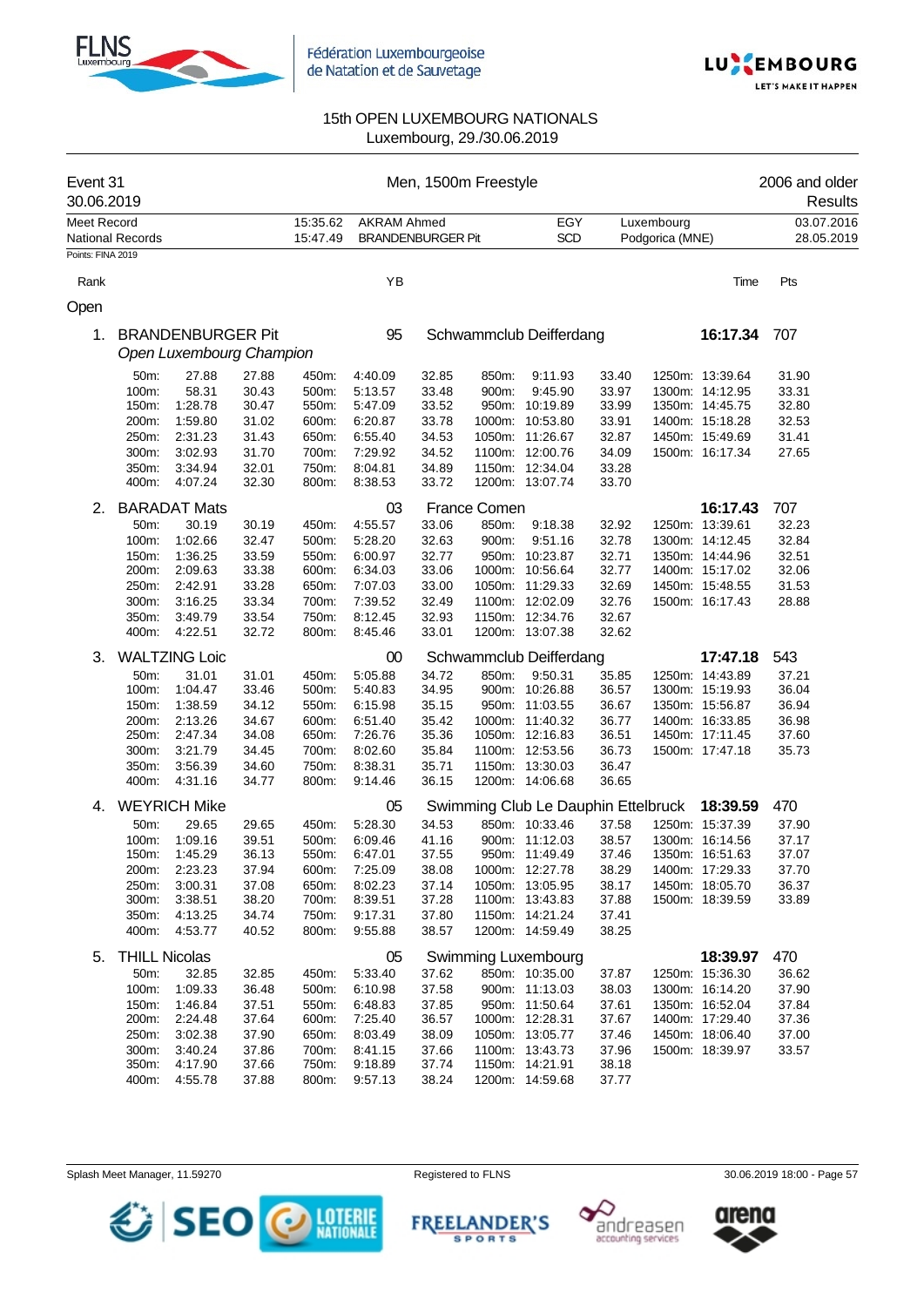



## Event 31, Men, 1500m Freestyle, Open

| Rank |                   |                        |       |       | YB             |       |        |                              |       | Time            | Pts   |
|------|-------------------|------------------------|-------|-------|----------------|-------|--------|------------------------------|-------|-----------------|-------|
| 6.   | <b>WESTER Ben</b> |                        |       |       | 06             |       |        | Cercle de Natation Dudelange |       | 20:02.25        | 380   |
|      | 50m:              | 34.83                  | 34.83 | 450m: | 5:53.97        | 39.97 |        | 850m: 11:16.44               | 40.16 | 1250m: 16:41.99 | 40.55 |
|      | 100m:             | 1:14.37                | 39.54 | 500m: | 6:34.43        | 40.46 |        | 900m: 11:57.92               | 41.48 | 1300m: 17:22.84 | 40.85 |
|      | 150m:             | 1:53.84                | 39.47 | 550m: | 7:14.45        | 40.02 |        | 950m: 12:38.67               | 40.75 | 1350m: 18:03.97 | 41.13 |
|      | 200m:             | 2:33.98                | 40.14 | 600m: | 7:54.95        | 40.50 |        | 1000m: 13:19.81              | 41.14 | 1400m: 18:44.19 | 40.22 |
|      | 250m:             | 3:12.82                | 38.84 | 650m: | 8:35.10        | 40.15 |        | 1050m: 13:59.65              | 39.84 | 1450m: 19:23.56 | 39.37 |
|      | 300m:             | 3:53.21                | 40.39 | 700m: | 9:15.82        | 40.72 | 1100m: | 14:40.58                     | 40.93 | 1500m: 20:02.25 | 38.69 |
|      | 350m:             | 4:32.83                | 39.62 | 750m: | 9:56.08        | 40.26 |        | 1150m: 15:20.94              | 40.36 |                 |       |
|      | 400m:             | 5:14.00                | 41.17 | 800m: | 10:36.28       | 40.20 |        | 1200m: 16:01.44              | 40.50 |                 |       |
| 7.   |                   | NAFFOUTI Nael          |       |       | 05             |       |        | Cercle de Natation Wiltz     |       | 20:51.16        | 337   |
|      | 50m:              | 33.17                  | 33.17 | 450m: | 6:06.02        | 41.99 |        | 850m: 11:45.61               | 42.86 | 1250m: 17:24.61 | 41.73 |
|      | 100m:             | 1:11.77                | 38.60 | 500m: | 6:48.45        | 42.43 |        | 900m: 12:27.79               | 42.18 | 1300m: 18:06.91 | 42.30 |
|      | 150m:             | 1:53.05                | 41.28 | 550m: | 7:30.78        | 42.33 |        | 950m: 13:09.72               | 41.93 | 1350m: 18:48.25 | 41.34 |
|      | 200m:             | 2:35.28                | 42.23 | 600m: | 8:13.03        | 42.25 |        | 1000m: 13:52.14              | 42.42 | 1400m: 19:29.80 | 41.55 |
|      | 250m:             | 3:16.55                | 41.27 | 650m: | 8:55.77        | 42.74 |        | 1050m: 14:35.04              | 42.90 | 1450m: 20:12.58 | 42.78 |
|      | 300m:             | 3:59.18                | 42.63 | 700m: | 9:37.54        | 41.77 |        | 1100m: 15:17.26              | 42.22 | 1500m: 20:51.16 | 38.58 |
|      | 350m:             | 4:41.48                | 42.30 | 750m: | 10:19.61       | 42.07 |        | 1150m: 15:58.71              | 41.45 |                 |       |
|      | 400m:             | 5:24.03                | 42.55 |       | 800m: 11:02.75 | 43.14 |        | 1200m: 16:42.88              | 44.17 |                 |       |
| 8.   |                   | <b>BOZONCA Gabriel</b> |       |       | 06             |       |        | Schwammclub Deifferdang      |       | 22:55.50        | 253   |
|      | 50m:              | 39.04                  | 39.04 | 450m: | 6:46.10        | 47.49 |        | 850m: 13:02.23               | 47.09 | 1250m: 19:11.53 | 45.33 |
|      | 100m:             | 1:22.40                | 43.36 | 500m: | 7:32.92        | 46.82 |        | 900m: 13:48.07               | 45.84 | 1300m: 19:57.00 | 45.47 |
|      | 150m:             | 2:08.29                | 45.89 | 550m: | 8:19.70        | 46.78 |        | 950m: 14:34.51               | 46.44 | 1350m: 20:43.41 | 46.41 |
|      | 200m:             | 2:54.15                | 45.86 | 600m: | 9:06.23        | 46.53 |        | 1000m: 15:20.50              | 45.99 | 1400m: 21:28.09 | 44.68 |
|      | 250m:             | 3:40.18                | 46.03 | 650m: | 9:53.54        | 47.31 | 1050m: | 16:06.90                     | 46.40 | 1450m: 22:13.33 | 45.24 |
|      | 300m:             | 4:25.61                | 45.43 | 700m: | 10:40.32       | 46.78 |        | 1100m: 16:53.87              | 46.97 | 1500m: 22:55.50 | 42.17 |
|      | 350m:             | 5:12.58                | 46.97 | 750m: | 11:27.97       | 47.65 | 1150m: | 17:40.21                     | 46.34 |                 |       |
|      | 400m:             | 5:58.61                | 46.03 |       | 800m: 12:15.14 | 47.17 |        | 1200m: 18:26.20              | 45.99 |                 |       |

#### Luxembourg

|    |          | <b>BRANDENBURGER Pit</b><br>Luxembourg Champion |       |       | 95      | Schwammclub Deifferdang |        |                         |       |        | 16:17.34        | 707   |  |
|----|----------|-------------------------------------------------|-------|-------|---------|-------------------------|--------|-------------------------|-------|--------|-----------------|-------|--|
|    | $50m$ :  | 27.88                                           | 27.88 | 450m: | 4:40.09 | 32.85                   | 850m:  | 9:11.93                 | 33.40 |        | 1250m: 13:39.64 | 31.90 |  |
|    | 100m:    | 58.31                                           | 30.43 | 500m: | 5:13.57 | 33.48                   | 900m:  | 9:45.90                 | 33.97 |        | 1300m: 14:12.95 | 33.31 |  |
|    | 150m:    | 1:28.78                                         | 30.47 | 550m: | 5:47.09 | 33.52                   | 950m:  | 10:19.89                | 33.99 |        | 1350m: 14:45.75 | 32.80 |  |
|    | 200m:    | 1:59.80                                         | 31.02 | 600m: | 6:20.87 | 33.78                   | 1000m: | 10:53.80                | 33.91 |        | 1400m: 15:18.28 | 32.53 |  |
|    | 250m:    | 2:31.23                                         | 31.43 | 650m: | 6.55.40 | 34.53                   | 1050m: | 11:26.67                | 32.87 |        | 1450m: 15:49.69 | 31.41 |  |
|    | $300m$ : | 3:02.93                                         | 31.70 | 700m: | 7:29.92 | 34.52                   | 1100m: | 12:00.76                | 34.09 |        | 1500m: 16:17.34 | 27.65 |  |
|    | 350m:    | 3.34.94                                         | 32.01 | 750m: | 8:04.81 | 34.89                   | 1150m: | 12:34.04                | 33.28 |        |                 |       |  |
|    | 400m:    | 4:07.24                                         | 32.30 | 800m: | 8.38.53 | 33.72                   |        | 1200m: 13:07.74         | 33.70 |        |                 |       |  |
| 2. |          | <b>WALTZING Loic</b>                            |       |       | $00\,$  |                         |        | Schwammclub Deifferdang |       |        | 17:47.18        | 543   |  |
|    | $50m$ :  | 31.01                                           | 31.01 | 450m: | 5:05.88 | 34.72                   | 850m:  | 9:50.31                 | 35.85 | 1250m: | 14:43.89        | 37.21 |  |
|    | 100m:    | 1:04.47                                         | 33.46 | 500m: | 5:40.83 | 34.95                   | 900m:  | 10:26.88                | 36.57 |        | 1300m: 15:19.93 | 36.04 |  |
|    | 150m:    | 1:38.59                                         | 34.12 | 550m: | 6:15.98 | 35.15                   | 950m:  | 11:03.55                | 36.67 |        | 1350m: 15:56.87 | 36.94 |  |
|    | 200m:    | 2:13.26                                         | 34.67 | 600m: | 6:51.40 | 35.42                   | 1000m: | 11:40.32                | 36.77 |        | 1400m: 16:33.85 | 36.98 |  |
|    | 250m:    | 2:47.34                                         | 34.08 | 650m: | 7:26.76 | 35.36                   | 1050m: | 12:16.83                | 36.51 | 1450m: | 17:11.45        | 37.60 |  |
|    | 300m:    | 3:21.79                                         | 34.45 | 700m: | 8:02.60 | 35.84                   | 1100m: | 12:53.56                | 36.73 |        | 1500m: 17:47.18 | 35.73 |  |
|    | 350m:    | 3:56.39                                         | 34.60 | 750m: | 8:38.31 | 35.71                   | 1150m: | 13:30.03                | 36.47 |        |                 |       |  |
|    | 400m:    | 4:31.16                                         | 34.77 | 800m: | 9:14.46 | 36.15                   | 1200m: | 14:06.68                | 36.65 |        |                 |       |  |



**FREELANDER'S SPORTS** 





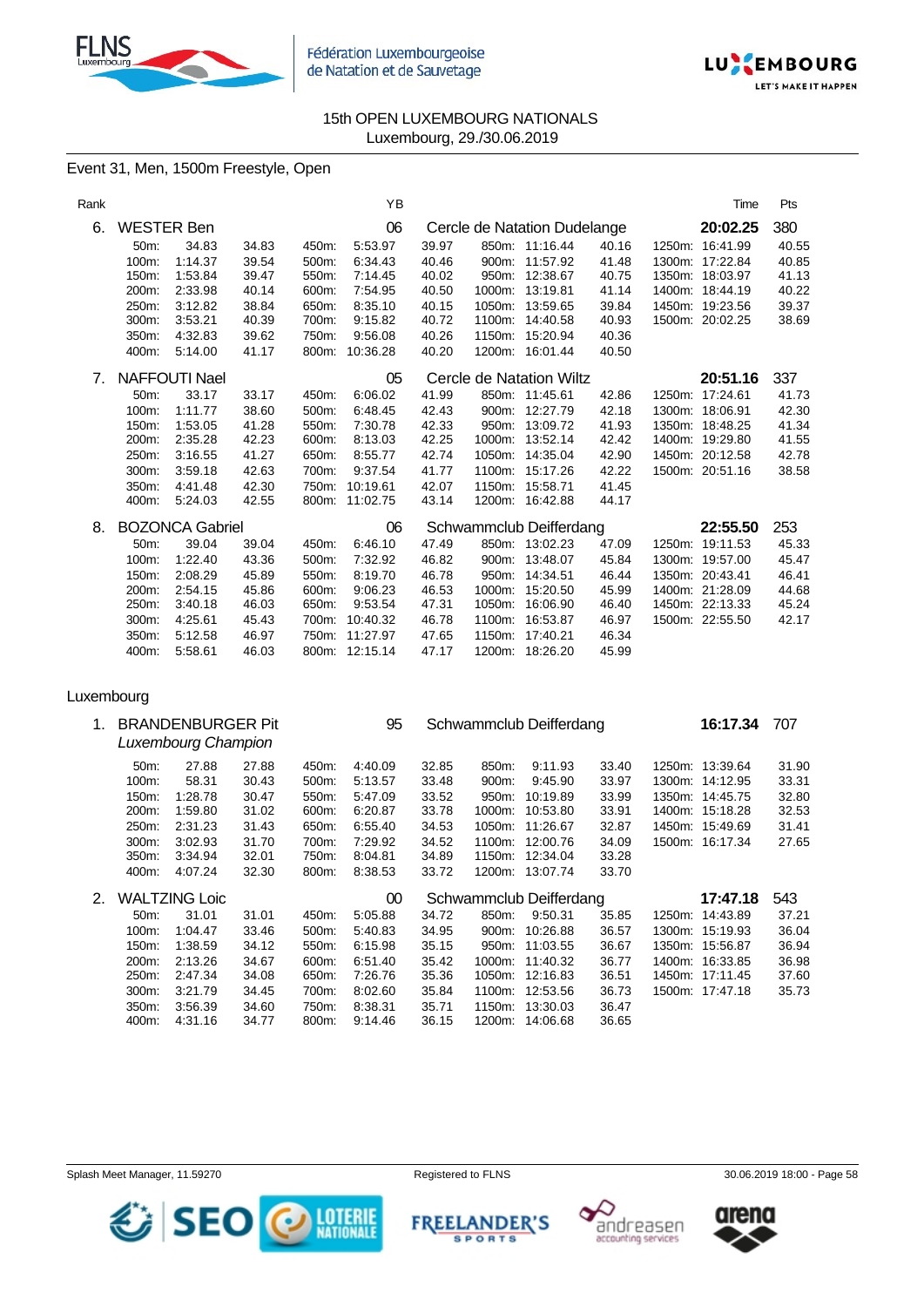



### Event 31, Men, 1500m Freestyle, Luxembourg

| Rank |                      |                        |       |       | ΥB             |       |                                     |       | Time            | Pts   |
|------|----------------------|------------------------|-------|-------|----------------|-------|-------------------------------------|-------|-----------------|-------|
| 3.   |                      | <b>WEYRICH Mike</b>    |       |       | 05             |       | Swimming Club Le Dauphin Ettelbruck |       | 18:39.59        | 470   |
|      | 50m:                 | 29.65                  | 29.65 | 450m: | 5:28.30        | 34.53 | 850m: 10:33.46                      | 37.58 | 1250m: 15:37.39 | 37.90 |
|      | 100m:                | 1:09.16                | 39.51 | 500m: | 6:09.46        | 41.16 | 900m: 11:12.03                      | 38.57 | 1300m: 16:14.56 | 37.17 |
|      | 150m:                | 1:45.29                | 36.13 | 550m: | 6:47.01        | 37.55 | 950m: 11:49.49                      | 37.46 | 1350m: 16:51.63 | 37.07 |
|      | 200m:                | 2:23.23                | 37.94 | 600m: | 7:25.09        | 38.08 | 1000m: 12:27.78                     | 38.29 | 1400m: 17:29.33 | 37.70 |
|      | 250m:                | 3:00.31                | 37.08 | 650m: | 8:02.23        | 37.14 | 1050m: 13:05.95                     | 38.17 | 1450m: 18:05.70 | 36.37 |
|      | 300m:                | 3:38.51                | 38.20 | 700m: | 8:39.51        | 37.28 | 1100m: 13:43.83                     | 37.88 | 1500m: 18:39.59 | 33.89 |
|      | 350m:                | 4:13.25                | 34.74 | 750m: | 9:17.31        | 37.80 | 1150m: 14:21.24                     | 37.41 |                 |       |
|      | 400m:                | 4:53.77                | 40.52 | 800m: | 9:55.88        | 38.57 | 1200m: 14:59.49                     | 38.25 |                 |       |
| 4.   | <b>THILL Nicolas</b> |                        |       |       | 05             |       | Swimming Luxembourg                 |       | 18:39.97        | 470   |
|      | 50m:                 | 32.85                  | 32.85 | 450m: | 5:33.40        | 37.62 | 850m: 10:35.00                      | 37.87 | 1250m: 15:36.30 | 36.62 |
|      | 100m:                | 1:09.33                | 36.48 | 500m: | 6:10.98        | 37.58 | 900m: 11:13.03                      | 38.03 | 1300m: 16:14.20 | 37.90 |
|      | 150m.                | 1:46.84                | 37.51 | 550m. | 6:48.83        | 37.85 | 950m: 11:50.64                      | 37.61 | 1350m: 16:52.04 | 37.84 |
|      | 200m:                | 2:24.48                | 37.64 | 600m: | 7:25.40        | 36.57 | 1000m: 12:28.31                     | 37.67 | 1400m: 17:29.40 | 37.36 |
|      | 250m:                | 3:02.38                | 37.90 | 650m: | 8:03.49        | 38.09 | 1050m: 13:05.77                     | 37.46 | 1450m: 18:06.40 | 37.00 |
|      | 300m:                | 3:40.24                | 37.86 | 700m: | 8:41.15        | 37.66 | 1100m: 13:43.73                     | 37.96 | 1500m: 18:39.97 | 33.57 |
|      | 350m:                | 4:17.90                | 37.66 | 750m: | 9:18.89        | 37.74 | 1150m: 14:21.91                     | 38.18 |                 |       |
|      | 400m:                | 4:55.78                | 37.88 | 800m: | 9:57.13        | 38.24 | 1200m: 14:59.68                     | 37.77 |                 |       |
| 5.   | <b>WESTER Ben</b>    |                        |       |       | 06             |       | Cercle de Natation Dudelange        |       | 20:02.25        | 380   |
|      | 50m:                 | 34.83                  | 34.83 | 450m: | 5:53.97        | 39.97 | 850m: 11:16.44                      | 40.16 | 1250m: 16:41.99 | 40.55 |
|      | 100m:                | 1:14.37                | 39.54 | 500m: | 6:34.43        | 40.46 | 900m: 11:57.92                      | 41.48 | 1300m: 17:22.84 | 40.85 |
|      | 150m:                | 1:53.84                | 39.47 | 550m: | 7:14.45        | 40.02 | 950m: 12:38.67                      | 40.75 | 1350m: 18:03.97 | 41.13 |
|      | 200m:                | 2:33.98                | 40.14 | 600m: | 7:54.95        | 40.50 | 1000m: 13:19.81                     | 41.14 | 1400m: 18:44.19 | 40.22 |
|      | 250m:                | 3:12.82                | 38.84 | 650m: | 8:35.10        | 40.15 | 1050m: 13:59.65                     | 39.84 | 1450m: 19:23.56 | 39.37 |
|      | 300m:                | 3:53.21                | 40.39 | 700m: | 9:15.82        | 40.72 | 1100m: 14:40.58                     | 40.93 | 1500m: 20:02.25 | 38.69 |
|      | 350m:                | 4:32.83                | 39.62 | 750m: | 9:56.08        | 40.26 | 1150m: 15:20.94                     | 40.36 |                 |       |
|      | 400m:                | 5:14.00                | 41.17 |       | 800m: 10:36.28 | 40.20 | 1200m: 16:01.44                     | 40.50 |                 |       |
| 6.   |                      | <b>NAFFOUTI Nael</b>   |       |       | 05             |       | Cercle de Natation Wiltz            |       | 20:51.16        | 337   |
|      | 50m:                 | 33.17                  | 33.17 | 450m: | 6:06.02        | 41.99 | 850m: 11:45.61                      | 42.86 | 1250m: 17:24.61 | 41.73 |
|      | 100m:                | 1:11.77                | 38.60 | 500m: | 6:48.45        | 42.43 | 900m: 12:27.79                      | 42.18 | 1300m: 18:06.91 | 42.30 |
|      | 150m:                | 1:53.05                | 41.28 | 550m: | 7:30.78        | 42.33 | 950m: 13:09.72                      | 41.93 | 1350m: 18:48.25 | 41.34 |
|      | 200m:                | 2:35.28                | 42.23 | 600m: | 8:13.03        | 42.25 | 1000m: 13:52.14                     | 42.42 | 1400m: 19:29.80 | 41.55 |
|      | 250m:                | 3:16.55                | 41.27 | 650m: | 8:55.77        | 42.74 | 1050m: 14:35.04                     | 42.90 | 1450m: 20:12.58 | 42.78 |
|      | 300m:                | 3:59.18                | 42.63 | 700m: | 9:37.54        | 41.77 | 1100m: 15:17.26                     | 42.22 | 1500m: 20:51.16 | 38.58 |
|      | 350m:                | 4:41.48                | 42.30 |       | 750m: 10:19.61 | 42.07 | 1150m: 15:58.71                     | 41.45 |                 |       |
|      | 400m:                | 5:24.03                | 42.55 |       | 800m: 11:02.75 | 43.14 | 1200m: 16:42.88                     | 44.17 |                 |       |
| 7.   |                      | <b>BOZONCA Gabriel</b> |       |       | 06             |       | Schwammclub Deifferdang             |       | 22:55.50        | 253   |
|      | 50m:                 | 39.04                  | 39.04 | 450m: | 6:46.10        | 47.49 | 850m: 13:02.23                      | 47.09 | 1250m: 19:11.53 | 45.33 |
|      | 100m:                | 1:22.40                | 43.36 | 500m: | 7:32.92        | 46.82 | 900m: 13:48.07                      | 45.84 | 1300m: 19:57.00 | 45.47 |
|      | 150m:                | 2:08.29                | 45.89 | 550m: | 8:19.70        | 46.78 | 950m: 14:34.51                      | 46.44 | 1350m: 20:43.41 | 46.41 |
|      | 200m:                | 2:54.15                | 45.86 | 600m: | 9:06.23        | 46.53 | 1000m: 15:20.50                     | 45.99 | 1400m: 21:28.09 | 44.68 |
|      | 250m:                | 3:40.18                | 46.03 | 650m: | 9:53.54        | 47.31 | 1050m: 16:06.90                     | 46.40 | 1450m: 22:13.33 | 45.24 |
|      | 300m:                | 4:25.61                | 45.43 | 700m: | 10:40.32       | 46.78 | 1100m: 16:53.87                     | 46.97 | 1500m: 22:55.50 | 42.17 |
|      | 350m:                | 5:12.58                | 46.97 | 750m: | 11:27.97       | 47.65 | 1150m: 17:40.21                     | 46.34 |                 |       |
|      | 400m:                | 5:58.61                | 46.03 |       | 800m: 12:15.14 | 47.17 | 1200m: 18:26.20                     | 45.99 |                 |       |

### Luxembourg Pupilles

| 1. |                    | <b>WEYRICH Mike</b> |       |          | 05      |       |        |                 |       | Swimming Club Le Dauphin Ettelbruck 18:39.59 | 470   |
|----|--------------------|---------------------|-------|----------|---------|-------|--------|-----------------|-------|----------------------------------------------|-------|
|    | $50m$ :            | 29.65               | 29.65 | 450m:    | 5.28.30 | 34.53 |        | 850m: 10:33.46  | 37.58 | 1250m: 15:37.39                              | 37.90 |
|    | $100m$ :           | 1:09.16             | 39.51 | $500m$ : | 6:09.46 | 41.16 |        | 900m: 11:12.03  | 38.57 | 1300m: 16:14.56                              | 37.17 |
|    | 150m:              | 1:45.29             | 36.13 | 550m:    | 6:47.01 | 37.55 |        | 950m: 11:49.49  | 37.46 | 1350m: 16:51.63                              | 37.07 |
|    | 200 <sub>m</sub> : | 2:23.23             | 37.94 | 600m:    | 7:25.09 | 38.08 |        | 1000m: 12:27.78 | 38.29 | 1400m: 17:29.33                              | 37.70 |
|    | 250m:              | 3:00.31             | 37.08 | 650m:    | 8:02.23 | 37.14 |        | 1050m: 13:05.95 | 38.17 | 1450m: 18:05.70                              | 36.37 |
|    | $300m$ :           | 3:38.51             | 38.20 | 700m:    | 8:39.51 | 37.28 |        | 1100m: 13:43.83 | 37.88 | 1500m: 18:39.59                              | 33.89 |
|    | $350m$ :           | 4:13.25             | 34.74 | 750m:    | 9:17.31 | 37.80 |        | 1150m: 14:21.24 | 37.41 |                                              |       |
|    | 400m:              | 4:53.77             | 40.52 | 800m:    | 9:55.88 | 38.57 | 1200m: | 14:59.49        | 38.25 |                                              |       |







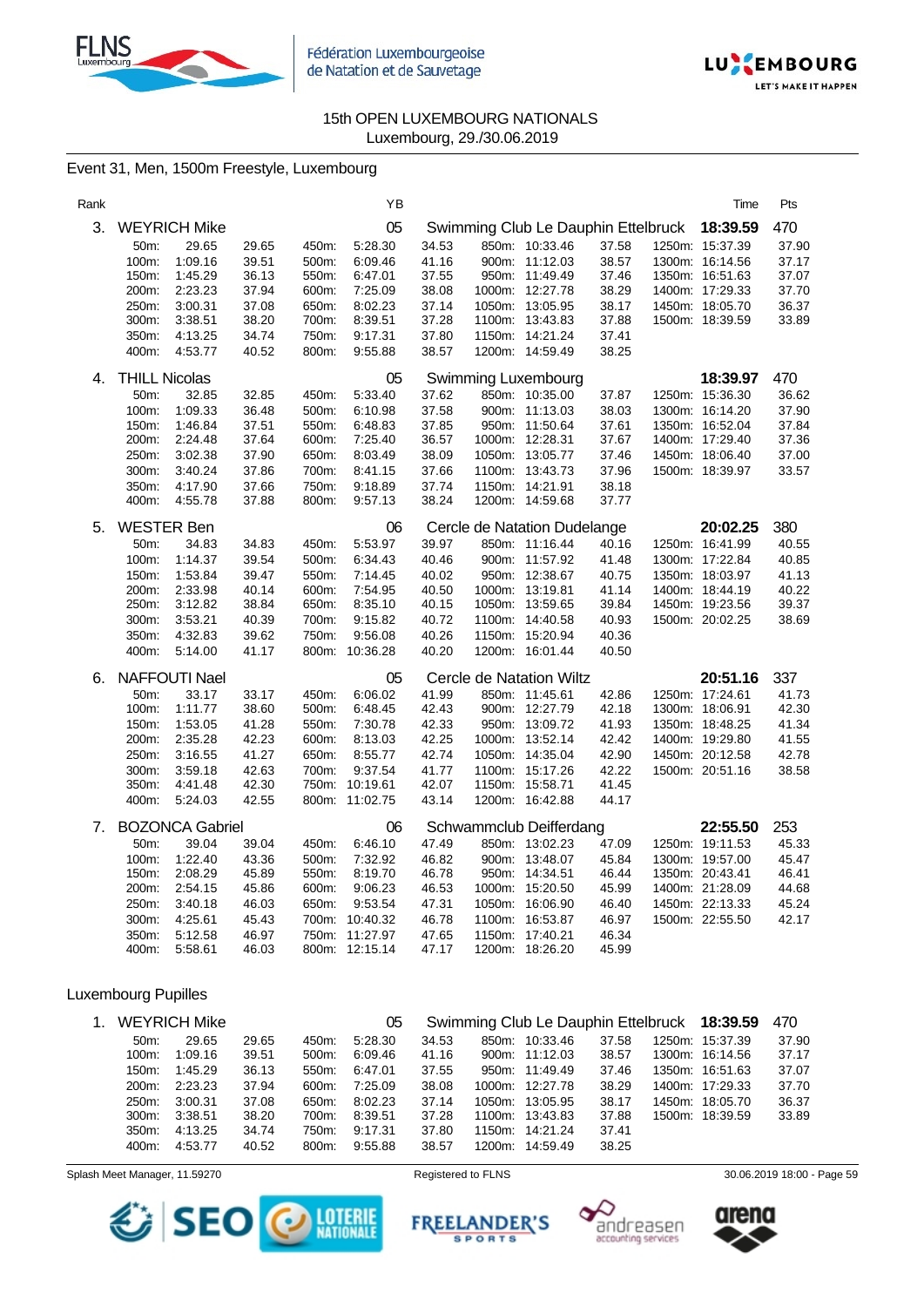



# Event 31, Boys, 1500m Freestyle, Luxembourg Pupilles

| Rank |                      |                        |       |       | YB             |       |                              |       | Time            | Pts   |
|------|----------------------|------------------------|-------|-------|----------------|-------|------------------------------|-------|-----------------|-------|
| 2.   | <b>THILL Nicolas</b> |                        |       |       | 05             |       | Swimming Luxembourg          |       | 18:39.97        | 470   |
|      | 50m:                 | 32.85                  | 32.85 | 450m: | 5:33.40        | 37.62 | 850m: 10:35.00               | 37.87 | 1250m: 15:36.30 | 36.62 |
|      | 100m:                | 1:09.33                | 36.48 | 500m: | 6:10.98        | 37.58 | 900m: 11:13.03               | 38.03 | 1300m: 16:14.20 | 37.90 |
|      | 150m:                | 1:46.84                | 37.51 | 550m: | 6:48.83        | 37.85 | 950m: 11:50.64               | 37.61 | 1350m: 16:52.04 | 37.84 |
|      | 200m:                | 2:24.48                | 37.64 | 600m: | 7:25.40        | 36.57 | 1000m: 12:28.31              | 37.67 | 1400m: 17:29.40 | 37.36 |
|      | 250m:                | 3:02.38                | 37.90 | 650m: | 8:03.49        | 38.09 | 1050m: 13:05.77              | 37.46 | 1450m: 18:06.40 | 37.00 |
|      | 300m:                | 3:40.24                | 37.86 | 700m: | 8:41.15        | 37.66 | 1100m: 13:43.73              | 37.96 | 1500m: 18:39.97 | 33.57 |
|      | 350m:                | 4:17.90                | 37.66 | 750m: | 9:18.89        | 37.74 | 1150m: 14:21.91              | 38.18 |                 |       |
|      | 400m:                | 4:55.78                | 37.88 | 800m: | 9:57.13        | 38.24 | 1200m: 14:59.68              | 37.77 |                 |       |
| 3.   | <b>WESTER Ben</b>    |                        |       |       | 06             |       | Cercle de Natation Dudelange |       | 20:02.25        | 380   |
|      | 50m:                 | 34.83                  | 34.83 | 450m: | 5:53.97        | 39.97 | 850m: 11:16.44               | 40.16 | 1250m: 16:41.99 | 40.55 |
|      | 100m:                | 1:14.37                | 39.54 | 500m: | 6:34.43        | 40.46 | 900m: 11:57.92               | 41.48 | 1300m: 17:22.84 | 40.85 |
|      | 150m:                | 1:53.84                | 39.47 | 550m: | 7:14.45        | 40.02 | 950m: 12:38.67               | 40.75 | 1350m: 18:03.97 | 41.13 |
|      | 200m:                | 2:33.98                | 40.14 | 600m: | 7:54.95        | 40.50 | 1000m: 13:19.81              | 41.14 | 1400m: 18:44.19 | 40.22 |
|      | 250m:                | 3:12.82                | 38.84 | 650m: | 8:35.10        | 40.15 | 1050m: 13:59.65              | 39.84 | 1450m: 19:23.56 | 39.37 |
|      | 300m:                | 3:53.21                | 40.39 | 700m: | 9:15.82        | 40.72 | 1100m: 14:40.58              | 40.93 | 1500m: 20:02.25 | 38.69 |
|      | 350m:                | 4:32.83                | 39.62 | 750m: | 9:56.08        | 40.26 | 1150m: 15:20.94              | 40.36 |                 |       |
|      | 400m:                | 5:14.00                | 41.17 |       | 800m: 10:36.28 | 40.20 | 1200m: 16:01.44              | 40.50 |                 |       |
| 4.   |                      | <b>NAFFOUTI Nael</b>   |       |       | 05             |       | Cercle de Natation Wiltz     |       | 20:51.16        | 337   |
|      | 50m:                 | 33.17                  | 33.17 | 450m: | 6:06.02        | 41.99 | 850m: 11:45.61               | 42.86 | 1250m: 17:24.61 | 41.73 |
|      | 100m:                | 1:11.77                | 38.60 | 500m: | 6:48.45        | 42.43 | 900m: 12:27.79               | 42.18 | 1300m: 18:06.91 | 42.30 |
|      | 150m:                | 1:53.05                | 41.28 | 550m: | 7:30.78        | 42.33 | 950m: 13:09.72               | 41.93 | 1350m: 18:48.25 | 41.34 |
|      | 200m:                | 2:35.28                | 42.23 | 600m: | 8:13.03        | 42.25 | 1000m: 13:52.14              | 42.42 | 1400m: 19:29.80 | 41.55 |
|      | 250m:                | 3:16.55                | 41.27 | 650m: | 8:55.77        | 42.74 | 1050m: 14:35.04              | 42.90 | 1450m: 20:12.58 | 42.78 |
|      | 300m:                | 3:59.18                | 42.63 | 700m: | 9:37.54        | 41.77 | 1100m: 15:17.26              | 42.22 | 1500m: 20:51.16 | 38.58 |
|      | 350m:                | 4:41.48                | 42.30 |       | 750m: 10:19.61 | 42.07 | 1150m: 15:58.71              | 41.45 |                 |       |
|      | 400m:                | 5:24.03                | 42.55 |       | 800m: 11:02.75 | 43.14 | 1200m: 16:42.88              | 44.17 |                 |       |
| 5.   |                      | <b>BOZONCA Gabriel</b> |       |       | 06             |       | Schwammclub Deifferdang      |       | 22:55.50        | 253   |
|      | 50m:                 | 39.04                  | 39.04 | 450m: | 6:46.10        | 47.49 | 850m: 13:02.23               | 47.09 | 1250m: 19:11.53 | 45.33 |
|      | 100m:                | 1:22.40                | 43.36 | 500m: | 7:32.92        | 46.82 | 900m: 13:48.07               | 45.84 | 1300m: 19:57.00 | 45.47 |
|      | 150m:                | 2:08.29                | 45.89 | 550m: | 8:19.70        | 46.78 | 950m: 14:34.51               | 46.44 | 1350m: 20:43.41 | 46.41 |
|      | 200m:                | 2:54.15                | 45.86 | 600m: | 9:06.23        | 46.53 | 1000m: 15:20.50              | 45.99 | 1400m: 21:28.09 | 44.68 |
|      | 250m:                | 3:40.18                | 46.03 | 650m: | 9:53.54        | 47.31 | 1050m: 16:06.90              | 46.40 | 1450m: 22:13.33 | 45.24 |
|      | 300m:                | 4:25.61                | 45.43 |       | 700m: 10:40.32 | 46.78 | 1100m: 16:53.87              | 46.97 | 1500m: 22:55.50 | 42.17 |
|      | 350m:                | 5:12.58                | 46.97 | 750m: | 11:27.97       | 47.65 | 1150m: 17:40.21              | 46.34 |                 |       |
|      | 400m:                | 5:58.61                | 46.03 |       | 800m: 12:15.14 | 47.17 | 1200m: 18:26.20              | 45.99 |                 |       |

Splash Meet Manager, 11.59270 **Registered to FLNS Registered to FLNS** 30.06.2019 18:00 - Page 60



**SPORTS** 



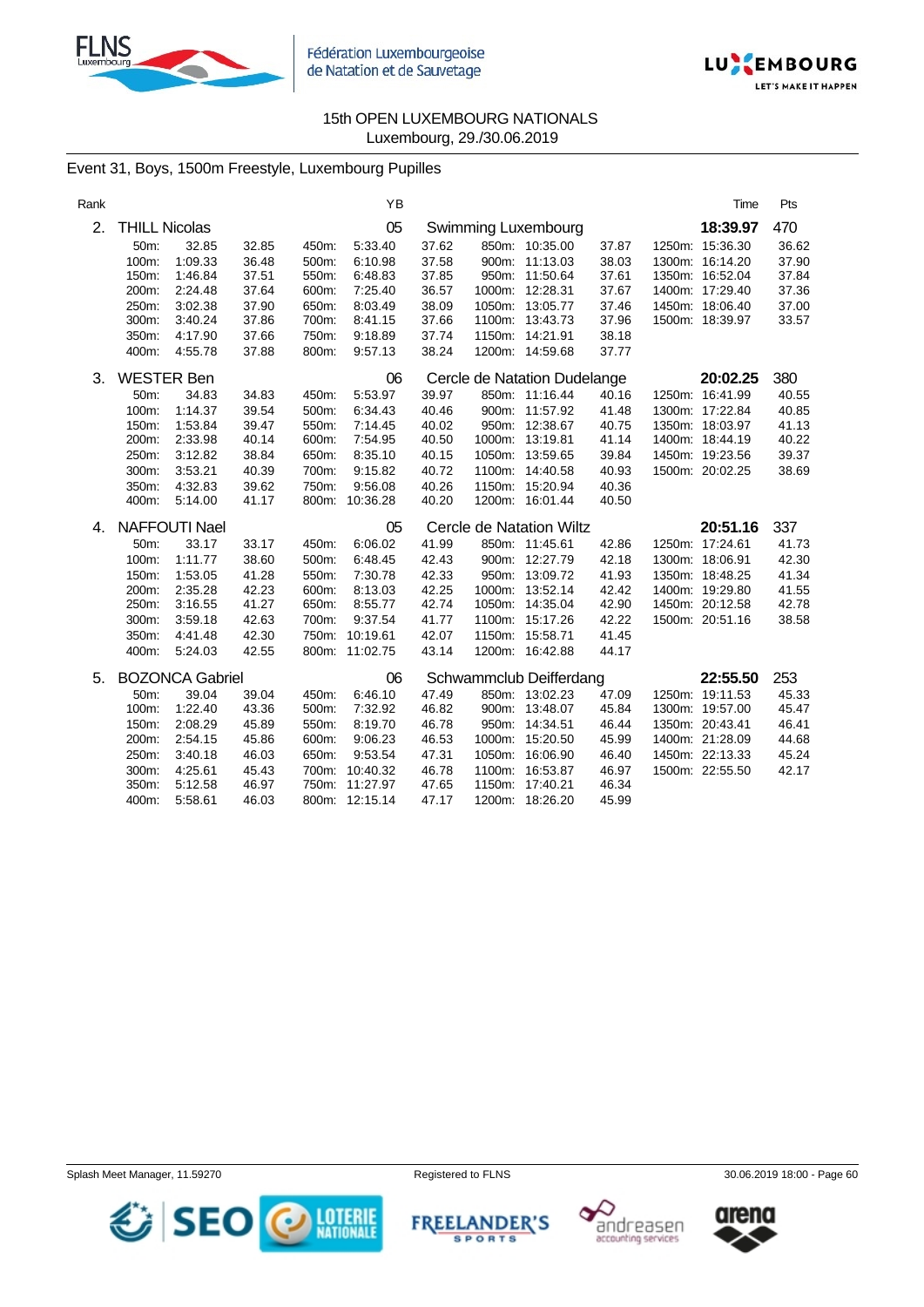

Fédération Luxembourgeoise de Natation et de Sauvetage



## 15th OPEN LUXEMBOURG NATIONALS Luxembourg, 29./30.06.2019

# 4 - Sunday afternoon 30.06.2019 - 15:15

| Event 52<br>30.06.2019 |                                                   |    | Boys, 50m Freestyle                 |       | Kids Final Boys 2007<br>Results  |
|------------------------|---------------------------------------------------|----|-------------------------------------|-------|----------------------------------|
| Points: FINA 2019      |                                                   |    |                                     |       |                                  |
| Rank                   |                                                   | ΥB |                                     | Time  | <b>Pts</b>                       |
|                        | <b>WEYLAND Philippe</b>                           | 07 | Swimming Luxembourg                 | 31.19 | 301                              |
| 2.                     | <b>ESCHETTE Louis</b>                             | 07 | Cercle de Natation Wiltz            | 31.47 | 293                              |
| 3.                     | <b>PASSER Daniel</b>                              | 07 | Swimming Luxembourg                 | 31.50 | 292                              |
| 4.                     | FEDOSSEV Anton                                    | 07 | Swimming Luxembourg                 | 32.18 | 274                              |
| 5.                     | PUETZ Jonah                                       | 07 | Swimming Club Le Dauphin Ettelbruck | 34.41 | 224                              |
| 6.                     | <b>THILL Louis</b>                                | 07 | Swimming Luxembourg                 | 34.49 | 222                              |
|                        | <b>BECIROVIC Benjamin</b>                         | 07 | Swimming Club Redange               | 36.02 | 195                              |
| DSQ.                   | <b>CHAUSSARD Albert</b>                           | 07 | Cercle de Natation Dudelange        |       |                                  |
|                        | G2 - Starting before the starting signal (SW 4.4) |    |                                     |       |                                  |
| Event 53<br>30.06.2019 |                                                   |    | Girls, 50m Freestyle                |       | Kids Final Girls 2008<br>Results |

| Points: FINA 2019 |                              |    |                                     |       |       |  |
|-------------------|------------------------------|----|-------------------------------------|-------|-------|--|
| Rank              |                              | YB |                                     | Time  | Pts   |  |
| 1.                | <b>BLESES Joyce</b>          | 08 | Swimming Club Le Dauphin Ettelbruck | 30.74 | 456   |  |
| 2                 | <b>HRIC Nina</b>             | 08 | <b>Swimming Luxembourg</b>          | 30.87 | 450   |  |
|                   | 3. SCHOLER Amelie            | 08 | <b>Swimming Luxembourg</b>          | 31.61 | 419   |  |
|                   | 4. GHIRELLI Lynn             | 08 | Swimming Club Le Dauphin Ettelbruck | 33.76 | - 344 |  |
|                   | 5. OLIVERO Francesca         | 08 | Swimming Luxembourg                 | 33.85 | - 341 |  |
| 6.                | <b>CALMES Liz</b>            | 08 | Schwammclub Monnerech               | 33.93 | 339   |  |
|                   | <b>BOUWMEISTER Annabelle</b> | 08 | Swimming Luxembourg                 | 36.75 | 267   |  |
|                   | 8. ALBERS Emely              | 08 | Swimming Club Le Dauphin Ettelbruck | 37.05 | 260   |  |
|                   |                              |    |                                     |       |       |  |

| Event 220<br>30.06.2019 |                                                          |       |                          | Men, 50m Freestyle                                 |             |                  |       | Open<br><b>Results Final</b> |
|-------------------------|----------------------------------------------------------|-------|--------------------------|----------------------------------------------------|-------------|------------------|-------|------------------------------|
| Meet Record             |                                                          | 22.40 | <b>TRANDAFIR Norbert</b> |                                                    | <b>ROU</b>  | Luxembourg       |       | 16.06.2012                   |
|                         | <b>National Records</b>                                  | 22.81 | <b>HENX JUlien</b>       |                                                    | <b>CNDu</b> | SAN MARINO (SMR) |       | 01.06.2017                   |
| Points: FINA 2019       |                                                          |       |                          |                                                    |             |                  |       |                              |
| Rank                    |                                                          |       | ΥB                       |                                                    |             |                  | Time  | Pts                          |
|                         | <b>DUTEL Yanis</b><br>Open Luxembourg Champion           |       | 00                       | Natation District Villefranche en Beaujolais 23.60 |             |                  |       | 695                          |
| 2.                      | <b>VANDERSCHRICK Stephan</b><br><b>National Champion</b> |       | 00                       | Swimming Luxembourg                                |             |                  | 24.22 | 643                          |
| 3.                      | <b>GALEA Matthew</b>                                     |       | 96                       | Aquatic Sports Association of Malta                |             |                  | 24.27 | 639                          |
| 4.                      | DALEIDEN CIUFERRI Ralph                                  |       | 03                       | Swimming Luxembourg                                |             |                  | 24.53 | 619                          |
| 5.                      | <b>CONZEMIUS Jerome</b>                                  |       | 99                       | Swimming Luxembourg                                |             |                  | 25.35 | 561                          |

- 6. LETERME Jeremy 03 France Comen **25.41** 557
- 7. BOKOV Rodion 03 Swimming Luxembourg **25.43** 555
- 





**Swimming Club Le Dauphin Ettelbruck** 



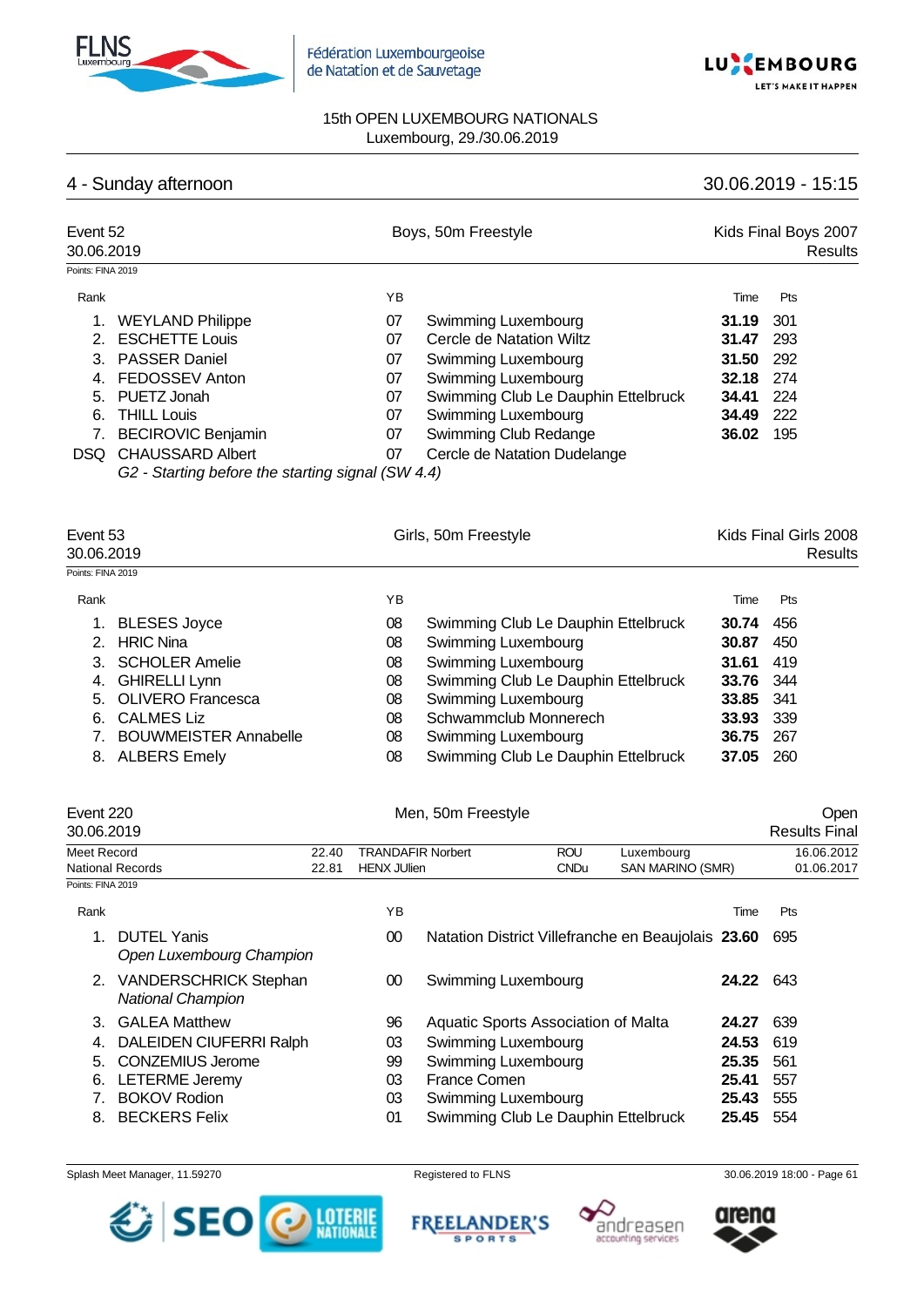



| Event 221<br>30.06.2019                       |                                                                                                                                                                                  |                | Women, 50m Freestyle                   |                             |                                                                                                                                                                | Open<br><b>Results Final</b> |       |                          |
|-----------------------------------------------|----------------------------------------------------------------------------------------------------------------------------------------------------------------------------------|----------------|----------------------------------------|-----------------------------|----------------------------------------------------------------------------------------------------------------------------------------------------------------|------------------------------|-------|--------------------------|
| <b>Meet Record</b><br><b>National Records</b> |                                                                                                                                                                                  | 25.43<br>25.00 | <b>MEYNEN Julie</b>                    | <b>VAN RHEENEN Clarissa</b> | <b>NED</b><br><b>SCDE</b>                                                                                                                                      | Luxembourg<br>Auburn (USA)   |       | 30.06.2013<br>22.06.2019 |
| Points: FINA 2019                             |                                                                                                                                                                                  |                |                                        |                             |                                                                                                                                                                |                              |       |                          |
| Rank                                          |                                                                                                                                                                                  |                | YB                                     |                             |                                                                                                                                                                |                              | Time  | Pts                      |
|                                               | <b>RICCI Nicole</b><br>Open Luxembourg Champion                                                                                                                                  |                | 04                                     | Swimming Luxembourg         |                                                                                                                                                                |                              | 26.82 | 687                      |
| 2.<br>3.<br>4.<br>5.<br>6.<br>8.              | <b>PETERS</b> Emma<br><b>BANKY Jacqueline</b><br><b>HAMEN SAIEG Yael</b><br><b>PIERRON Marie</b><br><b>RICCI Giorgia Michela</b><br><b>VALENTIN Salome</b><br><b>BURGY Manon</b> |                | 03<br>96<br>01<br>01<br>02<br>05<br>05 |                             | Cercle de Natation Dudelange<br>Swimming Luxembourg<br>Swimming Luxembourg<br><b>TCN Champigneulles</b><br>Swimming Luxembourg<br>France Comen<br>France Comen |                              |       |                          |
| Event 222                                     |                                                                                                                                                                                  |                |                                        | Men, 50m Breaststroke       |                                                                                                                                                                |                              |       | Open                     |
| 30.06.2019                                    |                                                                                                                                                                                  |                |                                        |                             |                                                                                                                                                                |                              |       | <b>Results Final</b>     |
| <b>Meet Record</b>                            |                                                                                                                                                                                  | 27.83          |                                        | <b>ELKAMASH Youssef</b>     | EGY                                                                                                                                                            | Luxembourg                   |       | 03.07.2016               |
| <b>National Records</b>                       |                                                                                                                                                                                  | 27.94          | <b>CARNOL Laurent</b>                  |                             | <b>SCDE</b>                                                                                                                                                    | Kazan (RUS)                  |       | 04.08.2015               |
| Points: FINA 2019                             |                                                                                                                                                                                  |                |                                        |                             |                                                                                                                                                                |                              |       |                          |
| Rank                                          |                                                                                                                                                                                  |                | YB                                     |                             |                                                                                                                                                                |                              | Time  | Pts                      |
| 1.                                            | <b>LAMBERTS Bram</b>                                                                                                                                                             |                | 97                                     | Swimming Luxembourg         |                                                                                                                                                                |                              | 30.21 | 633                      |

|  | Open Luxembourg Champion |    |                                                        |                  |       |  |
|--|--------------------------|----|--------------------------------------------------------|------------------|-------|--|
|  | 2. NDIR Adam Thiaw       | 90 | Club Nautique Havrais                                  | <b>31.08</b> 582 |       |  |
|  | 3. DUTEL Yanis           | 00 | Natation District Villefranche en Beaujolais 31.22 574 |                  |       |  |
|  | 4. LANNERS Bob           | 02 | Schwammclub Deifferdang                                | <b>32.13</b> 526 |       |  |
|  | 5. BANKY Jordan          | 01 | Swimming Luxembourg                                    | <b>32.92</b> 489 |       |  |
|  | 6. LANNERS Nicolas       | 04 | Schwammclub Deifferdang                                | 33.11            | - 481 |  |
|  | 7. MAAS-KOOB Cedric      | 02 | Swimming Club Le Dauphin Ettelbruck                    | 33.30            | 473   |  |
|  | 8. CHANTRAINE Owen       | 00 | Perron                                                 | 33.84            | 450   |  |
|  |                          |    |                                                        |                  |       |  |

|                   | Event 223<br>30.06.2019                             |       |             | Women, 50m Breaststroke             |            |                                                    |       | Open<br><b>Results Final</b> |
|-------------------|-----------------------------------------------------|-------|-------------|-------------------------------------|------------|----------------------------------------------------|-------|------------------------------|
| Meet Record       |                                                     | 31.28 |             | LÚTHERSDÓTTIR Hrafnhildur           | <b>ISL</b> | Luxembourg                                         |       | 02.07.2017                   |
|                   | <b>National Records</b>                             | 33.86 | EINHORN Jil |                                     | SL         | Anvers (BEL)                                       |       | 26.01.2014                   |
| Points: FINA 2019 |                                                     |       |             |                                     |            |                                                    |       |                              |
| Rank              |                                                     |       | YB          |                                     |            |                                                    | Time  | Pts                          |
| 1.                | <b>COURBOT Fanny</b><br>Open Luxembourg Champion    |       | 01          |                                     |            | Natation District Villefranche en Beaujolais 33.08 |       | 702                          |
| 2.                | <b>BANKY Jacqueline</b><br><b>National Champion</b> |       | 96          | Swimming Luxembourg                 |            |                                                    | 35.88 | 550                          |
|                   | <b>ALBERS Neele</b>                                 |       | 05          | Swimming Club Le Dauphin Ettelbruck |            |                                                    | 36.34 | 529                          |
| 4.                | <b>LEONARD Lis</b>                                  |       | 05          | Swimming Luxembourg                 |            |                                                    | 36.63 | 517                          |
| 5.                | <b>BORDONARO Madeleine</b>                          |       | 06          | Barracuda Esch Natation             |            |                                                    | 38.08 | 460                          |
| 6.                | PEDROSA ANTONIO Monica                              |       | 03          | Cercle de Natation Diekirch         |            |                                                    | 38.12 | 458                          |
|                   | <b>HAAG Nora</b>                                    |       | 04          | Swimming Club Redange               |            |                                                    | 38.12 | 458                          |







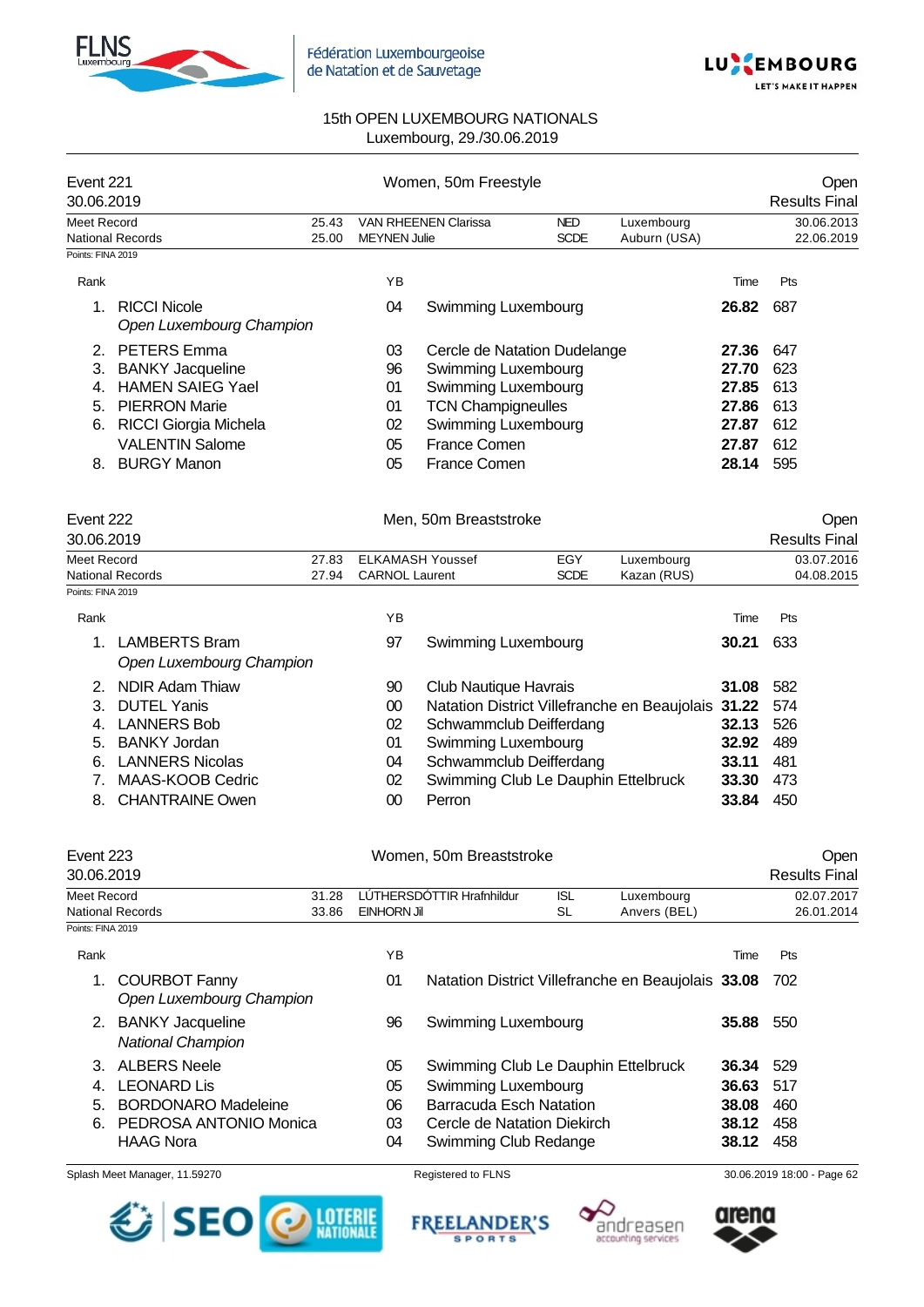



|                                               | Event 223, Women, 50m Breaststroke, Final, Open |                |                                                 |                                                      |     |                          |                      |
|-----------------------------------------------|-------------------------------------------------|----------------|-------------------------------------------------|------------------------------------------------------|-----|--------------------------|----------------------|
| Rank                                          |                                                 |                | YB                                              |                                                      |     | Time                     | Pts                  |
| 8.                                            | <b>BRAVACCINI Sabrina</b>                       |                | 95<br>Swimming Luxembourg                       |                                                      |     | 38.69                    | 438                  |
| Event 224                                     |                                                 |                | Men, 100m Backstroke                            |                                                      |     |                          | <b>Open</b>          |
|                                               | 30.06.2019                                      |                |                                                 |                                                      |     |                          | <b>Results Final</b> |
| <b>Meet Record</b><br><b>National Records</b> |                                                 | 56.59<br>56.33 | <b>OLVIK Andres</b><br>SCHNEIDERS Jean-François | <b>EST</b><br>Luxembourg<br><b>CNW</b><br>Luxembourg |     | 17.06.2012<br>29.05.2013 |                      |
| Points: FINA 2019                             |                                                 |                |                                                 |                                                      |     |                          |                      |
| Rank                                          |                                                 | YB             |                                                 | Time                                                 | Pts | 50 <sub>m</sub>          | 100m                 |
| $\mathbf{1}$ .                                | <b>MANNES Max</b><br>Open Luxembourg Champion   | 97             | Swimming Luxembourg                             | 57.88 718                                            |     | 28.27                    | 29.61                |
| 2.                                            | <b>WALTZING Loic</b>                            | 00             | Schwammclub Deifferdang                         | 1:07.15 460                                          |     | 28.33                    | 38.82                |
| 3.                                            | <b>LESAGE Christophe</b>                        | 02             | Swimming Luxembourg                             | 1:08.46 434                                          |     | 33.29                    | 35.17                |
| 4.                                            | <b>KIRCH Felix</b>                              | 03             | Cercle de Natation Dudelange                    | 1:09.06                                              | 423 | 32.98                    | 36.08                |
| 5.                                            | THILL Nicolas                                   | 05             | Swimming Luxembourg                             | 1:13.11 356                                          |     | 35.43                    | 37.68                |
| 6.                                            | <b>CALMES Nicolas</b>                           | 06             | Schwammclub Monnerech                           | 1:13.81 346                                          |     | 34.76                    | 39.05                |
| 7.                                            | <b>WESTER Ben</b>                               | 06             | Cercle de Natation Dudelange                    | 1:16.93 306                                          |     | 37.53                    | 39.40                |
| DSQ.                                          | <b>FRIPPIAT Florian</b>                         | 98             | Schwammclub Deifferdang                         |                                                      |     |                          |                      |

*D4 - swimmer's head did not break the surface at or before the 15 m mark after start / turn (SW 6.4)*

| Event 225         | 30.06.2019                   | Women, 100m Backstroke |                                               |  |             |                 | <b>Open</b><br><b>Results Final</b> |
|-------------------|------------------------------|------------------------|-----------------------------------------------|--|-------------|-----------------|-------------------------------------|
|                   | Meet Record                  |                        | <b>NERI Veronica</b><br><b>ITA</b><br>1:02.71 |  | Luxembourg  |                 | 03.07.2016                          |
|                   | National Records             |                        | ROLKO Sarah<br>SL                             |  | Rome (ITA)  |                 | 27.07.2009                          |
| Points: FINA 2019 |                              |                        |                                               |  |             |                 |                                     |
| Rank              |                              | YB                     |                                               |  | Pts<br>Time | 50 <sub>m</sub> | 100 <sub>m</sub>                    |
| 1.                | <b>VANDERSCHRICK Laura</b>   | 02                     | Swimming Luxembourg                           |  | 1:07.97 621 | 32.59           | 35.38                               |
|                   | Open Luxembourg Champion     |                        |                                               |  |             |                 |                                     |
| 2.                | <b>RICCI Giorgia Michela</b> | 02                     | Swimming Luxembourg                           |  | 1:08.40 609 | 33.21           | 35.19                               |
| 3.                | <b>BOBIN Yelena</b>          | 02                     | Club Nautique Havrais                         |  | 1:08.52 606 | 33.88           | 34.64                               |
| 4.                | <b>FABER Maiti</b>           | 01                     | Swimming Club Le Dauphin Ettelbru(1:10.08 566 |  |             | 34.14           | 35.94                               |
| .5.               | <b>FRIGGIERI Andria</b>      | 02                     | Aquatic Sports Association of Malta           |  | 1:10.66 553 | 34.45           | 36.21                               |
| 6.                | <b>FABIANI Chanel</b>        | 03                     | Cercle de Natation Dudelange                  |  | 1:13.76 486 | 35.80           | 37.96                               |
| 7.                | <b>WIRTH Mandy</b>           | 00                     | Schwammclub Deifferdang                       |  | 1:17.16 424 | 36.81           | 40.35                               |
| 8.                | PETERS Lena                  | 05                     | Cercle de Natation Dudelange                  |  | 1:19.08 394 | 37.72           | 41.36                               |











Splash Meet Manager, 11.59270 **Registered to FLNS** Registered to FLNS 30.06.2019 18:00 - Page 63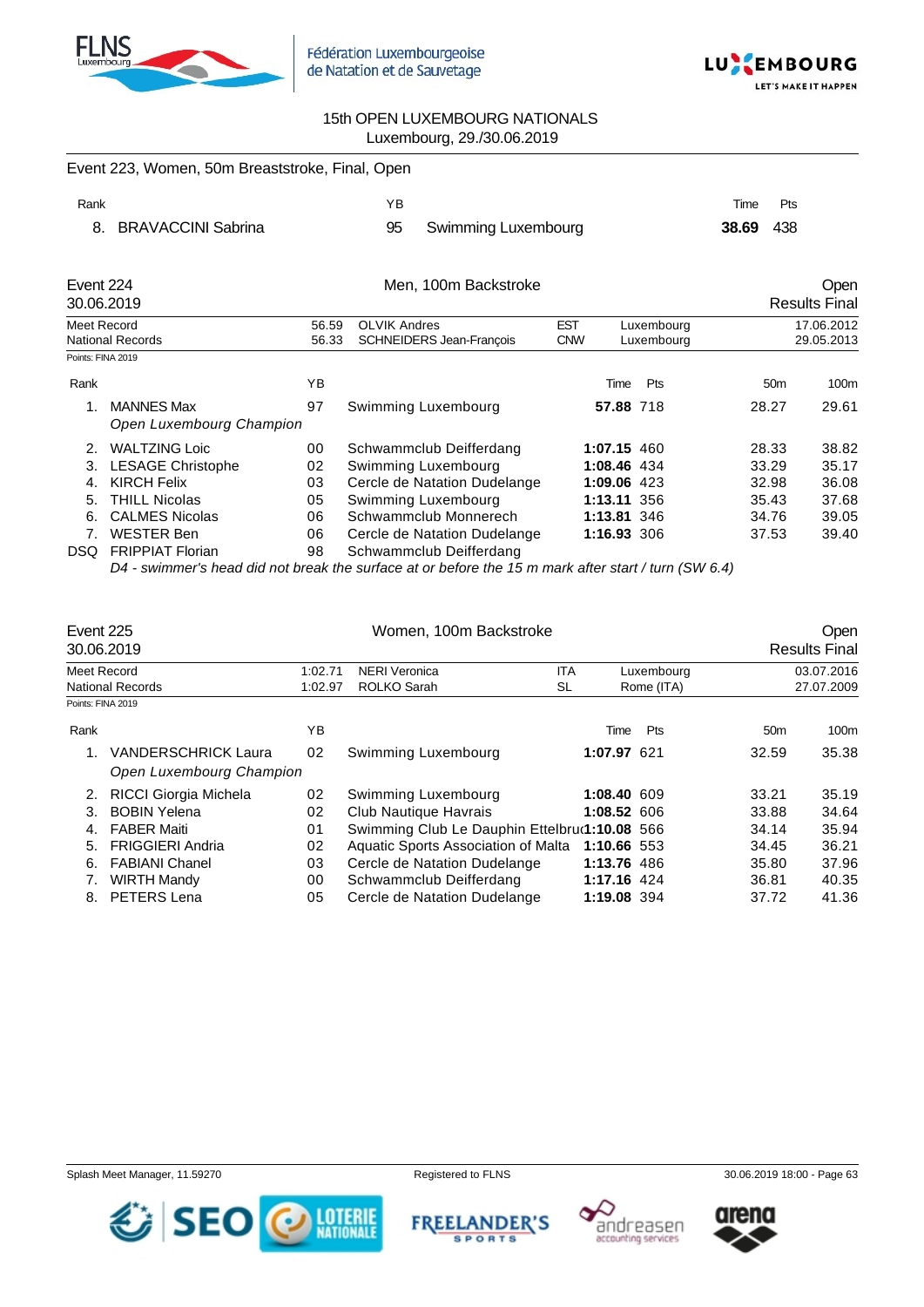



| Event 228          | 30.06.2019                                          |                | Men, 100m Butterfly                             |                           |             |                            |                 | Open<br><b>Results Final</b> |
|--------------------|-----------------------------------------------------|----------------|-------------------------------------------------|---------------------------|-------------|----------------------------|-----------------|------------------------------|
|                    |                                                     |                |                                                 |                           |             |                            |                 |                              |
| <b>Meet Record</b> |                                                     | 53.03          | <b>OMAR Eissa</b>                               | EGY                       |             | Luxembourg                 |                 | 03.07.2016                   |
| <b>Meet Record</b> | <b>National Records</b>                             | 53.03<br>54.29 | <b>SCHLESINGER Marcus</b><br><b>HENX Julien</b> | <b>ISR</b><br><b>CNDu</b> |             | Luxembourg<br>Tarbes (FRA) |                 | 03.07.2016<br>25.03.2018     |
|                    | Points: FINA 2019                                   |                |                                                 |                           |             |                            |                 |                              |
|                    |                                                     |                |                                                 |                           |             |                            |                 |                              |
| Rank               |                                                     | YB             |                                                 |                           | Time        | Pts                        | 50 <sub>m</sub> | 100m                         |
| 1 <sub>1</sub>     | <b>FRIPPIAT Florian</b><br>Open Luxembourg Champion | 98             | Schwammclub Deifferdang                         |                           | 57.62 646   |                            | 26.68           | 30.94                        |
| 2.                 | DALEIDEN CIUFERRI Ralph                             | 03             | Swimming Luxembourg                             |                           | 58.58 615   |                            | 27.04           | 31.54                        |
| 3.                 | <b>SCHMITZ Jules</b>                                | 99             | Swimming Club Redange                           |                           | 58.82 607   |                            | 27.33           | 31.49                        |
| 4.                 | <b>TONUS Frederic</b>                               | 73             | Luxembourg Sharks Swimming Club                 |                           | 59.28 593   |                            | 27.17           | 32.11                        |
| 5.                 | CONSTANTINO CAEIRO Diogo03                          |                | Cercle de Natation Dudelange                    |                           | 1:01.56 530 |                            | 28.60           | 32.96                        |
| 6.                 | <b>LUCARELLI Riccardo</b>                           | 05             | Swimming Luxembourg                             |                           | 1:01.58 529 |                            | 29.04           | 32.54                        |
| 7.                 | <b>LANNERS Nicolas</b>                              | 04             | Schwammclub Deifferdang                         |                           | 1:01.74 525 |                            | 28.62           | 33.12                        |
| 8.                 | <b>BOKOV Rodion</b>                                 | 03             | Swimming Luxembourg                             |                           | 1:02.08 516 |                            | 28.56           | 33.52                        |
| Event 229          | 30.06.2019                                          |                | Women, 100m Butterfly                           |                           |             |                            |                 | Open<br><b>Results Final</b> |
| <b>Meet Record</b> |                                                     | 59.02          | ZANDRINGA Kinge                                 | <b>NED</b>                |             | Luxembourg                 |                 | 02.07.2017                   |
|                    | <b>National Records</b>                             | 1:02.22        | <b>MAILLIET Christine</b>                       | <b>SCDE</b>               |             | Rome (ITA)                 |                 | 26.07.2009                   |
|                    | Points: FINA 2019                                   |                |                                                 |                           |             |                            |                 |                              |
| Rank               |                                                     | <b>YB</b>      |                                                 |                           | Time        | Pts                        | 50 <sub>m</sub> | 100m                         |
| 1 <sup>1</sup>     | PETERS Lena                                         | 05             | Cercle de Natation Dudelange                    |                           | 1:02.94 684 |                            | 30.21           | 32.73                        |
|                    | Open Luxembourg Champion                            |                |                                                 |                           |             |                            |                 |                              |
| 2.                 | <b>RICCI Nicole</b>                                 | 04             | Swimming Luxembourg                             |                           | 1:05.53 606 |                            | 30.36           | 35.17                        |
| 3.                 | <b>HAMEN SAIEG Yael</b>                             | 01             | Swimming Luxembourg                             |                           | 1:06.77 573 |                            | 31.31           | 35.46                        |
| 4.                 | <b>VALLETTA Martina</b>                             | 03             | Aquatic Sports Association of Malta             |                           | 1:08.20 538 |                            | 30.93           | 37.27                        |
| 5.                 | <b>HAN Mengjia</b>                                  | 07             | Swimming Luxembourg                             |                           | 1:11.91 459 |                            | 33.65           | 38.26                        |
| 6.                 | <b>COIMBRA Alice</b>                                | 02             | Swimming Luxembourg                             |                           | 1:12.59 446 |                            | 33.23           | 39.36                        |
| 7.                 | SOFFIO Mara                                         | 06             | Schwammclub Monnerech                           |                           | 1:18.00 359 |                            | 35.52           | 42.48                        |
|                    |                                                     |                |                                                 |                           |             |                            |                 |                              |

DNS BURGY Manon 05 France Comen

| Event 32                               | 30.06.2019                                           |    | Men, 200m Breaststroke                                               |                           |                          |                  | 2006 and older<br><b>Results</b> |                  |  |
|----------------------------------------|------------------------------------------------------|----|----------------------------------------------------------------------|---------------------------|--------------------------|------------------|----------------------------------|------------------|--|
| Meet Record<br><b>National Records</b> |                                                      |    | <b>CARNOL Laurent</b><br>2:13.58<br><b>CARNOL Laurent</b><br>2:09.78 | <b>LUX</b><br><b>SCDE</b> | Luxembourg<br>Luxembourg |                  | 17.06.2012<br>28.01.2012         |                  |  |
| Rank                                   |                                                      | YB |                                                                      | Time                      | 50 <sub>m</sub>          | 100 <sub>m</sub> | 150 <sub>m</sub>                 | 200 <sub>m</sub> |  |
| Open                                   |                                                      |    |                                                                      |                           |                          |                  |                                  |                  |  |
| 1.                                     | <b>BRANDENBURGER Pit</b><br>Open Luxembourg Champion | 95 | Schwammclub Deifferdang                                              | 2:21.68                   | 32.50                    | 36.34            | 36.88                            | 35.96            |  |
|                                        | 2. LE PAPE Thomas                                    | 03 | France Comen                                                         | 2:26.03                   | 33.11                    | 37.84            | 38.05                            | 37.03            |  |
|                                        | 3. CARNEIRO Joao                                     | 03 | Swimming Luxembourg                                                  | 2:26.98                   | 33.78                    | 37.45            | 37.79                            | 37.96            |  |
|                                        | 4. LAMBERTS Bram                                     | 97 | Swimming Luxembourg                                                  | 2:29.23                   | 33.49                    | 38.88            | 39.37                            | 37.49            |  |
|                                        | 5. ROLKO Ricky                                       | 99 | Swimming Luxembourg                                                  | 2:30.96                   | 33.93                    | 38.88            | 38.99                            | 39.16            |  |
|                                        | 6. LUKA Mory                                         | 04 | Swimming Luxembourg                                                  | 2:39.76                   | 35.65                    | 40.68            | 41.51                            | 41.92            |  |
|                                        | 7. LUCARELLI Riccardo                                | 05 | Swimming Luxembourg                                                  | 2:40.47                   | 37.45                    | 41.92            | 40.81                            | 40.29            |  |
|                                        | 8. LE ROY Martin                                     | 03 | Club Nautique Havrais                                                | 2:41.40                   | 35.74                    | 40.72            | 41.70                            | 43.24            |  |

Splash Meet Manager, 11.59270 **Registered to FLNS** Registered to FLNS 30.06.2019 18:00 - Page 64



**FREELANDER'S SPORTS** 



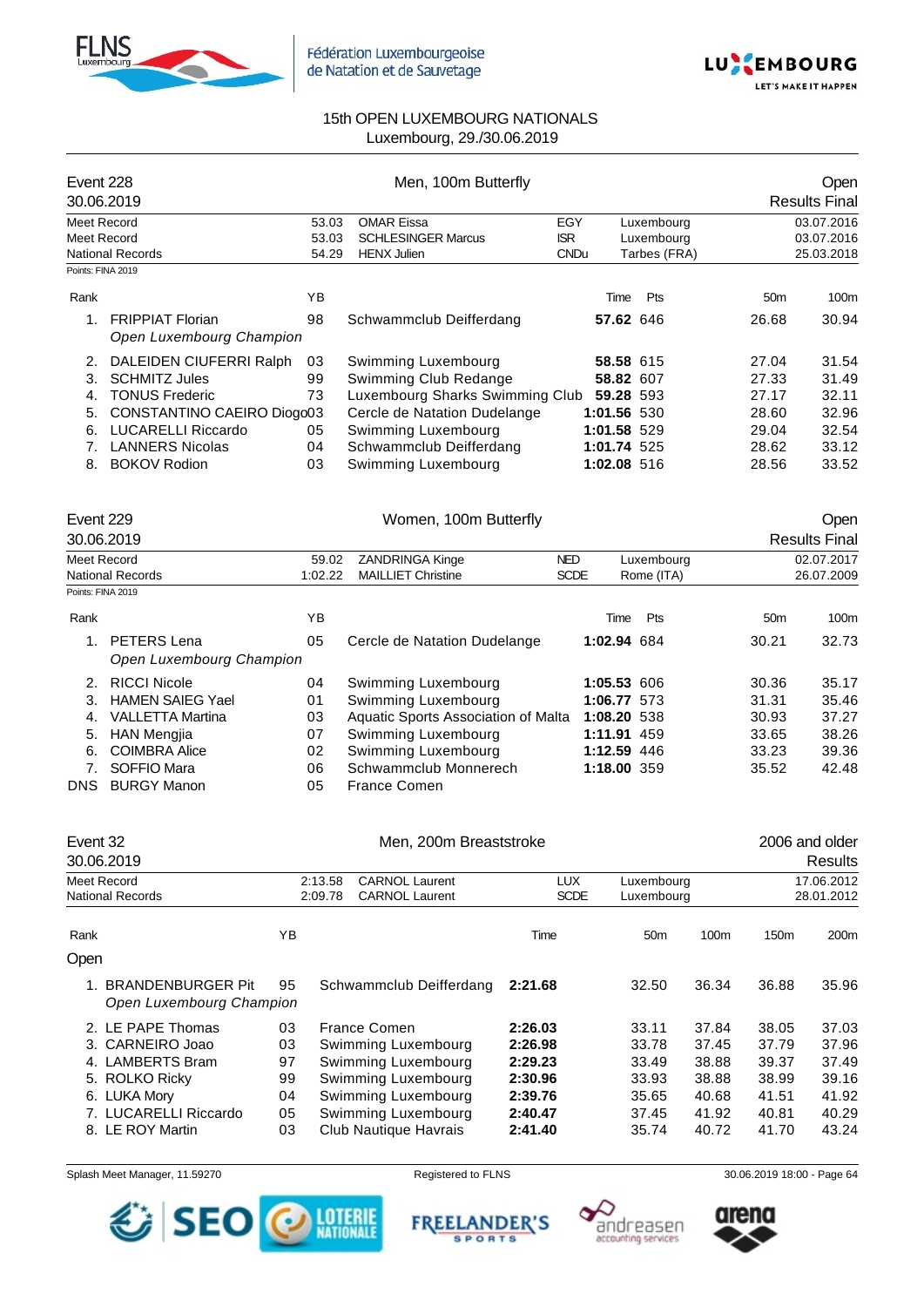



"C MAKE IT HADDEN

### 15th OPEN LUXEMBOURG NATIONALS Luxembourg, 29./30.06.2019

### Event 32, Men, 200m Breaststroke, Open

| Rank |                                                    | YB     |                                     | Time    | 50 <sub>m</sub> | 100m  | 150 <sub>m</sub> | 200 <sub>m</sub> |
|------|----------------------------------------------------|--------|-------------------------------------|---------|-----------------|-------|------------------|------------------|
|      | 9. WALTZING Loic                                   | $00\,$ | Schwammclub Deifferdang             | 2:43.79 | 36.18           | 42.89 | 41.78            | 42.94            |
|      | 10. MAAS-KOOB Cedric                               | 02     | Swimming Club Le Dauphin E2:45.52:k |         | 38.37           | 42.69 | 42.78            | 41.68            |
|      | 11. BOURGUIGNON Benjamin05                         |        | Swimming Club Le Dauphin E2:49.22:k |         | 37.97           | 43.29 | 44.11            | 43.85            |
|      | 12. CHANTRAINE Owen                                | 00     | Perron                              | 2:53.22 | 37.79           | 43.31 | 45.55            | 46.57            |
|      | 13. KEMP Finn                                      | 05     | Swimming Luxembourg                 | 2:55.75 | 39.88           | 45.39 | 46.75            | 43.73            |
|      | 14. CALMES Nicolas                                 | 06     | Schwammclub Monnerech               | 2:59.24 | 39.80           | 45.43 | 46.92            | 47.09            |
|      | 15. BOENTGES Kimi                                  | 05     | Cercle Nautique Petange             | 3:03.60 | 40.19           | 46.67 | 48.73            | 48.01            |
|      | 16. OLINGER Liam                                   | 05     | Schwammclub Monnerech               | 3:11.59 | 42.17           | 50.26 | 49.02            | 50.14            |
|      | Luxembourg                                         |        |                                     |         |                 |       |                  |                  |
|      | 1. BRANDENBURGER Pit<br><b>Luxembourg Champion</b> | 95     | Schwammclub Deifferdang             | 2:21.68 | 32.50           | 36.34 | 36.88            | 35.96            |
|      | 2. CARNEIRO Joao                                   | 03     | Swimming Luxembourg                 | 2:26.98 | 33.78           | 37.45 | 37.79            | 37.96            |
|      | 3. LAMBERTS Bram                                   | 97     | Swimming Luxembourg                 | 2:29.23 | 33.49           | 38.88 | 39.37            | 37.49            |
|      | 4. ROLKO Ricky                                     | 99     | Swimming Luxembourg                 | 2:30.96 | 33.93           | 38.88 | 38.99            | 39.16            |
|      | 5. LUKA Mory                                       | 04     | Swimming Luxembourg                 | 2:39.76 | 35.65           | 40.68 | 41.51            | 41.92            |
|      | 6. LUCARELLI Riccardo                              | 05     | Swimming Luxembourg                 | 2:40.47 | 37.45           | 41.92 | 40.81            | 40.29            |
|      | 7. WALTZING Loic                                   | 00     | Schwammclub Deifferdang             | 2:43.79 | 36.18           | 42.89 | 41.78            | 42.94            |
|      | 8. MAAS-KOOB Cedric                                | 02     | Swimming Club Le Dauphin E2:45.52:k |         | 38.37           | 42.69 | 42.78            | 41.68            |
|      | 9. BOURGUIGNON Benjamin05                          |        | Swimming Club Le Dauphin E2:49.22:k |         | 37.97           | 43.29 | 44.11            | 43.85            |
|      | 10. KEMP Finn                                      | 05     | Swimming Luxembourg                 | 2:55.75 | 39.88           | 45.39 | 46.75            | 43.73            |
|      | 11. CALMES Nicolas                                 | 06     | Schwammclub Monnerech               | 2:59.24 | 39.80           | 45.43 | 46.92            | 47.09            |
|      | 12. BOENTGES Kimi                                  | 05     | Cercle Nautique Petange             | 3:03.60 | 40.19           | 46.67 | 48.73            | 48.01            |
|      | 13. OLINGER Liam                                   | 05     | Schwammclub Monnerech               | 3:11.59 | 42.17           | 50.26 | 49.02            | 50.14            |
|      | Luxembourg Juniors                                 |        |                                     |         |                 |       |                  |                  |
|      | 1. MAAS-KOOB Cedric                                | 02     | Swimming Club Le Dauphin E2:45.52:k |         | 38.37           | 42.69 | 42.78            | 41.68            |
|      | Luxembourg Jeunes                                  |        |                                     |         |                 |       |                  |                  |
|      | 1. CARNEIRO Joao                                   | 03     | Swimming Luxembourg                 | 2:26.98 | 33.78           | 37.45 | 37.79            | 37.96            |
|      | 2. LUKA Mory                                       | 04     | Swimming Luxembourg                 | 2:39.76 | 35.65           | 40.68 | 41.51            | 41.92            |
|      | Luxembourg Pupilles                                |        |                                     |         |                 |       |                  |                  |
|      | 1. LUCARELLI Riccardo                              | 05     | Swimming Luxembourg                 | 2:40.47 | 37.45           | 41.92 | 40.81            | 40.29            |
|      | 2. BOURGUIGNON Benjamin05                          |        | Swimming Club Le Dauphin E2:49.22:k |         | 37.97           | 43.29 | 44.11            | 43.85            |
|      | 3. KEMP Finn                                       | 05     | Swimming Luxembourg                 | 2:55.75 | 39.88           | 45.39 | 46.75            | 43.73            |
|      | 4. CALMES Nicolas                                  | 06     | Schwammclub Monnerech               | 2:59.24 | 39.80           | 45.43 | 46.92            | 47.09            |
|      | 5. BOENTGES Kimi                                   | 05     | Cercle Nautique Petange             | 3:03.60 | 40.19           | 46.67 | 48.73            | 48.01            |
|      | 6. OLINGER Liam                                    | 05     | Schwammclub Monnerech               | 3:11.59 | 42.17           | 50.26 | 49.02            | 50.14            |
|      |                                                    |        |                                     |         |                 |       |                  |                  |









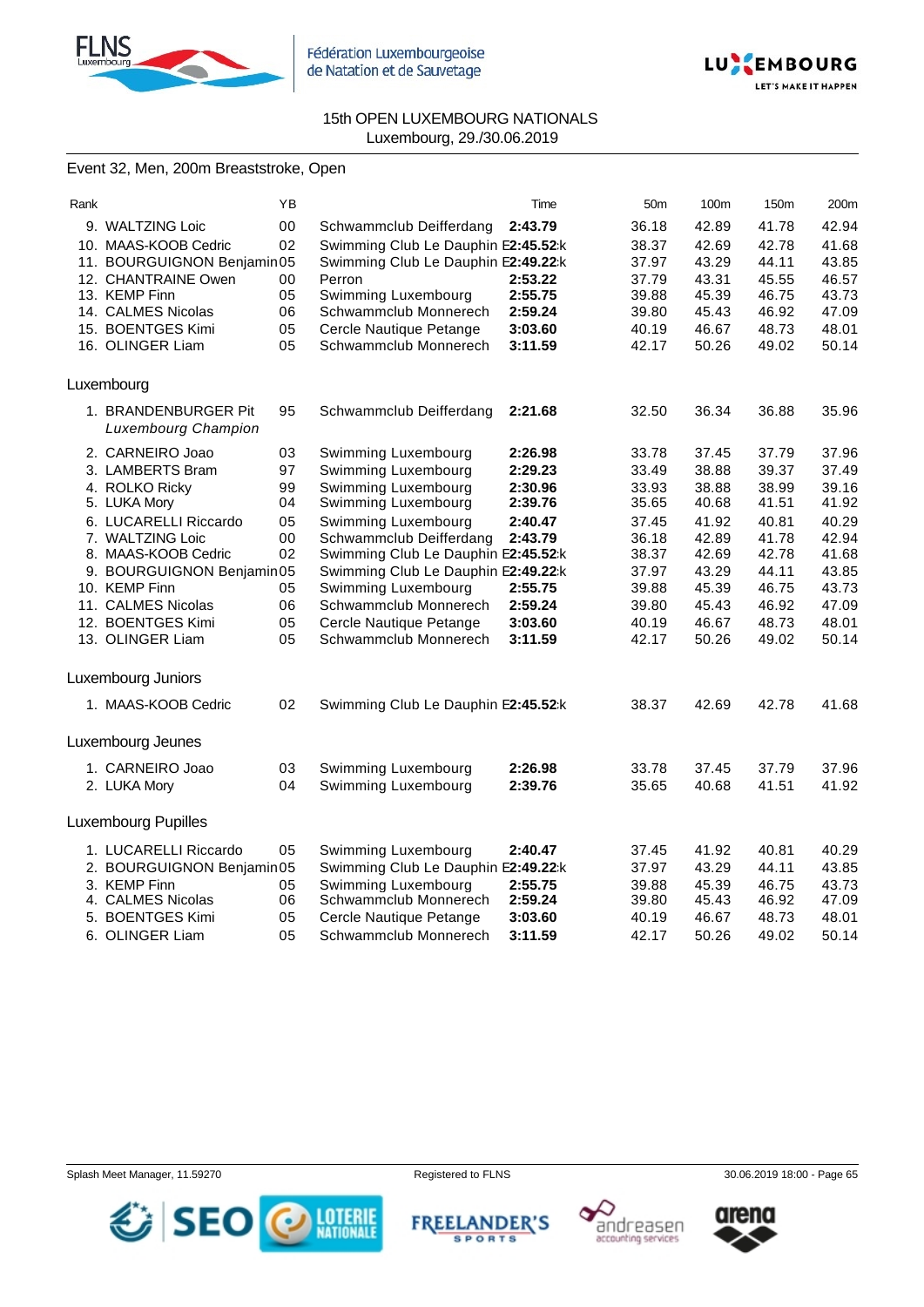



| Event 33<br>30.06.2019 |                                             |    | Women, 200m Breaststroke                |                                     |            |                 |       | 2007 and older<br>Results |       |  |
|------------------------|---------------------------------------------|----|-----------------------------------------|-------------------------------------|------------|-----------------|-------|---------------------------|-------|--|
| Meet Record            |                                             |    | <b>GUNES Viktoria Zeynep</b><br>2:24.85 |                                     | TUR.       | Luxembourg      |       | 03.07.2016                |       |  |
|                        | <b>National Records</b>                     |    | 2:37.15                                 | <b>WALTZING Aurélie</b>             | <b>SCD</b> | Anvers (BEL)    |       | 16.01.2011                |       |  |
| Rank                   |                                             | YB |                                         |                                     | Time       | 50 <sub>m</sub> | 100m  | 150 <sub>m</sub>          | 200m  |  |
| Open                   |                                             |    |                                         |                                     |            |                 |       |                           |       |  |
|                        | 1. ALBERS Neele<br>Open Luxembourg Champion | 05 |                                         | Swimming Club Le Dauphin E2:49.88:k |            | 38.69           | 43.59 | 43.56                     | 44.04 |  |
|                        | 2. BORDONARO Madeleine                      | 06 |                                         | Barracuda Esch Natation             | 2:57.21    | 40.95           | 44.82 | 45.60                     | 45.84 |  |
|                        | 3. CALMES Lara                              | 04 |                                         | Schwammclub Monnerech               | 3:01.05    | 40.13           | 46.12 | 46.72                     | 48.08 |  |
|                        | 4. LEONARD Lis                              | 05 |                                         | Swimming Luxembourg                 | 3:01.09    | 40.23           | 44.57 | 47.64                     | 48.65 |  |
|                        | 5. KETTENMEYER Yin                          | 06 |                                         | Swimming Club Le Dauphin E3:01.92:k |            | 41.42           | 46.28 | 46.83                     | 47.39 |  |
|                        | 6. KETTENMEYER-REULAND78.                   |    |                                         | Swimming Club Le Dauphin E3:02.59:k |            | 41.81           | 47.40 | 45.65                     | 47.73 |  |
|                        | 7. THILL Gina                               | 07 |                                         | Schwammclub Monnerech               | 3:04.57    | 41.51           | 47.42 | 47.77                     | 47.87 |  |
|                        | 8. PEDROSA ANTONIO Monic03                  |    |                                         | Cercle de Natation Diekirch         | 3:06.21    | 40.86           | 47.82 | 48.79                     | 48.74 |  |
| 9.                     | <b>BOUZIDI</b> Imene                        | 05 |                                         | Schwammclub Monnerech               | 3:08.58    | 44.13           | 48.06 | 49.01                     | 47.38 |  |
|                        | 10. KIDD Francesca                          | 06 |                                         | Swimming Luxembourg                 | 3:16.28    | 43.66           | 50.24 | 51.33                     | 51.05 |  |
| 11.                    | <b>AHMED Farida</b>                         | 07 |                                         | Swimming Luxembourg                 | 3:27.49    | 46.07           | 53.10 | 55.02                     | 53.30 |  |
|                        | 12. GARBUGLIO Jaya Lavinia                  | 07 |                                         | Schwammclub Monnerech               | 3:28.99    | 46.71           | 54.19 | 54.13                     | 53.96 |  |
|                        | <b>DSQ HAAG Nora</b>                        | 04 |                                         | Swimming Club Redange               |            |                 |       |                           |       |  |

*B14 - did not touch the wall with both hands simultaneously and separated at the turn / finish (SW 7.6)*

#### Luxembourg

|     | 1. ALBERS Neele<br>Luxembourg Champion | 05 | Swimming Club Le Dauphin E2:49.88 k                                                                     |         | 38.69 | 43.59 | 43.56 | 44.04 |
|-----|----------------------------------------|----|---------------------------------------------------------------------------------------------------------|---------|-------|-------|-------|-------|
|     | 2. BORDONARO Madeleine                 | 06 | Barracuda Esch Natation                                                                                 | 2:57.21 | 40.95 | 44.82 | 45.60 | 45.84 |
|     | 3. CALMES Lara                         | 04 | Schwammclub Monnerech                                                                                   | 3:01.05 | 40.13 | 46.12 | 46.72 | 48.08 |
|     | 4. LEONARD Lis                         | 05 | Swimming Luxembourg                                                                                     | 3:01.09 | 40.23 | 44.57 | 47.64 | 48.65 |
|     | 5. KETTENMEYER Yin                     | 06 | Swimming Club Le Dauphin E3:01.92 k                                                                     |         | 41.42 | 46.28 | 46.83 | 47.39 |
|     | 6. KETTENMEYER-REULAND78               |    | Swimming Club Le Dauphin E3:02.59:k                                                                     |         | 41.81 | 47.40 | 45.65 | 47.73 |
|     | 7. THILL Gina                          | 07 | Schwammclub Monnerech                                                                                   | 3:04.57 | 41.51 | 47.42 | 47.77 | 47.87 |
|     | 8. PEDROSA ANTONIO Monic03             |    | Cercle de Natation Diekirch                                                                             | 3:06.21 | 40.86 | 47.82 | 48.79 | 48.74 |
|     | 9. BOUZIDI Imene                       | 05 | Schwammclub Monnerech                                                                                   | 3:08.58 | 44.13 | 48.06 | 49.01 | 47.38 |
| 10. | KIDD Francesca                         | 06 | Swimming Luxembourg                                                                                     | 3:16.28 | 43.66 | 50.24 | 51.33 | 51.05 |
|     | 11. AHMED Farida                       | 07 | Swimming Luxembourg                                                                                     | 3:27.49 | 46.07 | 53.10 | 55.02 | 53.30 |
|     | 12. GARBUGLIO Jaya Lavinia             | 07 | Schwammclub Monnerech                                                                                   | 3:28.99 | 46.71 | 54.19 | 54.13 | 53.96 |
|     | DSQ HAAG Nora                          | 04 | Swimming Club Redange                                                                                   |         |       |       |       |       |
|     |                                        |    | B14 - did not touch the wall with both hands simultaneously and separated at the turn / finish (SW 7.6) |         |       |       |       |       |
|     |                                        |    |                                                                                                         |         |       |       |       |       |

### Luxembourg Juniors

| 1. CALMES Lara             | Schwammclub Monnerech 3:01.05       | 40.13 | 46.12 | 46.72 | 48.08 |
|----------------------------|-------------------------------------|-------|-------|-------|-------|
| 2. PEDROSA ANTONIO Monic03 | Cercle de Natation Diekirch 3:06.21 | 40.86 | 47.82 | 48.79 | 48.74 |
| DSQ HAAG Nora              | Swimming Club Redange               |       |       |       |       |

*B14 - did not touch the wall with both hands simultaneously and separated at the turn / finish (SW 7.6)*











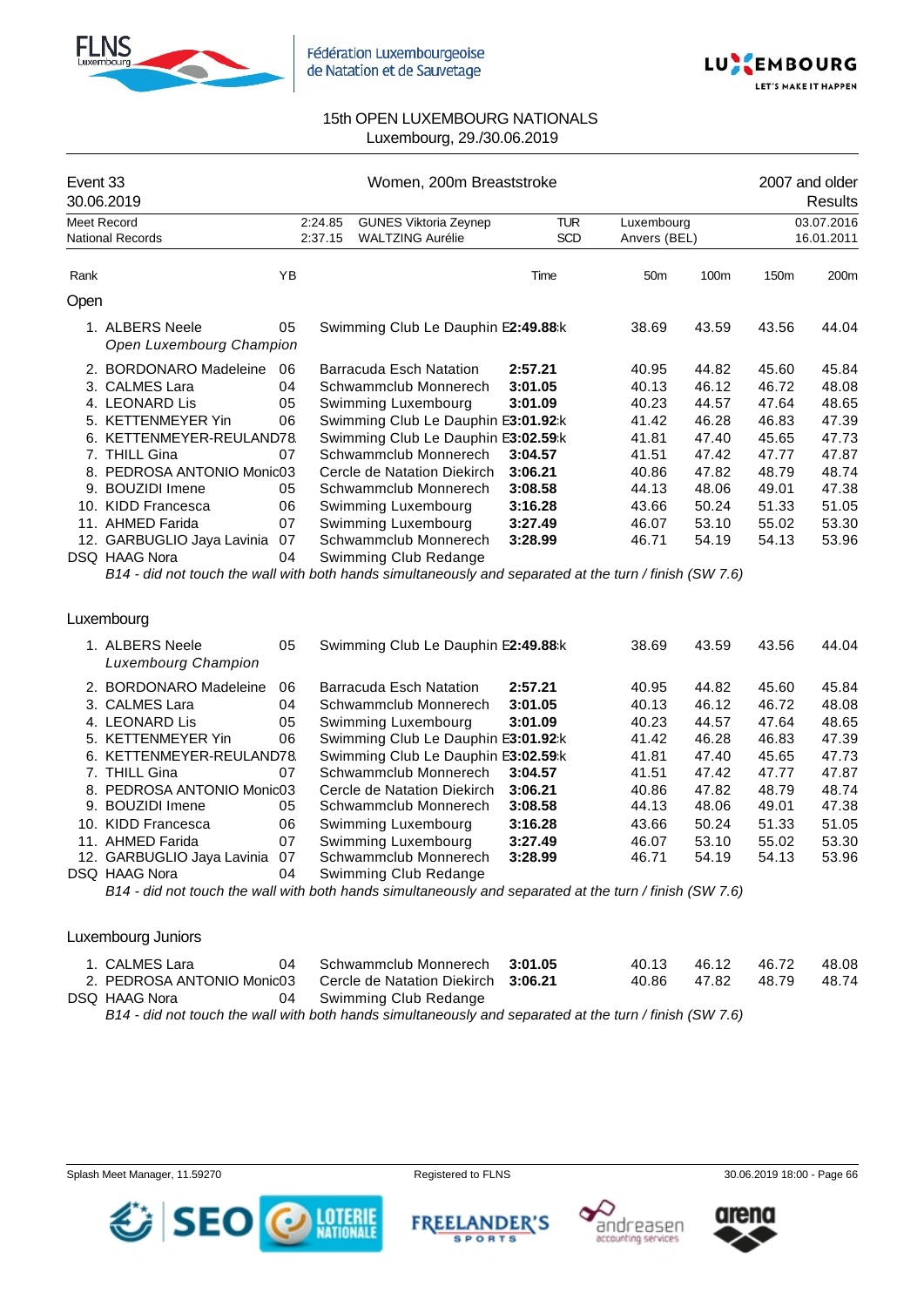



#### Event 33, Women, 200m Breaststroke

| 1. ALBERS Neele           | 05 | Swimming Club Le Dauphin E2:49.88 k |         | 38.69 | 43.59 | 43.56 | 44.04 |
|---------------------------|----|-------------------------------------|---------|-------|-------|-------|-------|
| 2. BORDONARO Madeleine    | 06 | Barracuda Esch Natation             | 2:57.21 | 40.95 | 44.82 | 45.60 | 45.84 |
| 3. LEONARD Lis            | 05 | Swimming Luxembourg                 | 3:01.09 | 40.23 | 44.57 | 47.64 | 48.65 |
| 4. KETTENMEYER Yin        | 06 | Swimming Club Le Dauphin E3:01.92:k |         | 41.42 | 46.28 | 46.83 | 47.39 |
| 5. BOUZIDI Imene          | 05 | Schwammclub Monnerech               | 3:08.58 | 44.13 | 48.06 | 49.01 | 47.38 |
| 6. KIDD Francesca         | 06 | Swimming Luxembourg                 | 3:16.28 | 43.66 | 50.24 | 51.33 | 51.05 |
| Luxembourg Pupilles       |    |                                     |         |       |       |       |       |
| 1. THILL Gina             | 07 | Schwammclub Monnerech               | 3:04.57 | 41.51 | 47.42 | 47.77 | 47.87 |
| 2. AHMED Farida           | 07 | Swimming Luxembourg                 | 3:27.49 | 46.07 | 53.10 | 55.02 | 53.30 |
| 3. GARBUGLIO Jaya Lavinia | 07 | Schwammclub Monnerech               | 3:28.99 | 46.71 | 54.19 | 54.13 | 53.96 |

| Event 34<br>30.06.2019 |                                 |                                        |                                  |                                  |                                               |                                  | Women, 800m Freestyle            |                                          |                                  |                                  |                                                 | 2007 and older<br>Results        |
|------------------------|---------------------------------|----------------------------------------|----------------------------------|----------------------------------|-----------------------------------------------|----------------------------------|----------------------------------|------------------------------------------|----------------------------------|----------------------------------|-------------------------------------------------|----------------------------------|
| Meet Record            | <b>National Records</b>         |                                        |                                  | 8:48.03<br>8:45.37               | <b>CELLA Ilaria</b><br><b>OLIVIER Monique</b> |                                  |                                  | <b>ITA</b><br><b>SL</b>                  |                                  | Luxembourg<br>Kazan (RUS)        |                                                 | 02.07.2017<br>08.08.2015         |
| Points: FINA 2019      |                                 |                                        |                                  |                                  |                                               |                                  |                                  |                                          |                                  |                                  |                                                 |                                  |
| Rank                   |                                 |                                        |                                  |                                  | ΥB                                            |                                  |                                  |                                          |                                  |                                  | Time                                            | Pts                              |
| Open                   |                                 |                                        |                                  |                                  |                                               |                                  |                                  |                                          |                                  |                                  |                                                 |                                  |
| 1.                     | <b>JOMINET Lou</b>              | Open Luxembourg Champion               |                                  |                                  | 05                                            |                                  |                                  | Swimming Luxembourg                      |                                  |                                  | 9:13.54                                         | 671                              |
|                        | 50m:<br>100m:<br>150m:<br>200m: | 31.17<br>1:05.29<br>1:40.24<br>2:15.39 | 31.17<br>34.12<br>34.95<br>35.15 | 250m:<br>300m:<br>350m:<br>400m: | 2:50.68<br>3:25.58<br>4:00.46<br>4:35.58      | 35.29<br>34.90<br>34.88<br>35.12 | 450m:<br>500m:<br>550m:<br>600m: | 5:10.64<br>5:45.70<br>6:20.81<br>6:56.01 | 35.06<br>35.06<br>35.11<br>35.20 | 650m:<br>700m:<br>750m:<br>800m: | 7:31.26<br>8:06.47<br>8:41.29<br>9:13.54        | 35.25<br>35.21<br>34.82<br>32.25 |
| 2.                     |                                 | <b>CARNEIRO Sofia</b>                  |                                  |                                  | 06                                            |                                  |                                  | Swimming Luxembourg                      |                                  |                                  | 10:30.79                                        | 453                              |
|                        | 50m:<br>100m:<br>150m:<br>200m: | 34.29<br>1:12.58<br>1:51.50<br>2:31.19 | 34.29<br>38.29<br>38.92<br>39.69 | 250m:<br>300m:<br>350m:<br>400m: | 3:11.13<br>3:51.15<br>4:31.01<br>5:10.67      | 39.94<br>40.02<br>39.86<br>39.66 | 450m:<br>500m:<br>550m:<br>600m: | 5:51.44<br>6:32.01<br>7:12.14<br>7:51.36 | 40.77<br>40.57<br>40.13<br>39.22 | 650m:<br>700m:<br>750m:<br>800m: | 8:32.10<br>9:11.80<br>9:51.62<br>10:30.79       | 40.74<br>39.70<br>39.82<br>39.17 |
| 3.                     |                                 | <b>LINDMARK MELO Maia</b>              |                                  |                                  | 07                                            |                                  |                                  | Cercle de Natation Dudelange             |                                  |                                  | 10:39.34                                        | 435                              |
|                        | 50m:<br>100m:<br>150m:<br>200m: | 35.63<br>1:15.54<br>1:56.17<br>2:36.96 | 35.63<br>39.91<br>40.63<br>40.79 | 250m:<br>300m:<br>350m:<br>400m: | 3:17.07<br>3:57.21<br>4:36.85<br>5:17.00      | 40.11<br>40.14<br>39.64<br>40.15 | 450m:<br>500m:<br>550m:<br>600m: | 5:55.78<br>6:36.13<br>7:16.44<br>7:56.11 | 38.78<br>40.35<br>40.31<br>39.67 | 650m:<br>700m:<br>750m:          | 8:37.00<br>9:18.83<br>9:59.16<br>800m: 10:39.34 | 40.89<br>41.83<br>40.33<br>40.18 |
| DSQ                    |                                 | <b>LECLERQ Valentine</b>               |                                  |                                  | 05                                            |                                  | France Comen                     |                                          |                                  |                                  |                                                 |                                  |

*G2 - Starting before the starting signal (SW 4.4)*

### Luxembourg

| 1. JOMINET Lou<br>Luxembourg Champion |         |       |       |         |       |          | Swimming Luxembourg |       |       | 9:13.54 | 671   |
|---------------------------------------|---------|-------|-------|---------|-------|----------|---------------------|-------|-------|---------|-------|
| $50m$ :                               | 31.17   | 31.17 | 250m: | 2:50.68 | 35.29 | 450m:    | 5:10.64             | 35.06 | 650m: | 7:31.26 | 35.25 |
| $100m$ :                              | 1:05.29 | 34.12 | 300m: | 3:25.58 | 34.90 | $500m$ : | 5:45.70             | 35.06 | 700m: | 8:06.47 | 35.21 |
| $150m$ :                              | 1:40.24 | 34.95 | 350m: | 4:00.46 | 34.88 | 550m:    | 6.20.81             | 35.11 | 750m: | 8:41.29 | 34.82 |
| $200m$ :                              | 2:15.39 | 35.15 | 400m: | 4:35.58 | 35.12 | 600m:    | 6:56.01             | 35.20 | 800m: | 9.13.54 | 32.25 |

Splash Meet Manager, 11.59270 **Registered to FLNS** Registered to FLNS 30.06.2019 18:00 - Page 67

**FREELANDER'S** 

**SPORTS** 





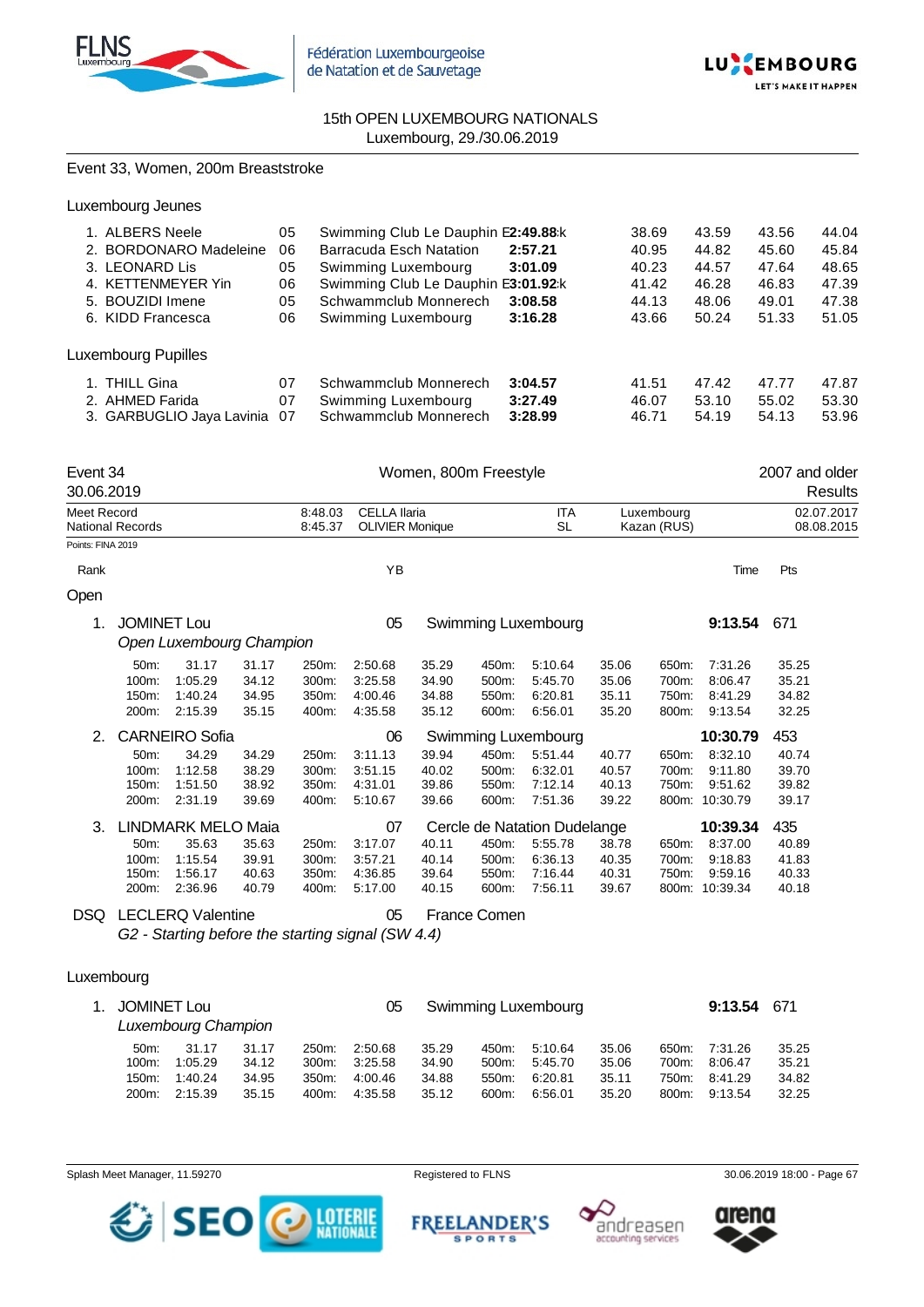



# Event 34, Women, 800m Freestyle, Luxembourg

| Rank |                   |                       |       |       | YΒ      |       |       |                              |       |       | Time     | Pts   |
|------|-------------------|-----------------------|-------|-------|---------|-------|-------|------------------------------|-------|-------|----------|-------|
|      |                   | <b>CARNEIRO Sofia</b> |       |       | 06      |       |       | Swimming Luxembourg          |       |       | 10:30.79 | 453   |
|      | 50 <sub>m</sub> : | 34.29                 | 34.29 | 250m: | 3:11.13 | 39.94 | 450m: | 5:51.44                      | 40.77 | 650m: | 8:32.10  | 40.74 |
|      | 100m:             | 1:12.58               | 38.29 | 300m: | 3:51.15 | 40.02 | 500m: | 6:32.01                      | 40.57 | 700m: | 9:11.80  | 39.70 |
|      | 150m:             | 1:51.50               | 38.92 | 350m. | 4:31.01 | 39.86 | 550m: | 7:12.14                      | 40.13 | 750m: | 9:51.62  | 39.82 |
|      | 200m:             | 2:31.19               | 39.69 | 400m: | 5:10.67 | 39.66 | 600m: | 7:51.36                      | 39.22 | 800m: | 10:30.79 | 39.17 |
|      |                   | LINDMARK MELO Maia    |       |       | 07      |       |       | Cercle de Natation Dudelange |       |       | 10:39.34 | 435   |
|      | $50m$ :           | 35.63                 | 35.63 | 250m: | 3:17.07 | 40.11 | 450m: | 5:55.78                      | 38.78 | 650m: | 8:37.00  | 40.89 |
|      | $100m$ :          | 1:15.54               | 39.91 | 300m. | 3:57.21 | 40.14 | 500m: | 6:36.13                      | 40.35 | 700m: | 9:18.83  | 41.83 |
|      | 150m.             | 1:56.17               | 40.63 | 350m: | 4:36.85 | 39.64 | 550m: | 7:16.44                      | 40.31 | 750m: | 9:59.16  | 40.33 |
|      | 200m:             | 2:36.96               | 40.79 | 400m: | 5:17.00 | 40.15 | 600m: | 7:56.11                      | 39.67 | 800m: | 10:39.34 | 40.18 |

### Luxembourg Jeunes

| 1. | <b>JOMINET Lou</b> |                   |       |       | 05      |       |       | Swimming Luxembourg |       |       | 9:13.54  | 671   |
|----|--------------------|-------------------|-------|-------|---------|-------|-------|---------------------|-------|-------|----------|-------|
|    | $50m$ :            | 31.17             | 31.17 | 250m: | 2:50.68 | 35.29 | 450m: | 5:10.64             | 35.06 | 650m: | 7:31.26  | 35.25 |
|    | $100m$ :           | 1:05.29           | 34.12 | 300m. | 3:25.58 | 34.90 | 500m: | 5:45.70             | 35.06 | 700m: | 8:06.47  | 35.21 |
|    | 150m:              | 1:40.24           | 34.95 | 350m: | 4:00.46 | 34.88 | 550m: | 6.20.81             | 35.11 | 750m: | 8:41.29  | 34.82 |
|    | 200m:              | 2:15.39           | 35.15 | 400m: | 4:35.58 | 35.12 | 600m: | 6.56.01             | 35.20 | 800m: | 9:13.54  | 32.25 |
|    |                    |                   |       |       |         |       |       |                     |       |       |          |       |
|    |                    | 2. CARNEIRO Sofia |       |       | 06      |       |       | Swimming Luxembourg |       |       | 10:30.79 | 453   |
|    | $50m$ :            | 34.29             | 34.29 | 250m: | 3:11.13 | 39.94 | 450m: | 5:51.44             | 40.77 | 650m: | 8:32.10  | 40.74 |
|    | $100m$ :           | 1:12.58           | 38.29 | 300m: | 3:51.15 | 40.02 | 500m: | 6:32.01             | 40.57 | 700m: | 9:11.80  | 39.70 |
|    | 150m:              | 1:51.50           | 38.92 | 350m: | 4:31.01 | 39.86 | 550m: | 7:12.14             | 40.13 | 750m: | 9:51.62  | 39.82 |

### Luxembourg Pupilles

| 1. LINDMARK MELO Maia |               |       |       |               |       |       | Cercle de Natation Dudelange |       | 10:39.34 435   |       |
|-----------------------|---------------|-------|-------|---------------|-------|-------|------------------------------|-------|----------------|-------|
| $50m$ :               | 35.63         | 35.63 |       | 250m: 3:17.07 | 40.11 |       | 450m. 5:55.78                | 38.78 | 650m: 8:37.00  | 40.89 |
|                       | 100m: 1:15.54 | 39.91 |       | 300m: 3:57.21 | 40.14 | 500m: | 6:36.13                      | 40.35 | 700m: 9:18.83  | 41.83 |
|                       | 150m: 1:56.17 | 40.63 | 350m: | 4:36.85       | 39.64 | 550m: | 7:16.44                      | 40.31 | 750m: 9:59.16  | 40.33 |
|                       | 200m: 2:36.96 | 40.79 |       | 400m: 5:17.00 | 40.15 |       | 600m: 7:56.11                | 39.67 | 800m: 10:39.34 | 40.18 |

|      | Event 35<br>30.06.2019                             |    |         | Men, 200m Medley                    |             |                      |       |                  | 2006 and older<br>Results |  |  |
|------|----------------------------------------------------|----|---------|-------------------------------------|-------------|----------------------|-------|------------------|---------------------------|--|--|
|      | Meet Record                                        |    | 2:01.94 | <b>FOSSI Claudio</b>                | <b>ITA</b>  | Luxembourg           |       |                  | 03.07.2016                |  |  |
|      | <b>National Records</b>                            |    | 2:00.21 | STACCHIOTTI Raphaël                 | <b>SCDE</b> | Rio de Janeiro (BRA) |       |                  | 10.08.2016                |  |  |
| Rank |                                                    | YB |         |                                     | Time        | 50 <sub>m</sub>      | 100m  | 150 <sub>m</sub> | 200 <sub>m</sub>          |  |  |
| Open |                                                    |    |         |                                     |             |                      |       |                  |                           |  |  |
|      | 1. STACCHIOTTI Raphael<br>Open Luxembourg Champion | 92 |         | Swimming Club Le Dauphin E2:03.91:k |             | 27.71                | 35.26 | 33.06            | 27.88                     |  |  |
|      | 2. WALTZING Loic                                   | 00 |         | Schwammclub Deifferdang             | 2:18.94     | 30.15                | 35.86 | 39.94            | 32.99                     |  |  |
|      | 3. ROLKO Ricky                                     | 99 |         | Swimming Luxembourg                 | 2:20.81     | 30.15                | 39.97 | 38.92            | 31.77                     |  |  |
|      | 4. LANNERS Nicolas                                 | 04 |         | Schwammclub Deifferdang             | 2:22.31     | 29.06                | 38.12 | 42.66            | 32.47                     |  |  |
| 5.   | <b>BOKOV Rodion</b>                                | 03 |         | Swimming Luxembourg                 | 2:22.52     | 28.41                | 39.59 | 42.54            | 31.98                     |  |  |
| 6.   | <b>PIERRON Gauthier</b>                            | 04 |         | <b>TCN Champigneulles</b>           | 2:22.66     | 30.31                | 38.61 | 41.33            | 32.41                     |  |  |
| 7.   | CONSTANTINO CAEIRO DI030                           |    |         | Cercle de Natation Dudelang(2:24.05 |             | 29.80                | 39.21 | 42.56            | 32.48                     |  |  |
| 8.   | SIMAO NOGUEIRA Joao                                | 04 |         | Schwammclub Deifferdang             | 2:24.58     | 29.29                | 38.36 | 44.00            | 32.93                     |  |  |
| 9.   | <b>BANKY Jordan</b>                                | 01 |         | Swimming Luxembourg                 | 2:25.18     | 28.75                | 39.84 | 43.27            | 33.32                     |  |  |
|      | 10. LANNERS Bob                                    | 02 |         | Schwammclub Deifferdang             | 2:25.47     | 29.57                | 41.17 | 40.49            | 34.24                     |  |  |

Splash Meet Manager, 11.59270 **Registered to FLNS** Registered to FLNS 30.06.2019 18:00 - Page 68



**FREELANDER'S** andreasen **SPORTS** accountino services

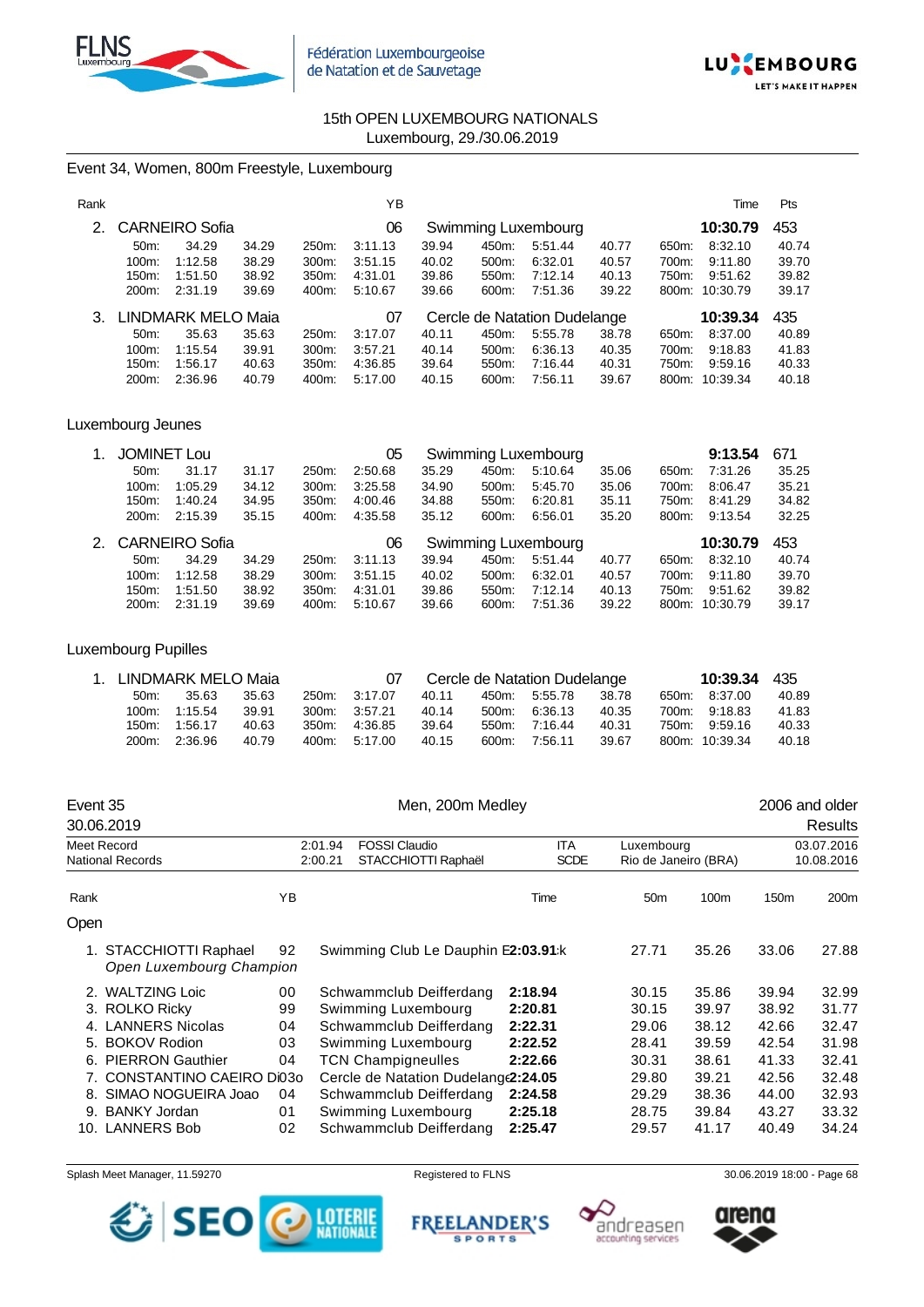



### Event 35, Men, 200m Medley, Open

| Rank |                              | ΥB |                                                                                                             | Time    | 50 <sub>m</sub> | 100m  | 150m  | 200m  |
|------|------------------------------|----|-------------------------------------------------------------------------------------------------------------|---------|-----------------|-------|-------|-------|
|      | 11. GRAF Alex                | 99 | Schwammclub Deifferdang                                                                                     | 2:25.51 | 31.63           | 37.84 | 43.11 | 32.93 |
|      | 12. LESAGE Christophe        | 02 | Swimming Luxembourg                                                                                         | 2:26.34 | 30.73           | 37.98 | 44.52 | 33.11 |
|      | 13. WIRTH David              | 02 | Schwammclub Deifferdang                                                                                     | 2:26.39 | 30.13           | 38.40 | 44.08 | 33.78 |
|      | 14. MASSIGNAN Ilias          | 02 | Perron                                                                                                      | 2:29.15 | 31.50           | 38.66 | 44.29 | 34.70 |
|      | 15. MORARU Matteo            | 04 | Swimming Luxembourg                                                                                         | 2:31.11 | 30.77           | 39.66 | 48.07 | 32.61 |
|      | 16. SUKHANOV Maxim           | 04 | Cercle de Natation Dudelang (2:38.25                                                                        |         | 32.64           | 42.91 | 48.15 | 34.55 |
|      | 17. VIGUIER Elyan            | 04 | Swimming Luxembourg                                                                                         | 2:39.25 | 33.32           | 44.30 | 47.04 | 34.59 |
|      | 18. NTAGANDA Alexis          | 05 | Swimming Luxembourg                                                                                         | 2:41.10 | 33.26           | 42.42 | 50.21 | 35.21 |
|      | 19. CALMES Nicolas           | 06 | Schwammclub Monnerech                                                                                       | 2:43.84 | 35.14           | 43.76 | 47.22 | 37.72 |
|      | 20. PUETZ Yann               | 02 | Swimming Luxembourg                                                                                         | 2:44.67 | 33.96           | 46.70 | 47.39 | 36.62 |
|      | 21. MOOG Mathis              | 06 | Swimming Luxembourg                                                                                         | 2:44.70 | 36.27           | 42.56 | 49.47 | 36.40 |
|      | 22. RIKKERT Thijmen          | 06 | Swimming Luxembourg                                                                                         | 2:45.10 | 35.98           | 43.67 | 47.38 | 38.07 |
|      | 23. OLINGER Liam             | 05 | Schwammclub Monnerech                                                                                       | 2:48.90 | 35.90           | 46.42 | 47.80 | 38.78 |
|      | 24. WESTER Ben               | 06 | Cercle de Natation Dudelang (2:56.00                                                                        |         | 38.94           | 41.85 | 56.35 | 38.86 |
|      | DSQ DALEIDEN CIUFERRI Ralp03 |    | Swimming Luxembourg                                                                                         |         |                 |       |       |       |
|      |                              |    | B11 - movements of the legs not simultaneous, not on the same horizontal plane or alternating (SW 7.4)      |         |                 |       |       |       |
|      | DNS HEGAZY Mohamed           | 99 | Al-Ahly Club                                                                                                |         |                 |       |       |       |
|      |                              |    |                                                                                                             |         |                 |       |       |       |
|      | Luxembourg                   |    |                                                                                                             |         |                 |       |       |       |
|      | 1. STACCHIOTTI Raphael       | 92 | Swimming Club Le Dauphin E2:03.91:k                                                                         |         | 27.71           | 35.26 | 33.06 | 27.88 |
|      | Luxembourg Champion          |    |                                                                                                             |         |                 |       |       |       |
|      | 2. WALTZING Loic             | 00 | Schwammclub Deifferdang                                                                                     | 2:18.94 | 30.15           | 35.86 | 39.94 | 32.99 |
|      | 3. ROLKO Ricky               | 99 | Swimming Luxembourg                                                                                         | 2:20.81 | 30.15           | 39.97 | 38.92 | 31.77 |
|      | 4. LANNERS Nicolas           | 04 | Schwammclub Deifferdang                                                                                     | 2:22.31 | 29.06           | 38.12 | 42.66 | 32.47 |
|      | 5. BOKOV Rodion              | 03 | Swimming Luxembourg                                                                                         | 2:22.52 | 28.41           | 39.59 | 42.54 | 31.98 |
|      | 6. CONSTANTINO CAEIRO Di030  |    | Cercle de Natation Dudelang (2:24.05                                                                        |         | 29.80           | 39.21 | 42.56 | 32.48 |
|      | 7. SIMAO NOGUEIRA Joao       | 04 | Schwammclub Deifferdang                                                                                     | 2:24.58 | 29.29           | 38.36 | 44.00 | 32.93 |
|      | 8. BANKY Jordan              | 01 | Swimming Luxembourg                                                                                         | 2:25.18 | 28.75           | 39.84 | 43.27 | 33.32 |
|      | 9. LANNERS Bob               | 02 | Schwammclub Deifferdang                                                                                     | 2:25.47 | 29.57           | 41.17 | 40.49 | 34.24 |
|      | 10. GRAF Alex                | 99 | Schwammclub Deifferdang                                                                                     | 2:25.51 | 31.63           | 37.84 | 43.11 | 32.93 |
|      | 11. LESAGE Christophe        | 02 | Swimming Luxembourg                                                                                         | 2:26.34 | 30.73           | 37.98 | 44.52 | 33.11 |
|      | 12. WIRTH David              | 02 | Schwammclub Deifferdang                                                                                     | 2:26.39 | 30.13           | 38.40 | 44.08 | 33.78 |
|      | 13. MORARU Matteo            | 04 | Swimming Luxembourg                                                                                         | 2:31.11 | 30.77           | 39.66 | 48.07 | 32.61 |
|      | 14. SUKHANOV Maxim           | 04 | Cercle de Natation Dudelang (2:38.25                                                                        |         | 32.64           | 42.91 | 48.15 | 34.55 |
|      | 15. VIGUIER Elyan            | 04 | Swimming Luxembourg                                                                                         | 2:39.25 | 33.32           | 44.30 | 47.04 | 34.59 |
|      | 16. NTAGANDA Alexis          | 05 | Swimming Luxembourg                                                                                         | 2:41.10 | 33.26           | 42.42 | 50.21 | 35.21 |
|      | 17. CALMES Nicolas           | 06 | Schwammclub Monnerech                                                                                       | 2:43.84 | 35.14           | 43.76 | 47.22 | 37.72 |
|      | 18. PUETZ Yann               | 02 | Swimming Luxembourg                                                                                         | 2:44.67 | 33.96           | 46.70 | 47.39 | 36.62 |
|      | 19. MOOG Mathis              | 06 | Swimming Luxembourg                                                                                         | 2:44.70 | 36.27           | 42.56 | 49.47 | 36.40 |
|      | 20. RIKKERT Thijmen          | 06 | Swimming Luxembourg                                                                                         | 2:45.10 | 35.98           | 43.67 | 47.38 | 38.07 |
|      | 21. OLINGER Liam             | 05 | Schwammclub Monnerech                                                                                       | 2:48.90 | 35.90           | 46.42 | 47.80 | 38.78 |
|      | 22. WESTER Ben               | 06 | Cercle de Natation Dudelang (2:56.00                                                                        |         | 38.94           | 41.85 | 56.35 | 38.86 |
|      | DSQ DALEIDEN CIUFERRI Ralp03 |    | Swimming Luxembourg                                                                                         |         |                 |       |       |       |
|      |                              |    | $P_{11}$ movements of the legs not simultaneous, not on the same berizontal plane or alternating (SW $7A$ ) |         |                 |       |       |       |

*B11 - movements of the legs not simultaneous, not on the same horizontal plane or alternating (SW 7.4)*

Luxembourg Juniors

| 1. BANKY Jordan      |     | 01 Swimming Luxembourg     | 2:25.18 | 28.75 | 39.84 | 43.27 | 33.32 |
|----------------------|-----|----------------------------|---------|-------|-------|-------|-------|
| 2. LANNERS Bob       |     | 02 Schwammclub Deifferdang | 2:25.47 | 29.57 | 41.17 | 40.49 | 34.24 |
| 3. LESAGE Christophe |     | 02 Swimming Luxembourg     | 2:26.34 | 30.73 | 37.98 | 44.52 | 33.11 |
| 4. WIRTH David       | 02. | Schwammclub Deifferdang    | 2:26.39 | 30.13 | 38.40 | 44.08 | 33.78 |
| 5. PUETZ Yann        |     | 02 Swimming Luxembourg     | 2:44.67 | 33.96 | 46.70 | 47.39 | 36.62 |

Splash Meet Manager, 11.59270 **Registered to FLNS Registered to FLNS** 30.06.2019 18:00 - Page 69

**SPORTS** 





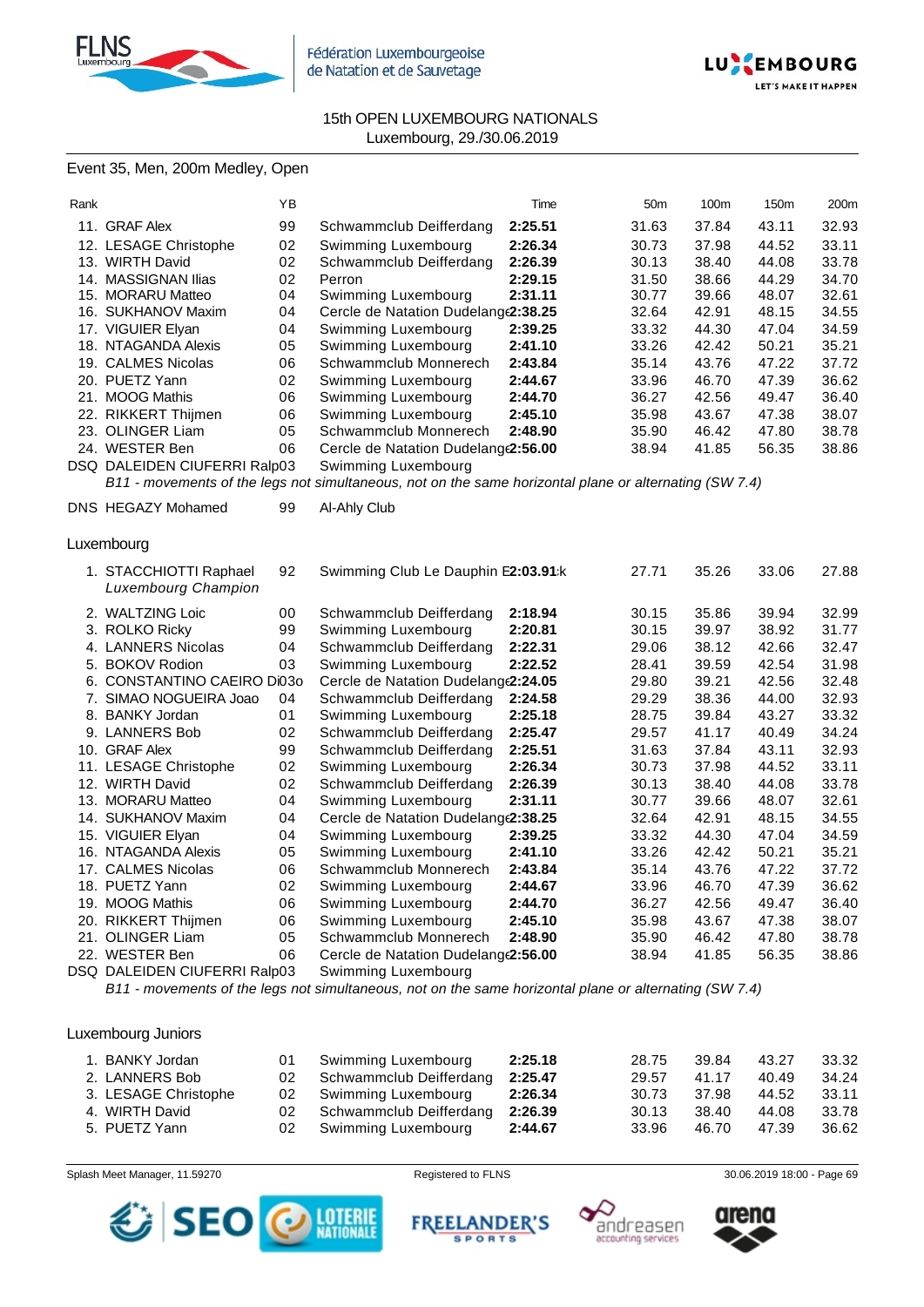



### Event 35, Men, 200m Medley

Luxembourg Jeunes

| 1. LANNERS Nicolas           | 04 | Schwammclub Deifferdang                                          | 2:22.31 | 29.06 | 38.12 | 42.66 | 32.47 |
|------------------------------|----|------------------------------------------------------------------|---------|-------|-------|-------|-------|
| 2. BOKOV Rodion              | 03 | Swimming Luxembourg                                              | 2:22.52 | 28.41 | 39.59 | 42.54 | 31.98 |
|                              |    | 3. CONSTANTINO CAEIRO Di03o Cercle de Natation Dudelang (2:24.05 |         | 29.80 | 39.21 | 42.56 | 32.48 |
| 4. SIMAO NOGUEIRA Joao       | 04 | Schwammclub Deifferdang 2:24.58                                  |         | 29.29 | 38.36 | 44.00 | 32.93 |
| 5. MORARU Matteo             | 04 | Swimming Luxembourg                                              | 2:31.11 | 30.77 | 39.66 | 48.07 | 32.61 |
| 6. SUKHANOV Maxim            | 04 | Cercle de Natation Dudelang (2:38.25                             |         | 32.64 | 42.91 | 48.15 | 34.55 |
| 7. VIGUIER Elyan             | 04 | Swimming Luxembourg                                              | 2:39.25 | 33.32 | 44.30 | 47.04 | 34.59 |
| DSQ DALEIDEN CIUFERRI Ralp03 |    | Swimming Luxembourg                                              |         |       |       |       |       |
|                              |    |                                                                  |         |       |       |       |       |

*B11 - movements of the legs not simultaneous, not on the same horizontal plane or alternating (SW 7.4)*

#### Luxembourg Pupilles

| 1. NTAGANDA Alexis | 05 | Swimming Luxembourg                  | 2:41.10 | 33.26 | 42.42 | 50.21 | 35.21 |
|--------------------|----|--------------------------------------|---------|-------|-------|-------|-------|
| 2. CALMES Nicolas  | 06 | Schwammclub Monnerech                | 2:43.84 | 35.14 | 43.76 | 47.22 | 37.72 |
| 3. MOOG Mathis     | 06 | Swimming Luxembourg                  | 2:44.70 | 36.27 | 42.56 | 49.47 | 36.40 |
| 4. RIKKERT Thijmen | 06 | Swimming Luxembourg                  | 2:45.10 | 35.98 | 43.67 | 47.38 | 38.07 |
| 5. OLINGER Liam    | 05 | Schwammclub Monnerech                | 2:48.90 | 35.90 | 46.42 | 47.80 | 38.78 |
| 6. WESTER Ben      | 06 | Cercle de Natation Dudelang (2:56.00 |         | 38.94 | 41.85 | 56.35 | 38.86 |

| Event 36 | 30.06.2019                                      |    |                    | Women, 200m Medley                                 |                         |                               |       |       | 2007 and older<br><b>Results</b> |
|----------|-------------------------------------------------|----|--------------------|----------------------------------------------------|-------------------------|-------------------------------|-------|-------|----------------------------------|
|          | <b>Meet Record</b><br>National Records          |    | 2:16.39<br>2:21.70 | <b>MICHALACK Theresa</b><br><b>OLIVIER Monique</b> | <b>GER</b><br><b>SL</b> | Luxembourg<br>Reykjavik (ISL) |       |       | 09.07.2011<br>02.06.2015         |
| Rank     |                                                 | ΥB |                    |                                                    | Time                    | 50 <sub>m</sub>               | 100m  | 150m  | 200m                             |
| Open     |                                                 |    |                    |                                                    |                         |                               |       |       |                                  |
|          | 1. BANKY Jacqueline<br>Open Luxembourg Champion | 96 |                    | Swimming Luxembourg                                | 2:26.16                 | 31.16                         | 36.43 | 44.29 | 34.28                            |
|          | 2. PETERS Lena                                  | 05 |                    | Cercle de Natation Dudelang (2:30.09               |                         | 30.72                         | 40.22 | 46.76 | 32.39                            |
|          | 3. BURGY Manon                                  | 05 |                    | France Comen                                       | 2:30.11                 | 32.11                         | 41.43 | 42.66 | 33.91                            |
|          | 4. BOBIN Yelena                                 | 02 |                    | Club Nautique Havrais                              | 2:31.73                 | 33.18                         | 37.69 | 46.19 | 34.67                            |
|          | 5. FABIANI Chanel                               | 03 |                    | Cercle de Natation Dudelang (2:35.85               |                         | 33.52                         | 40.96 | 47.23 | 34.14                            |
|          | 6. PIZZAGALLI Valentine                         | 02 |                    | Club Nautique Havrais                              | 2:36.39                 | 32.93                         | 41.55 | 46.52 | 35.39                            |
|          | 7. HRIC Laura                                   | 05 |                    | Swimming Luxembourg                                | 2:38.81                 | 33.68                         | 41.01 | 50.55 | 33.57                            |
|          | 8. CARIDROIT Marie                              | 03 |                    | Club Nautique Havrais                              | 2:38.95                 | 33.93                         | 41.86 | 47.89 | 35.27                            |
|          | 9. BORDONARO Madeleine                          | 06 |                    | <b>Barracuda Esch Natation</b>                     | 2:40.32                 | 35.58                         | 42.45 | 46.39 | 35.90                            |
|          | 10. KETTENMEYER-REULAND78.                      |    |                    | Swimming Club Le Dauphin E2:41.72:k                |                         | 36.10                         | 43.25 | 46.47 | 35.90                            |
|          | 11. HAN Mengjia                                 | 07 |                    | Swimming Luxembourg                                | 2:44.98                 | 35.37                         | 45.37 | 48.64 | 35.60                            |
|          | 12. COIMBRA Alice                               | 02 |                    | Swimming Luxembourg                                | 2:45.48                 | 33.81                         | 43.32 | 49.83 | 38.52                            |
|          | 13. SOFFIO Mara                                 | 06 |                    | Schwammclub Monnerech                              | 2:46.64                 | 35.84                         | 42.86 | 51.96 | 35.98                            |
|          | 14. BOUZIDI Imene                               | 05 |                    | Schwammclub Monnerech                              | 2:46.72                 | 36.82                         | 45.85 | 47.78 | 36.27                            |
|          | 15. REINESCH Leeloo                             | 07 |                    | Schwammclub Monnerech                              | 2:47.51                 | 35.74                         | 44.60 | 51.48 | 35.69                            |
|          | 16. CALMES Lara                                 | 04 |                    | Schwammclub Monnerech                              | 2:49.51                 | 37.04                         | 47.70 | 46.66 | 38.11                            |
|          | 17. HARIZIA Celia                               | 05 |                    | Schwammclub Monnerech                              | 2:50.24                 | 35.22                         | 44.12 | 53.09 | 37.81                            |
|          | 18. BARBERON Sophie                             | 05 |                    | Cercle de Natation Dudelang (2:50.26               |                         | 35.93                         | 43.66 | 52.30 | 38.37                            |
|          | 19. PETESCH Lea                                 | 07 |                    | Schwammclub Monnerech                              | 2:54.39                 | 39.68                         | 43.78 | 54.79 | 36.14                            |
|          | 20. LINDMARK MELO Maia                          | 07 |                    | Cercle de Natation Dudelang(2:55.40                |                         | 39.60                         | 44.66 | 53.78 | 37.36                            |
|          | 21. VERLAQUE Ciara                              | 04 |                    | Cercle de Natation Dudelang (2:56.74               |                         | 33.65                         | 47.18 | 53.67 | 42.24                            |
|          | 22. ELCHEROTH Niki                              | 07 |                    | Swimming Club Redange                              | 3:02.82                 | 42.20                         | 47.13 | 52.50 | 40.99                            |
|          | 23. KOENIG Aurelie                              | 07 |                    | Swimming Club Redange                              | 3:04.82                 | 43.16                         | 49.73 | 53.25 | 38.68                            |

Splash Meet Manager, 11.59270 **Registered to FLNS** 30.06.2019 18:00 - Page 70







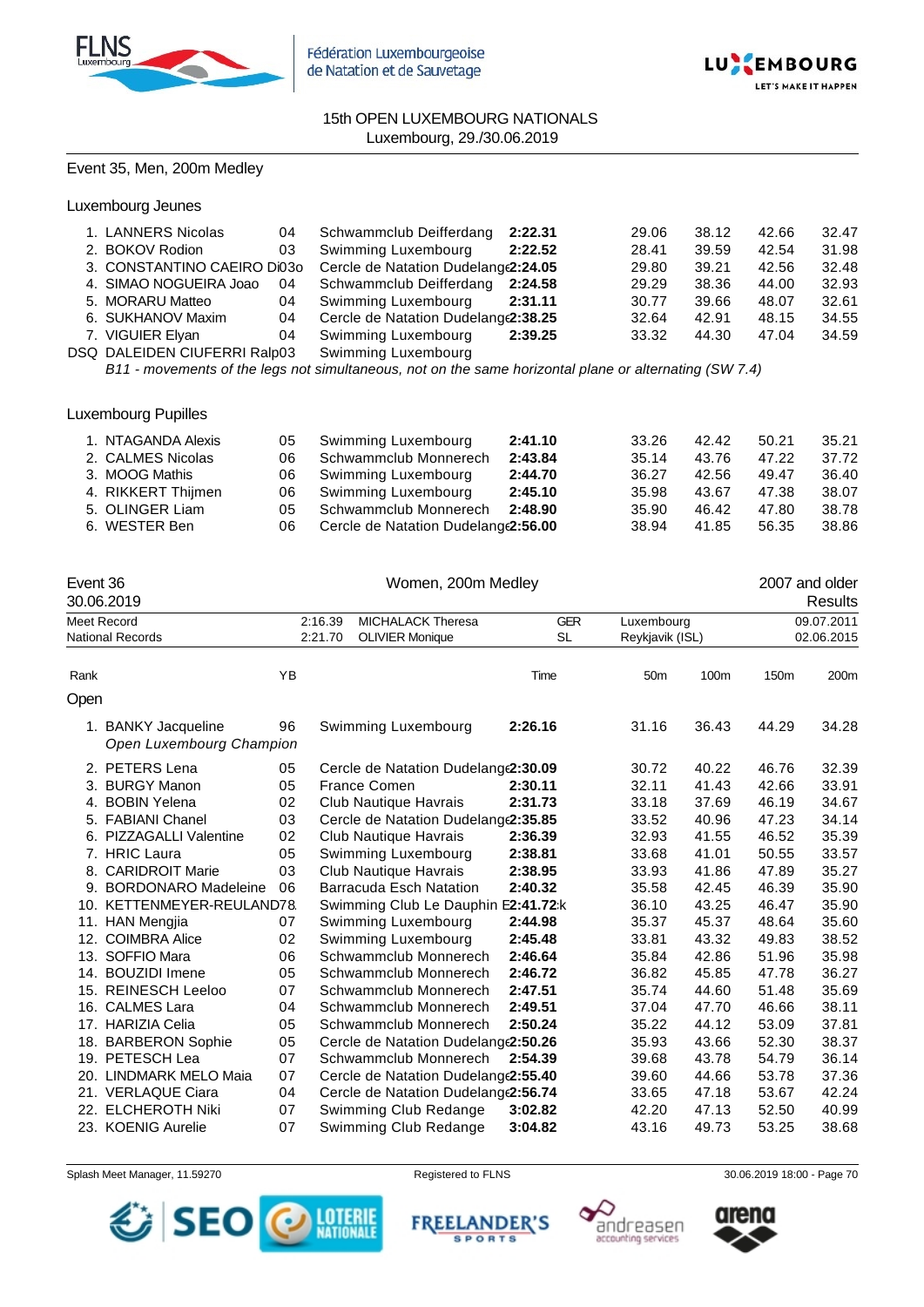



### Event 36, Women, 200m Medley, Open

| Rank |                                                   | ΥB |                                      | Time    | 50 <sub>m</sub> | 100m  | 150m    | 200m  |
|------|---------------------------------------------------|----|--------------------------------------|---------|-----------------|-------|---------|-------|
|      | 24. WINKEL Nadine                                 | 04 | Schwammclub Deifferdang              | 3:07.51 | 42.51           | 50.49 | 54.58   | 39.93 |
|      | 25. REDING Sevda                                  | 07 | Cercle de Natation Dudelang(3:08.38  |         | 39.18           | 52.41 | 53.89   | 42.90 |
|      | 26. AHMED Farida                                  | 07 | Swimming Luxembourg                  | 3:10.72 | 43.55           | 53.85 | 51.61   | 41.71 |
|      | 27. BERTRANG Marina                               | 05 | Schwammclub Monnerech                | 3:10.96 | 41.83           | 50.94 | 55.66   | 42.53 |
|      | 28. OLINGER Tina                                  | 06 | Swimming Club Redange                | 3:12.52 | 41.48           | 52.25 | 55.95   | 42.84 |
|      | 29. CONTER Anja                                   | 07 | Swimming Luxembourg                  | 3:13.68 | 43.28           | 50.91 | 54.70   | 44.79 |
|      | 30. BERTRANG Louana                               | 06 | Schwammclub Monnerech                | 3:25.21 | 47.86           | 51.71 | 59.89   | 45.75 |
|      | 31. THINNES Lena                                  | 07 | Schwammclub Monnerech                | 3:27.83 | 47.75           | 53.84 | 1:01.83 | 44.41 |
|      | Luxembourg                                        |    |                                      |         |                 |       |         |       |
|      | 1. BANKY Jacqueline<br><b>Luxembourg Champion</b> | 96 | Swimming Luxembourg                  | 2:26.16 | 31.16           | 36.43 | 44.29   | 34.28 |
|      | 2. PETERS Lena                                    | 05 | Cercle de Natation Dudelang (2:30.09 |         | 30.72           | 40.22 | 46.76   | 32.39 |
|      | 3. FABIANI Chanel                                 | 03 | Cercle de Natation Dudelang(2:35.85  |         | 33.52           | 40.96 | 47.23   | 34.14 |
|      | 4. HRIC Laura                                     | 05 | Swimming Luxembourg                  | 2:38.81 | 33.68           | 41.01 | 50.55   | 33.57 |
|      | 5. BORDONARO Madeleine                            | 06 | <b>Barracuda Esch Natation</b>       | 2:40.32 | 35.58           | 42.45 | 46.39   | 35.90 |
|      | 6. KETTENMEYER-REULAND78.                         |    | Swimming Club Le Dauphin E2:41.72:k  |         | 36.10           | 43.25 | 46.47   | 35.90 |
|      | 7. HAN Mengjia                                    | 07 | Swimming Luxembourg                  | 2:44.98 | 35.37           | 45.37 | 48.64   | 35.60 |
|      | 8. COIMBRA Alice                                  | 02 | Swimming Luxembourg                  | 2:45.48 | 33.81           | 43.32 | 49.83   | 38.52 |
|      | 9. SOFFIO Mara                                    | 06 | Schwammclub Monnerech                | 2:46.64 | 35.84           | 42.86 | 51.96   | 35.98 |
|      | 10. BOUZIDI Imene                                 | 05 | Schwammclub Monnerech                | 2:46.72 | 36.82           | 45.85 | 47.78   | 36.27 |
|      | 11. REINESCH Leeloo                               | 07 | Schwammclub Monnerech                | 2:47.51 | 35.74           | 44.60 | 51.48   | 35.69 |
|      | 12. CALMES Lara                                   | 04 | Schwammclub Monnerech                | 2:49.51 | 37.04           | 47.70 | 46.66   | 38.11 |
|      | 13. HARIZIA Celia                                 | 05 | Schwammclub Monnerech                | 2:50.24 | 35.22           | 44.12 | 53.09   | 37.81 |
|      | 14. BARBERON Sophie                               | 05 | Cercle de Natation Dudelang (2:50.26 |         | 35.93           | 43.66 | 52.30   | 38.37 |
|      | 15. PETESCH Lea                                   | 07 | Schwammclub Monnerech                | 2:54.39 | 39.68           | 43.78 | 54.79   | 36.14 |
|      | 16. LINDMARK MELO Maia                            | 07 | Cercle de Natation Dudelang (2:55.40 |         | 39.60           | 44.66 | 53.78   | 37.36 |
|      | 17. VERLAQUE Ciara                                | 04 | Cercle de Natation Dudelang (2:56.74 |         | 33.65           | 47.18 | 53.67   | 42.24 |
|      | 18. ELCHEROTH Niki                                | 07 | Swimming Club Redange                | 3:02.82 | 42.20           | 47.13 | 52.50   | 40.99 |
|      | 19. KOENIG Aurelie                                | 07 | Swimming Club Redange                | 3:04.82 | 43.16           | 49.73 | 53.25   | 38.68 |
|      | 20. WINKEL Nadine                                 | 04 | Schwammclub Deifferdang              | 3:07.51 | 42.51           | 50.49 | 54.58   | 39.93 |
|      | 21. REDING Sevda                                  | 07 | Cercle de Natation Dudelang(3:08.38  |         | 39.18           | 52.41 | 53.89   | 42.90 |
|      | 22. AHMED Farida                                  | 07 | Swimming Luxembourg                  | 3:10.72 | 43.55           | 53.85 | 51.61   | 41.71 |
|      | 23. BERTRANG Marina                               | 05 | Schwammclub Monnerech                | 3:10.96 | 41.83           | 50.94 | 55.66   | 42.53 |
|      | 24. OLINGER Tina                                  | 06 | Swimming Club Redange                | 3:12.52 | 41.48           | 52.25 | 55.95   | 42.84 |
|      | 25. CONTER Anja                                   | 07 | Swimming Luxembourg                  | 3:13.68 | 43.28           | 50.91 | 54.70   | 44.79 |
|      | 26. BERTRANG Louana                               | 06 | Schwammclub Monnerech                | 3:25.21 | 47.86           | 51.71 | 59.89   | 45.75 |
|      | 27. THINNES Lena                                  | 07 | Schwammclub Monnerech                | 3:27.83 | 47.75           | 53.84 | 1:01.83 | 44.41 |
|      | Luxembourg Juniors                                |    |                                      |         |                 |       |         |       |
|      | 1. FABIANI Chanel                                 | 03 | Cercle de Natation Dudelang(2:35.85  |         | 33.52           | 40.96 | 47.23   | 34.14 |
|      | 2. CALMES Lara                                    | 04 | Schwammclub Monnerech                | 2:49.51 | 37.04           | 47.70 | 46.66   | 38.11 |
|      | 3. VERLAQUE Ciara                                 | 04 | Cercle de Natation Dudelang(2:56.74  |         | 33.65           | 47.18 | 53.67   | 42.24 |
|      | 4. WINKEL Nadine                                  | 04 | Schwammclub Deifferdang              | 3:07.51 | 42.51           | 50.49 | 54.58   | 39.93 |

Splash Meet Manager, 11.59270 **Registered to FLNS Registered to FLNS** 30.06.2019 18:00 - Page 71



**FREELANDER'S SPORTS** 



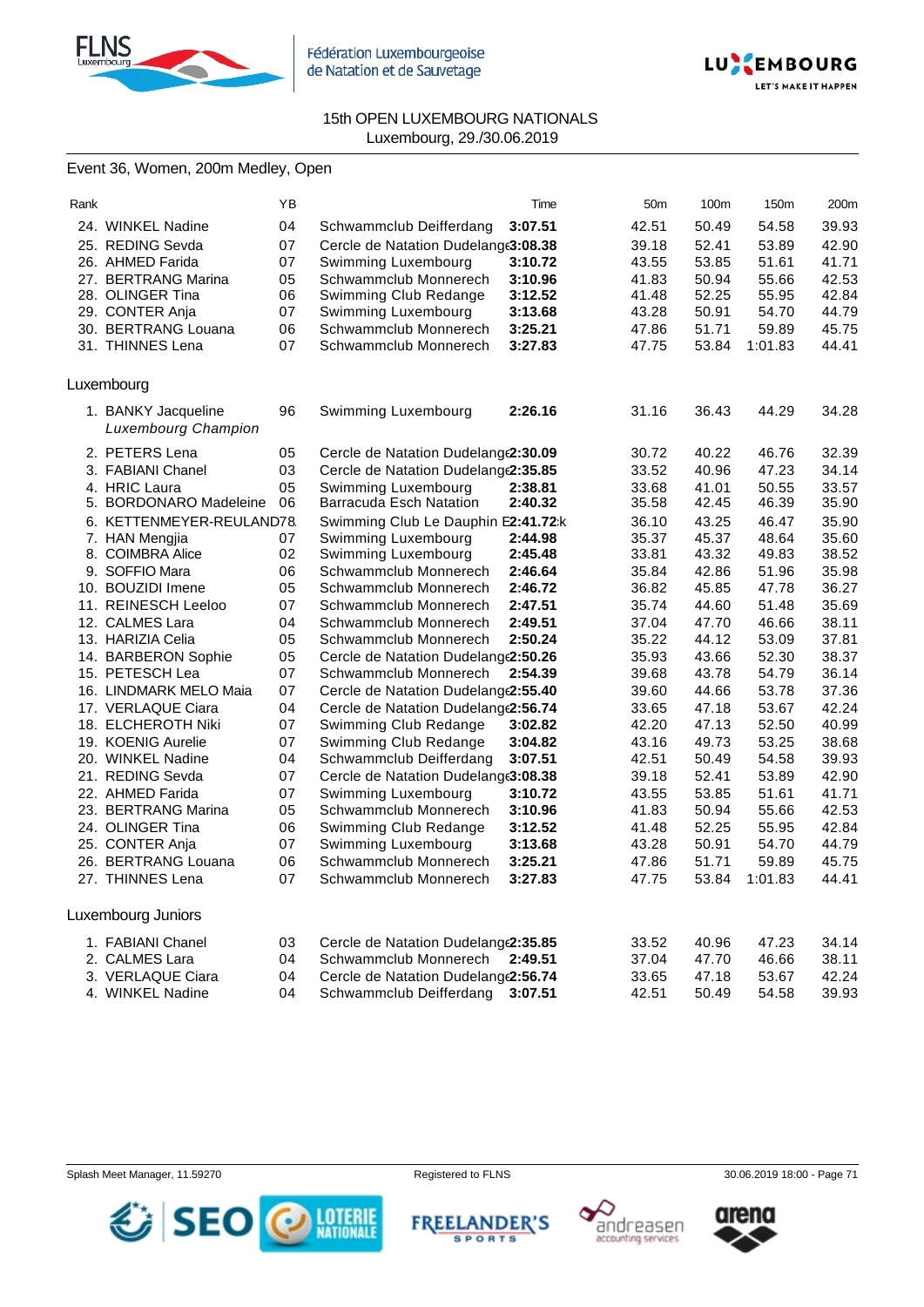



## Event 36, Women, 200m Medley

|    | 1. PETERS Lena         | 05 | Cercle de Natation Dudelang (2:30.09 |         | 30.72 | 40.22 | 46.76   | 32.39 |
|----|------------------------|----|--------------------------------------|---------|-------|-------|---------|-------|
|    | 2. HRIC Laura          | 05 | Swimming Luxembourg                  | 2:38.81 | 33.68 | 41.01 | 50.55   | 33.57 |
|    | 3. BORDONARO Madeleine | 06 | Barracuda Esch Natation              | 2:40.32 | 35.58 | 42.45 | 46.39   | 35.90 |
|    | 4. SOFFIO Mara         | 06 | Schwammclub Monnerech                | 2:46.64 | 35.84 | 42.86 | 51.96   | 35.98 |
|    | 5. BOUZIDI Imene       | 05 | Schwammclub Monnerech                | 2:46.72 | 36.82 | 45.85 | 47.78   | 36.27 |
| 6. | <b>HARIZIA Celia</b>   | 05 | Schwammclub Monnerech                | 2:50.24 | 35.22 | 44.12 | 53.09   | 37.81 |
|    | 7. BARBERON Sophie     | 05 | Cercle de Natation Dudelang (2:50.26 |         | 35.93 | 43.66 | 52.30   | 38.37 |
|    | 8. BERTRANG Marina     | 05 | Schwammclub Monnerech                | 3:10.96 | 41.83 | 50.94 | 55.66   | 42.53 |
| 9. | <b>OLINGER Tina</b>    | 06 | Swimming Club Redange                | 3:12.52 | 41.48 | 52.25 | 55.95   | 42.84 |
|    | 10. BERTRANG Louana    | 06 | Schwammclub Monnerech                | 3:25.21 | 47.86 | 51.71 | 59.89   | 45.75 |
|    | Luxembourg Pupilles    |    |                                      |         |       |       |         |       |
|    | 1. HAN Mengjia         | 07 | Swimming Luxembourg                  | 2:44.98 | 35.37 | 45.37 | 48.64   | 35.60 |
|    | 2. REINESCH Leeloo     | 07 | Schwammclub Monnerech                | 2:47.51 | 35.74 | 44.60 | 51.48   | 35.69 |
|    | 3. PETESCH Lea         | 07 | Schwammclub Monnerech                | 2:54.39 | 39.68 | 43.78 | 54.79   | 36.14 |
|    | 4. LINDMARK MELO Maia  | 07 | Cercle de Natation Dudelang (2:55.40 |         | 39.60 | 44.66 | 53.78   | 37.36 |
|    | 5. ELCHEROTH Niki      | 07 | Swimming Club Redange                | 3:02.82 | 42.20 | 47.13 | 52.50   | 40.99 |
|    | 6. KOENIG Aurelie      | 07 | Swimming Club Redange                | 3:04.82 | 43.16 | 49.73 | 53.25   | 38.68 |
|    | 7. REDING Sevda        | 07 | Cercle de Natation Dudelang(3:08.38  |         | 39.18 | 52.41 | 53.89   | 42.90 |
|    | 8. AHMED Farida        | 07 | Swimming Luxembourg                  | 3:10.72 | 43.55 | 53.85 | 51.61   | 41.71 |
| 9. | <b>CONTER Anja</b>     | 07 | Swimming Luxembourg                  | 3:13.68 | 43.28 | 50.91 | 54.70   | 44.79 |
|    | 10. THINNES Lena       | 07 | Schwammclub Monnerech                | 3:27.83 | 47.75 | 53.84 | 1:01.83 | 44.41 |

| Event 37          |         | Men, 4 x 100m Freestyle  |             |              |            |  |
|-------------------|---------|--------------------------|-------------|--------------|------------|--|
| 30.06.2019        |         |                          | Results     |              |            |  |
| Meet Record       | 3:26.56 | Rapp.Lombardia           | <b>ITA</b>  | Luxembourg   | 03.07.2016 |  |
| National Records  | 3:23.09 | Luxembourg National Team | <b>FLNS</b> | Berlin (GER) | 18.08.2014 |  |
| Points: FINA 2019 |         |                          |             |              |            |  |

| Rank | Time | Pts<br>__ |
|------|------|-----------|
|      |      |           |

| Open |                                                      |         |       |                                     |                              |         |         |         |
|------|------------------------------------------------------|---------|-------|-------------------------------------|------------------------------|---------|---------|---------|
|      | 1. Swimming Luxembourg 1<br>Open Luxembourg Champion |         |       | Swimming Luxembourg                 |                              |         | 3:34.84 | 672     |
|      | DALEIDEN CIUFERRI Ralph                              | $+0.65$ | 26.37 | 54.73                               | <b>VANDERSCHRICK Stephan</b> | $+0.34$ | 25.38   | 53.26   |
|      | <b>MANNES Max</b>                                    | $+0.40$ | 24.90 | 52.54                               | CARNEIRO Joao                | $+0.38$ | 26.08   | 54.31   |
|      | 2. Swimming Club Le Dauphin Ettelbruck 1             |         |       | Swimming Club Le Dauphin Ettelbruck |                              |         | 3:36.70 | 655     |
|      | <b>BECKERS Felix</b>                                 | $+0.63$ | 26.36 | 54.46                               | JAAS Jeff                    | $+0.23$ | 25.97   | 55.52   |
|      | STACCHIOTTI Raphael                                  | $+0.29$ | 24.58 | 50.87                               | <b>ADAMI Mike</b>            | $+0.26$ | 26.39   | 55.85   |
|      | 3. Swimming Luxembourg 2                             |         |       | Swimming Luxembourg                 |                              |         | 3:45.98 | 577     |
|      | <b>BOKOV Rodion</b>                                  | $+0.71$ | 27.37 | 56.23                               | <b>CONZEMIUS Jerome</b>      | $+0.51$ | 26.92   | 56.54   |
|      | <b>BOUETE Paul</b>                                   | $+0.50$ | 27.08 | 57.59                               | <b>LAMBERTS Bram</b>         | $+0.51$ | 26.54   | 55.62   |
|      | 4. Swimming Luxembourg 3                             |         |       | Swimming Luxembourg                 |                              |         | 3:58.49 | 491     |
|      | <b>LUCARELLI Riccardo</b>                            | $+0.69$ | 27.54 | 58.06                               | <b>THILL Nicolas</b>         | $+0.61$ | 29.81   | 1:02.61 |
|      | <b>FLOREAN Darius</b>                                | $+0.48$ | 27.57 | 57.59                               | <b>DURAKOVIC Tarik</b>       | $+0.64$ | 28.77   | 1:00.23 |